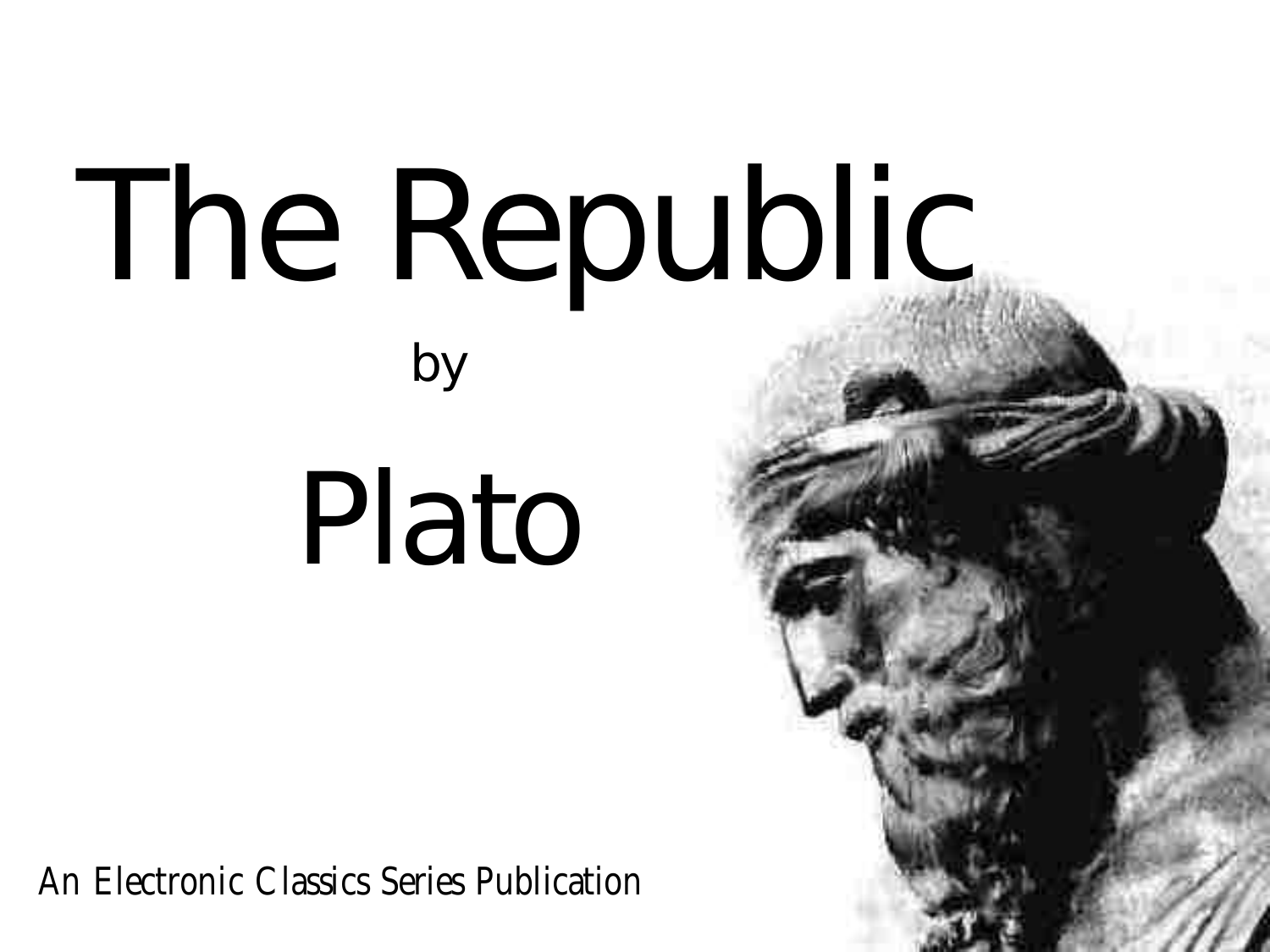*The Republic* by Plato is a publication of The Electronic Classics Series. This Portable Document file is furnished free and without any charge of any kind. Any person using this document file, for any purpose, and in any way does so at his or her own risk. Neither the Pennsylvania State University nor Jim Manis, Editor, nor anyone associated with the Pennsylvania State University assumes any responsibility for the material contained within the document or for the file as an electronic transmission, in any way.

*The Republic* by Plato, The Electronic Classics Series, Jim Manis, Editor, PSU-Hazleton, Hazleton, PA 18202 is a Portable Document File produced as part of an ongoing publication project to bring classical works of literature, in English, to free and easy access of those wishing to make use of them.

Jim Manis is a faculty member of the English Department of The Pennsylvania State University. This page and any preceding page(s) are restricted by copyright. The text of the following pages is not copyrighted within the United States; however, the fonts used may be.

Copyright © 1998 - 2013

Cover design by Jim Manis, Statue of Plato.

The Pennsylvania State University is an equal opportunity university.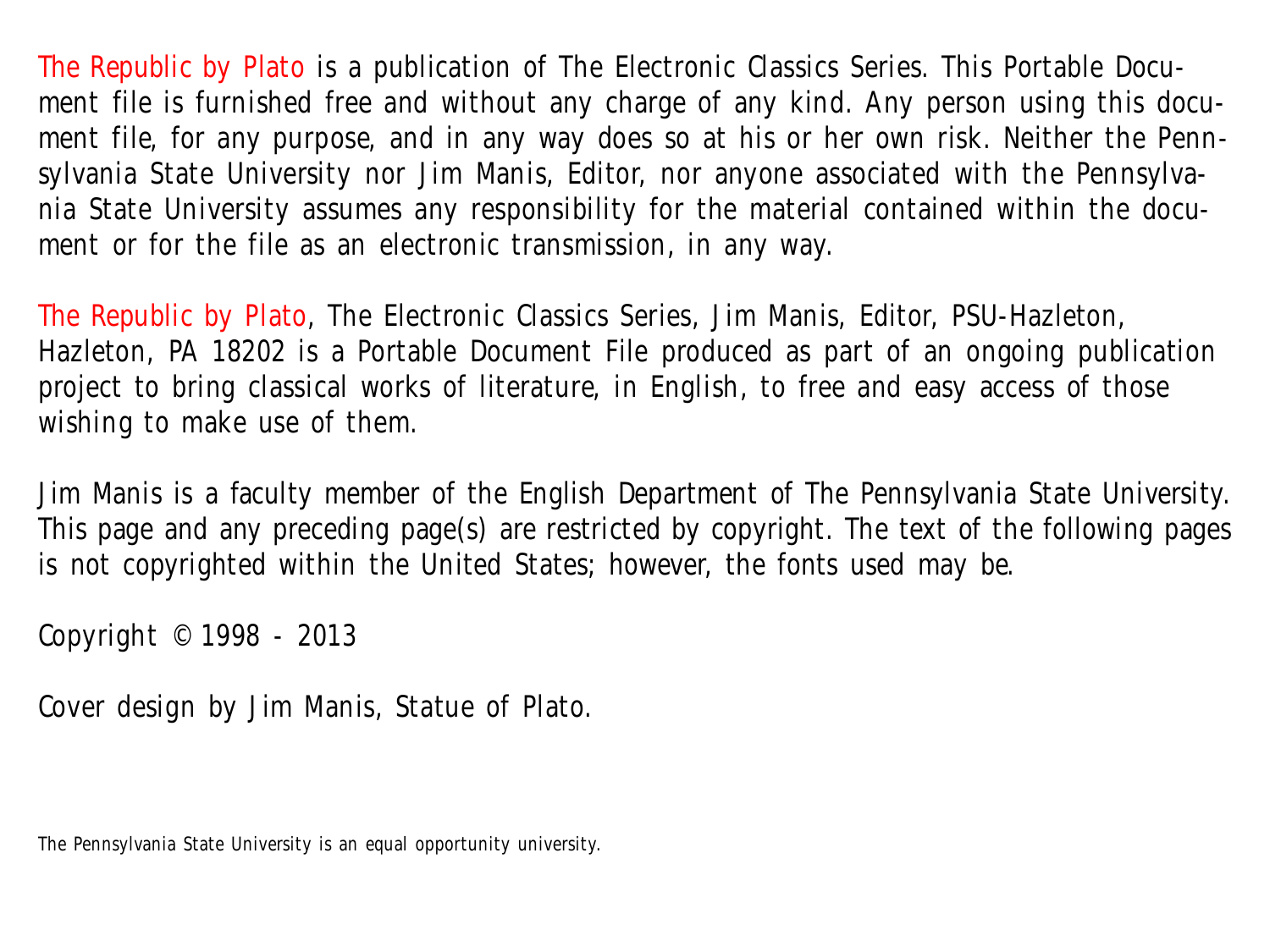## THE REPUBLIC

by

### Plato (360 B.C.)

#### translated by Benjamin Jowett

#### **THE INTRODUCTION**

The Republic of Plato is the longest of his works with the exception of the Laws, and is certainly the greatest of them. There are nearer approaches to modern metaphysics in the Philebus and in the Sophist; the Politicus or Statesman is more ideal; the form and institutions of the State are more clearly drawn out in the Laws; as works of art, the Symposium and the Protagoras are of higher excellence. But no other Dialogue of Plato has the same largeness of view and the same perfection of style; no other shows an equal knowledge of the world, or contains more of those thoughts which are new as well as old, and not of one age only but of all. Nowhere in Plato is there a deeper irony or a greater wealth of humor or imagery, or more dramatic power. Nor in any

other of his writings is the attempt made to interweave life and speculation, or to connect politics with philosophy. The Republic is the centre around which the other Dialogues may be grouped; here philosophy reaches the highest point to which ancient thinkers ever attained. Plato among the Greeks, like Bacon among the moderns, was the first who conceived a method of knowledge, although neither of them always distinguished the bare outline or form from the substance of truth; and both of them had to be content with an abstraction of science which was not yet realized. He was the greatest metaphysical genius whom the world has seen; and in him, more than in any other ancient thinker, the germs of future knowledge are contained. The sciences of logic and psychology, which have supplied so many instruments of thought to after-ages, are based upon the analyses of Socrates and Plato. The principles of definition, the law of contradiction, the fallacy of arguing in a circle, the distinction between the essence and accidents of a thing or notion, between means and ends, between causes and conditions; also the division of the mind into the rational, concupiscent, and irascible elements, or of pleasures and desires into necessary and unnecessary—these and other great forms of thought are all of them to be found in the Republic, and were probably first invented by Plato. The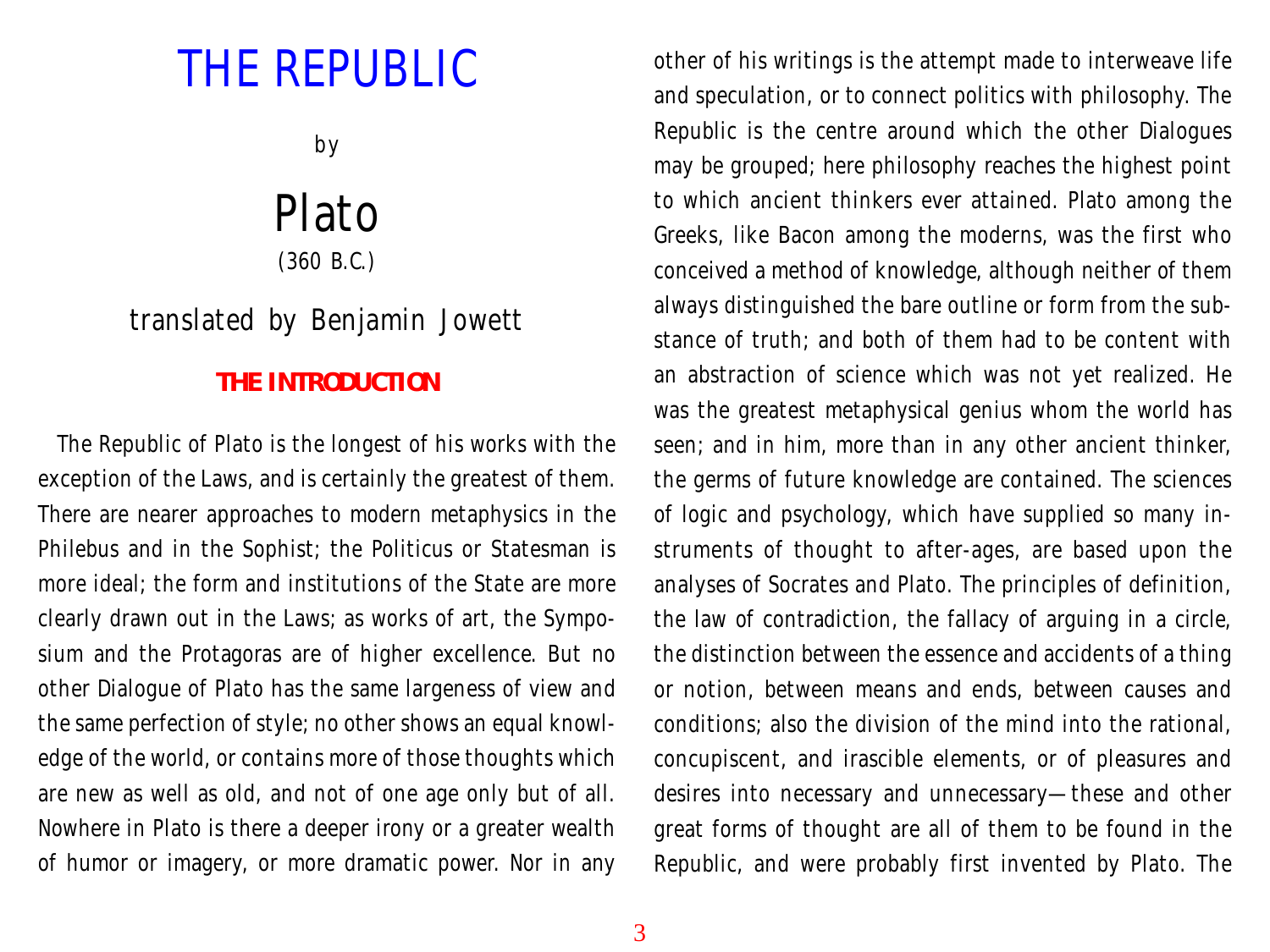greatest of all logical truths, and the one of which writers on philosophy are most apt to lose sight, the difference between words and things, has been most strenuously insisted on by him, although he has not always avoided the confusion of them in his own writings. But he does not bind up truth in logical formulae,—logic is still veiled in metaphysics; and the science which he imagines to "contemplate all truth and all existence" is very unlike the doctrine of the syllogism which Aristotle claims to have discovered.

Neither must we forget that the Republic is but the third part of a still larger design which was to have included an ideal history of Athens, as well as a political and physical philosophy. The fragment of the Critias has given birth to a world-famous fiction, second only in importance to the tale of Troy and the legend of Arthur; and is said as a fact to have inspired some of the early navigators of the sixteenth century. This mythical tale, of which the subject was a history of the wars of the Athenians against the Island of Atlantis, is supposed to be founded upon an unfinished poem of Solon, to which it would have stood in the same relation as the writings of the logographers to the poems of Homer. It would have told of a struggle for Liberty, intended to represent the conflict of Persia and Hellas. We

may judge from the noble commencement of the Timaeus, from the fragment of the Critias itself, and from the third book of the Laws, in what manner Plato would have treated this high argument. We can only guess why the great design was abandoned; perhaps because Plato became sensible of some incongruity in a fictitious history, or because he had lost his interest in it, or because advancing years forbade the completion of it; and we may please ourselves with the fancy that had this imaginary narrative ever been finished, we should have found Plato himself sympathizing with the struggle for Hellenic independence, singing a hymn of triumph over Marathon and Salamis, perhaps making the reflection of Herodotus where he contemplates the growth of the Athenian empire—"How brave a thing is freedom of speech, which has made the Athenians so far exceed every other state of Hellas in greatness!" or, more probably, attributing the victory to the ancient good order of Athens and to the favor of Apollo and Athene.

Again, Plato may be regarded as the "captain" ('arhchegoz') or leader of a goodly band of followers; for in the Republic is to be found the original of Cicero's De Republica, of St. Augustine's City of God, of the Utopia of Sir Thomas More, and of the numerous other imaginary States which are framed upon the same model. The extent to which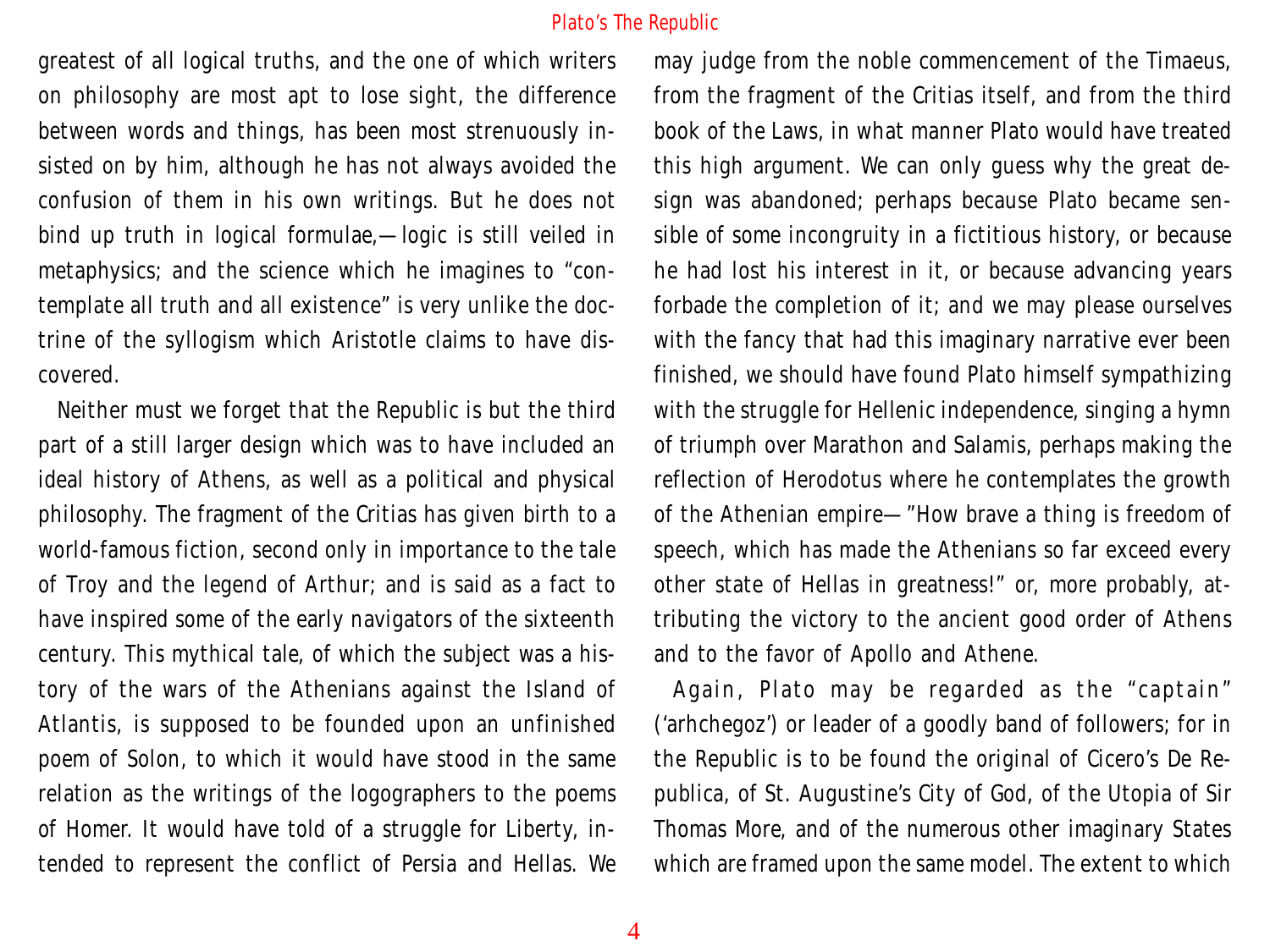Aristotle or the Aristotelian school were indebted to him in the Politics has been little recognized, and the recognition is the more necessary because it is not made by Aristotle himself. The two philosophers had more in common than they were conscious of; and probably some elements of Plato remain still undetected in Aristotle. In English philosophy too, many affinities may be traced, not only in the works of the Cambridge Platonists, but in great original writers like Berkeley or Coleridge, to Plato and his ideas. That there is a truth higher than experience, of which the mind bears witness to herself, is a conviction which in our own generation has been enthusiastically asserted, and is perhaps gaining ground. Of the Greek authors who at the Renaissance brought a new life into the world Plato has had the greatest influence. The Republic of Plato is also the first treatise upon education, of which the writings of Milton and Locke, Rousseau, Jean Paul, and Goethe are the legitimate descendants. Like Dante or Bunyan, he has a revelation of another life; like Bacon, he is profoundly impressed with the unity of knowledge; in the early Church he exercised a real influence on theology, and at the Revival of Literature on politics. Even the fragments of his words when "repeated at second-hand" have in all ages ravished the hearts of men, who have seen reflected in them their own higher nature.

He is the father of idealism in philosophy, in politics, in literature. And many of the latest conceptions of modern thinkers and statesmen, such as the unity of knowledge, the reign of law, and the equality of the sexes, have been anticipated in a dream by him.

#### **ARGUMENT**

The argument of the Republic is the search after Justice, the nature of which is first hinted at by Cephalus, the just and blameless old man—then discussed on the basis of proverbial morality by Socrates and Polemarchus—then caricatured by Thrasymachus and partially explained by Socrates—reduced to an abstraction by Glaucon and Adeimantus, and having become invisible in the individual reappears at length in the ideal State which is constructed by Socrates. The first care of the rulers is to be education, of which an outline is drawn after the old Hellenic model, providing only for an improved religion and morality, and more simplicity in music and gymnastic, a manlier strain of poetry, and greater harmony of the individual and the State. We are thus led on to the conception of a higher State, in which "no man calls anything his own," and in which there is neither "marrying nor giving in marriage," and "kings are philosophers" and "philosophers are kings;" and there is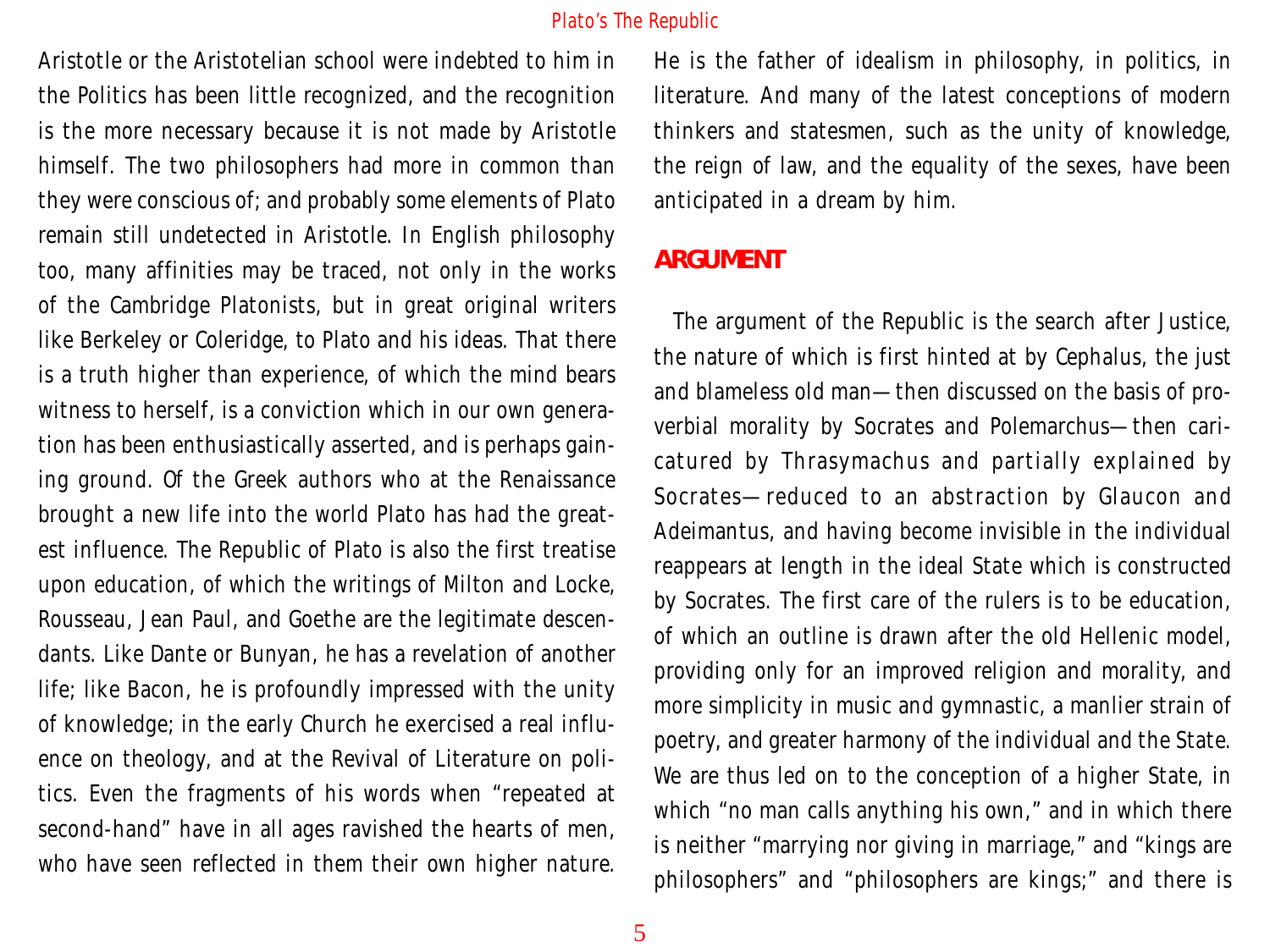another and higher education, intellectual as well as moral and religious, of science as well as of art, and not of youth only but of the whole of life. Such a State is hardly to be realized in this world and would quickly degenerate. To the perfect ideal succeeds the government of the soldier and the lover of honor, this again declining into democracy, and democracy into tyranny, in an imaginary but regular order having not much resemblance to the actual facts. When "the wheel has come full circle" we do not begin again with a new period of human life; but we have passed from the best to the worst, and there we end. The subject is then changed and the old quarrel of poetry and philosophy which had been more lightly treated in the earlier books of the Republic is now resumed and fought out to a conclusion. Poetry is discovered to be an imitation thrice removed from the truth, and Homer, as well as the dramatic poets, having been condemned as an imitator, is sent into banishment along with them. And the idea of the State is supplemented by the revelation of a future life.

The division into books, like all similar divisions, is probably later than the age of Plato. The natural divisions are five in number;—1) Book I and the first half of Book II down to the paragraph beginning, "I had always admired the genius of Glaucon and Adeimantus," which is introductory; the first book containing a refutation of the popular and sophistical notions of justice, and concluding, like some of the earlier Dialogues, without arriving at any definite result. To this is appended a restatement of the nature of justice according to common opinion, and an answer is demanded to the question—What is justice, stripped of appearances? The second division (2) includes the remainder of the second and the whole of the third and fourth books, which are mainly occupied with the construction of the first State and the first education. The third division (3) consists of the fifth, sixth, and seventh books, in which philosophy rather than justice is the subject of inquiry, and the second State is constructed on principles of communism and ruled by philosophers, and the contemplation of the idea of good takes the place of the social and political virtues. In the eighth and ninth books (4) the perversions of States and of the individuals who correspond to them are reviewed in succession; and the nature of pleasure and the principle of tyranny are further analyzed in the individual man. The tenth book (5) is the conclusion of the whole, in which the relations of philosophy to poetry are finally determined, and the happiness of the citizens in this life, which has now been assured, is crowned by the vision of another.

Or a more general division into two parts may be adopted; the first (Books I - IV) containing the description of a State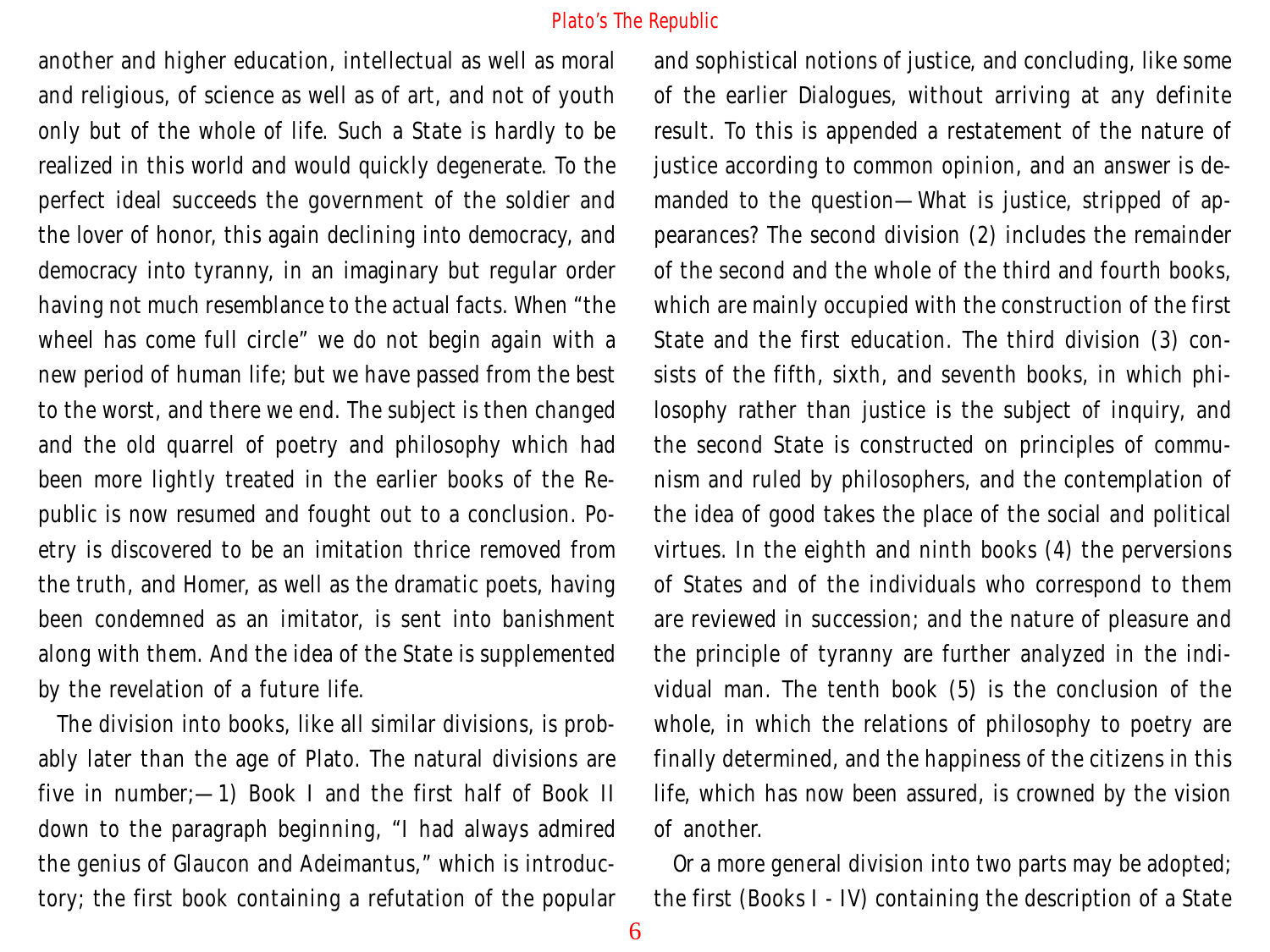framed generally in accordance with Hellenic notions of religion and morality, while in the second (Books V - X) the Hellenic State is transformed into an ideal kingdom of philosophy, of which all other governments are the perversions. These two points of view are really opposed, and the opposition is only veiled by the genius of Plato. The Republic, like the Phaedrus, is an imperfect whole; the higher light of philosophy breaks through the regularity of the Hellenic temple, which at last fades away into the heavens. Whether this imperfection of structure arises from an enlargement of the plan; or from the imperfect reconcilement in the writer's own mind of the struggling elements of thought which are now first brought together by him; or, perhaps, from the composition of the work at different times—are questions, like the similar question about the Iliad and the Odyssey, which are worth asking, but which cannot have a distinct answer. In the age of Plato there was no regular mode of publication, and an author would have the less scruple in altering or adding to a work which was known only to a few of his friends. There is no absurdity in supposing that he may have laid his labors aside for a time, or turned from one work to another; and such interruptions would be more likely to occur in the case of a long than of a short writing. In all attempts to determine the chronological he order of the Platonic writings on internal evi-

dence, this uncertainty about any single Dialogue being composed at one time is a disturbing element, which must be admitted to affect longer works, such as the Republic and the Laws, more than shorter ones. But, on the other hand, the seeming discrepancies of the Republic may only arise out of the discordant elements which the philosopher has attempted to unite in a single whole, perhaps without being himself able to recognize the inconsistency which is obvious to us. For there is a judgment of after ages which few great writers have ever been able to anticipate for themselves. They do not perceive the want of connection in their own writings, or the gaps in their systems which are visible enough to those who come after them. In the beginnings of literature and philosophy, amid the first efforts of thought and language, more inconsistencies occur than now, when the paths of speculation are well worn and the meaning of words precisely defined. For consistency, too, is the growth of time; and some of the greatest creations of the human mind have been wanting in unity. Tried by this test, several of the Platonic Dialogues, according to our modern ideas, appear to be defective, but the deficiency is no proof that they were composed at different times or by different hands. And the supposition that the Republic was written uninterruptedly and by a continuous effort is in some degree confirmed by the numerous references from one part of the work to another.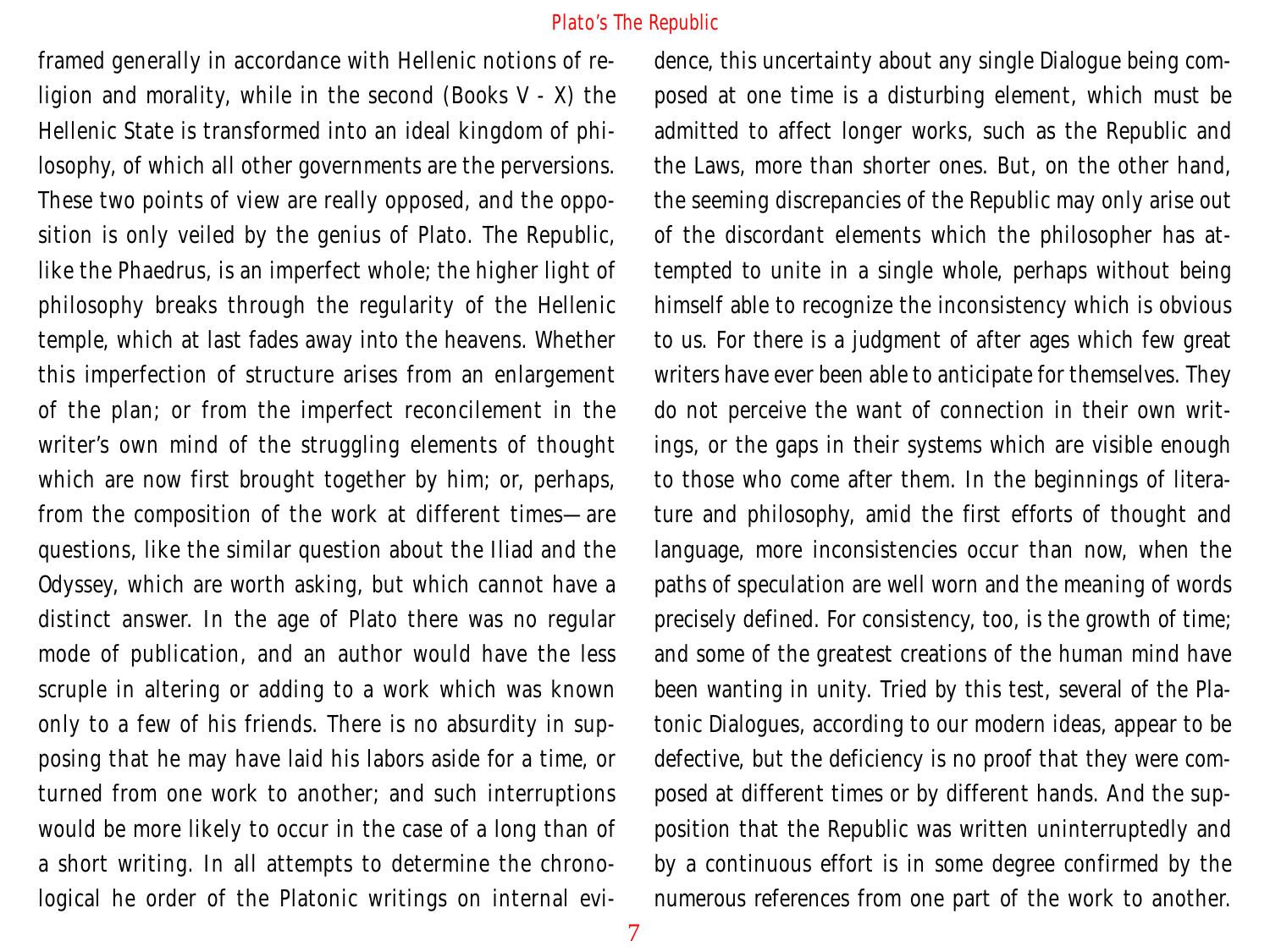The second title, "Concerning Justice," is not the one by which the Republic is quoted, either by Aristotle or generally in antiquity, and, like the other second titles of the Platonic Dialogues, may therefore be assumed to be of later date. Morgenstern and others have asked whether the definition of justice, which is the professed aim, or the construction of the State is the principal argument of the work. The answer is, that the two blend in one, and are two faces of the same truth; for justice is the order of the State, and the State is the visible embodiment of justice under the conditions of human society. The one is the soul and the other is the body, and the Greek ideal of the State, as of the individual, is a fair mind in a fair body. In Hegelian phraseology the State is the reality of which justice is the ideal. Or, described in Christian language, the kingdom of God is within, and yet develops into a Church or external kingdom; "the house not made with hands, eternal in the heavens," is reduced to the proportions of an earthly building. Or, to use a Platonic image, justice and the State are the warp and the woof which run through the whole texture. And when the constitution of the State is completed, the conception of justice is not dismissed, but reappears under the same or different names throughout the work, both as the inner law of the individual soul, and finally as the principle of rewards and punishments in another life.

The virtues are based on justice, of which common honesty in buying and selling is the shadow, and justice is based on the idea of good, which is the harmony of the world, and is reflected both in the institutions of States and in motions of the heavenly bodies. The Timaeus, which takes up the political rather than the ethical side of the Republic, and is chiefly occupied with hypotheses concerning the outward world, yet contains many indications that the same law is supposed to reign over the State, over nature, and over man.

Too much, however, has been made of this question both in ancient and in modern times. There is a stage of criticism in which all works, whether of nature or of art, are referred to design. Now in ancient writings, and indeed in literature generally, there remains often a large element which was not comprehended in the original design. For the plan grows under the author's hand; new thoughts occur to him in the act of writing; he has not worked out the argument to the end before he begins. The reader who seeks to find some one idea under which the whole may be conceived, must necessarily seize on the vaguest and most general. Thus Stallbaum, who is dissatisfied with the ordinary explanations of the argument of the Republic, imagines himself to have found the true argument "in the representation of human life in a State perfected by justice and governed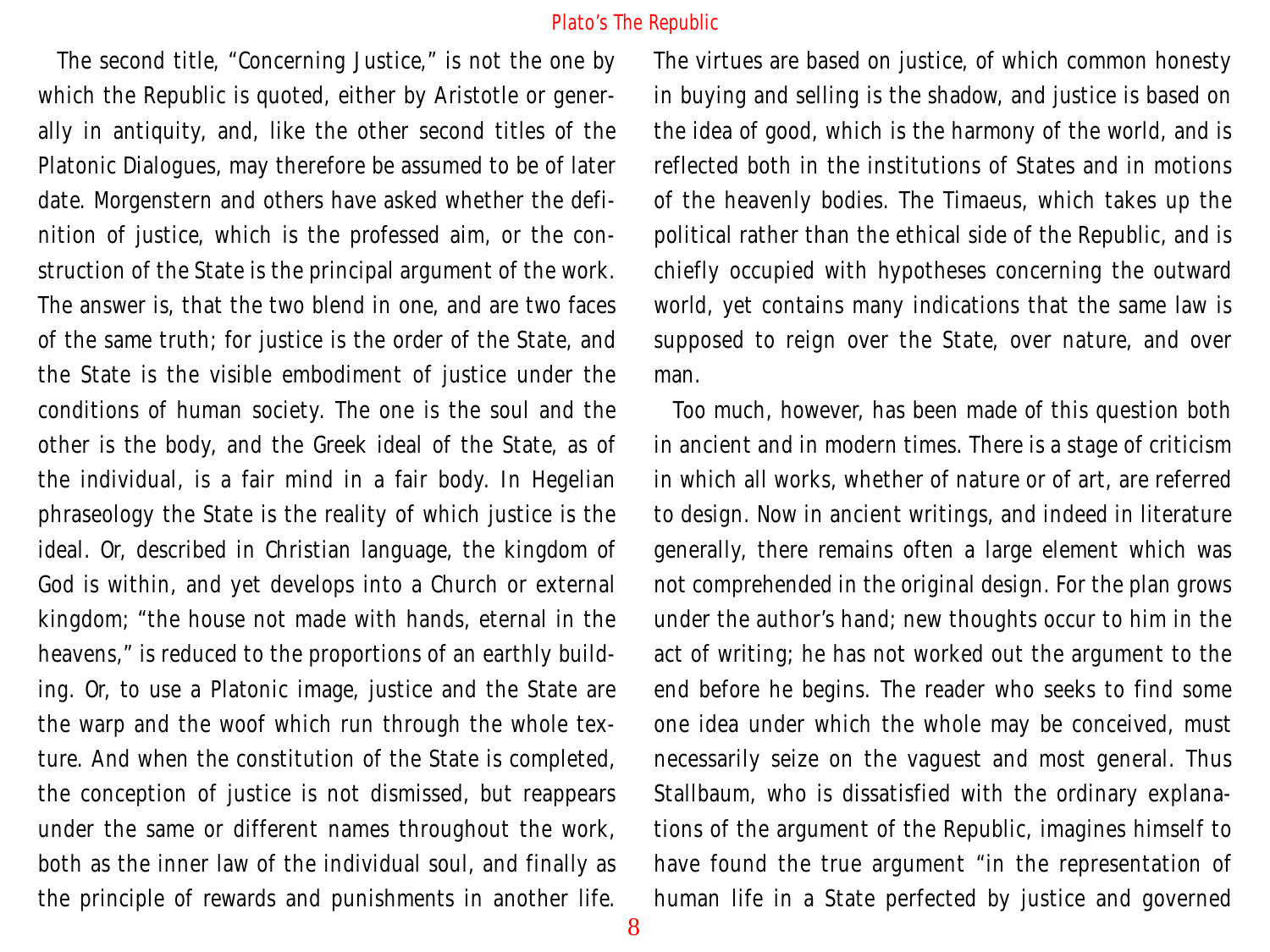according to the idea of good." There may be some use in such general descriptions, but they can hardly be said to express the design of the writer. The truth is, that we may as well speak of many designs as of one; nor need anything be excluded from the plan of a great work to which the mind is naturally led by the association of ideas, and which does not interfere with the general purpose. What kind or degree of unity is to be sought after in a building, in the plastic arts, in poetry, in prose, is a problem which has to be determined relatively to the subject-matter. To Plato himself, the inquiry "what was the intention of the writer," or "what was the principal argument of the Republic" would have been hardly intelligible, and therefore had better be at once dismissed.

Is not the Republic the vehicle of three or four great truths which, to Plato's own mind, are most naturally represented in the form of the State? Just as in the Jewish prophets the reign of Messiah, or "the day of the Lord," or the suffering Servant or people of God, or the "Sun of righteousness with healing in his wings" only convey, to us at least, their great spiritual ideals, so through the Greek State Plato reveals to us his own thoughts about divine perfection, which is the idea of good—like the sun in the visible world;—about human perfection, which is justice—about education beginning in youth and continuing in later years—about poets and sophists and tyrants who are the false teachers and evil rulers of mankind—about "the world" which is the embodiment of them—about a kingdom which exists nowhere upon earth but is laid up in heaven to be the pattern and rule of human life. No such inspired creation is at unity with itself, any more than the clouds of heaven when the sun pierces through them. Every shade of light and dark, of truth, and of fiction which is the veil of truth, is allowable in a work of philosophical imagination. It is not all on the same plane; it easily passes from ideas to myths and fancies, from facts to figures of speech. It is not prose but poetry, at least a great part of it, and ought not to be judged by the rules of logic or the probabilities of history. The writer is not fashioning his ideas into an artistic whole; they take possession of him and are too much for him. We have no need therefore to discuss whether a State such as Plato has conceived is practicable or not, or whether the outward form or the inward life came first into the mind of the writer. For the practicability of his ideas has nothing to do with their truth; and the highest thoughts to which he attains may be truly said to bear the greatest "marks of design"—justice more than the external frame-work of the State, the idea of good more than justice. The great science of dialectic or the organization of ideas has no real content; but is only a type of the method or spirit in which the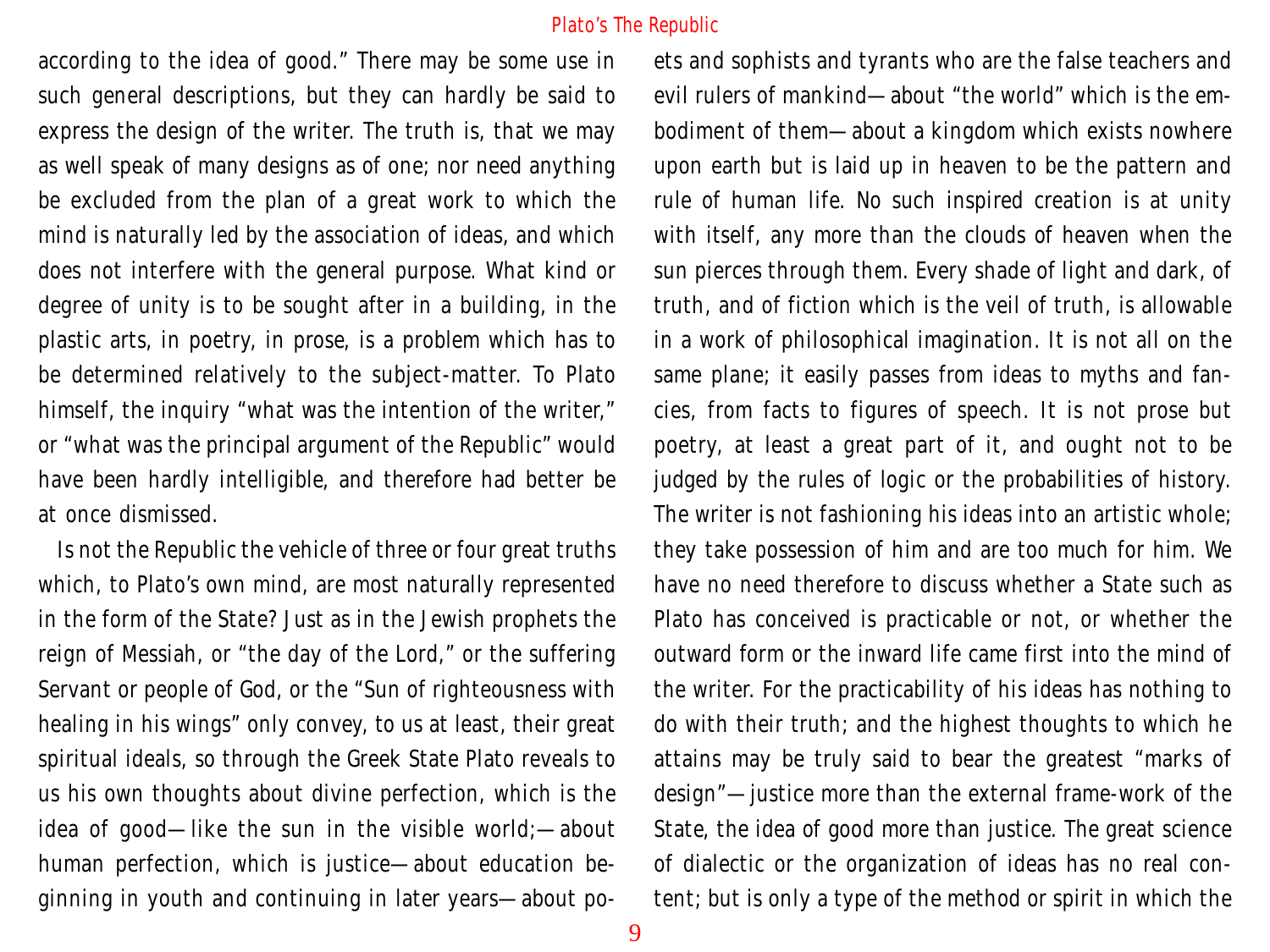higher knowledge is to be pursued by the spectator of all time and all existence. It is in the fifth, sixth, and seventh books that Plato reaches the "summit of speculation," and these, although they fail to satisfy the requirements of a modern thinker, may therefore be regarded as the most important, as they are also the most original, portions of the work.

It is not necessary to discuss at length a minor question which has been raised by Boeckh, respecting the imaginary date at which the conversation was held (the year 411 B. C. which is proposed by him will do as well as any other); for a writer of fiction, and especially a writer who, like Plato, is notoriously careless of chronology, only aims at general probability. Whether all the persons mentioned in the Republic could ever have met at any one time is not a difficulty which would have occurred to an Athenian reading the work forty years later, or to Plato himself at the time of writing (any more than to Shakespeare respecting one of his own dramas); and need not greatly trouble us now. Yet this may be a question having no answer "which is still worth asking," because the investigation shows that we can not argue historically from the dates in Plato; it would be useless therefore to waste time in inventing far-fetched reconcilements of them in order avoid chronological difficulties, such, for example, as the conjecture of C. F. Hermann, that Glaucon and Adeimantus are not the brothers but the uncles of Plato, or the fancy of Stallbaum that Plato intentionally left anachronisms indicating the dates at which some of his Dialogues were written.

#### **CHARACTERS**

The principal characters in the Republic are Cephalus, Polemarchus, Thrasymachus, Socrates, Glaucon, and Adeimantus. Cephalus appears in the introduction only, Polemarchus drops at the end of the first argument, and Thrasymachus is reduced to silence at the close of the first book. The main discussion is carried on by Socrates, Glaucon, and Adeimantus. Among the company are Lysias (the orator) and Euthydemus, the sons of Cephalus and brothers of Polemarchus, an unknown Charmantides—these are mute auditors; also there is Cleitophon, who once interrupts, where, as in the Dialogue which bears his name, he appears as the friend and ally of Thrasymachus.

Cephalus, the patriarch of house, has been appropriately engaged in offering a sacrifice. He is the pattern of an old man who has almost done with life, and is at peace with himself and with all mankind. He feels that he is drawing nearer to the world below, and seems to linger around the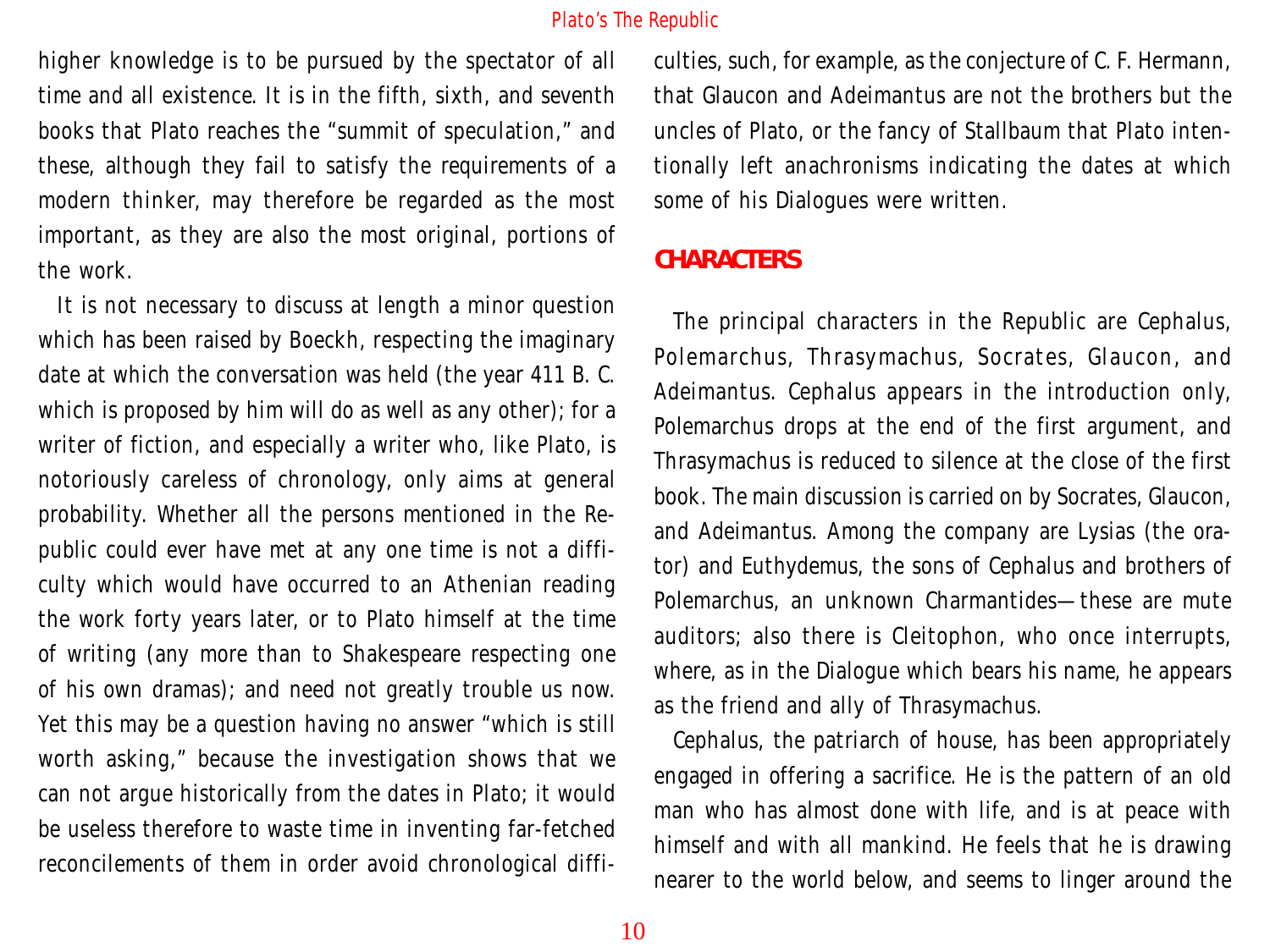memory of the past. He is eager that Socrates should come to visit him, fond of the poetry of the last generation, happy in the consciousness of a well-spent life, glad at having escaped from the tyranny of youthful lusts. His love of conversation, his affection, his indifference to riches, even his garrulity, are interesting traits of character. He is not one of those who have nothing to say, because their whole mind has been absorbed in making money. Yet he acknowledges that riches have the advantage of placing men above the temptation to dishonesty or falsehood. The respectful attention shown to him by Socrates, whose love of conversation, no less than the mission imposed upon him by the Oracle, leads him to ask questions of all men, young and old alike, should also be noted. Who better suited to raise the question of justice than Cephalus, whose life might seem to be the expression of it? The moderation with which old age is pictured by Cephalus as a very tolerable portion of existence is characteristic, not only of him, but of Greek feeling generally, and contrasts with the exaggeration of Cicero in the De Senectute. The evening of life is described by Plato in the most expressive manner, yet with the fewest possible touches. As Cicero remarks (Ep. ad Attic. iv. 16), the aged Cephalus would have been out of place in the discussion which follows, and which he could neither have understood nor taken part in without a violation of dramatic propriety.

His "son and heir" Polemarchus has the frankness and impetuousness of youth; he is for detaining Socrates by force in the opening scene, and will not "let him off" on the subject of women and children. Like Cephalus, he is limited in his point of view, and represents the proverbial stage of morality which has rules of life rather than principles; and he quotes Simonides as his father had quoted Pindar. But after this he has no more to say; the answers which he makes are only elicited from him by the dialectic of Socrates. He has not yet experienced the influence of the Sophists like Glaucon and Adeimantus, nor is he sensible of the necessity of refuting them; he belongs to the pre-Socratic or pre-dialectical age. He is incapable of arguing, and is bewildered by Socrates to such a degree that he does not know what he is saying. He is made to admit that justice is a thief, and that the virtues follow the analogy of the arts. From his brother Lysias we learn that he fell a victim to the Thirty Tyrants, but no allusion is here made to his fate, nor to the circumstance that Cephalus and his family were of Syracusan origin, and had migrated from Thurii to Athens.

The "Chalcedonian giant," Thrasymachus, of whom we have already heard in the Phaedrus, is the personification of the Sophists, according to Plato's conception of them, in some of their worst characteristics. He is vain and blustering, refusing to discourse unless he is paid, fond of making an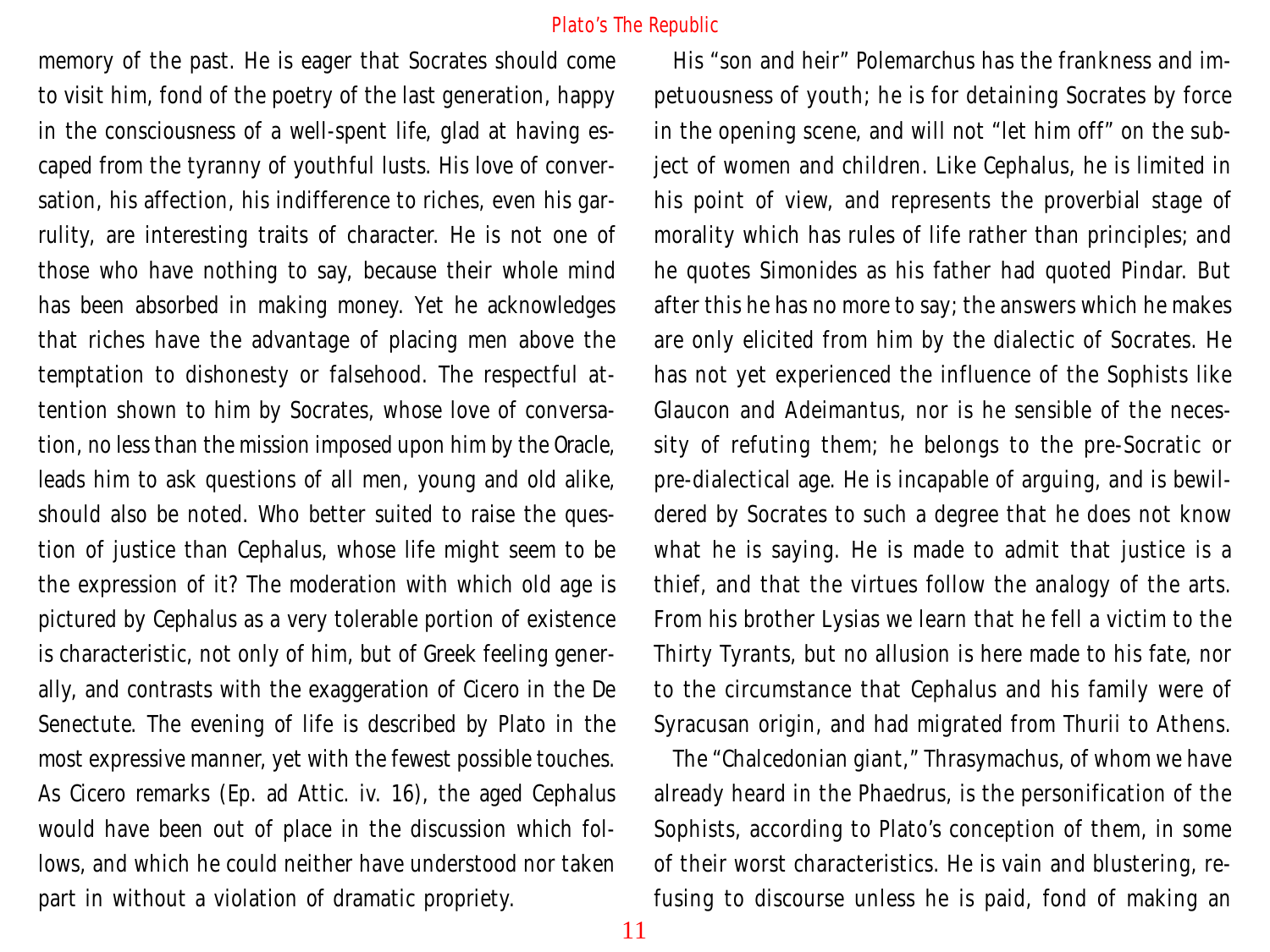oration, and hoping thereby to escape the inevitable Socrates; but a mere child in argument, and unable to foresee that the next "move" (to use a Platonic expression) will "shut him up." He has reached the stage of framing general notions, and in this respect is in advance of Cephalus and Polemarchus. But he is incapable of defending them in a discussion, and vainly tries to cover his confusion in banter and insolence. Whether such doctrines as are attributed to him by Plato were really held either by him or by any other Sophist is uncertain; in the infancy of philosophy serious errors about morality might easily grow up—they are certainly put into the mouths of speakers in Thucydides; but we are concerned at present with Plato's description of him, and not with the historical reality. The inequality of the contest adds greatly to the humor of the scene. The pompous and empty Sophist is utterly helpless in the hands of the great master of dialectic, who knows how to touch all the springs of vanity and weakness in him. He is greatly irritated by the irony of Socrates, but his noisy and imbecile rage only lays him more and more open to the thrusts of his assailant. His determination to cram down their throats, or put "bodily into their souls" his own words, elicits a cry of horror from Socrates. The state of his temper is quite as worthy of remark as the process of the argument. Nothing is more amusing than his complete submission when he has been once thoroughly beaten. At first he seems to continue the discussion with reluctance, but soon with apparent good-will, and he even testifies his interest at a later stage by one or two occasional remarks. When attacked by Glaucon he is humorously protected by Socrates "as one who has never been his enemy and is now his friend." From Cicero and Quintilian and from Aristotle's Rhetoric we learn that the Sophist whom Plato has made so ridiculous was a man of note whose writings were preserved in later ages. The play on his name which was made by his contemporary Herodicus, "thou wast ever bold in battle," seems to show that the description of him is not devoid of verisimilitude.

When Thrasymachus has been silenced, the two principal respondents, Glaucon and Adeimantus, appear on the scene: here, as in Greek tragedy, three actors are introduced. At first sight the two sons of Ariston may seem to wear a family likeness, like the two friends Simmias and Cebes in the Phaedo. But on a nearer examination of them the similarity vanishes, and they are seen to be distinct characters. Glaucon is the impetuous youth who can "just never have enough of fechting" (cf. the character of him in Xen. Mem. iii. 6); the man of pleasure who is acquainted with the mysteries of love; the "*juvenis qui gaudet canibus*," and who improves the breed of animals; the lover of art and music who has all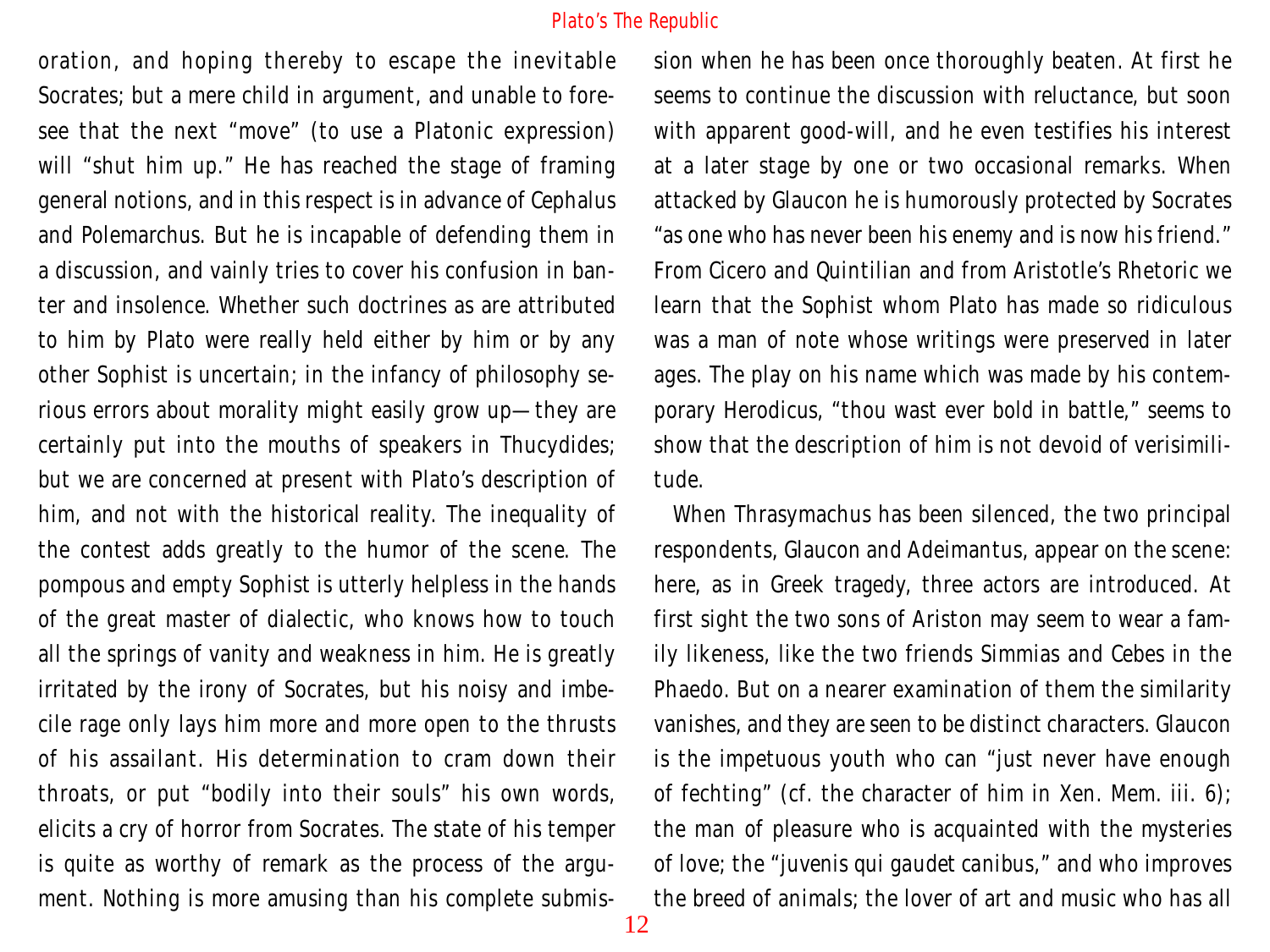the experiences of youthful life. He is full of quickness and penetration, piercing easily below the clumsy platitudes of Thrasymachus to the real difficulty; he turns out to the light the seamy side of human life, and yet does not lose faith in the just and true. It is Glaucon who seizes what may be termed the ludicrous relation of the philosopher to the world, to whom a state of simplicity is "a city of pigs," who is always prepared with a jest when the argument offers him an opportunity, and who is ever ready to second the humor of Socrates and to appreciate the ridiculous, whether in the connoisseurs of music, or in the lovers of theatricals, or in the fantastic behavior of the citizens of democracy. His weaknesses are several times alluded to by Socrates, who, however, will not allow him to be attacked by his brother Adeimantus. He is a soldier, and, like Adeimantus, has been distinguished at the battle of Megara.

The character of Adeimantus is deeper and graver, and the profounder objections are commonly put into his mouth. Glaucon is more demonstrative, and generally opens the game. Adeimantus pursues the argument further. Glaucon has more of the liveliness and quick sympathy of youth; Adeimantus has the maturer judgment of a grown-up man of the world. In the second book, when Glaucon insists that justice and injustice shall be considered without regard to their consequences, Adeimantus remarks that they are regarded by mankind in general only for the sake of their consequences; and in a similar vein of reflection he urges at the beginning of the fourth book that Socrates falls in making his citizens happy, and is answered that happiness is not the first but the second thing, not the direct aim but the indirect consequence of the good government of a State. In the discussion about religion and mythology, Adeimantus is the respondent, but Glaucon breaks in with a slight jest, and carries on the conversation in a lighter tone about music and gymnastic to the end of the book. It is Adeimantus again who volunteers the criticism of common sense on the Socratic method of argument, and who refuses to let Socrates pass lightly over the question of women and children. It is Adeimantus who is the respondent in the more argumentative, as Glaucon in the lighter and more imaginative portions of the Dialogue. For example, throughout the greater part of the sixth book, the causes of the corruption of philosophy and the conception of the idea of good are discussed with Adeimantus. Then Glaucon resumes his place of principal respondent; but he has a difficulty in apprehending the higher education of Socrates, and makes some false hits in the course of the discussion. Once more Adeimantus returns with the allusion to his brother Glaucon whom he compares to the contentious State; in the next book he is again superseded, and Glaucon continues to the end.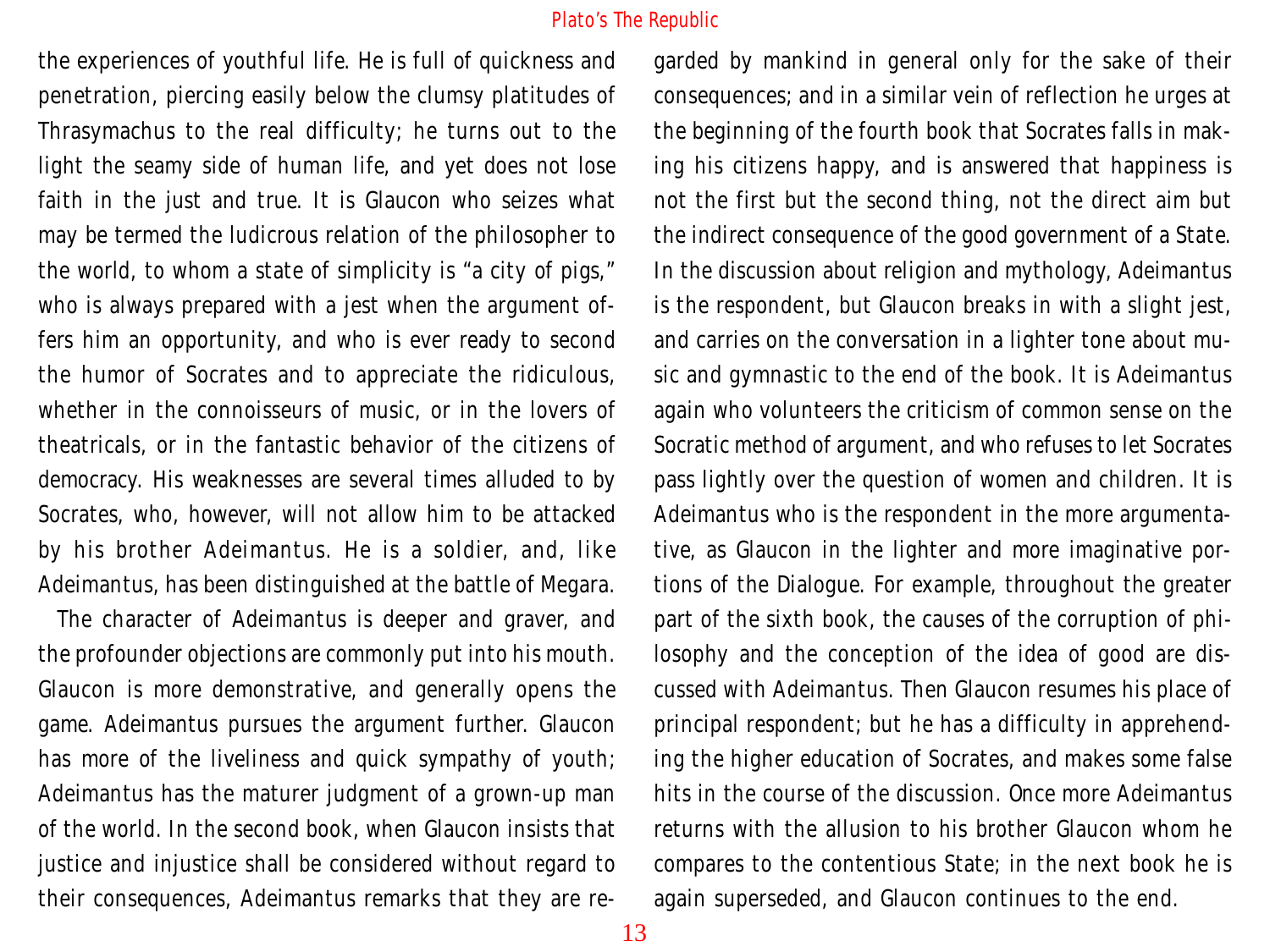Thus in a succession of characters Plato represents the successive stages of morality, beginning with the Athenian gentleman of the olden time, who is followed by the practical man of that day regulating his life by proverbs and saws; to him succeeds the wild generalization of the Sophists, and lastly come the young disciples of the great teacher, who know the sophistical arguments but will not be convinced by them, and desire to go deeper into the nature of things. These too, like Cephalus, Polemarchus, Thrasymachus, are clearly distinguished from one another. Neither in the Republic, nor in any other Dialogue of Plato, is a single character repeated.

The delineation of Socrates in the Republic is not wholly consistent. In the first book we have more of the real Socrates, such as he is depicted in the Memorabilia of Xenophon, in the earliest Dialogues of Plato, and in the Apology. He is ironical, provoking, questioning, the old enemy of the Sophists, ready to put on the mask of Silenus as well as to argue seriously. But in the sixth book his enmity towards the Sophists abates; he acknowledges that they are the representatives rather than the corrupters of the world. He also becomes more dogmatic and constructive, passing beyond the range either of the political or the speculative ideas of the real Socrates. In one passage Plato himself seems to intimate that the time had now come for

Socrates, who had passed his whole life in philosophy, to give his own opinion and not to be always repeating the notions of other men. There is no evidence that either the idea of good or the conception of a perfect State were comprehended in the Socratic teaching, though he certainly dwelt on the nature of the universal and of final causes (cp. Xen. Mem. i. 4; Phaedo 97); and a deep thinker like him in his thirty or forty years of public teaching, could hardly have falled to touch on the nature of family relations, for which there is also some positive evidence in the Memorabilia (Mem. i. 2, 51 foll.) The Socratic method is nominally retained; and every inference is either put into the mouth of the respondent or represented as the common discovery of him and Socrates. But any one can see that this is a mere form, of which the affectation grows wearisome as the work advances. The method of inquiry has passed into a method of teaching in which by the help of interlocutors the same thesis is looked at from various points of view.

The nature of the process is truly characterized by Glaucon, when he describes himself as a companion who is not good for much in an investigation, but can see what he is shown, and may, perhaps, give the answer to a question more fluently than another.

Neither can we be absolutely certain that, Socrates himself taught the immortality of the soul, which is unknown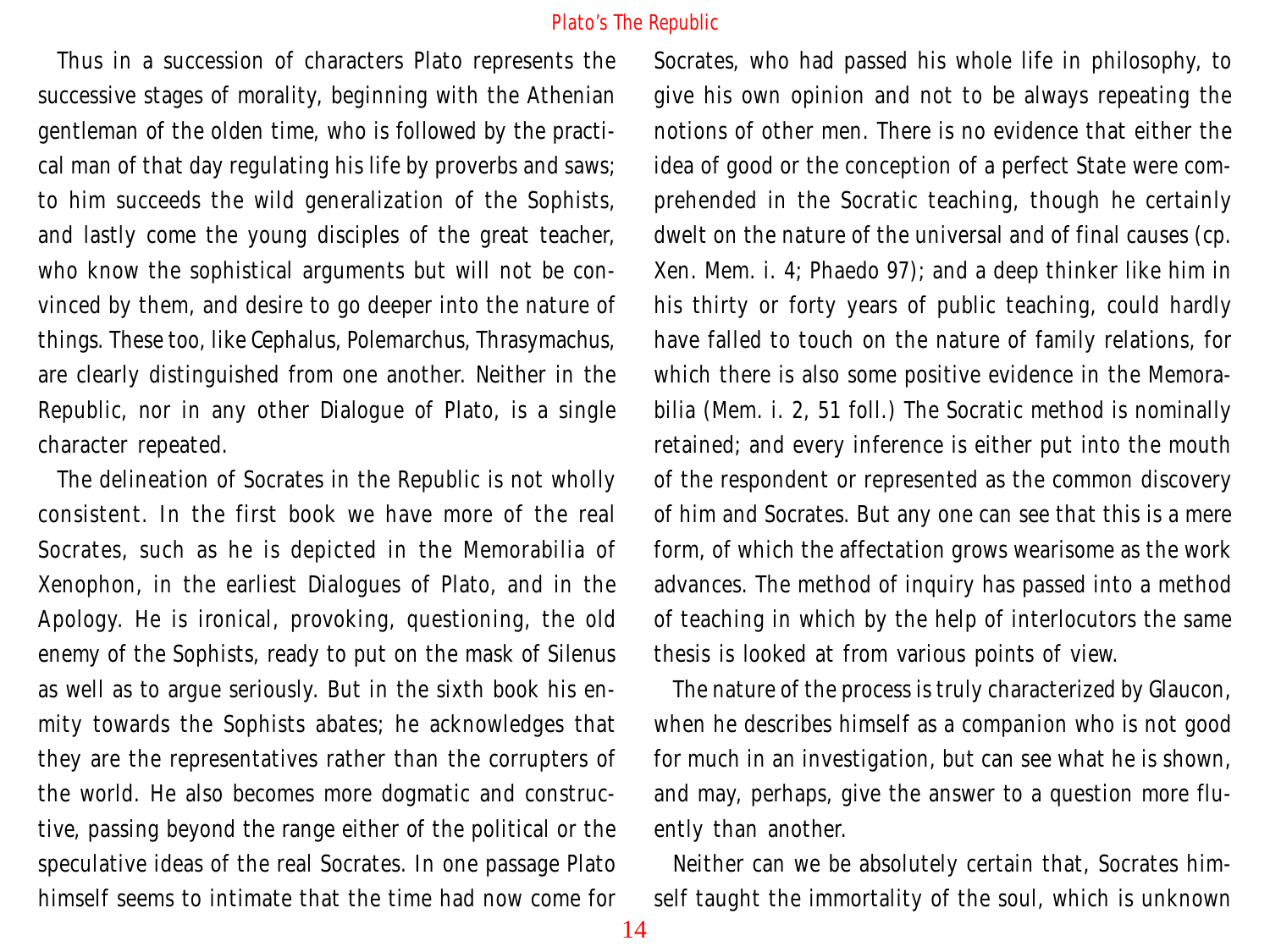to his disciple Glaucon in the Republic; nor is there any reason to suppose that he used myths or revelations of another world as a vehicle of instruction, or that he would have banished poetry or have denounced the Greek mythology. His favorite oath is retained, and a slight mention is made of the daemonium, or internal sign, which is alluded to by Socrates as a phenomenon peculiar to himself. A real element of Socratic teaching, which is more prominent in the Republic than in any of the other Dialogues of Plato, is the use of example and illustration (*'taphorhtika auto prhospherhontez'*): "Let us apply the test of common instances." "You," says Adeimantus, ironically, in the sixth book, "are so unaccustomed to speak in images." And this use of examples or images, though truly Socratic in origin, is enlarged by the genius of Plato into the form of an allegory or parable, which embodies in the concrete what has been already described, or is about to be described, in the abstract. Thus the figure of the cave in Book VII is a recapitulation of the divisions of knowledge in Book VI. The composite animal in Book IX is an allegory of the parts of the soul. The noble captain and the ship and the true pilot in Book VI are a figure of the relation of the people to the philosophers in the State which has been described. Other figures, such as the dog in the second, third, and fourth books, or the marriage of the portionless maiden in the

sixth book, or the drones and wasps in the eighth and ninth books, also form links of connection in long passages, or are used to recall previous discussions.

Plato is most true to the character of his master when he describes him as "not of this world." And with this representation of him the ideal State and the other paradoxes of the Republic are quite in accordance, though they can not be shown to have been speculations of Socrates. To him, as to other great teachers both philosophical and religious, when they looked upward, the world seemed to be the embodiment of error and evil. The common sense of mankind has revolted against this view, or has only partially admitted it. And even in Socrates himself the sterner judgment of the multitude at times passes into a sort of ironical pity or love. Men in general are incapable of philosophy, and are therefore at enmity with the philosopher; but their misunderstanding of him is unavoidable: for they have never seen him as he truly is in his own image; they are only acquainted with artificial systems possessing no native force of truth—words which admit of many applications. Their leaders have nothing to measure with, and are therefore ignorant of their own stature. But they are to be pitied or laughed at, not to be quarrelled with; they mean well with their nostrums, if they could only learn that they are cutting off a Hydra's head. This moderation towards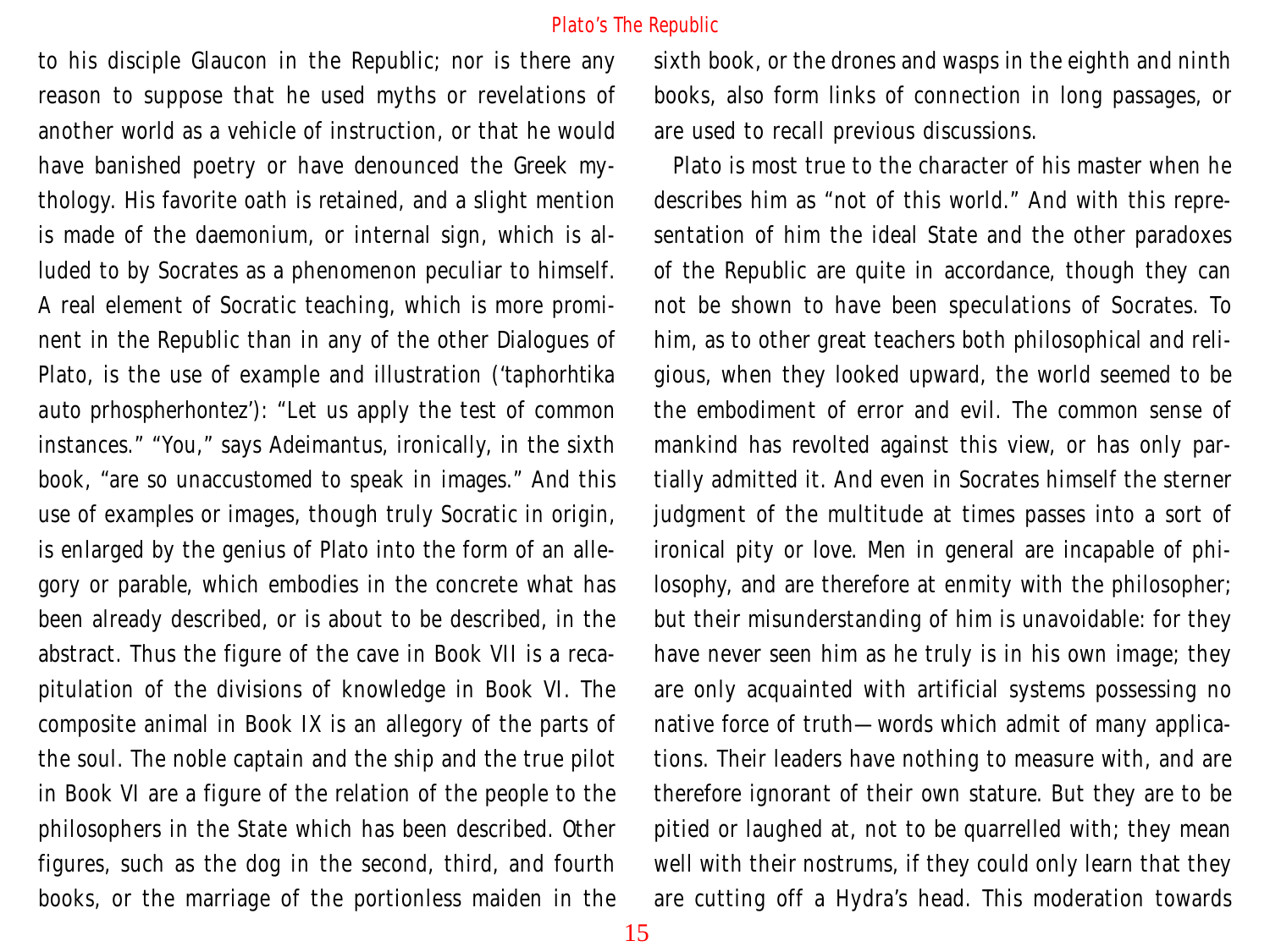those who are in error is one of the most characteristic features of Socrates in the Republic. In all the different representations of Socrates, whether of Xenophon or Plato, and the differences of the earlier or later Dialogues, he always retains the character of the unwearied and disinterested seeker after truth, without which he would have ceased to be Socrates.

Leaving the characters we may now analyze the contents of the Republic, and then proceed to consider (1) The general aspects of this Hellenic ideal of the State, (2) The modern lights in which the thoughts of Plato may be read.

#### **BOOK I**

#### **SOCRATES - GLAUCON**

I went down yesterday to the Piraeus with Glaucon the son of Ariston, that I might offer up my prayers to the goddess; and also because I wanted to see in what manner they would celebrate the festival, which was a new thing. I was delighted with the procession of the inhabitants; but that of the Thracians was equally, if not more, beautiful. When we had finished our prayers and viewed the spectacle, we turned in the direction of the city; and at that instant Polemarchus the son of Cephalus chanced to catch sight of us from a distance as we were starting on our way home, and told his servant to run and bid us wait for him. The servant took hold of me by the cloak behind, and said: Polemarchus desires you to wait.

I turned round, and asked him where his master was.

There he is, said the youth, coming after you, if you will only wait.

Certainly we will, said Glaucon; and in a few minutes Polemarchus appeared, and with him Adeimantus, Glaucon's brother, Niceratus the son of Nicias, and several others who had been at the procession.

#### **SOCRATES - POLEMARCHUS - GLAUCON - ADEIMANTUS**

Polemarchus said to me: I perceive, Socrates, that you and our companion are already on your way to the city.

You are not far wrong, I said.

But do you see, he rejoined, how many we are? Of course.

And are you stronger than all these? for if not, you will have to remain where you are.

May there not be the alternative, I said, that we may persuade you to let us go?

But can you persuade us, if we refuse to listen to you? he said.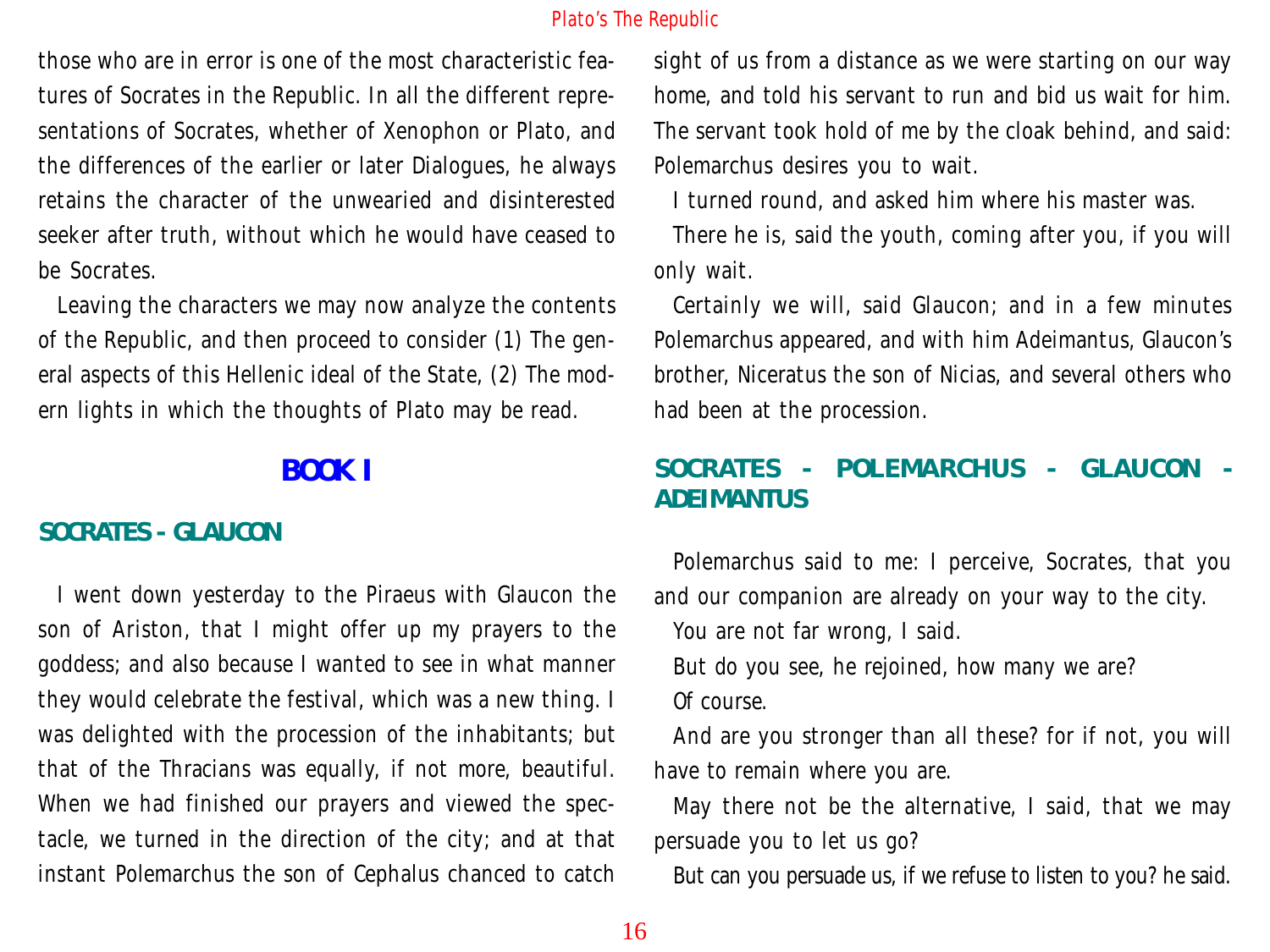Certainly not, replied Glaucon.

Then we are not going to listen; of that you may be assured.

Adeimantus added: Has no one told you of the torch-race on horseback in honour of the goddess which will take place in the evening?

With horses! I replied: That is a novelty. Will horsemen carry torches and pass them one to another during the race?

Yes, said Polemarchus, and not only so, but a festival will he celebrated at night, which you certainly ought to see. Let us rise soon after supper and see this festival; there will be a gathering of young men, and we will have a good talk. Stay then, and do not be perverse.

Glaucon said: I suppose, since you insist, that we must. Very good, I replied.

#### **GLAUCON - CEPHALUS - SOCRATES**

Accordingly we went with Polemarchus to his house; and there we found his brothers Lysias and Euthydemus, and with them Thrasymachus the Chalcedonian, Charmantides the Paeanian, and Cleitophon the son of Aristonymus. There too was Cephalus the father of Polemarchus, whom I had not seen for a long time, and I thought him very much aged. He was seated on a cushioned chair, and had a garland on

his head, for he had been sacrificing in the court; and there were some other chairs in the room arranged in a semicircle, upon which we sat down by him. He saluted me eagerly, and then he said:—

You don't come to see me, Socrates, as often as you ought: If I were still able to go and see you I would not ask you to come to me. But at my age I can hardly get to the city, and therefore you should come oftener to the Piraeus. For let me tell you, that the more the pleasures of the body fade away, the greater to me is the pleasure and charm of conversation. Do not then deny my request, but make our house your resort and keep company with these young men; we are old friends, and you will be quite at home with us.

I replied: There is nothing which for my part I like better, Cephalus, than conversing with aged men; for I regard them as travellers who have gone a journey which I too may have to go, and of whom I ought to enquire, whether the way is smooth and easy, or rugged and difficult. And this is a question which I should like to ask of you who have arrived at that time which the poets call the 'threshold of old age'— Is life harder towards the end, or what report do you give of it?

I will tell you, Socrates, he said, what my own feeling is. Men of my age flock together; we are birds of a feather, as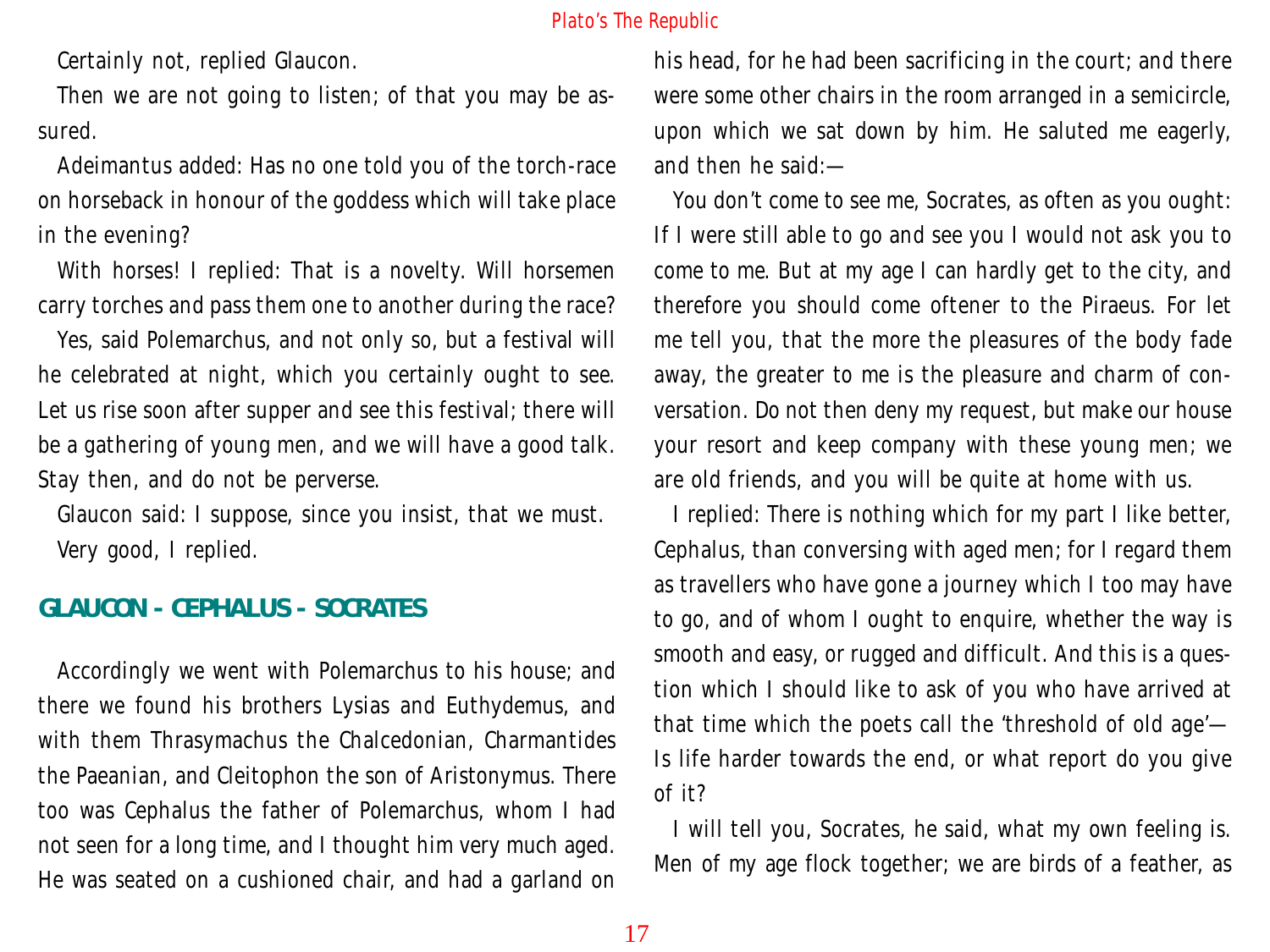the old proverb says; and at our meetings the tale of my acquaintance commonly is—I cannot eat, I cannot drink; the pleasures of youth and love are fled away: there was a good time once, but now that is gone, and life is no longer life. Some complain of the slights which are put upon them by relations, and they will tell you sadly of how many evils their old age is the cause. But to me, Socrates, these complainers seem to blame that which is not really in fault. For if old age were the cause, I too being old, and every other old man, would have felt as they do. But this is not my own experience, nor that of others whom I have known. How well I remember the aged poet Sophocles, when in answer to the question, How does love suit with age, Sophocles, are you still the man you were? Peace, he replied; most gladly have I escaped the thing of which you speak; I feel as if I had escaped from a mad and furious master. His words have often occurred to my mind since, and they seem as good to me now as at the time when he uttered them. For certainly old age has a great sense of calm and freedom; when the passions relax their hold, then, as Sophocles says, we are freed from the grasp not of one mad master only, but of many. The truth is, Socrates, that these regrets, and also the complaints about relations, are to be attributed to the same cause, which is not old age, but men's characters and

tempers; for he who is of a calm and happy nature will hardly feel the pressure of age, but to him who is of an opposite disposition youth and age are equally a burden.

I listened in admiration, and wanting to draw him out, that he might go on—Yes, Cephalus, I said: but I rather suspect that people in general are not convinced by you when you speak thus; they think that old age sits lightly upon you, not because of your happy disposition, but because you are rich, and wealth is well known to be a great comforter.

You are right, he replied; they are not convinced: and there is something in what they say; not, however, so much as they imagine. I might answer them as Themistocles answered the Seriphian who was abusing him and saying that he was famous, not for his own merits but because he was an Athenian: 'If you had been a native of my country or I of yours, neither of us would have been famous.' And to those who are not rich and are impatient of old age, the same reply may be made; for to the good poor man old age cannot be a light burden, nor can a bad rich man ever have peace with himself.

May I ask, Cephalus, whether your fortune was for the most part inherited or acquired by you?

Acquired! Socrates; do you want to know how much I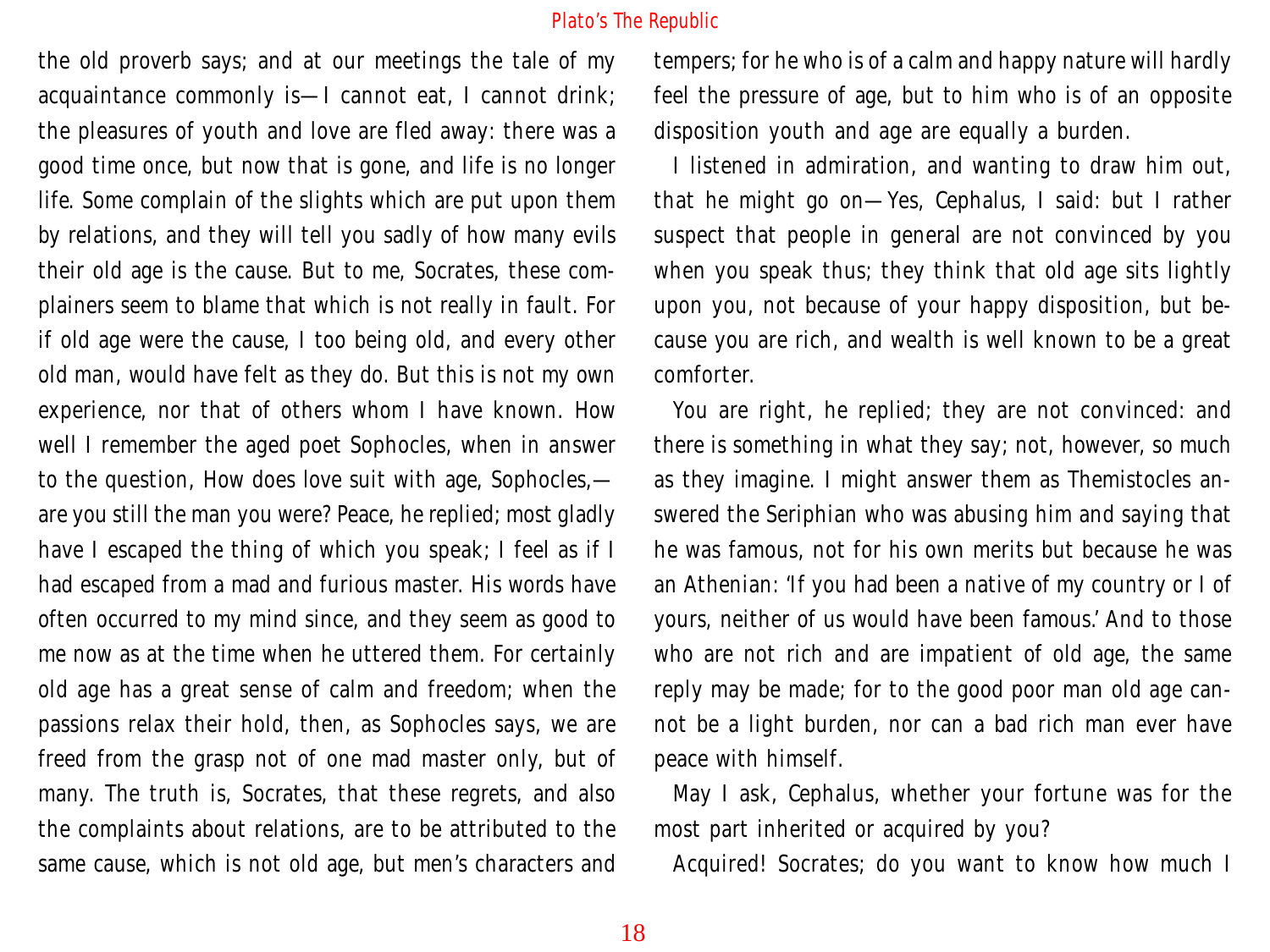acquired? In the art of making money I have been midway between my father and grandfather: for my grandfather, whose name I bear, doubled and trebled the value of his patrimony, that which he inherited being much what I possess now; but my father Lysanias reduced the property below what it is at present: and I shall be satisfied if I leave to these my sons not less but a little more than I received.

That was why I asked you the question, I replied, because I see that you are indifferent about money, which is a characteristic rather of those who have inherited their fortunes than of those who have acquired them; the makers of fortunes have a second love of money as a creation of their own, resembling the affection of authors for their own poems, or of parents for their children, besides that natural love of it for the sake of use and profit which is common to them and all men. And hence they are very bad company, for they can talk about nothing but the praises of wealth. That is true, he said.

Yes, that is very true, but may I ask another question? What do you consider to be the greatest blessing which you have reaped from your wealth?

One, he said, of which I could not expect easily to convince others. For let me tell you, Socrates, that when a man thinks himself to be near death, fears and cares enter into

his mind which he never had before; the tales of a world below and the punishment which is exacted there of deeds done here were once a laughing matter to him, but now he is tormented with the thought that they may be true: either from the weakness of age, or because he is now drawing nearer to that other place, he has a clearer view of these things; suspicions and alarms crowd thickly upon him, and he begins to reflect and consider what wrongs he has done to others. And when he finds that the sum of his transgressions is great he will many a time like a child start up in his sleep for fear, and he is filled with dark forebodings. But to him who is conscious of no sin, sweet hope, as Pindar charmingly says, is the kind nurse of his age:

Hope, he says, cherishes the soul of him who lives in justice and holiness and is the nurse of his age and the companion of his journey;—hope which is mightiest to sway the restless soul of man.

How admirable are his words! And the great blessing of riches, I do not say to every man, but to a good man, is, that he has had no occasion to deceive or to defraud others, either intentionally or unintentionally; and when he departs to the world below he is not in any apprehension about offerings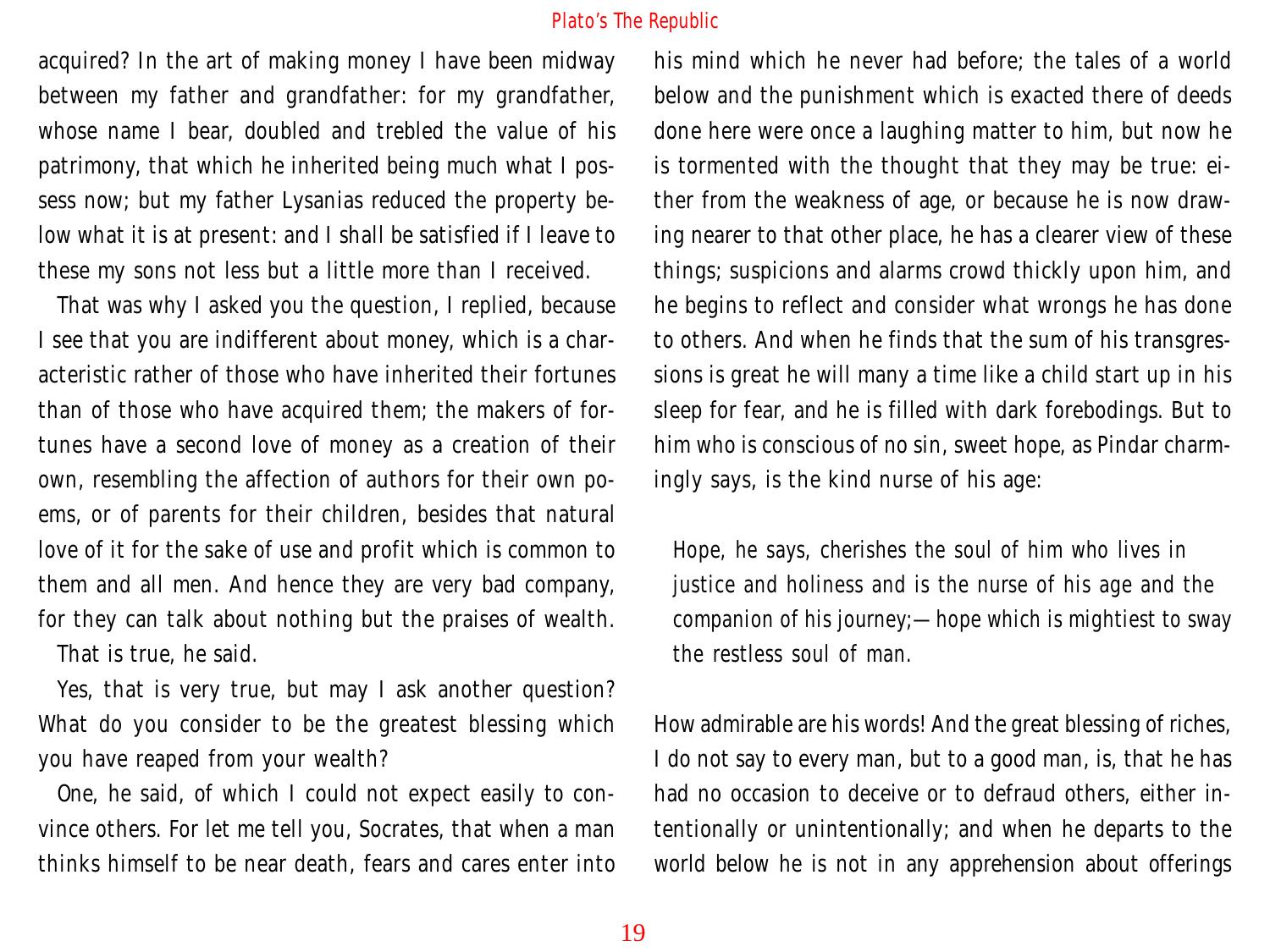due to the gods or debts which he owes to men. Now to this peace of mind the possession of wealth greatly contributes; and therefore I say, that, setting one thing against another, of the many advantages which wealth has to give, to a man of sense this is in my opinion the greatest.

Well said, Cephalus, I replied; but as concerning justice, what is it?—to speak the truth and to pay your debts—no more than this? And even to this are there not exceptions? Suppose that a friend when in his right mind has deposited arms with me and he asks for them when he is not in his right mind, ought I to give them back to him? No one would say that I ought or that I should be right in doing so, any more than they would say that I ought always to speak the truth to one who is in his condition.

You are quite right, he replied.

But then, I said, speaking the truth and paying your debts is not a correct definition of justice.

#### **CEPHALUS - SOCRATES - POLEMARCHUS**

Quite correct, Socrates, if Simonides is to be believed, said Polemarchus interposing.

I fear, said Cephalus, that I must go now, for I have to look after the sacrifices, and I hand over the argument to Polemarchus and the company.

Is not Polemarchus your heir? I said.

To be sure, he answered, and went away laughing to the sacrifices.

#### **SOCRATES - POLEMARCHUS**

Tell me then, O thou heir of the argument, what did Simonides say, and according to you truly say, about justice?

He said that the repayment of a debt is just, and in saying so he appears to me to be right.

I should be sorry to doubt the word of such a wise and inspired man, but his meaning, though probably clear to you, is the reverse of clear to me. For he certainly does not mean, as we were now saying that I ought to return a return a deposit of arms or of anything else to one who asks for it when he is not in his right senses; and yet a deposit cannot be denied to be a debt.

True.

Then when the person who asks me is not in his right mind I am by no means to make the return?

Certainly not.

When Simonides said that the repayment of a debt was justice, he did not mean to include that case?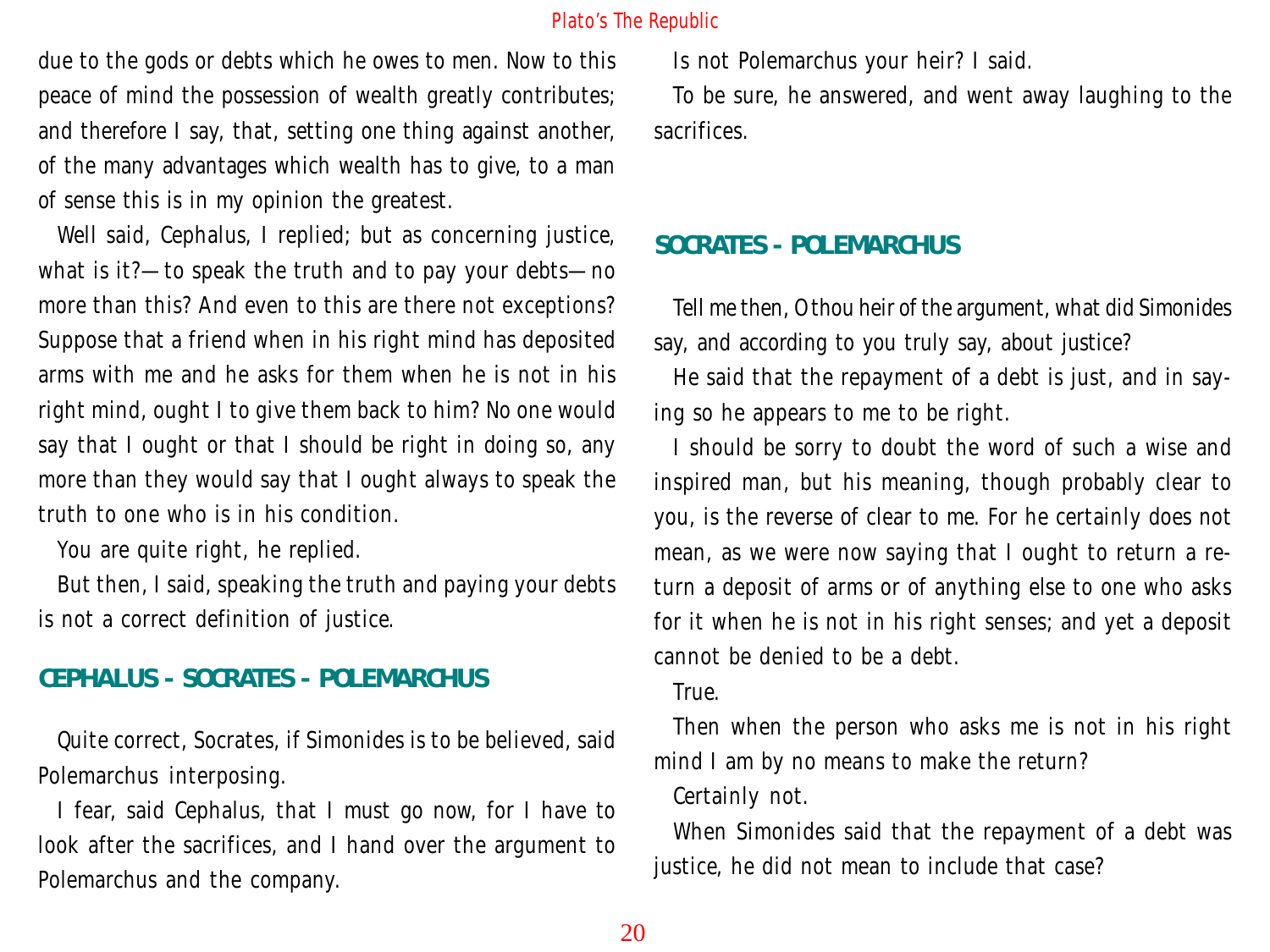Certainly not; for he thinks that a friend ought always to do good to a friend and never evil.

You mean that the return of a deposit of gold which is to the injury of the receiver, if the two parties are friends, is not the repayment of a debt,—that is what you would imagine him to say?

Yes.

And are enemies also to receive what we owe to them?

To be sure, he said, they are to receive what we owe them, and an enemy, as I take it, owes to an enemy that which is due or proper to him—that is to say, evil.

Simonides, then, after the manner of poets, would seem to have spoken darkly of the nature of justice; for he really meant to say that justice is the giving to each man what is proper to him, and this he termed a debt.

That must have been his meaning, he said.

By heaven! I replied; and if we asked him what due or proper thing is given by medicine, and to whom, what answer do you think that he would make to us?

He would surely reply that medicine gives drugs and meat and drink to human bodies.

And what due or proper thing is given by cookery, and to what? Seasoning to food.

And what is that which justice gives, and to whom?

If, Socrates, we are to be guided at all by the analogy of

the preceding instances, then justice is the art which gives good to friends and evil to enemies.

That is his meaning then?

I think so.

And who is best able to do good to his friends and evil to his enemies in time of sickness?

The physician.

Or when they are on a voyage, amid the perils of the sea? The pilot.

And in what sort of actions or with a view to what result is the just man most able to do harm to his enemy and good to his friends?

In going to war against the one and in making alliances with the other.

But when a man is well, my dear Polemarchus, there is no need of a physician?

No.

And he who is not on a voyage has no need of a pilot? No.

Then in time of peace justice will be of no use?

I am very far from thinking so.

You think that justice may be of use in peace as well as in war? Yes.

Like husbandry for the acquisition of corn?

Yes.

21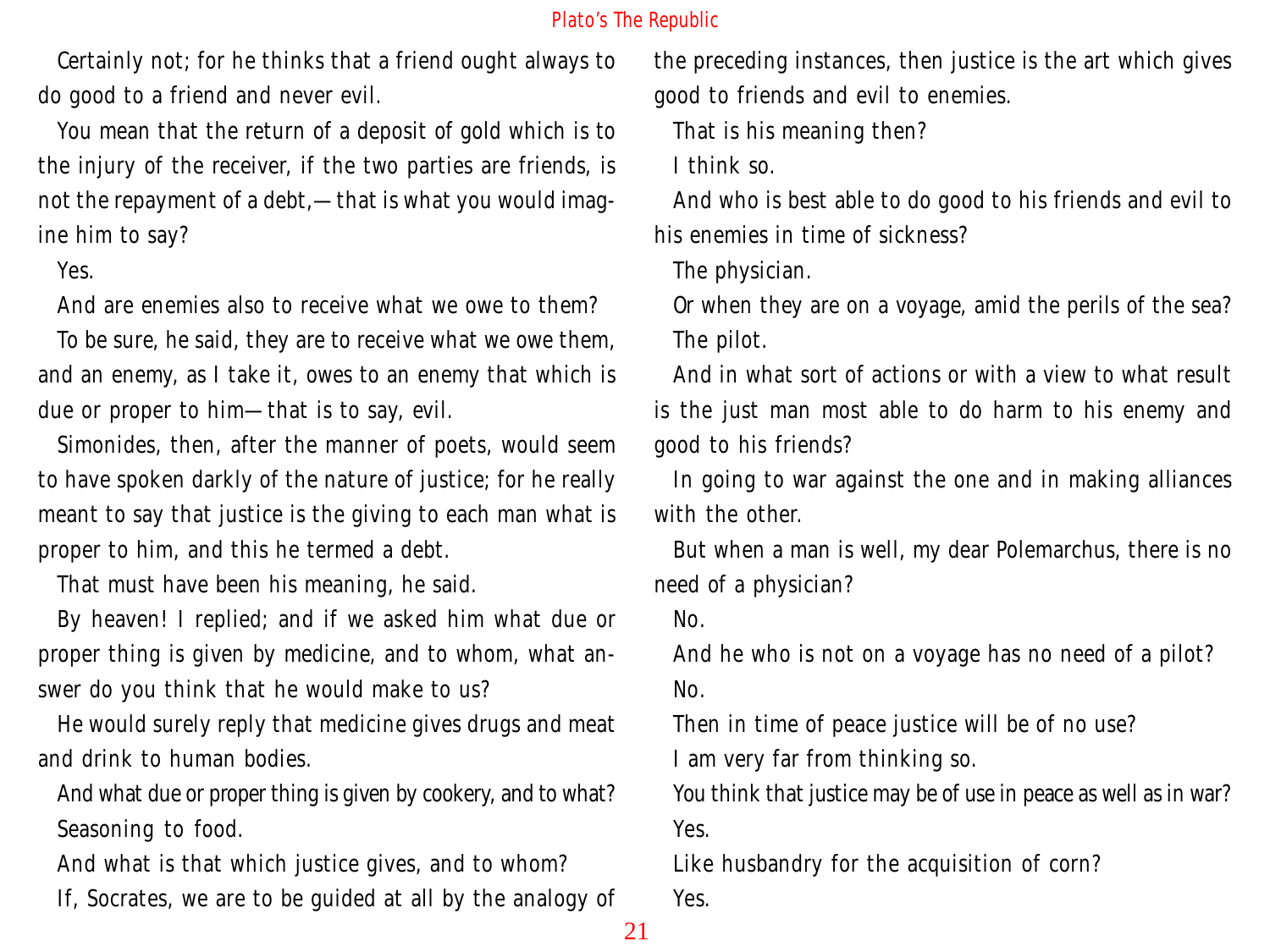Or like shoemaking for the acquisition of shoes,—that is what you mean?

Yes.

And what similar use or power of acquisition has justice in time of peace?

In contracts, Socrates, justice is of use.

And by contracts you mean partnerships? Exactly.

But is the just man or the skilful player a more useful and better partner at a game of draughts?

The skilful player.

And in the laying of bricks and stones is the just man a more useful or better partner than the builder?

Quite the reverse.

Then in what sort of partnership is the just man a better partner than the harp-player, as in playing the harp the harp-player is certainly a better partner than the just man? In a money partnership.

Yes, Polemarchus, but surely not in the use of money; for you do not want a just man to be your counsellor the purchase or sale of a horse; a man who is knowing about horses would be better for that, would he not?

Certainly.

And when you want to buy a ship, the shipwright or the pilot would be better?

True.

Then what is that joint use of silver or gold in which the just man is to be preferred?

When you want a deposit to be kept safely.

You mean when money is not wanted, but allowed to lie? Precisely.

That is to say, justice is useful when money is useless? That is the inference.

And when you want to keep a pruning-hook safe, then justice is useful to the individual and to the state; but when you want to use it, then the art of the vine-dresser? Clearly.

And when you want to keep a shield or a lyre, and not to use them, you would say that justice is useful; but when you want to use them, then the art of the soldier or of the musician?

Certainly.

And so of all the other things;—justice is useful when they are useless, and useless when they are useful?

That is the inference.

Then justice is not good for much. But let us consider this further point: Is not he who can best strike a blow in a boxing match or in any kind of fighting best able to ward off a blow?

Certainly.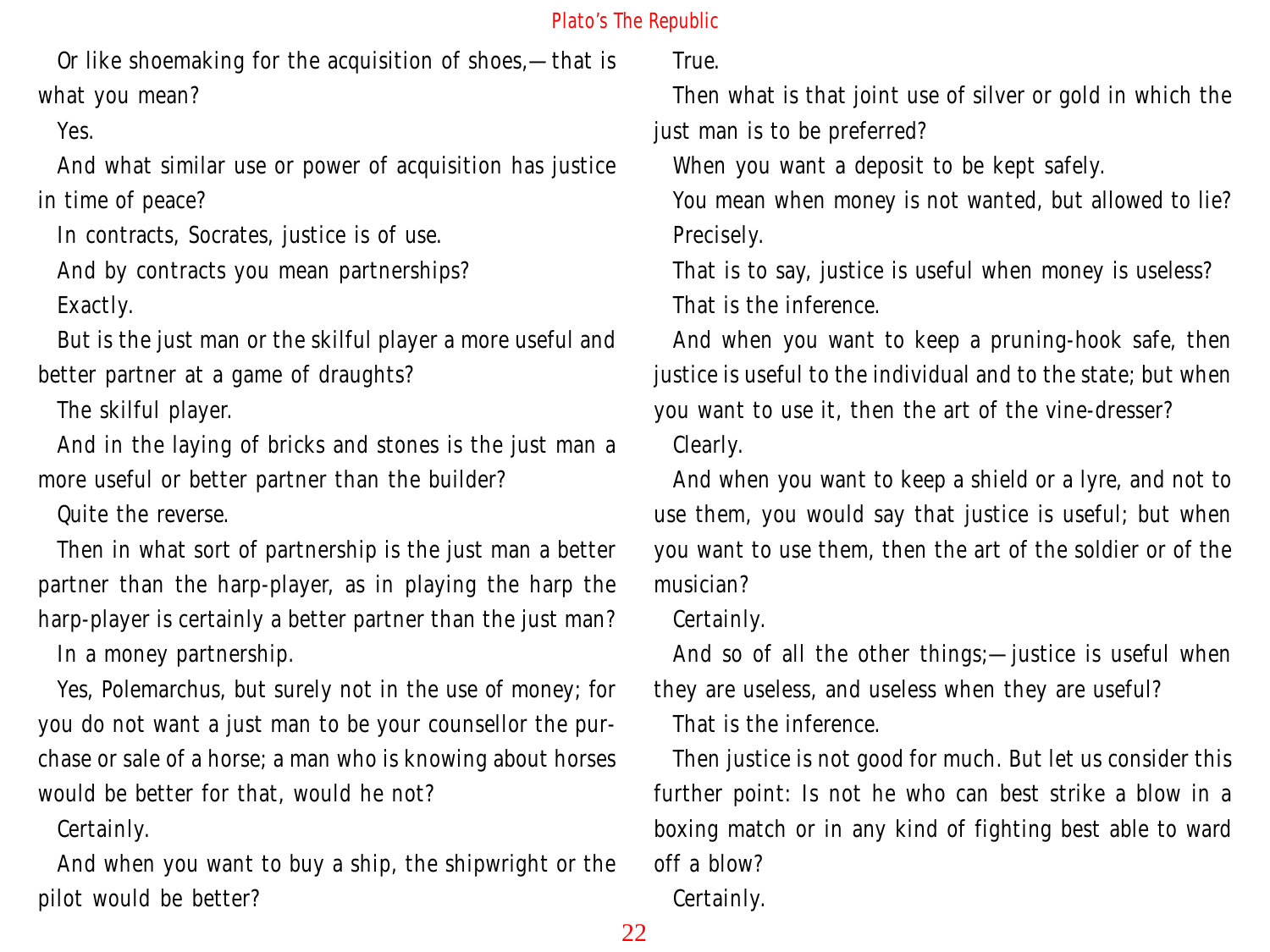And he who is most skilful in preventing or escaping from a disease is best able to create one?

True.

And he is the best guard of a camp who is best able to steal a march upon the enemy?

Certainly.

Then he who is a good keeper of anything is also a good thief?

That, I suppose, is to be inferred.

Then if the just man is good at keeping money, he is good at stealing it.

That is implied in the argument.

Then after all the just man has turned out to be a thief. And this is a lesson which I suspect you must have learnt out of Homer; for he, speaking of Autolycus, the maternal grandfather of Odysseus, who is a favourite of his, affirms that

He was excellent above all men in theft and perjury.

And so, you and Homer and Simonides are agreed that justice is an art of theft; to be practised however 'for the good of friends and for the harm of enemies,'—that was what you were saying?

No, certainly not that, though I do not now know what I did say; but I still stand by the latter words.

Well, there is another question: By friends and enemies do we mean those who are so really, or only in seeming?

Surely, he said, a man may be expected to love those whom he thinks good, and to hate those whom he thinks evil.

Yes, but do not persons often err about good and evil: many who are not good seem to be so, and conversely? That is true.

Then to them the good will be enemies and the evil will be their friends? True.

And in that case they will be right in doing good to the evil and evil to the good?

Clearly.

But the good are just and would not do an injustice? True.

Then according to your argument it is just to injure those who do no wrong?

Nay, Socrates; the doctrine is immoral.

Then I suppose that we ought to do good to the just and harm to the unjust?

I like that better.

But see the consequence:—Many a man who is ignorant of human nature has friends who are bad friends, and in that case he ought to do harm to them; and he has good enemies whom he ought to benefit; but, if so, we shall be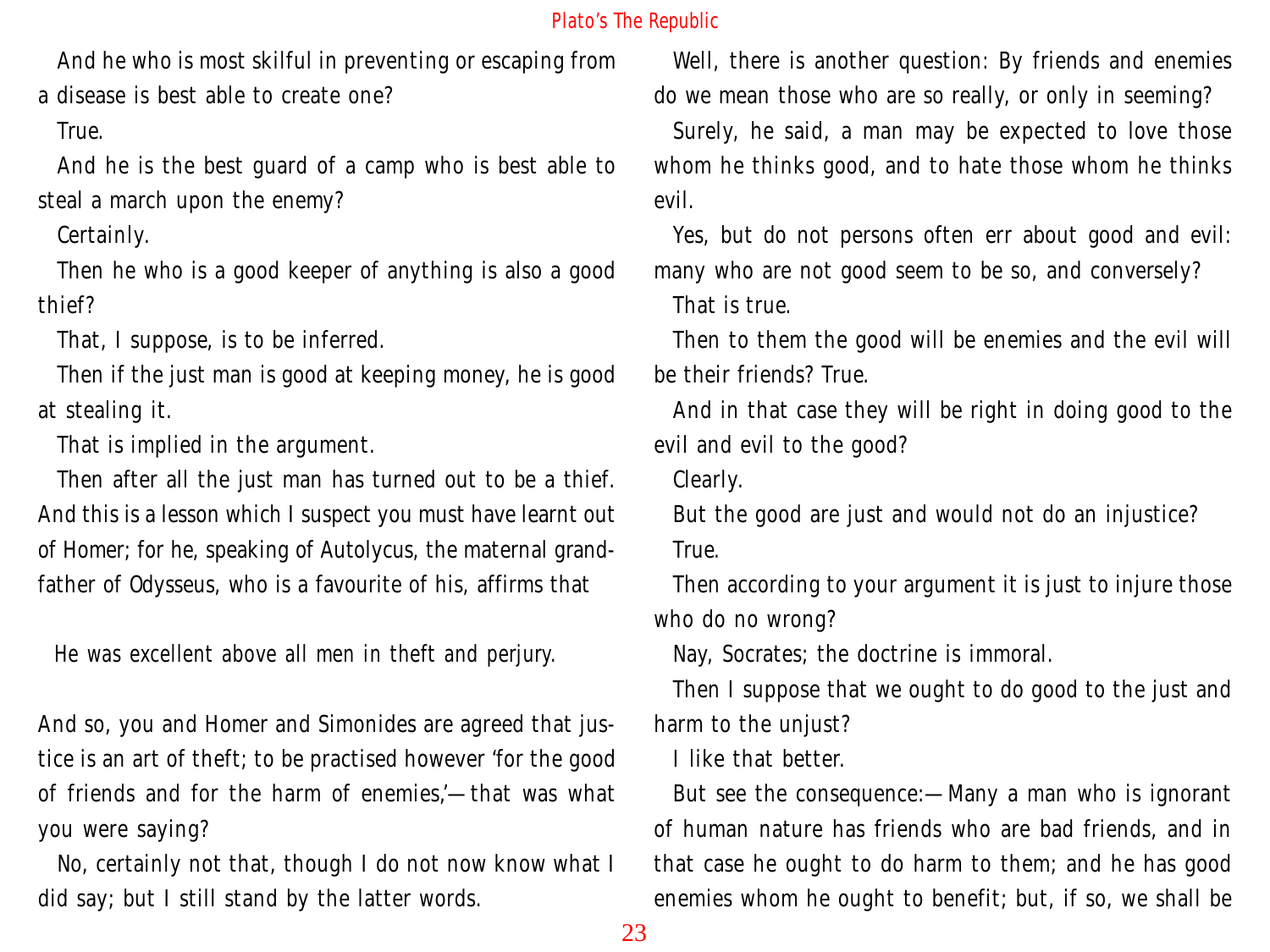saying the very opposite of that which we affirmed to be the meaning of Simonides.

Very true, he said: and I think that we had better correct an error into which we seem to have fallen in the use of the words 'friend' and 'enemy.'

What was the error, Polemarchus? I asked.

We assumed that he is a friend who seems to be or who is thought good.

And how is the error to be corrected?

We should rather say that he is a friend who is, as well as seems, good; and that he who seems only, and is not good, only seems to be and is not a friend; and of an enemy the same may be said.

You would argue that the good are our friends and the bad our enemies?

Yes.

And instead of saying simply as we did at first, that it is just to do good to our friends and harm to our enemies, we should further say: It is just to do good to our friends when they are good and harm to our enemies when they are evil?

Yes, that appears to me to be the truth.

But ought the just to injure any one at all?

Undoubtedly he ought to injure those who are both wicked and his enemies.

When horses are injured, are they improved or deteriorated?

The latter.

Deteriorated, that is to say, in the good qualities of horses, not of dogs?

Yes, of horses.

And dogs are deteriorated in the good qualities of dogs, and not of horses?

Of course.

And will not men who are injured be deteriorated in that

which is the proper virtue of man?

Certainly.

And that human virtue is justice?

To be sure.

Then men who are injured are of necessity made unjust? That is the result.

But can the musician by his art make men unmusical? Certainly not.

Or the horseman by his art make them bad horsemen? Impossible.

And can the just by justice make men unjust, or speaking general can the good by virtue make them bad?

Assuredly not.

Any more than heat can produce cold?

It cannot.

Or drought moisture?

Clearly not.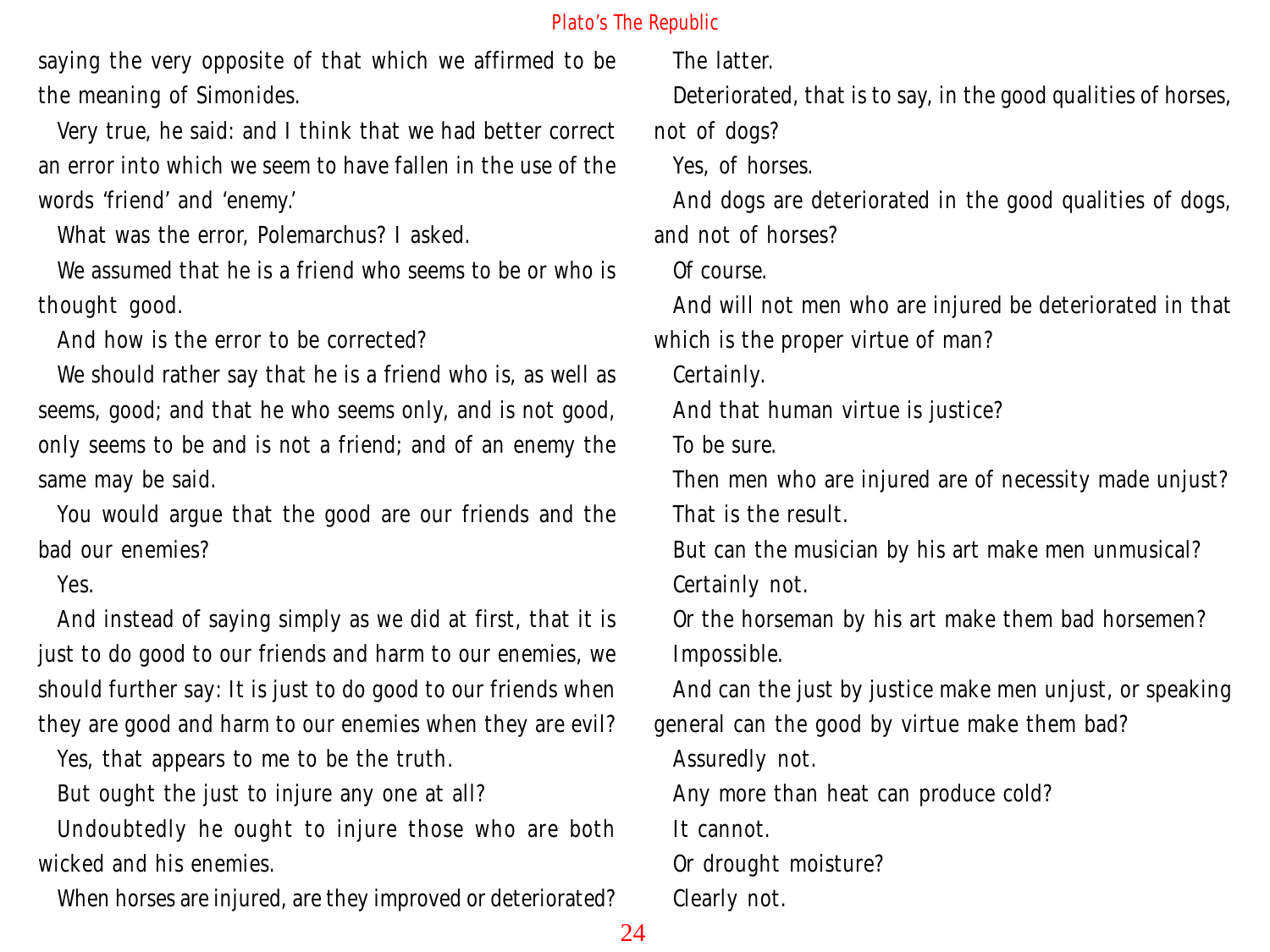Nor can the good harm any one? Impossible.

And the just is the good? Certainly.

Then to injure a friend or any one else is not the act of a just man, but of the opposite, who is the unjust?

I think that what you say is quite true, Socrates.

Then if a man says that justice consists in the repayment of debts, and that good is the debt which a man owes to his friends, and evil the debt which he owes to his enemies,—to say this is not wise; for it is not true, if, as has been clearly shown, the injuring of another can be in no case just.

I agree with you, said Polemarchus.

Then you and I are prepared to take up arms against any one who attributes such a saying to Simonides or Bias or Pittacus, or any other wise man or seer?

I am quite ready to do battle at your side, he said. Shall I tell you whose I believe the saying to be? Whose?

I believe that Periander or Perdiccas or Xerxes or Ismenias the Theban, or some other rich and mighty man, who had a great opinion of his own power, was the first to say that justice is 'doing good to your friends and harm to your enemies.'

Most true, he said.

Yes, I said; but if this definition of justice also breaks down, what other can be offered?

Several times in the course of the discussion Thrasymachus had made an attempt to get the argument into his own hands, and had been put down by the rest of the company, who wanted to hear the end. But when Polemarchus and I had done speaking and there was a pause, he could no longer hold his peace; and, gathering himself up, he came at us like a wild beast, seeking to devour us. We were quite panicstricken at the sight of him.

#### **SOCRATES - POLEMARCHUS - THRASYMACHUS**

He roared out to the whole company: What folly. Socrates, has taken possession of you all? And why, sillybillies, do you knock under to one another? I say that if you want really to know what justice is, you should not only ask but answer, and you should not seek honour to yourself from the refutation of an opponent, but have your own answer; for there is many a one who can ask and cannot answer. And now I will not have you say that justice is duty or advantage or profit or gain or interest, for this sort of nonsense will not do for me; I must have clearness and accuracy.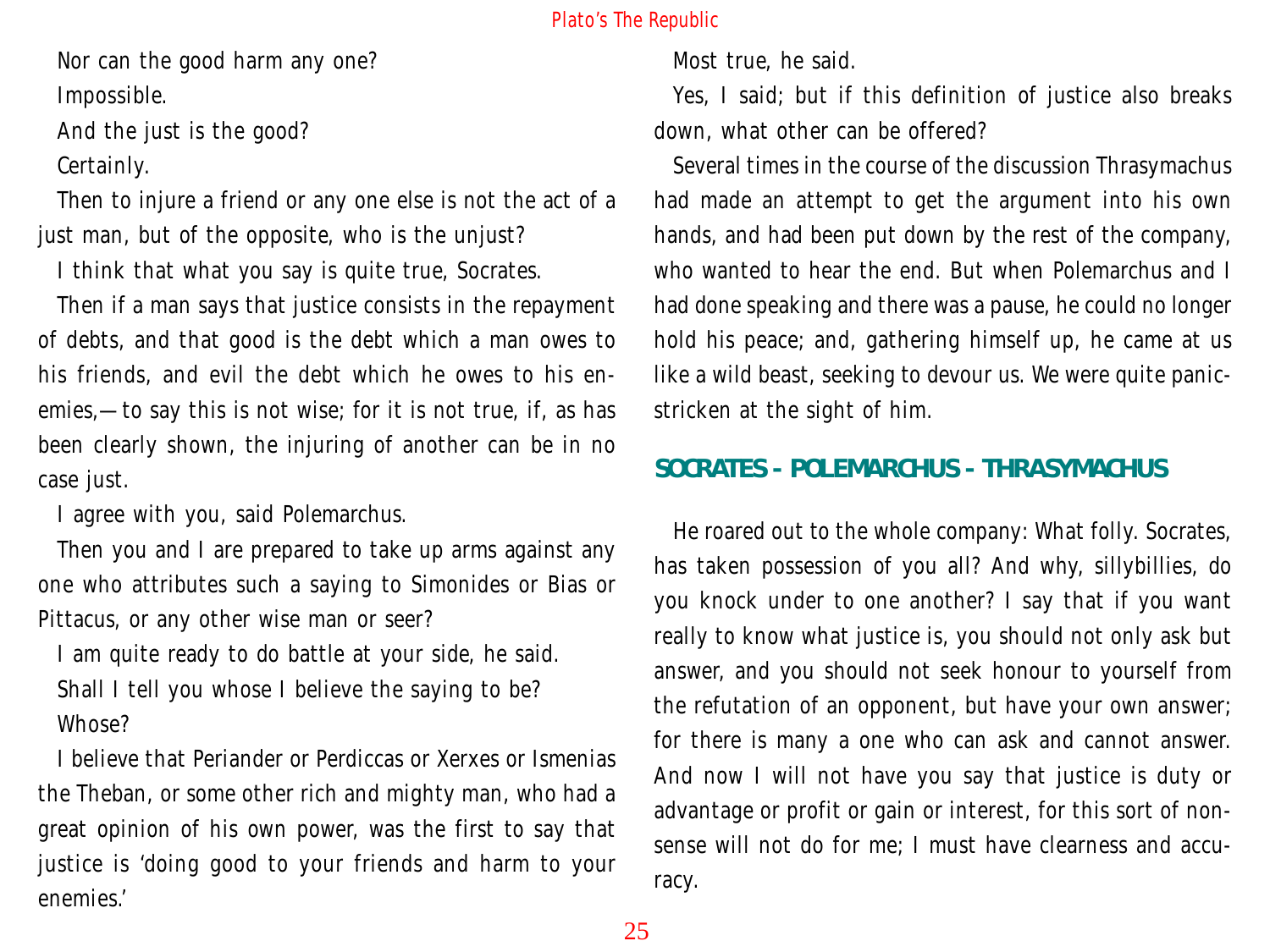I was panic-stricken at his words, and could not look at him without trembling. Indeed I believe that if I had not fixed my eye upon him, I should have been struck dumb: but when I saw his fury rising, I looked at him first, and was therefore able to reply to him.

Thrasymachus, I said, with a quiver, don't be hard upon us. Polemarchus and I may have been guilty of a little mistake in the argument, but I can assure you that the error was not intentional. If we were seeking for a piece of gold, you would not imagine that we were 'knocking under to one another,' and so losing our chance of finding it. And why, when we are seeking for justice, a thing more precious than many pieces of gold, do you say that we are weakly yielding to one another and not doing our utmost to get at the truth? Nay, my good friend, we are most willing and anxious to do so, but the fact is that we cannot. And if so, you people who know all things should pity us and not be angry with us.

How characteristic of Socrates! he replied, with a bitter laugh;—that's your ironical style! Did I not foresee—have I not already told you, that whatever he was asked he would refuse to answer, and try irony or any other shuffle, in order that he might avoid answering?

You are a philosopher, Thrasymachus, I replied, and well know that if you ask a person what numbers make up twelve, taking care to prohibit him whom you ask from answering twice six, or three times four, or six times two, or four times three, 'for this sort of nonsense will not do for me,'—then obviously, that is your way of putting the question, no one can answer you. But suppose that he were to retort, 'Thrasymachus, what do you mean? If one of these numbers which you interdict be the true answer to the question, am I falsely to say some other number which is not the right one?—is that your meaning?' —How would you answer him?

Just as if the two cases were at all alike! he said.

Why should they not be? I replied; and even if they are not, but only appear to be so to the person who is asked, ought he not to say what he thinks, whether you and I forbid him or not?

I presume then that you are going to make one of the interdicted answers?

I dare say that I may, notwithstanding the danger, if upon reflection I approve of any of them.

But what if I give you an answer about justice other and better, he said, than any of these? What do you deserve to have done to you?

Done to me!—as becomes the ignorant, I must learn from the wise—that is what I deserve to have done to me.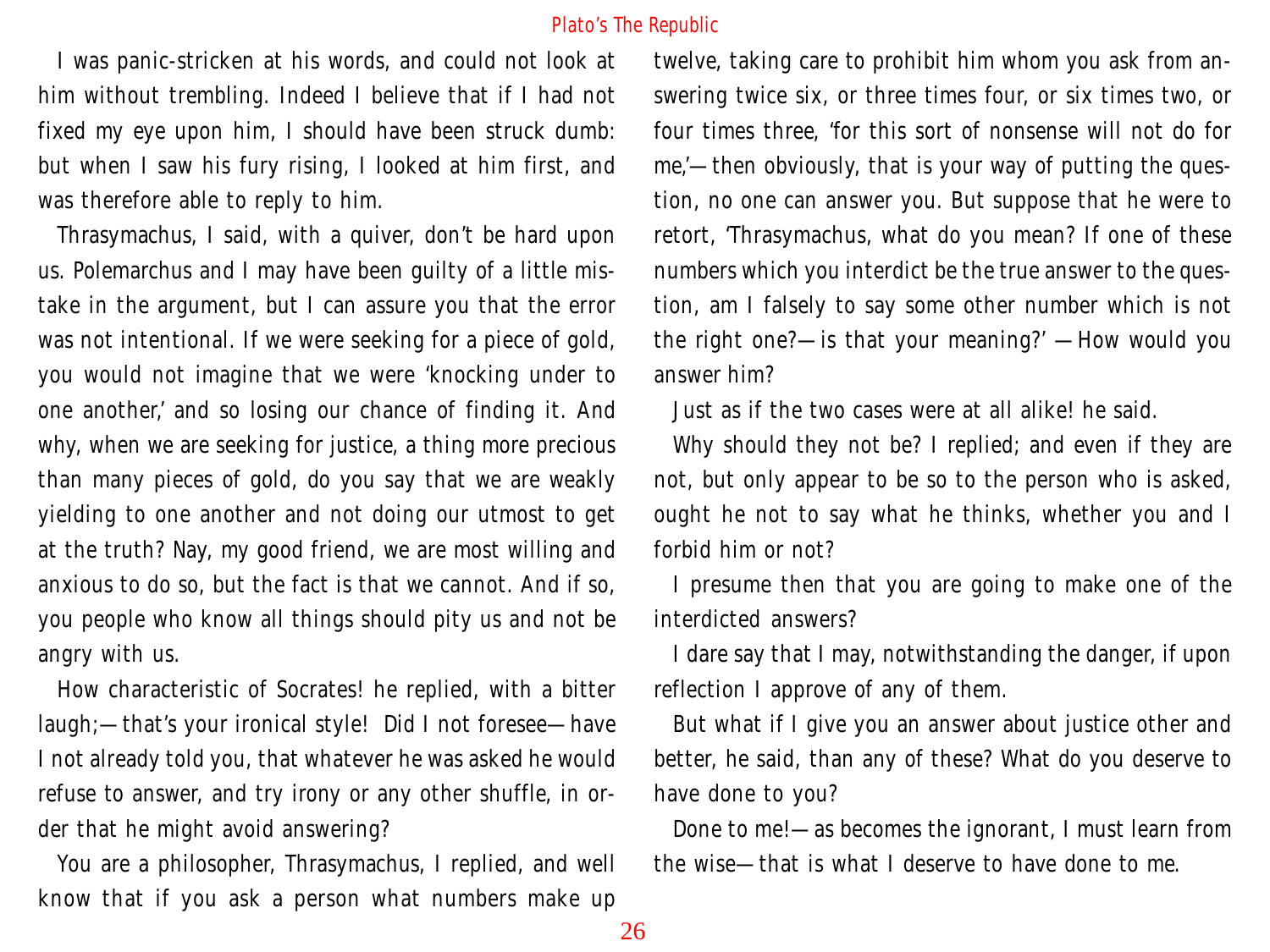What, and no payment! a pleasant notion! I will pay when I have the money, I replied.

#### **SOCRATES - THRASYMACHUS - GLAUCON**

But you have, Socrates, said Glaucon: and you, Thrasymachus, need be under no anxiety about money, for we will all make a contribution for Socrates.

Yes, he replied, and then Socrates will do as he always does—refuse to answer himself, but take and pull to pieces the answer of some one else.

Why, my good friend, I said, how can any one answer who knows, and says that he knows, just nothing; and who, even if he has some faint notions of his own, is told by a man of authority not to utter them? The natural thing is, that the speaker should be some one like yourself who professes to know and can tell what he knows. Will you then kindly answer, for the edification of the company and of myself?

Glaucon and the rest of the company joined in my request and Thrasymachus, as any one might see, was in reality eager to speak; for he thought that he had an excellent answer, and would distinguish himself. But at first he to insist on my answering; at length he consented to begin. Behold, he said, the wisdom of Socrates; he refuses to teach

himself, and goes about learning of others, to whom he never even says thank you.

That I learn of others, I replied, is quite true; but that I am ungrateful I wholly deny. Money I have none, and therefore I pay in praise, which is all I have: and how ready I am to praise any one who appears to me to speak well you will very soon find out when you answer; for I expect that you will answer well.

Listen, then, he said; I proclaim that justice is nothing else than the interest of the stronger. And now why do you not me? But of course you won't.

Let me first understand you, I replied. Justice, as you say, is the interest of the stronger. What, Thrasymachus, is the meaning of this? You cannot mean to say that because Polydamas, the pancratiast, is stronger than we are, and finds the eating of beef conducive to his bodily strength, that to eat beef is therefore equally for our good who are weaker than he is, and right and just for us?

That's abominable of you, Socrates; you take the words in the sense which is most damaging to the argument.

Not at all, my good sir, I said; I am trying to understand them; and I wish that you would be a little clearer.

Well, he said, have you never heard that forms of government differ; there are tyrannies, and there are democracies, and there are aristocracies?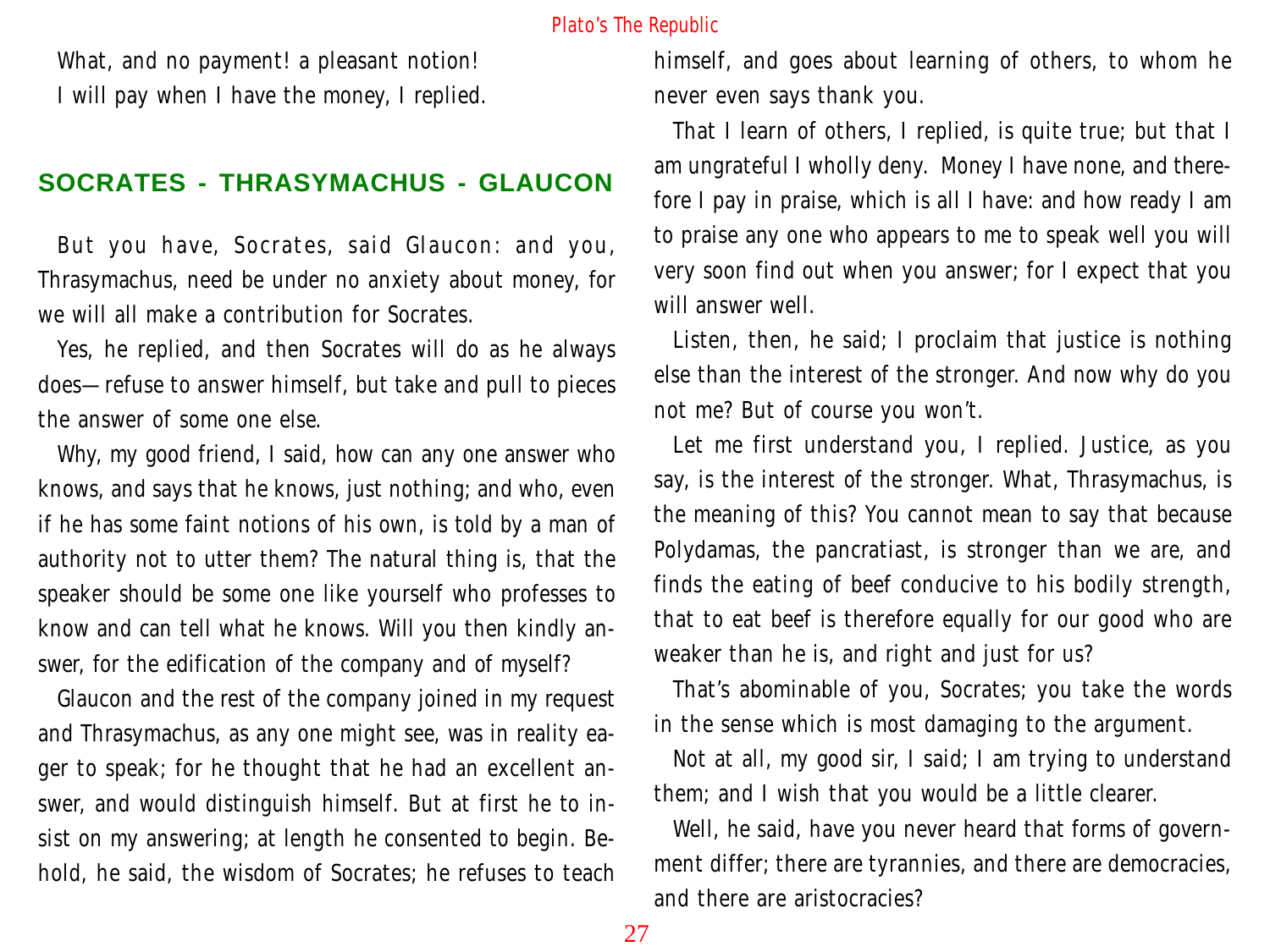Yes, I know.

And the government is the ruling power in each state? Certainly.

And the different forms of government make laws democratical, aristocratical, tyrannical, with a view to their several interests; and these laws, which are made by them for their own interests, are the justice which they deliver to their subjects, and him who transgresses them they punish as a breaker of the law, and unjust. And that is what I mean when I say that in all states there is the same principle of justice, which is the interest of the government; and as the government must be supposed to have power, the only reasonable conclusion is, that everywhere there is one principle of justice, which is the interest of the stronger.

Now I understand you, I said; and whether you are right or not I will try to discover. But let me remark, that in defining justice you have yourself used the word 'interest' which you forbade me to use. It is true, however, that in your definition the words 'of the stronger' are added.

A small addition, you must allow, he said.

Great or small, never mind about that: we must first enquire whether what you are saying is the truth. Now we are both agreed that justice is interest of some sort, but you go on to say 'of the stronger'; about this addition I am not so sure, and must therefore consider further.

Proceed.

I will; and first tell me, Do you admit that it is just or subjects to obey their rulers?

I do.

But are the rulers of states absolutely infallible, or are they sometimes liable to err?

To be sure, he replied, they are liable to err.

Then in making their laws they may sometimes make them rightly, and sometimes not?

True.

When they make them rightly, they make them agreeably to their interest; when they are mistaken, contrary to their interest; you admit that?

Yes.

And the laws which they make must be obeyed by their subjects,—and that is what you call justice?

Doubtless.

Then justice, according to your argument, is not only obedience to the interest of the stronger but the reverse?

What is that you are saying? he asked.

I am only repeating what you are saying, I believe. But let us consider: Have we not admitted that the rulers may be mistaken about their own interest in what they command, and also that to obey them is justice? Has not that been admitted?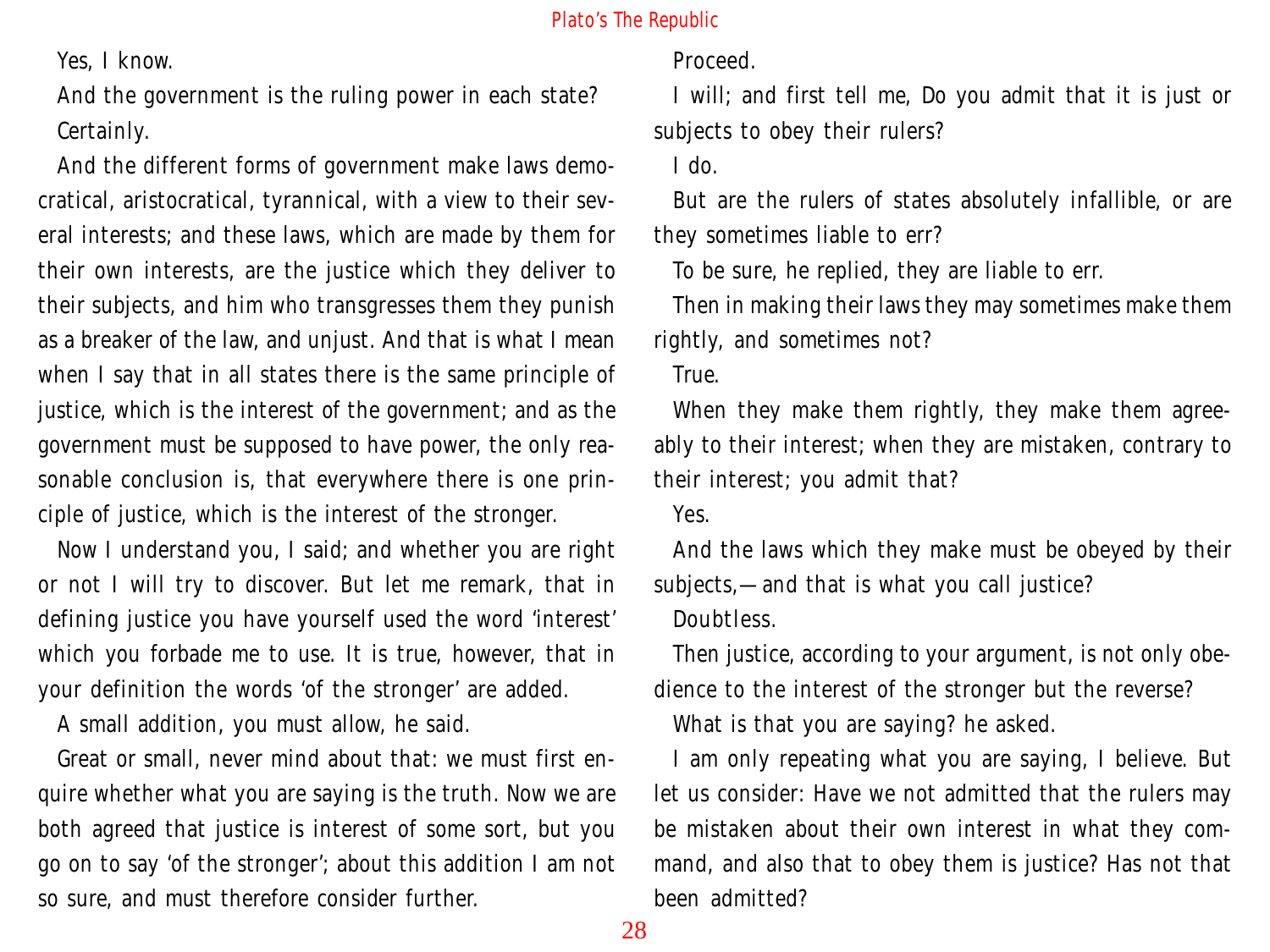#### Yes.

Then you must also have acknowledged justice not to be for the interest of the stronger, when the rulers unintentionally command things to be done which are to their own injury. For if, as you say, justice is the obedience which the subject renders to their commands, in that case, O wisest of men, is there any escape from the conclusion that the weaker are commanded to do, not what is for the interest, but what is for the injury of the stronger?

Nothing can be clearer, Socrates, said Polemarchus.

#### **SOCRATES - CLEITOPHON - POLEMARCHUS - THRASYMACHUS**

Yes, said Cleitophon, interposing, if you are allowed to be his witness.

But there is no need of any witness, said Polemarchus, for Thrasymachus himself acknowledges that rulers may sometimes command what is not for their own interest, and that for subjects to obey them is justice.

Yes, Polemarchus,—Thrasymachus said that for subjects to do what was commanded by their rulers is just.

Yes, Cleitophon, but he also said that justice is the interest of the stronger, and, while admitting both these propositions, he further acknowledged that the stronger may command the weaker who are his subjects to do what is not for his own interest; whence follows that justice is the injury quite as much as the interest of the stronger.

But, said Cleitophon, he meant by the interest of the stronger what the stronger thought to be his interest,—this was what the weaker had to do; and this was affirmed by him to be justice.

Those were not his words, rejoined Polemarchus.

#### **SOCRATES - THRASYMACHUS**

Never mind, I replied, if he now says that they are, let us accept his statement. Tell me, Thrasymachus, I said, did you mean by justice what the stronger thought to be his interest, whether really so or not?

Certainly not, he said. Do you suppose that I call him who is mistaken the stronger at the time when he is mistaken?

Yes, I said, my impression was that you did so, when you admitted that the ruler was not infallible but might be sometimes mistaken.

You argue like an informer, Socrates. Do you mean, for example, that he who is mistaken about the sick is a physician in that he is mistaken? or that he who errs in arithmetic or grammar is an arithmetician or grammarian at the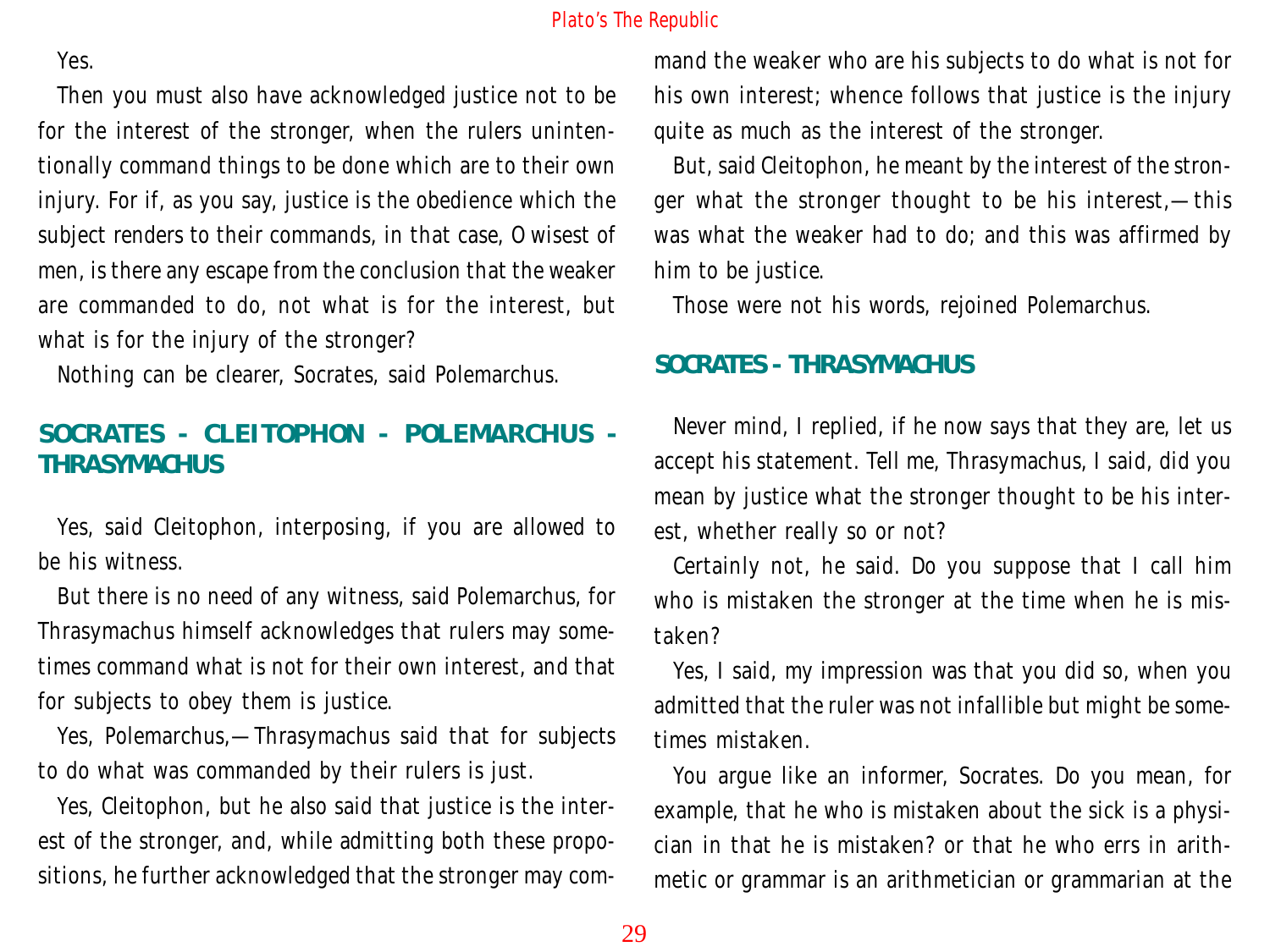me when he is making the mistake, in respect of the mistake? True, we say that the physician or arithmetician or grammarian has made a mistake, but this is only a way of speaking; for the fact is that neither the grammarian nor any other person of skill ever makes a mistake in so far as he is what his name implies; they none of them err unless their skill fails them, and then they cease to be skilled artists. No artist or sage or ruler errs at the time when he is what his name implies; though he is commonly said to err, and I adopted the common mode of speaking. But to be perfectly accurate, since you are such a lover of accuracy, we should say that the ruler, in so far as he is the ruler, is unerring, and, being unerring, always commands that which is for his own interest; and the subject is required to execute his commands; and therefore, as I said at first and now repeat, justice is the interest of the stronger.

Indeed, Thrasymachus, and do I really appear to you to argue like an informer?

Certainly, he replied.

And you suppose that I ask these questions with any design of injuring you in the argument?

Nay, he replied, 'suppose' is not the word—I know it; but you will be found out, and by sheer force of argument you will never prevail.

I shall not make the attempt, my dear man; but to avoid

any misunderstanding occurring between us in future, let me ask, in what sense do you speak of a ruler or stronger whose interest, as you were saying, he being the superior, it is just that the inferior should execute—is he a ruler in the popular or in the strict sense of the term?

In the strictest of all senses, he said. And now cheat and play the informer if you can; I ask no quarter at your hands. But you never will be able, never.

And do you imagine, I said, that I am such a madman as to try and cheat, Thrasymachus? I might as well shave a lion.

Why, he said, you made the attempt a minute ago, and you failed.

Enough, I said, of these civilities. It will be better that I should ask you a question: Is the physician, taken in that strict sense of which you are speaking, a healer of the sick or a maker of money? And remember that I am now speaking of the true physician.

A healer of the sick, he replied.

And the pilot—that is to say, the true pilot—is he a captain of sailors or a mere sailor?

A captain of sailors.

The circumstance that he sails in the ship is not to be taken into account; neither is he to be called a sailor; the name pilot by which he is distinguished has nothing to do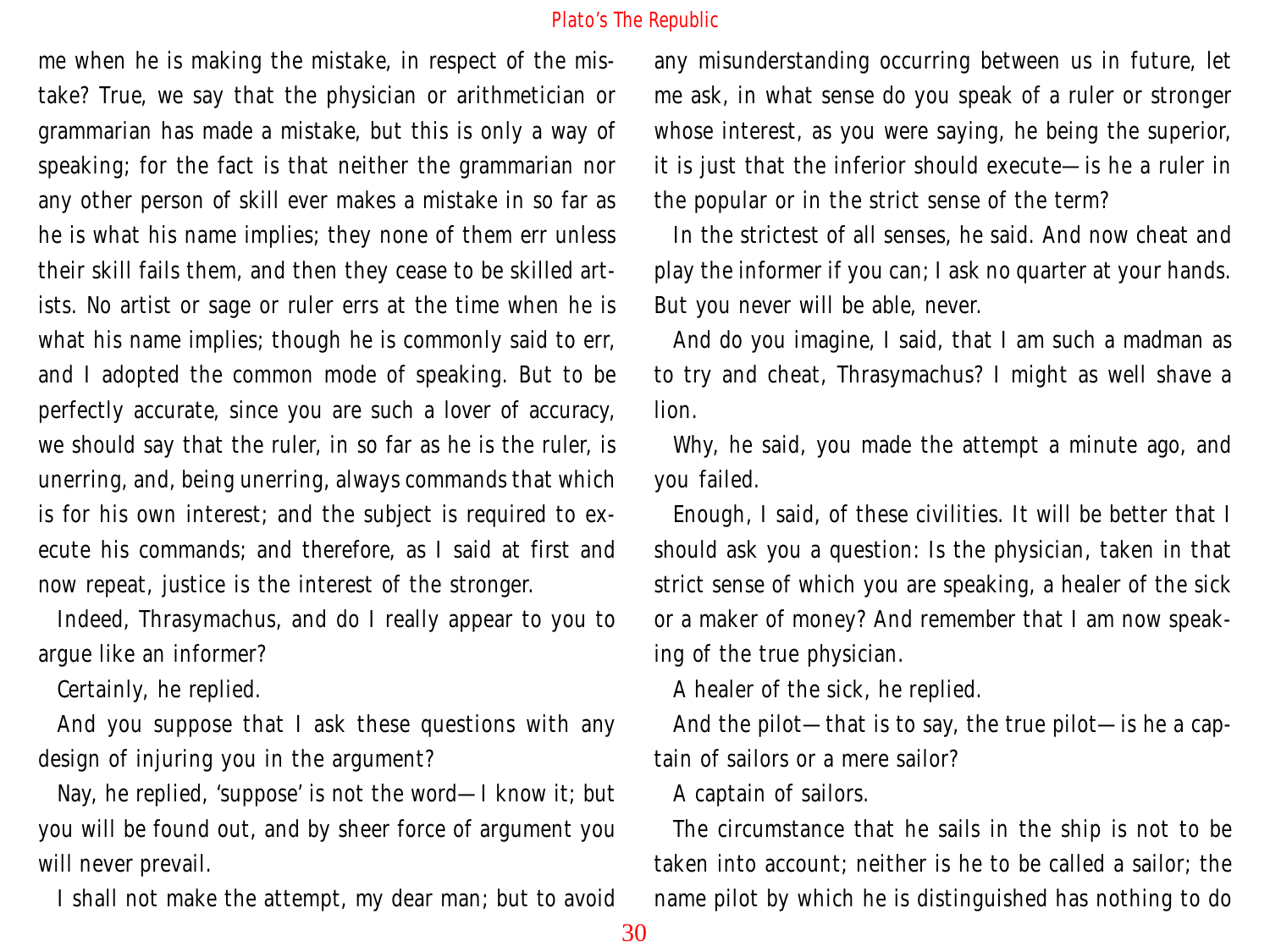with sailing, but is significant of his skill and of his authority over the sailors.

Very true, he said.

Now, I said, every art has an interest?

Certainly.

For which the art has to consider and provide?

Yes, that is the aim of art.

And the interest of any art is the perfection of it—this and nothing else?

What do you mean?

I mean what I may illustrate negatively by the example of the body. Suppose you were to ask me whether the body is self-sufficing or has wants, I should reply: Certainly the body has wants; for the body may be ill and require to be cured, and has therefore interests to which the art of medicine ministers; and this is the origin and intention of medicine, as you will acknowledge. Am I not right?

Quite right, he replied.

But is the art of medicine or any other art faulty or deficient in any quality in the same way that the eye may be deficient in sight or the ear fail of hearing, and therefore requires another art to provide for the interests of seeing and hearing—has art in itself, I say, any similar liability to fault or defect, and does every art require another supplementary art to provide for its interests, and that another

and another without end? Or have the arts to look only after their own interests? Or have they no need either of themselves or of another?—having no faults or defects, they have no need to correct them, either by the exercise of their own art or of any other; they have only to consider the interest of their subject-matter. For every art remains pure and faultless while remaining true—that is to say, while perfect and unimpaired. Take the words in your precise sense, and tell me whether I am not right."

Yes, clearly.

Then medicine does not consider the interest of medicine, but the interest of the body?

True, he said.

Nor does the art of horsemanship consider the interests of the art of horsemanship, but the interests of the horse; neither do any other arts care for themselves, for they have no needs; they care only for that which is the subject of their art? True, he said.

But surely, Thrasymachus, the arts are the superiors and rulers of their own subjects?

To this he assented with a good deal of reluctance.

Then, I said, no science or art considers or enjoins the interest of the stronger or superior, but only the interest of the subject and weaker?

He made an attempt to contest this proposition also, but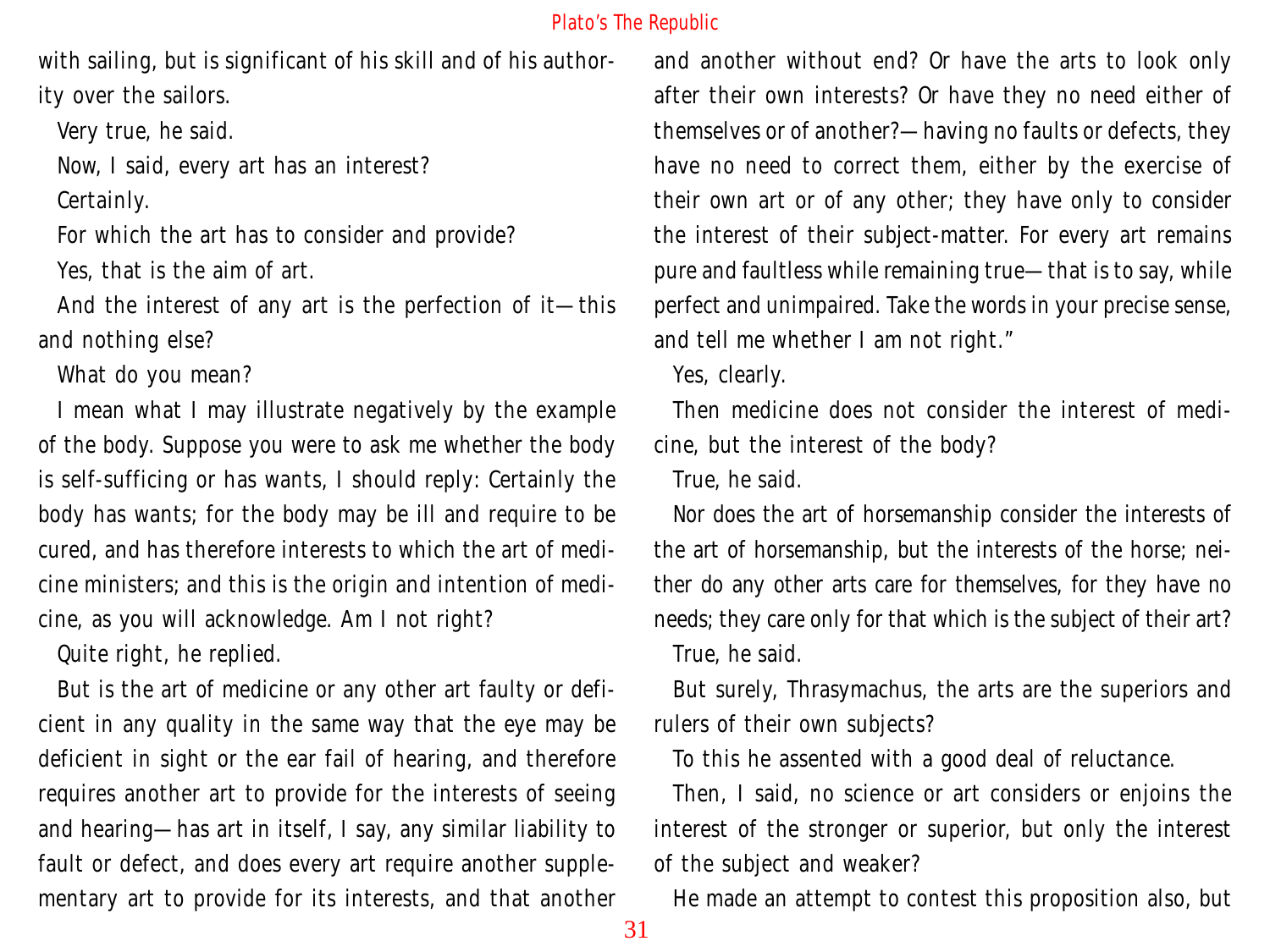finally acquiesced.

Then, I continued, no physician, in so far as he is a physician, considers his own good in what he prescribes, but the good of his patient; for the true physician is also a ruler having the human body as a subject, and is not a mere money-maker; that has been admitted?

Yes.

And the pilot likewise, in the strict sense of the term, is a ruler of sailors and not a mere sailor?

That has been admitted.

And such a pilot and ruler will provide and prescribe for the interest of the sailor who is under him, and not for his own or the ruler's interest?

He gave a reluctant 'Yes.'

Then, I said, Thrasymachus, there is no one in any rule who, in so far as he is a ruler, considers or enjoins what is for his own interest, but always what is for the interest of his subject or suitable to his art; to that he looks, and that alone he considers in everything which he says and does.

When we had got to this point in the argument, and every one saw that the definition of justice had been completely upset, Thrasymachus, instead of replying to me, said: Tell me, Socrates, have you got a nurse?

Why do you ask such a question, I said, when you ought rather to be answering?

Because she leaves you to snivel, and never wipes your nose: she has not even taught you to know the shepherd from the sheep.

What makes you say that? I replied.

Because you fancy that the shepherd or neatherd fattens of tends the sheep or oxen with a view to their own good and not to the good of himself or his master; and you further imagine that the rulers of states, if they are true rulers, never think of their subjects as sheep, and that they are not studying their own advantage day and night. Oh, no; and so entirely astray are you in your ideas about the just and unjust as not even to know that justice and the just are in reality another's good; that is to say, the interest of the ruler and stronger, and the loss of the subject and servant; and injustice the opposite; for the unjust is lord over the truly simple and just: he is the stronger, and his subjects do what is for his interest, and minister to his happiness, which is very far from being their own. Consider further, most foolish Socrates, that the just is always a loser in comparison with the unjust. First of all, in private contracts: wherever the unjust is the partner of the just you will find that, when the partnership is dissolved, the unjust man has always more and the just less. Secondly, in their dealings with the State: when there is an income tax, the just man will pay more and the unjust less on the same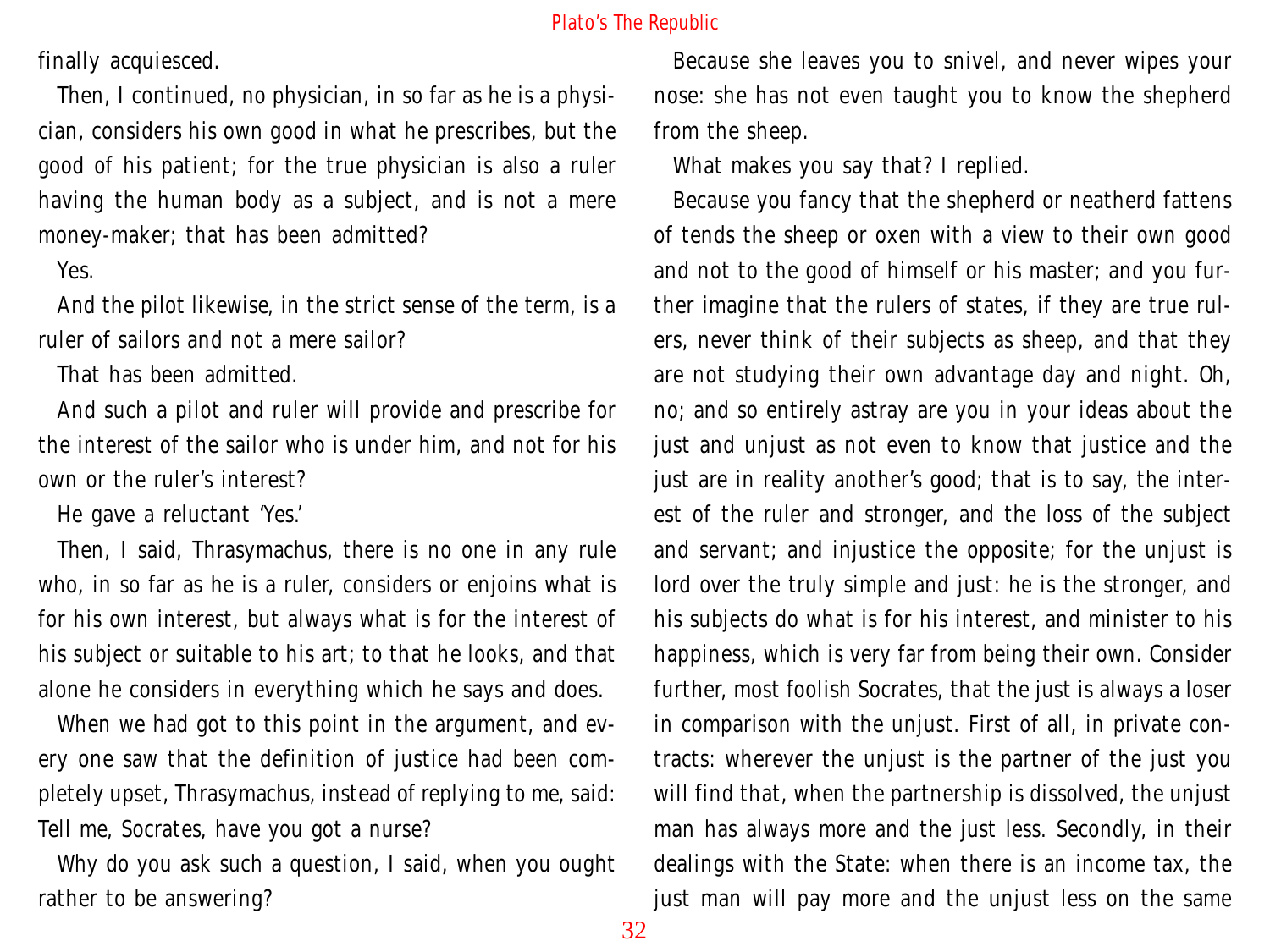amount of income; and when there is anything to be received the one gains nothing and the other much. Observe also what happens when they take an office; there is the just man neglecting his affairs and perhaps suffering other losses, and getting nothing out of the public, because he is just; moreover he is hated by his friends and acquaintance for refusing to serve them in unlawful ways. But all this is reversed in the case of the unjust man. I am speaking, as before, of injustice on a large scale in which the advantage of the unjust is more apparent; and my meaning will be most clearly seen if we turn to that highest form of injustice in which the criminal is the happiest of men, and the sufferers or those who refuse to do injustice are the most miserable—that is to say tyranny, which by fraud and force takes away the property of others, not little by little but wholesale; comprehending in one, things sacred as well as profane, private and public; for which acts of wrong, if he were detected perpetrating any one of them singly, he would be punished and incur great disgrace—they who do such wrong in particular cases are called robbers of temples, and man-stealers and burglars and swindlers and thieves. But when a man besides taking away the money of the citizens has made slaves of them, then, instead of these names of reproach, he is termed happy and blessed, not only by the citizens but by all who hear of his having achieved the consummation of injustice. For mankind censure injustice, fearing that they may be the victims of it and not because they shrink from committing it. And thus, as I have shown, Socrates, injustice, when on a sufficient scale, has more strength and freedom and mastery than justice; and, as I said at first, justice is the interest of the stronger, whereas injustice is a man's own profit and interest.

Thrasymachus, when he had thus spoken, having, like a bathman, deluged our ears with his words, had a mind to go away. But the company would not let him; they insisted that he should remain and defend his position; and I myself added my own humble request that he would not leave us. Thrasymachus, I said to him, excellent man, how suggestive are your remarks! And are you going to run away before you have fairly taught or learned whether they are true or not? Is the attempt to determine the way of man's life so small a matter in your eyes—to determine how life may be passed by each one of us to the greatest advantage?

And do I differ from you, he said, as to the importance of the enquiry?

You appear rather, I replied, to have no care or thought about us, Thrasymachus—whether we live better or worse from not knowing what you say you know, is to you a matter of indifference. Prithee, friend, do not keep your knowl-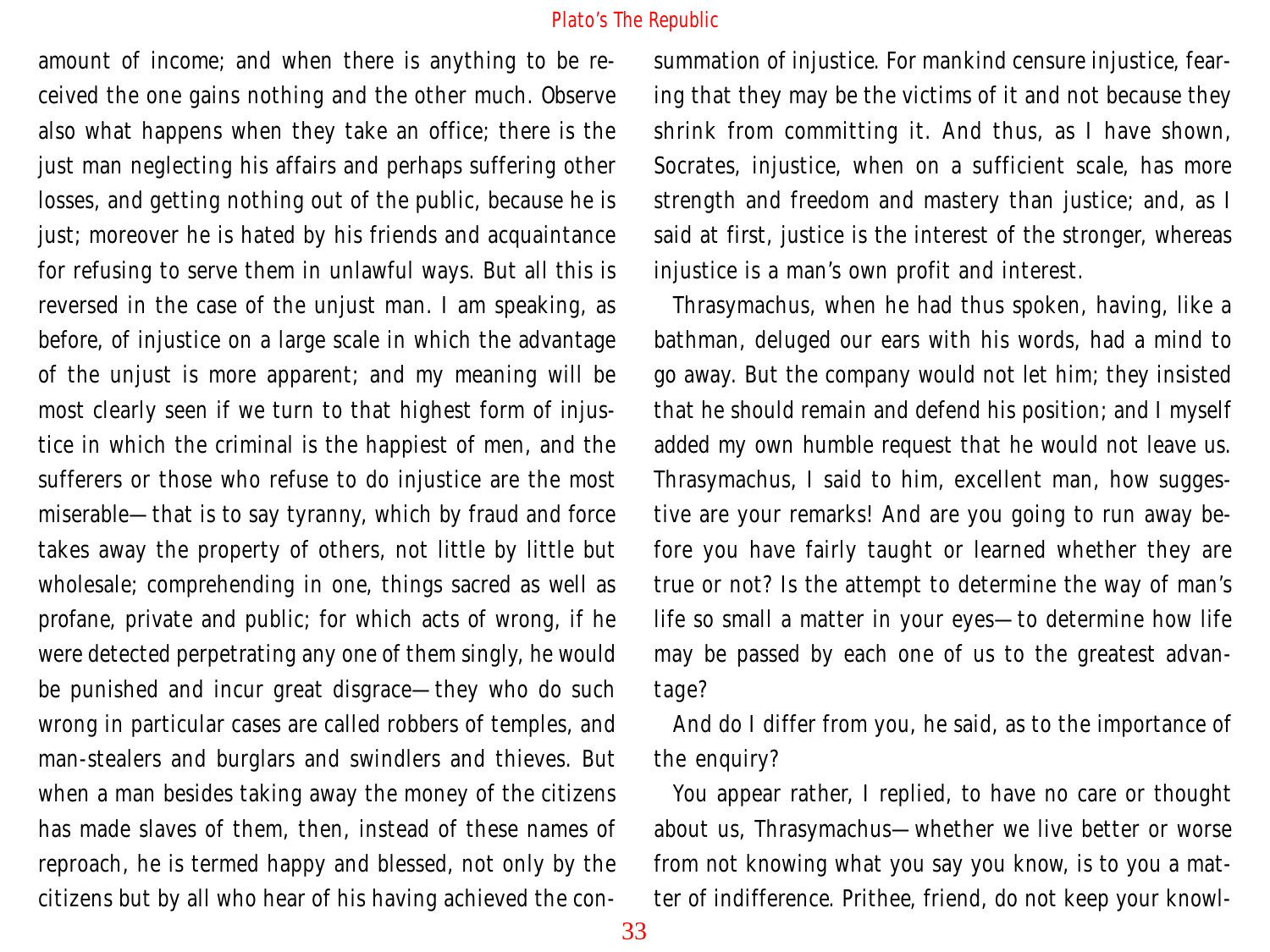edge to yourself; we are a large party; and any benefit which you confer upon us will be amply rewarded. For my own part I openly declare that I am not convinced, and that I do not believe injustice to be more gainful than justice, even if uncontrolled and allowed to have free play. For, granting that there may be an unjust man who is able to commit injustice either by fraud or force, still this does not convince me of the superior advantage of injustice, and there may be others who are in the same predicament with myself. Perhaps we may be wrong; if so, you in your wisdom should convince us that we are mistaken in preferring justice to injustice.

And how am I to convince you, he said, if you are not already convinced by what I have just said; what more can I do for you? Would you have me put the proof bodily into your souls?

Heaven forbid! I said; I would only ask you to be consistent; or, if you change, change openly and let there be no deception. For I must remark, Thrasymachus, if you will recall what was previously said, that although you began by defining the true physician in an exact sense, you did not observe a like exactness when speaking of the shepherd; you thought that the shepherd as a shepherd tends the sheep not with a view to their own good, but like a mere diner or banqueter with a view to the pleasures of the table; or, again, as a trader for sale in the market, and not as a shepherd. Yet surely the art of the shepherd is concerned only with the good of his subjects; he has only to provide the best for them, since the perfection of the art is already ensured whenever all the requirements of it are satisfied. And that was what I was saying just now about the ruler. I conceived that the art of the ruler, considered as ruler, whether in a state or in private life, could only regard the good of his flock or subjects; whereas you seem to think that the rulers in states, that is to say, the true rulers, like being in authority.

Think! Nay, I am sure of it.

Then why in the case of lesser offices do men never take them willingly without payment, unless under the idea that they govern for the advantage not of themselves but of others? Let me ask you a question: Are not the several arts different, by reason of their each having a separate function? And, my dear illustrious friend, do say what you think, that we may make a little progress.

Yes, that is the difference, he replied.

And each art gives us a particular good and not merely a general one—medicine, for example, gives us health; navigation, safety at sea, and so on?

Yes, he said.

And the art of payment has the special function of giving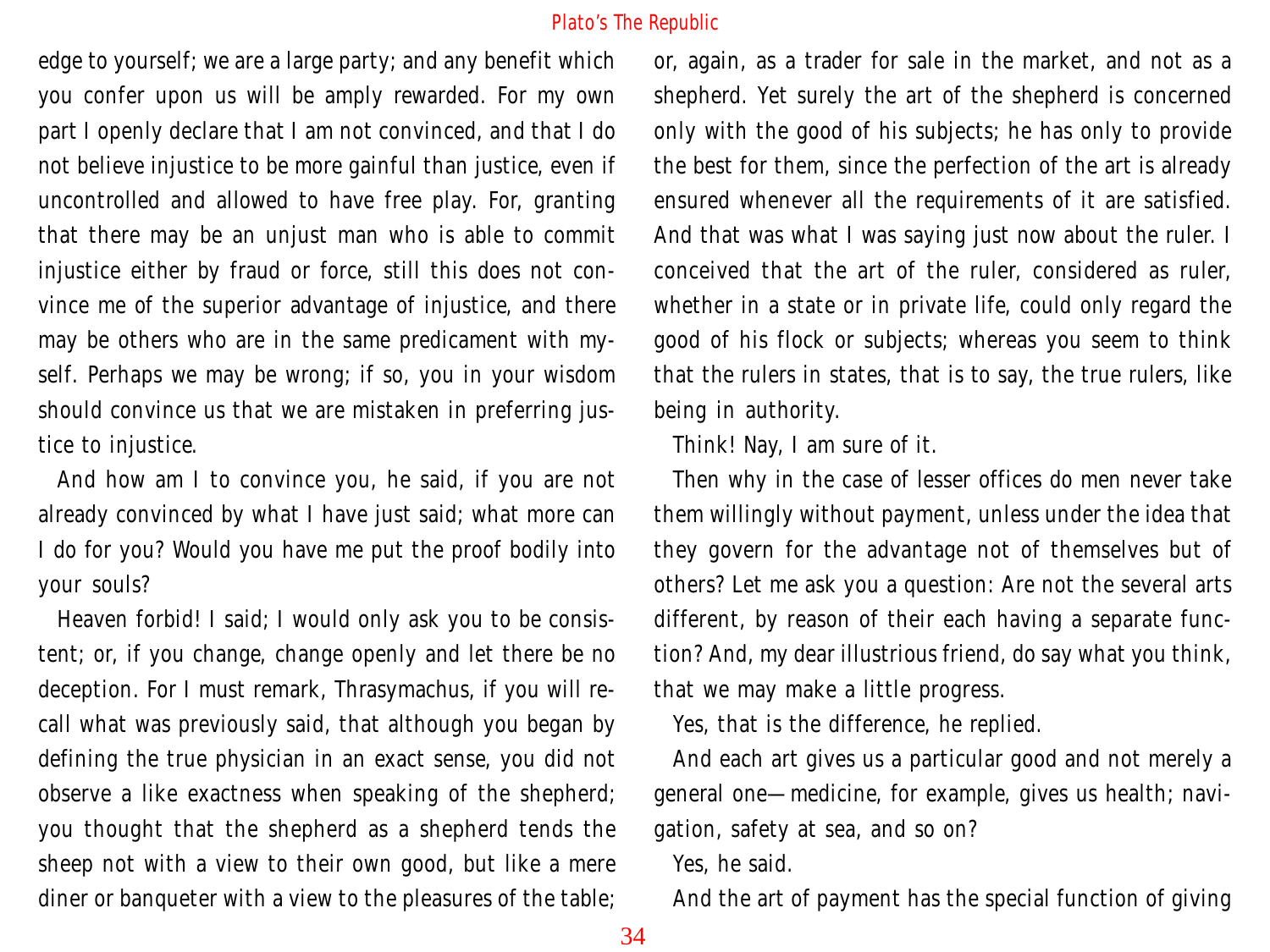pay: but we do not confuse this with other arts, any more than the art of the pilot is to be confused with the art of medicine, because the health of the pilot may be improved by a sea voyage. You would not be inclined to say, would you, that navigation is the art of medicine, at least if we are to adopt your exact use of language?

Certainly not.

Or because a man is in good health when he receives pay you would not say that the art of payment is medicine?

I should say not.

Nor would you say that medicine is the art of receiving pay because a man takes fees when he is engaged in healing?

Certainly not.

And we have admitted, I said, that the good of each art is specially confined to the art?

#### Yes.

Then, if there be any good which all artists have in common, that is to be attributed to something of which they all have the common use?

True, he replied.

And when the artist is benefited by receiving pay the advantage is gained by an additional use of the art of pay, which is not the art professed by him?

He gave a reluctant assent to this.

Then the pay is not derived by the several artists from their respective arts. But the truth is, that while the art of medicine gives health, and the art of the builder builds a house, another art attends them which is the art of pay. The various arts may be doing their own business and benefiting that over which they preside, but would the artist receive any benefit from his art unless he were paid as well?

I suppose not.

But does he therefore confer no benefit when he works for nothing?

Certainly, he confers a benefit.

Then now, Thrasymachus, there is no longer any doubt that neither arts nor governments provide for their own interests; but, as we were before saying, they rule and provide for the interests of their subjects who are the weaker and not the stronger—to their good they attend and not to the good of the superior.

And this is the reason, my dear Thrasymachus, why, as I was just now saying, no one is willing to govern; because no one likes to take in hand the reformation of evils which are not his concern without remuneration. For, in the execution of his work, and in giving his orders to another, the true artist does not regard his own interest, but always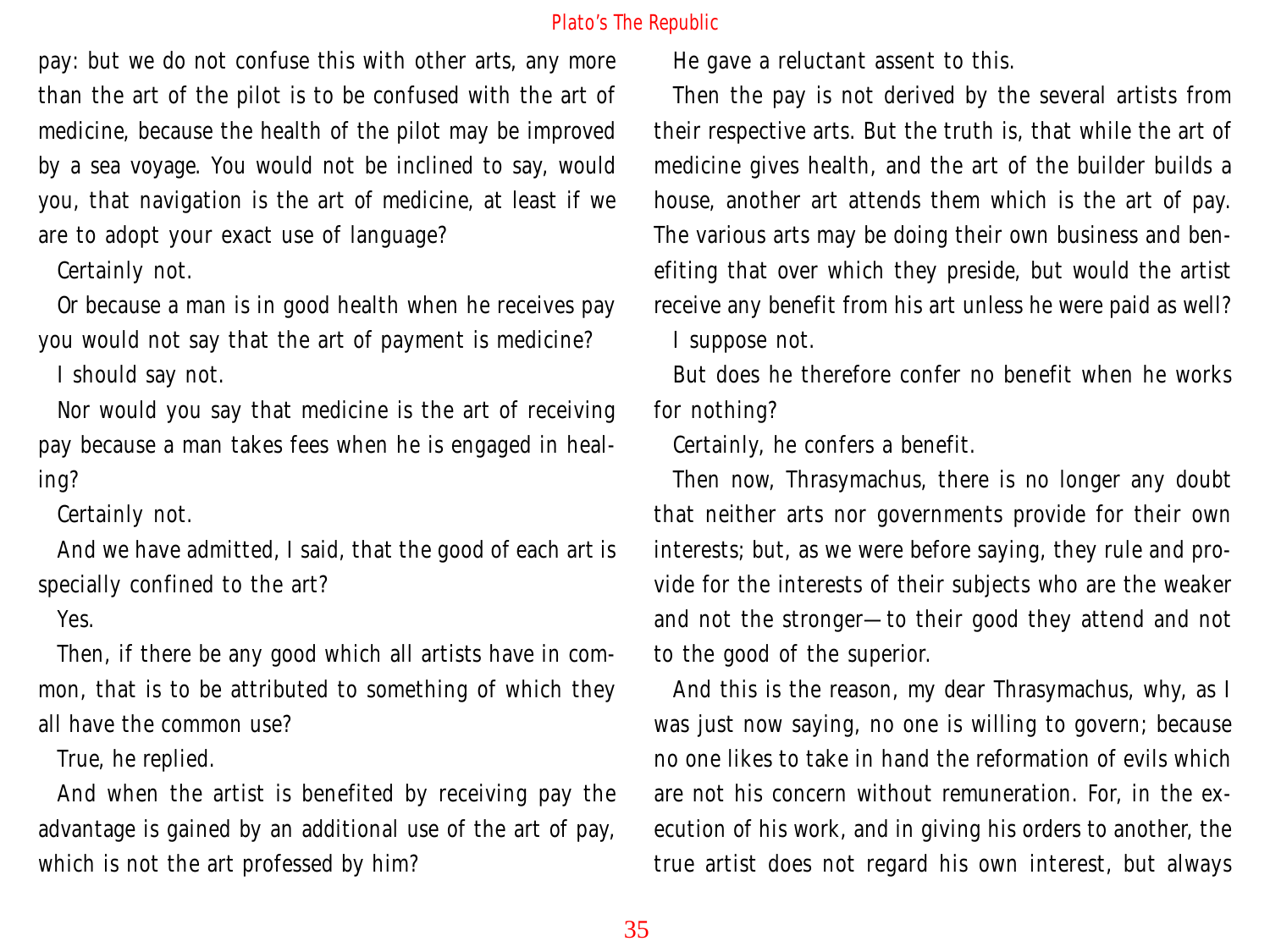that of his subjects; and therefore in order that rulers may be willing to rule, they must be paid in one of three modes of payment: money, or honour, or a penalty for refusing.

#### SOCRATES - GLAUCON

What do you mean, Socrates? said Glaucon. The first two modes of payment are intelligible enough, but what the penalty is I do not understand, or how a penalty can be a payment.

You mean that you do not understand the nature of this payment which to the best men is the great inducement to rule? Of course you know that ambition and avarice are held to be, as indeed they are, a disgrace?

Very true.

And for this reason, I said, money and honour have no attraction for them; good men do not wish to be openly demanding payment for governing and so to get the name of hirelings, nor by secretly helping themselves out of the public revenues to get the name of thieves. And not being ambitious they do not care about honour. Wherefore necessity must be laid upon them, and they must be induced to serve from the fear of punishment. And this, as I imagine, is the reason why the forwardness to take office, instead of waiting to be compelled, has been deemed dishonourable. Now the worst part of the punishment is that he who refuses to rule is liable to be ruled by one who is worse than himself. And the fear of this, as I conceive, induces the good to take office, not because they would, but because they cannot help—not under the idea that they are going to have any benefit or enjoyment themselves, but as a necessity, and because they are not able to commit the task of ruling to any one who is better than themselves, or indeed as good. For there is reason to think that if a city were composed entirely of good men, then to avoid office would be as much an object of contention as to obtain office is at present; then we should have plain proof that the true ruler is not meant by nature to regard his own interest, but that of his subjects; and every one who knew this would choose rather to receive a benefit from another than to have the trouble of conferring one. So far am I from agreeing with Thrasymachus that justice is the interest of the stronger. This latter question need not be further discussed at present; but when Thrasymachus says that the life of the unjust is more advantageous than that of the just, his new statement appears to me to be of a far more serious character. Which of us has spoken truly? And which sort of life, Glaucon, do you prefer?

I for my part deem the life of the just to be the more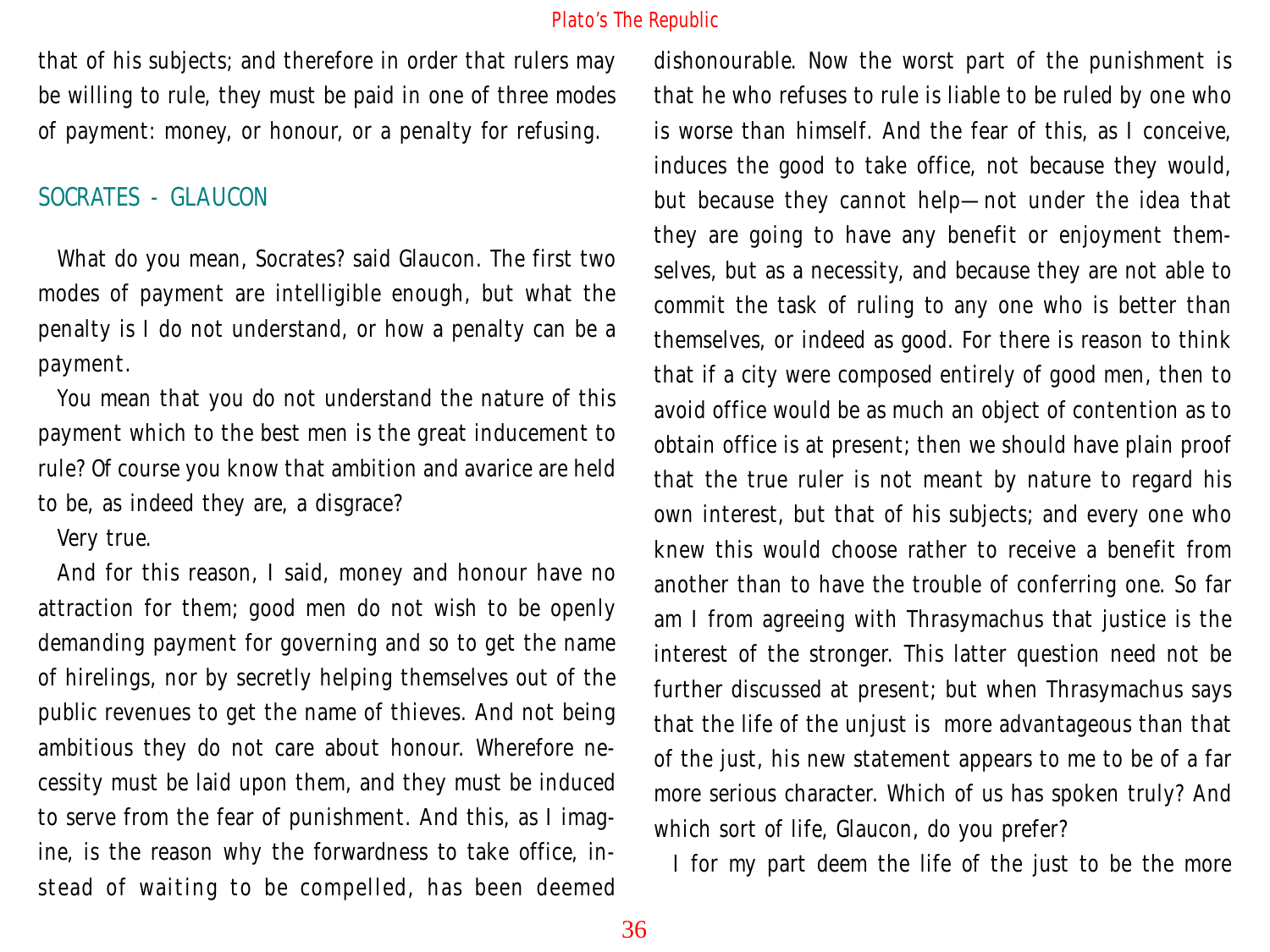advantageous, he answered.

Did you hear all the advantages of the unjust which Thrasymachus was rehearsing?

Yes, I heard him, he replied, but he has not convinced me.

Then shall we try to find some way of convincing him, if we can, that he is saying what is not true?

Most certainly, he replied.

If, I said, he makes a set speech and we make another recounting all the advantages of being just, and he answers and we rejoin, there must be a numbering and measuring of the goods which are claimed on either side, and in the end we shall want judges to decide; but if we proceed in our enquiry as we lately did, by making admissions to one another, we shall unite the offices of judge and advocate in our own persons.

Very good, he said.

And which method do I understand you to prefer? I said. That which you propose.

Well, then, Thrasymachus, I said, suppose you begin at the beginning and answer me. You say that perfect injustice is more gainful than perfect justice?

# **SOCRATES - GLAUCON - THRASYMACHUS**

Yes, that is what I say, and I have given you my reasons. And what is your view about them? Would you call one of them virtue and the other vice?

Certainly.

I suppose that you would call justice virtue and injustice vice?

What a charming notion! So likely too, seeing that I affirm injustice to be profitable and justice not.

What else then would you say?

The opposite, he replied.

And would you call justice vice?

No, I would rather say sublime simplicity.

Then would you call injustice malignity?

No; I would rather say discretion.

And do the unjust appear to you to be wise and good? Yes, he said; at any rate those of them who are able to be perfectly unjust, and who have the power of subduing states and nations; but perhaps you imagine me to be talking of cutpurses.

Even this profession if undetected has advantages, though they are not to be compared with those of which I was just now speaking.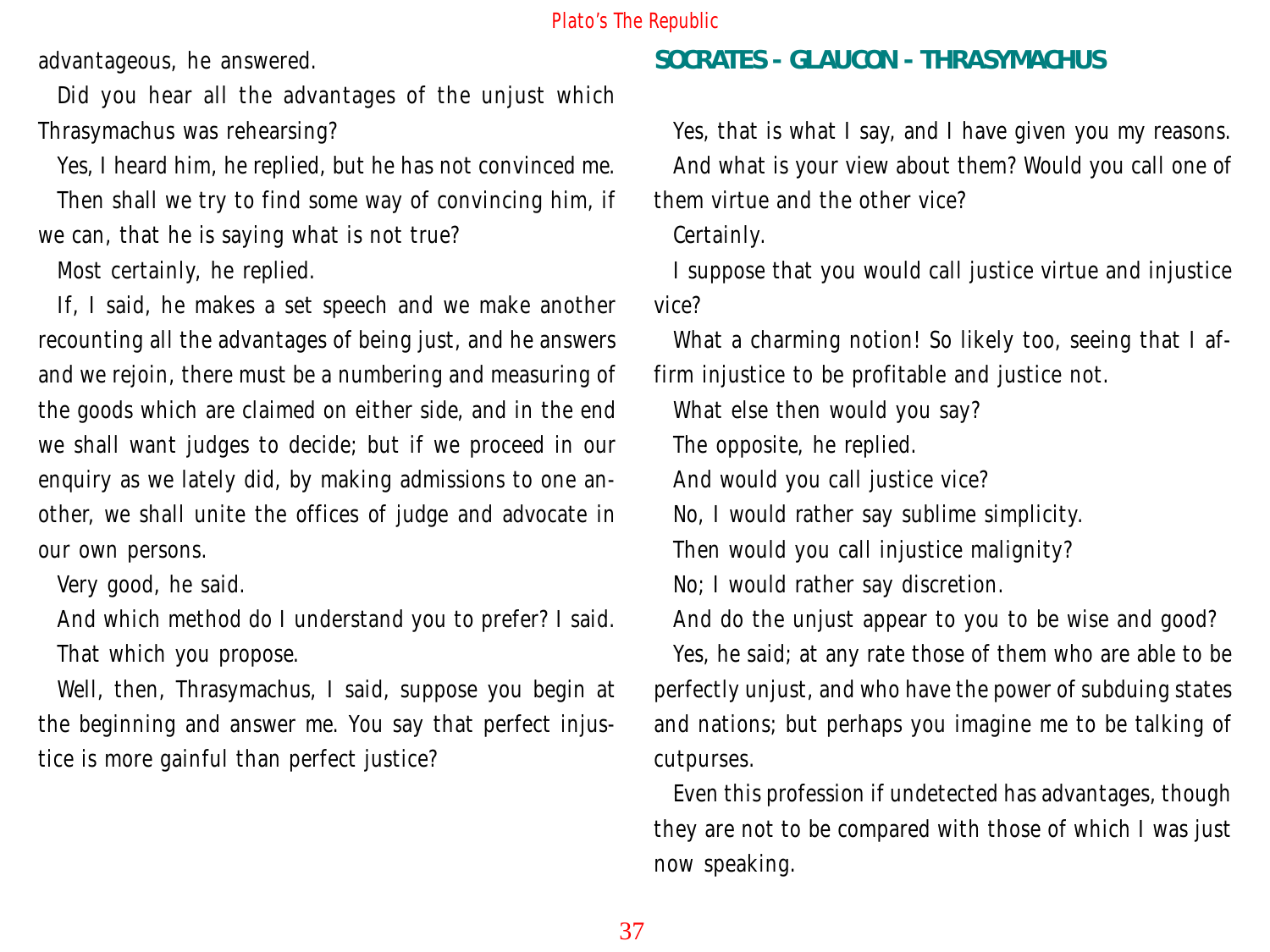I do not think that I misapprehend your meaning, Thrasymachus, I replied; but still I cannot hear without amazement that you class injustice with wisdom and virtue, and justice with the opposite.

Certainly I do so class them.

Now, I said, you are on more substantial and almost unanswerable ground; for if the injustice which you were maintaining to be profitable had been admitted by you as by others to be vice and deformity, an answer might have been given to you on received principles; but now I perceive that you will call injustice honourable and strong, and to the unjust you will attribute all the qualities which were attributed by us before to the just, seeing that you do not hesitate to rank injustice with wisdom and virtue.

You have guessed most infallibly, he replied.

Then I certainly ought not to shrink from going through with the argument so long as I have reason to think that you, Thrasymachus, are speaking your real mind; for I do believe that you are now in earnest and are not amusing yourself at our expense.

I may be in earnest or not, but what is that to you?—to refute the argument is your business.

Very true, I said; that is what I have to do: But will you be so good as answer yet one more question? Does the just man try to gain any advantage over the just?

Far otherwise; if he did would not be the simple, amusing creature which he is.

And would he try to go beyond just action?

He would not.

And how would he regard the attempt to gain an advantage over the unjust; would that be considered by him as just or unjust?

He would think it just, and would try to gain the advantage; but he would not be able.

Whether he would or would not be able, I said, is not to the point. My question is only whether the just man, while refusing to have more than another just man, would wish and claim to have more than the unjust?

Yes, he would.

And what of the unjust—does he claim to have more than the just man and to do more than is just

Of course, he said, for he claims to have more than all men.

And the unjust man will strive and struggle to obtain more than the unjust man or action, in order that he may have more than all?

True.

We may put the matter thus, I said—the just does not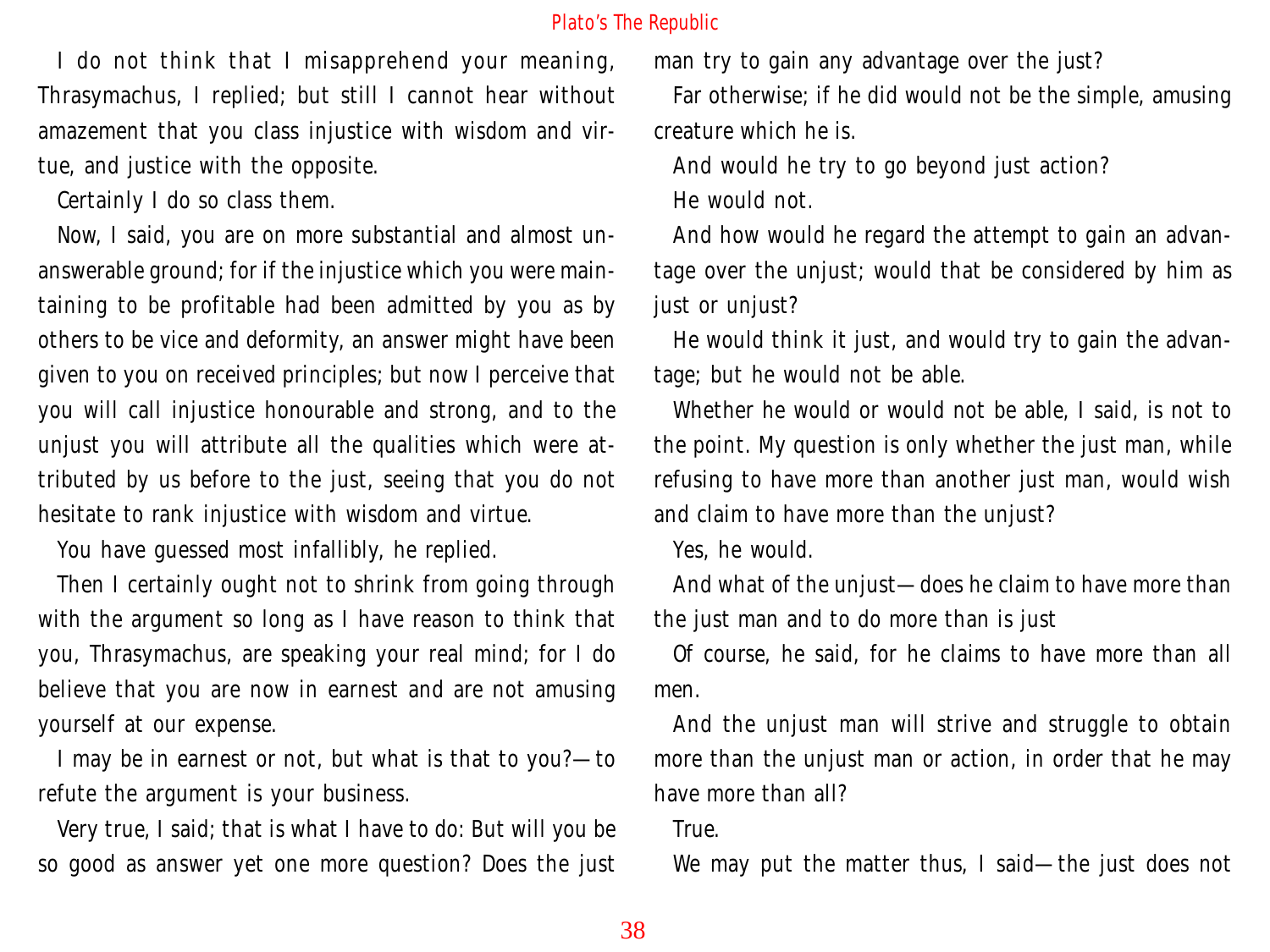desire more than his like but more than his unlike, whereas the unjust desires more than both his like and his unlike?

Nothing, he said, can be better than that statement.

And the unjust is good and wise, and the just is neither? Good again, he said.

And is not the unjust like the wise and good and the just unlike them?

Of course, he said, he who is of a certain nature, is like those who are of a certain nature; he who is not, not.

Each of them, I said, is such as his like is?

Certainly, he replied.

Very good, Thrasymachus, I said; and now to take the case of the arts: you would admit that one man is a musician and another not a musician?

Yes.

And which is wise and which is foolish?

Clearly the musician is wise, and he who is not a musician is foolish.

And he is good in as far as he is wise, and bad in as far as he is foolish?

Yes.

And you would say the same sort of thing of the physician?

Yes.

And do you think, my excellent friend, that a musician when he adjusts the lyre would desire or claim to exceed or go beyond a musician in the tightening and loosening the strings?

I do not think that he would.

But he would claim to exceed the non-musician?

Of course.

And what would you say of the physician? In prescribing meats and drinks would he wish to go beyond another physician or beyond the practice of medicine?

He would not.

But he would wish to go beyond the non-physician? Yes.

And about knowledge and ignorance in general; see whether you think that any man who has knowledge ever would wish to have the choice of saying or doing more than another man who has knowledge. Would he not rather say or do the same as his like in the same case?

That, I suppose, can hardly be denied.

And what of the ignorant? would he not desire to have more than either the knowing or the ignorant?

I dare say.

And the knowing is wise?

Yes.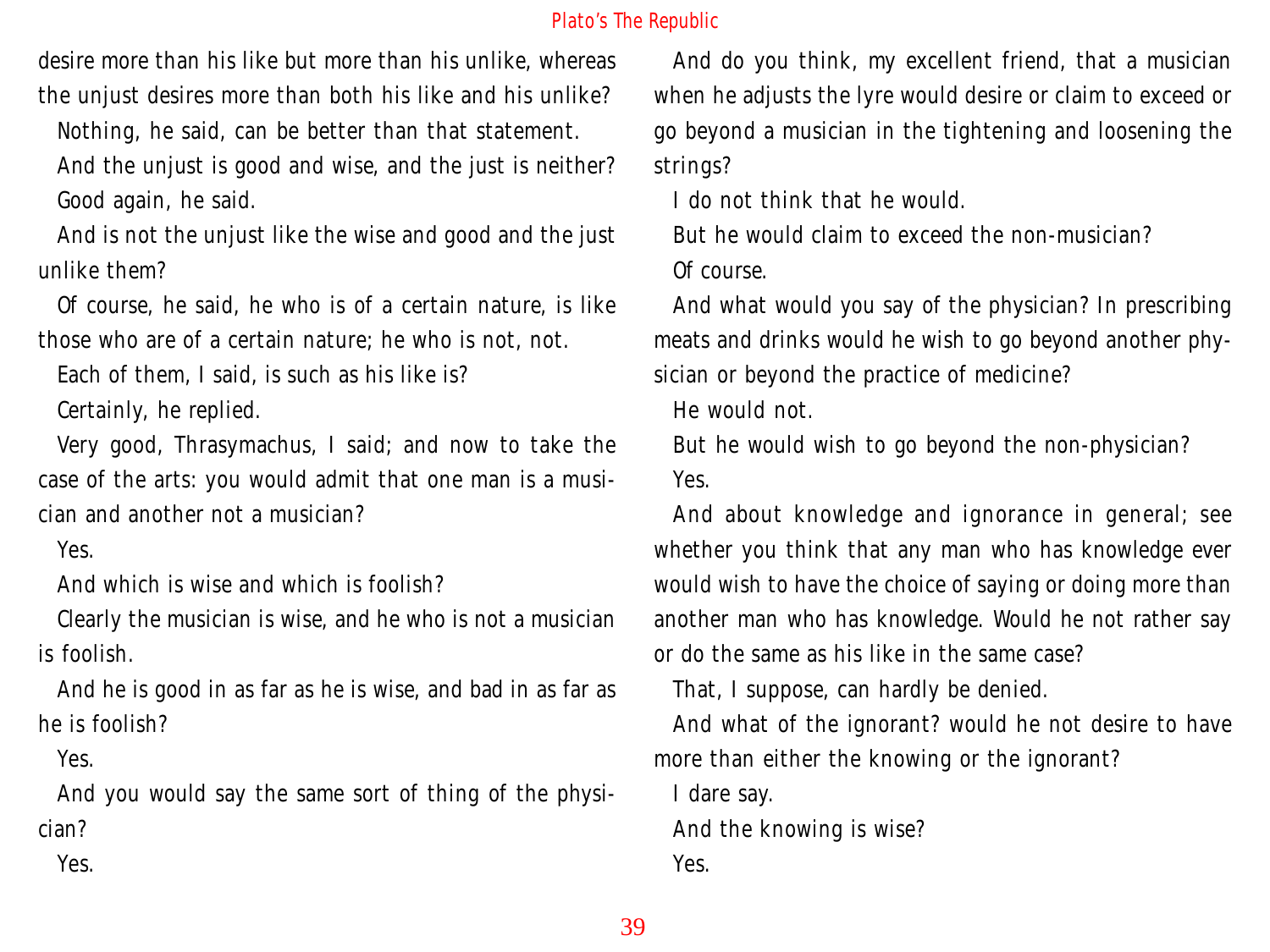And the wise is good?

True.

Then the wise and good will not desire to gain more than his like, but more than his unlike and opposite?

I suppose so.

Whereas the bad and ignorant will desire to gain more than both?

Yes.

But did we not say, Thrasymachus, that the unjust goes beyond both his like and unlike? Were not these your words? They were.

They were.

And you also said that the lust will not go beyond his like but his unlike?

Yes.

Then the just is like the wise and good, and the unjust like the evil and ignorant?

That is the inference.

And each of them is such as his like is?

That was admitted.

Then the just has turned out to be wise and good and the unjust evil and ignorant.

Thrasymachus made all these admissions, not fluently, as I repeat them, but with extreme reluctance; it was a hot summer's day, and the perspiration poured from him in torrents; and then I saw what I had never seen before, Thrasymachus blushing. As we were now agreed that justice was virtue and wisdom, and injustice vice and ignorance, I proceeded to another point:

Well, I said, Thrasymachus, that matter is now settled; but were we not also saying that injustice had strength; do you remember?

Yes, I remember, he said, but do not suppose that I approve of what you are saying or have no answer; if however I were to answer, you would be quite certain to accuse me of haranguing; therefore either permit me to have my say out, or if you would rather ask, do so, and I will answer 'Very good,' as they say to story-telling old women, and will nod 'Yes' and 'No.'

Certainly not, I said, if contrary to your real opinion.

Yes, he said, I will, to please you, since you will not let me speak. What else would you have?

Nothing in the world, I said; and if you are so disposed I will ask and you shall answer.

Proceed.

Then I will repeat the question which I asked before, in order that our examination of the relative nature of justice and injustice may be carried on regularly. A statement was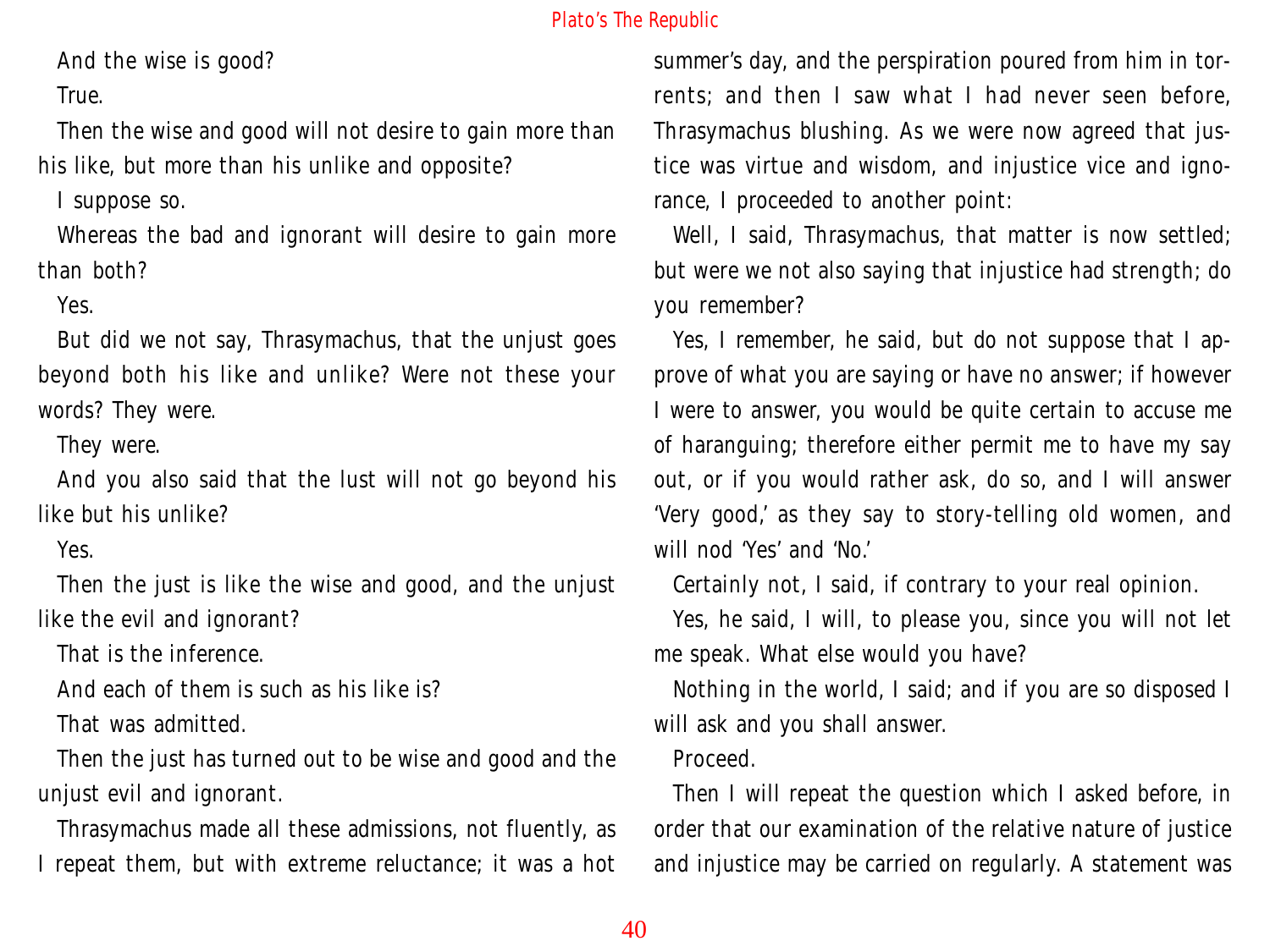made that injustice is stronger and more powerful than justice, but now justice, having been identified with wisdom and virtue, is easily shown to be stronger than injustice, if injustice is ignorance; this can no longer be questioned by any one. But I want to view the matter, Thrasymachus, in a different way: You would not deny that a state may be unjust and may be unjustly attempting to enslave other states, or may have already enslaved them, and may be holding many of them in subjection?

True, he replied; and I will add the best and perfectly unjust state will be most likely to do so.

I know, I said, that such was your position; but what I would further consider is, whether this power which is possessed by the superior state can exist or be exercised without justice.

If you are right in you view, and justice is wisdom, then only with justice; but if I am right, then without justice.

I am delighted, Thrasymachus, to see you not only nodding assent and dissent, but making answers which are quite excellent.

That is out of civility to you, he replied.

You are very kind, I said; and would you have the goodness also to inform me, whether you think that a state, or an army, or a band of robbers and thieves, or any other

gang of evil-doers could act at all if they injured one another?

No indeed, he said, they could not.

But if they abstained from injuring one another, then they might act together better?

Yes.

And this is because injustice creates divisions and hatreds and fighting, and justice imparts harmony and friendship; is not that true, Thrasymachus?

I agree, he said, because I do not wish to quarrel with you.

How good of you, I said; but I should like to know also whether injustice, having this tendency to arouse hatred, wherever existing, among slaves or among freemen, will not make them hate one another and set them at variance and render them incapable of common action?

Certainly.

And even if injustice be found in two only, will they not quarrel and fight, and become enemies to one another and to the just?

They will.

And suppose injustice abiding in a single person, would your wisdom say that she loses or that she retains her natural power?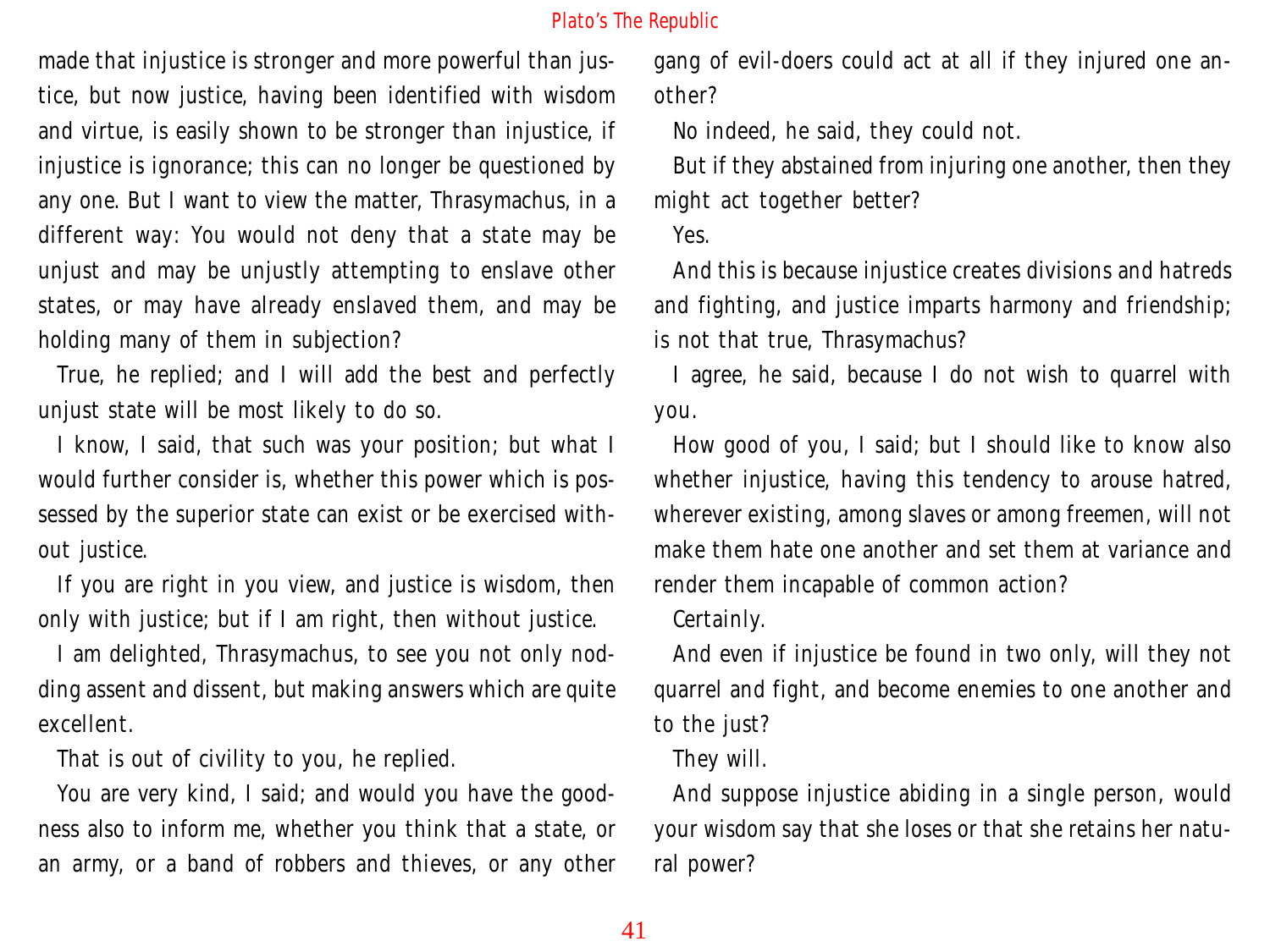Let us assume that she retains her power.

Yet is not the power which injustice exercises of such a nature that wherever she takes up her abode, whether in a city, in an army, in a family, or in any other body, that body is, to begin with, rendered incapable of united action by reason of sedition and distraction; and does it not become its own enemy and at variance with all that opposes it, and with the just? Is not this the case?

Yes, certainly.

And is not injustice equally fatal when existing in a single person; in the first place rendering him incapable of action because he is not at unity with himself, and in the second place making him an enemy to himself and the just? Is not that true, Thrasymachus?

Yes.

And O my friend, I said, surely the gods are just? Granted that they are.

But if so, the unjust will be the enemy of the gods, and the just will be their friend?

Feast away in triumph, and take your fill of the argument; I will not oppose you, lest I should displease the company.

Well then, proceed with your answers, and let me have the remainder of my repast. For we have already shown that

the just are clearly wiser and better and abler than the unjust, and that the unjust are incapable of common action; nay ing at more, that to speak as we did of men who are evil acting at any time vigorously together, is not strictly true, for if they had been perfectly evil, they would have laid hands upon one another; but it is evident that there must have been some remnant of justice in them, which enabled them to combine; if there had not been they would have injured one another as well as their victims; they were but half—villains in their enterprises; for had they been whole villains, and utterly unjust, they would have been utterly incapable of action. That, as I believe, is the truth of the matter, and not what you said at first. But whether the just have a better and happier life than the unjust is a further question which we also proposed to consider. I think that they have, and for the reasons which to have given; but still I should like to examine further, for no light matter is at stake, nothing less than the rule of human life.

# Proceed.

I will proceed by asking a question: Would you not say that a horse has some end?

I should.

And the end or use of a horse or of anything would be that which could not be accomplished, or not so well ac-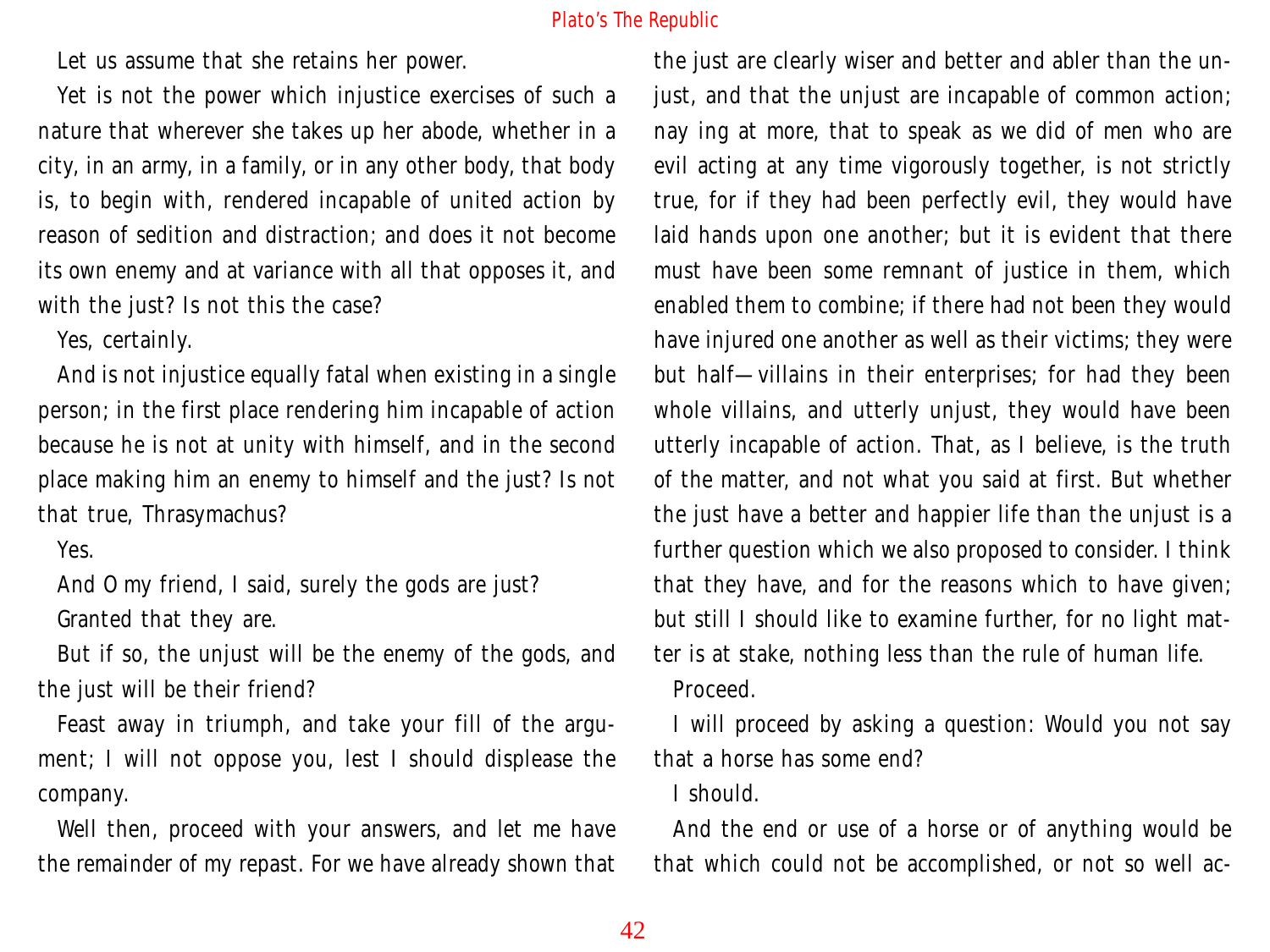complished, by any other thing?

I do not understand, he said.

Let me explain: Can you see, except with the eye? Certainly not.

Or hear, except with the ear?

No.

These then may be truly said to be the ends of these organs?

They may.

But you can cut off a vine-branch with a dagger or with a chisel, and in many other ways?

Of course.

And yet not so well as with a pruning-hook made for the purpose?

True.

May we not say that this is the end of a pruning-hook? We may.

Then now I think you will have no difficulty in understanding my meaning when I asked the question whether the end of anything would be that which could not be accomplished, or not so well accomplished, by any other thing?

I understand your meaning, he said, and assent.

And that to which an end is appointed has also an excellence? Need I ask again whether the eye has an end?

It has.

And has not the eye an excellence?

Yes.

And the ear has an end and an excellence also?

True.

And the same is true of all other things; they have each of them an end and a special excellence? That is so.

Well, and can the eyes fulfil their end if they are wanting in their own proper excellence and have a defect instead?

How can they, he said, if they are blind and cannot see? You mean to say, if they have lost their proper excellence, which is sight; but I have not arrived at that point yet. I would rather ask the question more generally, and only enquire whether the things which fulfil their ends fulfil them by their own proper excellence, and fall of fulfilling them by their own defect?

Certainly, he replied.

I might say the same of the ears; when deprived of their own proper excellence they cannot fulfil their end?

True.

And the same observation will apply to all other things? I agree.

Well; and has not the soul an end which nothing else can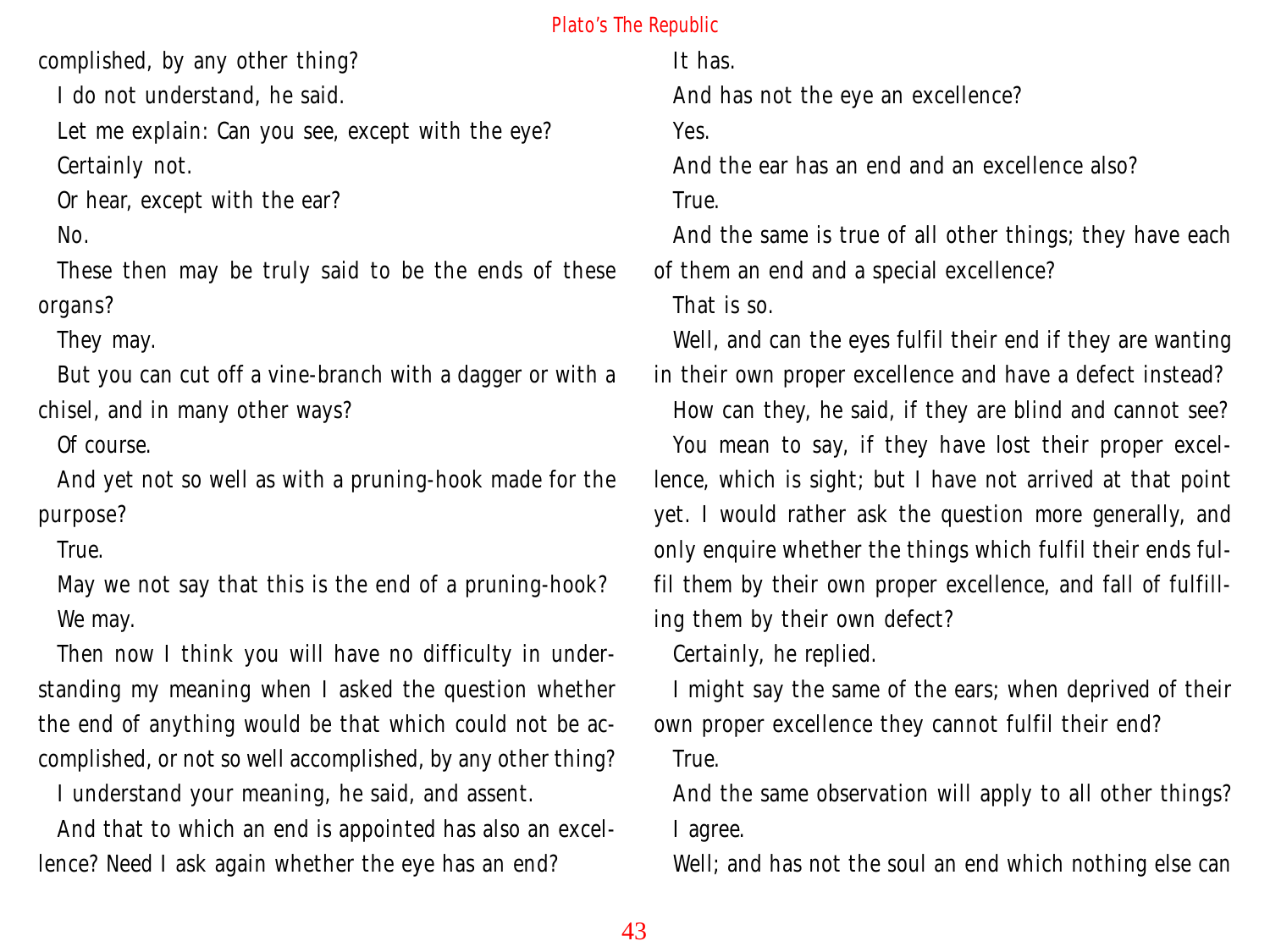fulfil? for example, to superintend and command and deliberate and the like. Are not these functions proper to the soul, and can they rightly be assigned to any other?

To no other.

And is not life to be reckoned among the ends of the soul?

Assuredly, he said.

And has not the soul an excellence also?

Yes.

And can she or can she not fulfil her own ends when deprived of that excellence?

She cannot.

Then an evil soul must necessarily be an evil ruler and superintendent, and the good soul a good ruler?

Yes, necessarily.

And we have admitted that justice is the excellence of the soul, and injustice the defect of the soul?

That has been admitted.

Then the just soul and the just man will live well, and the unjust man will live ill?

That is what your argument proves.

And he who lives well is blessed and happy, and he who lives ill the reverse of happy?

Certainly.

Then the just is happy, and the unjust miserable? So be it.

But happiness and not misery is profitable. Of course.

Then, my blessed Thrasymachus, injustice can never be more profitable than justice.

Let this, Socrates, he said, be your entertainment at the Bendidea.

For which I am indebted to you, I said, now that you have grown gentle towards me and have left off scolding. Nevertheless, I have not been well entertained; but that was my own fault and not yours. As an epicure snatches a taste of every dish which is successively brought to table, he not having allowed himself time to enjoy the one before, so have I gone from one subject to another without having discovered what I sought at first, the nature of justice. I left that enquiry and turned away to consider whether justice is virtue and wisdom or evil and folly; and when there arose a further question about the comparative advantages of justice and injustice, I could not refrain from passing on to that. And the result of the whole discussion has been that I know nothing at all. For I know not what justice is, and therefore I am not likely to know whether it is or is not a virtue, nor can I say whether the just man is happy or unhappy.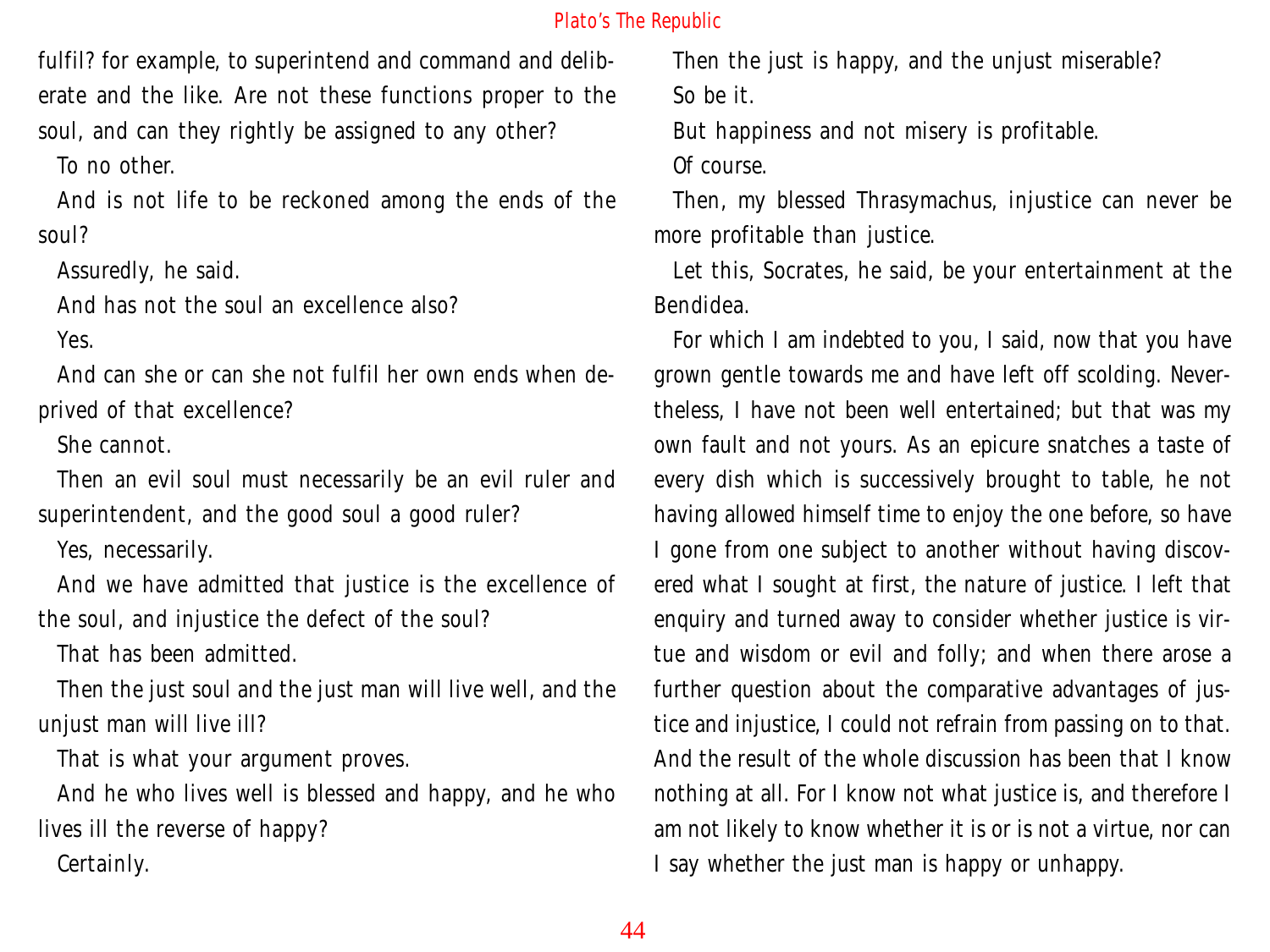# **BOOK II**

# **SOCRATES - GLAUCON**

With these words I was thinking that I had made an end of the discussion; but the end, in truth, proved to be only a beginning. For Glaucon, who is always the most pugnacious of men, was dissatisfied at Thrasymachus' retirement; he wanted to have the battle out. So he said to me: Socrates, do you wish really to persuade us, or only to seem to have persuaded us, that to be just is always better than to be unjust?

I should wish really to persuade you, I replied, if I could. Then you certainly have not succeeded. Let me ask you now:—How would you arrange goods—are there not some which we welcome for their own sakes, and independently of their consequences, as, for example, harmless pleasures and enjoyments, which delight us at the time, although nothing follows from them?

I agree in thinking that there is such a class, I replied.

Is there not also a second class of goods, such as knowledge, sight, health, which are desirable not only in themselves, but also for their results?

Certainly, I said.

And would you not recognize a third class, such as gym-

nastic, and the care of the sick, and the physician's art; also the various ways of money-making—these do us good but we regard them as disagreeable; and no one would choose them for their own sakes, but only for the sake of some reward or result which flows from them?

There is, I said, this third class also. But why do you ask? Because I want to know in which of the three classes you would place justice?

In the highest class, I replied,—among those goods which he who would be happy desires both for their own sake and for the sake of their results.

Then the many are of another mind; they think that justice is to be reckoned in the troublesome class, among goods which are to be pursued for the sake of rewards and of reputation, but in themselves are disagreeable and rather to be avoided.

I know, I said, that this is their manner of thinking, and that this was the thesis which Thrasymachus was maintaining just now, when he censured justice and praised injustice. But I am too stupid to be convinced by him.

I wish, he said, that you would hear me as well as him, and then I shall see whether you and I agree. For Thrasymachus seems to me, like a snake, to have been charmed by your voice sooner than he ought to have been;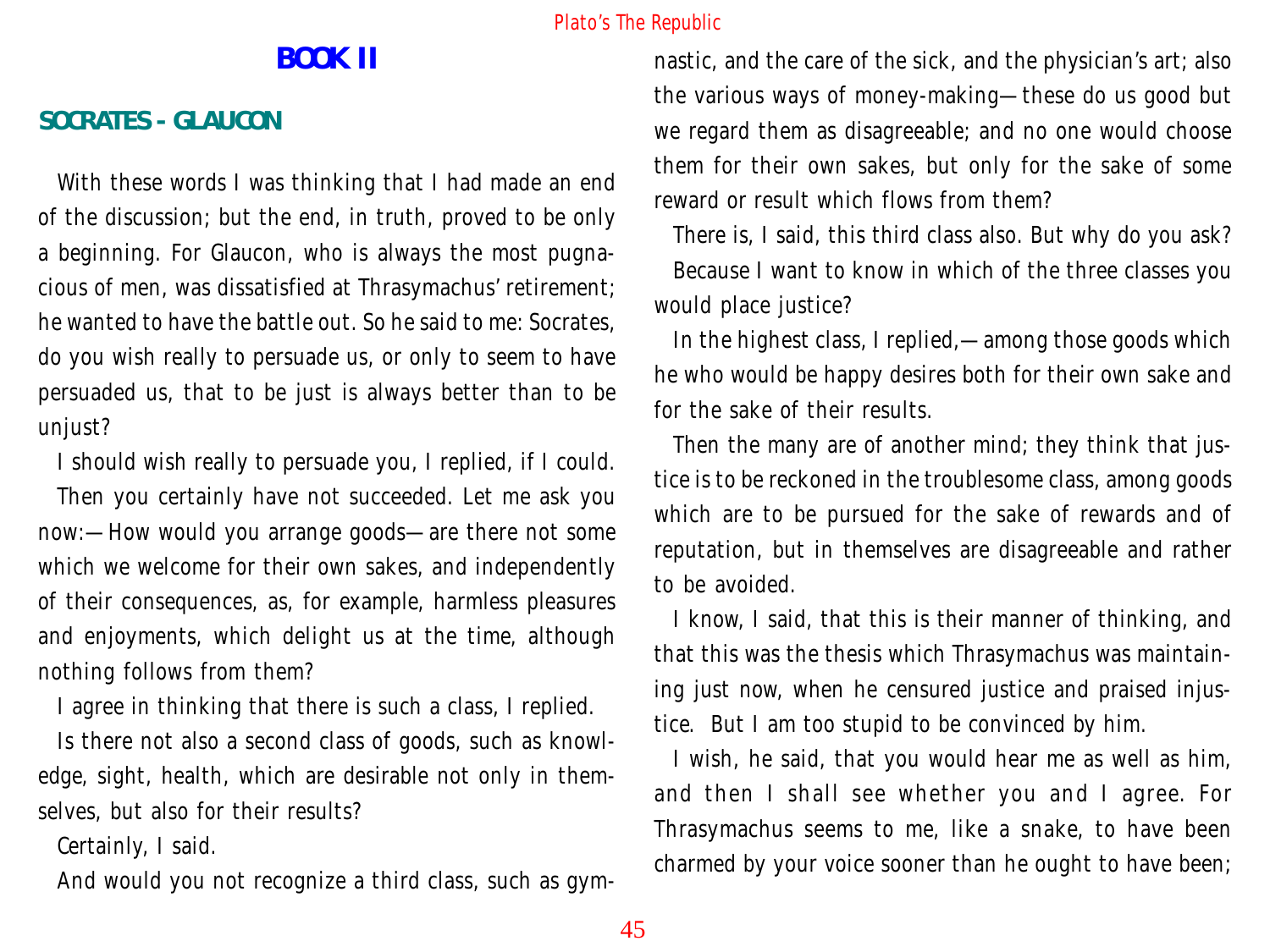but to my mind the nature of justice and injustice have not yet been made clear. Setting aside their rewards and results, I want to know what they are in themselves, and how they inwardly work in the soul. If you, please, then, I will revive the argument of Thrasymachus. And first I will speak of the nature and origin of justice according to the common view of them. Secondly, I will show that all men who practise justice do so against their will, of necessity, but not as a good. And thirdly, I will argue that there is reason in this view, for the life of the unjust is after all better far than the life of the just—if what they say is true, Socrates, since I myself am not of their opinion. But still I acknowledge that I am perplexed when I hear the voices of Thrasymachus and myriads of others dinning in my ears; and, on the other hand, I have never yet heard the superiority of justice to injustice maintained by any one in a satisfactory way. I want to hear justice praised in respect of itself; then I shall be satisfied, and you are the person from whom I think that I am most likely to hear this; and therefore I will praise the unjust life to the utmost of my power, and my manner of speaking will indicate the manner in which I desire to hear you too praising justice and censuring injustice. Will you say whether you approve of my proposal?

Indeed I do; nor can I imagine any theme about which a man of sense would oftener wish to converse.

I am delighted, he replied, to hear you say so, and shall begin by speaking, as I proposed, of the nature and origin of justice.

# **GLAUCON**

They say that to do injustice is, by nature, good; to suffer injustice, evil; but that the evil is greater than the good. And so when men have both done and suffered injustice and have had experience of both, not being able to avoid the one and obtain the other, they think that they had better agree among themselves to have neither; hence there arise laws and mutual covenants; and that which is ordained by law is termed by them lawful and just. This they affirm to be the origin and nature of justice;—it is a mean or compromise, between the best of all, which is to do injustice and not be punished, and the worst of all, which is to suffer injustice without the power of retaliation; and justice, being at a middle point between the two, is tolerated not as a good, but as the lesser evil, and honoured by reason of the inability of men to do injustice. For no man who is worthy to be called a man would ever submit to such an agreement if he were able to resist; he would be mad if he did. Such is the received account, Socrates, of the nature and origin of justice.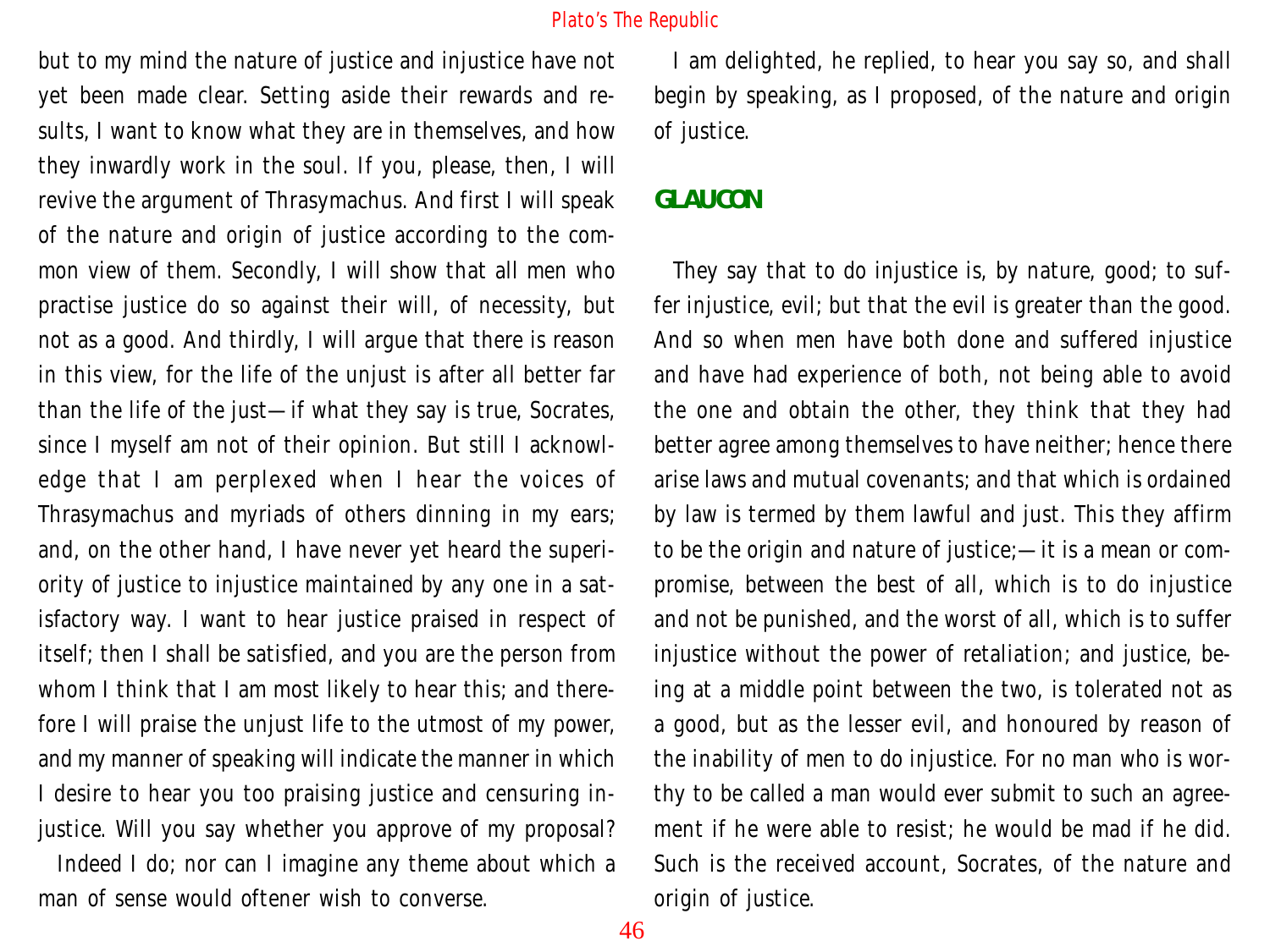Now that those who practise justice do so involuntarily and because they have not the power to be unjust will best appear if we imagine something of this kind: having given both to the just and the unjust power to do what they will, let us watch and see whither desire will lead them; then we shall discover in the very act the just and unjust man to be proceeding along the same road, following their interest, which all natures deem to be their good, and are only diverted into the path of justice by the force of law. The liberty which we are supposing may be most completely given to them in the form of such a power as is said to have been possessed by Gyges the ancestor of Croesus the Lydian. According to the tradition, Gyges was a shepherd in the service of the king of Lydia; there was a great storm, and an earthquake made an opening in the earth at the place where he was feeding his flock. Amazed at the sight, he descended into the opening, where, among other marvels, he beheld a hollow brazen horse, having doors, at which he stooping and looking in saw a dead body of stature, as appeared to him, more than human, and having nothing on but a gold ring; this he took from the finger of the dead and reascended. Now the shepherds met together, according to custom, that they might send their monthly report about the flocks to the king; into their assembly he came

having the ring on his finger, and as he was sitting among them he chanced to turn the collet of the ring inside his hand, when instantly he became invisible to the rest of the company and they began to speak of him as if he were no longer present. He was astonished at this, and again touching the ring he turned the collet outwards and reappeared; he made several trials of the ring, and always with the same result-when he turned the collet inwards he became invisible, when outwards he reappeared. Whereupon he contrived to be chosen one of the messengers who were sent to the court; where as soon as he arrived he seduced the queen, and with her help conspired against the king and slew him, and took the kingdom. Suppose now that there were two such magic rings, and the just put on one of them and the unjust the other;,no man can be imagined to be of such an iron nature that he would stand fast in justice. No man would keep his hands off what was not his own when he could safely take what he liked out of the market, or go into houses and lie with any one at his pleasure, or kill or release from prison whom he would, and in all respects be like a God among men. Then the actions of the just would be as the actions of the unjust; they would both come at last to the same point. And this we may truly affirm to be a great proof that a man is just, not willingly or because he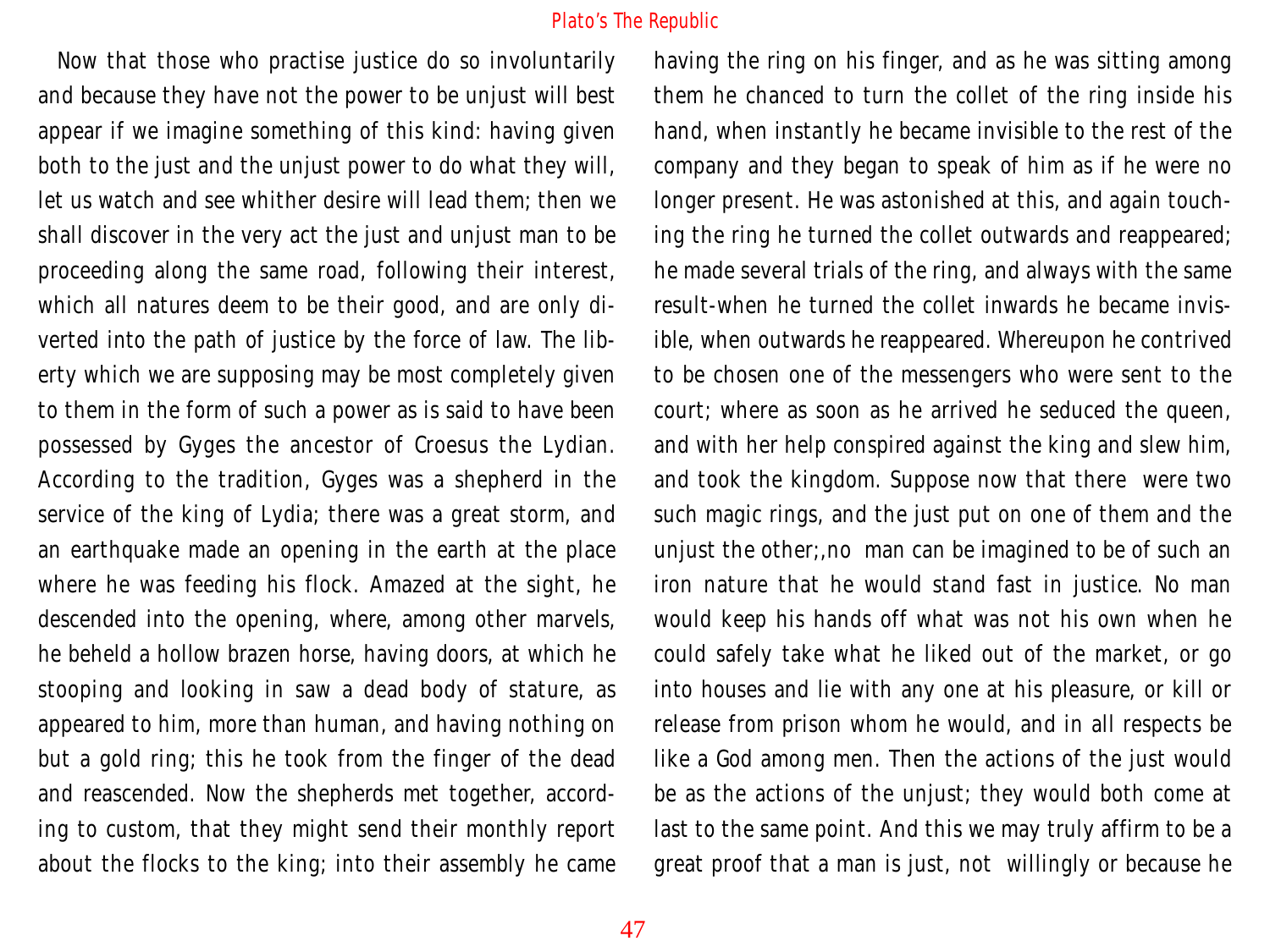thinks that justice is any good to him individually, but of necessity, for wherever any one thinks that he can safely be unjust, there he is unjust. For all men believe in their hearts that injustice is far more profitable to the individual than justice, and he who argues as I have been supposing, will say that they are right. If you could imagine any one obtaining this power of becoming invisible, and never doing any wrong or touching what was another's, he would be thought by the lookers-on to be a most wretched idiot, although they would praise him to one another's faces, and keep up appearances with one another from a fear that they too might suffer injustice. Enough of this.

Now, if we are to form a real judgment of the life of the just and unjust, we must isolate them; there is no other way; and how is the isolation to be effected? I answer: Let the unjust man be entirely unjust, and the just man entirely just; nothing is to be taken away from either of them, and both are to be perfectly furnished for the work of their respective lives. First, let the unjust be like other distinguished masters of craft; like the skilful pilot or physician, who knows intuitively his own powers and keeps within their limits, and who, if he fails at any point, is able to recover himself. So let the unjust make his unjust attempts in the right way, and lie hidden if he means to be great in

his injustice (he who is found out is nobody): for the highest reach of injustice is: to be deemed just when you are not. Therefore I say that in the perfectly unjust man we must assume the most perfect injustice; there is to be no deduction, but we must allow him, while doing the most unjust acts, to have acquired the greatest reputation for justice. If he have taken a false step he must be able to recover himself; he must be one who can speak with effect, if any of his deeds come to light, and who can force his way where force is required his courage and strength, and command of money and friends. And at his side let us place the just man in his nobleness and simplicity, wishing, as Aeschylus says, to be and not to seem good. There must be no seeming, for if he seem to be just he will be honoured and rewarded, and then we shall not know whether he is just for the sake of justice or for the sake of honours and rewards; therefore, let him be clothed in justice only, and have no other covering; and he must be imagined in a state of life the opposite of the former. Let him be the best of men, and let him be thought the worst; then he will have been put to the proof; and we shall see whether he will be affected by the fear of infamy and its consequences. And let him continue thus to the hour of death; being just and seeming to be unjust. When both have reached the utter-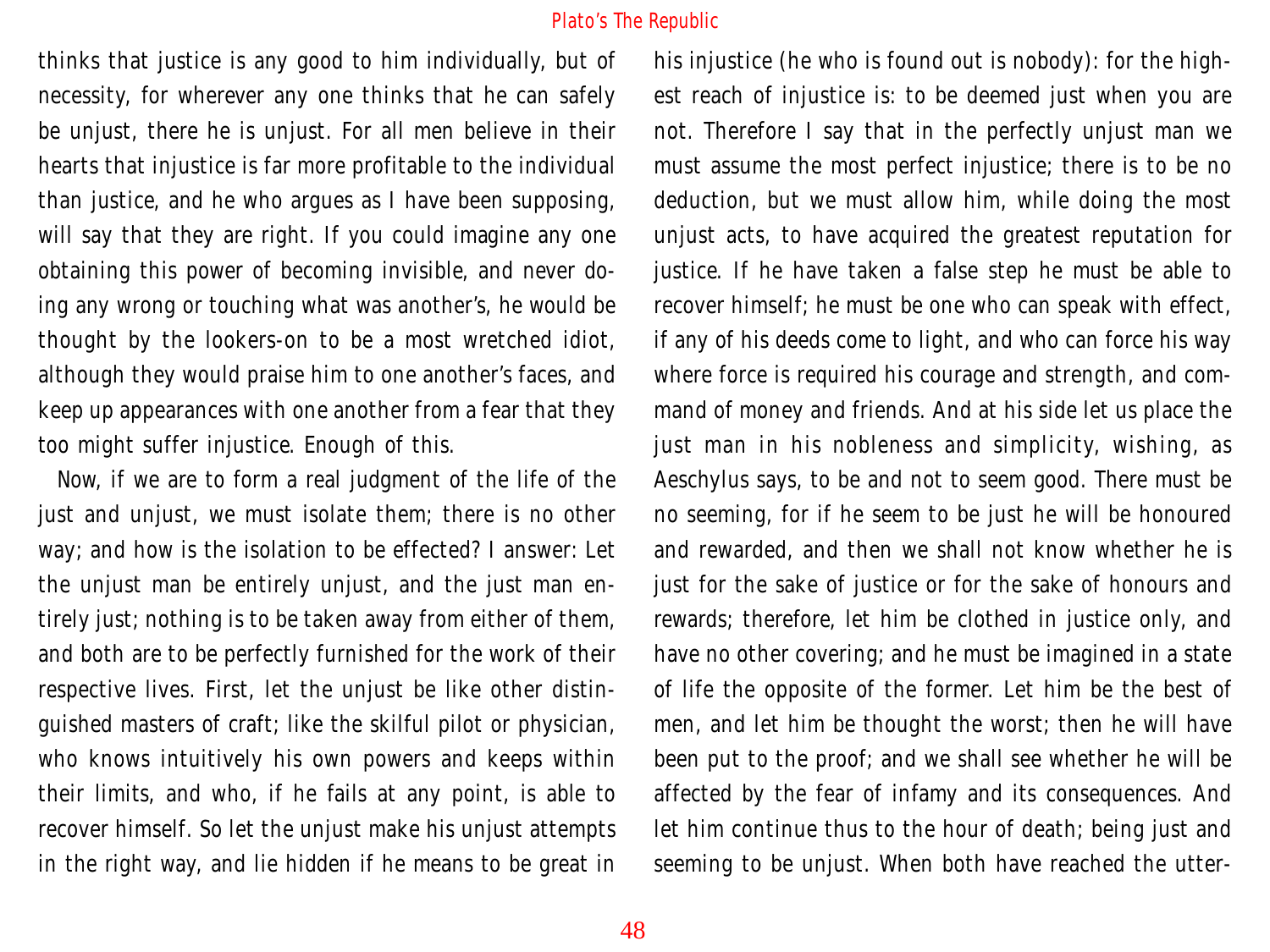most extreme, the one of justice and the other of injustice, let judgment be given which of them is the happier of the two.

# **SOCRATES - GLAUCON**

Heavens! my dear Glaucon, I said, how energetically you polish them up for the decision, first one and then the other, as if they were two statues.

I do my best, he said. And now that we know what they are like there is no difficulty in tracing out the sort of life which awaits either of them. This I will proceed to describe; but as you may think the description a little too coarse, I ask you to suppose, Socrates, that the words which follow are not mine.— Let me put them into the mouths of the eulogists of injustice: They will tell you that the just man who is thought unjust will be scourged, racked, bound will have his eyes burnt out; and, at last, after suffering every kind of evil, he will be impaled: Then he will understand that he ought to seem only, and not to be, just; the words of Aeschylus may be more truly spoken of the unjust than of the just. For the unjust is pursuing a reality; he does not live with a view to appearances—he wants to be really unjust and not to seem only:—

 His mind has a soil deep and fertile, Out of which spring his prudent counsels.

In the first place, he is thought just, and therefore bears rule in the city; he can marry whom he will, and give in marriage to whom he will; also he can trade and deal where he likes, and always to his own advantage, because he has no misgivings about injustice and at every contest, whether in public or private, he gets the better of his antagonists, and gains at their expense, and is rich, and out of his gains he can benefit his friends, and harm his enemies; moreover, he can offer sacrifices, and dedicate gifts to the gods abundantly and magnificently, and can honour the gods or any man whom he wants to honour in a far better style than the just, and therefore he is likely to be dearer than they are to the gods. And thus, Socrates, gods and men are said to unite in making the life of the unjust better than the life of the just.

# **ADEIMANTUS -SOCRATES**

I was going to say something in answer to Glaucon, when Adeimantus, his brother, interposed: Socrates, he said, you do not suppose that there is nothing more to be urged?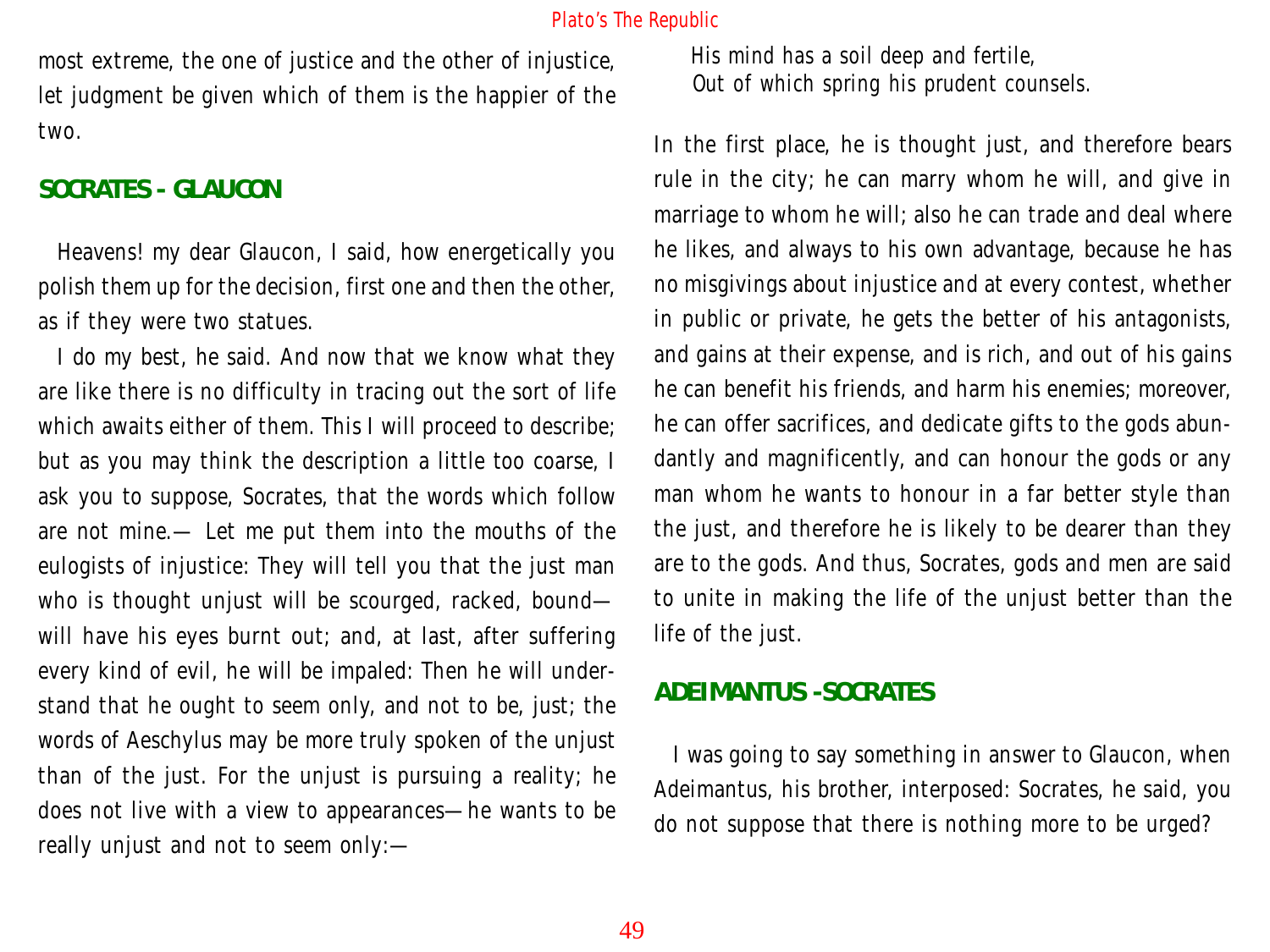Why, what else is there? I answered.

The strongest point of all has not been even mentioned, he replied.

Well, then, according to the proverb, 'Let brother help brother'— if he fails in any part do you assist him; although I must confess that Glaucon has already said quite enough to lay me in the dust, and take from me the power of helping justice.

# **ADEIMANTUS**

Nonsense, he replied. But let me add something more: There is another side to Glaucon's argument about the praise and censure of justice and injustice, which is equally required in order to bring out what I believe to be his meaning. Parents and tutors are always telling their sons and their wards that they are to be just; but why? not for the sake of justice, but for the sake of character and reputation; in the hope of obtaining for him who is reputed just some of those offices, marriages, and the like which Glaucon has enumerated among the advantages accruing to the unjust from the reputation of justice. More, however, is made of appearances by this class of persons than by the others; for they throw in the good opinion of the gods, and will tell you of a shower of benefits which the heavens, as they say, rain upon the pious; and this accords with the testimony of the noble Hesiod and Homer, the first of whom says, that the gods make the oaks of the just—

 To hear acorns at their summit, and bees I the middle; And the sheep the bowed down bowed the with the their fleeces.

and many other blessings of a like kind are provided for them. And Homer has a very similar strain; for he speaks of one whose fame is—

 As the fame of some blameless king who, like a god, Maintains justice to whom the black earth brings forth Wheat and barley, whose trees are bowed with fruit, And his sheep never fail to bear, and the sea gives him fish.

Still grander are the gifts of heaven which Musaeus and his son vouchsafe to the just; they take them down into the world below, where they have the saints lying on couches at a feast, everlastingly drunk, crowned with garlands; their idea seems to be that an immortality of drunkenness is the highest meed of virtue. Some extend their rewards yet further; the posterity, as they say, of the faithful and just shall survive to the third and fourth generation. This is the style in which they praise justice. But about the wicked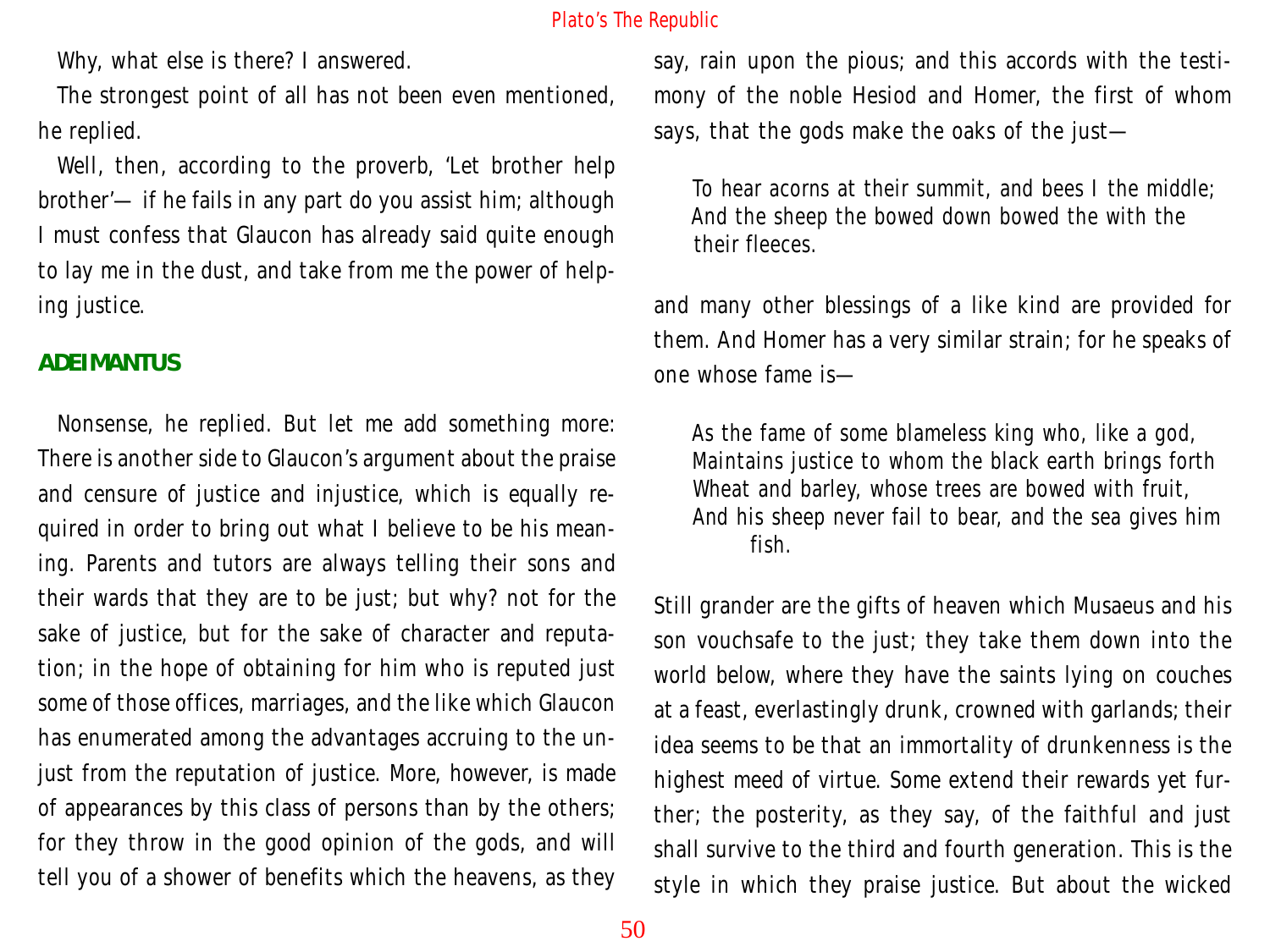there is another strain; they bury them in a slough in Hades, and make them carry water in a sieve; also while they are yet living they bring them to infamy, and inflict upon them the punishments which Glaucon described as the portion of the just who are reputed to be unjust; nothing else does their invention supply. Such is their manner of praising the one and censuring the other.

Once more, Socrates, I will ask you to consider another way of speaking about justice and injustice, which is not confined to the poets, but is found in prose writers. The universal voice of mankind is always declaring that justice and virtue are honourable, but grievous and toilsome; and that the pleasures of vice and injustice are easy of attainment, and are only censured by law and opinion. They say also that honesty is for the most part less profitable than dishonesty; and they are quite ready to call wicked men happy, and to honour them both in public and private when they are rich or in any other way influential, while they despise and overlook those who may be weak and poor, even though acknowledging them to be better than the others. But most extraordinary of all is their mode of speaking about virtue and the gods: they say that the gods apportion calamity and misery to many good men, and good and happiness to the wicked. And mendicant prophets go

to rich men's doors and persuade them that they have a power committed to them by the gods of making an atonement for a man's own or his ancestor's sins by sacrifices or charms, with rejoicings and feasts; and they promise to harm an enemy, whether just or unjust, at a small cost; with magic arts and incantations binding heaven, as they say, to execute their will. And the poets are the authorities to whom they appeal, now smoothing the path of vice with the words of Hesiod;—

 Vice may be had in abundance without trouble; the way is smooth and her dwelling-place is near. But before virtue the gods have set toil,

and a tedious and uphill road: then citing Homer as a witness that the gods may be influenced by men; for he also says:

 The gods, too, may he turned from their purpose; and men pray to them and avert their wrath by sacrifices and soothing entreaties, and by libations and the odour of fat, when they have sinned and transgressed.

And they produce a host of books written by Musaeus and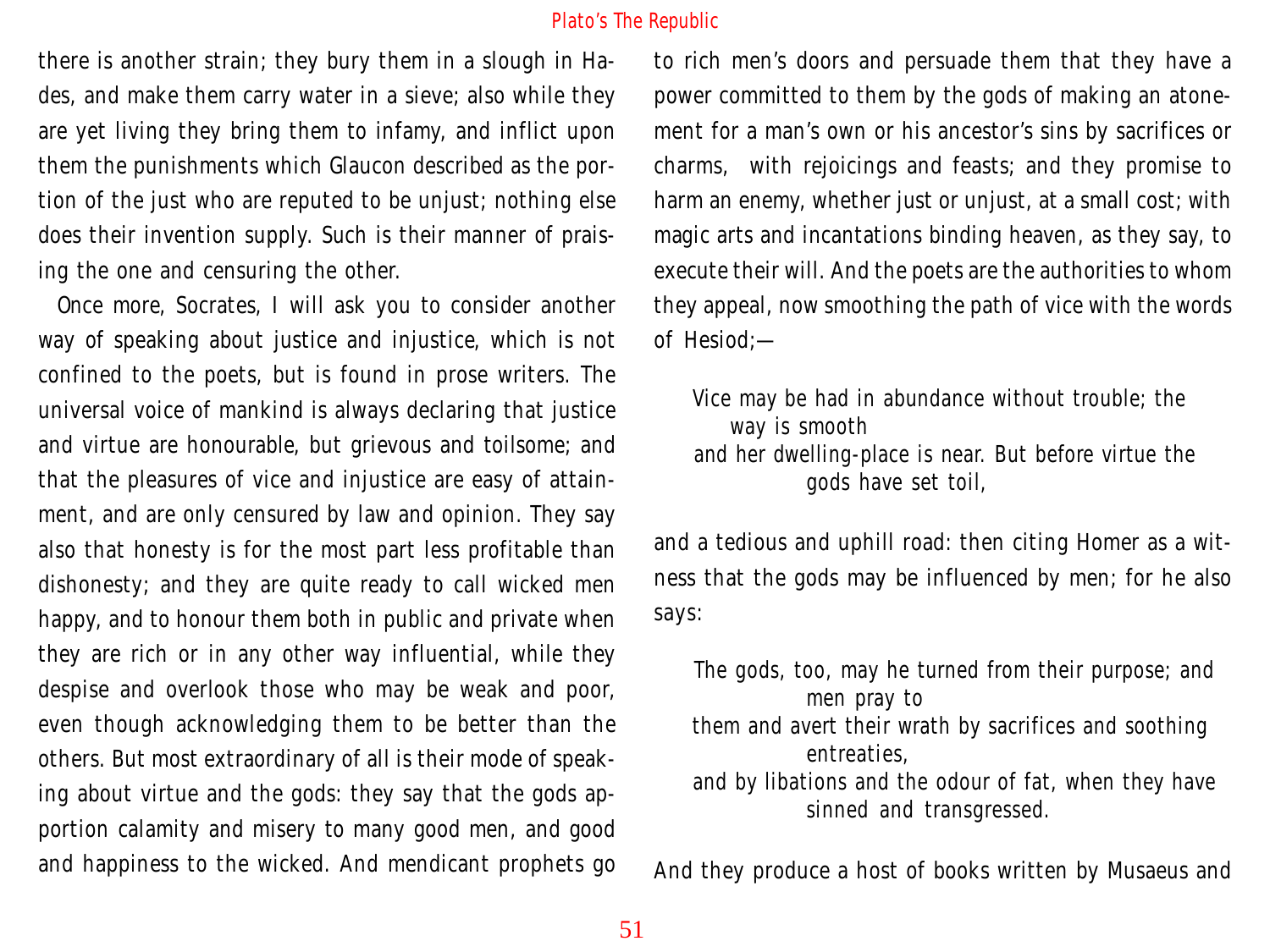Orpheus, who were children of the Moon and the Muses that is what they say  $-$  according to which they perform their ritual, and persuade not only individuals, but whole cities, that expiations and atonements for sin may be made by sacrifices and amusements which fill a vacant hour, and are equally at the service of the living and the dead; the latter sort they call mysteries, and they redeem us from the pains of hell, but if we neglect them no one knows what awaits us.

He proceeded: And now when the young hear all this said about virtue and vice, and the way in which gods and men regard them, how are their minds likely to be affected, my dear Socrates,— those of them, I mean, who are quickwitted, and, like bees on the wing, light on every flower, and from all that they hear are prone to draw conclusions as to what manner of persons they should be and in what way they should walk if they would make the best of life? Probably the youth will say to himself in the words of Pindar —

 Can I by justice or by crooked ways of deceit ascend a loftier tower which may he a fortress to me all my days?

For what men say is that, if I am really just and am not also thought just profit there is none, but the pain and loss on the other hand are unmistakable. But if, though unjust, I acquire the reputation of justice, a heavenly life is promised to me. Since then, as philosophers prove, appearance tyrannizes over truth and is lord of happiness, to appearance I must devote myself. I will describe around me a picture and shadow of virtue to be the vestibule and exterior of my house; behind I will trail the subtle and crafty fox, as Archilochus, greatest of sages, recommends. But I hear some one exclaiming that the concealment of wickedness is often difficult; to which I answer, Nothing great is easy. Nevertheless, the argument indicates this, if we would be happy, to be the path along which we should proceed. With a view to concealment we will establish secret brotherhoods and political clubs. And there are professors of rhetoric who teach the art of persuading courts and assemblies; and so, partly by persuasion and partly by force, I shall make unlawful gains and not be punished. Still I hear a voice saying that the gods cannot be deceived, neither can they be compelled. But what if there are no gods? or, suppose them to have no care of human things—why in either case should we mind about concealment? And even if there are gods, and they do care about us, yet we know of them only from tradition and the genealogies of the poets; and these are the very persons who say that they may be influenced and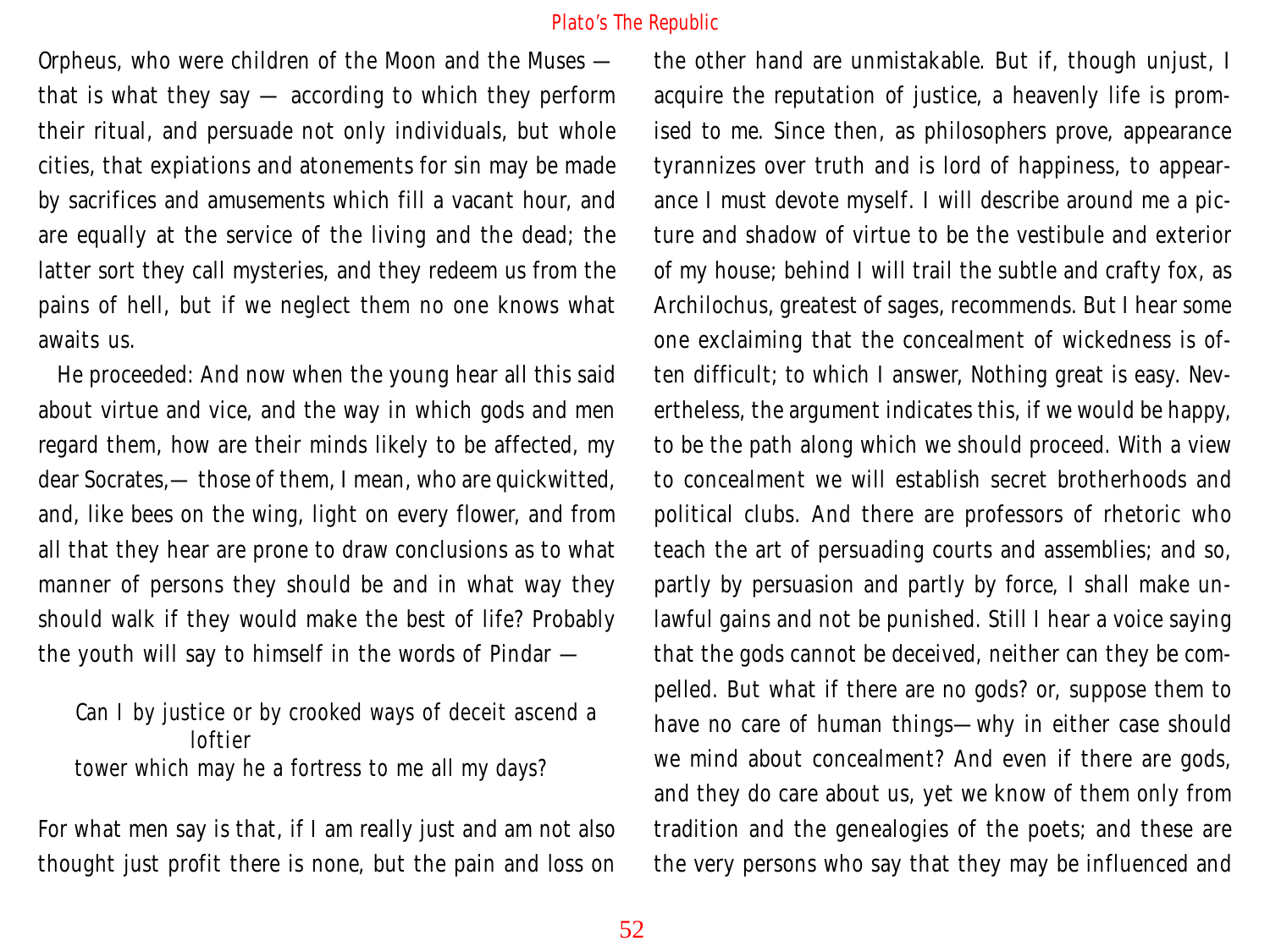turned by 'sacrifices and soothing entreaties and by offerings.' Let us be consistent then, and believe both or neither. If the poets speak truly, why then we had better be unjust, and offer of the fruits of injustice; for if we are just, although we may escape the vengeance of heaven, we shall lose the gains of injustice; but, if we are unjust, we shall keep the gains, and by our sinning and praying, and praying and sinning, the gods will be propitiated, and we shall not be punished. 'But there is a world below in which either we or our posterity will suffer for our unjust deeds.' Yes, my friend, will be the reflection, but there are mysteries and atoning deities, and these have great power. That is what mighty cities declare; and the children of the gods, who were their poets and prophets, bear a like testimony.

On what principle, then, shall we any longer choose justice rather than the worst injustice? when, if we only unite the latter with a deceitful regard to appearances, we shall fare to our mind both with gods and men, in life and after death, as the most numerous and the highest authorities tell us. Knowing all this, Socrates, how can a man who has any superiority of mind or person or rank or wealth, be willing to honour justice; or indeed to refrain from laughing when he hears justice praised? And even if there should be some one who is able to disprove the truth of my words,

and who is satisfied that justice is best, still he is not angry with the unjust, but is very ready to forgive them, because he also knows that men are not just of their own free will; unless, peradventure, there be some one whom the divinity within him may have inspired with a hatred of injustice, or who has attained knowledge of the truth—but no other man. He only blames injustice who, owing to cowardice or age or some weakness, has not the power of being unjust. And this is proved by the fact that when he obtains the power, he immediately becomes unjust as far as he can be.

The cause of all this, Socrates, was indicated by us at the beginning of the argument, when my brother and I told you how astonished we were to find that of all the professing panegyrists of justice  $-$  beginning with the ancient heroes of whom any memorial has been preserved to us, and ending with the men of our own time — no one has ever blamed injustice or praised justice except with a view to the glories, honours, and benefits which flow from them. No one has ever adequately described either in verse or prose the true essential nature of either of them abiding in the soul, and invisible to any human or divine eye; or shown that of all the things of a man's soul which he has within him, justice is the greatest good, and injustice the greatest evil. Had this been the universal strain, had you sought to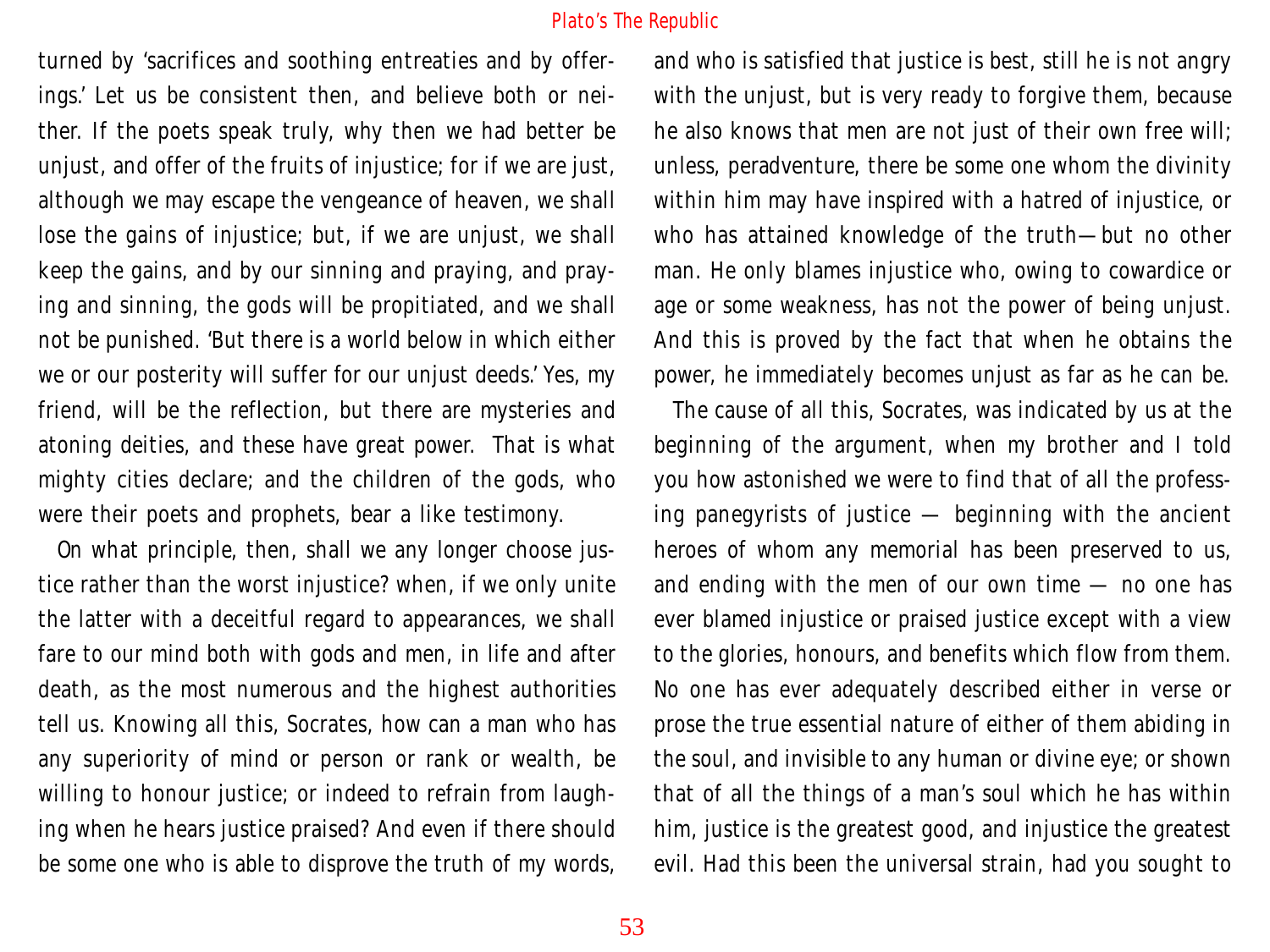persuade us of this from our youth upwards, we should not have been on the watch to keep one another from doing wrong, but every one would have been his own watchman, because afraid, if he did wrong, of harbouring in himself the greatest of evils. I dare say that Thrasymachus and others would seriously hold the language which I have been merely repeating, and words even stronger than these about justice and injustice, grossly, as I conceive, perverting their true nature. But I speak in this vehement manner, as I must frankly confess to you, because I want to hear from you the opposite side; and I would ask you to show not only the superiority which justice has over injustice, but what effect they have on the possessor of them which makes the one to be a good and the other an evil to him. And please, as Glaucon requested of you, to exclude reputations; for unless you take away from each of them his true reputation and add on the false, we shall say that you do not praise justice, but the appearance of it; we shall think that you are only exhorting us to keep injustice dark, and that you really agree with Thrasymachus in thinking that justice is another's good and the interest of the stronger, and that injustice is a man's own profit and interest, though injurious to the weaker. Now as you have admitted that justice is one of that highest class of goods which are desired indeed for their results, but in a far greater degree for their own sakes—like sight or hearing or knowledge or health, or any other real and natural and not merely conventional good — I would ask you in your praise of justice to regard one point only: I mean the essential good and evil which justice and injustice work in the possessors of them. Let others praise justice and censure injustice, magnifying the rewards and honours of the one and abusing the other; that is a manner of arguing which, coming from them, I am ready to tolerate, but from you who have spent your whole life in the consideration of this question, unless I hear the contrary from your own lips, I expect something better. And therefore, I say, not only prove to us that justice is better than injustice, but show what they either of them do to the possessor of them, which makes the one to be a good and the other an evil, whether seen or unseen by gods and men.

# **SOCRATES - ADEIMANTUS**

I had always admired the genius of Glaucon and Adeimantus, but on hearing these words I was quite delighted, and said: Sons of an illustrious father, that was not a bad beginning of the Elegiac verses which the admirer of Glaucon made in honour of you after you had distinguished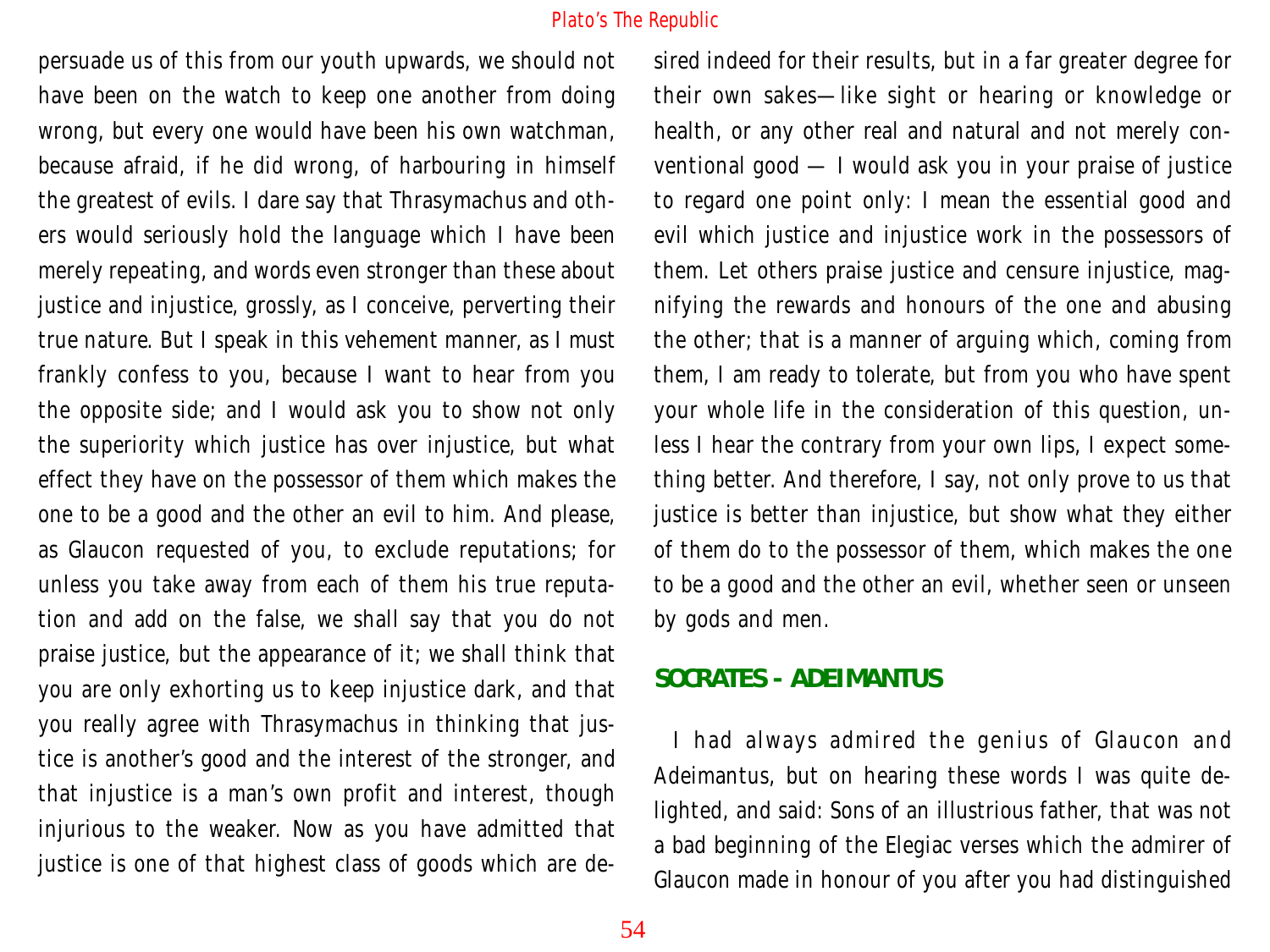yourselves at the battle of Megara:—

 'Sons of Ariston,' he sang, 'divine offspring of an illustrious hero.'

The epithet is very appropriate, for there is something truly divine in being able to argue as you have done for the superiority of injustice, and remaining unconvinced by your own arguments. And I do believe that you are not convinced — this I infer from your general character, for had I judged only from your speeches I should have mistrusted you. But now, the greater my confidence in you, the greater is my difficulty in knowing what to say. For I am in a strait between two; on the one hand I feel that I am unequal to the task; and my inability is brought home to me by the fact that you were not satisfied with the answer which I made to Thrasymachus, proving, as I thought, the superiority which justice has over injustice. And yet I cannot refuse to help, while breath and speech remain to me; I am afraid that there would be an impiety in being present when justice is evil spoken of and not lifting up a hand in her defence. And therefore I had best give such help as I can.

Glaucon and the rest entreated me by all means not to let the question drop, but to proceed in the investigation. They wanted to arrive at the truth, first, about the nature of

justice and injustice, and secondly, about their relative advantages. I told them, what  $I$  — really thought, that the enquiry would be of a serious nature, and would require very good eyes. Seeing then, I said, that we are no great wits, I think that we had better adopt a method which I may illustrate thus; suppose that a short-sighted person had been asked by some one to read small letters from a distance; and it occurred to some one else that they might be found in another place which was larger and in which the letters were larger — if they were the same and he could read the larger letters first, and then proceed to the lesser — this would have been thought a rare piece of good fortune.

Very true, said Adeimantus; but how does the illustration apply to our enquiry?

I will tell you, I replied; justice, which is the subject of our enquiry, is, as you know, sometimes spoken of as the virtue of an individual, and sometimes as the virtue of a State.

True, he replied.

And is not a State larger than an individual?

It is.

Then in the larger the quantity of justice is likely to be larger and more easily discernible. I propose therefore that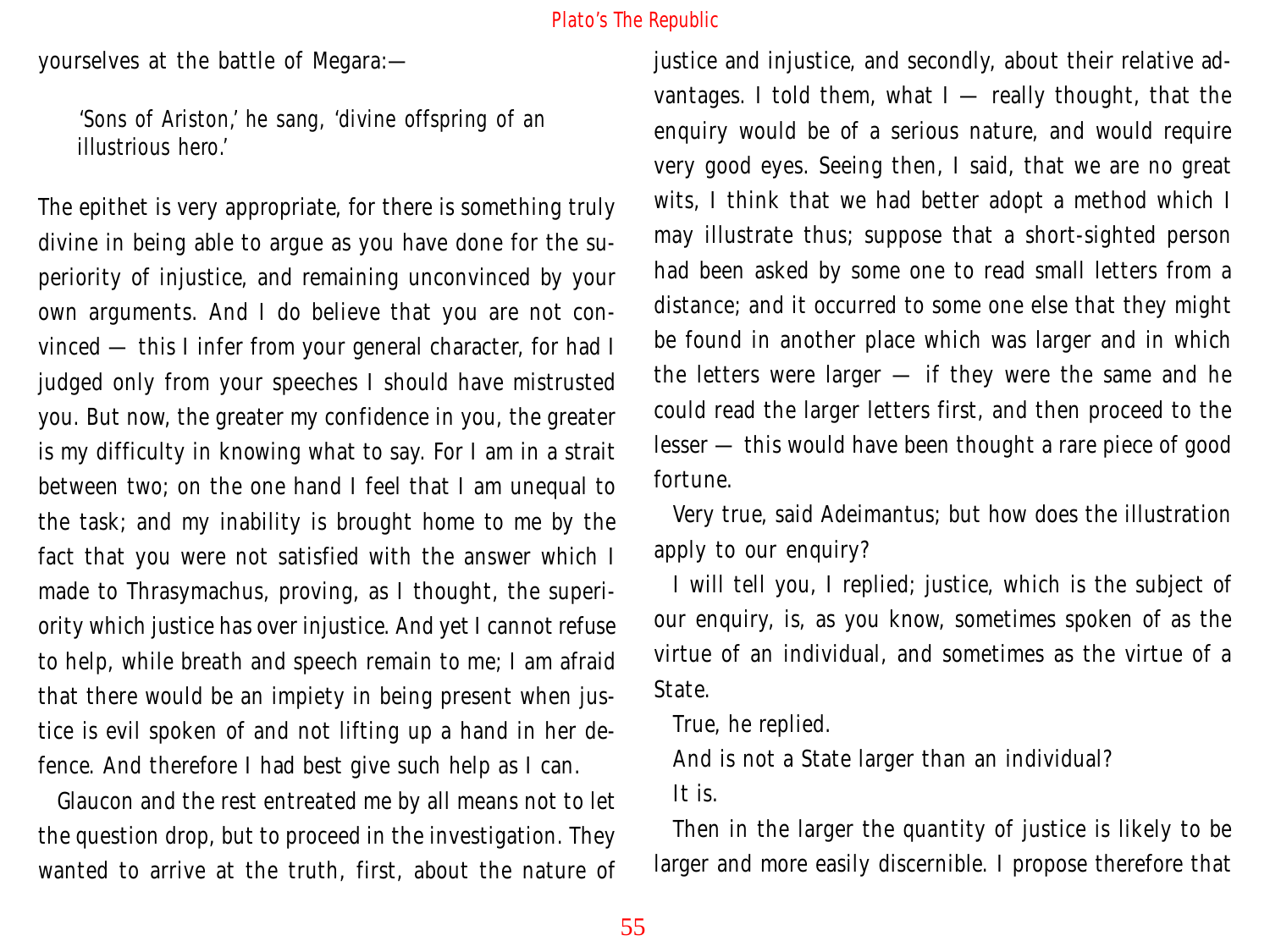we enquire into the nature of justice and injustice, first as they appear in the State, and secondly in the individual, proceeding from the greater to the lesser and comparing them.

That, he said, is an excellent proposal.

And if we imagine the State in process of creation, we shall see the justice and injustice of the State in process of creation also.

I dare say.

When the State is completed there may be a hope that the object of our search will be more easily discovered.

Yes, far more easily.

But ought we to attempt to construct one? I said; for to do so, as I am inclined to think, will be a very serious task. Reflect therefore.

I have reflected, said Adeimantus, and am anxious that you should proceed.

A State, I said, arises, as I conceive, out of the needs of mankind; no one is self-sufficing, but all of us have many wants. Can any other origin of a State be imagined?

There can I be no other.

Then, as we have many wants, and many persons are needed to supply them, one takes a helper for one purpose and another for another; and when these partners and helpers are gathered together in one habitation the body of inhabitants is termed a State.

True, he said.

And they exchange with one another, and one gives, and another receives, under the idea that the exchange will be for their good.

Very true.

Then, I said, let us begin and create in idea a State; and yet the true creator is necessity, who is the mother of our invention.

Of course, he replied.

Now the first and greatest of necessities is food, which is the condition of life and existence.

Certainly.

The second is a dwelling, and the third clothing and the like.

True.

And now let us see how our city will be able to supply this great demand: We may suppose that one man is a husbandman, another a builder, some one else a weaver — shall we add to them a shoemaker, or perhaps some other purveyor to our bodily wants?

Quite right.

The barest notion of a State must include four or five men.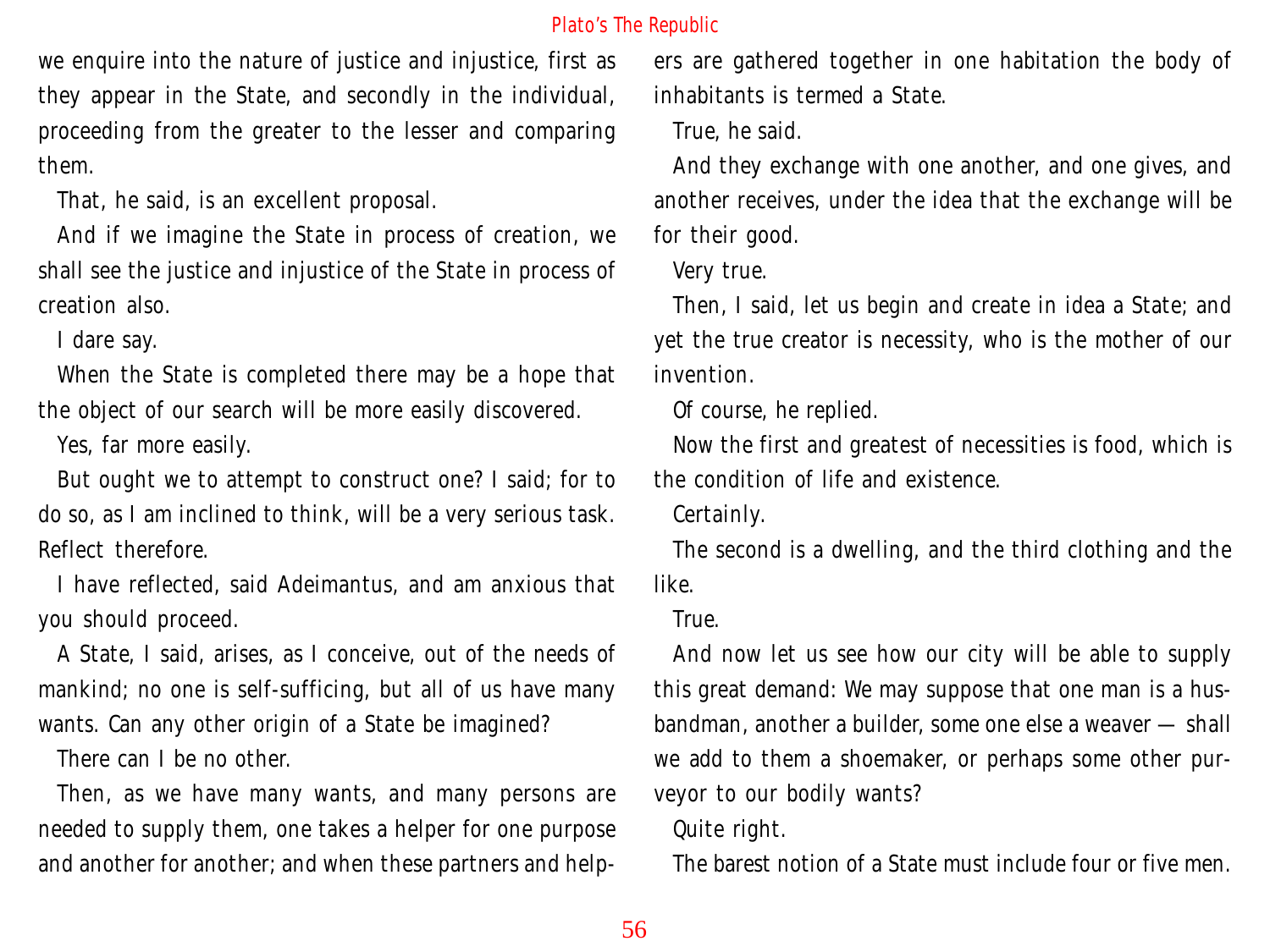# Clearly.

And how will they proceed? Will each bring the result of his labours into a common stock?— the individual husbandman, for example, producing for four, and labouring four times as long and as much as he need in the provision of food with which he supplies others as well as himself; or will he have nothing to do with others and not be at the trouble of producing for them, but provide for himself alone a fourth of the food in a fourth of the time, and in the remaining three-fourths of his time be employed in making a house or a coat or a pair of shoes, having no partnership with others, but supplying himself all his own wants?

Adeimantus thought that he should aim at producing food only and not at producing everything.

Probably, I replied, that would be the better way; and when I hear you say this, I am myself reminded that we are not all alike; there are diversities of natures among us which are adapted to different occupations.

Very true.

And will you have a work better done when the workman has many occupations, or when he has only one?

When he has only one.

Further, there can be no doubt that a work is spoilt when not done at the right time?

No doubt.

For business is not disposed to wait until the doer of the business is at leisure; but the doer must follow up what he is doing, and make the business his first object.

He must.

And if so, we must infer that all things are produced more plentifully and easily and of a better quality when one man does one thing which is natural to him and does it at the right time, and leaves other things.

Undoubtedly.

Then more than four citizens will be required; for the husbandman will not make his own plough or mattock, or other implements of agriculture, if they are to be good for anything. Neither will the builder make his tools — and he too needs many; and in like manner the weaver and shoemaker. True.

Then carpenters, and smiths, and many other artisans, will be sharers in our little State, which is already beginning to grow?

# True.

Yet even if we add neatherds, shepherds, and other herdsmen, in order that our husbandmen may have oxen to plough with, and builders as well as husbandmen may have draught cattle, and curriers and weavers fleeces and hides,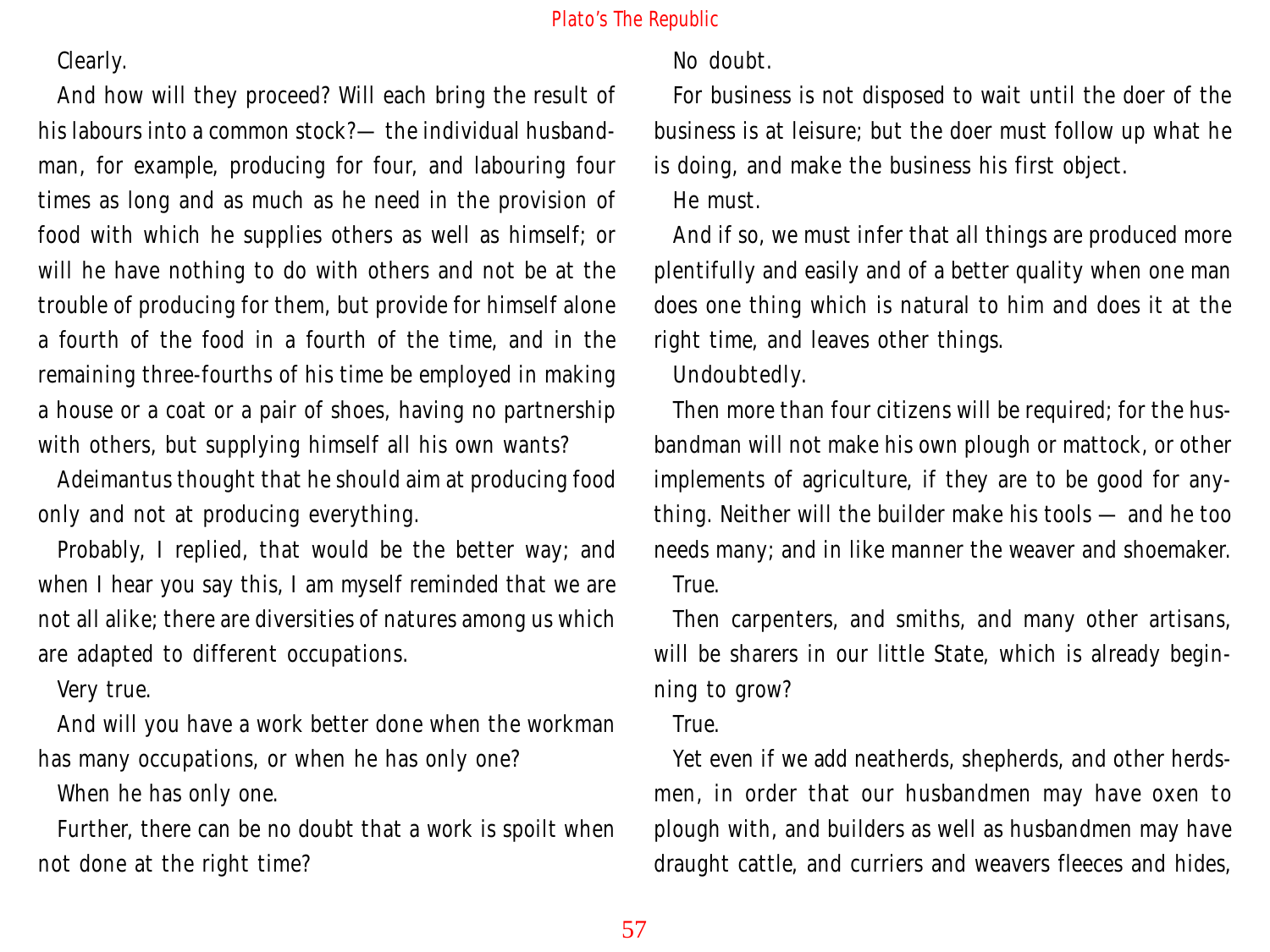— still our State will not be very large.

That is true; yet neither will it be a very small State which contains all these.

Then, again, there is the situation of the city  $-$  to find a place where nothing need be imported is well-nigh impossible.

Impossible.

Then there must be another class of citizens who will bring the required supply from another city?

There must.

But if the trader goes empty-handed, having nothing which they require who would supply his need, he will come back empty-handed.

That is certain.

And therefore what they produce at home must be not only enough for themselves, but such both in quantity and quality as to accommodate those from whom their wants are supplied.

Very true.

Then more husbandmen and more artisans will be required? They will.

Not to mention the importers and exporters, who are called merchants?

Yes.

Then we shall want merchants? We shall.

And if merchandise is to be carried over the sea, skilful sailors will also be needed, and in considerable numbers?

Yes, in considerable numbers.

Then, again, within the city, how will they exchange their productions? To secure such an exchange was, as you will remember, one of our principal objects when we formed them into a society and constituted a State.

Clearly they will buy and sell.

Then they will need a market-place, and a money-token for purposes of exchange.

Certainly.

Suppose now that a husbandman, or an artisan, brings some production to market, and he comes at a time when there is no one to exchange with him,  $-$  is he to leave his calling and sit idle in the market-place?

Not at all; he will find people there who, seeing the want, undertake the office of salesmen. In well-ordered States they are commonly those who are the weakest in bodily strength, and therefore of little use for any other purpose; their duty is to be in the market, and to give money in exchange for goods to those who desire to sell and to take money from those who desire to buy.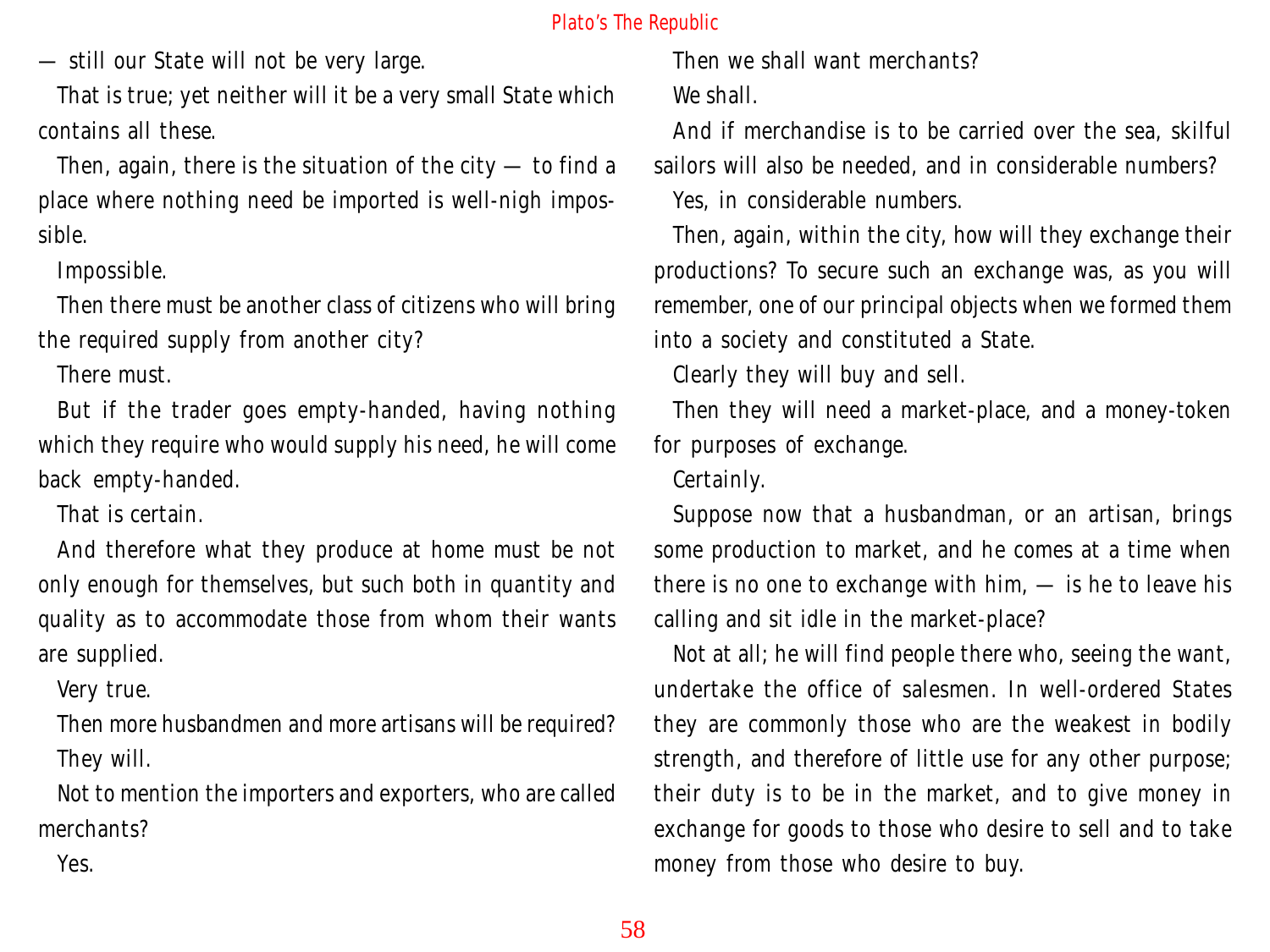This want, then, creates a class of retail-traders in our State. Is not 'retailer' the term which is applied to those who sit in the market-place engaged in buying and selling, while those who wander from one city to another are called merchants?

Yes, he said.

And there is another class of servants, who are intellectually hardly on the level of companionship; still they have plenty of bodily strength for labour, which accordingly they sell, and are called, if I do not mistake, hirelings, hire being the name which is given to the price of their labour.

True.

Then hirelings will help to make up our population? Yes.

And now, Adeimantus, is our State matured and perfected? I think so.

Where, then, is justice, and where is injustice, and in what part of the State did they spring up?

Probably in the dealings of these citizens with one another. I cannot imagine that they are more likely to be found anywhere else.

I dare say that you are right in your suggestion, I said; we had better think the matter out, and not shrink from the enquiry.

Let us then consider, first of all, what will be their way of life, now that we have thus established them. Will they not produce corn, and wine, and clothes, and shoes, and build houses for themselves? And when they are housed, they will work, in summer, commonly, stripped and barefoot, but in winter substantially clothed and shod. They will feed on barley-meal and flour of wheat, baking and kneading them, making noble cakes and loaves; these they will serve up on a mat of reeds or on clean leaves, themselves reclining the while upon beds strewn with yew or myrtle. And they and their children will feast, drinking of the wine which they have made, wearing garlands on their heads, and hymning the praises of the gods, in happy converse with one another. And they will take care that their families do not exceed their means; having an eye to poverty or war.

# **SOCRATES - GLAUCON**

But, said Glaucon, interposing, you have not given them a relish to their meal.

True, I replied, I had forgotten; of course they must have a relish-salt, and olives, and cheese, and they will boil roots and herbs such as country people prepare; for a dessert we shall give them figs, and peas, and beans; and they will roast myrtle-berries and acorns at the fire, drinking in mod-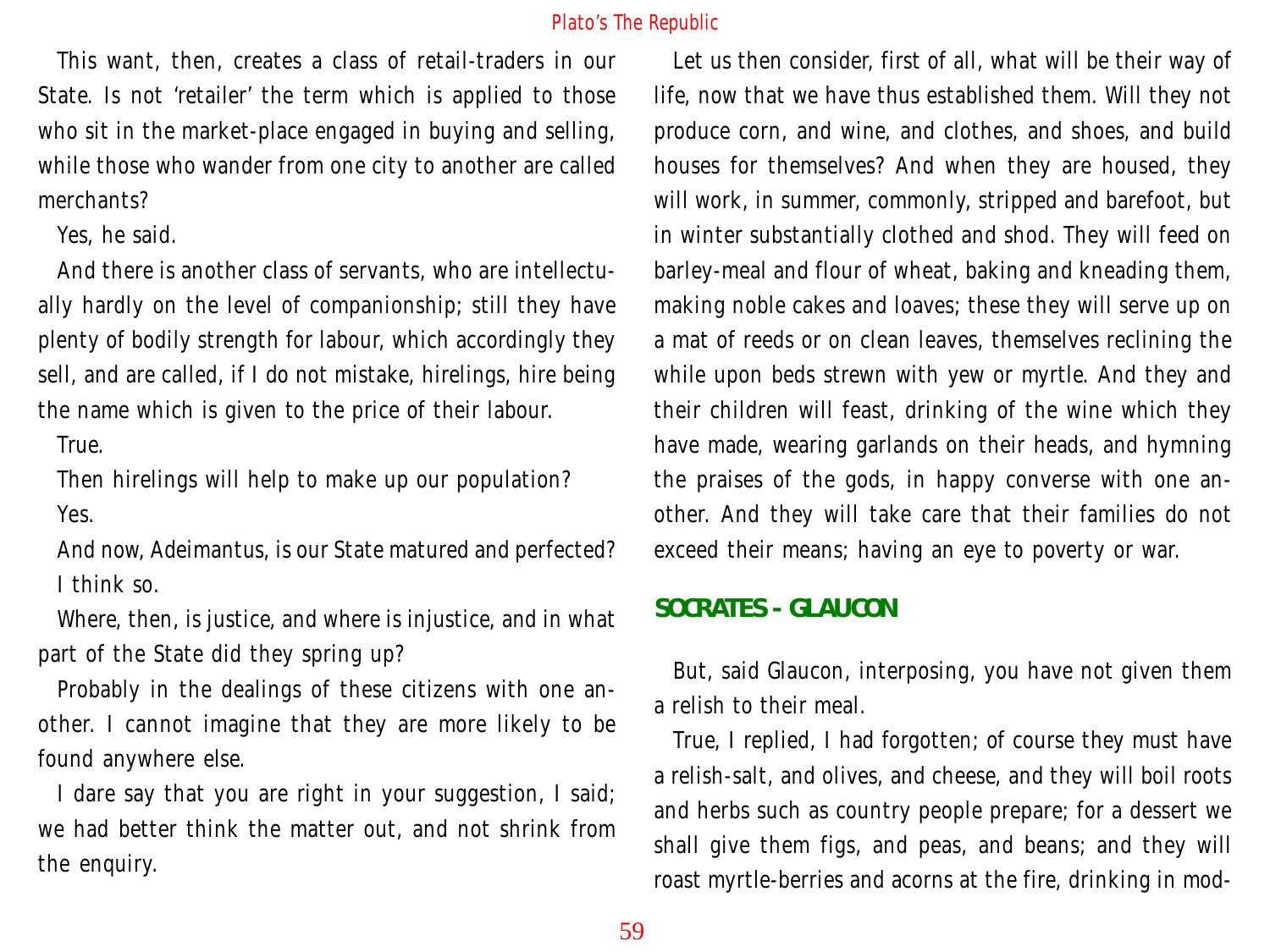eration. And with such a diet they may be expected to live in peace and health to a good old age, and bequeath a similar life to their children after them.

Yes, Socrates, he said, and if you were providing for a city of pigs, how else would you feed the beasts?

But what would you have, Glaucon? I replied.

Why, he said, you should give them the ordinary conveniences of life. People who are to be comfortable are accustomed to lie on sofas, and dine off tables, and they should have sauces and sweets in the modern style.

Yes, I said, now I understand: the question which you would have me consider is, not only how a State, but how a luxurious State is created; and possibly there is no harm in this, for in such a State we shall be more likely to see how justice and injustice originate. In my opinion the true and healthy constitution of the State is the one which I have described. But if you wish also to see a State at fever heat, I have no objection. For I suspect that many will not be satisfied with the simpler way. They will be for adding sofas, and tables, and other furniture; also dainties, and perfumes, and incense, and courtesans, and cakes, all these not of one sort only, but in every variety; we must go beyond the necessaries of which I was at first speaking, such as houses, and clothes, and shoes: the arts of the painter and the embroiderer will have to be set in motion, and gold and ivory and all sorts of materials must be procured.

True, he said.

Then we must enlarge our borders; for the original healthy State is no longer sufficient. Now will the city have to fill and swell with a multitude of callings which are not required by any natural want; such as the whole tribe of hunters and actors, of whom one large class have to do with forms and colours; another will be the votaries of music poets and their attendant train of rhapsodists, players, dancers, contractors; also makers of divers kinds of articles, including women's dresses. And we shall want more servants. Will not tutors be also in request, and nurses wet and dry, tirewomen and barbers, as well as confectioners and cooks; and swineherds, too, who were not needed and therefore had no place in the former edition of our State, but are needed now? They must not be forgotten: and there will be animals of many other kinds, if people eat them.

Certainly.

And living in this way we shall have much greater need of physicians than before?

Much greater.

And the country which was enough to support the original inhabitants will be too small now, and not enough?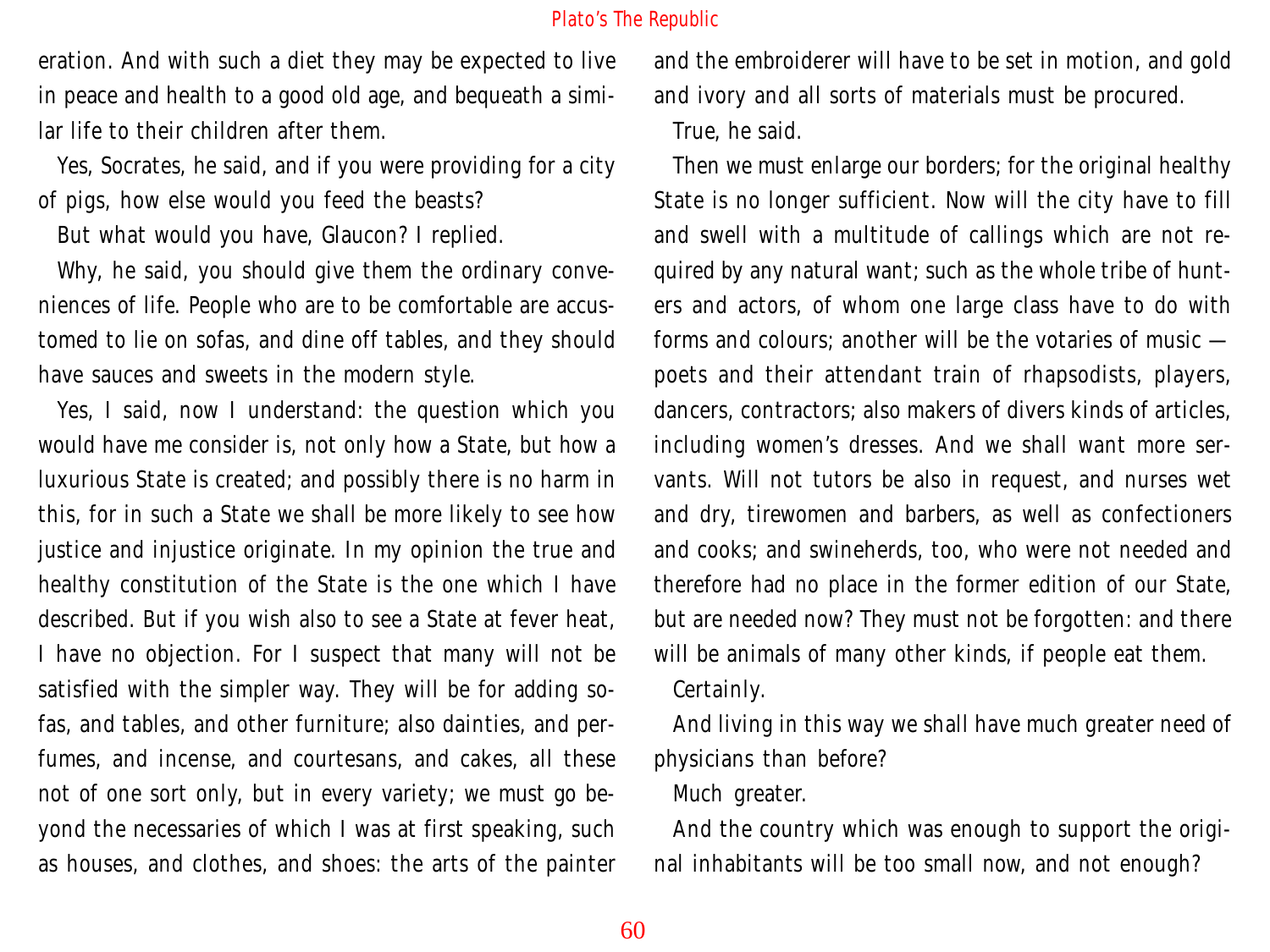Quite true.

Then a slice of our neighbours' land will be wanted by us for pasture and tillage, and they will want a slice of ours, if, like ourselves, they exceed the limit of necessity, and give themselves up to the unlimited accumulation of wealth?

That, Socrates, will be inevitable.

And so we shall go to war, Glaucon. Shall we not? Most certainly, he replied.

Then without determining as yet whether war does good or harm, thus much we may affirm, that now we have discovered war to be derived from causes which are also the causes of almost all the evils in States, private as well as public.

Undoubtedly.

And our State must once more enlarge; and this time the will be nothing short of a whole army, which will have to go out and fight with the invaders for all that we have, as well as for the things and persons whom we were describing above.

Why? he said; are they not capable of defending themselves?

No, I said; not if we were right in the principle which was acknowledged by all of us when we were framing the State: the principle, as you will remember, was that one man cannot practise many arts with success.

Very true, he said. But is not war an art?

Certainly.

And an art requiring as much attention as shoemaking? Quite true.

And the shoemaker was not allowed by us to be husbandman, or a weaver, a builder—in order that we might have our shoes well made; but to him and to every other worker was assigned one work for which he was by nature fitted, and at that he was to continue working all his life long and at no other; he was not to let opportunities slip, and then he would become a good workman. Now nothing can be more important than that the work of a soldier should be well done. But is war an art so easily acquired that a man may be a warrior who is also a husbandman, or shoemaker, or other artisan; although no one in the world would be a good dice or draught player who merely took up the game as a recreation, and had not from his earliest years devoted himself to this and nothing else?

No tools will make a man a skilled workman, or master of defence, nor be of any use to him who has not learned how to handle them, and has never bestowed any attention upon them. How then will he who takes up a shield or other implement of war become a good fighter all in a day, whether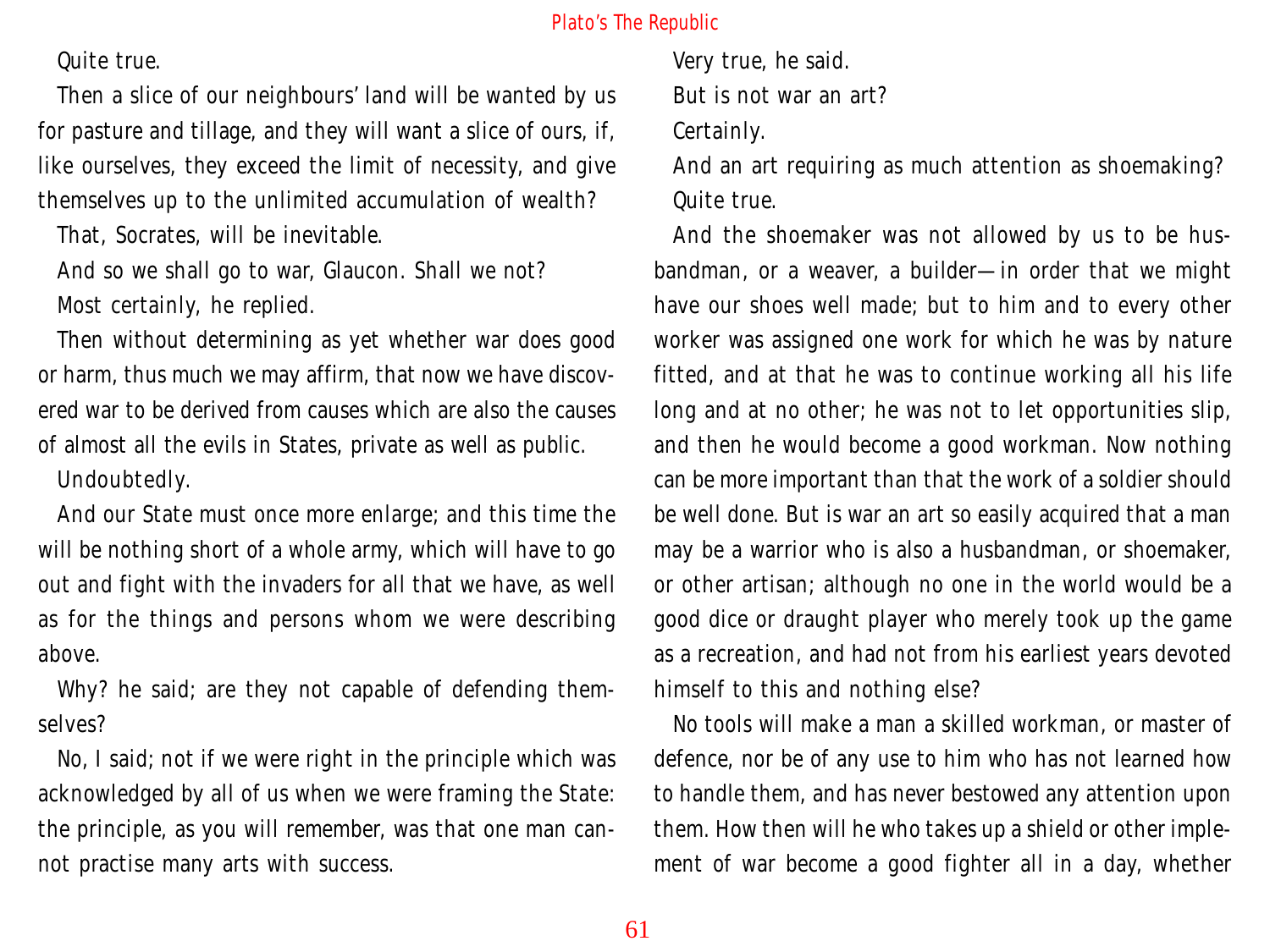with heavy-armed or any other kind of troops?

Yes, he said, the tools which would teach men their own use would be beyond price.

And the higher the duties of the guardian, I said, the more time, and skill, and art, and application will be needed by him?

No doubt, he replied.

Will he not also require natural aptitude for his calling? Certainly.

Then it will be our duty to select, if we can, natures which are fitted for the task of guarding the city?

It will.

And the selection will be no easy matter, I said; but we must be brave and do our best.

We must.

Is not the noble youth very like a well-bred dog in respect of guarding and watching?

What do you mean?

I mean that both of them ought to be quick to see, and swift to overtake the enemy when they see him; and strong too if, when they have caught him, they have to fight with him.

All these qualities, he replied, will certainly be required by them.

Well, and your guardian must be brave if he is to fight well?

Certainly.

And is he likely to be brave who has no spirit, whether horse or dog or any other animal? Have you never observed how invincible and unconquerable is spirit and how the presence of it makes the soul of any creature to be absolutely fearless and indomitable?

I have.

Then now we have a clear notion of the bodily qualities which are required in the guardian.

True.

And also of the mental ones; his soul is to be full of spirit? Yes.

But are not these spirited natures apt to be savage with one another, and with everybody else?

A difficulty by no means easy to overcome, he replied.

Whereas, I said, they ought to be dangerous to their enemies, and gentle to their friends; if not, they will destroy themselves without waiting for their enemies to destroy them.

True, he said.

What is to be done then? I said; how shall we find a gentle nature which has also a great spirit, for the one is the con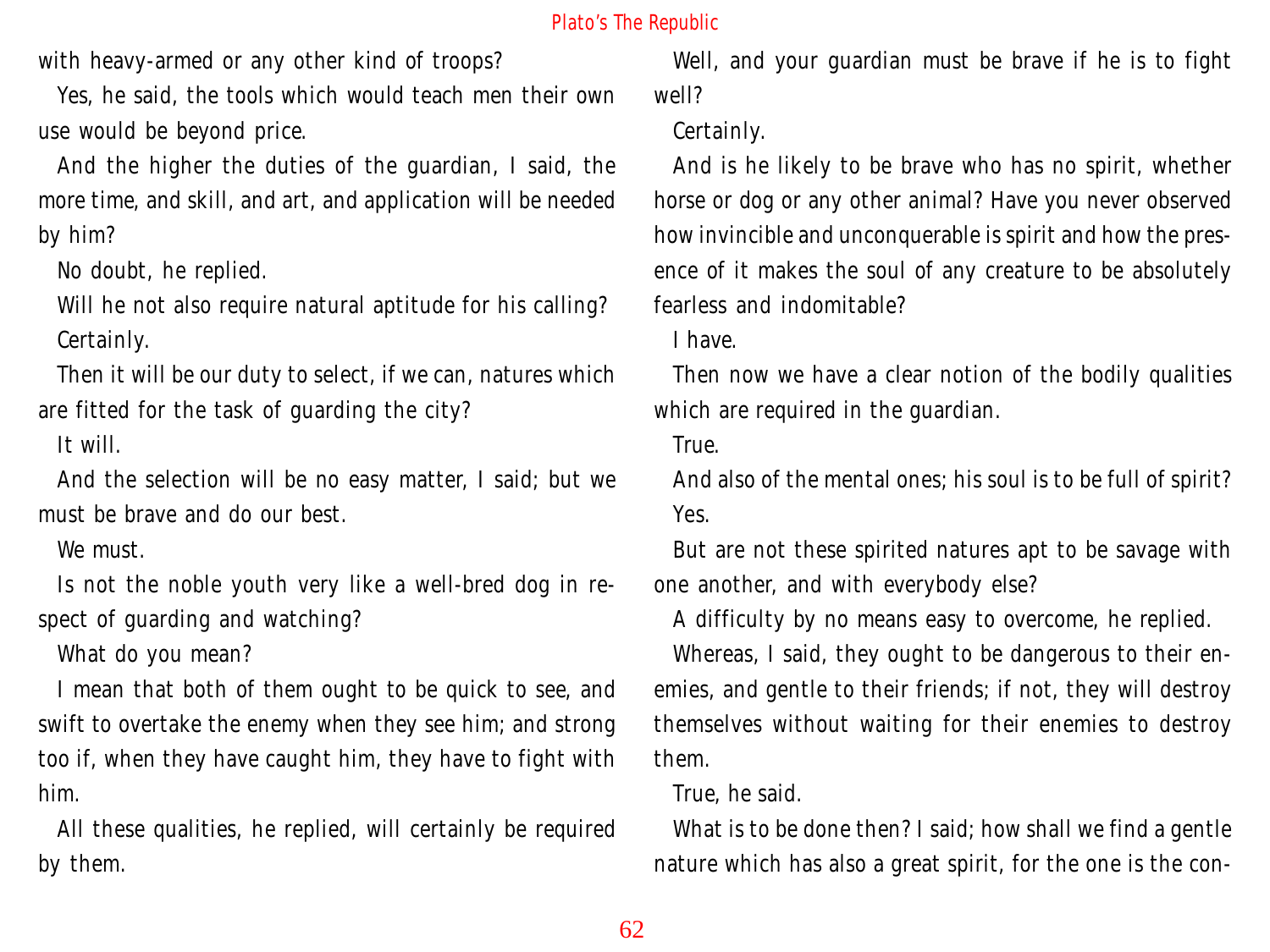tradiction of the other?

True.

He will not be a good guardian who is wanting in either of these two qualities; and yet the combination of them appears to be impossible; and hence we must infer that to be a good guardian is impossible.

I am afraid that what you say is true, he replied.

Here feeling perplexed I began to think over what had preceded. My friend, I said, no wonder that we are in a perplexity; for we have lost sight of the image which we had before us.

What do you mean? he said.

I mean to say that there do exist natures gifted with those opposite qualities.

And where do you find them?

Many animals, I replied, furnish examples of them; our friend the dog is a very good one: you know that well-bred dogs are perfectly gentle to their familiars and acquaintances, and the reverse to strangers.

Yes, I know.

Then there is nothing impossible or out of the order of nature in our finding a guardian who has a similar combination of qualities?

Certainly not.

Would not he who is fitted to be a guardian, besides the spirited nature, need to have the qualities of a philosopher?

I do not apprehend your meaning.

The trait of which I am speaking, I replied, may be also seen in the dog, and is remarkable in the animal.

What trait?

Why, a dog, whenever he sees a stranger, is angry; when an acquaintance, he welcomes him, although the one has never done him any harm, nor the other any good. Did this never strike you as curious?

The matter never struck me before; but I quite recognise the truth of your remark.

And surely this instinct of the dog is very charming; your dog is a true philosopher.

Why?

Why, because he distinguishes the face of a friend and of an enemy only by the criterion of knowing and not knowing. And must not an animal be a lover of learning who determines what he likes and dislikes by the test of knowledge and ignorance?

Most assuredly.

And is not the love of learning the love of wisdom, which is philosophy?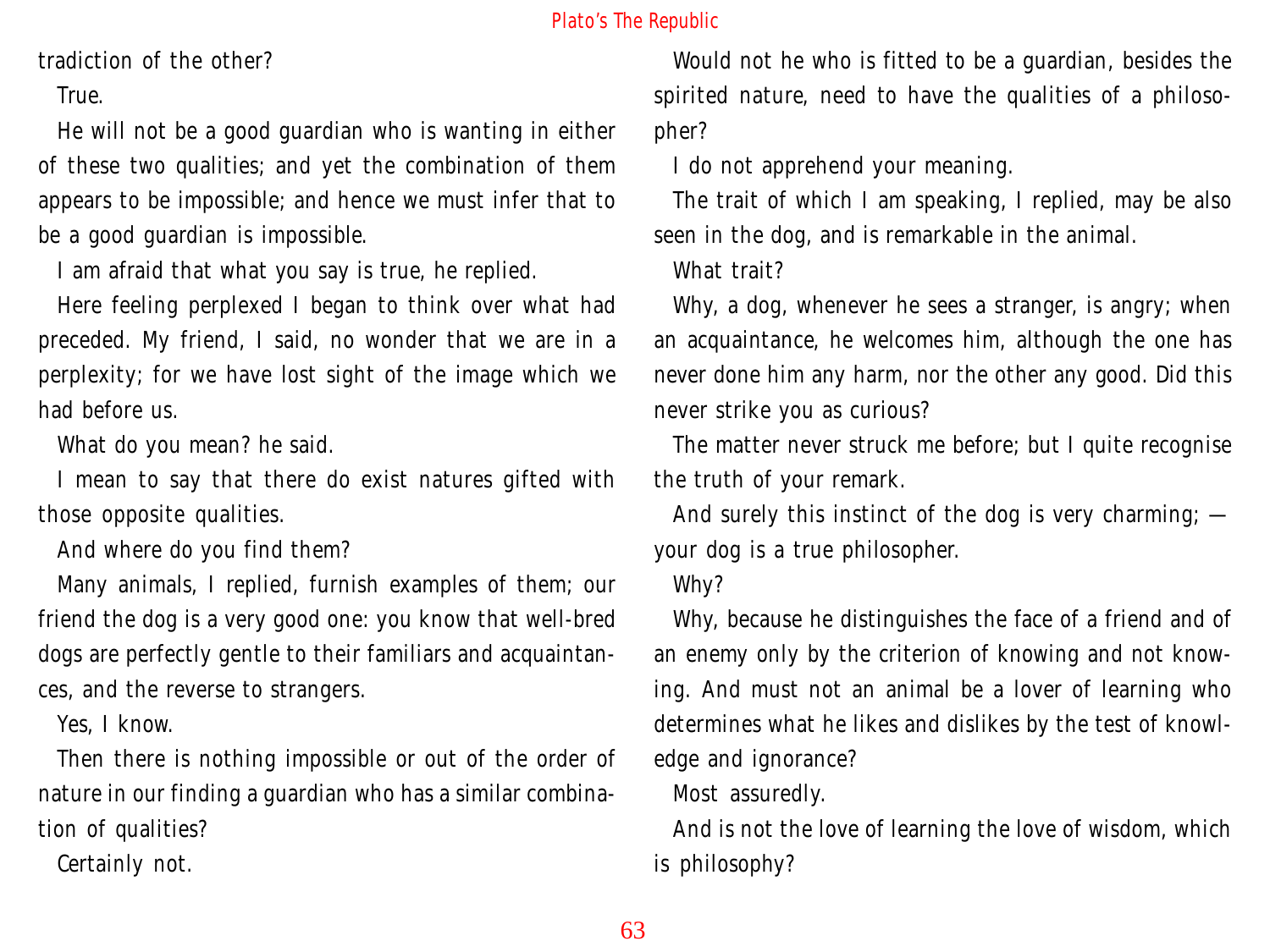They are the same, he replied.

And may we not say confidently of man also, that he who is likely to be gentle to his friends and acquaintances, must by nature be a lover of wisdom and knowledge?

That we may safely affirm.

Then he who is to be a really good and noble guardian of the State will require to unite in himself philosophy and spirit and swiftness and strength?

Undoubtedly.

Then we have found the desired natures; and now that we have found them, how are they to be reared and educated? Is not this enquiry which may be expected to throw light on the greater enquiry which is our final end — How do justice and injustice grow up in States? for we do not want either to omit what is to the point or to draw out the argument to an inconvenient length.

# **SOCRATES - ADEIMANTUS**

Adeimantus thought that the enquiry would be of great service to us.

Then, I said, my dear friend, the task must not be given up, even if somewhat long.

Certainly not.

Come then, and let us pass a leisure hour in story-telling,

and our story shall be the education of our heroes. By all means.

And what shall be their education? Can we find a better than the traditional sort?— and this has two divisions, gymnastic for the body, and music for the soul.

True.

Shall we begin education with music, and go on to gymnastic afterwards?

By all means.

And when you speak of music, do you include literature or not?

I do.

And literature may be either true or false?

Yes.

And the young should be trained in both kinds, and we begin with the false?

I do not understand your meaning, he said.

You know, I said, that we begin by telling children stories which, though not wholly destitute of truth, are in the main fictitious; and these stories are told them when they are not of an age to learn gymnastics.

Very true.

That was my meaning when I said that we must teach music before gymnastics.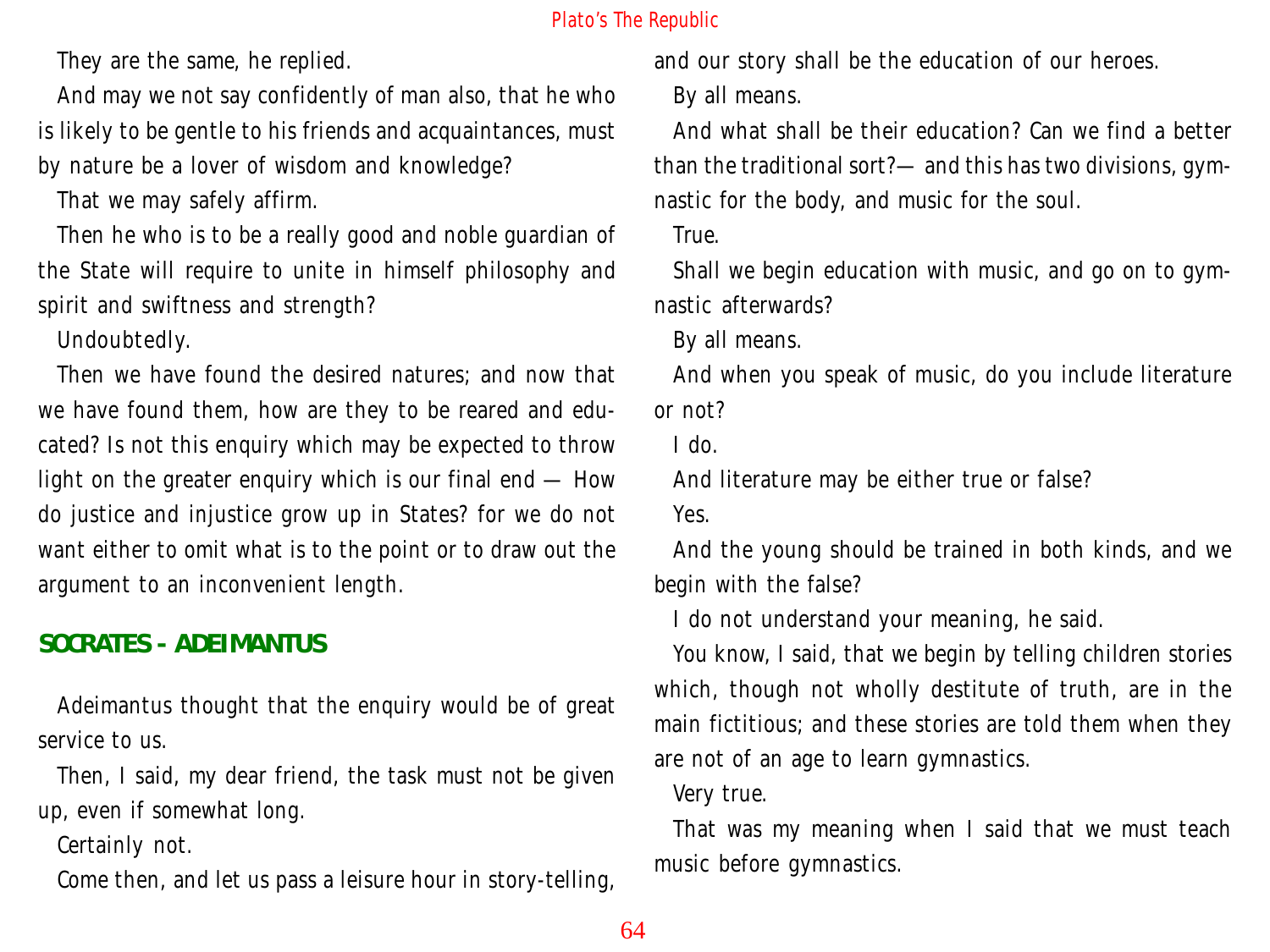Quite right, he said.

You know also that the beginning is the most important part of any work, especially in the case of a young and tender thing; for that is the time at which the character is being formed and the desired impression is more readily taken.

### Quite true.

And shall we just carelessly allow children to hear any casual tales which may be devised by casual persons, and to receive into their minds ideas for the most part the very opposite of those which we should wish them to have when they are grown up?

We cannot.

Then the first thing will be to establish a censorship of the writers of fiction, and let the censors receive any tale of fiction which is good, and reject the bad; and we will desire mothers and nurses to tell their children the authorised ones only. Let them fashion the mind with such tales, even more fondly than they mould the body with their hands; but most of those which are now in use must be discarded.

Of what tales are you speaking? he said.

You may find a model of the lesser in the greater, I said; for they are necessarily of the same type, and there is the same spirit in both of them.

Very likely, he replied; but I do not as yet know what you would term the greater.

Those, I said, which are narrated by Homer and Hesiod, and the rest of the poets, who have ever been the great story-tellers of mankind.

But which stories do you mean, he said; and what fault do you find with them?

A fault which is most serious, I said; the fault of telling a lie, and, what is more, a bad lie.

But when is this fault committed?

Whenever an erroneous representation is made of the nature of gods and heroes, — as when a painter paints a portrait not having the shadow of a likeness to the original.

Yes, he said, that sort of thing is certainly very blamable; but what are the stories which you mean?

First of all, I said, there was that greatest of all lies, in high places, which the poet told about Uranus, and which was a bad lie too, — I mean what Hesiod says that Uranus did, and how Cronus retaliated on him. The doings of Cronus, and the sufferings which in turn his son inflicted upon him, even if they were true, ought certainly not to be lightly told to young and thoughtless persons; if possible, they had better be buried in silence. But if there is an absolute necessity for their mention, a chosen few might hear them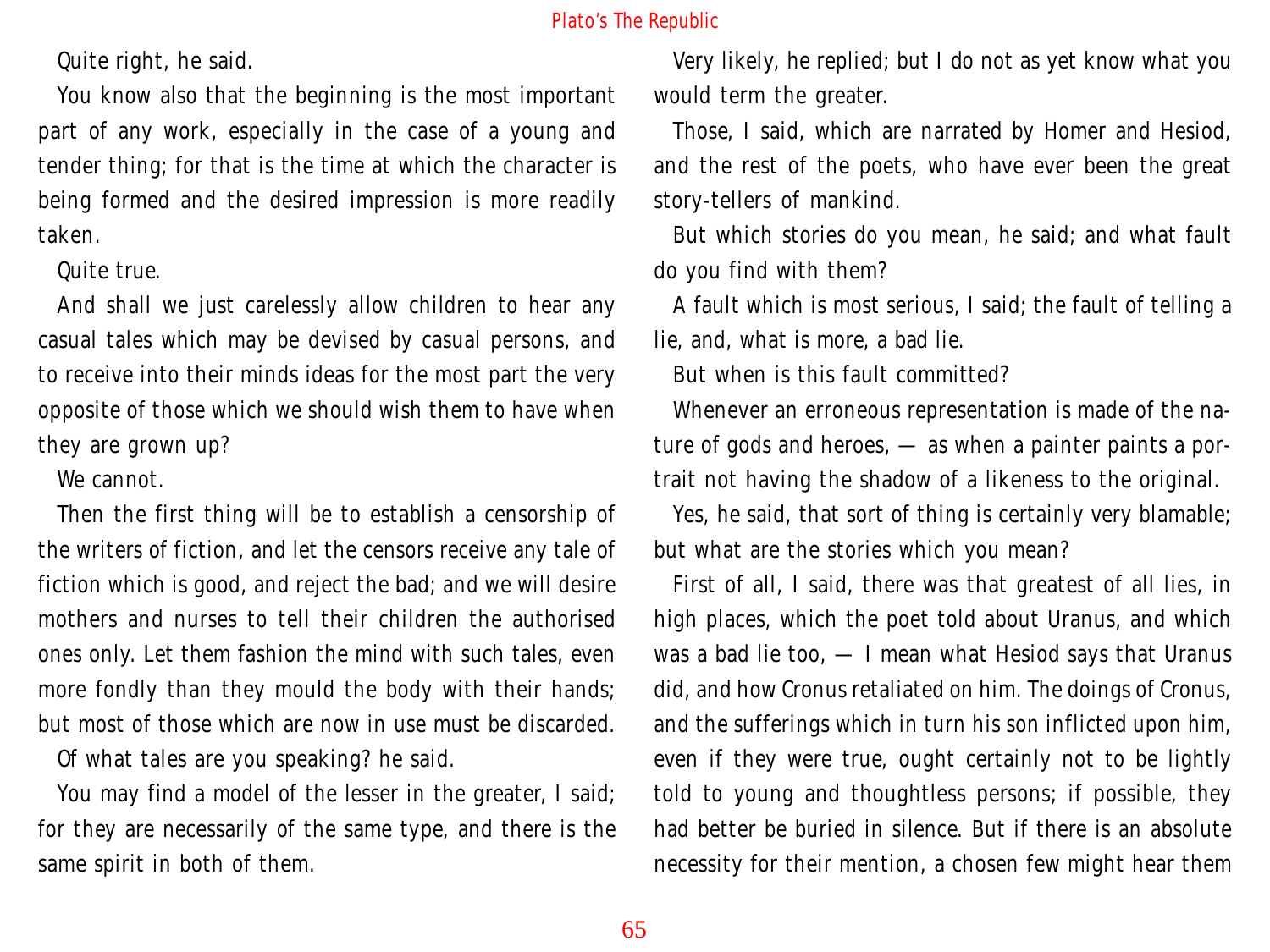in a mystery, and they should sacrifice not a common [Eleusinian] pig, but some huge and unprocurable victim; and then the number of the hearers will be very few indeed.

Why, yes, said he, those stories are extremely objectionable.

Yes, Adeimantus, they are stories not to be repeated in our State; the young man should not be told that in committing the worst of crimes he is far from doing anything outrageous; and that even if he chastises his father when does wrong, in whatever manner, he will only be following the example of the first and greatest among the gods.

I entirely agree with you, he said; in my opinion those stories are quite unfit to be repeated.

Neither, if we mean our future guardians to regard the habit of quarrelling among themselves as of all things the basest, should any word be said to them of the wars in heaven, and of the plots and fightings of the gods against one another, for they are not true. No, we shall never mention the battles of the giants, or let them be embroidered on garments; and we shall be silent about the innumerable other quarrels of gods and heroes with their friends and relatives. If they would only believe us we would tell them that quarrelling is unholy, and that never up to this time has there been any, quarrel between citizens; this is what old men and old women should begin by telling children; and when they grow up, the poets also should be told to compose for them in a similar spirit. But the narrative of Hephaestus binding Here his mother, or how on another occasion Zeus sent him flying for taking her part when she was being beaten, and all the battles of the gods in Homer these tales must not be admitted into our State, whether they are supposed to have an allegorical meaning or not. For a young person cannot judge what is allegorical and what is literal; anything that he receives into his mind at that age is likely to become indelible and unalterable; and therefore it is most important that the tales which the young first hear should be models of virtuous thoughts.

There you are right, he replied; but if any one asks where are such models to be found and of what tales are you speaking — how shall we answer him?

I said to him, You and I, Adeimantus, at this moment are not poets, but founders of a State: now the founders of a State ought to know the general forms in which poets should cast their tales, and the limits which must be observed by them, but to make the tales is not their business.

Very true, he said; but what are these forms of theology which you mean?

Something of this kind, I replied: — God is always to be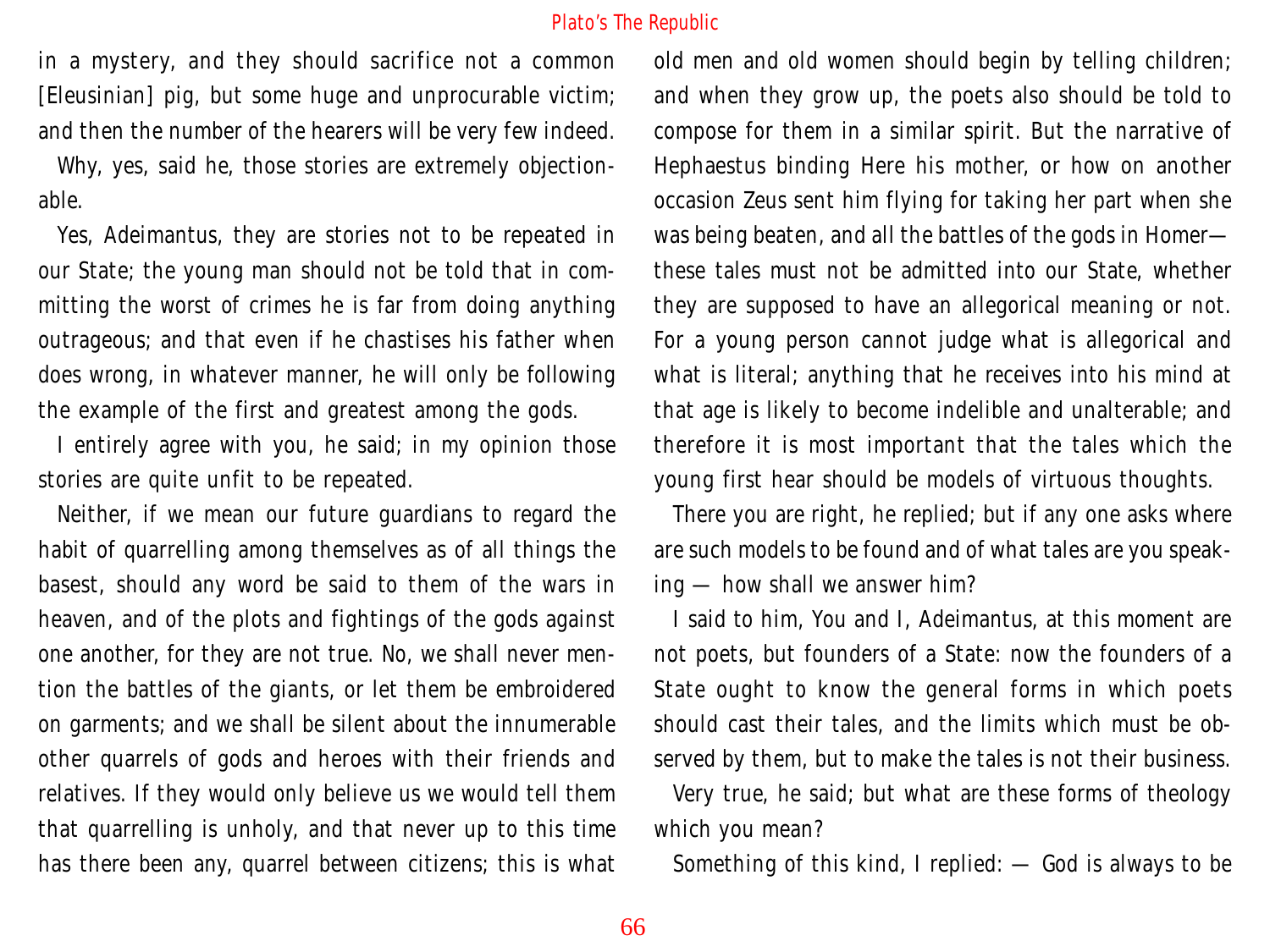represented as he truly is, whatever be the sort of poetry, epic, lyric or tragic, in which the representation is given.

Right.

And is he not truly good? and must he not be represented as such?

Certainly.

And no good thing is hurtful? No, indeed.

And that which is not hurtful hurts not?

Certainly not.

And that which hurts not does no evil? No.

And can that which does no evil be a cause of evil? Impossible.

And the good is advantageous? Yes.

And therefore the cause of well-being?

Yes.

It follows therefore that the good is not the cause of all things, but of the good only?

Assuredly.

Then God, if he be good, is not the author of all things, as the many assert, but he is the cause of a few things only, and not of most things that occur to men. For few are the goods of human life, and many are the evils, and the good is to be attributed to God alone; of the evils the causes are to be sought elsewhere, and not in him.

That appears to me to be most true, he said.

Then we must not listen to Homer or to any other poet who is guilty of the folly of saying that two casks

 Lie at the threshold of Zeus, full of lots, one of good, the other of evil lots,

and that he to whom Zeus gives a mixture of the two

 Sometimes meets with evil fortune, at other times with good;

but that he to whom is given the cup of unmingled ill,

Him wild hunger drives o'er the beauteous earth.

And again

Zeus, who is the dispenser of good and evil to us.

And if any one asserts that the violation of oaths and treaties, which was really the work of Pandarus, was brought about by Athene and Zeus, or that the strife and contention of the gods was instigated by Themis and Zeus, he shall not have our approval; neither will we allow our young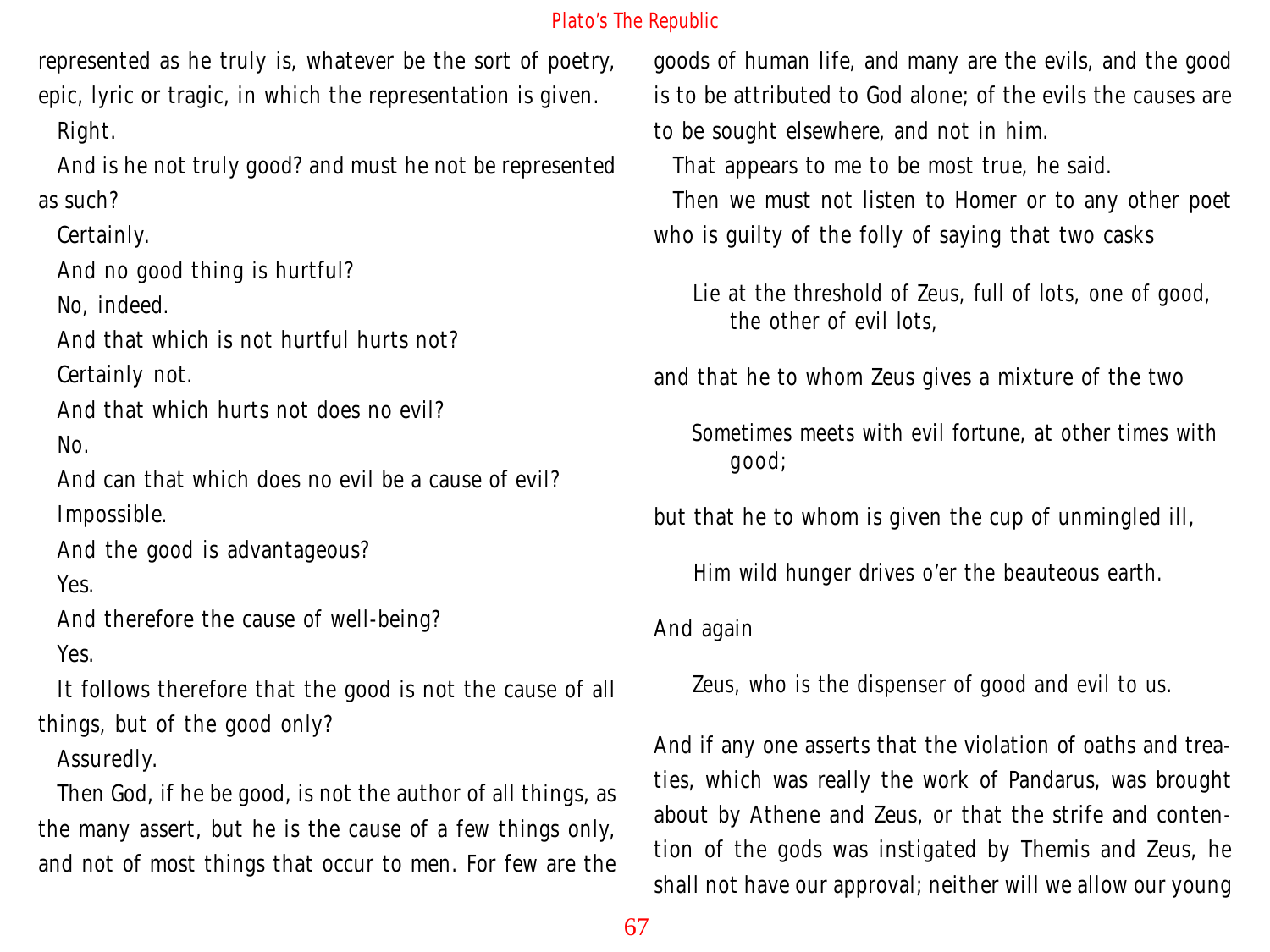men to hear the words of Aeschylus, that

 God plants guilt among men when he desires utterly to destroy a house.

And if a poet writes of the sufferings of Niobe — the subject of the tragedy in which these iambic verses occur— or of the house of Pelops, or of the Trojan war or on any similar theme, either we must not permit him to say that these are the works of God, or if they are of God, he must devise some explanation of them such as we are seeking; he must say that God did what was just and right, and they were the better for being punished; but that those who are punished are miserable, and that God is the author of their misery — the poet is not to be permitted to say; though he may say that the wicked are miserable because they require to be punished, and are benefited by receiving punishment from God; but that God being good is the author of evil to any one is to be strenuously denied, and not to be said or sung or heard in verse or prose by any one whether old or young in any well-ordered commonwealth. Such a fiction is suicidal, ruinous, impious.

I agree with you, he replied, and am ready to give my assent to the law.

Let this then be one of our rules and principles concern-

ing the gods, to which our poets and reciters will be expected to conform — that God is not the author of all things, but of good only.

That will do, he said.

And what do you think of a second principle? Shall I ask you whether God is a magician, and of a nature to appear insidiously now in one shape, and now in another — sometimes himself changing and passing into many forms, sometimes deceiving us with the semblance of such transformations; or is he one and the same immutably fixed in his own proper image?

I cannot answer you, he said, without more thought.

Well, I said; but if we suppose a change in anything, that change must be effected either by the thing itself, or by some other thing?

# Most certainly.

And things which are at their best are also least liable to be altered or discomposed; for example, when healthiest and strongest, the human frame is least liable to be affected by meats and drinks, and the plant which is in the fullest vigour also suffers least from winds or the heat of the sun or any similar causes.

Of course.

And will not the bravest and wisest soul be least confused or deranged by any external influence?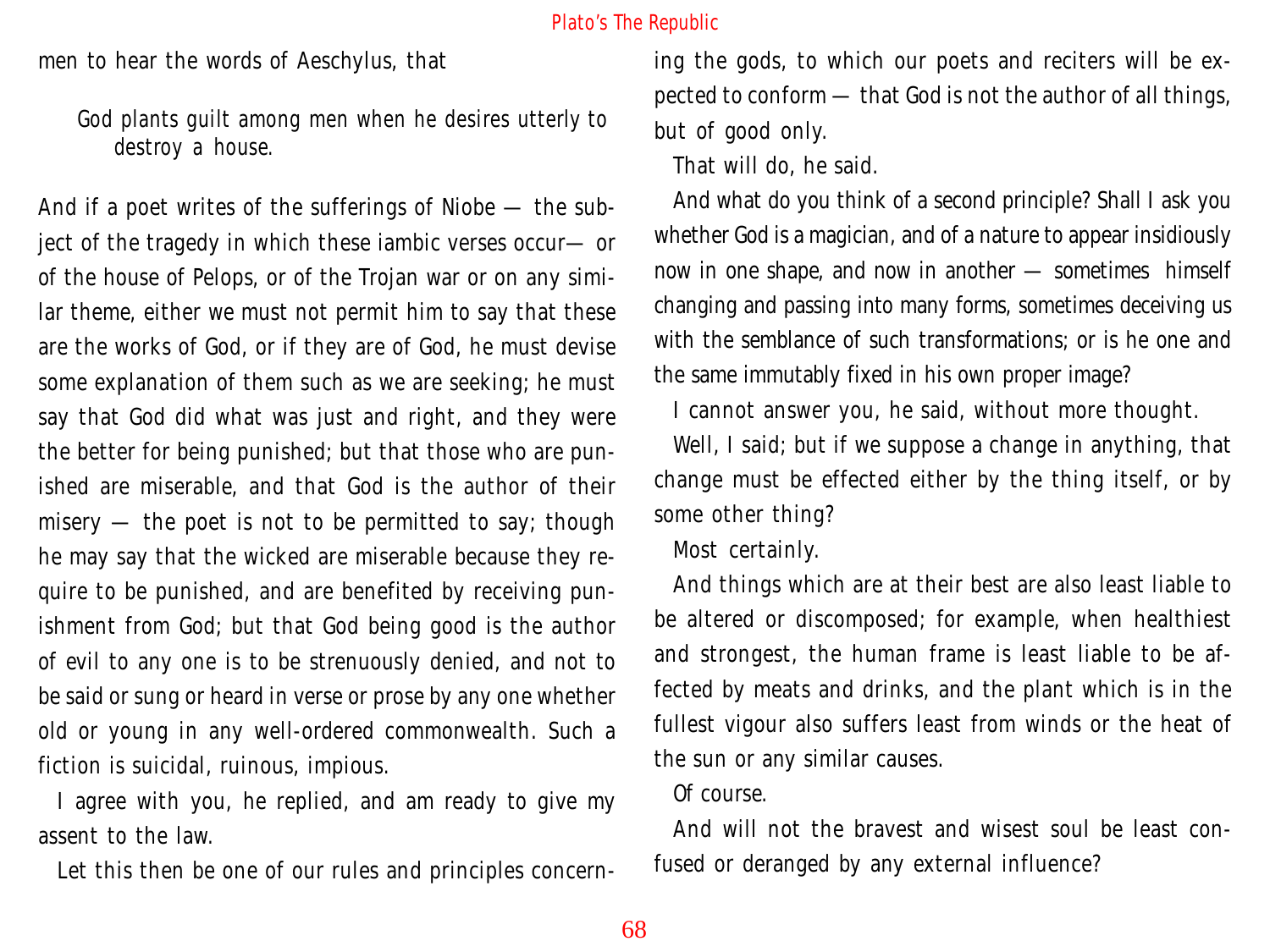True.

And the same principle, as I should suppose, applies to all composite things — furniture, houses, garments; when good and well made, they are least altered by time and circumstances.

Very true.

Then everything which is good, whether made by art or nature, or both, is least liable to suffer change from without?

True.

But surely God and the things of God are in every way perfect?

Of course they are.

Then he can hardly be compelled by external influence to take many shapes?

He cannot.

But may he not change and transform himself?

Clearly, he said, that must be the case if he is changed at all.

And will he then change himself for the better and fairer, or for the worse and more unsightly?

If he change at all he can only change for the worse, for we cannot suppose him to be deficient either in virtue or beauty.

Very true, Adeimantus; but then, would any one, whether God or man, desire to make himself worse?

Impossible.

Then it is impossible that God should ever be willing to change; being, as is supposed, the fairest and best that is conceivable, every god remains absolutely and for ever in his own form.

That necessarily follows, he said, in my judgment.

Then, I said, my dear friend, let none of the poets tell us that

 The gods, taking the disguise of strangers from other lands, walk up and down cities in all sorts of forms;

and let no one slander Proteus and Thetis, neither let any one, either in tragedy or in any other kind of poetry, introduce Hera disguised in the likeness of a priestess asking an alms

 For the life-giving daughters of Inachus the river of Argos;

— let us have no more lies of that sort. Neither must we have mothers under the influence of the poets scaring their children with a bad version of these myths — telling how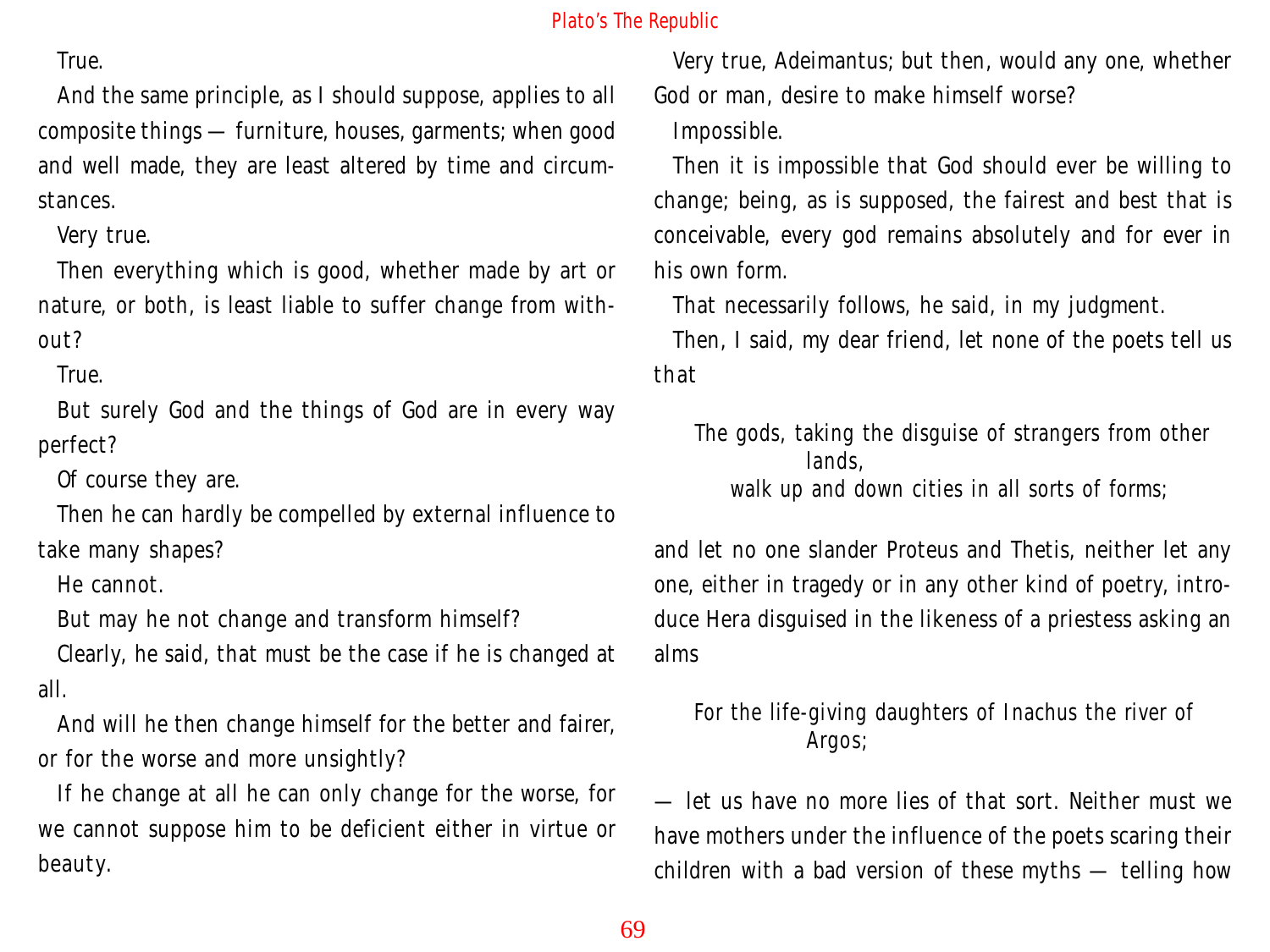certain gods, as they say, 'Go about by night in the likeness of so many strangers and in divers forms'; but let them take heed lest they make cowards of their children, and at the same time speak blasphemy against the gods.

Heaven forbid, he said.

But although the gods are themselves unchangeable, still by witchcraft and deception they may make us think that they appear in various forms?

Perhaps, he replied.

Well, but can you imagine that God will be willing to lie, whether in word or deed, or to put forth a phantom of himself?

I cannot say, he replied.

Do you not know, I said, that the true lie, if such an expression may be allowed, is hated of gods and men?

What do you mean? he said.

I mean that no one is willingly deceived in that which is the truest and highest part of himself, or about the truest and highest matters; there, above all, he is most afraid of a lie having possession of him.

Still, he said, I do not comprehend you.

The reason is, I replied, that you attribute some profound meaning to my words; but I am only saying that deception, or being deceived or uninformed about the highest reali-

ties in the highest part of themselves, which is the soul, and in that part of them to have and to hold the lie, is what mankind least like;  $-$  that, I say, is what they utterly detest.

There is nothing more hateful to them.

And, as I was just now remarking, this ignorance in the soul of him who is deceived may be called the true lie; for the lie in words is only a kind of imitation and shadowy image of a previous affection of the soul, not pure unadulterated falsehood. Am I not right?

Perfectly right.

The true lie is hated not only by the gods, but also by men?

Yes.

Whereas the lie in words is in certain cases useful and not hateful; in dealing with enemies — that would be an instance; or again, when those whom we call our friends in a fit of madness or illusion are going to do some harm, then it is useful and is a sort of medicine or preventive; also in the tales of mythology, of which we were just now speaking—because we do not know the truth about ancient times, we make falsehood as much like truth as we can, and so turn it to account.

Very true, he said.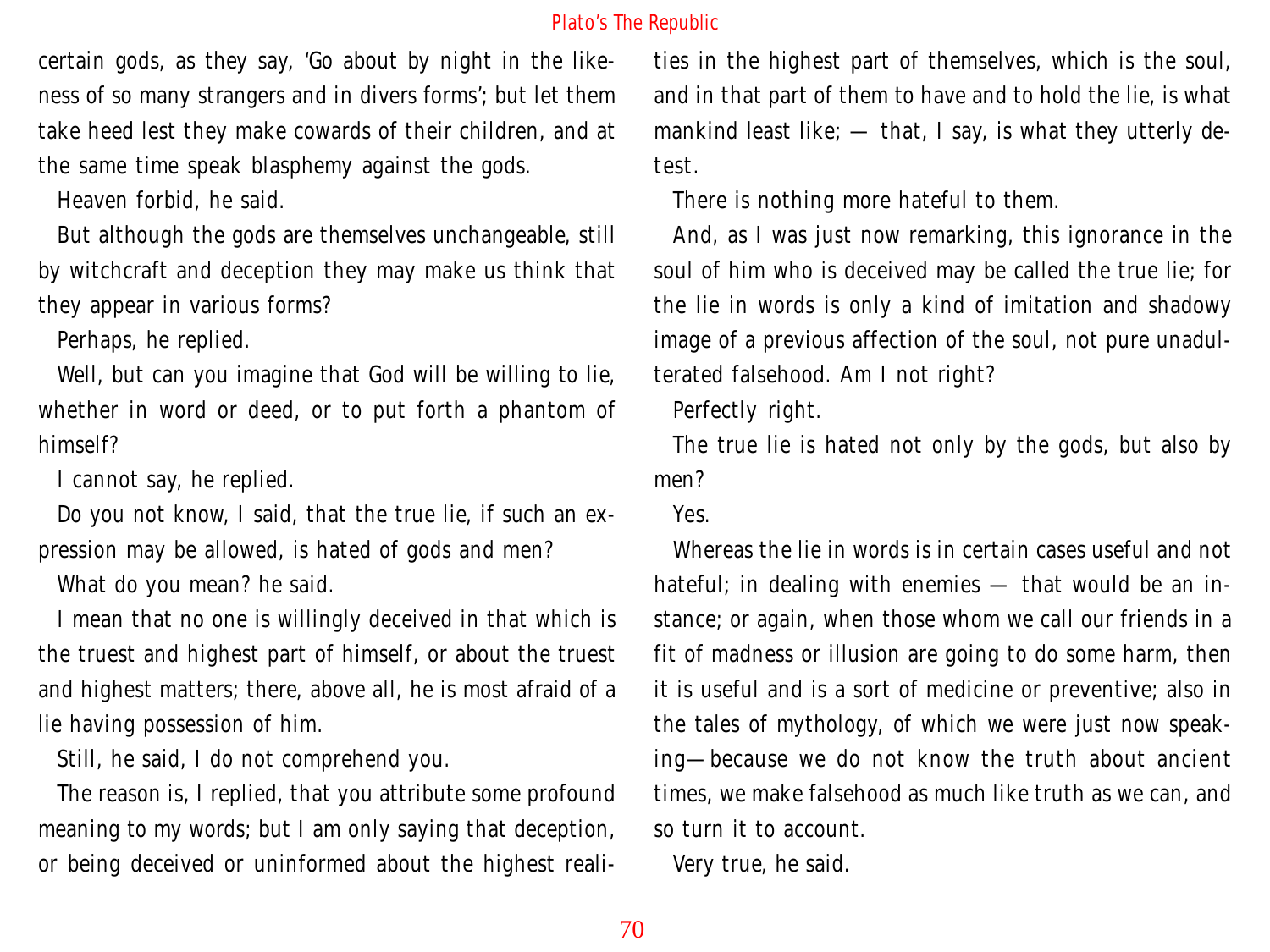But can any of these reasons apply to God? Can we suppose that he is ignorant of antiquity, and therefore has recourse to invention?

That would be ridiculous, he said.

Then the lying poet has no place in our idea of God? I should say not.

Or perhaps he may tell a lie because he is afraid of enemies?

That is inconceivable.

But he may have friends who are senseless or mad?

But no mad or senseless person can be a friend of God. Then no motive can be imagined why God should lie? None whatever.

Then the superhuman and divine is absolutely incapable of falsehood?

Yes.

Then is God perfectly simple and true both in word and deed; he changes not; he deceives not, either by sign or word, by dream or waking vision.

Your thoughts, he said, are the reflection of my own.

You agree with me then, I said, that this is the second type or form in which we should write and speak about divine things. The gods are not magicians who transform themselves, neither do they deceive mankind in any way.

I grant that.

Then, although we are admirers of Homer, we do not admire the lying dream which Zeus sends to Agamemnon; neither will we praise the verses of Aeschylus in which Thetis says that Apollo at her nuptials

 Was celebrating in song her fair progeny whose days were

 to he long, and to know no sickness. And when he had spoken of my lot as in all things blessed of heaven he raised a note of triumph and cheered my soul. And I thought that the word of Phoebus being divine and full

 of prophecy, would not fail. And now he himself who uttered the strain, he who was present at the banquet, and who said this—he it is who has slain my son.

These are the kind of sentiments about the gods which will arouse our anger; and he who utters them shall be refused a chorus; neither shall we allow teachers to make use of them in the instruction of the young, meaning, as we do, that our guardians, as far as men can be, should be true worshippers of the gods and like them.

I entirely agree, be said, in these principles, and promise to make them my laws.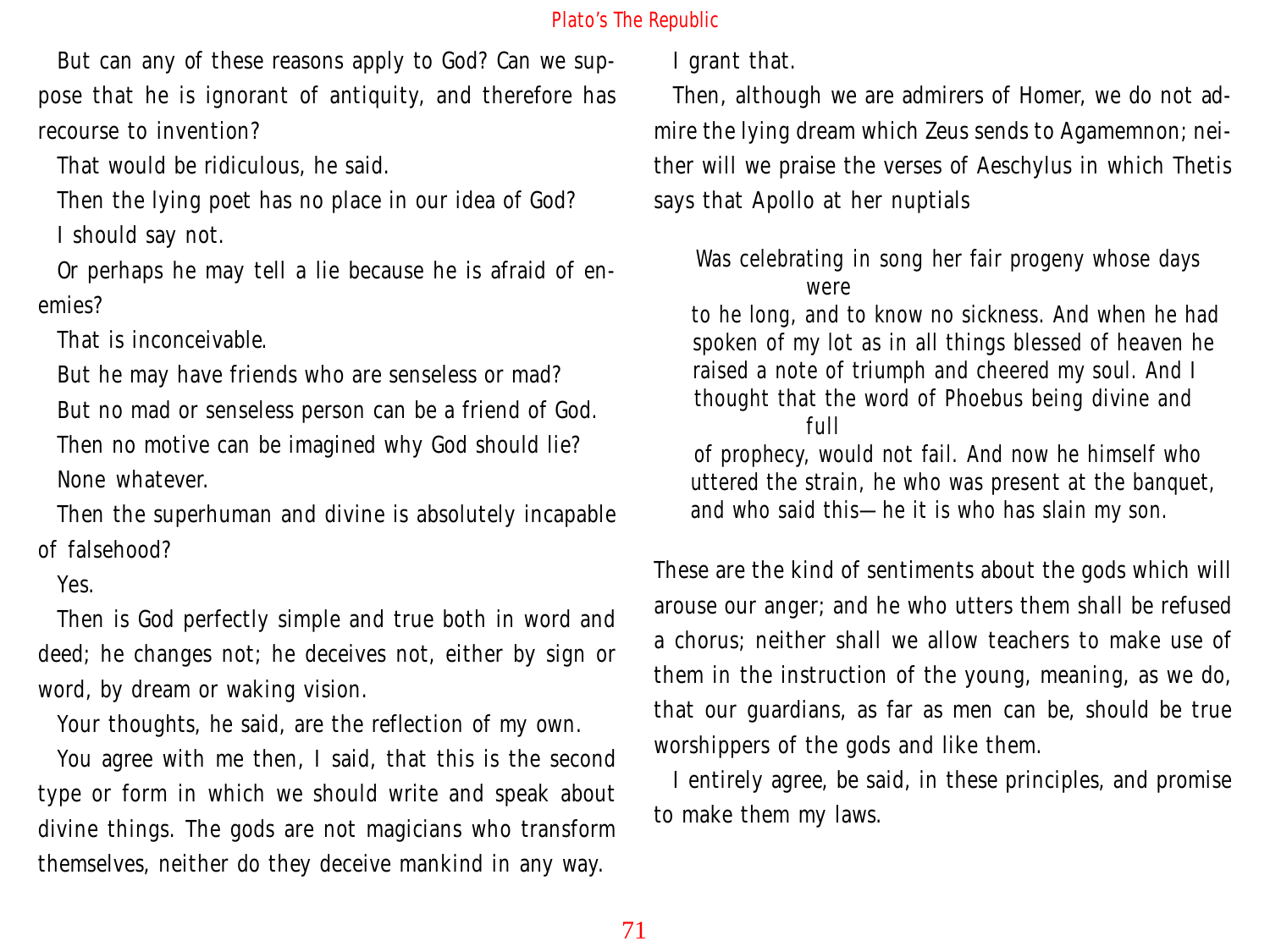# **BOOK III**

# **SOCRATES - ADEIMANTUS**

Such then, I said, are our principles of theology — some tales are to be told, and others are not to be told to our disciples from their youth upwards, if we mean them to honour the gods and their parents, and to value friendship with one another.

Yes; and I think that our principles are right, he said.

But if they are to be courageous, must they not learn other lessons besides these, and lessons of such a kind as will take away the fear of death? Can any man be courageous who has the fear of death in him?

Certainly not, he said.

And can he be fearless of death, or will he choose death in battle rather than defeat and slavery, who believes the world below to be real and terrible?

Impossible.

Then we must assume a control over the narrators of this class of tales as well as over the others, and beg them not simply to but rather to commend the world below, intimating to them that their descriptions are untrue, and will do harm to our future warriors.

That will be our duty, he said.

Then, I said, we shall have to obliterate many obnoxious passages, beginning with the verses,

 I would rather he a serf on the land of a poor and portionless man than rule over all the dead who have come to nought.

We must also expunge the verse, which tells us how Pluto feared,

 Lest the mansions grim and squalid which the gods abhor should he seen both of mortals and immortals.

And again:

 O heavens! verily in the house of Hades there is soul and ghostly form but no mind at all!

Again of Tiresias: —

 [To him even after death did Persephone grant mind,] that he alone should be wise; but the other souls are flitting shades.

Again:—

 The soul flying from the limbs had gone to Hades, lamentng her fate,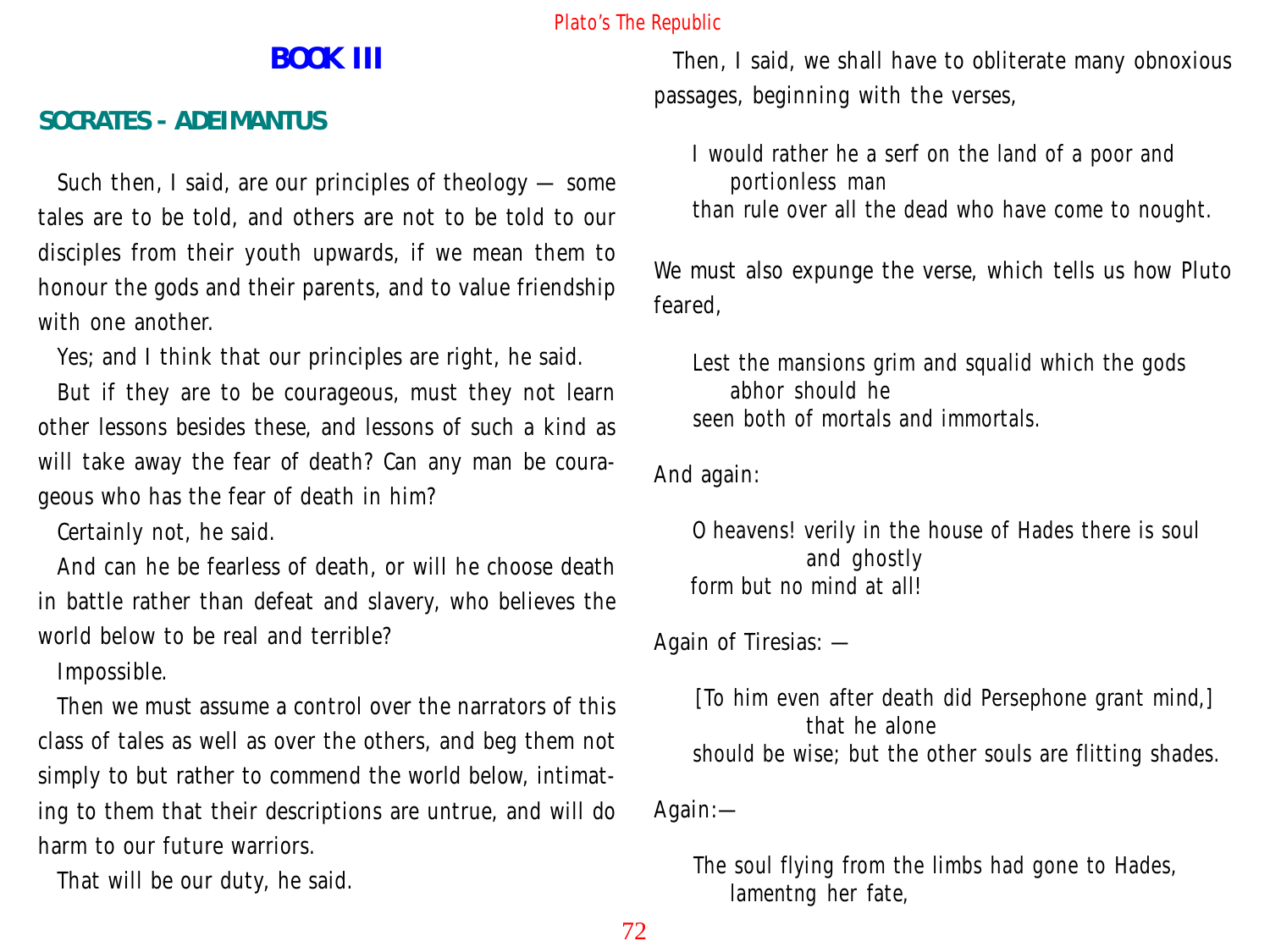leaving manhood and youth.

Again:—

 And the soul, with shrilling cry, passed like smoke be neath the

earth.

 $And.$ 

 As bats in hollow of mystic cavern, whenever any of the has dropped out of the string and falls from the rock, fly shrilling and cling to one another, so did they with shrilling cry hold together as they moved.

And we must beg Homer and the other poets not to be angry if we strike out these and similar passages, not because they are unpoetical, or unattractive to the popular ear, but because the greater the poetical charm of them, the less are they meet for the ears of boys and men who are meant to be free, and who should fear slavery more than death.

Undoubtedly.

Also we shall have to reject all the terrible and appalling names describe the world below —Cocytus and Styx, ghosts under the earth, and sapless shades, and any similar words of which the very mention causes a shudder to pass through the inmost soul of him who hears them. I do not say that these horrible stories may not have a use of some kind; but there is a danger that the nerves of our guardians may be rendered too excitable and effeminate by them.

There is a real danger, he said.

Then we must have no more of them.

True.

Another and a nobler strain must be composed and sung by us.

Clearly.

And shall we proceed to get rid of the weepings and wailings of famous men?

They will go with the rest.

But shall we be right in getting rid of them? Reflect: our principle is that the good man will not consider death terrible to any other good man who is his comrade.

Yes; that is our principle.

And therefore he will not sorrow for his departed friend as though he had suffered anything terrible?

He will not.

Such an one, as we further maintain, is sufficient for himself and his own happiness, and therefore is least in need of other men.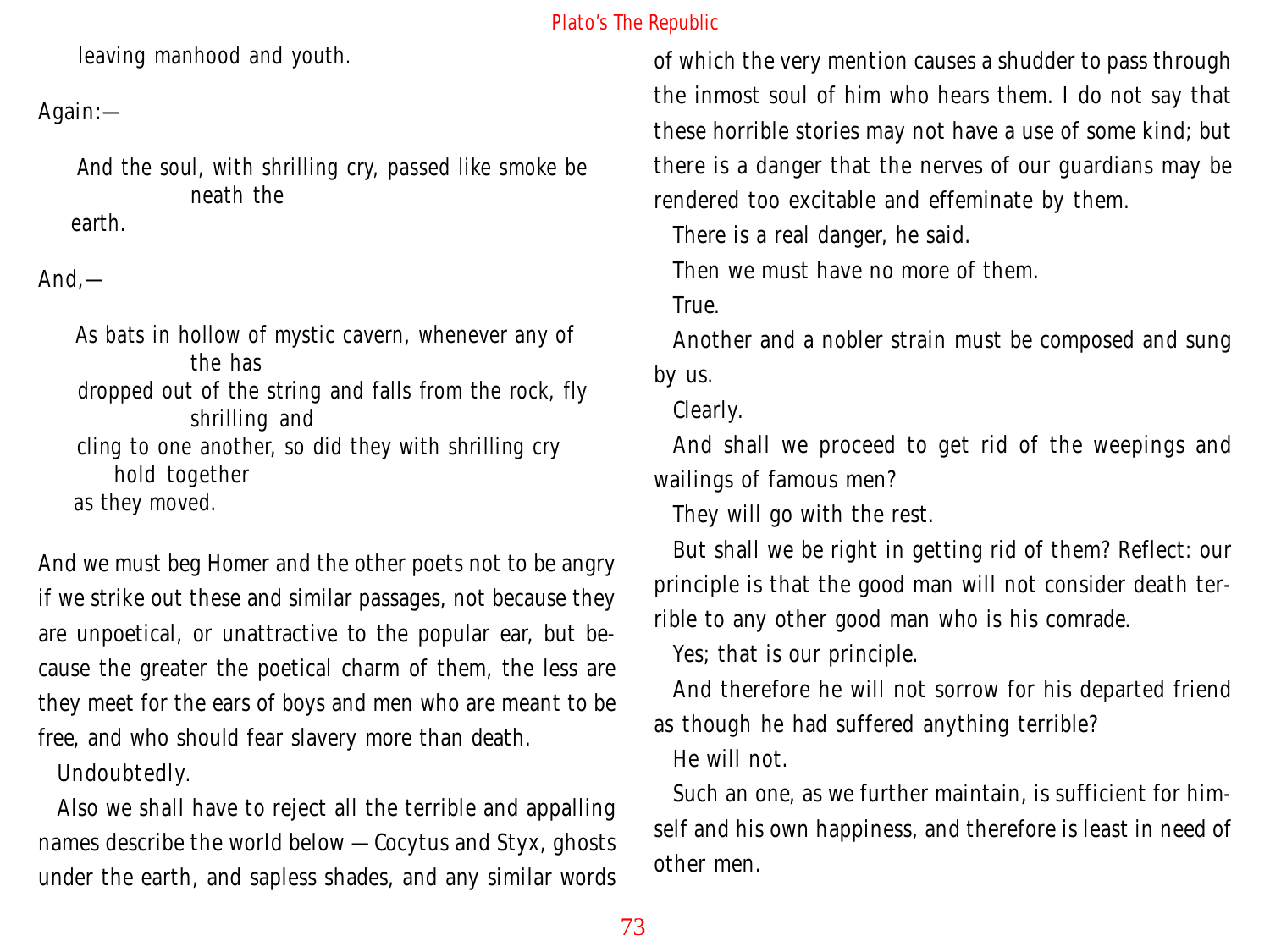True, he said.

And for this reason the loss of a son or brother, or the deprivation of fortune, is to him of all men least terrible. Assuredly.

And therefore he will be least likely to lament, and will bear with the greatest equanimity any misfortune of this sort which may befall him.

Yes, he will feel such a misfortune far less than another.

Then we shall be right in getting rid of the lamentations of famous men, and making them over to women (and not even to women who are good for anything), or to men of a baser sort, that those who are being educated by us to be the defenders of their country may scorn to do the like.

That will be very right.

Then we will once more entreat Homer and the other poets not to depict Achilles, who is the son of a goddess, first lying on his side, then on his back, and then on his face; then starting up and sailing in a frenzy along the shores of the barren sea; now taking the sooty ashes in both his hands and pouring them over his head, or weeping and wailing in the various modes which Homer has delineated. Nor should he describe Priam the kinsman of the gods as praying and beseeching,

Rolling in the dirt, calling each man loudly by his name.

Still more earnestly will we beg of him at all events not to introduce the gods lamenting and saying,

 Alas! my misery! Alas! that I bore the harvest to my sorrow.

But if he must introduce the gods, at any rate let him not dare so completely to misrepresent the greatest of the gods, as to make him say —

 O heavens! with my eyes verily I behold a dear friend of mine chased round and round the city, and my heart is sorrowful.

Or again: —

 Woe is me that I am fated to have Sarpedon, dearest of men to me, subdued at the hands of Patroclus the son of Menoetius.

For if, my sweet Adeimantus, our youth seriously listen to such unworthy representations of the gods, instead of laughing at them as they ought, hardly will any of them deem that he himself, being but a man, can be dishonoured by similar actions; neither will he rebuke any inclination which may arise in his mind to say and do the like. And instead of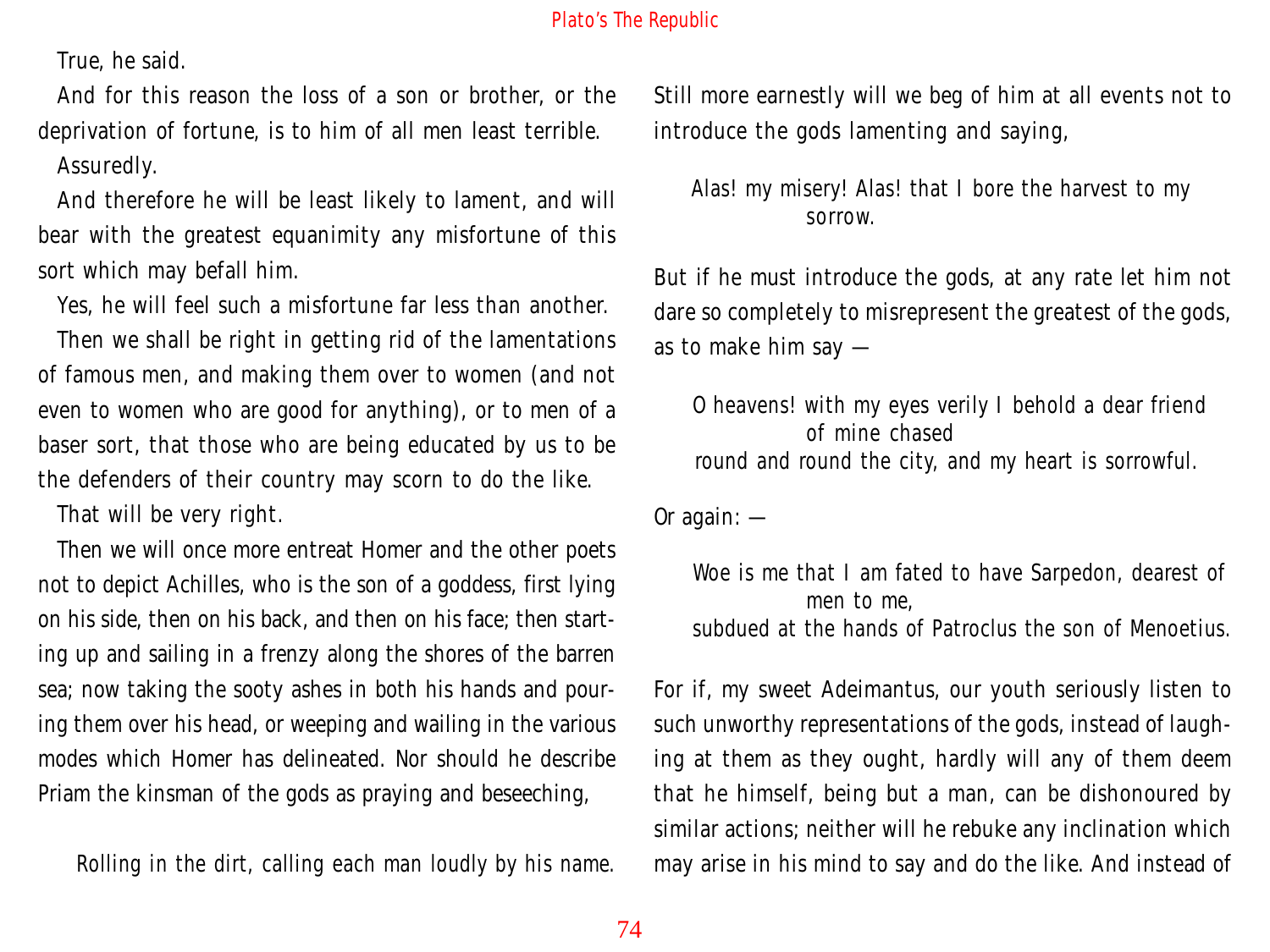having any shame or self-control, he will be always whining and lamenting on slight occasions.

Yes, he said, that is most true.

Yes, I replied; but that surely is what ought not to be, as the argument has just proved to us; and by that proof we must abide until it is disproved by a better.

It ought not to be.

Neither ought our guardians to be given to laughter. For a fit of laughter which has been indulged to excess almost always produces a violent reaction.

So I believe.

Then persons of worth, even if only mortal men, must not be represented as overcome by laughter, and still less must such a representation of the gods be allowed.

Still less of the gods, as you say, he replied. Then we shall not suffer such an expression to be used

about the gods as that of Homer when he describes how

 Inextinguishable laughter arose among the blessed gods, when they saw Hephaestus bustling about the mansion.

On your views, we must not admit them.

On my views, if you like to father them on me; that we must not admit them is certain.

Again, truth should be highly valued; if, as we were saying, a lie is useless to the gods, and useful only as a medicine to men, then the use of such medicines should be restricted to physicians; private individuals have no business with them.

Clearly not, he said.

Then if any one at all is to have the privilege of lying, the rulers of the State should be the persons; and they, in their dealings either with enemies or with their own citizens, may be allowed to lie for the public good. But nobody else should meddle with anything of the kind; and although the rulers have this privilege, for a private man to lie to them in return is to be deemed a more heinous fault than for the patient or the pupil of a gymnasium not to speak the truth about his own bodily illnesses to the physician or to the trainer, or for a sailor not to tell the captain what is happening about the ship and the rest of the crew, and how things are going with himself or his fellow sailors.

Most true, he said.

If, then, the ruler catches anybody beside himself lying in the State,

 Any of the craftsmen, whether he priest or physician or carpenter.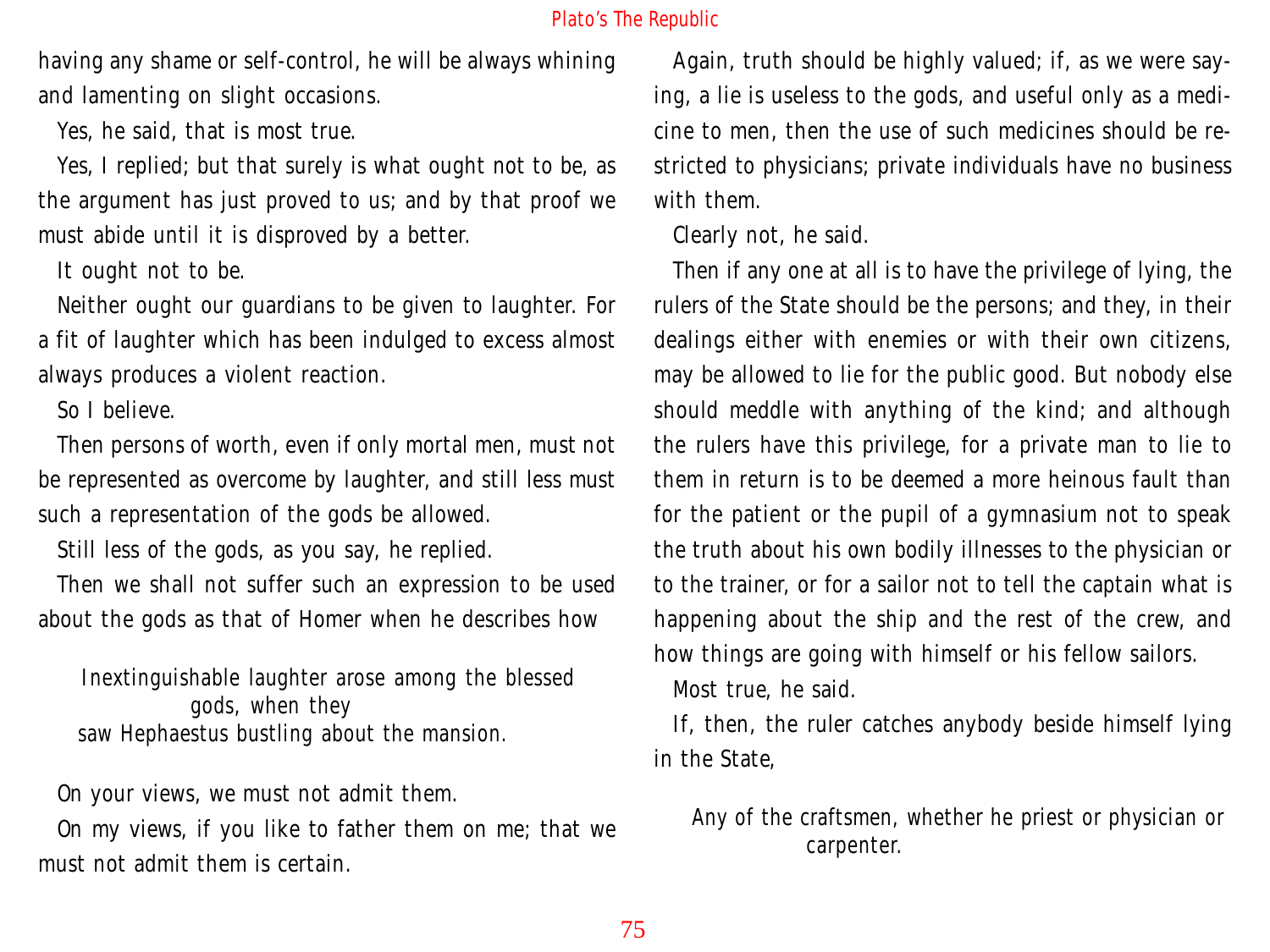he will punish him for introducing a practice which is equally subversive and destructive of ship or State.

Most certainly, he said, if our idea of the State is ever carried out.

In the next place our youth must be temperate? Certainly.

Are not the chief elements of temperance, speaking generally, obedience to commanders and self-control in sensual pleasures?

True.

Then we shall approve such language as that of Diomede in Homer,

Friend, sit still and obey my word,

and the verses which follow,

 The Greeks marched breathing prowess, ...in silent awe of their leaders,

and other sentiments of the same kind. We shall. What of this line,

 O heavy with wine, who hast the eyes of a dog and the heart of a stag,

and of the words which follow? Would you say that these, or any similar impertinences which private individuals are supposed to address to their rulers, whether in verse or prose, are well or ill spoken?

They are ill spoken.

They may very possibly afford some amusement, but they do not conduce to temperance. And therefore they are likely to do harm to our young men — you would agree with me there?

Yes.

And then, again, to make the wisest of men say that nothing in his opinion is more glorious than

 When the tables are full of bread and meat, and the cup-bearer carries round wine which he draws from the bowl and pours into the cups,

is it fit or conducive to temperance for a young man to hear such words? Or the verse

 The saddest of fates is to die and meet destiny from hunger?

What would you say again to the tale of Zeus, who, while other gods and men were asleep and he the only person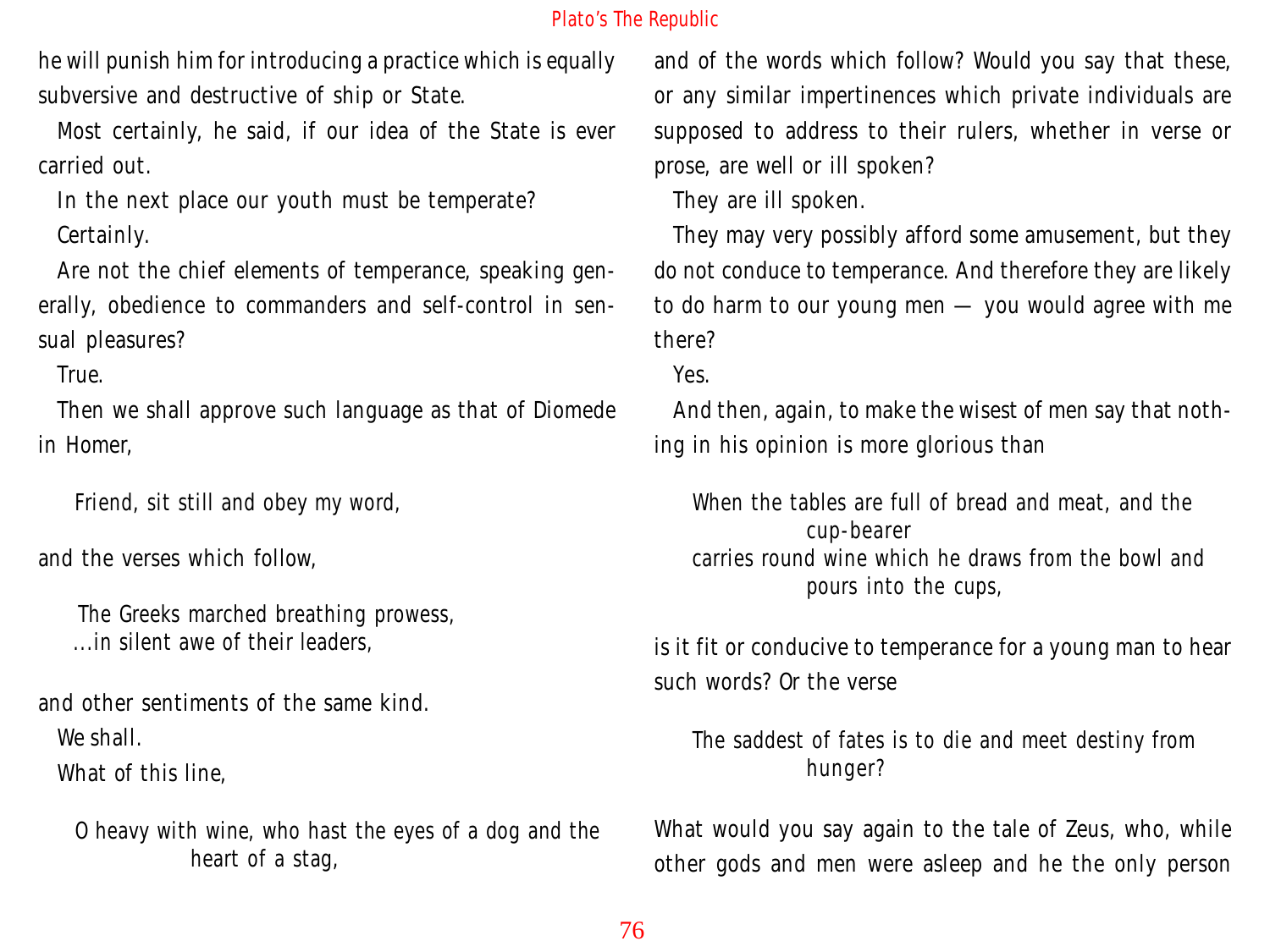awake, lay devising plans, but forgot them all in a moment through his lust, and was so completely overcome at the sight of Here that he would not even go into the hut, but wanted to lie with her on the ground, declaring that he had never been in such a state of rapture before, even when they first met one another

Without the knowledge of their parents;

or that other tale of how Hephaestus, because of similar goings on, cast a chain around Ares and Aphrodite?

Indeed, he said, I am strongly of opinion that they ought not to hear that sort of thing.

But any deeds of endurance which are done or told by famous men, these they ought to see and hear; as, for example, what is said in the verses,

 He smote his breast, and thus reproached his heart, Endure, my heart; far worse hast thou endured!

Certainly, he said.

In the next place, we must not let them be receivers of gifts or lovers of money.

Certainly not.

Neither must we sing to them of

Gifts persuading gods, and persuading reverend kings.

Neither is Phoenix, the tutor of Achilles, to be approved or deemed to have given his pupil good counsel when he told him that he should take the gifts of the Greeks and assist them; but that without a gift he should not lay aside his anger. Neither will we believe or acknowledge Achilles himself to have been such a lover of money that he took Agamemnon's or that when he had received payment he restored the dead body of Hector, but that without payment he was unwilling to do so.

Undoubtedly, he said, these are not sentiments which can be approved.

Loving Homer as I do, I hardly like to say that in attributing these feelings to Achilles, or in believing that they are truly to him, he is guilty of downright impiety. As little can I believe the narrative of his insolence to Apollo, where he says,

 Thou hast wronged me, O far-darter, most abominable of deities. Verily I would he even with thee, if I had only the power,

or his insubordination to the river-god, on whose divinity he is ready to lay hands; or his offering to the dead Patroclus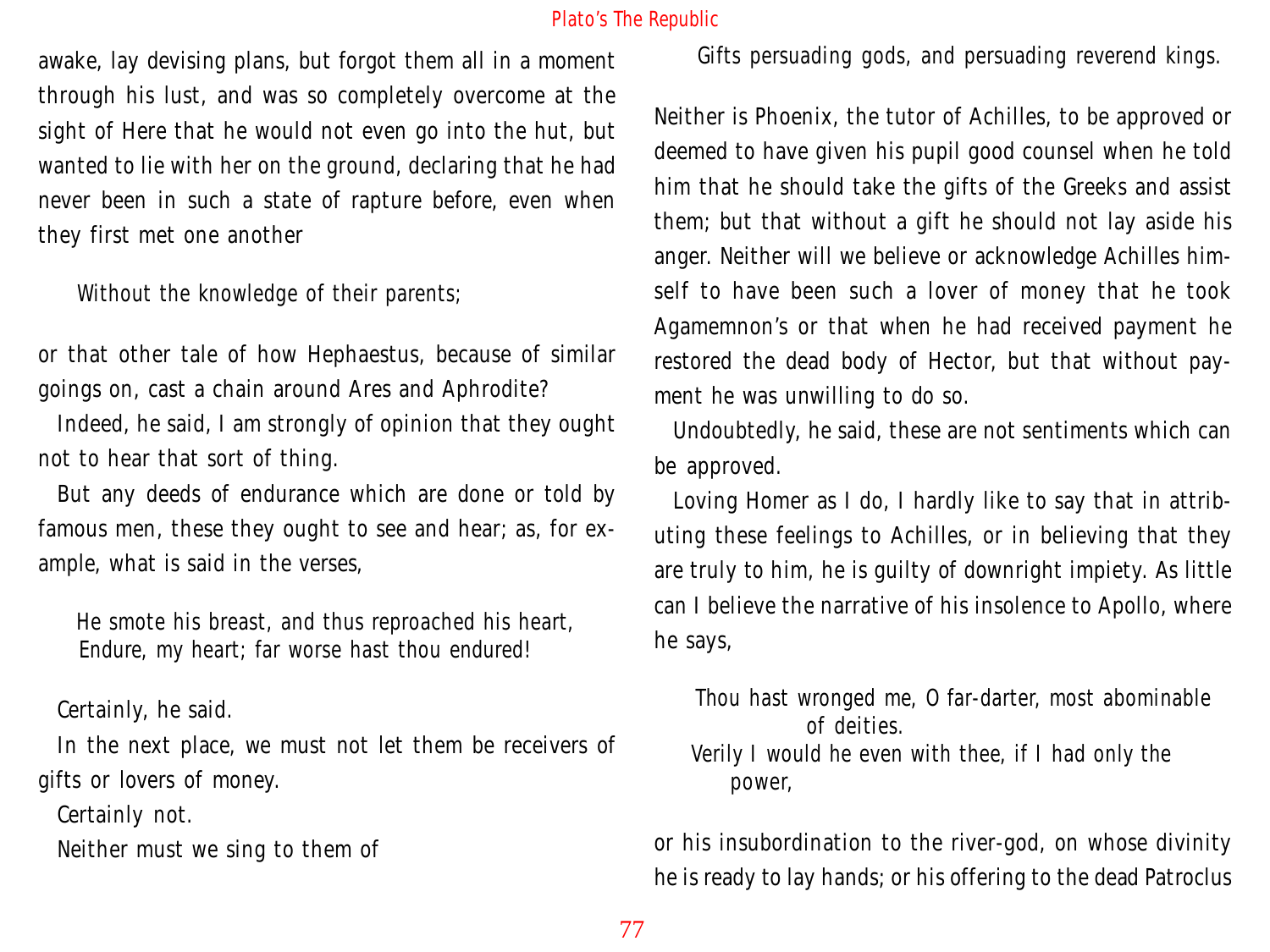of his own hair, which had been previously dedicated to the other river-god Spercheius, and that he actually performed this vow; or that he dragged Hector round the tomb of Patroclus, and slaughtered the captives at the pyre; of all this I cannot believe that he was guilty, any more than I can allow our citizens to believe that he, the wise Cheiron's pupil, the son of a goddess and of Peleus who was the gentlest of men and third in descent from Zeus, was so disordered in his wits as to be at one time the slave of two seemingly inconsistent passions, meanness, not untainted by avarice, combined with overweening contempt of gods and men.

You are quite right, he replied.

And let us equally refuse to believe, or allow to be repeated, the tale of Theseus son of Poseidon, or of Peirithous son of Zeus, going forth as they did to perpetrate a horrid rape; or of any other hero or son of a god daring to do such impious and dreadful things as they falsely ascribe to them in our day: and let us further compel the poets to declare either that these acts were not done by them, or that they were not the sons of gods; — both in the same breath they shall not be permitted to affirm. We will not have them trying to persuade our youth that the gods are the authors of evil, and that heroes are no better than men —sentiments which, as we were saying, are neither pious nor true, for we have already proved that evil cannot come from the gods.

Assuredly not.

And further they are likely to have a bad effect on those who hear them; for everybody will begin to excuse his own vices when he is convinced that similar wickednesses are always being perpetrated by —

 The kindred of the gods, the relatives of Zeus, whose ancestral altar, the attar of Zeus, is aloft in air on the peak of Ida,

and who have

the blood of deities yet flowing in their veins.

And therefore let us put an end to such tales, lest they engender laxity of morals among the young.

By all means, he replied.

But now that we are determining what classes of subjects are or are not to be spoken of, let us see whether any have been omitted by us. The manner in which gods and demigods and heroes and the world below should be treated has been already laid down.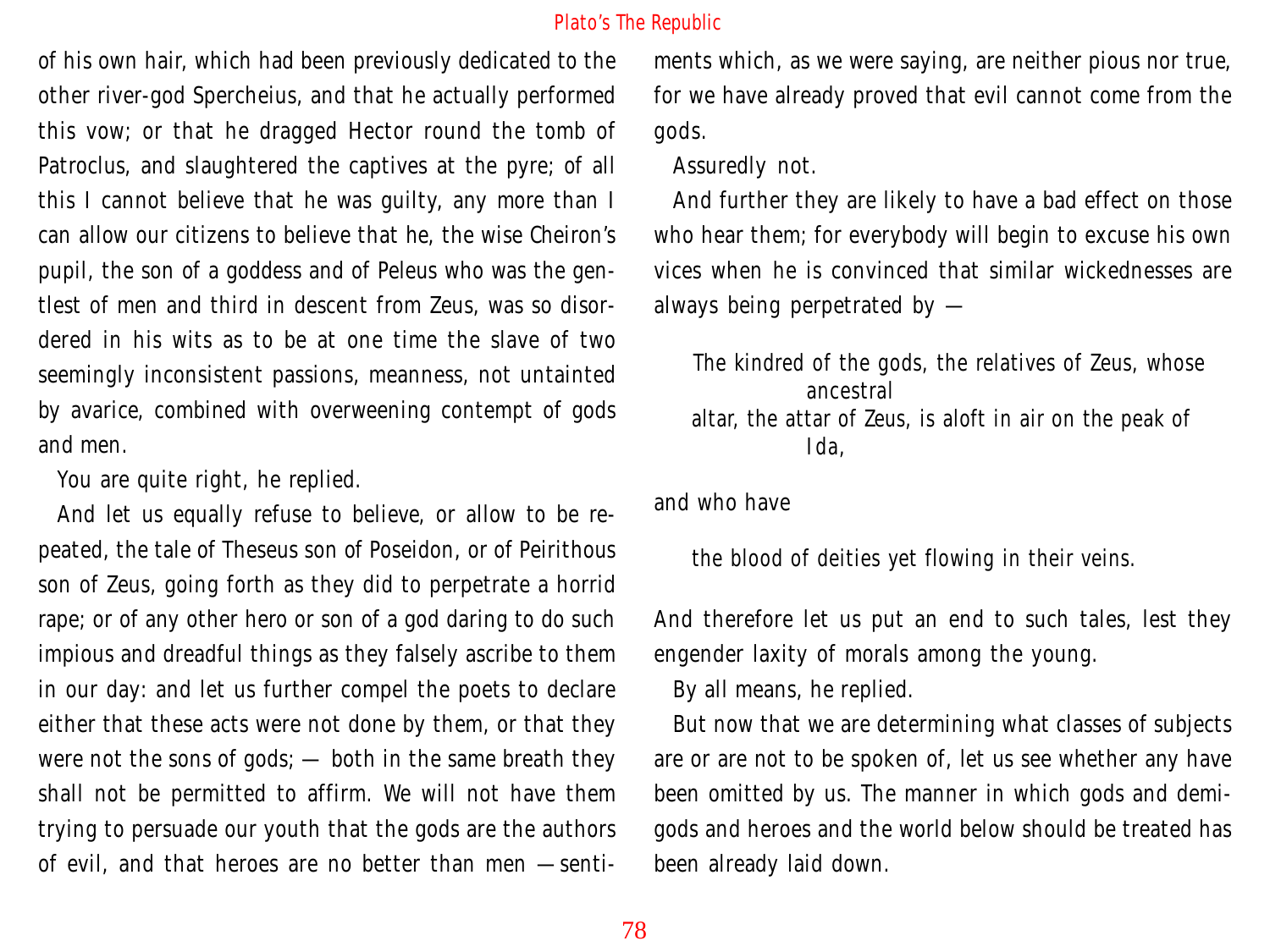Very true.

And what shall we say about men? That is clearly the remaining portion of our subject.

Clearly so.

But we are not in a condition to answer this question at present, my friend.

Why not?

Because, if I am not mistaken, we shall have to say that about men poets and story-tellers are guilty of making the gravest misstatements when they tell us that wicked men are often happy, and the good miserable; and that injustice is profitable when undetected, but that justice is a man's own loss and another's gain — these things we shall forbid them to utter, and command them to sing and say the opposite.

To be sure we shall, he replied.

But if you admit that I am right in this, then I shall maintain that you have implied the principle for which we have been all along contending.

I grant the truth of your inference.

That such things are or are not to be said about men is a question which we cannot determine until we have discovered what justice is, and how naturally advantageous to the possessor, whether he seems to be just or not.

Most true, he said.

Enough of the subjects of poetry: let us now speak of the style; and when this has been considered, both matter and manner will have been completely treated.

I do not understand what you mean, said Adeimantus.

Then I must make you understand; and perhaps I may be more intelligible if I put the matter in this way. You are aware, I suppose, that all mythology and poetry is a narration of events, either past, present, or to come?

Certainly, he replied.

And narration may be either simple narration, or imitation, or a union of the two?

That again, he said, I do not quite understand.

I fear that I must be a ridiculous teacher when I have so much difficulty in making myself apprehended. Like a bad speaker, therefore, I will not take the whole of the subject, but will break a piece off in illustration of my meaning. You know the first lines of the Iliad, in which the poet says that Chryses prayed Agamemnon to release his daughter, and that Agamemnon flew into a passion with him; whereupon Chryses, failing of his object, invoked the anger of the God against the Achaeans. Now as far as these lines,

 And he prayed all the Greeks, but especially the two sons of Atreus, the chiefs of the people,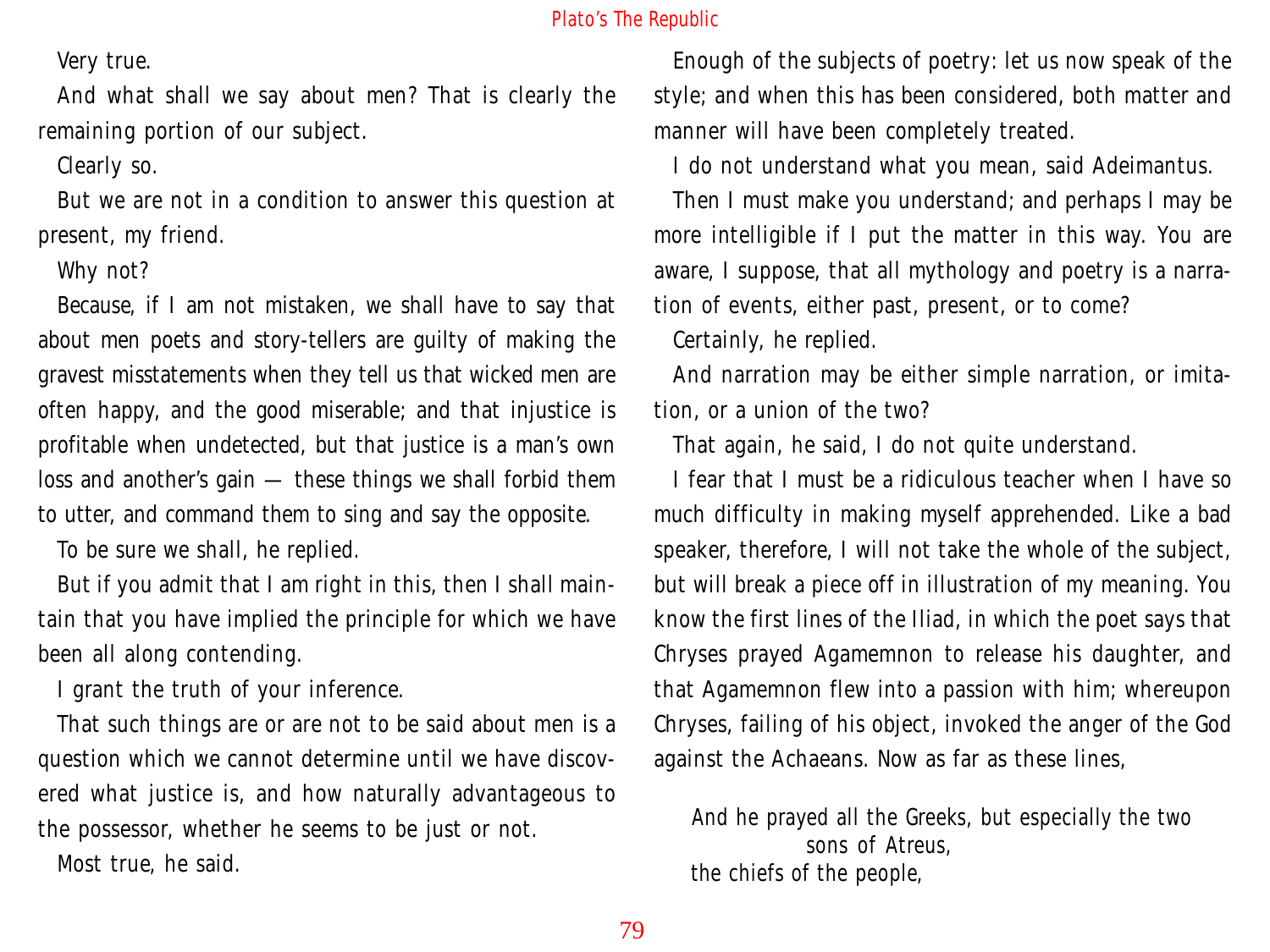the poet is speaking in his own person; he never leads us to suppose that he is any one else. But in what follows he takes the person of Chryses, and then he does all that he can to make us believe that the speaker is not Homer, but the aged priest himself. And in this double form he has cast the entire narrative of the events which occurred at Troy and in Ithaca and throughout the Odyssey.

#### Yes.

And a narrative it remains both in the speeches which the poet recites from time to time and in the intermediate passages?

Quite true.

But when the poet speaks in the person of another, may we not say that he assimilates his style to that of the person who, as he informs you, is going to speak?

Certainly.

And this assimilation of himself to another, either by the use of voice or gesture, is the imitation of the person whose character he assumes?

Of course.

Then in this case the narrative of the poet may be said to proceed by way of imitation?

Very true.

Or, if the poet everywhere appears and never conceals him-

self, then again the imitation is dropped, and his poetry becomes simple narration. However, in order that I may make my meaning quite clear, and that you may no more say, I don't understand,' I will show how the change might be effected. If Homer had said, 'The priest came, having his daughter's ransom in his hands, supplicating the Achaeans, and above all the kings;' and then if, instead of speaking in the person of Chryses, he had continued in his own person, the words would have been, not imitation, but simple narration. The passage would have run as follows (I am no poet, and therefore I drop the metre), 'The priest came and prayed the gods on behalf of the Greeks that they might capture Troy and return safely home, but begged that they would give him back his daughter, and take the ransom which he brought, and respect the God. Thus he spoke, and the other Greeks revered the priest and assented. But Agamemnon was wroth, and bade him depart and not come again, lest the staff and chaplets of the God should be of no avail to him — the daughter of Chryses should not be released, he said — she should grow old with him in Argos. And then he told him to go away and not to provoke him, if he intended to get home unscathed. And the old man went away in fear and silence, and, when he had left the camp, he called upon Apollo by his many names, reminding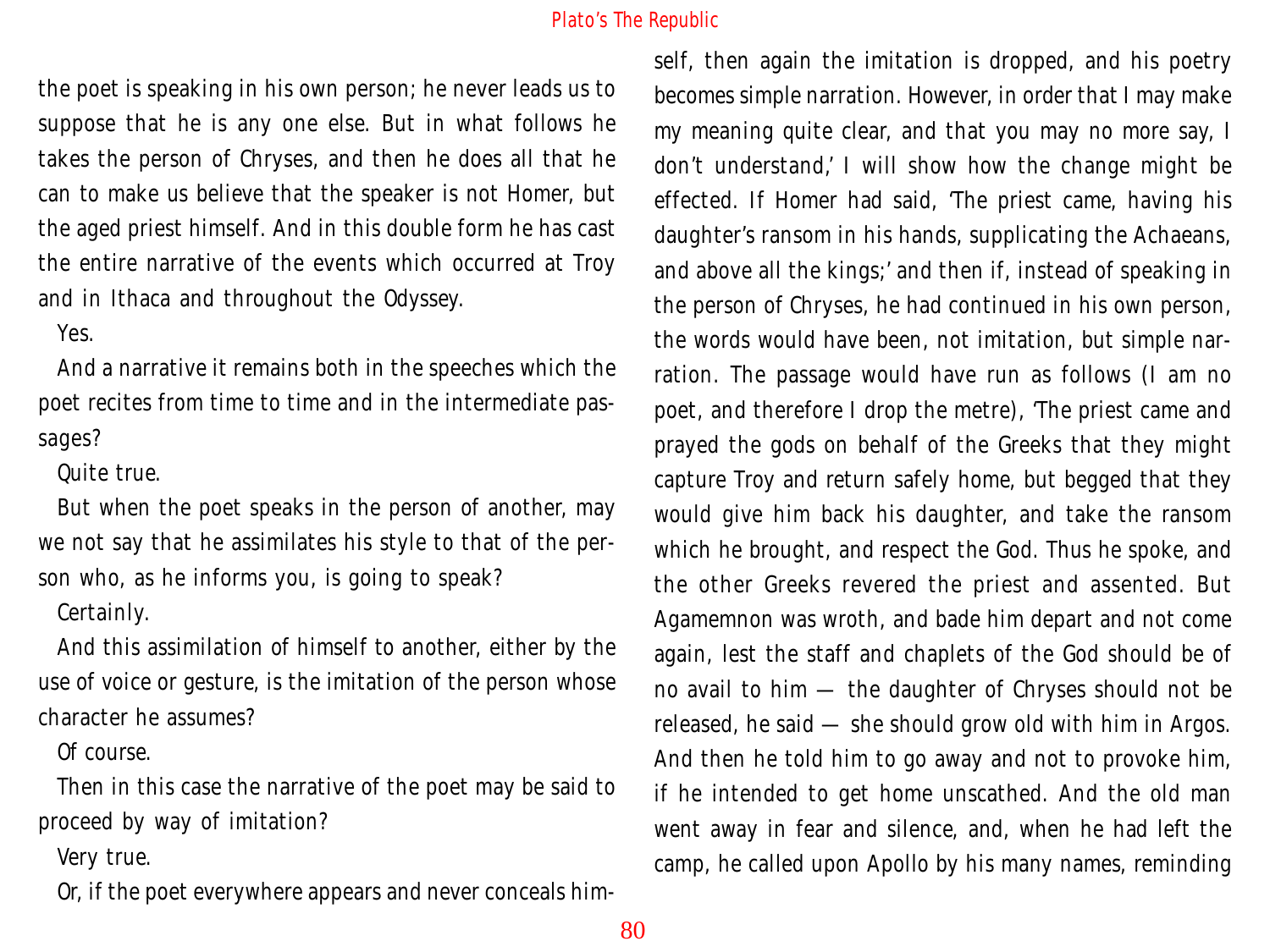him of everything which he had done pleasing to him, whether in building his temples, or in offering sacrifice, and praying that his good deeds might be returned to him, and that the Achaeans might expiate his tears by the arrows of the god,' — and so on. In this way the whole becomes simple narrative.

I understand, he said.

Or you may suppose the opposite case  $-$  that the intermediate passages are omitted, and the dialogue only left.

That also, he said, I understand; you mean, for example, as in tragedy.

You have conceived my meaning perfectly; and if I mistake not, what you failed to apprehend before is now made clear to you, that poetry and mythology are, in some cases, wholly imitative  $-$  instances of this are supplied by tragedy and comedy; there is likewise the opposite style, in which the my poet is the only speaker  $-$  of this the dithyramb affords the best example; and the combination of both is found in epic, and in several other styles of poetry. Do I take you with me?

Yes, he said; I see now what you meant.

I will ask you to remember also what I began by saying, that we had done with the subject and might proceed to the style.

Yes, I remember.

In saying this, I intended to imply that we must come to an understanding about the mimetic art, — whether the poets, in narrating their stories, are to be allowed by us to imitate, and if so, whether in whole or in part, and if the latter, in what parts; or should all imitation be prohibited?

You mean, I suspect, to ask whether tragedy and comedy shall be admitted into our State?

Yes, I said; but there may be more than this in question: I really do not know as yet, but whither the argument may blow, thither we go.

And go we will, he said.

Then, Adeimantus, let me ask you whether our guardians ought to be imitators; or rather, has not this question been decided by the rule already laid down that one man can only do one thing well, and not many; and that if he attempt many, he will altogether fall of gaining much reputation in any?

Certainly.

And this is equally true of imitation; no one man can imitate many things as well as he would imitate a single one?

He cannot.

Then the same person will hardly be able to play a serious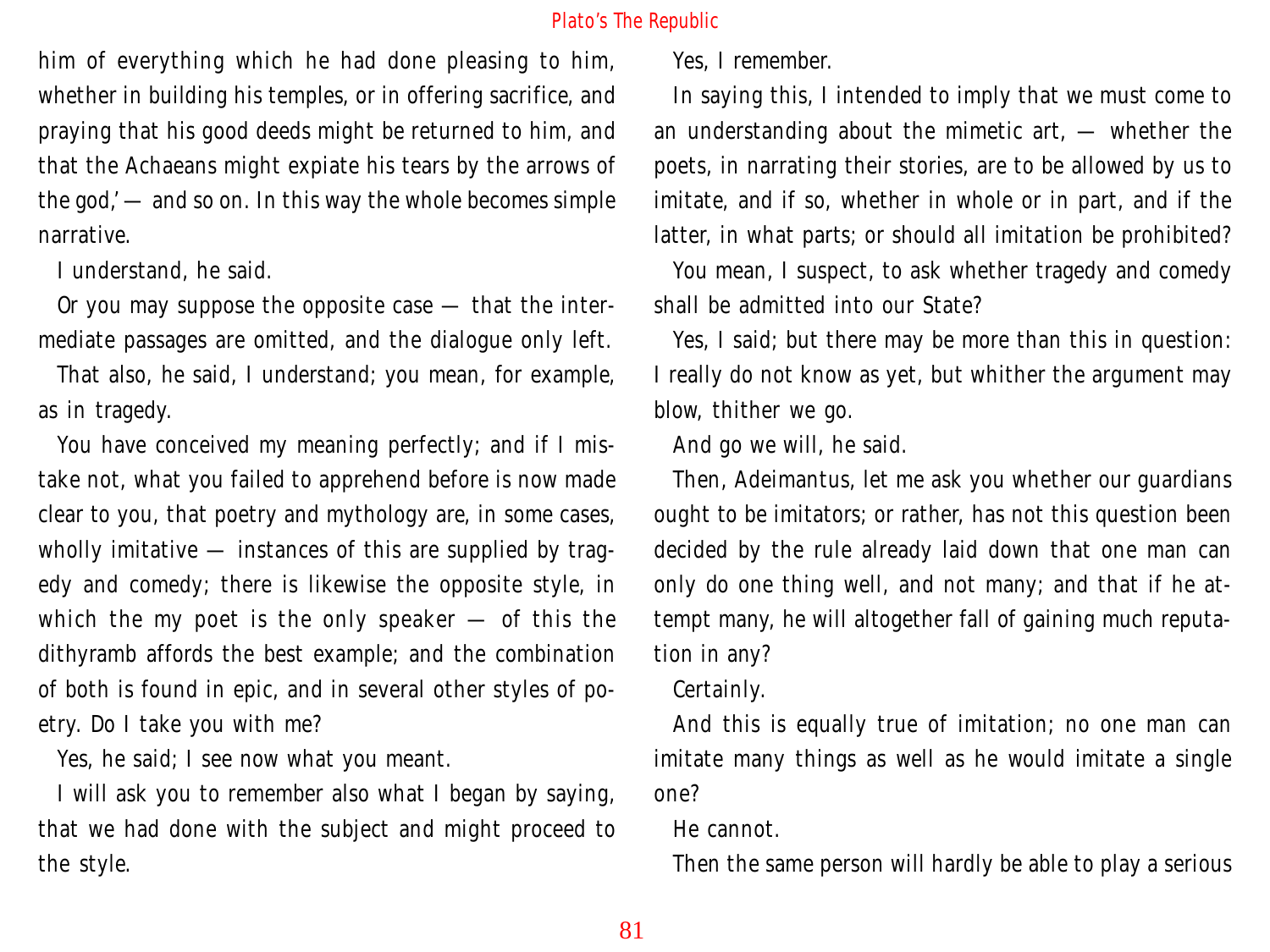part in life, and at the same time to be an imitator and imitate many other parts as well; for even when two species of imitation are nearly allied, the same persons cannot succeed in both, as, for example, the writers of tragedy and comedy—did you not just now call them imitations?

Yes, I did; and you are right in thinking that the same persons cannot succeed in both.

Any more than they can be rhapsodists and actors at once? True.

Neither are comic and tragic actors the same; yet all these things are but imitations.

They are so.

And human nature, Adeimantus, appears to have been coined into yet smaller pieces, and to be as incapable of imitating many things well, as of performing well the actions of which the imitations are copies.

Quite true, he replied.

If then we adhere to our original notion and bear in mind that our guardians, setting aside every other business, are to dedicate themselves wholly to the maintenance of freedom in the State, making this their craft, and engaging in no work which does not bear on this end, they ought not to practise or imitate anything else; if they imitate at all, they should imitate from youth upward only those characters which are suitable to their profession — the courageous, temperate, holy, free, and the like; but they should not depict or be skilful at imitating any kind of illiberality or baseness, lest from imitation they should come to be what they imitate. Did you never observe how imitations, beginning in early youth and continuing far into life, at length grow into habits and become a second nature, affecting body, voice, and mind?

Yes, certainly, he said.

Then, I said, we will not allow those for whom we profess a care and of whom we say that they ought to be good men, to imitate a woman, whether young or old, quarrelling with her husband, or striving and vaunting against the gods in conceit of her happiness, or when she is in affliction, or sorrow, or weeping; and certainly not one who is in sickness, love, or labour.

Very right, he said.

Neither must they represent slaves, male or female, performing the offices of slaves?

They must not.

And surely not bad men, whether cowards or any others, who do the reverse of what we have just been prescribing, who scold or mock or revile one another in drink or out of in drink or, or who in any other manner sin against them-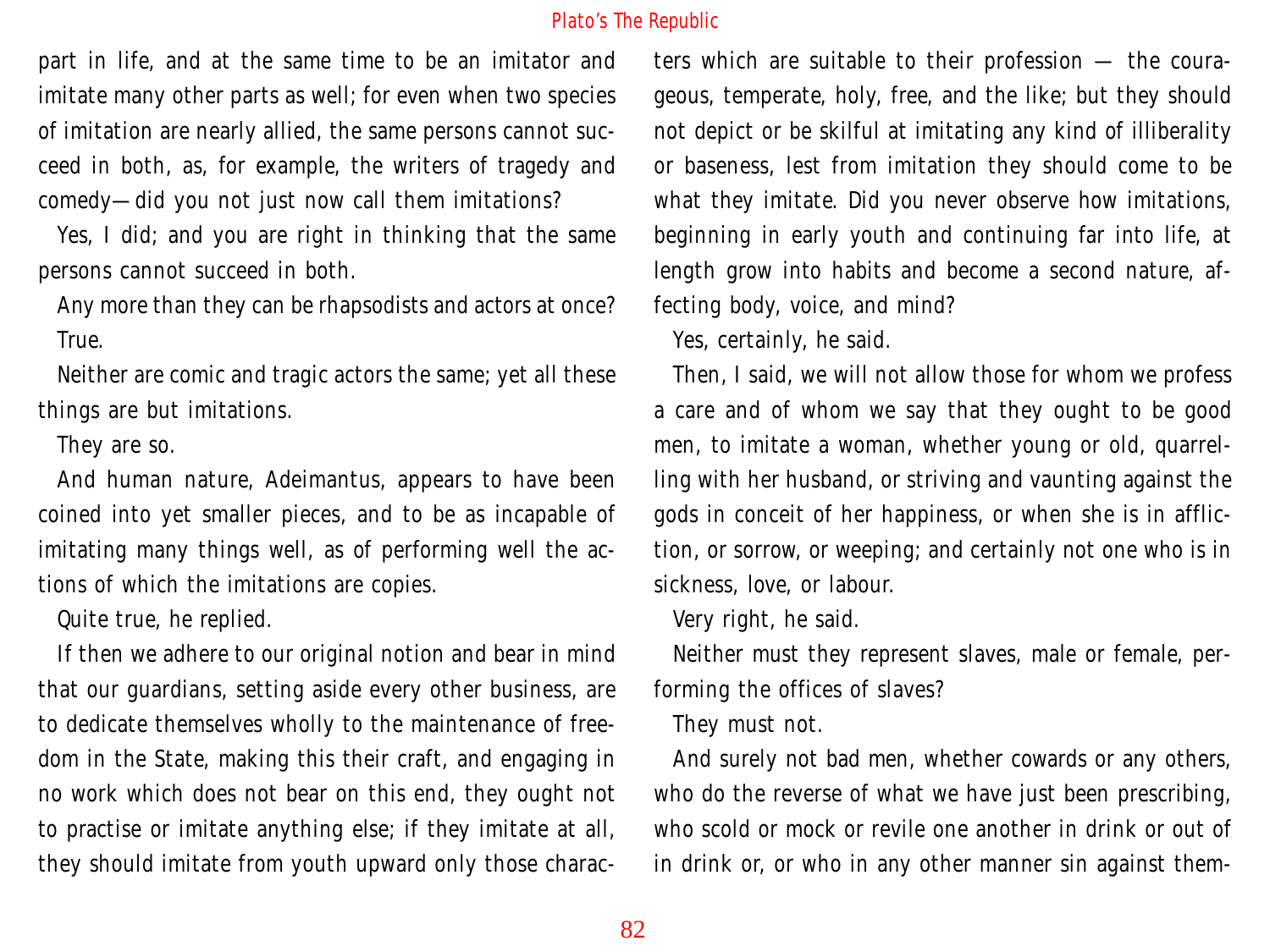selves and their neighbours in word or deed, as the manner of such is. Neither should they be trained to imitate the action or speech of men or women who are mad or bad; for madness, like vice, is to be known but not to be practised or imitated.

Very true, he replied.

Neither may they imitate smiths or other artificers, or oarsmen, or boatswains, or the like?

How can they, he said, when they are not allowed to apply their minds to the callings of any of these?

Nor may they imitate the neighing of horses, the bellowing of bulls, the murmur of rivers and roll of the ocean, thunder, and all that sort of thing?

Nay, he said, if madness be forbidden, neither may they copy the behaviour of madmen.

You mean, I said, if I understand you aright, that there is one sort of narrative style which may be employed by a truly good man when he has anything to say, and that another sort will be used by a man of an opposite character and education.

And which are these two sorts? he asked.

Suppose, I answered, that a just and good man in the course of a narration comes on some saying or action of another good man,—I should imagine that he will like to personate him, and will not be ashamed of this sort of imitation: he will be most ready to play the part of the good man when he is acting firmly and wisely; in a less degree when he is overtaken by illness or love or drink, or has met with any other disaster. But when he comes to a character which is unworthy of him, he will not make a study of that; he will disdain such a person, and will assume his likeness, if at all, for a moment only when he is performing some good action; at other times he will be ashamed to play a part which he has never practised, nor will he like to fashion and frame himself after the baser models; he feels the employment of such an art, unless in jest, to be beneath him, and his mind revolts at it.

So I should expect, he replied.

Then he will adopt a mode of narration such as we have illustrated out of Homer, that is to say, his style will be both imitative and narrative; but there will be very little of the former, and a great deal of the latter. Do you agree?

Certainly, he said; that is the model which such a speaker must necessarily take.

But there is another sort of character who will narrate anything, and, the worse lie is, the more unscrupulous he will be; nothing will be too bad for him: and he will be ready to imitate anything, not as a joke, but in right good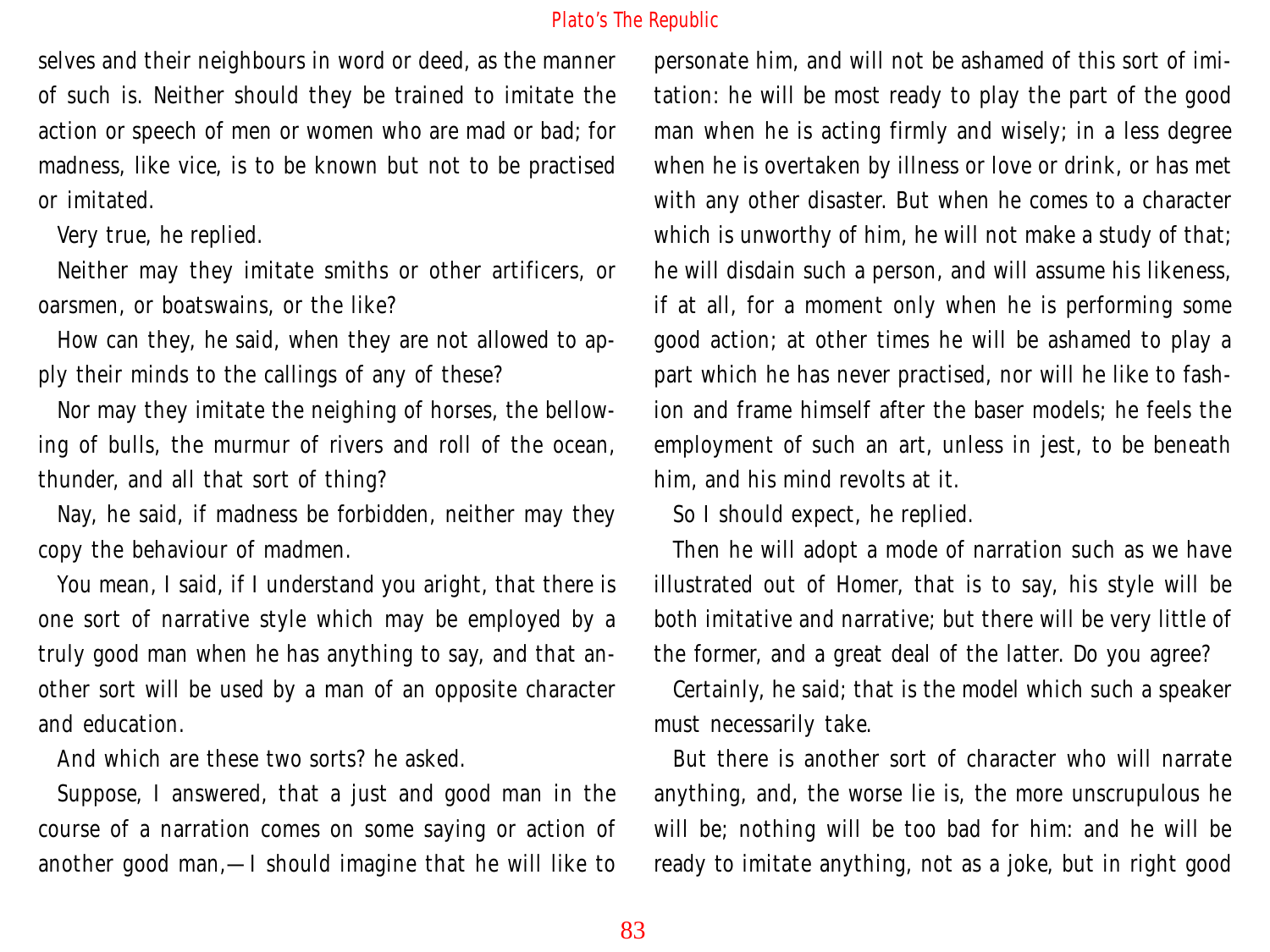earnest, and before a large company. As I was just now saying, he will attempt to represent the roll of thunder, the noise of wind and hall, or the creaking of wheels, and pulleys, and the various sounds of flutes; pipes, trumpets, and all sorts of instruments: he will bark like a dog, bleat like a sheep, or crow like a cock; his entire art will consist in imitation of voice and gesture, and there will be very little narration.

That, he said, will be his mode of speaking.

These, then, are the two kinds of style?

Yes.

And you would agree with me in saying that one of them is simple and has but slight changes; and if the harmony and rhythm are also chosen for their simplicity, the result is that the speaker, if he speaks correctly, is always pretty much the same in style, and he will keep within the limits of a single harmony (for the changes are not great), and in like manner he will make use of nearly the same rhythm?

That is quite true, he said.

Whereas the other requires all sorts of harmonies and all sorts of rhythms, if the music and the style are to correspond, because the style has all sorts of changes.

That is also perfectly true, he replied.

And do not the two styles, or the mixture of the two,

comprehend all poetry, and every form of expression in words? No one can say anything except in one or other of them or in both together.

They include all, he said.

And shall we receive into our State all the three styles, or one only of the two unmixed styles? or would you include the mixed?

I should prefer only to admit the pure imitator of virtue.

Yes, I said, Adeimantus, but the mixed style is also very charming: and indeed the pantomimic, which is the opposite of the one chosen by you, is the most popular style with children and their attendants, and with the world in general.

I do not deny it.

But I suppose you would argue that such a style is unsuitable to our State, in which human nature is not twofold or manifold, for one man plays one part only?

Yes; quite unsuitable.

And this is the reason why in our State, and in our State only, we shall find a shoemaker to be a shoemaker and not a pilot also, and a husbandman to be a husbandman and not a dicast also, and a soldier a soldier and not a trader also, and the same throughout?

True, he said.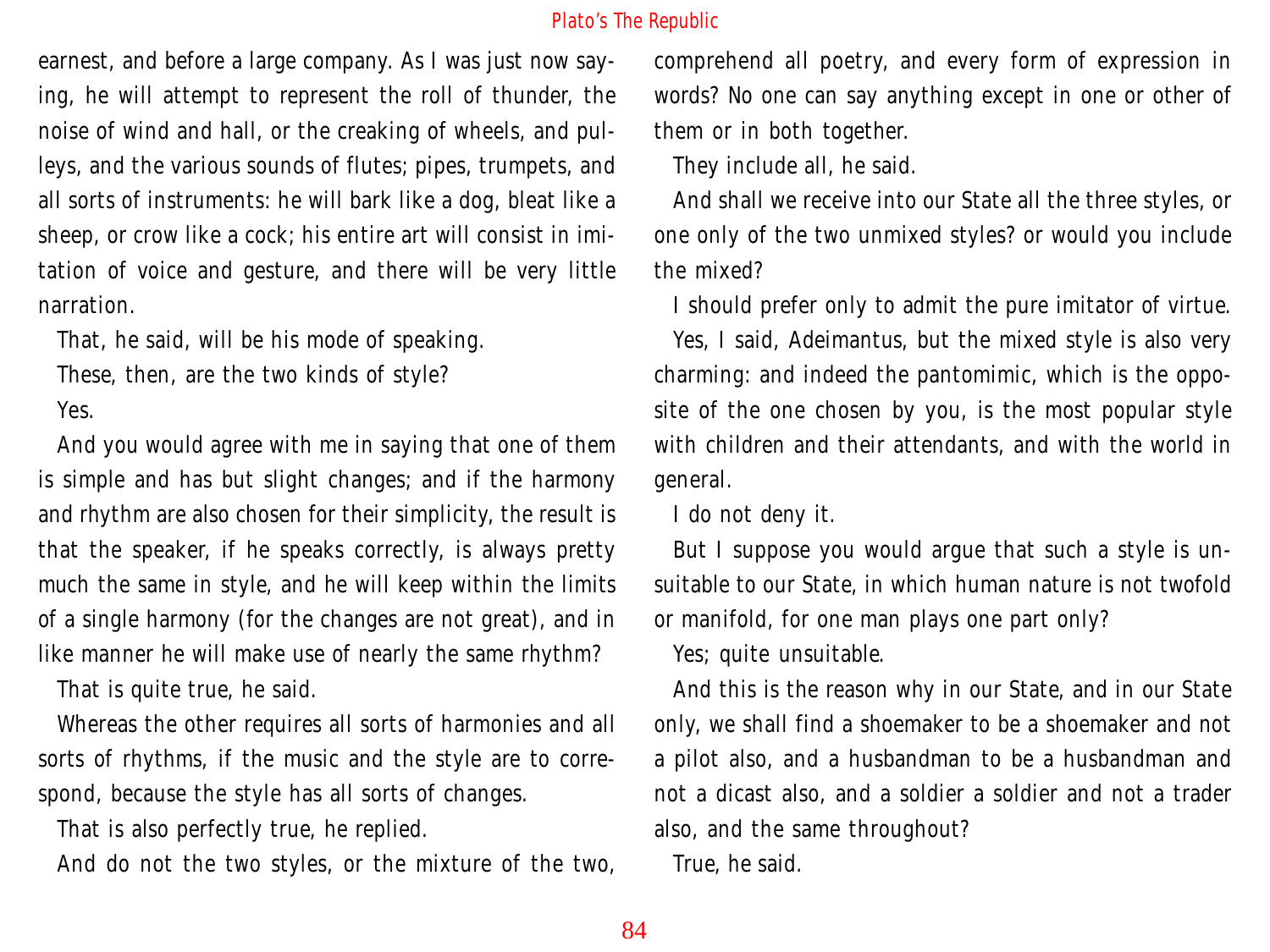And therefore when any one of these pantomimic gentlemen, who are so clever that they can imitate anything, comes to us, and makes a proposal to exhibit himself and his poetry, we will fall down and worship him as a sweet and holy and wonderful being; but we must also inform him that in our State such as he are not permitted to exist; the law will not allow them. And so when we have anointed him with myrrh, and set a garland of wool upon his head, we shall send him away to another city. For we mean to employ for our souls' health the rougher and severer poet or story-teller, who will imitate the style of the virtuous only, and will follow those models which we prescribed at first when we began the education of our soldiers.

We certainly will, he said, if we have the power.

Then now, my friend, I said, that part of music or literary education which relates to the story or myth may be considered to be finished; for the matter and manner have both been discussed.

I think so too, he said.

Next in order will follow melody and song.

That is obvious.

Every one can see already what we ought to say about them, if we are to be consistent with ourselves.

# **SOCRATES - GLAUCON**

I fear, said Glaucon, laughing, that the words 'every one' hardly includes me, for I cannot at the moment say what they should be; though I may guess.

At any rate you can tell that a song or ode has three parts—the words, the melody, and the rhythm; that degree of knowledge I may presuppose?

Yes, he said; so much as that you may.

And as for the words, there surely be no difference words between words which are and which are not set to music; both will conform to the same laws, and these have been already determined by us?

Yes.

And the melody and rhythm will depend upon the words? Certainly.

We were saying, when we spoke of the subject-matter, that we had no need of lamentations and strains of sorrow? True.

And which are the harmonies expressive of sorrow? You are musical, and can tell me.

The harmonies which you mean are the mixed or tenor Lydian, and the full-toned or bass Lydian, and such like.

These then, I said, must be banished; even to women who have a character to maintain they are of no use, and much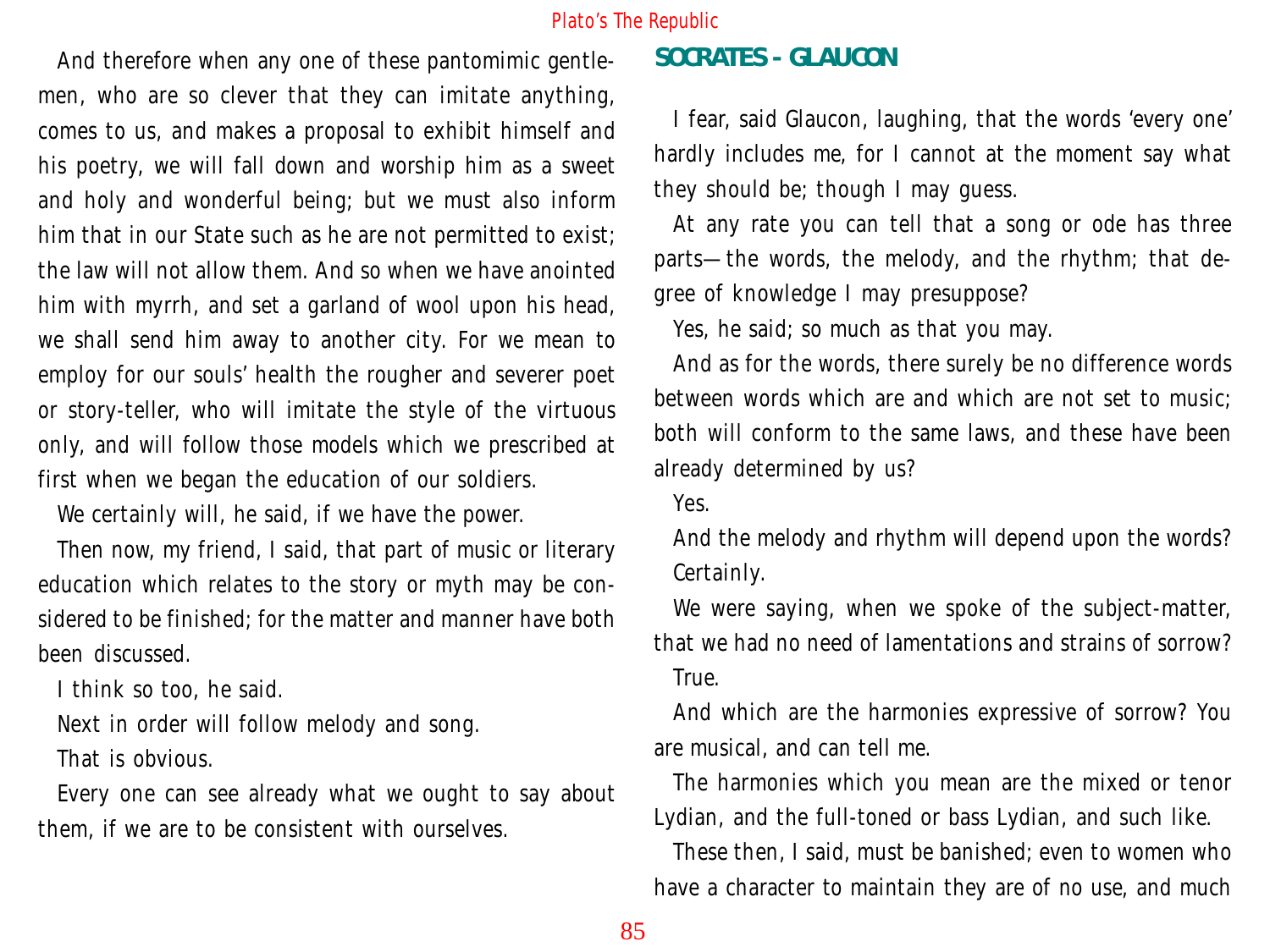less to men. Certainly.

In the next place, drunkenness and softness and indolence are utterly unbecoming the character of our guardians.

Utterly unbecoming.

And which are the soft or drinking harmonies?

The Ionian, he replied, and the Lydian; they are termed 'relaxed.'

Well, and are these of any military use?

Quite the reverse, he replied; and if so the Dorian and the Phrygian are the only ones which you have left.

I answered: Of the harmonies I know nothing, but I want to have one warlike, to sound the note or accent which a brave man utters in the hour of danger and stern resolve, or when his cause is failing, and he is going to wounds or death or is overtaken by some other evil, and at every such crisis meets the blows of fortune with firm step and a determination to endure; and another to be used by him in times of peace and freedom of action, when there is no pressure of necessity, and he is seeking to persuade God by prayer, or man by instruction and admonition, or on the other hand, when he is expressing his willingness to yield to persuasion or entreaty or admonition, and which represents him when by prudent conduct he has attained his end, not carried away by his success, but acting moderately and wisely under the circumstances, and acquiescing in the event. These two harmonies I ask you to leave; the strain of necessity and the strain of freedom, the strain of the unfortunate and the strain of the fortunate, the strain of courage, and the strain of temperance; these, I say, leave.

And these, he replied, are the Dorian and Phrygian harmonies of which I was just now speaking.

Then, I said, if these and these only are to be used in our songs and melodies, we shall not want multiplicity of notes or a panharmonic scale?

I suppose not.

Then we shall not maintain the artificers of lyres with three corners and complex scales, or the makers of any other many-stringed curiously-harmonised instruments?

Certainly not.

But what do you say to flute-makers and flute-players? Would you admit them into our State when you reflect that in this composite use of harmony the flute is worse than all the stringed instruments put together; even the panharmonic music is only an imitation of the flute?

Clearly not.

There remain then only the lyre and the harp for use in the city, and the shepherds may have a pipe in the country.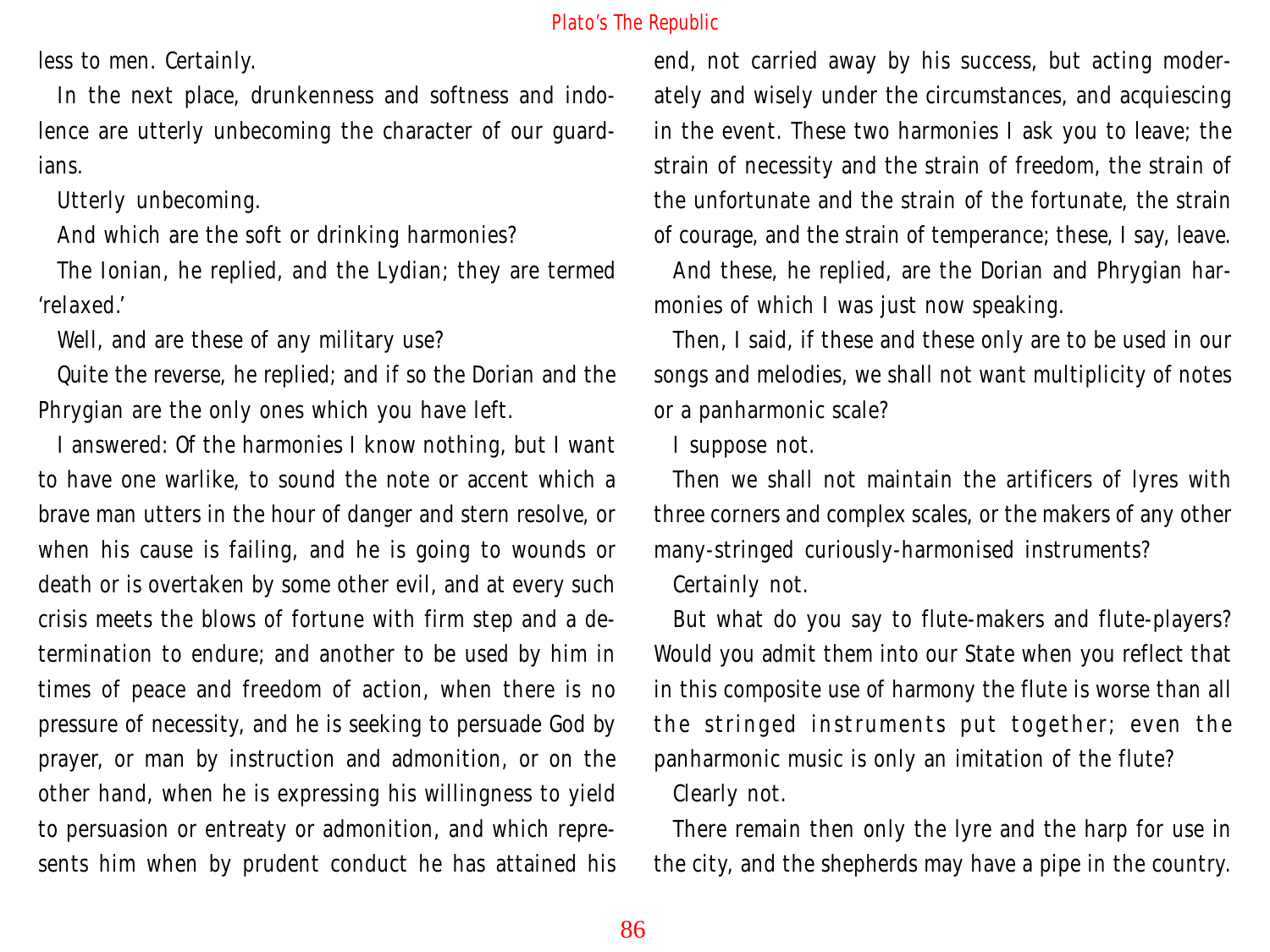That is surely the conclusion to be drawn from the argument.

The preferring of Apollo and his instruments to Marsyas and his instruments is not at all strange, I said.

Not at all, he replied.

And so, by the dog of Egypt, we have been unconsciously purging the State, which not long ago we termed luxurious.

And we have done wisely, he replied.

Then let us now finish the purgation, I said. Next in order to harmonies, rhythms will naturally follow, and they should be subject to the same rules, for we ought not to seek out complex systems of metre, or metres of every kind, but rather to discover what rhythms are the expressions of a courageous and harmonious life; and when we have found them, we shall adapt the foot and the melody to words having a like spirit, not the words to the foot and melody. To say what these rhythms are will be your duty—you must teach me them, as you have already taught me the harmonies.

But, indeed, he replied, I cannot tell you. I only know that there are some three principles of rhythm out of which metrical systems are framed, just as in sounds there are four notes out of which all the harmonies are composed;

that is an observation which I have made. But of what sort of lives they are severally the imitations I am unable to say.

Then, I said, we must take Damon into our counsels; and he will tell us what rhythms are expressive of meanness, or insolence, or fury, or other unworthiness, and what are to be reserved for the expression of opposite feelings. And I think that I have an indistinct recollection of his mentioning a complex Cretic rhythm; also a dactylic or heroic, and he arranged them in some manner which I do not quite understand, making the rhythms equal in the rise and fall of the foot, long and short alternating; and, unless I am mistaken, he spoke of an iambic as well as of a trochaic rhythm, and assigned to them short and long quantities. Also in some cases he appeared to praise or censure the movement of the foot quite as much as the rhythm; or perhaps a combination of the two; for I am not certain what he meant. These matters, however, as I was saying, had better be referred to Damon himself, for the analysis of the subject would be difficult, you know.

Rather so, I should say.

But there is no difficulty in seeing that grace or the absence of grace is an effect of good or bad rhythm. None at all.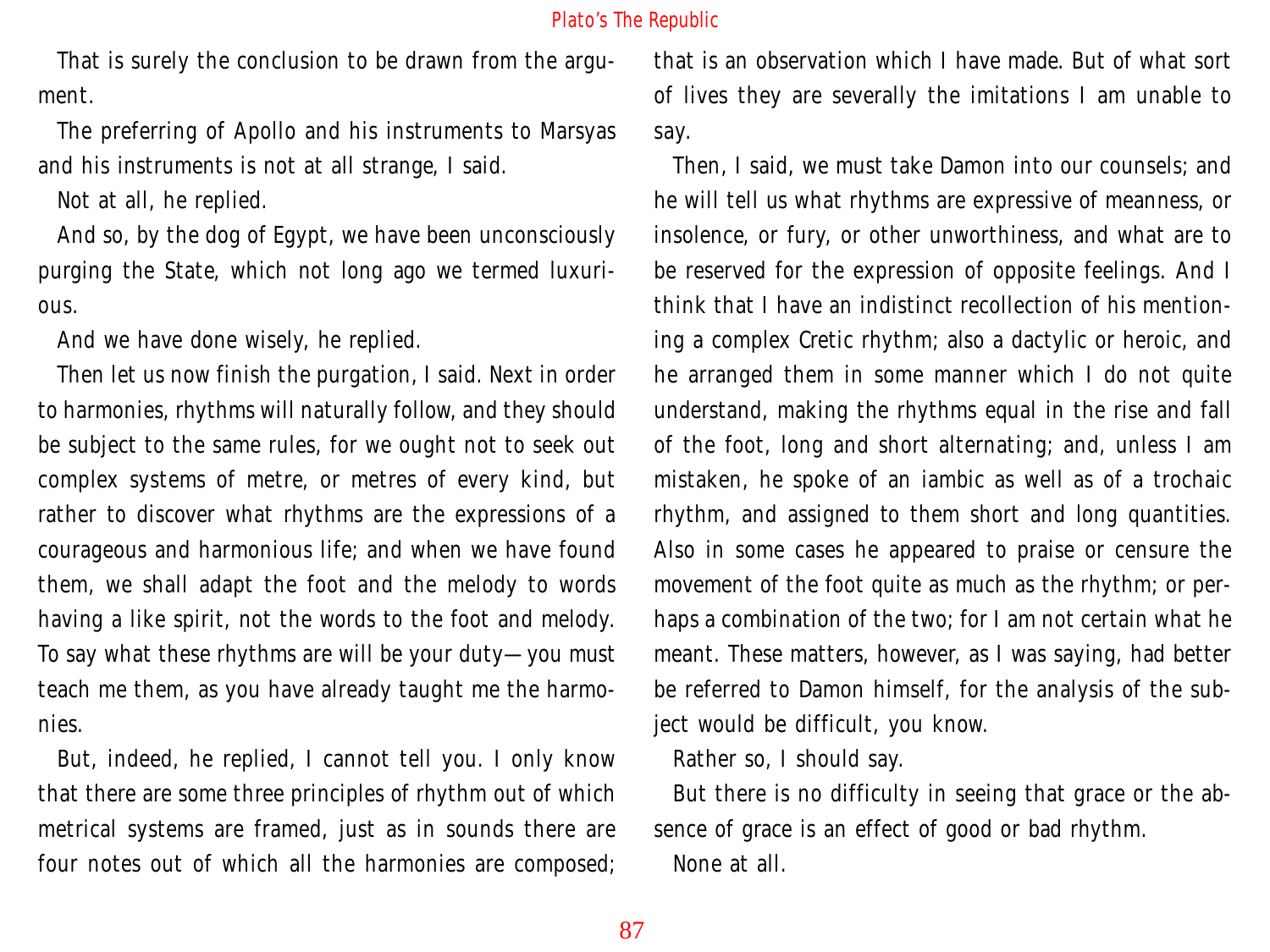And also that good and bad rhythm naturally assimilate to a good and bad style; and that harmony and discord in like manner follow style; for our principle is that rhythm and harmony are regulated by the words, and not the words by them.

Just so, he said, they should follow the words.

And will not the words and the character of the style depend on the temper of the soul?

Yes.

And everything else on the style?

Yes.

Then beauty of style and harmony and grace and good rhythm depend on simplicity,—I mean the true simplicity of a rightly and nobly ordered mind and character, not that other simplicity which is only an euphemism for folly?

Very true, he replied.

And if our youth are to do their work in life, must they not make these graces and harmonies their perpetual aim?

They must.

And surely the art of the painter and every other creative and constructive art are full of them,—weaving, embroidery, architecture, and every kind of manufacture; also nature, animal and vegetable,—in all of them there is grace or the absence of grace. And ugliness and discord and inharmonious motion are nearly allied to ill words and ill nature, as grace and harmony are the twin sisters of goodness and virtue and bear their likeness.

That is quite true, he said.

But shall our superintendence go no further, and are the poets only to be required by us to express the image of the good in their works, on pain, if they do anything else, of expulsion from our State? Or is the same control to be extended to other artists, and are they also to be prohibited from exhibiting the opposite forms of vice and intemperance and meanness and indecency in sculpture and building and the other creative arts; and is he who cannot conform to this rule of ours to be prevented from practising his art in our State, lest the taste of our citizens be corrupted by him? We would not have our guardians grow up amid images of moral deformity, as in some noxious pasture, and there browse and feed upon many a baneful herb and flower day by day, little by little, until they silently gather a festering mass of corruption in their own soul. Let our artists rather be those who are gifted to discern the true nature of the beautiful and graceful; then will our youth dwell in a land of health, amid fair sights and sounds, and receive the good in everything; and beauty, the effluence of fair works, shall flow into the eye and ear, like a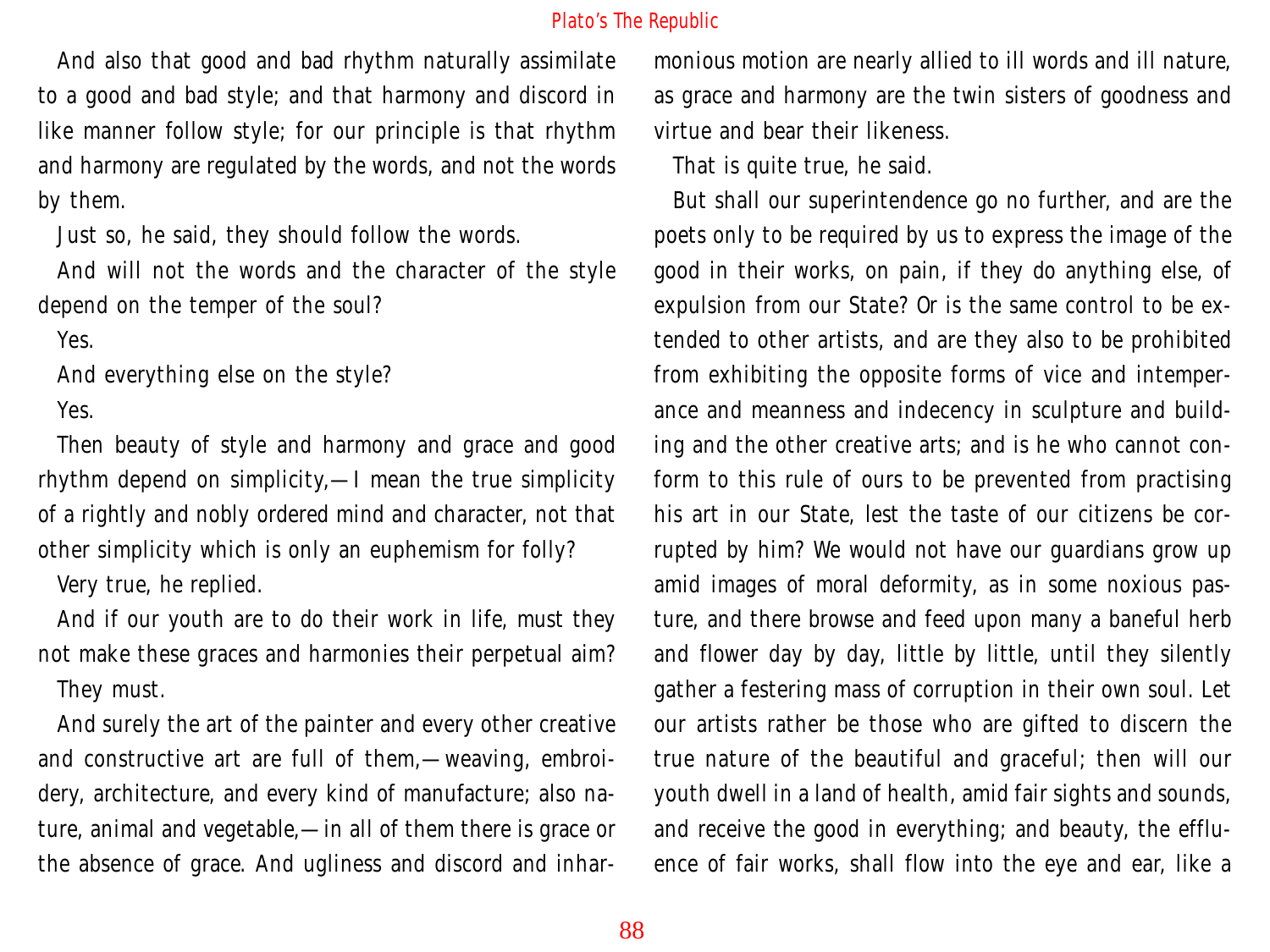health-giving breeze from a purer region, and insensibly draw the soul from earliest years into likeness and sympathy with the beauty of reason.

There can be no nobler training than that, he replied.

And therefore, I said, Glaucon, musical training is a more potent instrument than any other, because rhythm and harmony find their way into the inward places of the soul, on which they mightily fasten, imparting grace, and making the soul of him who is rightly educated graceful, or of him who is ill-educated ungraceful; and also because he who has received this true education of the inner being will most shrewdly perceive omissions or faults in art and nature, and with a true taste, while he praises and rejoices over and receives into his soul the good, and becomes noble and good, he will justly blame and hate the bad, now in the days of his youth, even before he is able to know the reason why; and when reason comes he will recognise and salute the friend with whom his education has made him long familiar.

Yes, he said, I quite agree with you in thinking that our youth should be trained in music and on the grounds which you mention.

Just as in learning to read, I said, we were satisfied when we knew the letters of the alphabet, which are very few, in all their recurring sizes and combinations; not slighting them as unimportant whether they occupy a space large or small, but everywhere eager to make them out; and not thinking ourselves perfect in the art of reading until we recognise them wherever they are found:

# True—

Or, as we recognise the reflection of letters in the water, or in a mirror, only when we know the letters themselves; the same art and study giving us the knowledge of both: Exactly—

Even so, as I maintain, neither we nor our guardians, whom we have to educate, can ever become musical until we and they know the essential forms, in all their combinations, and can recognize them and their images wherever they are found, not slighting them either in small things or great, but believing them all to be within the sphere of one art and study.

Most assuredly.

And when a beautiful soul harmonizes with a beautiful form, and the two are cast in one mould, that will be the fairest of sights to him who has an eye to see it?

The fairest indeed.

And the fairest is also the loveliest? That may be assumed.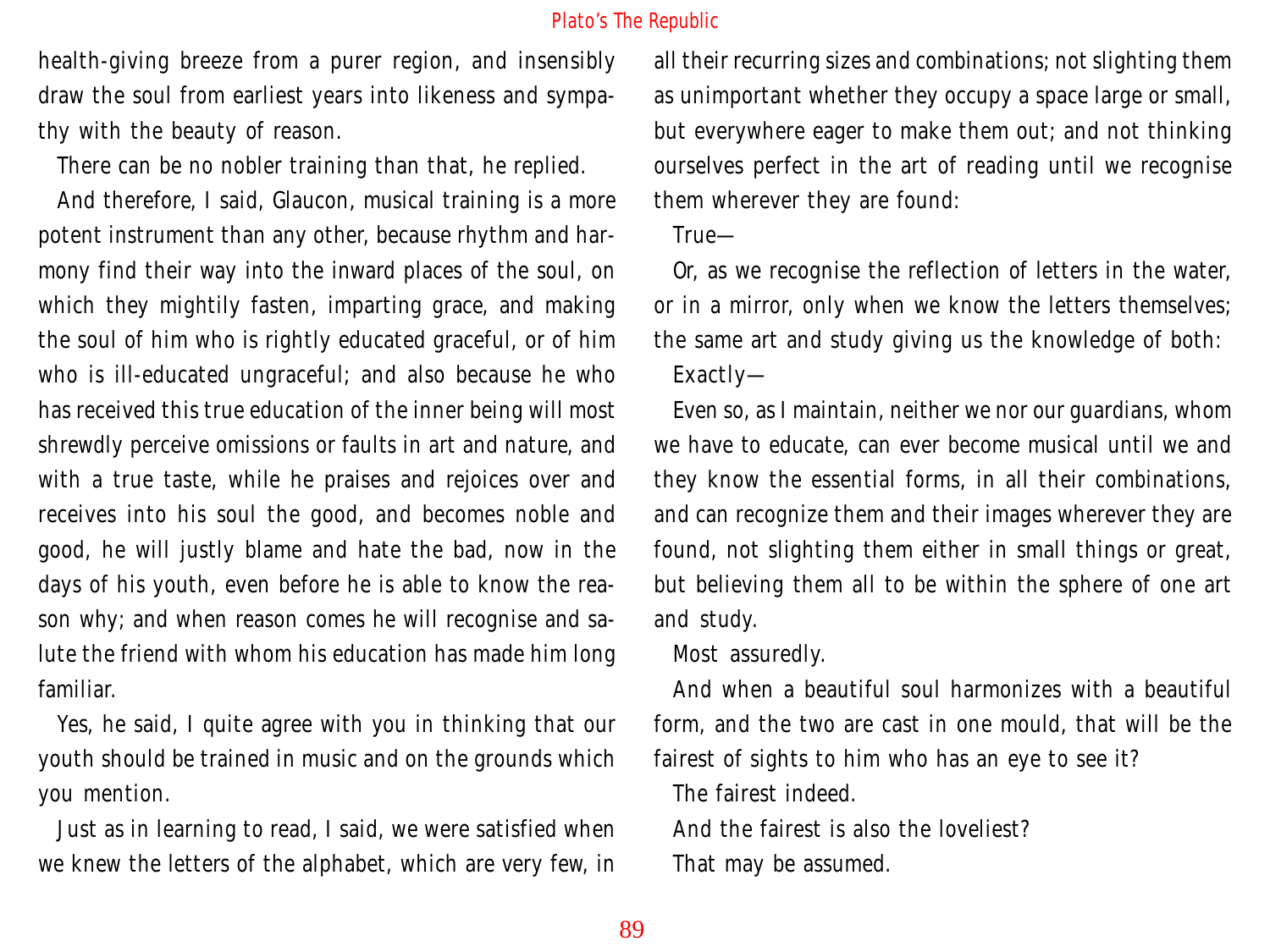And the man who has the spirit of harmony will be most in love with the loveliest; but he will not love him who is of an inharmonious soul?

That is true, he replied, if the deficiency be in his soul; but if there be any merely bodily defect in another he will be patient of it, and will love all the same.

I perceive, I said, that you have or have had experiences of this sort, and I agree. But let me ask you another question: Has excess of pleasure any affinity to temperance?

How can that be? he replied; pleasure deprives a man of the use of his faculties quite as much as pain.

Or any affinity to virtue in general?

None whatever.

Any affinity to wantonness and intemperance?

Yes, the greatest.

And is there any greater or keener pleasure than that of sensual love?

No, nor a madder.

Whereas true love is a love of beauty and order—temperate and harmonious?

Quite true, he said.

Then no intemperance or madness should be allowed to approach true love?

Certainly not.

Then mad or intemperate pleasure must never be allowed to come near the lover and his beloved; neither of them can have any part in it if their love is of the right sort?

No, indeed, Socrates, it must never come near them.

Then I suppose that in the city which we are founding you would make a law to the effect that a friend should use no other familiarity to his love than a father would use to his son, and then only for a noble purpose, and he must first have the other's consent; and this rule is to limit him in all his intercourse, and he is never to be seen going further, or, if he exceeds, he is to be deemed guilty of coarseness and bad taste.

I quite agree, he said.

Thus much of music, which makes a fair ending; for what should be the end of music if not the love of beauty?

I agree, he said.

After music comes gymnastic, in which our youth are next to be trained.

#### Certainly.

Gymnastic as well as music should begin in early years; the training in it should be careful and should continue through life. Now my belief is,—and this is a matter upon which I should like to have your opinion in confirmation of my own, but my own belief is,—not that the good body by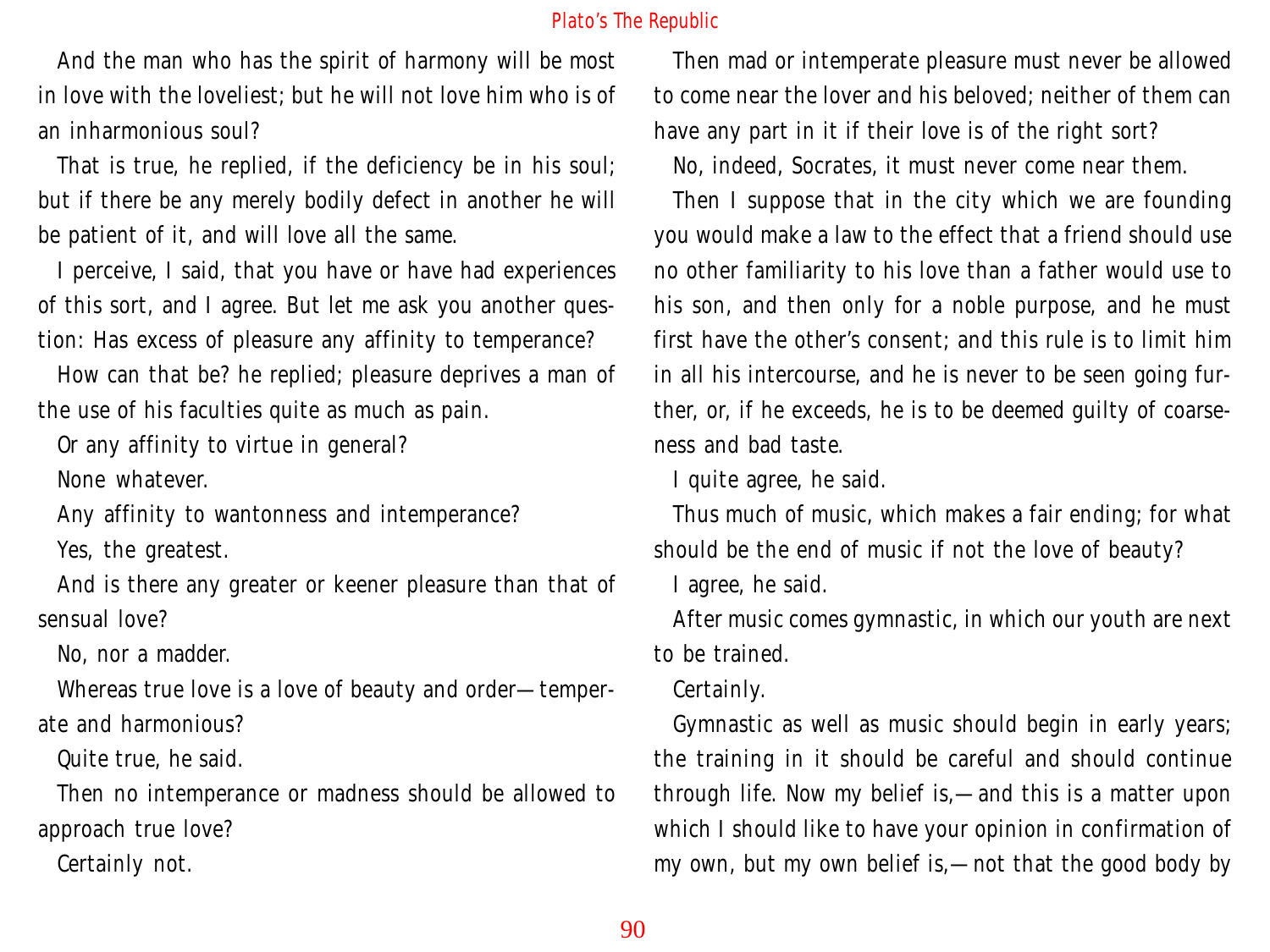any bodily excellence improves the soul, but, on the contrary, that the good soul, by her own excellence, improves the body as far as this may be possible. What do you say?

Yes, I agree.

Then, to the mind when adequately trained, we shall be right in handing over the more particular care of the body; and in order to avoid prolixity we will now only give the general outlines of the subject.

Very good.

That they must abstain from intoxication has been already remarked by us; for of all persons a guardian should be the last to get drunk and not know where in the world he is.

Yes, he said; that a guardian should require another guardian to take care of him is ridiculous indeed.

But next, what shall we say of their food; for the men are in training for the great contest of all—are they not?

Yes, he said.

And will the habit of body of our ordinary athletes be suited to them?

Why not?

I am afraid, I said, that a habit of body such as they have is but a sleepy sort of thing, and rather perilous to health. Do you not observe that these athletes sleep away their

lives, and are liable to most dangerous illnesses if they depart, in ever so slight a degree, from their customary regimen?

Yes, I do.

Then, I said, a finer sort of training will be required for our warrior athletes, who are to be like wakeful dogs, and to see and hear with the utmost keenness; amid the many changes of water and also of food, of summer heat and winter cold, which they will have to endure when on a campaign, they must not be liable to break down in health.

That is my view.

The really excellent gymnastic is twin sister of that simple music which we were just now describing.

How so?

Why, I conceive that there is a gymnastic which, like our music, is simple and good; and especially the military gymnastic.

What do you mean?

My meaning may be learned from Homer; he, you know, feeds his heroes at their feasts, when they are campaigning, on soldiers' fare; they have no fish, although they are on the shores of the Hellespont, and they are not allowed boiled meats but only roast, which is the food most convenient for soldiers, requiring only that they should light a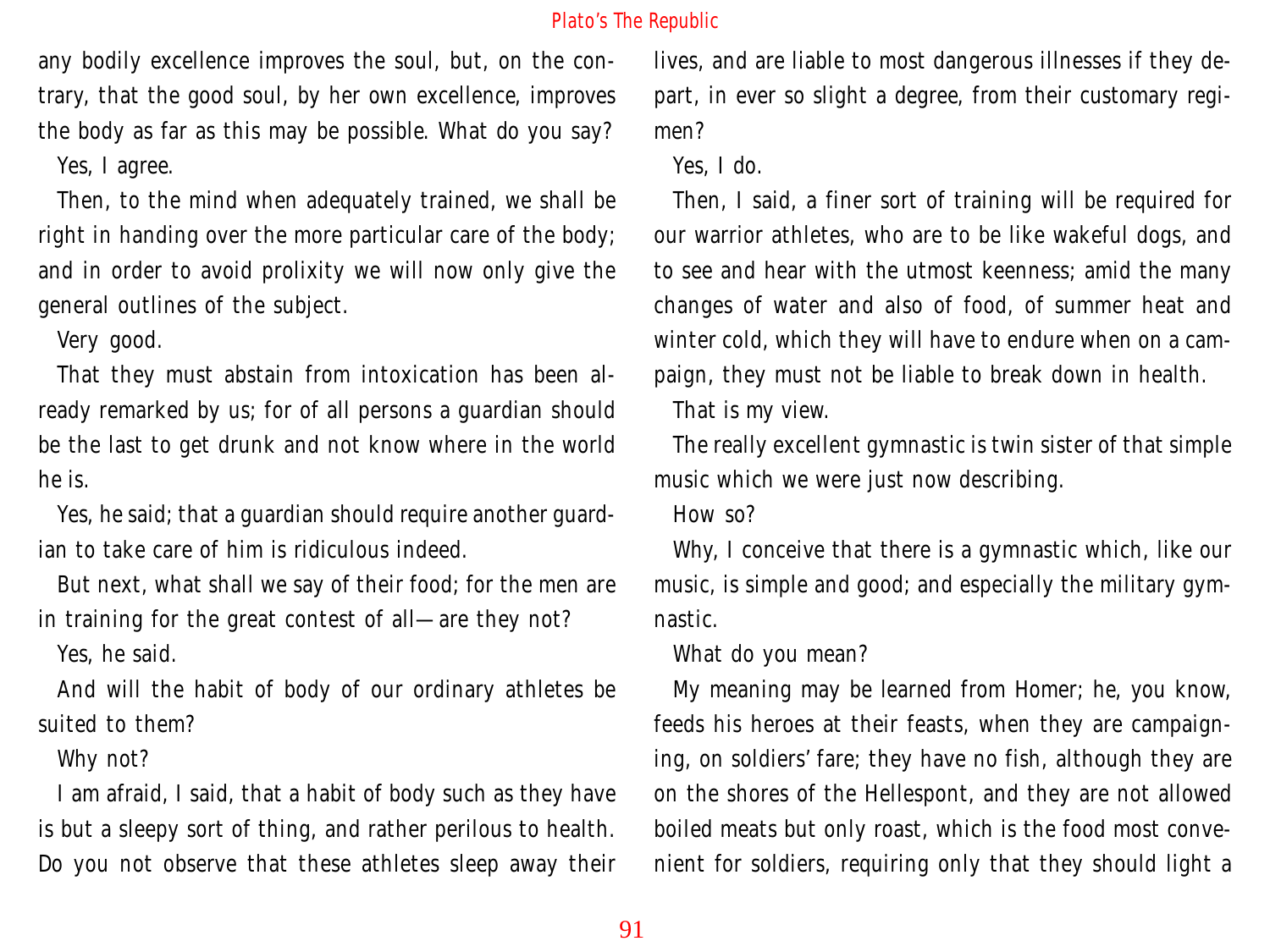fire, and not involving the trouble of carrying about pots and pans.

True.

And I can hardly be mistaken in saying that sweet sauces are nowhere mentioned in Homer. In proscribing them, however, he is not singular; all professional athletes are well aware that a man who is to be in good condition should take nothing of the kind.

Yes, he said; and knowing this, they are quite right in not taking them.

Then you would not approve of Syracusan dinners, and the refinements of Sicilian cookery?

I think not.

Nor, if a man is to be in condition, would you allow him to have a Corinthian girl as his fair friend?

Certainly not.

Neither would you approve of the delicacies, as they are thought, of Athenian confectionery?

Certainly not.

All such feeding and living may be rightly compared by us to melody and song composed in the panharmonic style, and in all the rhythms. Exactly.

There complexity engendered license, and here disease; whereas simplicity in music was the parent of temperance in the soul; and simplicity in gymnastic of health in the body.

Most true, he said.

But when intemperance and disease multiply in a State, halls of justice and medicine are always being opened; and the arts of the doctor and the lawyer give themselves airs, finding how keen is the interest which not only the slaves but the freemen of a city take about them.

Of course.

And yet what greater proof can there be of a bad and disgraceful state of education than this, that not only artisans and the meaner sort of people need the skill of firstrate physicians and judges, but also those who would profess to have had a liberal education? Is it not disgraceful, and a great sign of want of good-breeding, that a man should have to go abroad for his law and physic because he has none of his own at home, and must therefore surrender himself into the hands of other men whom he makes lords and judges over him?

Of all things, he said, the most disgraceful.

Would you say 'most,' I replied, when you consider that there is a further stage of the evil in which a man is not only a life-long litigant, passing all his days in the courts, either as plaintiff or defendant, but is actually led by his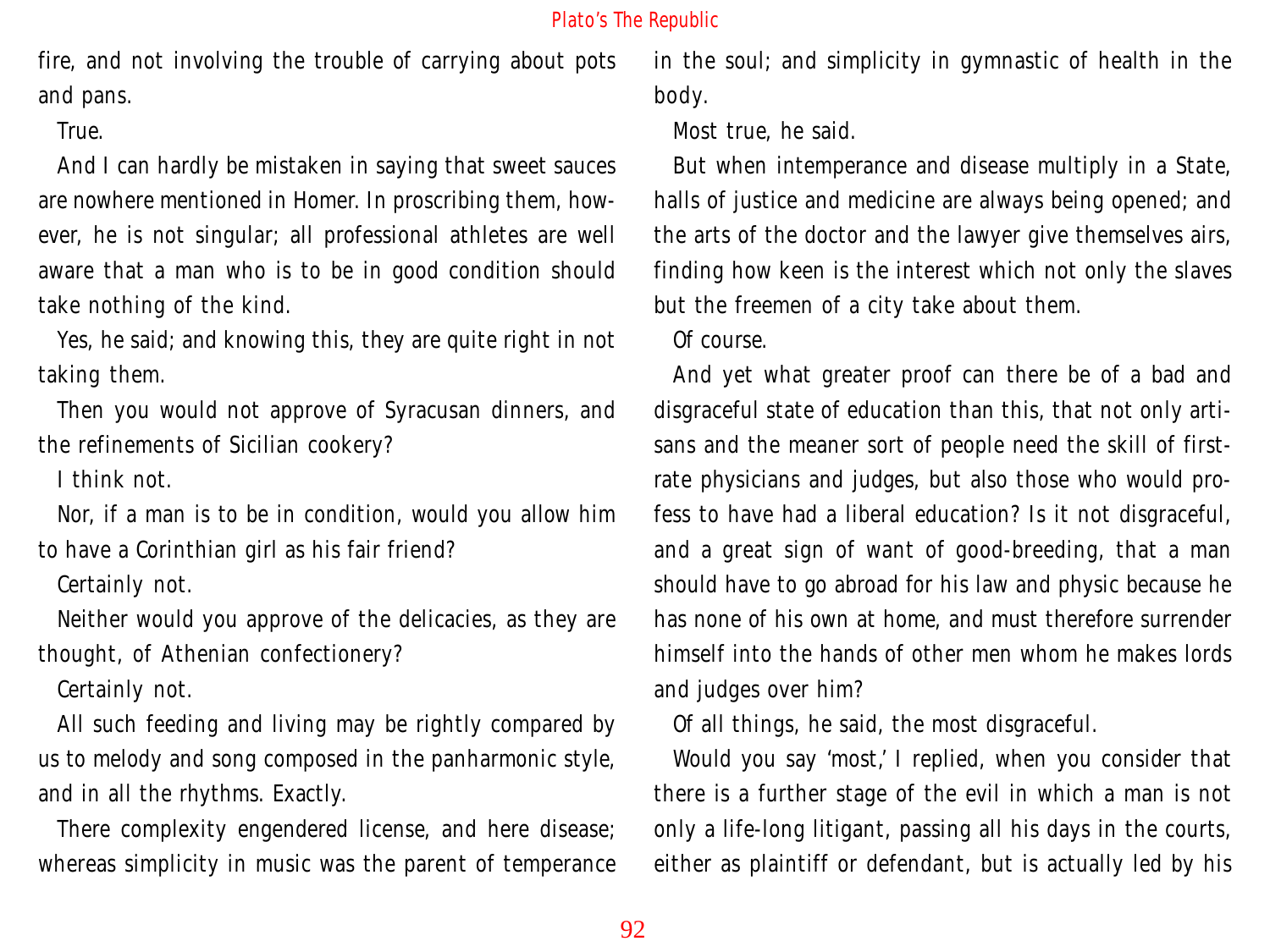bad taste to pride himself on his litigiousness; he imagines that he is a master in dishonesty; able to take every crooked turn, and wriggle into and out of every hole, bending like a withy and getting out of the way of justice: and all for what?—in order to gain small points not worth mentioning, he not knowing that so to order his life as to be able to do without a napping judge is a far higher and nobler sort of thing. Is not that still more disgraceful?

Yes, he said, that is still more disgraceful.

Well, I said, and to require the help of medicine, not when a wound has to be cured, or on occasion of an epidemic, but just because, by indolence and a habit of life such as we have been describing, men fill themselves with waters and winds, as if their bodies were a marsh, compelling the ingenious sons of Asclepius to find more names for diseases, such as flatulence and catarrh; is not this, too, a disgrace?

Yes, he said, they do certainly give very strange and newfangled names to diseases.

Yes, I said, and I do not believe that there were any such diseases in the days of Asclepius; and this I infer from the circumstance that the hero Eurypylus, after he has been wounded in Homer, drinks a posset of Pramnian wine well besprinkled with barley-meal and grated cheese, which are certainly inflammatory, and yet the sons of Asclepius who were at the Trojan war do not blame the damsel who gives him the drink, or rebuke Patroclus, who is treating his case.

Well, he said, that was surely an extraordinary drink to be given to a person in his condition.

Not so extraordinary, I replied, if you bear in mind that in former days, as is commonly said, before the time of Herodicus, the guild of Asclepius did not practise our present system of medicine, which may be said to educate diseases. But Herodicus, being a trainer, and himself of a sickly constitution, by a combination of training and doctoring found out a way of torturing first and chiefly himself, and secondly the rest of the world.

How was that? he said.

By the invention of lingering death; for he had a mortal disease which he perpetually tended, and as recovery was out of the question, he passed his entire life as a valetudinarian; he could do nothing but attend upon himself, and he was in constant torment whenever he departed in anything from his usual regimen, and so dying hard, by the help of science he struggled on to old age.

A rare reward of his skill!

Yes, I said; a reward which a man might fairly expect who never understood that, if Asclepius did not instruct his descendants in valetudinarian arts, the omission arose, not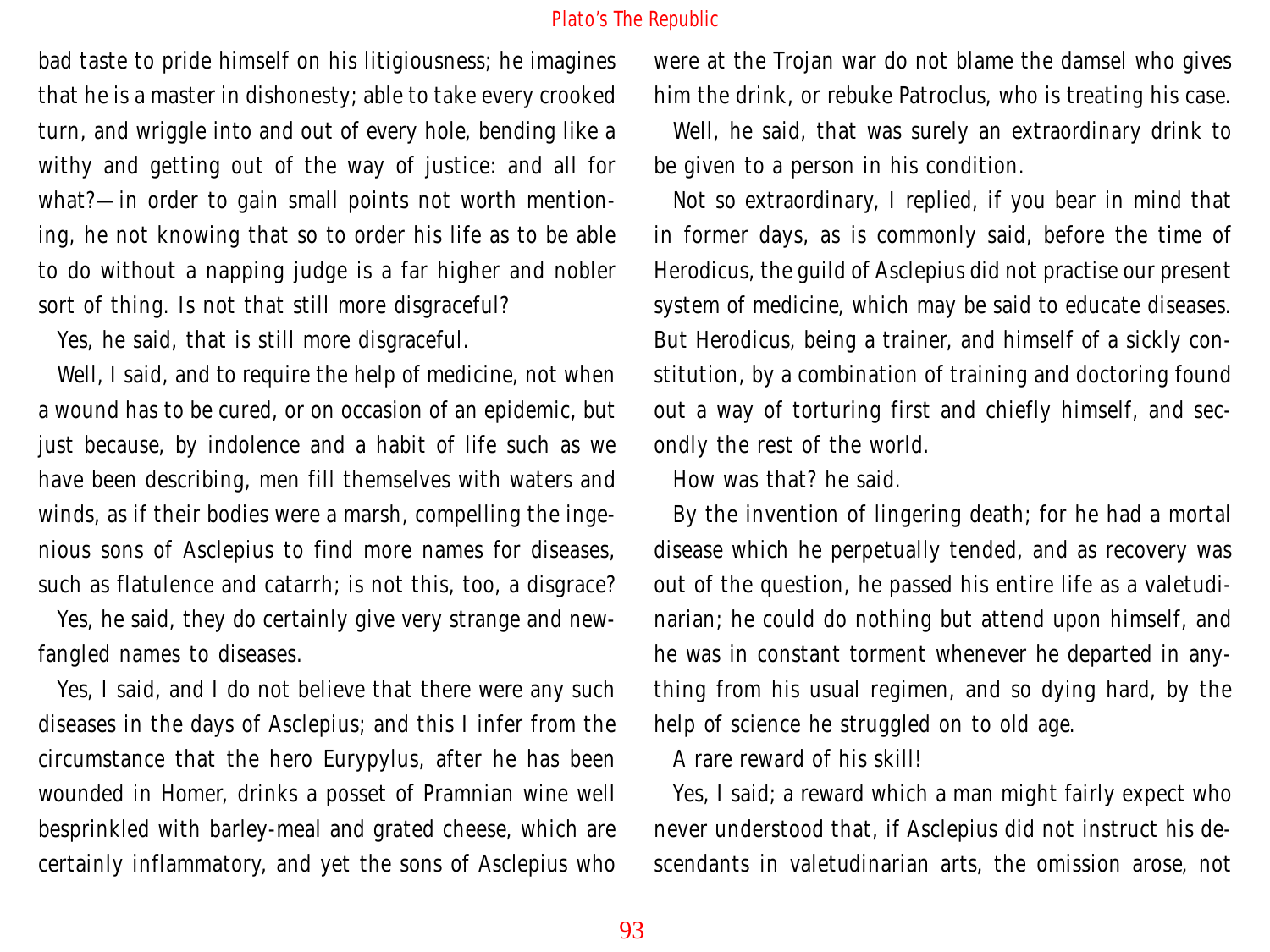from ignorance or inexperience of such a branch of medicine, but because he knew that in all well-ordered states every individual has an occupation to which he must attend, and has therefore no leisure to spend in continually being ill. This we remark in the case of the artisan, but, ludicrously enough, do not apply the same rule to people of the richer sort.

How do you mean? he said.

I mean this: When a carpenter is ill he asks the physician for a rough and ready cure; an emetic or a purge or a cautery or the knife,—these are his remedies. And if some one prescribes for him a course of dietetics, and tells him that he must swathe and swaddle his head, and all that sort of thing, he replies at once that he has no time to be ill, and that he sees no good in a life which is spent in nursing his disease to the neglect of his customary employment; and therefore bidding good-bye to this sort of physician, he resumes his ordinary habits, and either gets well and lives and does his business, or, if his constitution falls, he dies and has no more trouble.

Yes, he said, and a man in his condition of life ought to use the art of medicine thus far only.

Has he not, I said, an occupation; and what profit would there be in his life if he were deprived of his occupation?

Quite true, he said.

But with the rich man this is otherwise; of him we do not say that he has any specially appointed work which he must perform, if he would live.

He is generally supposed to have nothing to do.

Then you never heard of the saying of Phocylides, that as soon as a man has a livelihood he should practise virtue?

Nay, he said, I think that he had better begin somewhat sooner.

Let us not have a dispute with him about this, I said; but rather ask ourselves: Is the practice of virtue obligatory on the rich man, or can he live without it? And if obligatory on him, then let us raise a further question, whether this dieting of disorders which is an impediment to the application of the mind t in carpentering and the mechanical arts, does not equally stand in the way of the sentiment of Phocylides?

Of that, he replied, there can be no doubt; such excessive care of the body, when carried beyond the rules of gymnastic, is most inimical to the practice of virtue.

Yes, indeed, I replied, and equally incompatible with the management of a house, an army, or an office of state; and, what is most important of all, irreconcilable with any kind of study or thought or self-reflection—there is a constant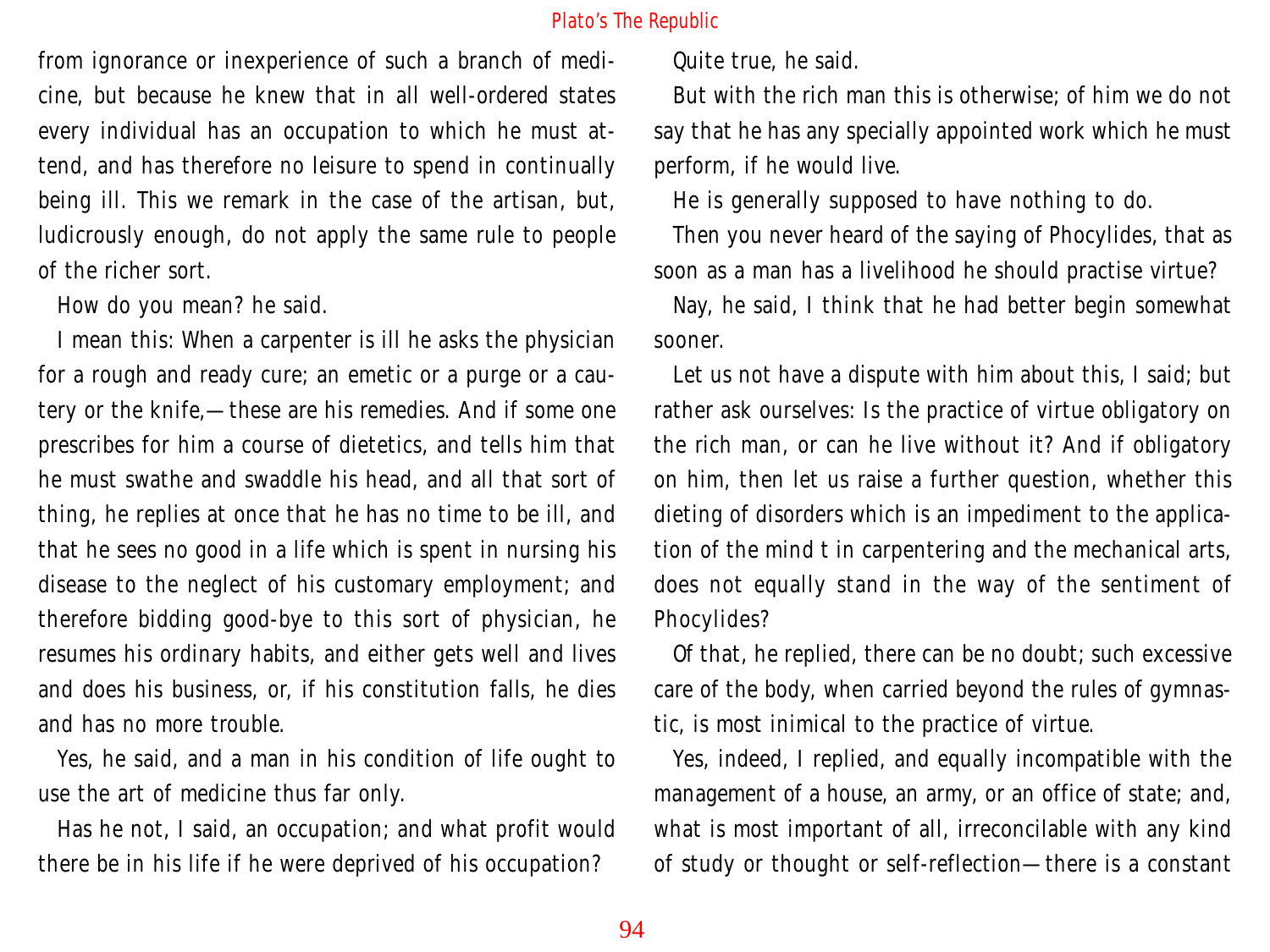suspicion that headache and giddiness are to be ascribed to philosophy, and hence all practising or making trial of virtue in the higher sense is absolutely stopped; for a man is always fancying that he is being made ill, and is in constant anxiety about the state of his body.

Yes, likely enough.

And therefore our politic Asclepius may be supposed to have exhibited the power of his art only to persons who, being generally of healthy constitution and habits of life, had a definite ailment; such as these he cured by purges and operations, and bade them live as usual, herein consulting the interests of the State; but bodies which disease had penetrated through and through he would not have attempted to cure by gradual processes of evacuation and infusion: he did not want to lengthen out good-for-nothing lives, or to have weak fathers begetting weaker sons; if a man was not able to live in the ordinary way he had no business to cure him; for such a cure would have been of no use either to himself, or to the State.

Then, he said, you regard Asclepius as a statesman.

Clearly; and his character is further illustrated by his sons. Note that they were heroes in the days of old and practised the medicines of which I am speaking at the siege of Troy: You will remember how, when Pandarus wounded Menelaus,

they

 Sucked the blood out of the wound, and sprinkled soothing remedies,

but they never prescribed what the patient was afterwards to eat or drink in the case of Menelaus, any more than in the case of Eurypylus; the remedies, as they conceived, were enough to heal any man who before he was wounded was healthy and regular in habits; and even though he did happen to drink a posset of Pramnian wine, he might get well all the same. But they would have nothing to do with unhealthy and intemperate subjects, whose lives were of no use either to themselves or others; the art of medicine was not designed for their good, and though they were as rich as Midas, the sons of Asclepius would have declined to attend them.

They were very acute persons, those sons of Asclepius. Naturally so, I replied. Nevertheless, the tragedians and Pindar disobeying our behests, although they acknowledge that Asclepius was the son of Apollo, say also that he was bribed into healing a rich man who was at the point of death, and for this reason he was struck by lightning. But we, in accordance with the principle already affirmed by us, will not believe them when they tell us both;—if he was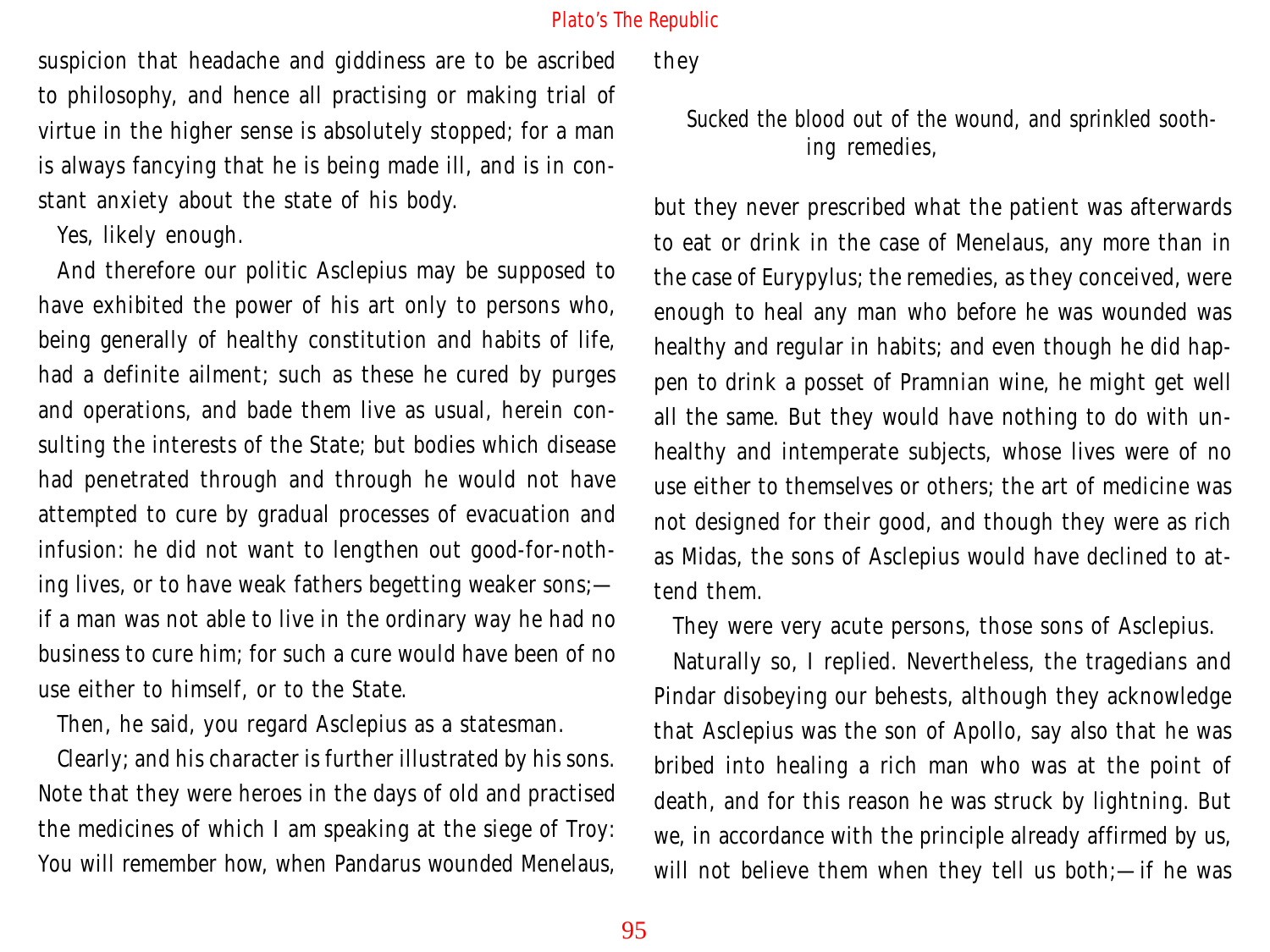the son of a god, we maintain that he was not avaricious; or, if he was avaricious he was not the son of a god.

All that, Socrates, is excellent; but I should like to put a question to you: Ought there not to be good physicians in a State, and are not the best those who have treated the greatest number of constitutions good and bad? and are not the best judges in like manner those who are acquainted with all sorts of moral natures?

Yes, I said, I too would have good judges and good physicians. But do you know whom I think good?

Will you tell me?

I will, if I can. Let me however note that in the same question you join two things which are not the same.

How so? he asked.

Why, I said, you join physicians and judges. Now the most skillful physicians are those who, from their youth upwards, have combined with the knowledge of their art the greatest experience of disease; they had better not be robust in health, and should have had all manner of diseases in their own persons. For the body, as I conceive, is not the instrument with which they cure the body; in that case we could not allow them ever to be or to have been sickly; but they cure the body with the mind, and the mind which has become and is sick can cure nothing.

That is very true, he said.

But with the judge it is otherwise; since he governs mind by mind; he ought not therefore to have been trained among vicious minds, and to have associated with them from youth upwards, and to have gone through the whole calendar of crime, only in order that he may quickly infer the crimes of others as he might their bodily diseases from his own selfconsciousness; the honourable mind which is to form a healthy judgment should have had no experience or contamination of evil habits when young. And this is the reason why in youth good men often appear to be simple, and are easily practised upon by the dishonest, because they have no examples of what evil is in their own souls.

Yes, he said, they are far too apt to be deceived.

Therefore, I said, the judge should not be young; he should have learned to know evil, not from his own soul, but from late and long observation of the nature of evil in others: knowledge should be his guide, not personal experience.

Yes, he said, that is the ideal of a judge.

Yes, I replied, and he will be a good man (which is my answer to your question); for he is good who has a good soul. But the cunning and suspicious nature of which we spoke,—he who has committed many crimes, and fancies himself to be a master in wickedness, when he is amongst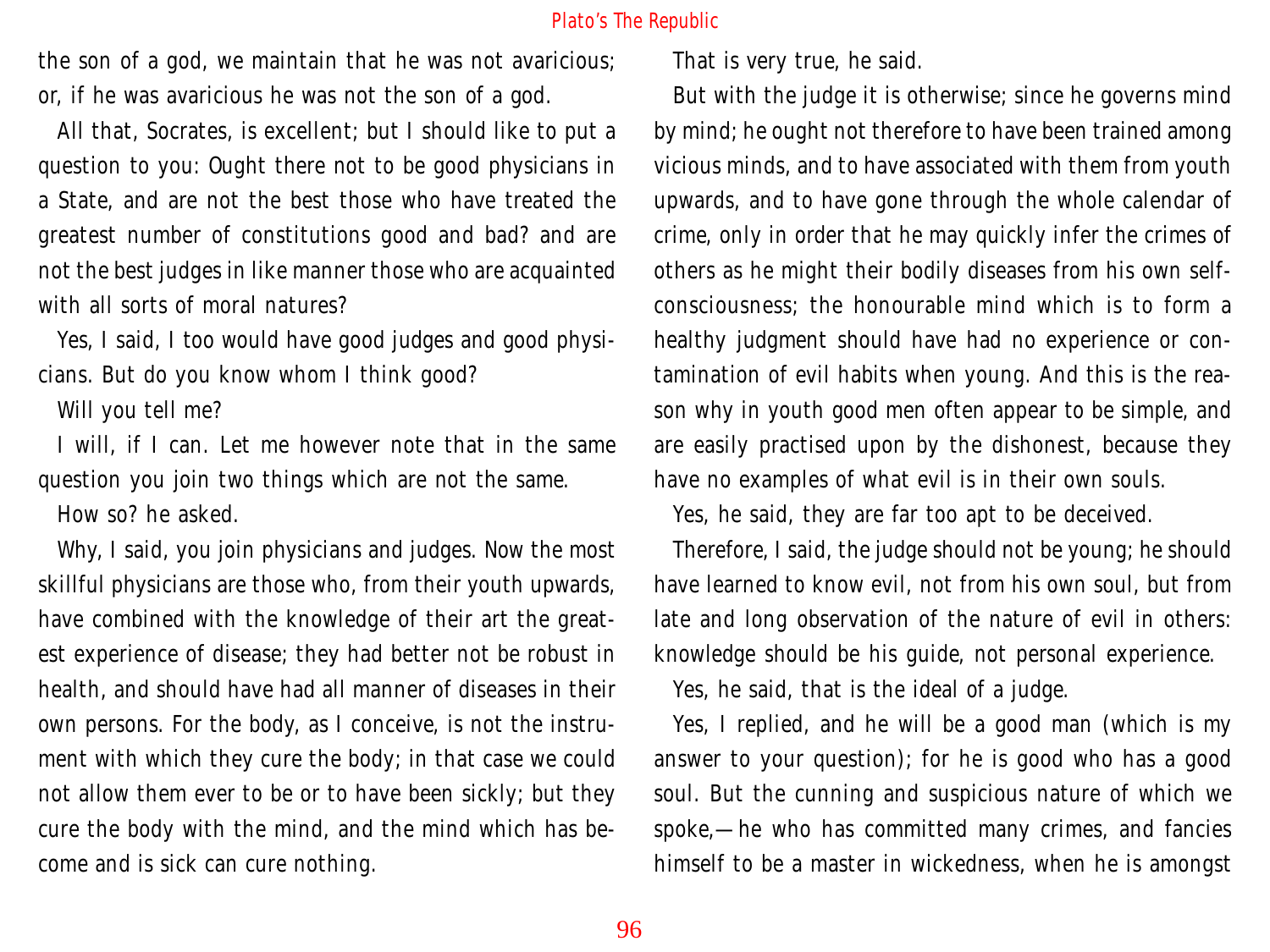his fellows, is wonderful in the precautions which he takes, because he judges of them by himself: but when he gets into the company of men of virtue, who have the experience of age, he appears to be a fool again, owing to his unseasonable suspicions; he cannot recognise an honest man, because he has no pattern of honesty in himself; at the same time, as the bad are more numerous than the good, and he meets with them oftener, he thinks himself, and is by others thought to be, rather wise than foolish.

Most true, he said.

Then the good and wise judge whom we are seeking is not this man, but the other; for vice cannot know virtue too, but a virtuous nature, educated by time, will acquire a knowledge both of virtue and vice: the virtuous, and not the vicious, man has wisdom—in my opinion.

And in mine also.

This is the sort of medicine, and this is the sort of law, which you sanction in your State. They will minister to better natures, giving health both of soul and of body; but those who are diseased in their bodies they will leave to die, and the corrupt and incurable souls they will put an end to themselves.

That is clearly the best thing both for the patients and for the State.

And thus our youth, having been educated only in that simple music which, as we said, inspires temperance, will be reluctant to go to law.

Clearly.

And the musician, who, keeping to the same track, is content to practise the simple gymnastic, will have nothing to do with medicine unless in some extreme case.

That I quite believe.

The very exercises and tolls which he undergoes are intended to stimulate the spirited element of his nature, and not to increase his strength; he will not, like common athletes, use exercise and regimen to develop his muscles.

Very right, he said.

Neither are the two arts of music and gymnastic really designed, as is often supposed, the one for the training of the soul, the other fir the training of the body.

What then is the real object of them?

I believe, I said, that the teachers of both have in view chiefly the improvement of the soul.

How can that be? he asked.

Did you never observe, I said, the effect on the mind itself of exclusive devotion to gymnastic, or the opposite effect of an exclusive devotion to music?

In what way shown? he said.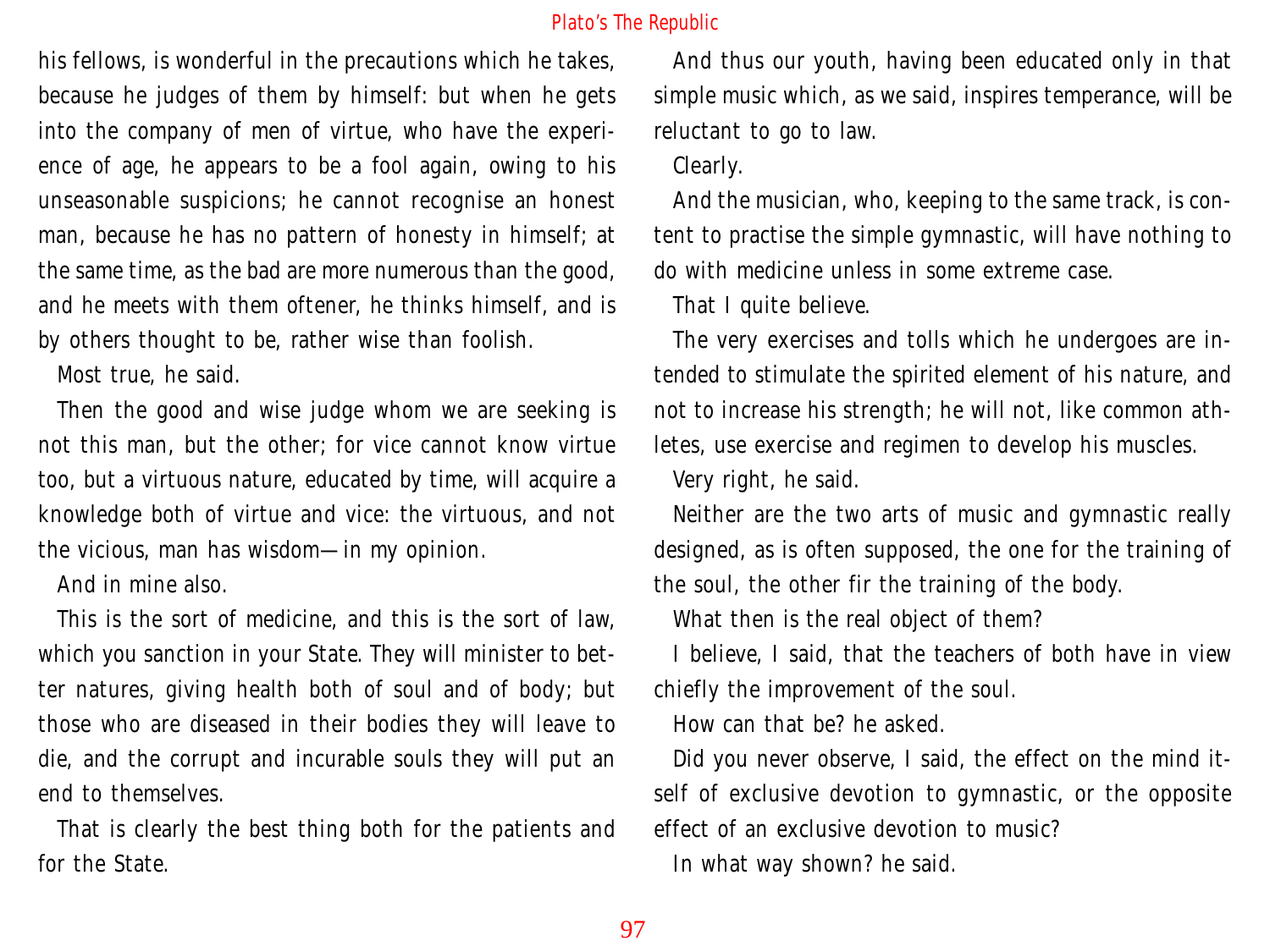The one producing a temper of hardness and ferocity, the other of softness and effeminacy, I replied.

Yes, he said, I am quite aware that the mere athlete becomes too much of a savage, and that the mere musician is melted and softened beyond what is good for him.

Yet surely, I said, this ferocity only comes from spirit, which, if rightly educated, would give courage, but, if too much intensified, is liable to become hard and brutal.

That I quite think.

On the other hand the philosopher will have the quality of gentleness. And this also, when too much indulged, will turn to softness, but, if educated rightly, will be gentle and moderate.

True.

And in our opinion the guardians ought to have both these qualities?

Assuredly.

And both should be in harmony?

Beyond question.

And the harmonious soul is both temperate and courageous?

Yes.

And the inharmonious is cowardly and boorish? Very true.

And, when a man allows music to play upon him and to pour into his soul through the funnel of his ears those sweet and soft and melancholy airs of which we were just now speaking, and his whole life is passed in warbling and the delights of song; in the first stage of the process the passion or spirit which is in him is tempered like iron, and made useful, instead of brittle and useless. But, if he carries on the softening and soothing process, in the next stage he begins to melt and waste, until he has wasted away his spirit and cut out the sinews of his soul; and he becomes a feeble warrior.

Very true.

If the element of spirit is naturally weak in him the change is speedily accomplished, but if he have a good deal, then the power of music weakening the spirit renders him excitable;—on the least provocation he flames up at once, and is speedily extinguished; instead of having spirit he grows irritable and passionate and is quite impracticable.

Exactly.

And so in gymnastics, if a man takes violent exercise and is a great feeder, and the reverse of a great student of music and philosophy, at first the high condition of his body fills him with pride and spirit, and lie becomes twice the man that he was.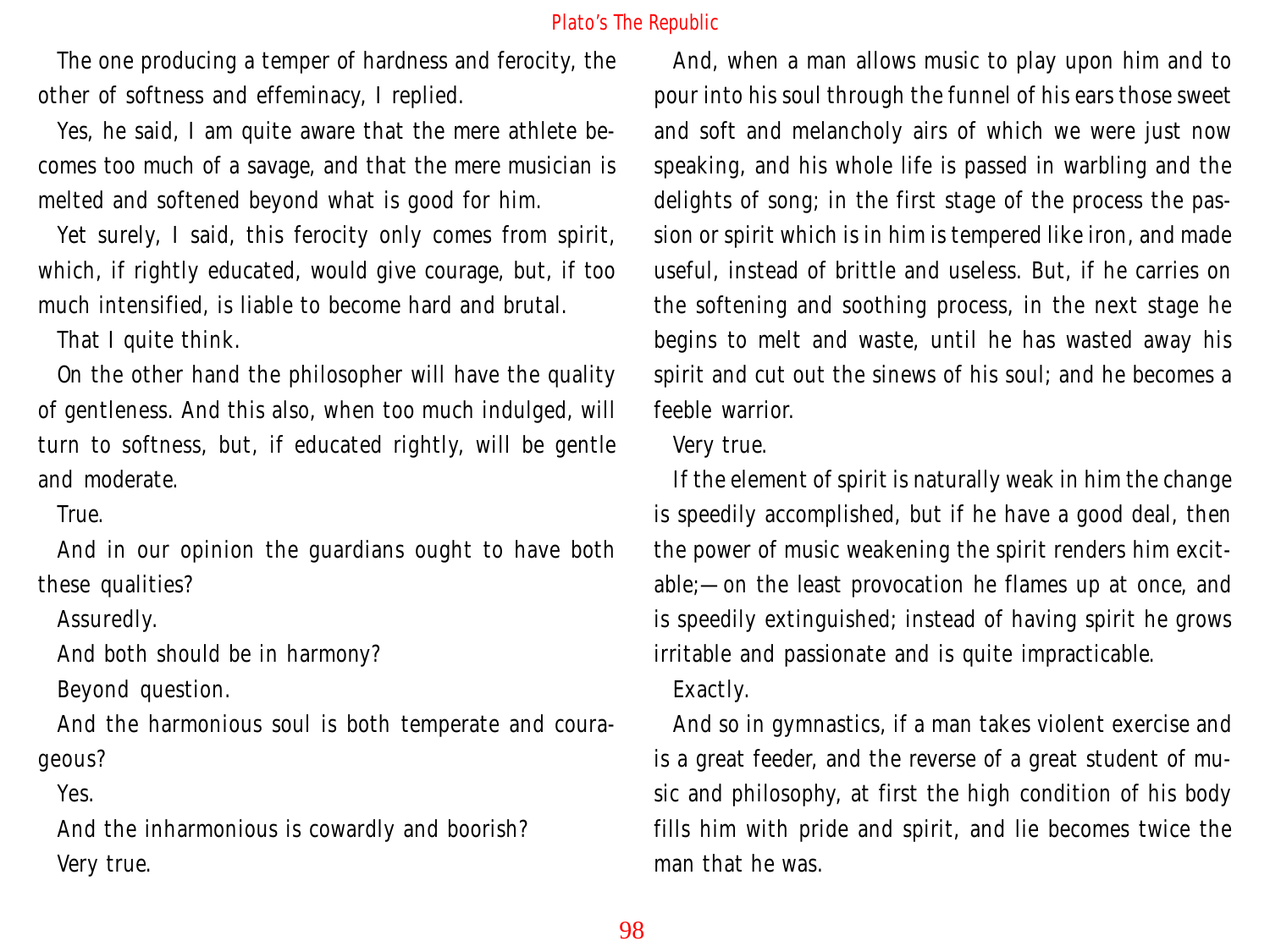Certainly.

And what happens? if he do nothing else, and holds no con-a verse with the Muses, does not even that intelligence which there may be in him, having no taste of any sort of learning or enquiry or thought or culture, grow feeble and dull and blind, his mind never waking up or receiving nourishment, and his senses not being purged of their mists?

True, he said.

And he ends by becoming a hater of philosophy, uncivilized, never using the weapon of persuasion,—he is like a wild beast, all violence and fierceness, and knows no other way of dealing; and he lives in all ignorance and evil conditions, and has no sense of propriety and grace.

That is quite true, he said.

And as there are two principles of human nature, one the spirited and the other the philosophical, some God, as I should say, has given mankind two arts answering to them (and only indirectly to the soul and body), in order that these two principles (like the strings of an instrument) may be relaxed or drawn tighter until they are duly harmonized.

That appears to be the intention.

And he who mingles music with gymnastic in the fairest proportions, and best attempers them to the soul, may be rightly called the true musician and harmonist in a far higher sense than the tuner of the strings.

You are quite right, Socrates.

And such a presiding genius will be always required in our State if the government is to last.

Yes, he will be absolutely necessary.

Such, then, are our principles of nurture and education: Where would be the use of going into further details about the dances of our citizens, or about their hunting and coursing, their gymnastic and equestrian contests? For these all follow the general principle, and having found that, we shall have no difficulty in discovering them.

I dare say that there will be no difficulty.

Very good, I said; then what is the next question? Must we not ask who are to be rulers and who subjects?

Certainly.

There can be no doubt that the elder must rule the younger.

Clearly.

And that the best of these must rule.

That is also clear.

Now, are not the best husbandmen those who are most devoted to husbandry?

Yes.

And as we are to have the best of guardians for our city,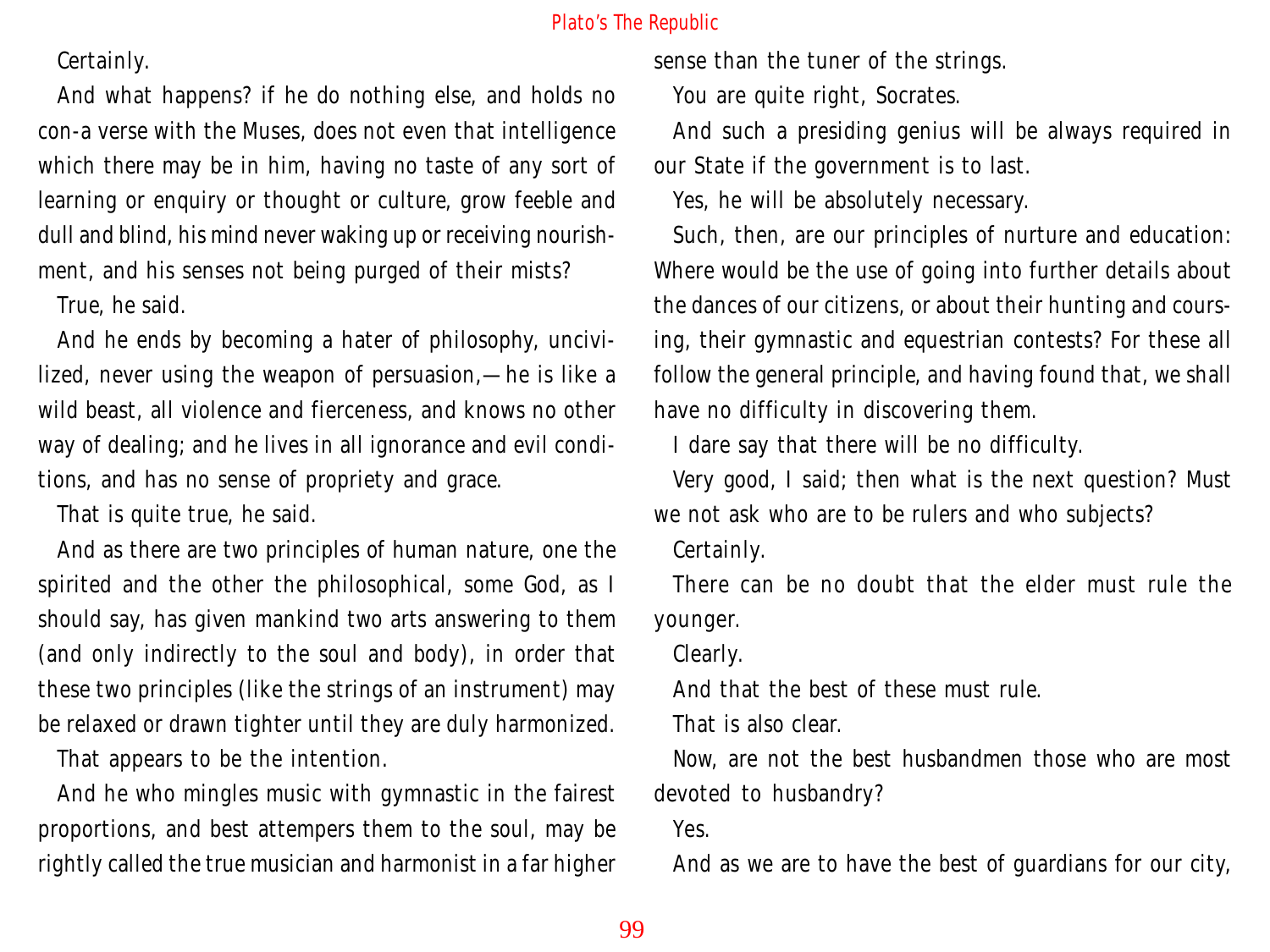must they not be those who have most the character of guardians?

Yes.

And to this end they ought to be wise and efficient, and to have a special care of the State?

True.

And a man will be most likely to care about that which he loves?

To be sure.

And he will be most likely to love that which he regards as having the same interests with himself, and that of which the good or evil fortune is supposed by him at any time most to affect his own?

Very true, he replied.

Then there must be a selection. Let us note among the guardians those who in their whole life show the greatest eagerness to do what is for the good of their country, and the greatest repugnance to do what is against her interests.

Those are the right men.

And they will have to be watched at every age, in order that we may see whether they preserve their resolution, and never, under the influence either of force or enchantment, forget or cast off their sense of duty to the State.

How cast off? he said.

I will explain to you, I replied. A resolution may go out of a man's mind either with his will or against his will; with his will when he gets rid of a falsehood and learns better, against his will whenever he is deprived of a truth.

I understand, he said, the willing loss of a resolution; the meaning of the unwilling I have yet to learn.

Why, I said, do you not see that men are unwillingly deprived of good, and willingly of evil? Is not to have lost the truth an evil, and to possess the truth a good? and you would agree that to conceive things as they are is to possess the truth?

Yes, he replied; I agree with you in thinking that mankind are deprived of truth against their will.

And is not this involuntary deprivation caused either by theft, or force, or enchantment?

Still, he replied, I do not understand you.

I fear that I must have been talking darkly, like the tragedians. I only mean that some men are changed by persuasion and that others forget; argument steals away the hearts of one class, and time of the other; and this I call theft. Now you understand me?

Yes.

Those again who are forced are those whom the violence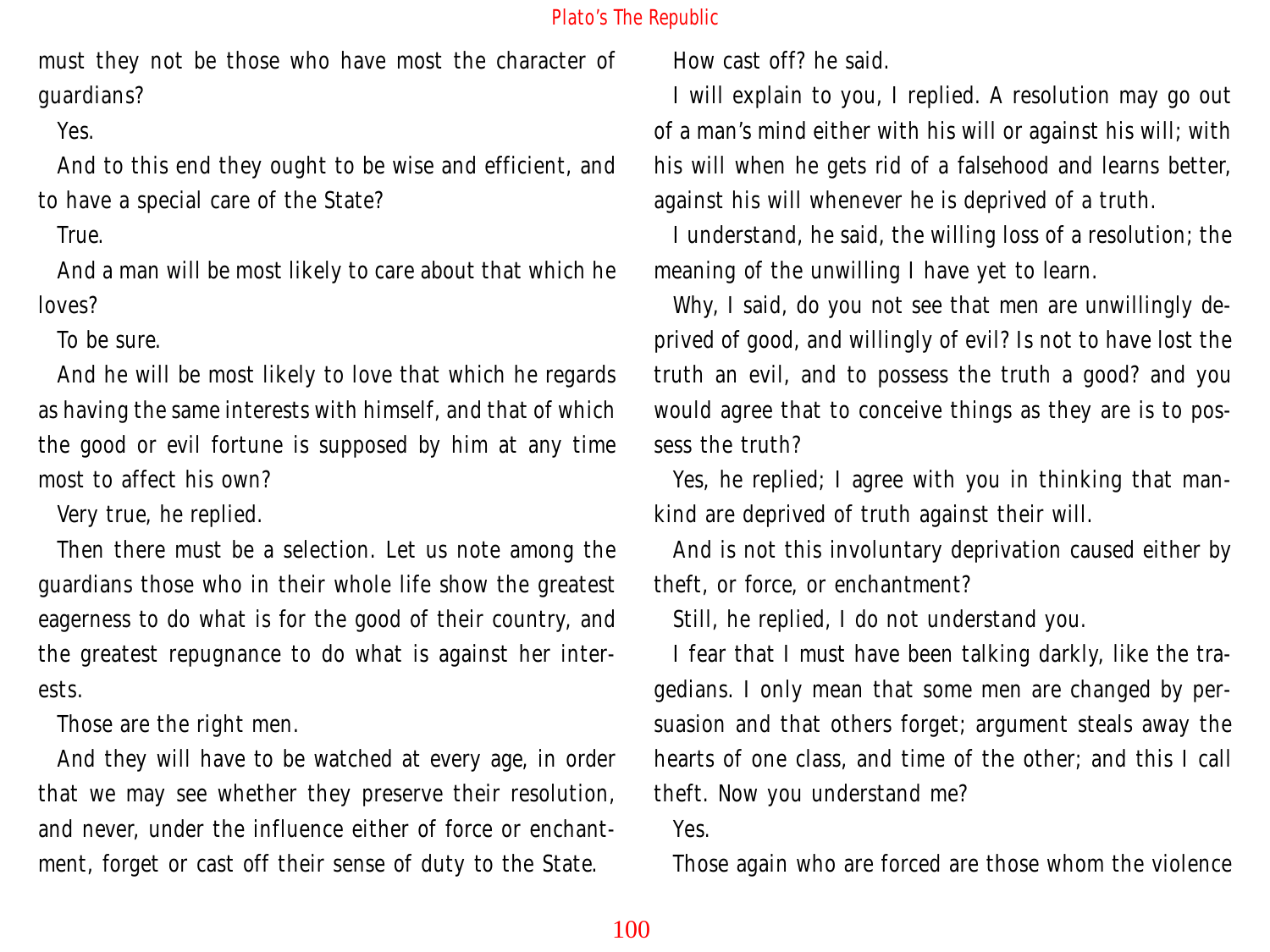of some pain or grief compels to change their opinion. I understand, he said, and you are quite right.

And you would also acknowledge that the enchanted are those who change their minds either under the softer influence of pleasure, or the sterner influence of fear?

Yes, he said; everything that deceives may be said to enchant.

Therefore, as I was just now saying, we must inquire who are the best guardians of their own conviction that what they think the interest of the State is to be the rule of their lives. We must watch them from their youth upwards, and make them perform actions in which they are most likely to forget or to be deceived, and he who remembers and is not deceived is to be selected, and he who falls in the trial is to be rejected. That will be the way?

Yes.

And there should also be toils and pains and conflicts prescribed for them, in which they will be made to give further proof of the same qualities.

Very right, he replied.

And then, I said, we must try them with enchantments that is the third sort of test—and see what will be their behaviour: like those who take colts amid noise and tumult to see if they are of a timid nature, so must we take our youth amid terrors of some kind, and again pass them into pleasures, and prove them more thoroughly than gold is proved in the furnace, that we may discover whether they are armed against all enchantments, and of a noble bearing always, good guardians of themselves and of the music which they have learned, and retaining under all circumstances a rhythmical and harmonious nature, such as will be most serviceable to the individual and to the State. And he who at every age, as boy and youth and in mature life, has come out of the trial victorious and pure, shall be appointed a ruler and guardian of the State; he shall be honoured in life and death, and shall receive sepulture and other memorials of honour, the greatest that we have to give. But him who fails, we must reject. I am inclined to think that this is the sort of way in which our rulers and guardians should be chosen and appointed. I speak generally, and not with any pretension to exactness.

And, speaking generally, I agree with you, he said.

And perhaps the word 'guardian' in the fullest sense ought to be applied to this higher class only who preserve us against foreign enemies and maintain peace among our citizens at home, that the one may not have the will, or the others the power, to harm us. The young men whom we before called guardians may be more properly designated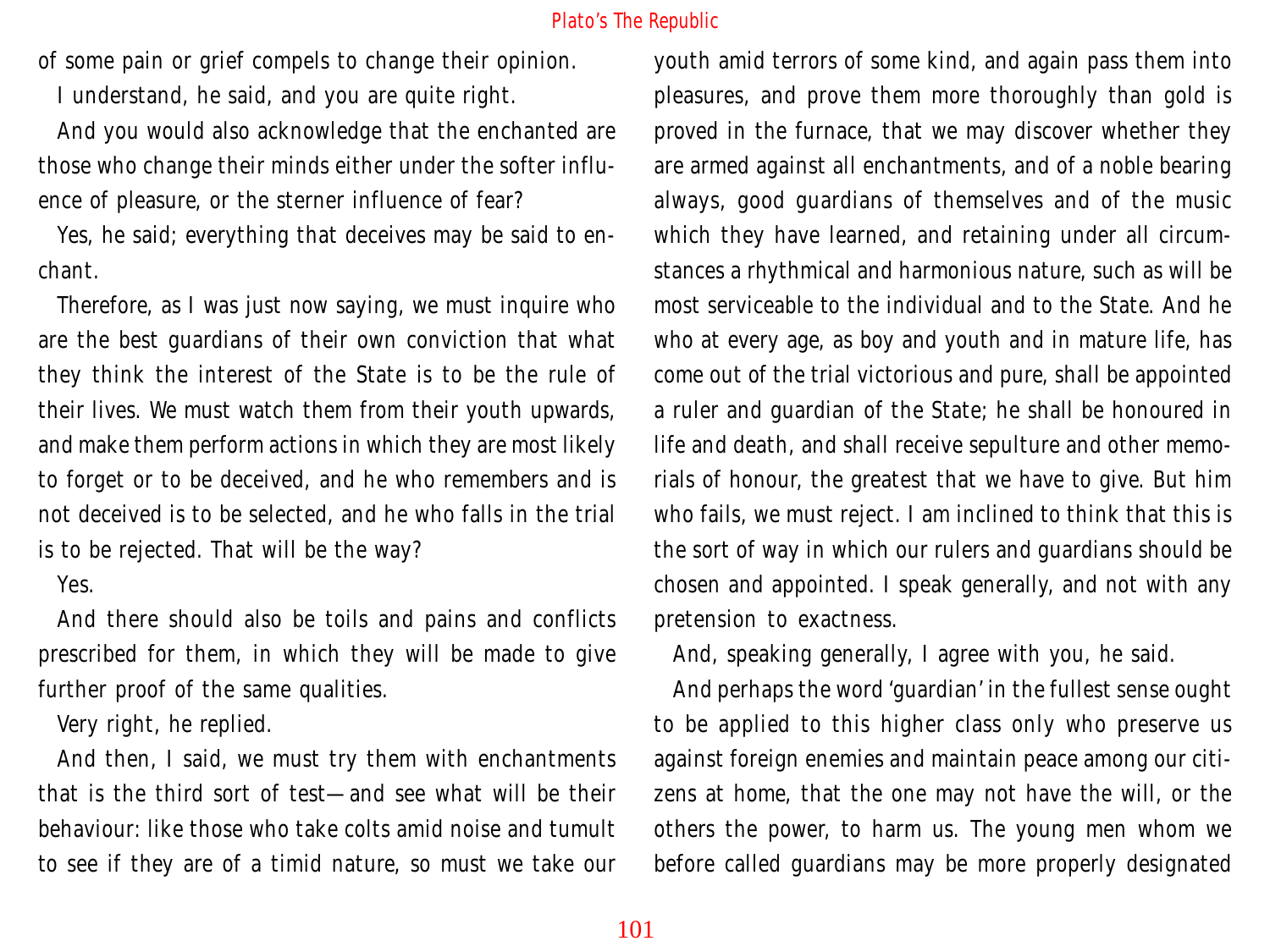auxiliaries and supporters of the principles of the rulers. I agree with you, he said.

How then may we devise one of those needful falsehoods of which we lately spoke—just one royal lie which may deceive the rulers, if that be possible, and at any rate the rest of the city?

What sort of lie? he said.

Nothing new, I replied; only an old Phoenician tale of what has often occurred before now in other places, (as the poets say, and have made the world believe,) though not in our time, and I do not know whether such an event could ever happen again, or could now even be made probable, if it did.

How your words seem to hesitate on your lips!

You will not wonder, I replied, at my hesitation when you have heard.

Speak, he said, and fear not.

Well then, I will speak, although I really know not how to look you in the face, or in what words to utter the audacious fiction, which I propose to communicate gradually, first to the rulers, then to the soldiers, and lastly to the people. They are to be told that their youth was a dream, and the education and training which they received from us, an appearance only; in reality during all that time they were being formed and fed in the womb of the earth, where they themselves and their arms and appurtenances were manufactured; when they were completed, the earth, their mother, sent them up; and so, their country being their mother and also their nurse, they are bound to advise for her good, and to defend her against attacks, and her citizens they are to regard as children of the earth and their own brothers.

You had good reason, he said, to be ashamed of the lie which you were going to tell.

True, I replied, but there is more coming; I have only told you half. Citizens, we shall say to them in our tale, you are brothers, yet God has framed you differently. Some of you have the power of command, and in the composition of these he has mingled gold, wherefore also they have the greatest honour; others he has made of silver, to be auxillaries; others again who are to be husbandmen and craftsmen he has composed of brass and iron; and the species will generally be preserved in the children. But as all are of the same original stock, a golden parent will sometimes have a silver son, or a silver parent a golden son. And God proclaims as a first principle to the rulers, and above all else, that there is nothing which should so anxiously guard, or of which they are to be such good guardians, as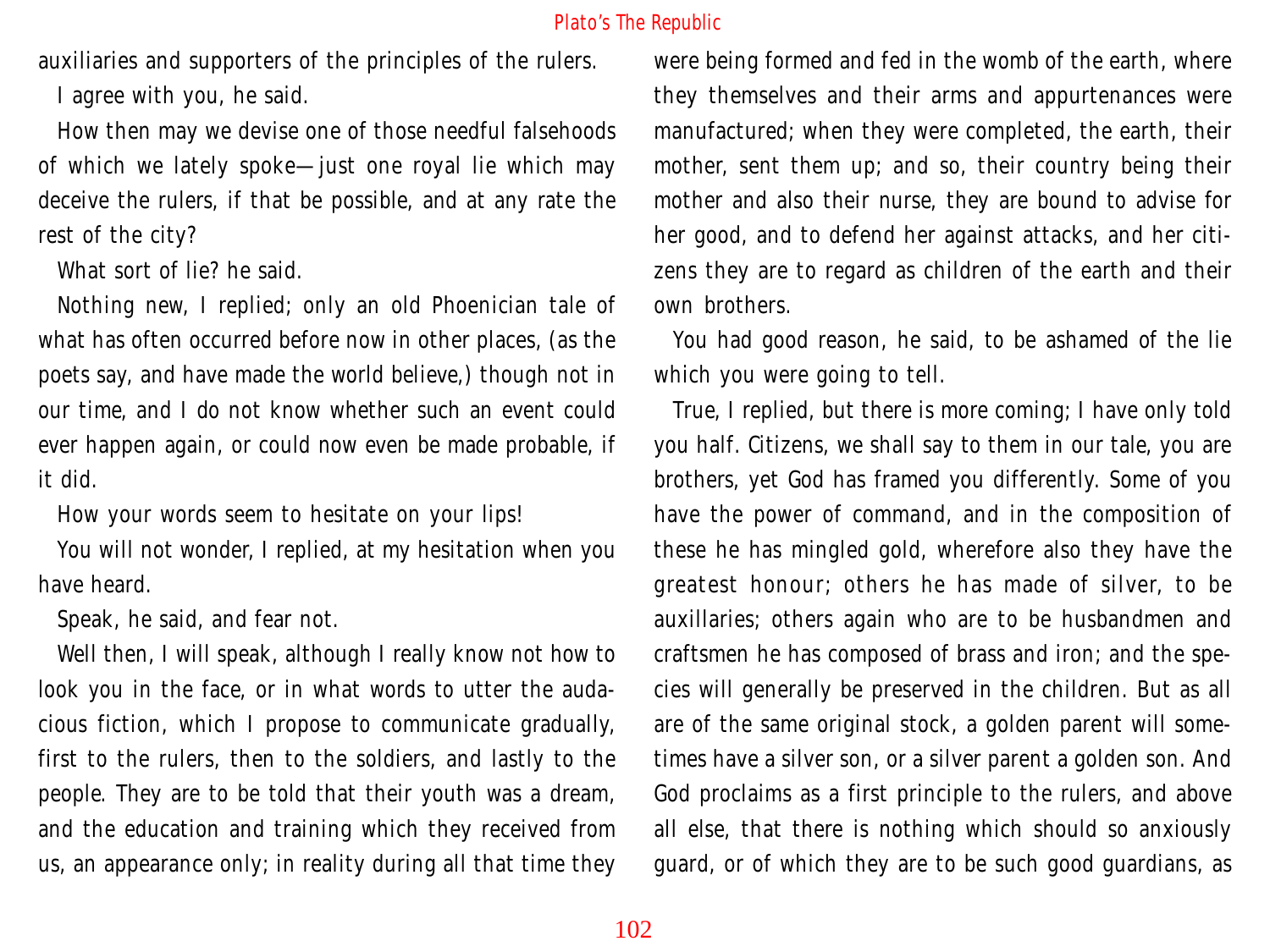of the purity of the race. They should observe what elements mingle in their off spring; for if the son of a golden or silver parent has an admixture of brass and iron, then nature orders a transposition of ranks, and the eye of the ruler must not be pitiful towards the child because he has to descend in the scale and become a husbandman or artisan, just as there may be sons of artisans who having an admixture of gold or silver in them are raised to honour, and become guardians or auxiliaries. For an oracle says that when a man of brass or iron guards the State, it will be destroyed. Such is the tale; is there any possibility of making our citizens believe in it?

Not in the present generation, he replied; there is no way of accomplishing this; but their sons may be made to believe in the tale, and their sons' sons, and posterity after them.

I see the difficulty, I replied; yet the fostering of such a belief will make them care more for the city and for one another. Enough, however, of the fiction, which may now fly abroad upon the wings of rumour, while we arm our earth-born heroes, and lead them forth under the command of their rulers. Let them look round and select a spot whence they can best suppress insurrection, if any prove refractory within, and also defend themselves against enemies, who

like wolves may come down on the fold from without; there let them encamp, and when they have encamped, let them sacrifice to the proper Gods and prepare their dwellings. Just so, he said.

And their dwellings must be such as will shield them against the cold of winter and the heat of summer.

I suppose that you mean houses, he replied.

Yes, I said; but they must be the houses of soldiers, and not of shop-keepers.

What is the difference? he said.

That I will endeavour to explain, I replied. To keep watchdogs, who, from want of discipline or hunger, or some evil habit, or evil habit or other, would turn upon the sheep and worry them, and behave not like dogs but wolves, would be a foul and monstrous thing in a shepherd?

Truly monstrous, he said.

And therefore every care must be taken that our auxiliaries, being stronger than our citizens, may not grow to be too much for them and become savage tyrants instead of friends and allies?

Yes, great care should be taken.

And would not a really good education furnish the best safeguard?

But they are well-educated already, he replied.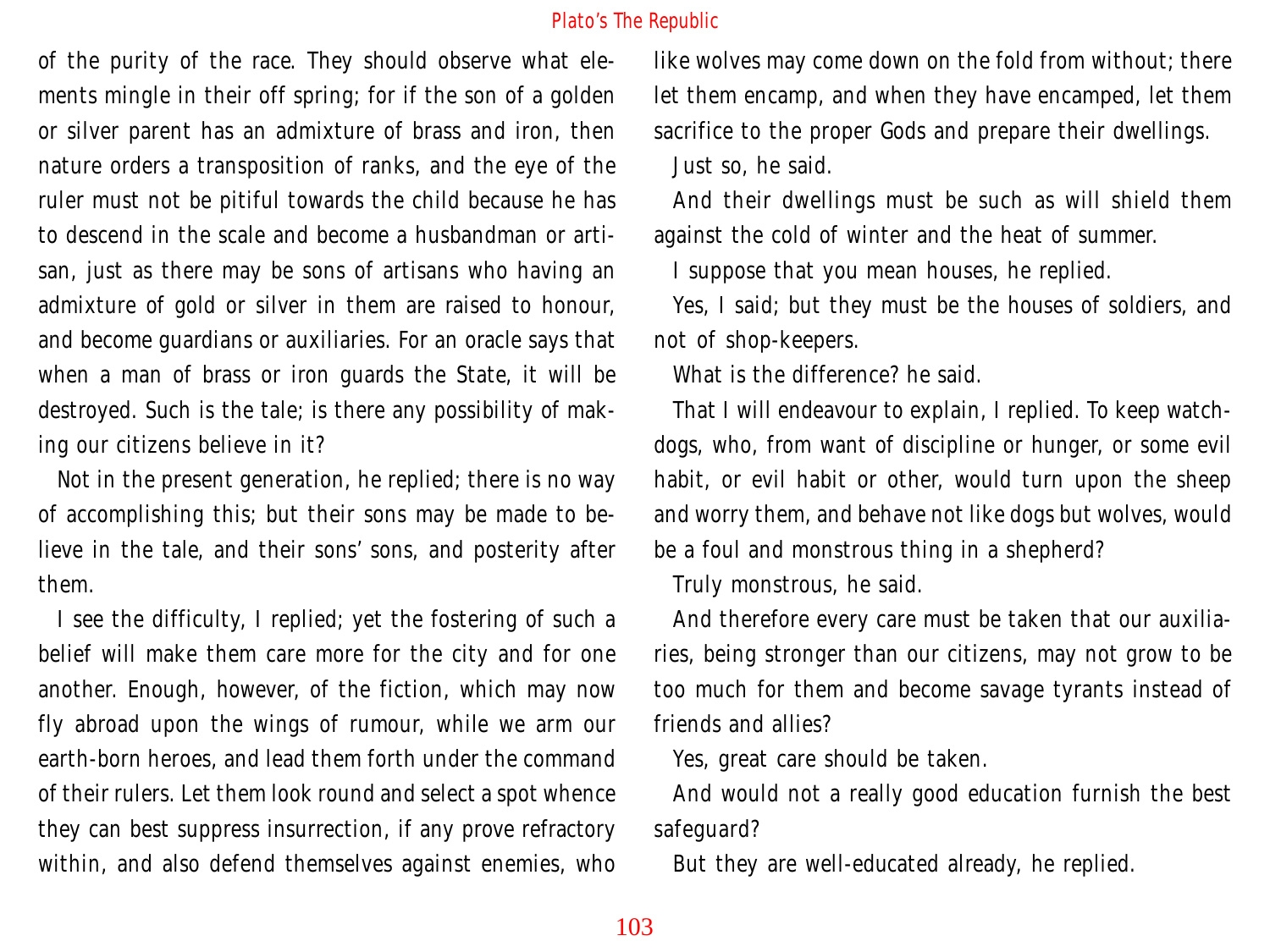I cannot be so confident, my dear Glaucon, I said; I am much certain that they ought to be, and that true education, whatever that may be, will have the greatest tendency to civilize and humanize them in their relations to one another, and to those who are under their protection.

Very true, he replied.

And not only their education, but their habitations, and all that belongs to them, should be such as will neither impair their virtue as guardians, nor tempt them to prey upon the other citizens. Any man of sense must acknowledge that.

# He must.

Then let us consider what will be their way of life, if they are to realize our idea of them. In the first place, none of them should have any property of his own beyond what is obsolutely necessary; neither should they have a private house or store closed against any one who has a mind to enter; their provisions should be only such as are required by trained warriors, who are men of temperance and courage; they should agree to receive from the citizens a fixed rate of pay, enough to meet the expenses of the year and no more; and they will go and live together like soldiers in a camp. Gold and silver we will tell them that they have from God; the diviner metal is within them, and they have

therefore no need of the dross which is current among men, and ought not to pollute the divine by any such earthly admixture; for that commoner metal has been the source of many unholy deeds, but their own is undefiled. And they alone of all the citizens may not touch or handle silver or gold, or be under the same roof with them, or wear them, or drink from them. And this will be their salvation, and they will be the saviours of the State. But should they ever acquire homes or lands or moneys of their own, they will become housekeepers and husbandmen instead of guardians, enemies and tyrants instead of allies of the other citizens; hating and being hated, plotting and being plotted against, they will pass their whole life in much greater terror of internal than of external enemies, and the hour of ruin, both to themselves and to the rest of the State, will be at hand. For all which reasons may we not say that thus shall our State be ordered, and that these shall be the regulations appointed by us for guardians concerning their houses and all other matters? Shall we not?

Yes, said Glaucon.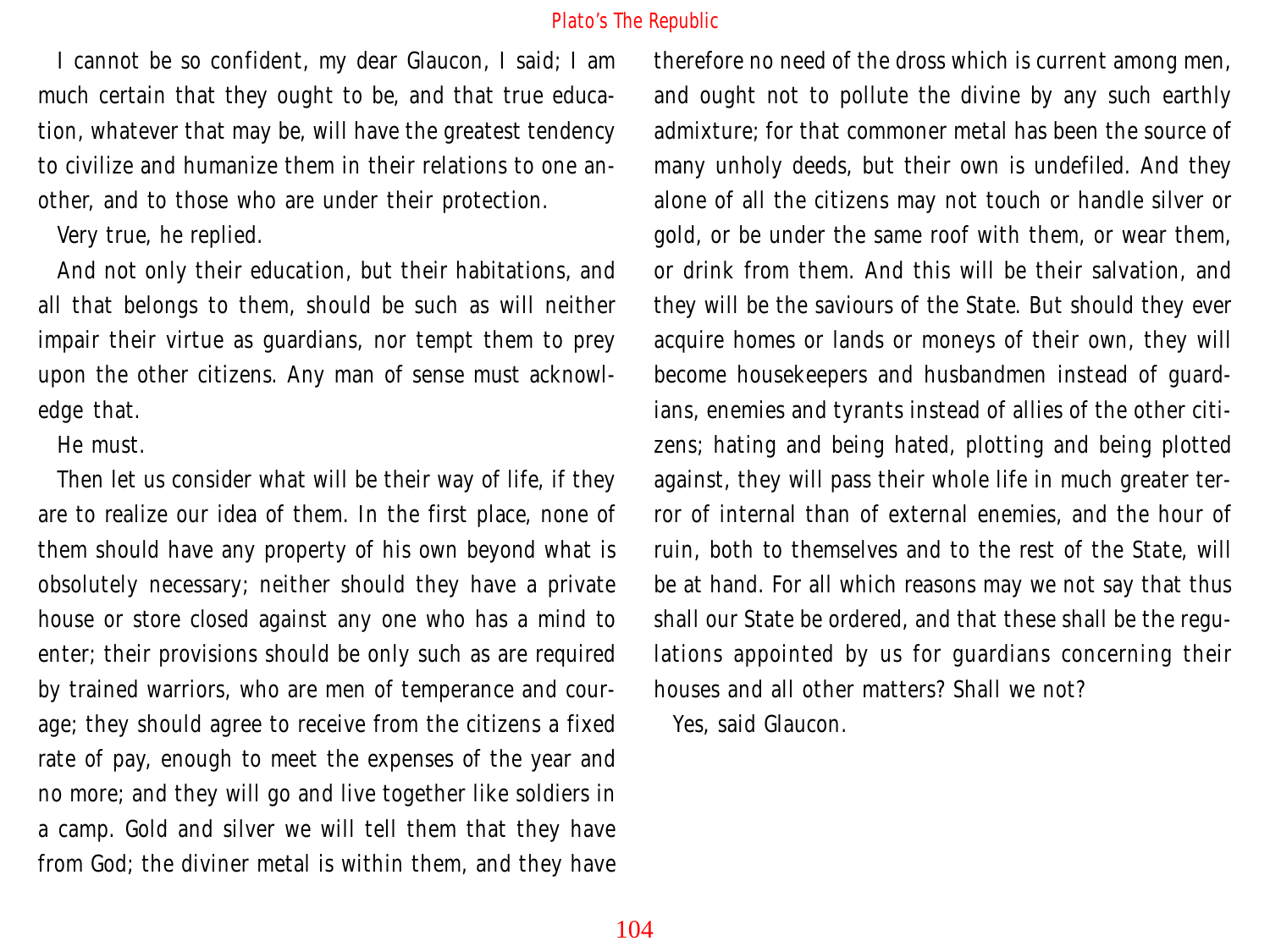# **BOOK IV**

# **ADEIMANTUS - SOCRATES**

Here Adeimantus interposed a question: How would you answer, Socrates, said he, if a person were to say that you are making these people miserable, and that they are the cause of their own unhappiness; the city in fact belongs to them, but they are none the better for it; whereas other men acquire lands, and build large and handsome houses, and have everything handsome about them, offering sacrifices to the gods on their own account, and practising hospitality; moreover, as you were saying just now, they have gold and silver, and all that is usual among the favourites of fortune; but our poor citizens are no better than mercenaries who are quartered in the city and are always mounting guard?

Yes, I said; and you may add that they are only fed, and not paid in addition to their food, like other men; and therefore they cannot, if they would, take a journey of pleasure; they have no money to spend on a mistress or any other luxurious fancy, which, as the world goes, is thought to be happiness; and many other accusations of the same nature might be added.

But, said he, let us suppose all this to be included in the charge.

You mean to ask, I said, what will be our answer? Yes.

If we proceed along the old path, my belief, I said, is that we shall find the answer. And our answer will be that, even as they are, our guardians may very likely be the happiest of men; but that our aim in founding the State was not the disproportionate happiness of any one class, but the greatest happiness of the whole; we thought that in a State which is ordered with a view to the good of the whole we should be most likely to find Justice, and in the ill-ordered State injustice: and, having found them, we might then decide which of the two is the happier. At present, I take it, we are fashioning the happy State, not piecemeal, or with a view of making a few happy citizens, but as a whole; and by-and-by we will proceed to view the opposite kind of State. Suppose that we were painting a statue, and some one came up to us and said, Why do you not put the most beautiful colours on the most beautiful parts of the body the eyes ought to be purple, but you have made them black—to him we might fairly answer, Sir, you would not surely have us beautify the eyes to such a degree that they are no longer eyes; consider rather whether, by giving this and the other features their due proportion, we make the whole beautiful. And so I say to you, do not compel us to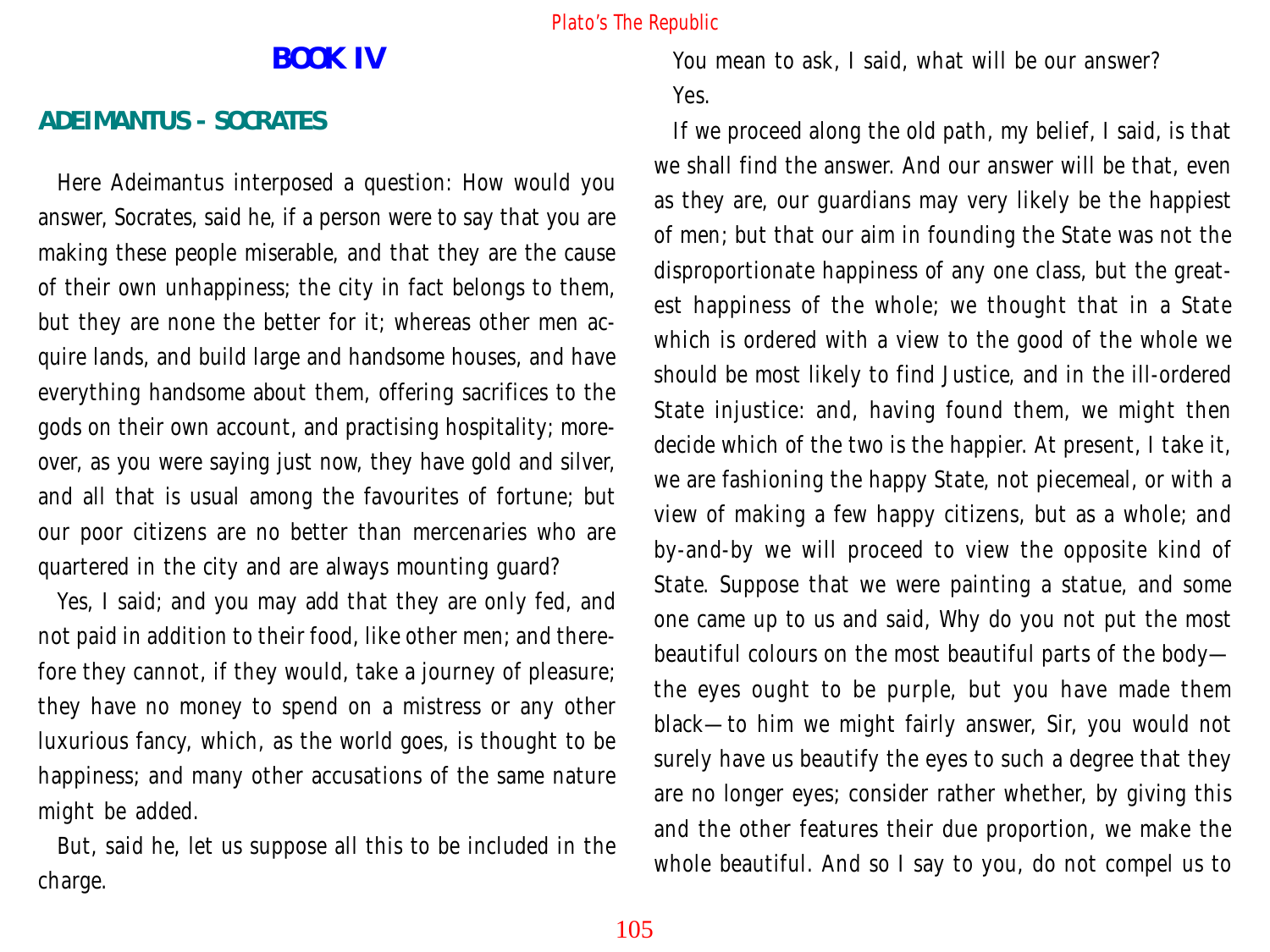assign to the guardians a sort of happiness which will make them anything but guardians; for we too can clothe our husbandmen in royal apparel, and set crowns of gold on their heads, and bid them till the ground as much as they like, and no more. Our potters also might be allowed to repose on couches, and feast by the fireside, passing round the winecup, while their wheel is conveniently at hand, and working at pottery only as much as they like; in this way we might make every class happy-and then, as you imagine, the whole State would be happy. But do not put this idea into our heads; for, if we listen to you, the husbandman will be no longer a husbandman, the potter will cease to be a potter, and no one will have the character of any distinct class in the State. Now this is not of much consequence where the corruption of society, and pretension to be what you are not, is confined to cobblers; but when the guardians of the laws and of the government are only seemingly and not real guardians, then see how they turn the State upside down; and on the other hand they alone have the power of giving order and happiness to the State. We mean our guardians to be true saviours and not the destroyers of the State, whereas our opponent is thinking of peasants at a festival, who are enjoying a life of revelry, not of citizens who are doing their duty to the State. But,

if so, we mean different things, and he is speaking of something which is not a State. And therefore we must consider whether in appointing our guardians we would look to their greatest happiness individually, or whether this principle of happiness does not rather reside in the State as a whole. But the latter be the truth, then the guardians and auxillaries, and all others equally with them, must be compelled or induced to do their own work in the best way. And thus the whole State will grow up in a noble order, and the several classes will receive the proportion of happiness which nature assigns to them.

I think that you are quite right.

I wonder whether you will agree with another remark which occurs to me.

What may that be?

There seem to be two causes of the deterioration of the arts.

What are they?

Wealth, I said, and poverty.

How do they act?

The process is as follows: When a potter becomes rich, will he, think you, any longer take the same pains with his art?

Certainly not.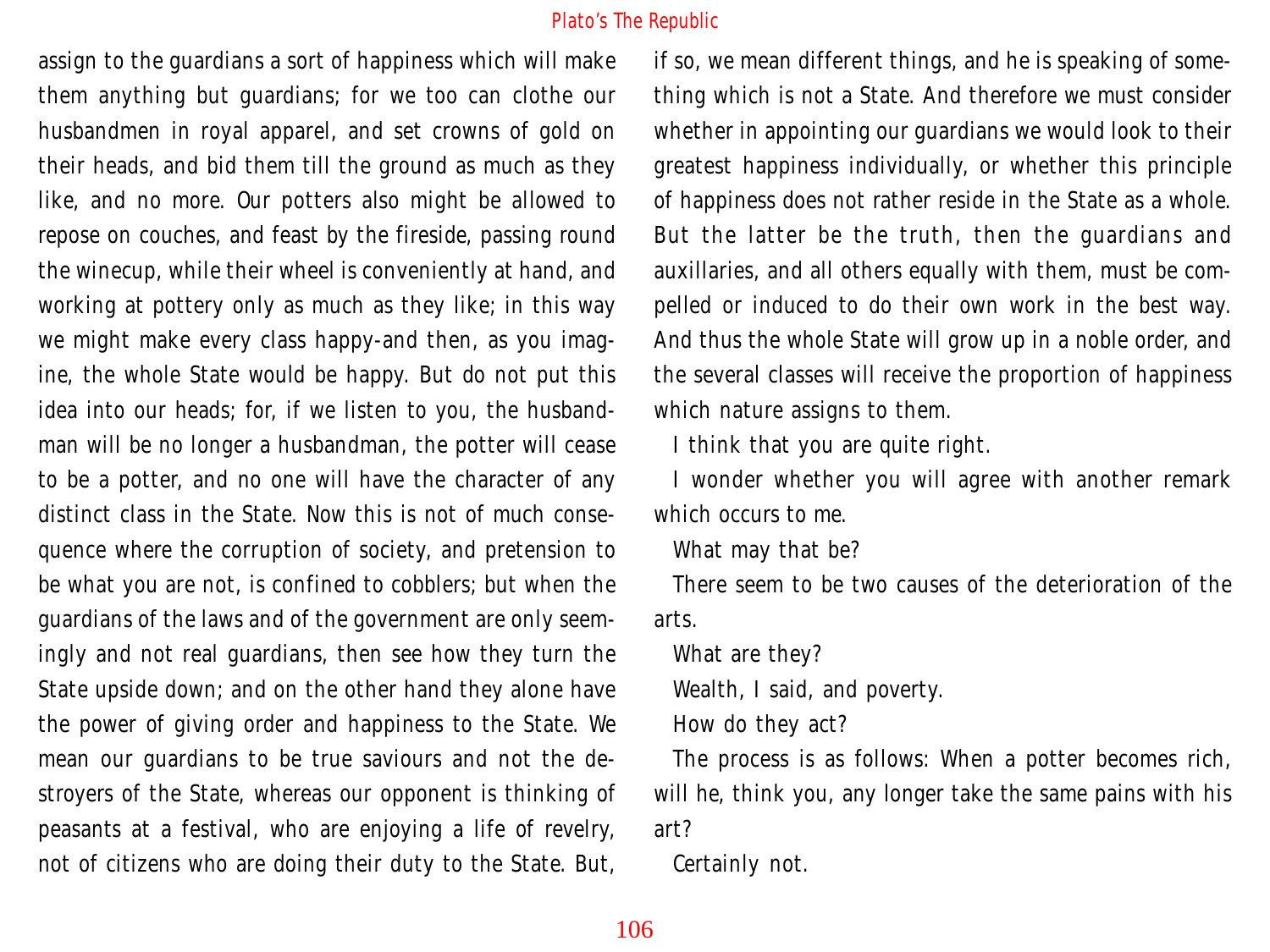He will grow more and more indolent and careless? Very true.

And the result will be that he becomes a worse potter? Yes; he greatly deteriorates.

But, on the other hand, if he has no money, and cannot provide himself tools or instruments, he will not work equally well himself, nor will he teach his sons or apprentices to work equally well.

Certainly not.

Then, under the influence either of poverty or of wealth, workmen and their work are equally liable to degenerate? That is evident.

Here, then, is a discovery of new evils, I said, against which the guardians will have to watch, or they will creep into the city unobserved.

What evils?

Wealth, I said, and poverty; the one is the parent of luxury and indolence, and the other of meanness and viciousness, and both of discontent.

That is very true, he replied; but still I should like to know, Socrates, how our city will be able to go to war, especially against an enemy who is rich and powerful, if deprived of the sinews of war.

There would certainly be a difficulty, I replied, in going

to war with one such enemy; but there is no difficulty where there are two of them.

How so? he asked.

In the first place, I said, if we have to fight, our side will be trained warriors fighting against an army of rich men.

That is true, he said.

And do you not suppose, Adeimantus, that a single boxer who was perfect in his art would easily be a match for two stout and well-to-do gentlemen who were not boxers? Hardly, if they came upon him at once.

What, not, I said, if he were able to run away and then turn and strike at the one who first came up? And supposing he were to do this several times under the heat of a scorching sun, might he not, being an expert, overturn more than one stout personage?

Certainly, he said, there would be nothing wonderful in that.

And yet rich men probably have a greater superiority in the science and practice of boxing than they have in military qualities.

Likely enough.

Then we may assume that our athletes will be able to fight with two or three times their own number?

I agree with you, for I think you right.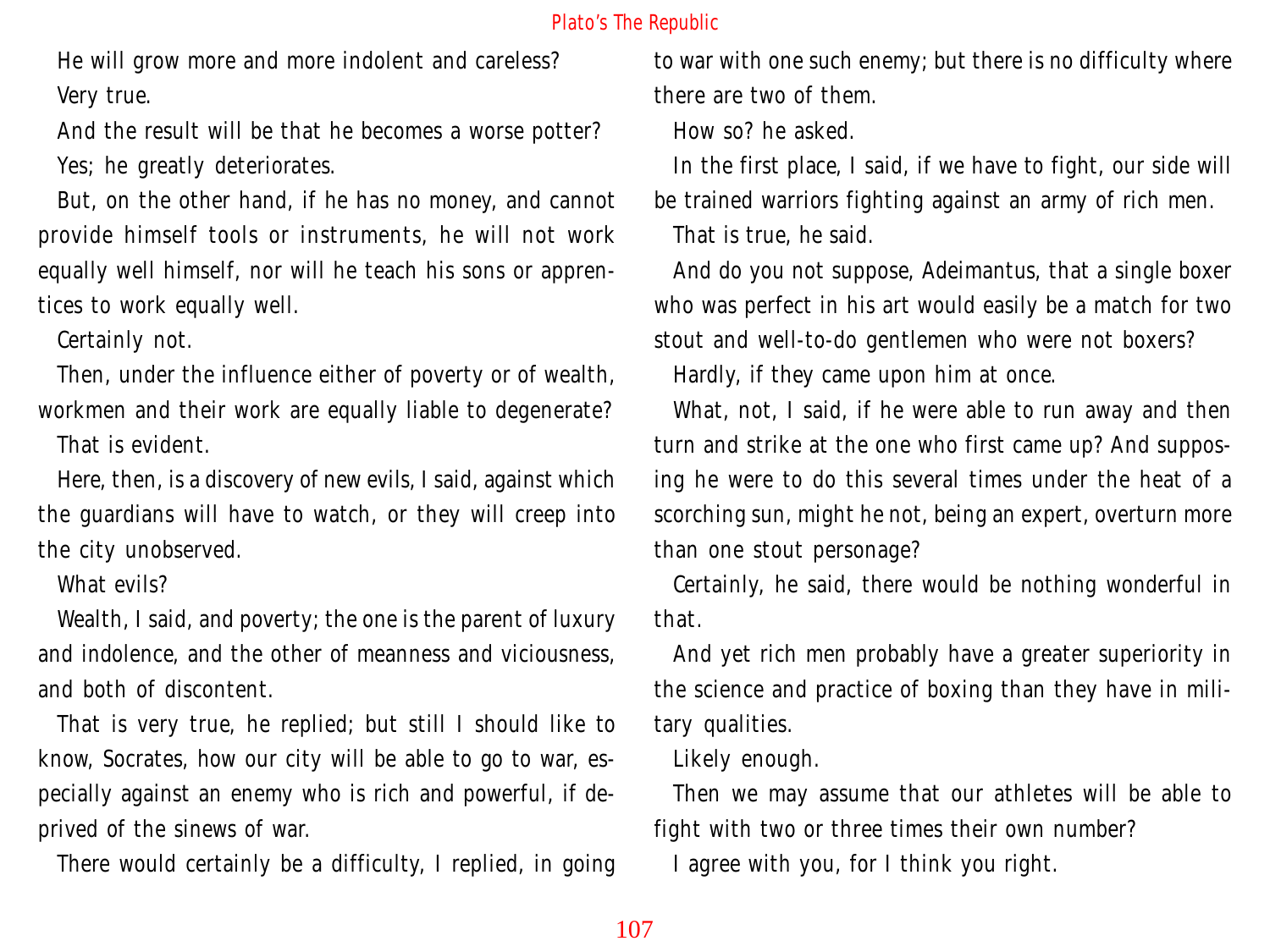And suppose that, before engaging, our citizens send an embassy to one of the two cities, telling them what is the truth: Silver and gold we neither have nor are permitted to have, but you may; do you therefore come and help us in war, of and take the spoils of the other city: Who, on hearing these words, would choose to fight against lean wiry dogs, rather than, with the dogs on their side, against fat and tender sheep?

That is not likely; and yet there might be a danger to the poor State if the wealth of many States were to be gathered into one.

But how simple of you to use the term State at all of any but our own!

Why so?

You ought to speak of other States in the plural number; not one of them is a city, but many cities, as they say in the game. For indeed any city, however small, is in fact divided into two, one the city of the poor, the other of the rich; these are at war with one another; and in either there are many smaller divisions, and you would be altogether beside the mark if you treated them all as a single State. But if you deal with them as many, and give the wealth or power or persons of the one to the others, you will always have a great many friends and not many enemies. And your State,

while the wise order which has now been prescribed continues to prevail in her, will be the greatest of States, I do not mean to say in reputation or appearance, but in deed and truth, though she number not more than a thousand defenders. A single State which is her equal you will hardly find, either among Hellenes or barbarians, though many that appear to be as great and many times greater.

That is most true, he said.

And what, I said, will be the best limit for our rulers to fix when they are considering the size of the State and the amount of territory which they are to include, and beyond which they will not go?

What limit would you propose?

I would allow the State to increase so far as is consistent with unity; that, I think, is the proper limit.

Very good, he said.

Here then, I said, is another order which will have to be conveyed to our guardians: Let our city be accounted neither large nor small, but one and self-sufficing.

And surely, said he, this is not a very severe order which we impose upon them.

And the other, said I, of which we were speaking before is lighter still, — I mean the duty of degrading the offspring of the guardians when inferior, and of elevating into the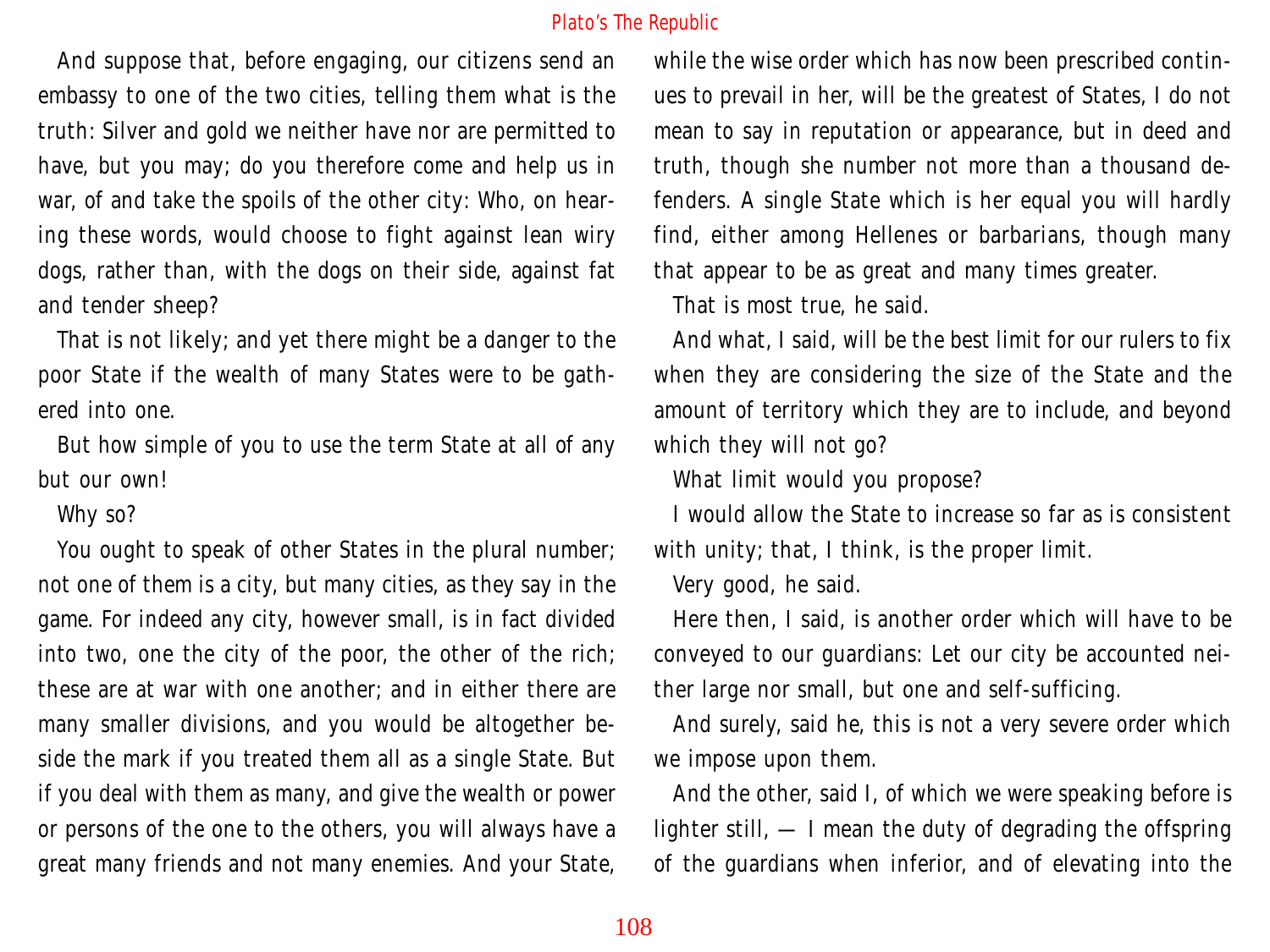rank of guardians the offspring of the lower classes, when naturally superior. The intention was, that, in the case of the citizens generally, each individual should be put to the use for which nature which nature intended him, one to one work, and then every man would do his own business, and be one and not many; and so the whole city would be one and not many.

Yes, he said; that is not so difficult.

The regulations which we are prescribing, my good Adeimantus, are not, as might be supposed, a number of great principles, but trifles all, if care be taken, as the saying is, of the one great thing,—a thing, however, which I would rather call, not great, but sufficient for our purpose. What may that be? he asked.

Education, I said, and nurture: If our citizens are well educated, and grow into sensible men, they will easily see their way through all these, as well as other matters which I omit; such, for example, as marriage, the possession of women and the procreation of children, which will all follow the general principle that friends have all things in common, as the proverb says.

That will be the best way of settling them.

Also, I said, the State, if once started well, moves with accumulating force like a wheel. For good nurture and education implant good constitutions, and these good constitutions taking root in a good education improve more and more, and this improvement affects the breed in man as in other animals.

Very possibly, he said.

Then to sum up: This is the point to which, above all, the attention of our rulers should be directed,—that music and gymnastic be preserved in their original form, and no innovation made. They must do their utmost to maintain them intact. And when any one says that mankind most regard

The newest song which the singers have,

they will be afraid that he may be praising, not new songs, but a new kind of song; and this ought not to be praised, or conceived to be the meaning of the poet; for any musical innovation is full of danger to the whole State, and ought to be prohibited. So Damon tells me, and I can quite believe him;—he says that when modes of music change, of the State always change with them.

Yes, said Adeimantus; and you may add my suffrage to Damon's and your own.

Then, I said, our guardians must lay the foundations of their fortress in music?

Yes, he said; the lawlessness of which you speak too eas-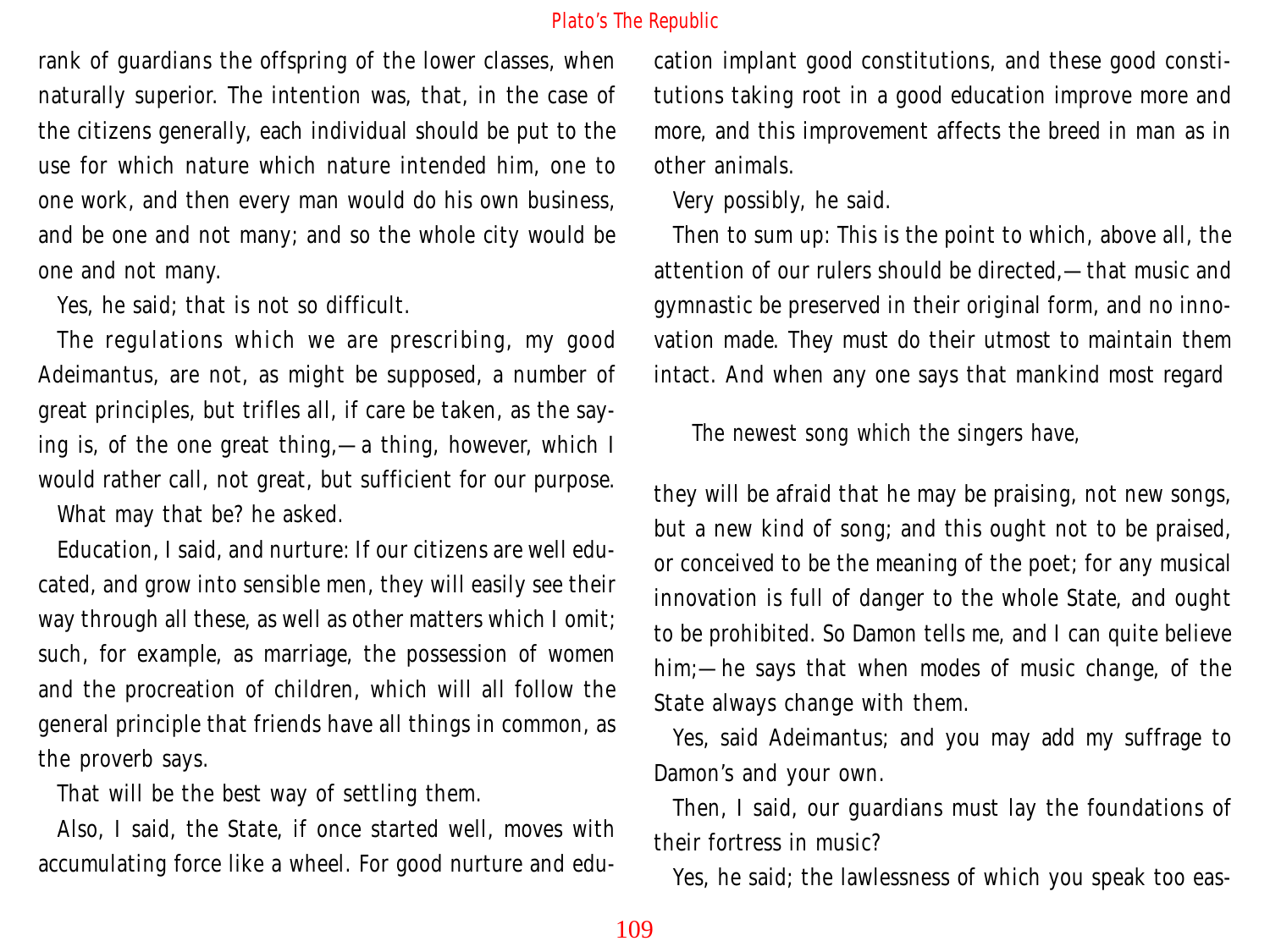ily steals in.

Yes, I replied, in the form of amusement; and at first sight it appears harmless.

Why, yes, he said, and there is no harm; were it not that little by little this spirit of licence, finding a home, imperceptibly penetrates into manners and customs; whence, issuing with greater force, it invades contracts between man and man, and from contracts goes on to laws and constitutions, in utter recklessness, ending at last, Socrates, by an overthrow of all rights, private as well as public.

Is that true? I said.

That is my belief, he replied.

Then, as I was saying, our youth should be trained from the first in a stricter system, for if amusements become lawless, and the youths themselves become lawless, they can never grow up into well-conducted and virtuous citizens.

Very true, he said.

And when they have made a good beginning in play, and by the help of music have gained the habit of good order, then this habit of order, in a manner how unlike the lawless play of the others! will accompany them in all their actions and be a principle of growth to them, and if there be any fallen places a principle in the State will raise them up again. Very true, he said.

Thus educated, they will invent for themselves any lesser rules which their predecessors have altogether neglected. What do you mean?

I mean such things as these:—when the young are to be silent before their elders; how they are to show respect to them by standing and making them sit; what honour is due to parents; what garments or shoes are to be worn; the mode of dressing the hair; deportment and manners in general. You would agree with me?

#### Yes.

But there is, I think, small wisdom in legislating about such matters,—I doubt if it is ever done; nor are any precise written enactments about them likely to be lasting.

Impossible.

It would seem, Adeimantus, that the direction in which education starts a man, will determine his future life. Does not like always attract like?

To be sure.

Until some one rare and grand result is reached which may be good, and may be the reverse of good?

That is not to be denied.

And for this reason, I said, I shall not attempt to legislate further about them.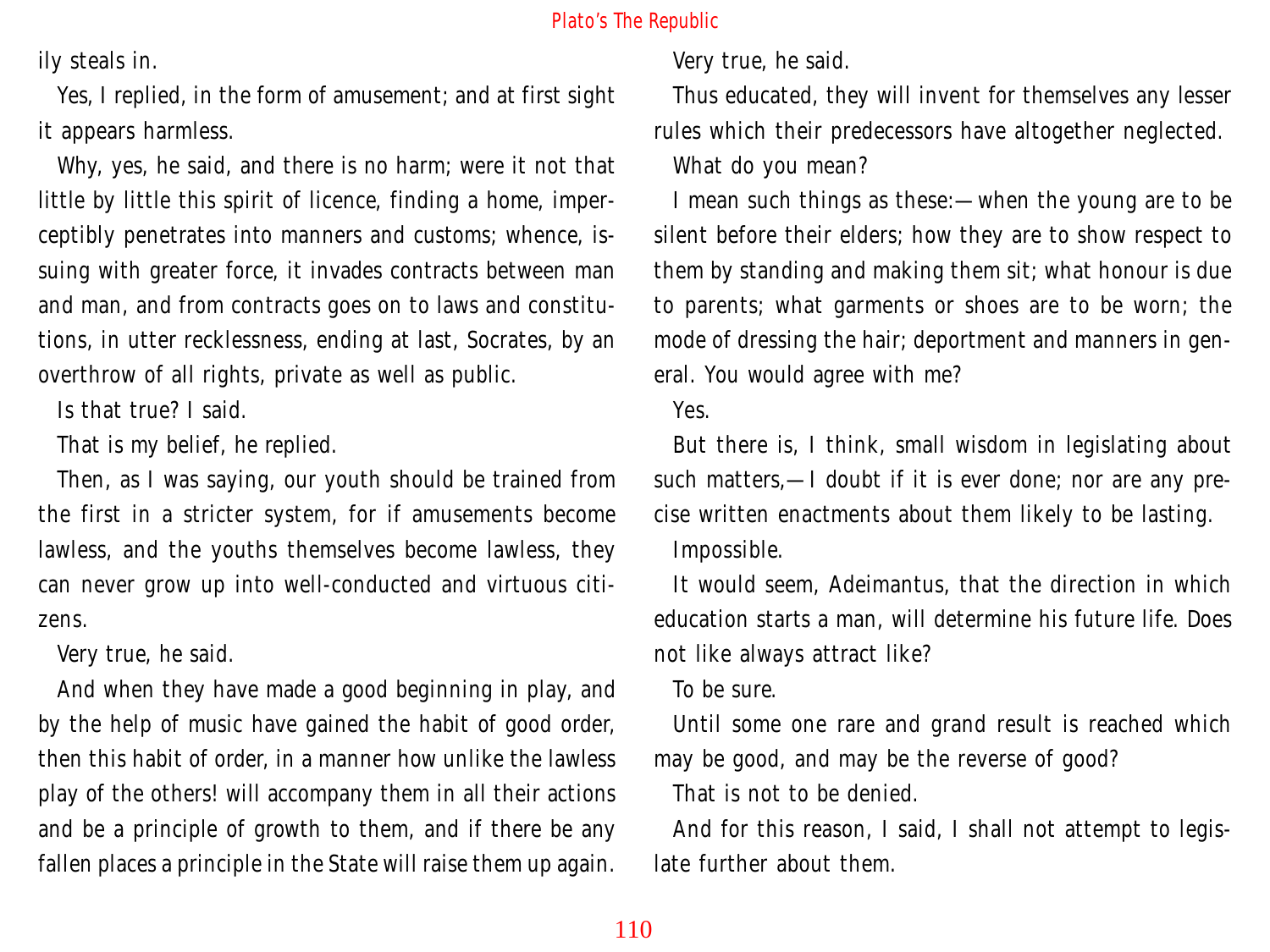Naturally enough, he replied.

Well, and about the business of the agora, dealings and the ordinary dealings between man and man, or again about agreements with the commencement with artisans; about insult and injury, of the commencement of actions, and the appointment of juries, what would you say? There may also arise questions about any impositions and extractions of market and harbour dues which may be required, and in general about the regulations of markets, police, harbours, and the like. But, oh heavens! shall we condescend to legislate on any of these particulars?

I think, he said, that there is no need to impose laws about them on good men; what regulations are necessary they will find out soon enough for themselves.

Yes, I said, my friend, if God will only preserve to them the laws which we have given them.

And without divine help, said Adeimantus, they will go on for ever making and mending their laws and their lives in the hope of attaining perfection.

You would compare them, I said, to those invalids who, having no self-restraint, will not leave off their habits of intemperance?

# Exactly.

Yes, I said; and what a delightful life they lead! they are

always doctoring and increasing and complicating their disorders, and always fancying that they will be cured by any nostrum which anybody advises them to try.

Such cases are very common, he said, with invalids of this sort.

Yes, I replied; and the charming thing is that they deem him their worst enemy who tells them the truth, which is simply that, unless they give up eating and drinking and wenching and idling, neither drug nor cautery nor spell nor amulet nor any other remedy will avail.

Charming! he replied. I see nothing charming in going into a passion with a man who tells you what is right.

These gentlemen, I said, do not seem to be in your good graces.

#### Assuredly not.

Nor would you praise the behaviour of States which act like the men whom I was just now describing. For are there not ill-ordered States in which the citizens are forbidden under pain of death to alter the constitution; and yet he who most sweetly courts those who live under this regime and indulges them and fawns upon them and is skilful in anticipating and gratifying their humours is held to be a great and good statesman—do not these States resemble the persons whom I was describing?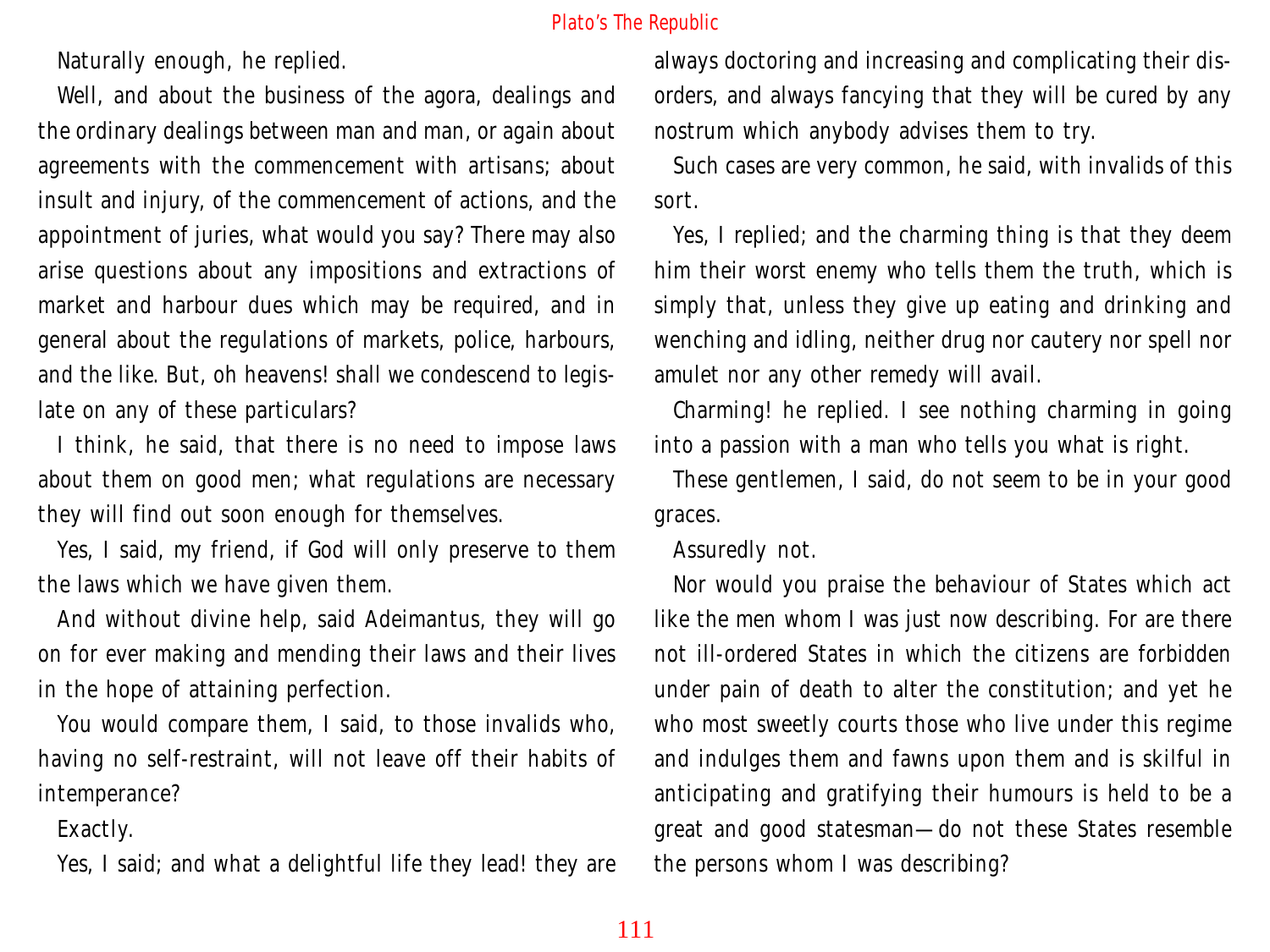Yes, he said; the States are as bad as the men; and I am very far from praising them.

But do you not admire, I said, the coolness and dexterity of these ready ministers of political corruption?

Yes, he said, I do; but not of all of them, for there are some whom the applause of the multitude has deluded into the belief that they are really statesmen, and these are not much to be admired.

What do you mean? I said; you should have more feeling for them. When a man cannot measure, and a great many others who cannot measure declare that he is four cubits high, can he help believing what they say?

Nay, he said, certainly not in that case.

Well, then, do not be angry with them; for are they not as good as a play, trying their hand at paltry reforms such as I was describing; they are always fancying that by legislation they will make an end of frauds in contracts, and the other rascalities which I was mentioning, not knowing that they are in reality cutting off the heads of a hydra?

Yes, he said; that is just what they are doing.

I conceive, I said, that the true legislator will not trouble himself with this class of enactments whether concerning laws or the constitution either in an ill-ordered or in a wellordered State; for in the former they are quite useless, and in the latter there will be no difficulty in devising them; and many of them will naturally flow out of our previous regulations.

What, then, he said, is still remaining to us of the work of legislation?

Nothing to us, I replied; but to Apollo, the God of Delphi, there remains the ordering of the greatest and noblest and chiefest things of all.

Which are they? he said.

The institution of temples and sacrifices, and the entire service of gods, demigods, and heroes; also the ordering of the repositories of the dead, and the rites which have to be observed by him who would propitiate the inhabitants of the world below. These are matters of which we are ignorant ourselves, and as founders of a city we should be unwise in trusting them to any interpreter but our ancestral deity. He is the god who sits in the center, on the navel of the earth, and he is the interpreter of religion to all mankind.

You are right, and we will do as you propose.

But where, amid all this, is justice? son of Ariston, tell me where. Now that our city has been made habitable, light a candle and search, and get your brother and Polemarchus and the rest of our friends to help, and let us see where in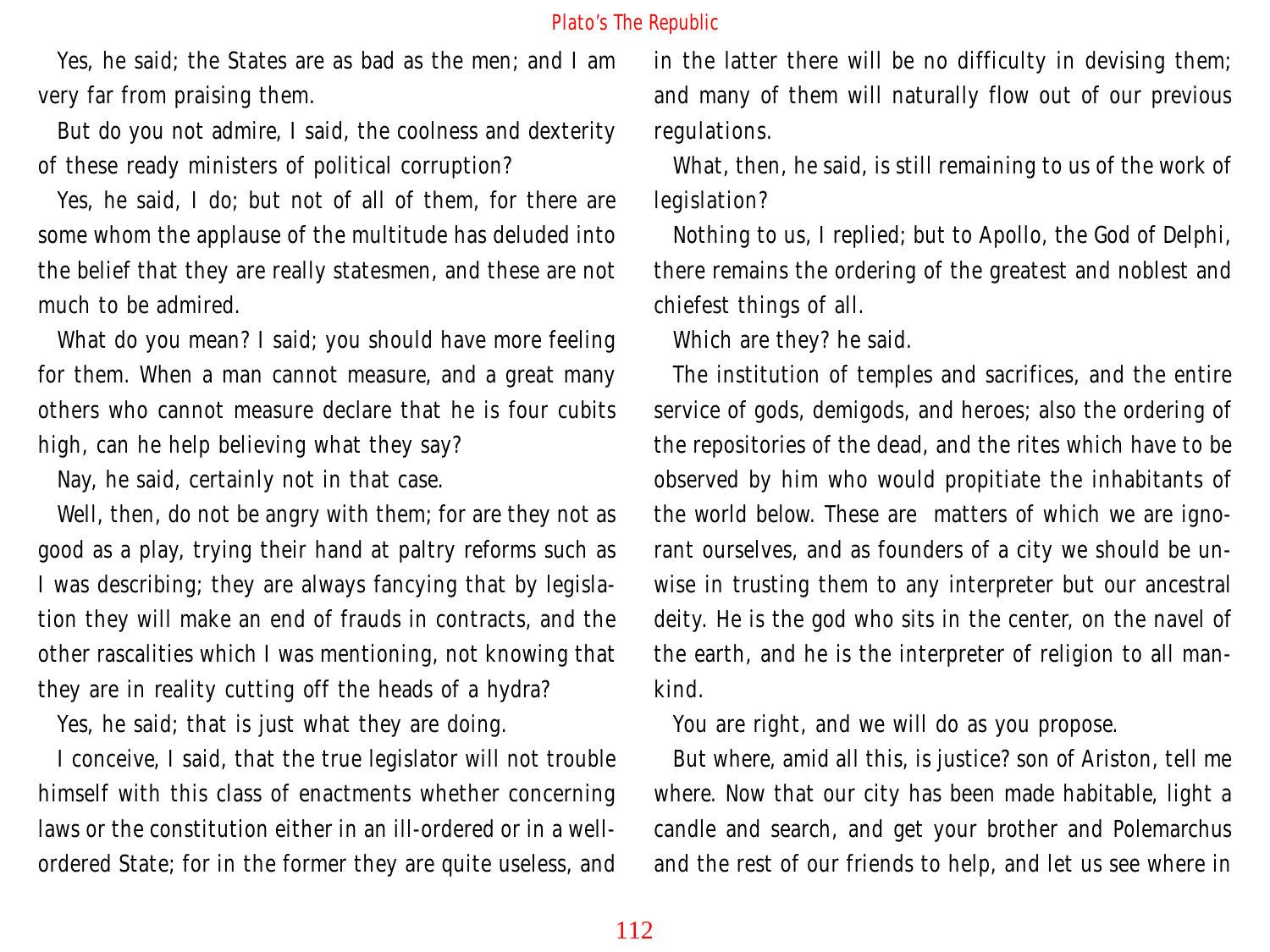it we can discover justice and where injustice, and in what they differ from one another, and which of them the man who would be happy should have for his portion, whether seen or unseen by gods and men.

# **SOCRATES - GLAUCON**

Nonsense, said Glaucon: did you not promise to search yourself, saying that for you not to help justice in her need would be an impiety?

I do not deny that I said so, and as you remind me, I will be as good as my word; but you must join.

We will, he replied.

Well, then, I hope to make the discovery in this way: I mean to begin with the assumption that our State, if rightly ordered, is perfect.

That is most certain.

And being perfect, is therefore wise and valiant and temperate and just.

That is likewise clear.

And whichever of these qualities we find in the State, the one which is not found will be the residue?

Very good.

If there were four things, and we were searching for one of them, wherever it might be, the one sought for might be known to us from the first, and there would be no further trouble; or we might know the other three first, and then the fourth would clearly be the one left.

Very true, he said.

And is not a similar method to be pursued about the virtues, which are also four in number?

Clearly.

First among the virtues found in the State, wisdom comes into view, and in this I detect a certain peculiarity.

What is that?

The State which we have been describing is said to be wise as being good in counsel?

Very true.

And good counsel is clearly a kind of knowledge, for not

by ignorance, but by knowledge, do men counsel well? Clearly.

And the kinds of knowledge in a State are many and diverse?

Of course.

There is the knowledge of the carpenter; but is that the sort of knowledge which gives a city the title of wise and good in counsel?

Certainly not; that would only give a city the reputation of skill in carpentering.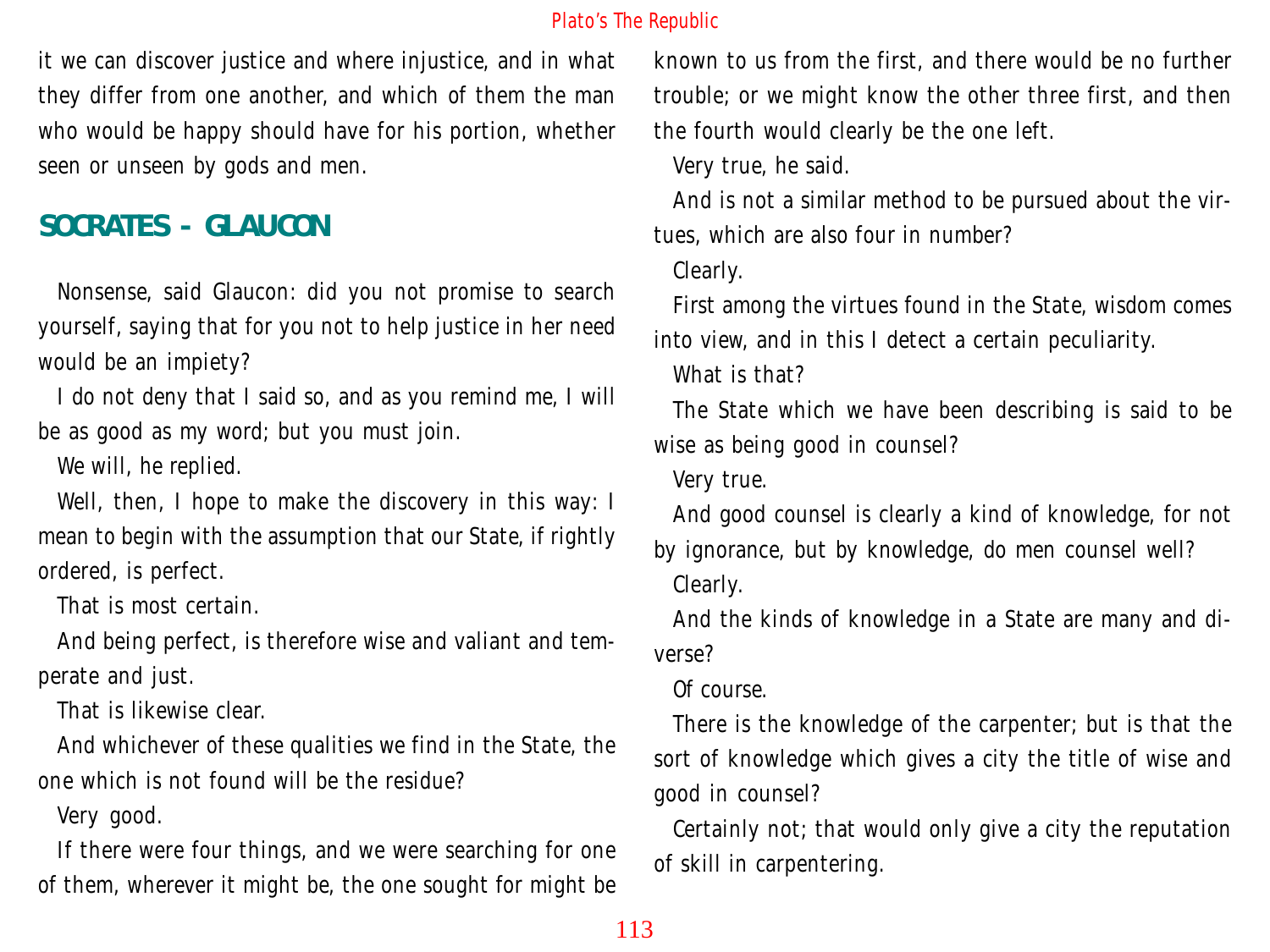Then a city is not to be called wise because possessing a knowledge which counsels for the best about wooden implements?

Certainly not.

Nor by reason of a knowledge which advises about brazen pots, I said, nor as possessing any other similar knowledge?

Not by reason of any of them, he said.

Nor yet by reason of a knowledge which cultivates the earth; that would give the city the name of agricultural?

Yes.

Well, I said, and is there any knowledge in our recently founded State among any of the citizens which advises, not about any particular thing in the State, but about the whole, and considers how a State can best deal with itself and with other States?

There certainly is.

And what is knowledge, and among whom is it found? I asked.

It is the knowledge of the guardians, he replied, and found among those whom we were just now describing as perfect guardians.

And what is the name which the city derives from the possession of this sort of knowledge?

The name of good in counsel and truly wise.

And will there be in our city more of these true guardians or more smiths?

The smiths, he replied, will be far more numerous.

Will not the guardians be the smallest of all the classes who receive a name from the profession of some kind of knowledge?

Much the smallest.

And so by reason of the smallest part or class, and of the knowledge which resides in this presiding and ruling part of itself, the whole State, being thus constituted according to nature, will be wise; and this, which has the only knowledge worthy to be called wisdom, has been ordained by nature to be of all classes the least.

Most true.

Thus, then, I said, the nature and place in the State of one of the four virtues has somehow or other been discovered.

And, in my humble opinion, very satisfactorily discovered, he replied.

Again, I said, there is no difficulty in seeing the nature of courage; and in what part that quality resides which gives the name of courageous to the State.

How do you mean?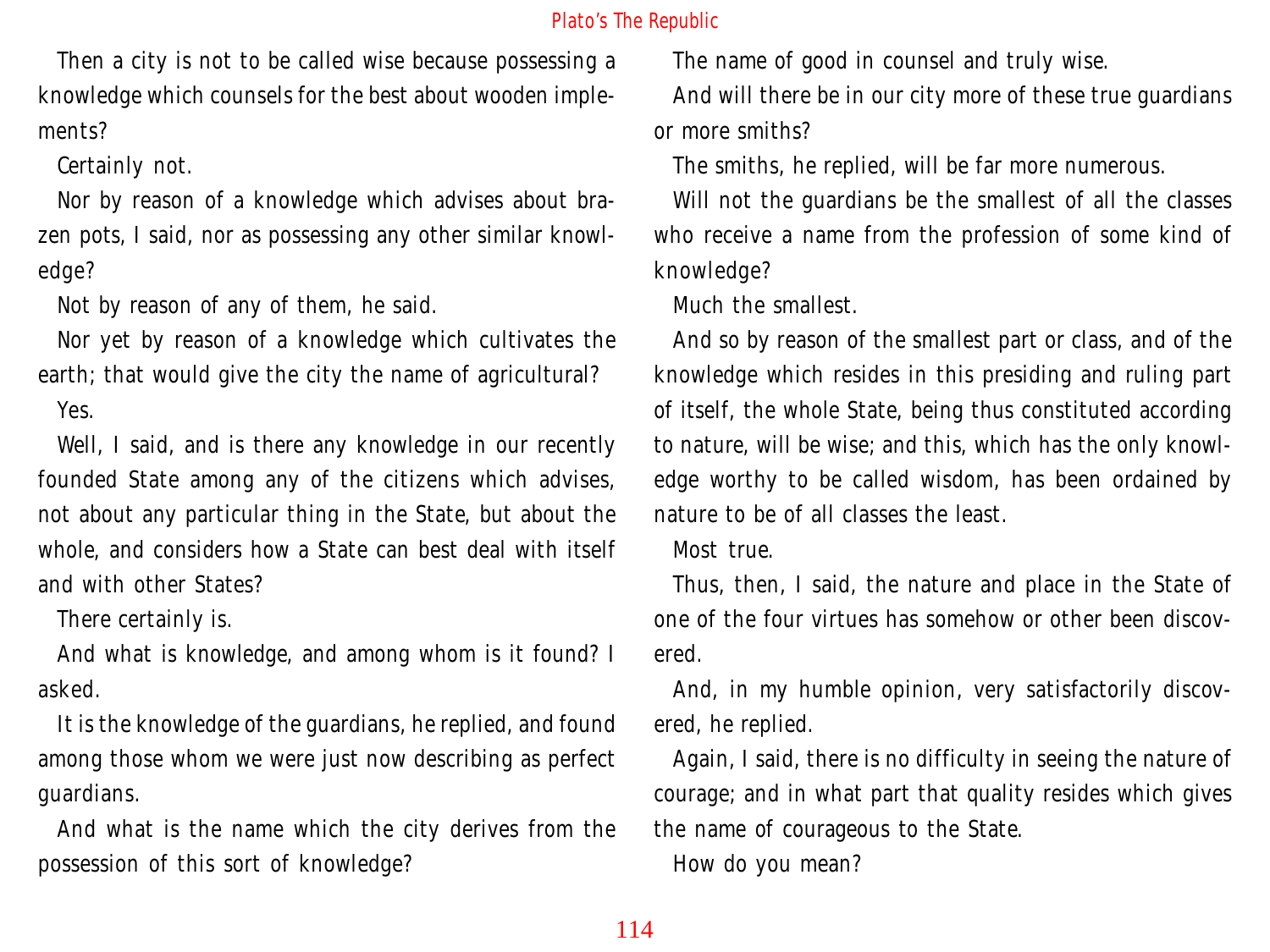Why, I said, every one who calls any State courageous or cowardly, will be thinking of the part which fights and goes out to war on the State's behalf.

No one, he replied, would ever think of any other.

Certainly not.

The rest of the citizens may be courageous or may be cowardly but their courage or cowardice will not, as I conceive, have the effect of making the city either the one or the other.

The city will be courageous in virtue of a portion of herself which preserves under all circumstances that opinion about the nature of things to be feared and not to be feared in which our legislator educated them; and this is what you term courage.

I should like to hear what you are saying once more, for I do not think that I perfectly understand you.

I mean that courage is a kind of salvation.

Salvation of what?

Of the opinion respecting things to be feared, what they are and of what nature, which the law implants through education; and I mean by the words 'under all circumstances' to intimate that in pleasure or in pain, or under the influence of desire or fear, a man preserves, and does not lose this opinion. Shall I give you an illustration?

If you please.

You know, I said, that dyers, when they want to dye wool for making the true sea-purple, begin by selecting their white colour first; this they prepare and dress with much care and pains, in order that the white ground may take the purple hue in full perfection. The dyeing then proceeds; and whatever is dyed in this manner becomes a fast colour, and no washing either with lyes or without them can take away the bloom. But, when the ground has not been duly prepared, you will have noticed how poor is the look either of purple or of any other colour.

Yes, he said; I know that they have a washed-out and ridiculous appearance.

Then now, I said, you will understand what our object was in selecting our soldiers, and educating them in music and gymnastic; we were contriving influences which would prepare them to take the dye of the laws in perfection, and the colour of their opinion about dangers and of every other opinion was to be indelibly fixed by their nurture and training, not to be washed away by such potent lyes as pleasure—mightier agent far in washing the soul than any soda or lye; or by sorrow, fear, and desire, the mightiest of all other solvents. And this sort of universal saving power of true opinion in conformity with law about real and false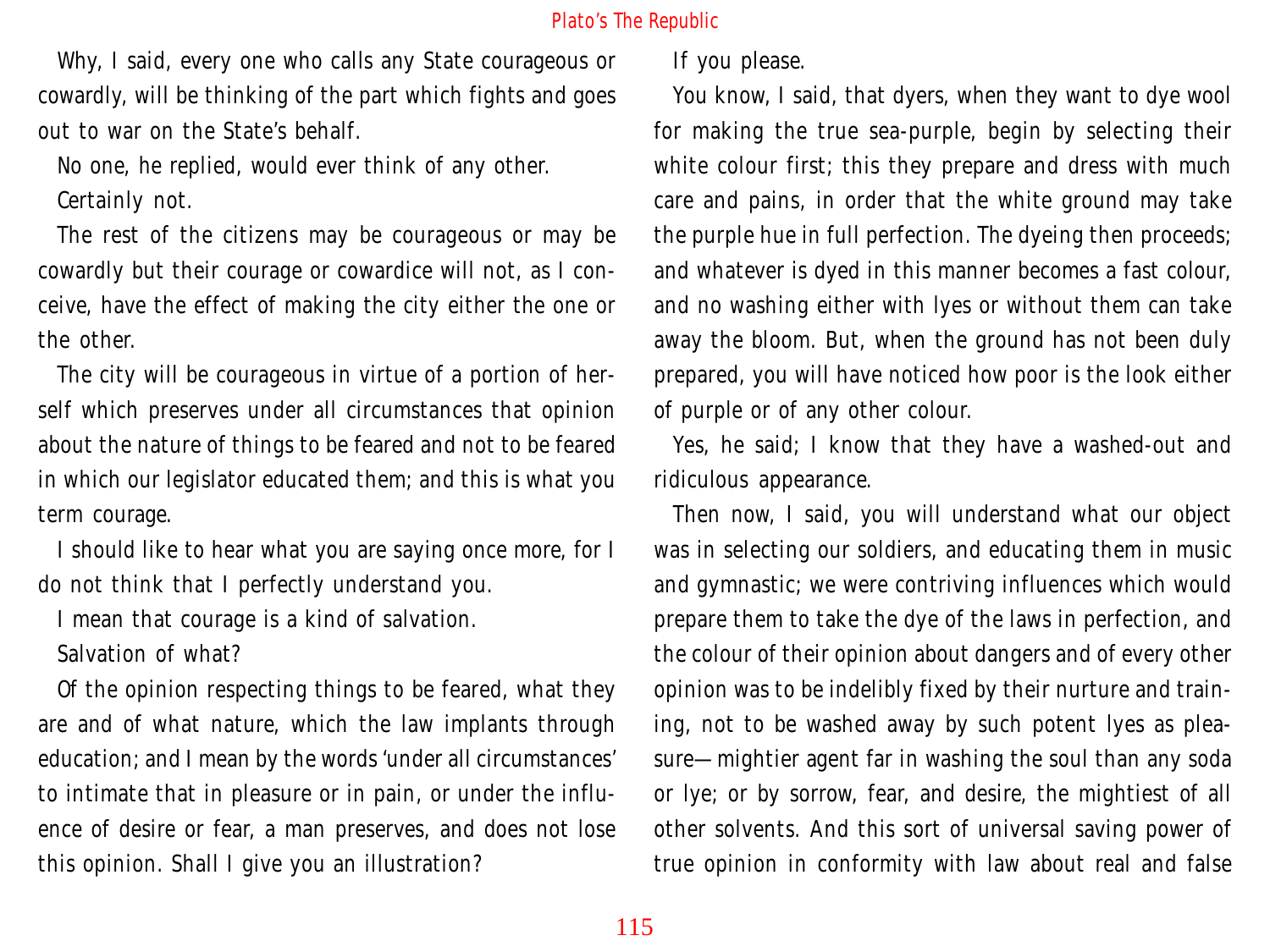dangers I call and maintain to be courage, unless you disagree.

But I agree, he replied; for I suppose that you mean to exclude mere uninstructed courage, such as that of a wild beast or of a slave—this, in your opinion, is not the courage which the law ordains, and ought to have another name.

Most certainly.

Then I may infer courage to be such as you describe?

Why, yes, said I, you may, and if you add the words 'of a citizen,' you will not be far wrong;—hereafter, if you like, we will carry the examination further, but at present we are we w seeking not for courage but justice; and for the purpose of our enquiry we have said enough.

You are right, he replied.

Two virtues remain to be discovered in the State-first temperance, and then justice which is the end of our search.

Very true.

Now, can we find justice without troubling ourselves about temperance?

I do not know how that can be accomplished, he said, nor do I desire that justice should be brought to light and temperance lost sight of; and therefore I wish that you would do me the favour of considering temperance first.

Certainly, I replied, I should not be justified in refusing

your request.

Then consider, he said.

Yes, I replied; I will; and as far as I can at present see, the virtue of temperance has more of the nature of harmony and symphony than the preceding.

How so? he asked.

Temperance, I replied, is the ordering or controlling of certain pleasures and desires; this is curiously enough implied in the saying of 'a man being his own master' and other traces of the same notion may be found in language.

No doubt, he said.

There is something ridiculous in the expression 'master of himself'; for the master is also the servant and the servant the master; and in all these modes of speaking the same person is denoted.

Certainly.

The meaning is, I believe, that in the human soul there is a better and also a worse principle; and when the better has the worse under control, then a man is said to be master of himself; and this is a term of praise: but when, owing to evil education or association, the better principle, which is also the smaller, is overwhelmed by the greater mass of the worse—in this case he is blamed and is called the slave of self and unprincipled.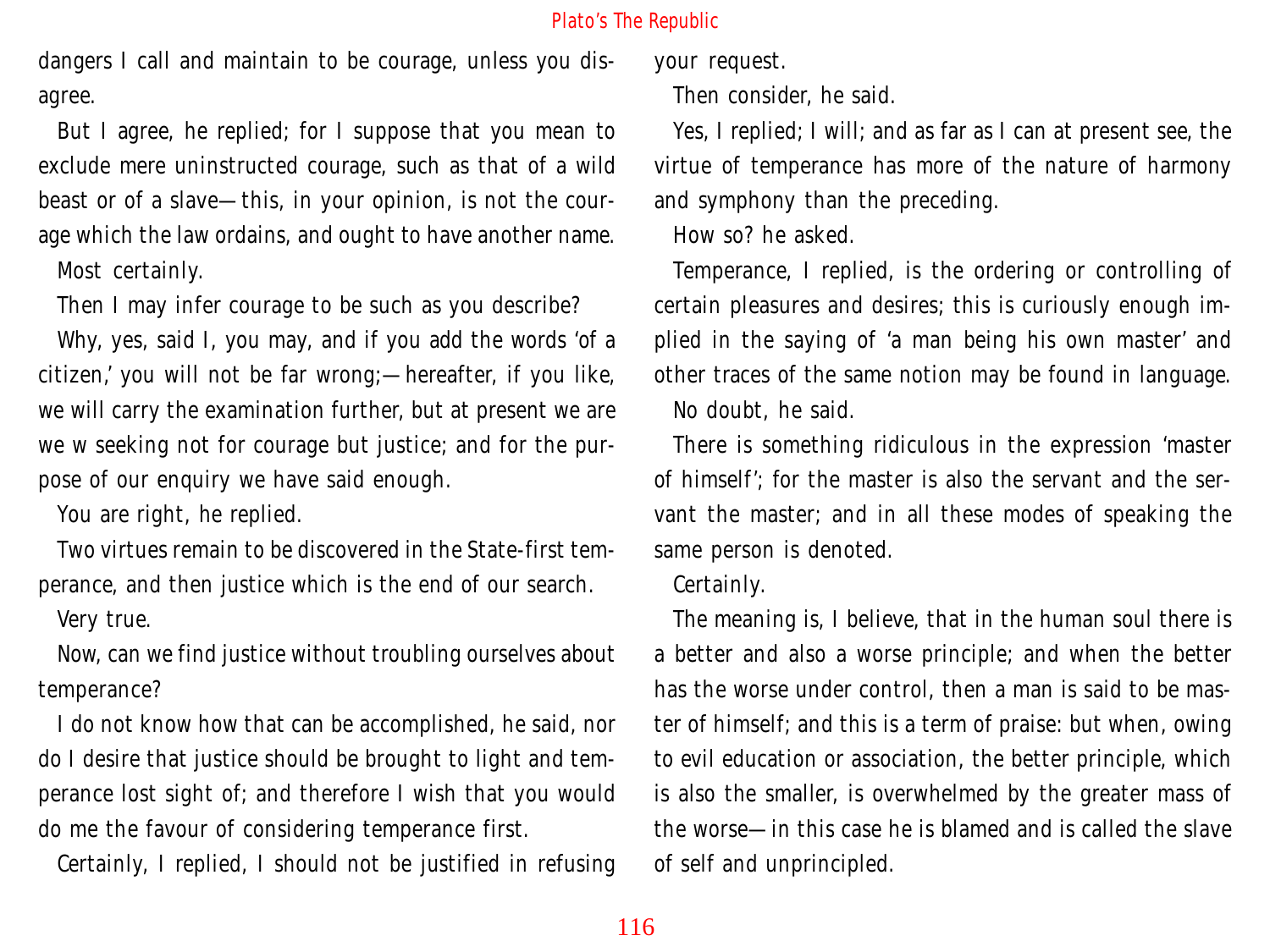Yes, there is reason in that.

And now, I said, look at our newly created State, and there you will find one of these two conditions realised; for the State, as you will acknowledge, may be justly called master of itself, if the words 'temperance' and 'self-mastery' truly express the rule of the better part over the worse.

Yes, he said, I see that what you say is true.

Let me further note that the manifold and complex pleasures and desires and pains are generally found in children and women and servants, and in the freemen so called who are of the lowest and more numerous class.

Certainly, he said.

Whereas the simple and moderate desires which follow reason, and are under the guidance of mind and true opinion, are to be found only in a few, and those the best born and best educated.

Very true. These two, as you may perceive, have a place in our State; and the meaner desires of the are held down by the virtuous desires and wisdom of the few.

That I perceive, he said.

Then if there be any city which may be described as master of its own pleasures and desires, and master of itself, ours may claim such a designation?

Certainly, he replied.

It may also be called temperate, and for the same reasons?

Yes.

And if there be any State in which rulers and subjects will be agreed as to the question who are to rule, that again will be our State?

Undoubtedly.

And the citizens being thus agreed among themselves, in which class will temperance be found—in the rulers or in the subjects?

In both, as I should imagine, he replied.

Do you observe that we were not far wrong in our guess that temperance was a sort of harmony?

Why so?

Why, because temperance is unlike courage and wisdom, each of which resides in a part only, the one making the State wise and the other valiant; not so temperance, which extends to the whole, and runs through all the notes of the scale, and produces a harmony of the weaker and the stronger and the middle class, whether you suppose them to be stronger or weaker in wisdom or power or numbers or wealth, or anything else. Most truly then may we deem temperance to be the agreement of the naturally superior and inferior, as to the right to rule of either, both in states and individuals.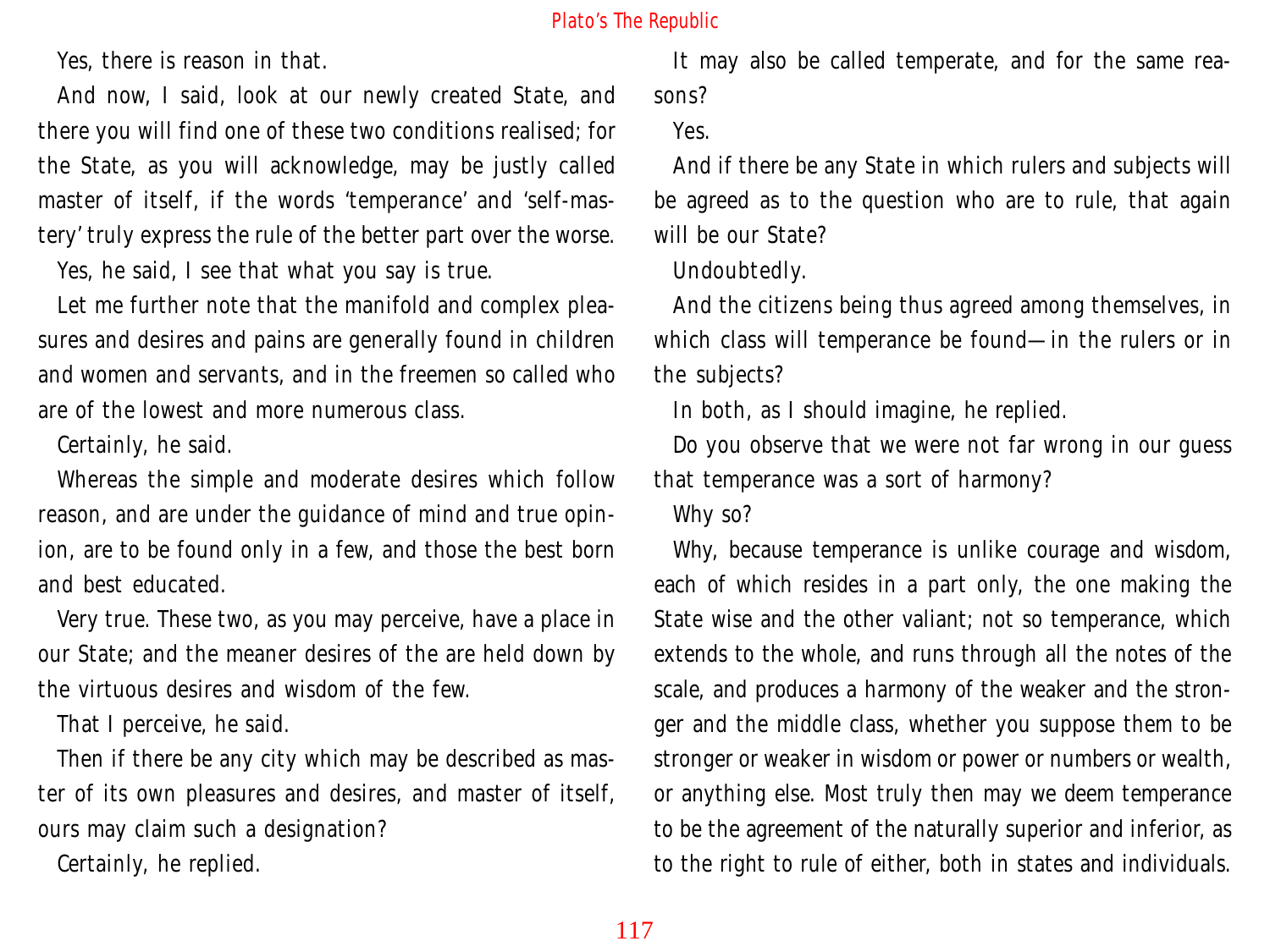I entirely agree with you.

And so, I said, we may consider three out of the four virtues to have been discovered in our State. The last of those qualities which make a state virtuous must be justice, if we only knew what that was.

The inference is obvious.

The time then has arrived, Glaucon, when, like huntsmen, we should surround the cover, and look sharp that justice does not steal away, and pass out of sight and escape us; for beyond a doubt she is somewhere in this country: watch therefore and strive to catch a sight of her, and if you see her first, let me know.

Would that I could! but you should regard me rather as a follower who has just eyes enough to, see what you show him—that is about as much as I am good for.

Offer up a prayer with me and follow.

I will, but you must show me the way.

Here is no path, I said, and the wood is dark and perplexing; still we must push on.

Let us push on.

Here I saw something: Halloo! I said, I begin to perceive a track, and I believe that the quarry will not escape.

Good news, he said.

Truly, I said, we are stupid fellows.

# Why so?

Why, my good sir, at the beginning of our enquiry, ages ago, there was justice tumbling out at our feet, and we never saw her; nothing could be more ridiculous. Like people who go about looking for what they have in their hands that was the way with us—we looked not at what we were seeking, but at what was far off in the distance; and therefore, I suppose, we missed her.

What do you mean?

I mean to say that in reality for a long time past we have been talking of justice, and have failed to recognize her.

I grow impatient at the length of your exordium.

Well then, tell me, I said, whether I am right or not: You remember the original principle which we were always laying down at the foundation of the State, that one man should practice one thing only, the thing to which his nature was best adapted;—now justice is this principle or a part of it.

Yes, we often said that one man should do one thing only. Further, we affirmed that justice was doing one's own business, and not being a busybody; we said so again and again, and many others have said the same to us.

Yes, we said so.

Then to do one's own business in a certain way may be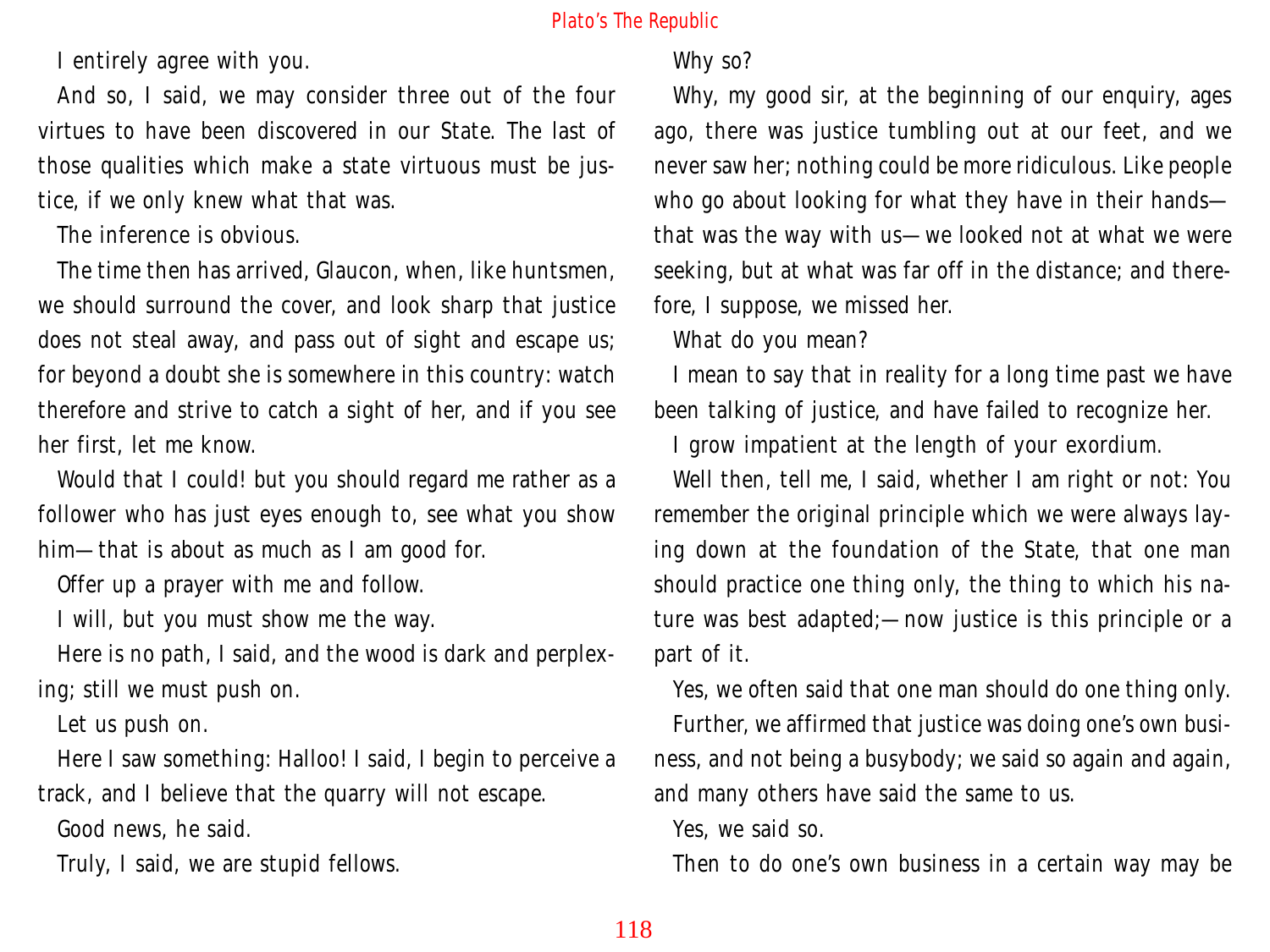assumed to be justice. Can you tell me whence I derive this inference?

I cannot, but I should like to be told.

Because I think that this is the only virtue which remains in the State when the other virtues of temperance and courage and wisdom are abstracted; and, that this is the ultimate cause and condition of the existence of all of them, and while remaining in them is also their preservative; and we were saying that if the three were discovered by us, justice would be the fourth or remaining one.

That follows of necessity.

If we are asked to determine which of these four qualities by its presence contributes most to the excellence of the State, whether the agreement of rulers and subjects, or the preservation in the soldiers of the opinion which the law ordains about the true nature of dangers, or wisdom and watchfulness in the rulers, or whether this other which I am mentioning, and which is found in children and women, slave and freeman, artisan, ruler, subject,—the quality, I mean, of every one doing his own work, and not being a busybody, would claim the palm—the question is not so easily answered.

Certainly, he replied, there would be a difficulty in saying which.

Then the power of each individual in the State to do his own work appears to compete with the other political virtues, wisdom, temperance, courage.

Yes, he said.

And the virtue which enters into this competition is justice?

# Exactly.

Let us look at the question from another point of view: Are not the rulers in a State those to whom you would entrust the office of determining suits at law?

Certainly.

And are suits decided on any other ground but that a man may neither take what is another's, nor be deprived of what is his own?

Yes; that is their principle.

Which is a just principle?

Yes.

Then on this view also justice will be admitted to be the having and doing what is a man's own, and belongs to him? Very true.

Think, now, and say whether you agree with me or not. Suppose a carpenter to be doing the business of a cobbler, or a cobbler of a carpenter; and suppose them to exchange their implements or their duties, or the same person to be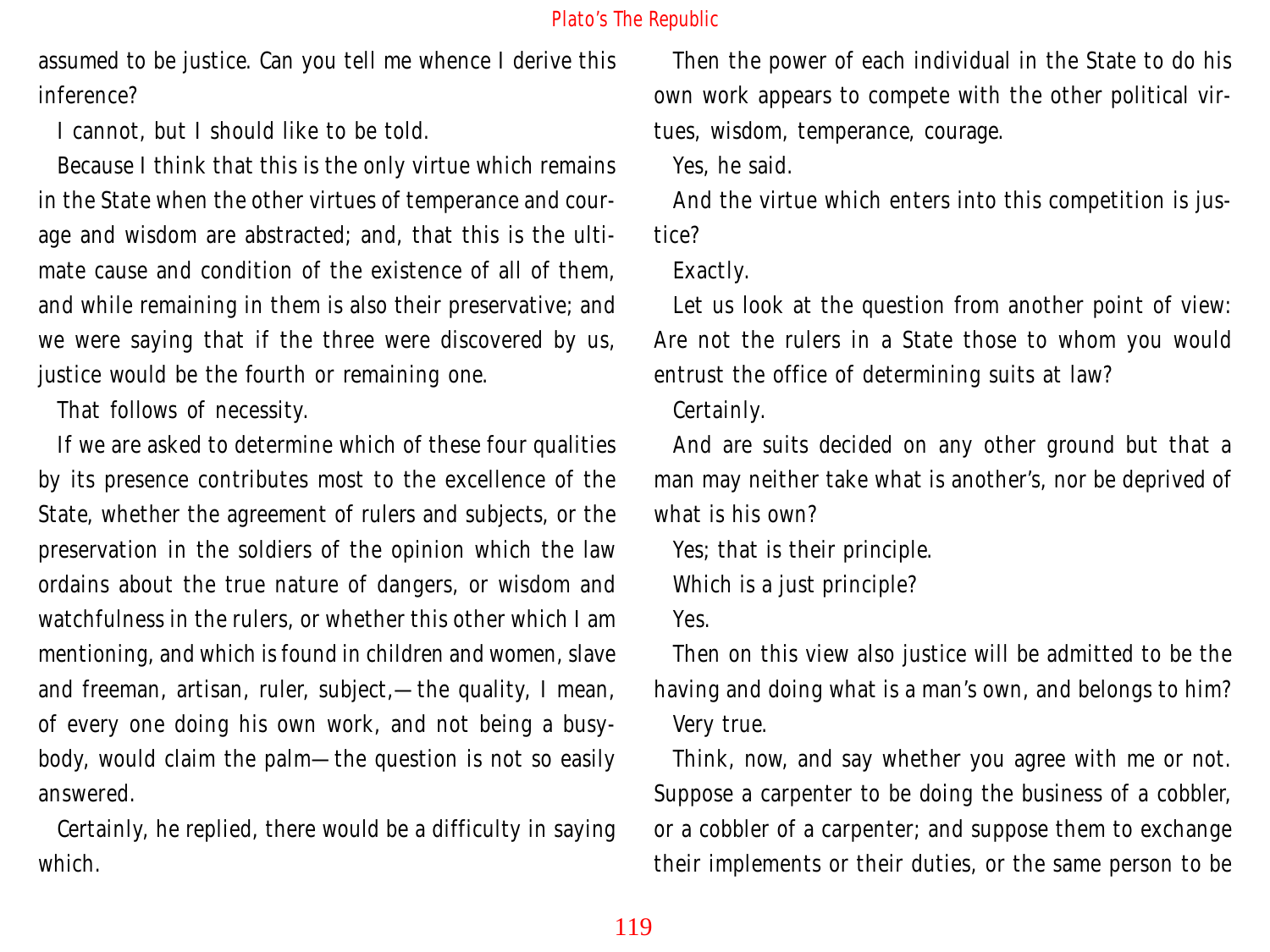doing the work of both, or whatever be the change; do you think that any great harm would result to the State?

Not much.

But when the cobbler or any other man whom nature designed to be a trader, having his heart lifted up by wealth or strength or the number of his followers, or any like advantage, attempts to force his way into the class of warriors, or a warrior into that of legislators and guardians, for which he is unfitted, and either to take the implements or the duties of the other; or when one man is trader, legislator, and warrior all in one, then I think you will agree with me in saying that this interchange and this meddling of one with another is the ruin of the State.

Most true.

Seeing then, I said, that there are three distinct classes, any meddling of one with another, or the change of one into another, is the greatest harm to the State, and may be most justly termed evil-doing?

Precisely.

And the greatest degree of evil-doing to one's own city would be termed by you injustice?

Certainly.

This then is injustice; and on the other hand when the trader, the auxiliary, and the guardian each do their own business, that is justice, and will make the city just. I agree with you.

We will not, I said, be over-positive as yet; but if, on trial, this conception of justice be verified in the individual as well as in the State, there will be no longer any room for doubt; if it be not verified, we must have a fresh enquiry. First let us complete the old investigation, which we began, as you remember, under the impression that, if we could previously examine justice on the larger scale, there would be less difficulty in discerning her in the individual. That larger example appeared to be the State, and accordingly we constructed as good a one as we could, knowing well that in the good State justice would be found. Let the discovery which we made be now applied to the individual—if they agree, we shall be satisfied; or, if there be a difference in the individual, we will come back to the State and have another trial of the theory. The friction of the two when rubbed together may possibly strike a light in which justice will shine forth, and the vision which is then revealed we will fix in our souls.

That will be in regular course; let us do as you say.

I proceeded to ask: When two things, a greater and less, are called by the same name, are they like or unlike in so far as they are called the same?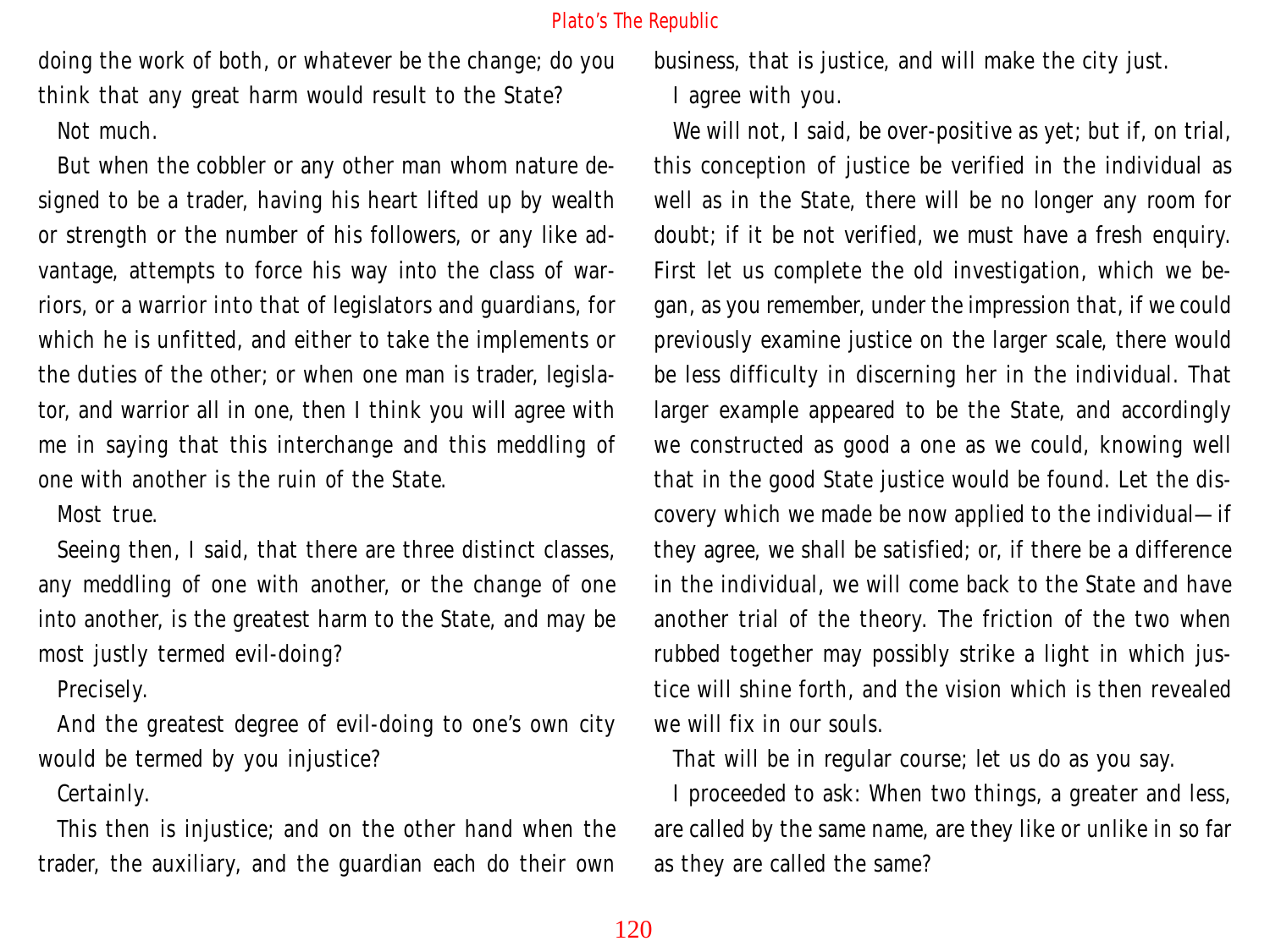Like, he replied.

The just man then, if we regard the idea of justice only, will be like the just State?

He will.

And a State was thought by us to be just when the three classes in the State severally did their own business; and also thought to be temperate and valiant and wise by reason of certain other affections and qualities of these same classes?

True, he said.

And so of the individual; we may assume that he has the same three principles in his own soul which are found in the State; and he may be rightly described in the same terms, because he is affected in the same manner?

Certainly, he said.

Once more then, O my friend, we have alighted upon an easy question—whether the soul has these three principles or not?

An easy question! Nay, rather, Socrates, the proverb holds that hard is the good.

Very true, I said; and I do not think that the method which we are employing is at all adequate to the accurate solution of this question; the true method is another and a longer one. Still we may arrive at a solution not below the

level of the previous enquiry.

May we not be satisfied with that? he said;—under the circumstances, I am quite content.

I too, I replied, shall be extremely well satisfied.

Then faint not in pursuing the speculation, he said.

Must we not acknowledge, I said, that in each of us there are the same principles and habits which there are in the State; and that from the individual they pass into the State?—how else can they come there? Take the quality of passion or spirit;—it would be ridiculous to imagine that this quality, when found in States, is not derived from the individuals who are supposed to possess it, e.g. the Thracians, Scythians, and in general the northern nations; and the same may be said of the love of knowledge, which is the special characteristic of our part of the world, or of the love of money, which may, with equal truth, be attributed to the Phoenicians and Egyptians.

Exactly so, he said.

There is no difficulty in understanding this.

None whatever.

But the question is not quite so easy when we proceed to ask whether these principles are three or one; whether, that is to say, we learn with one part of our nature, are angry with another, and with a third part desire the satisfaction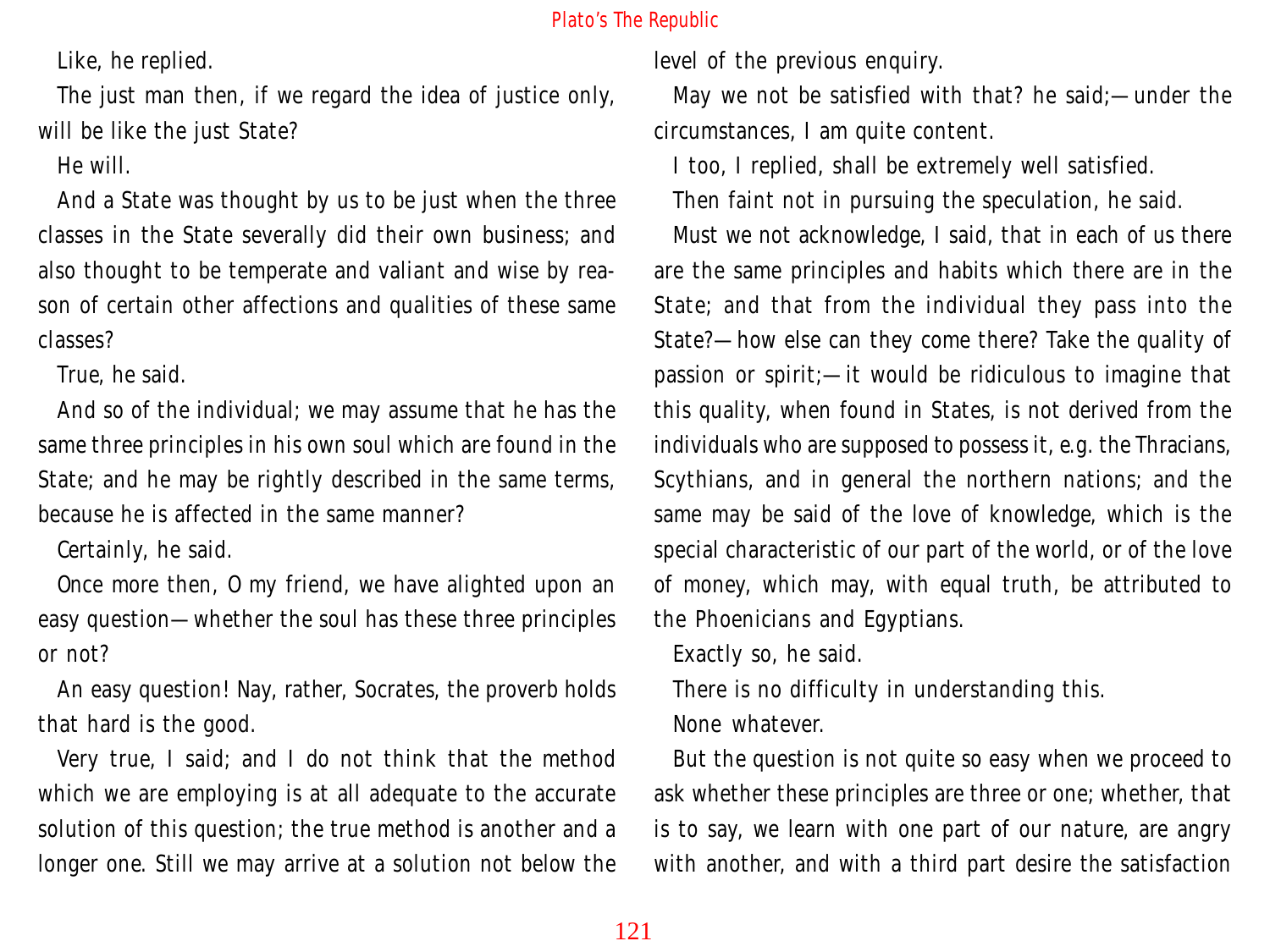of our natural appetites; or whether the whole soul comes into play in each sort of action—to determine that is the difficulty.

Yes, he said; there lies the difficulty.

Then let us now try and determine whether they are the same or different.

How can we? he asked.

I replied as follows: The same thing clearly cannot act or be acted upon in the same part or in relation to the same thing at the same time, in contrary ways; and therefore whenever this contradiction occurs in things apparently the same, we know that they are really not the same, but different.

Good.

For example, I said, can the same thing be at rest and in motion at the same time in the same part?

Impossible.

Still, I said, let us have a more precise statement of terms, lest we should hereafter fall out by the way. Imagine the case of a man who is standing and also moving his hands and his head, and suppose a person to say that one and the same person is in motion and at rest at the same moment-to such a mode of speech we should object, and should rather say that one part of him is in motion while another is at rest.

Very true.

And suppose the objector to refine still further, and to draw the nice distinction that not only parts of tops, but whole tops, when they spin round with their pegs fixed on the spot, are at rest and in motion at the same time (and he may say the same of anything which revolves in the same spot), his objection would not be admitted by us, because in such cases things are not at rest and in motion in the same parts of themselves; we should rather say that they have both an axis and a circumference, and that the axis stands still, for there is no deviation from the perpendicular; and that the circumference goes round. But if, while revolving, the axis inclines either to the right or left, forwards or backwards, then in no point of view can they be at rest.

That is the correct mode of describing them, he replied.

Then none of these objections will confuse us, or incline us to believe that the same thing at the same time, in the same part or in relation to the same thing, can act or be acted upon in contrary ways.

Certainly not, according to my way of thinking.

Yet, I said, that we may not be compelled to examine all such objections, and prove at length that they are untrue, let us assume their absurdity, and go forward on the under-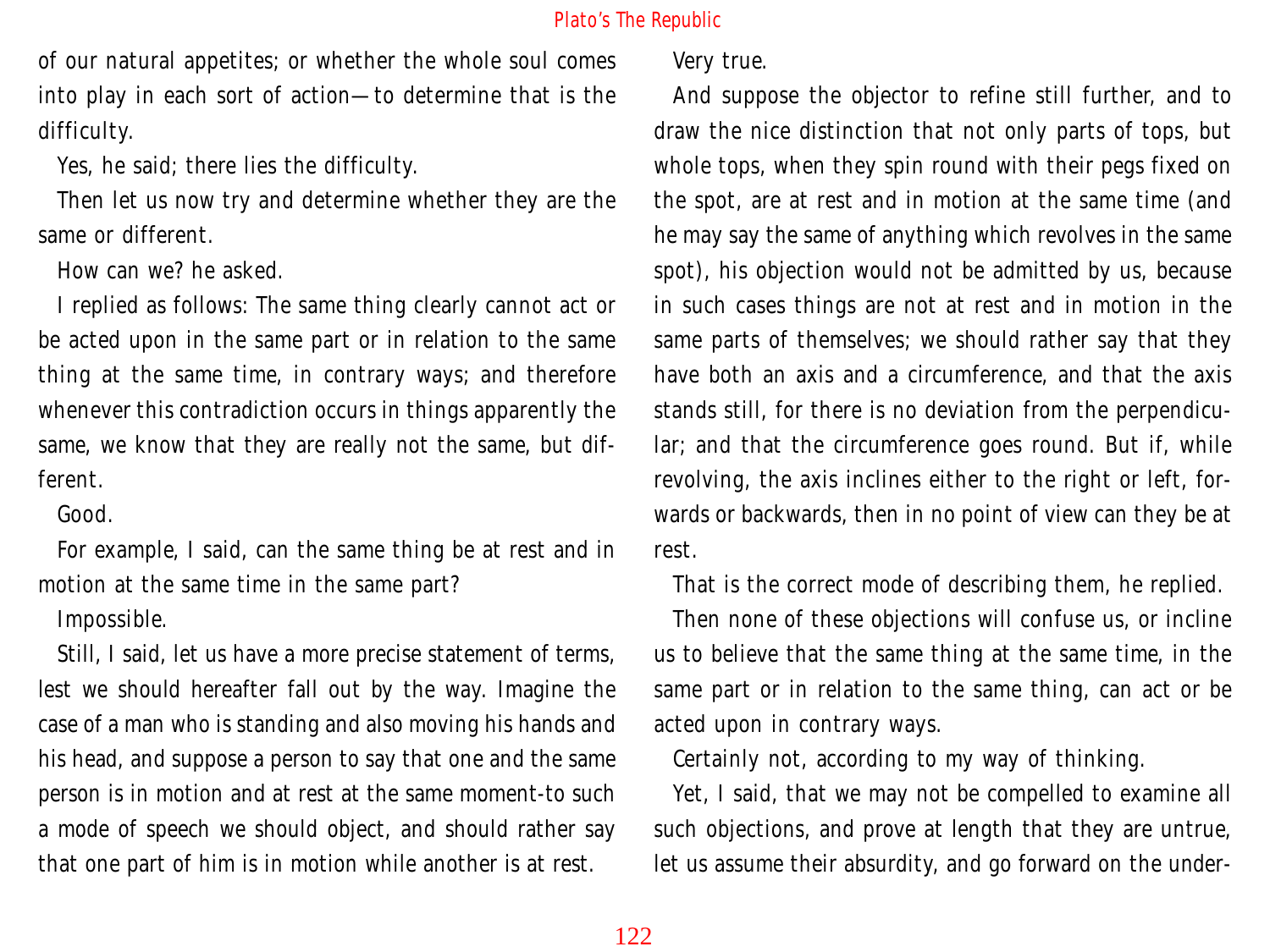standing that hereafter, if this assumption turn out to be untrue, all the consequences which follow shall be withdrawn.

Yes, he said, that will be the best way.

Well, I said, would you not allow that assent and dissent, desire and aversion, attraction and repulsion, are all of them opposites, whether they are regarded as active or passive (for that makes no difference in the fact of their opposition)?

Yes, he said, they are opposites.

Well, I said, and hunger and thirst, and the desires in general, and again willing and wishing,—all these you would refer to the classes already mentioned. You would say would you not?—that the soul of him who desires is seeking after the object of his desires; or that he is drawing to himself the thing which he wishes to possess: or again, when a person wants anything to be given him, his mind, longing for the realisation of his desires, intimates his wish to have it by a nod of assent, as if he had been asked a question? Very true.

And what would you say of unwillingness and dislike and the absence of desire; should not these be referred to the opposite class of repulsion and rejection?

Certainly.

Admitting this to be true of desire generally, let us suppose a particular class of desires, and out of these we will select hunger and thirst, as they are termed, which are the most obvious of them?

Let us take that class, he said.

The object of one is food, and of the other drink?

Yes.

And here comes the point: is not thirst the desire which the soul has of drink, and of drink only; not of drink qualified by anything else; for example, warm or cold, or much or little, or, in a word, drink of any particular sort: but if the thirst be accompanied by heat, then the desire is of cold drink; or, if accompanied by cold, then of warm drink; or, if the thirst be excessive, then the drink which is desired will be excessive; or, if not great, the quantity of drink will also be small: but thirst pure and simple will desire drink pure and simple, which is the natural satisfaction of thirst, as food is of hunger?

Yes, he said; the simple desire is, as you say, in every case of the simple object, and the qualified desire of the qualified object.

But here a confusion may arise; and I should wish to guard against an opponent starting up and saying that no man desires drink only, but good drink, or food only, but good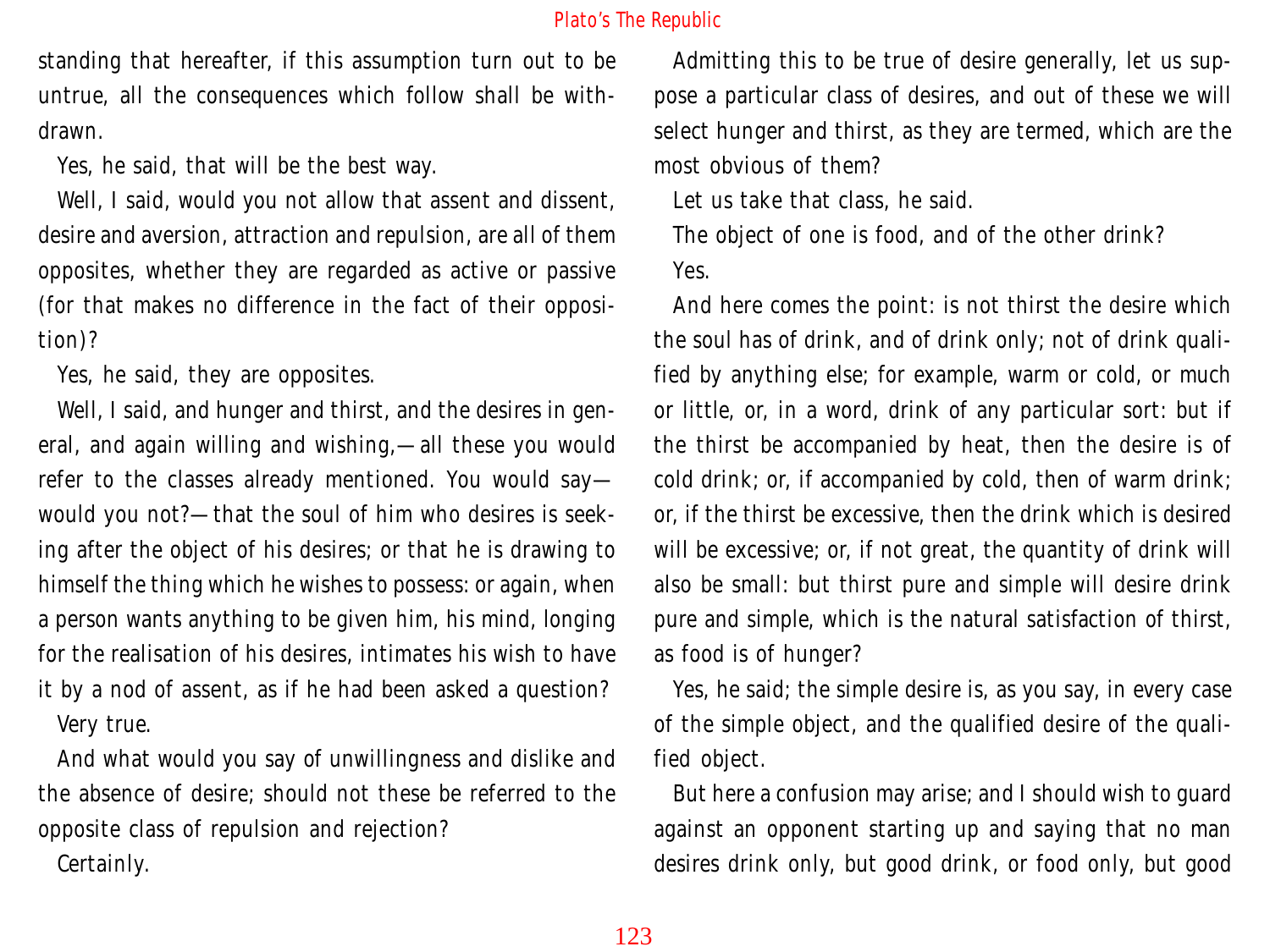food; for good is the universal object of desire, and thirst being a desire, will necessarily be thirst after good drink; and the same is true of every other desire.

Yes, he replied, the opponent might have something to say.

Nevertheless I should still maintain, that of relatives some have a quality attached to either term of the relation; others are simple and have their correlatives simple.

I do not know what you mean.

Well, you know of course that the greater is relative to the less?

Certainly.

And the much greater to the much less?

Yes.

And the sometime greater to the sometime less, and the greater that is to be to the less that is to be?

Certainly, he said.

And so of more and less, and of other correlative terms, such as the double and the half, or again, the heavier and the lighter, the swifter and the slower; and of hot and cold, and of any other relatives;—is not this true of all of them? Yes.

And does not the same principle hold in the sciences? The object of science is knowledge (assuming that to be the

true definition), but the object of a particular science is a particular kind of knowledge; I mean, for example, that the science of house-building is a kind of knowledge which is defined and distinguished from other kinds and is therefore termed architecture.

Certainly.

Because it has a particular quality which no other has? Yes.

And it has this particular quality because it has an object of a particular kind; and this is true of the other arts and sciences?

Yes.

Now, then, if I have made myself clear, you will understand my original meaning in what I said about relatives. My meaning was, that if one term of a relation is taken alone, the other is taken alone; if one term is qualified, the other is also qualified. I do not mean to say that relatives may not be disparate, or that the science of health is healthy, or of disease necessarily diseased, or that the sciences of good and evil are therefore good and evil; but only that, when the term science is no longer used absolutely, but has a qualified object which in this case is the nature of health and disease, it becomes defined, and is hence called not merely science, but the science of medicine.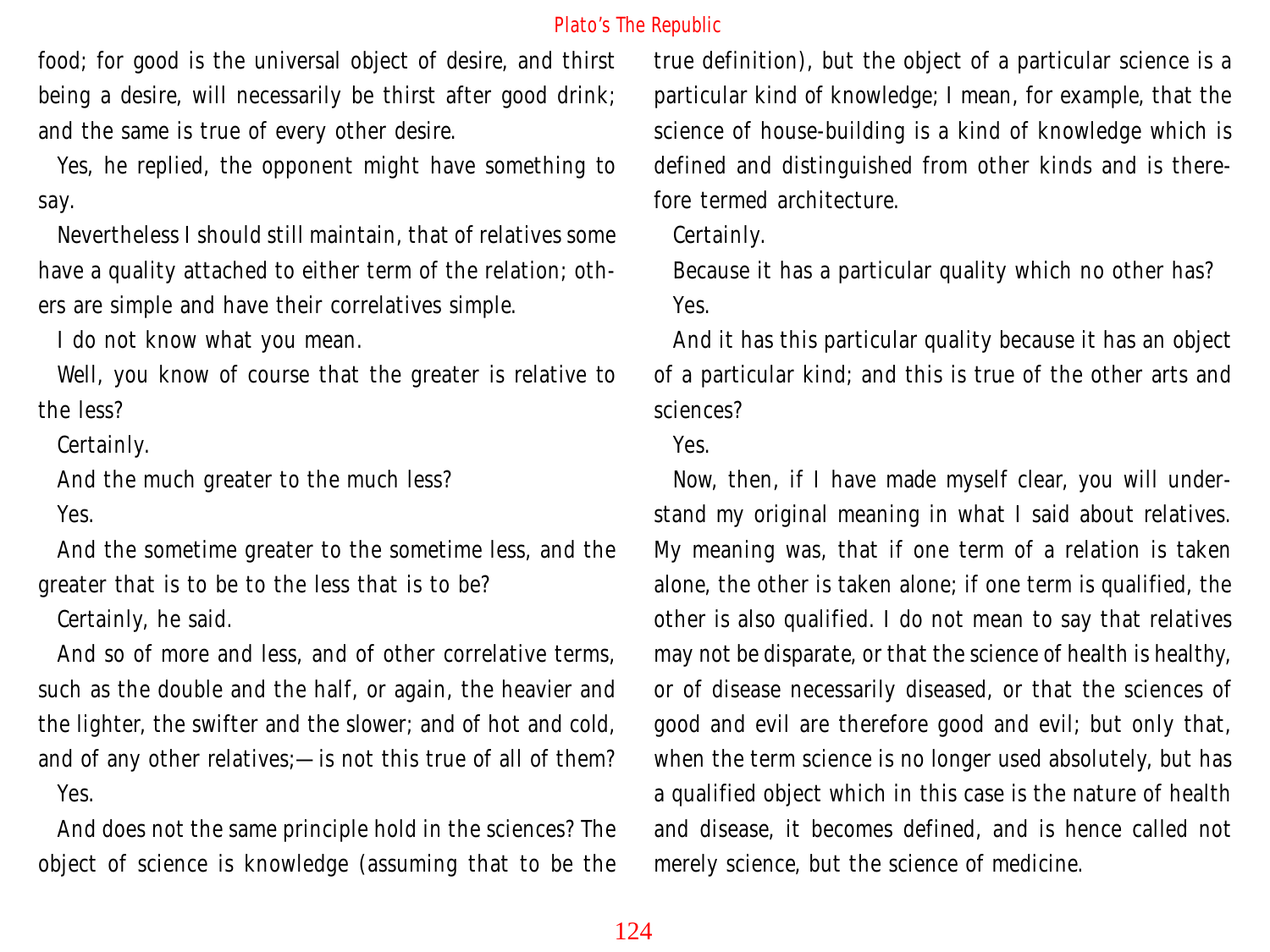I quite understand, and I think as you do.

Would you not say that thirst is one of these essentially relative terms, having clearly a relation—

Yes, thirst is relative to drink.

And a certain kind of thirst is relative to a certain kind of drink; but thirst taken alone is neither of much nor little, nor of good nor bad, nor of any particular kind of drink, but of drink only?

Certainly.

Then the soul of the thirsty one, in so far as he is thirsty, desires only drink; for this he yearns and tries to obtain it? That is plain.

And if you suppose something which pulls a thirsty soul away from drink, that must be different from the thirsty principle which draws him like a beast to drink; for, as we were saying, the same thing cannot at the same time with the same part of itself act in contrary ways about the same. Impossible.

No more than you can say that the hands of the archer push and pull the bow at the same time, but what you say is that one hand pushes and the other pulls.

Exactly so, he replied.

And might a man be thirsty, and yet unwilling to drink? Yes, he said, it constantly happens.

And in such a case what is one to say? Would you not say that there was something in the soul bidding a man to drink, and something else forbidding him, which is other and stronger than the principle which bids him?

I should say so.

And the forbidding principle is derived from reason, and that which bids and attracts proceeds from passion and disease?

Clearly.

Then we may fairly assume that they are two, and that they differ from one another; the one with which man reasons, we may call the rational principle of the soul, the other, with which he loves and hungers and thirsts and feels the flutterings of any other desire, may be termed the irrational or appetitive, the ally of sundry pleasures and satisfactions?

Yes, he said, we may fairly assume them to be different.

Then let us finally determine that there are two principles existing in the soul. And what of passion, or spirit? Is it a third, or akin to one of the preceding?

I should be inclined to say—akin to desire.

Well, I said, there is a story which I remember to have heard, and in which I put faith. The story is, that Leontius, the son of Aglaion, coming up one day from the Piraeus,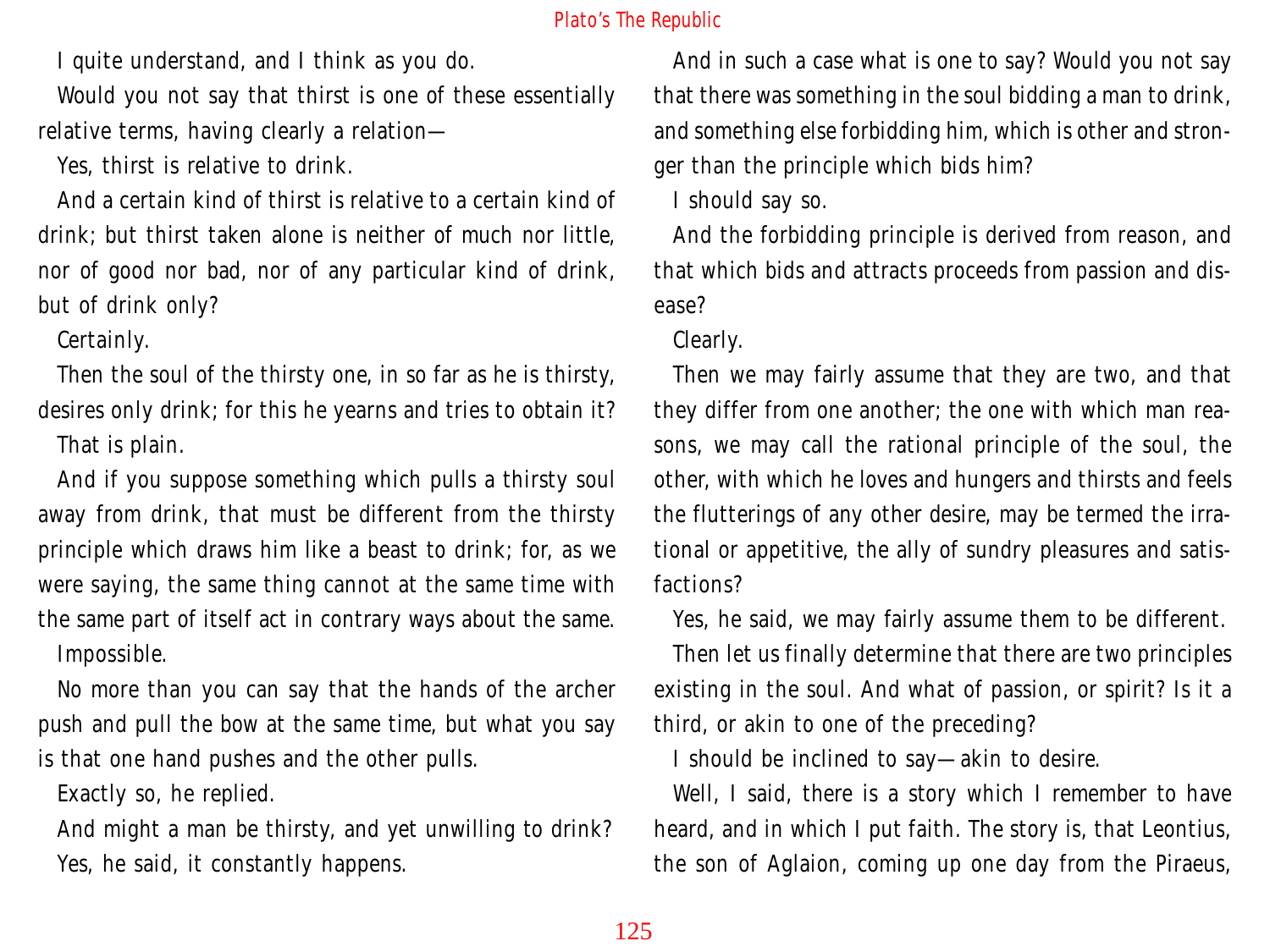under the north wall on the outside, observed some dead bodies lying on the ground at the place of execution. He felt a desire to see them, and also a dread and abhorrence of them; for a time he struggled and covered his eyes, but at length the desire got the better of him; and forcing them open, he ran up to the dead bodies, saying, Look, ye wretches, take your fill of the fair sight.

I have heard the story myself, he said.

The moral of the tale is, that anger at times goes to war with desire, as though they were two distinct things.

Yes; that is the meaning, he said.

And are there not many other cases in which we observe that when a man's desires violently prevail over his reason, he reviles himself, and is angry at the violence within him, and that in this struggle,is like the struggle of factions in a State, his spirit is on the side of his reason;—but for the passionate or spirited element to take part with the desires when reason that she should not be opposed, is a sort of thing which thing which I believe that you never observed occurring in yourself, nor, as I should imagine, in any one else?

Certainly not.

Suppose that a man thinks he has done a wrong to another, the nobler he is the less able is he to feel indignant at any suffering, such as hunger, or cold, or any other pain which the injured person may inflict upon him—these he deems to be just, and, as I say, his anger refuses to be excited by them.

# True, he said.

But when he thinks that he is the sufferer of the wrong, then he boils and chafes, and is on the side of what he believes to be justice; and because he suffers hunger or cold or other pain he is only the more determined to persevere and conquer. His noble spirit will not be quelled until he either slays or is slain; or until he hears the voice of the shepherd, that is, reason, bidding his dog bark no more.

The illustration is perfect, he replied; and in our State, as we were saying, the auxiliaries were to be dogs, and to hear the voice of the rulers, who are their shepherds.

I perceive, I said, that you quite understand me; there is, however, a further point which I wish you to consider.

What point?

You remember that passion or spirit appeared at first sight to be a kind of desire, but now we should say quite the contrary; for in the conflict of the soul spirit is arrayed on the side of the rational principle.

Most assuredly.

But a further question arises: Is passion different from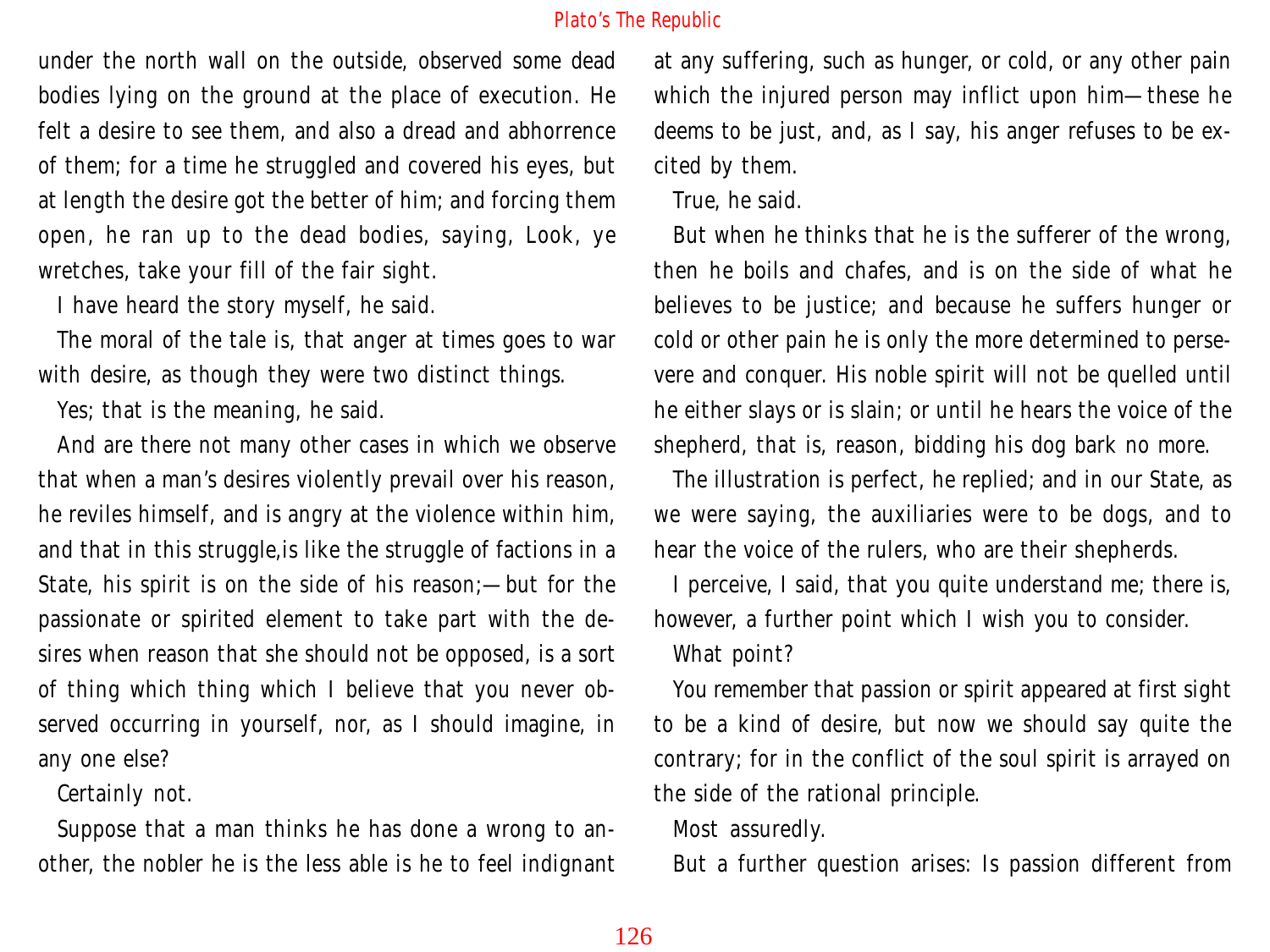reason also, or only a kind of reason; in which latter case, instead of three principles in the soul, there will only be two, the rational and the concupiscent; or rather, as the State was composed of three classes, traders, auxiliaries, counsellors, so may there not be in the individual soul a third element which is passion or spirit, and when not corrupted by bad education is the natural auxiliary of reason Yes, he said, there must be a third.

Yes, I replied, if passion, which has already been shown to be different from desire, turn out also to be different from reason.

But that is easily proved:—We may observe even in young children that they are full of spirit almost as soon as they are born, whereas some of them never seem to attain to the use of reason, and most of them late enough.

Excellent, I said, and you may see passion equally in brute animals, which is a further proof of the truth of what you are saying. And we may once more appeal to the words of Homer, which have been already quoted by us,

He smote his breast, and thus rebuked his soul,

for in this verse Homer has clearly supposed the power which reasons about the better and worse to be different from

the unreasoning anger which is rebuked by it.

Very true, he said.

And so, after much tossing, we have reached land, and are fairly agreed that the same principles which exist in the State exist also in the individual, and that they are three in number.

## Exactly.

Must we not then infer that the individual is wise in the same way, and in virtue of the same quality which makes the State wise?

## Certainly.

Also that the same quality which constitutes courage in the State constitutes courage in the individual, and that both the State and the individual bear the same relation to all the other virtues?

# Assuredly.

And the individual will be acknowledged by us to be just in the same way in which the State is just?

That follows, of course.

We cannot but remember that the justice of the State consisted in each of the three classes doing the work of its own class?

We are not very likely to have forgotten, he said. We must recollect that the individual in whom the several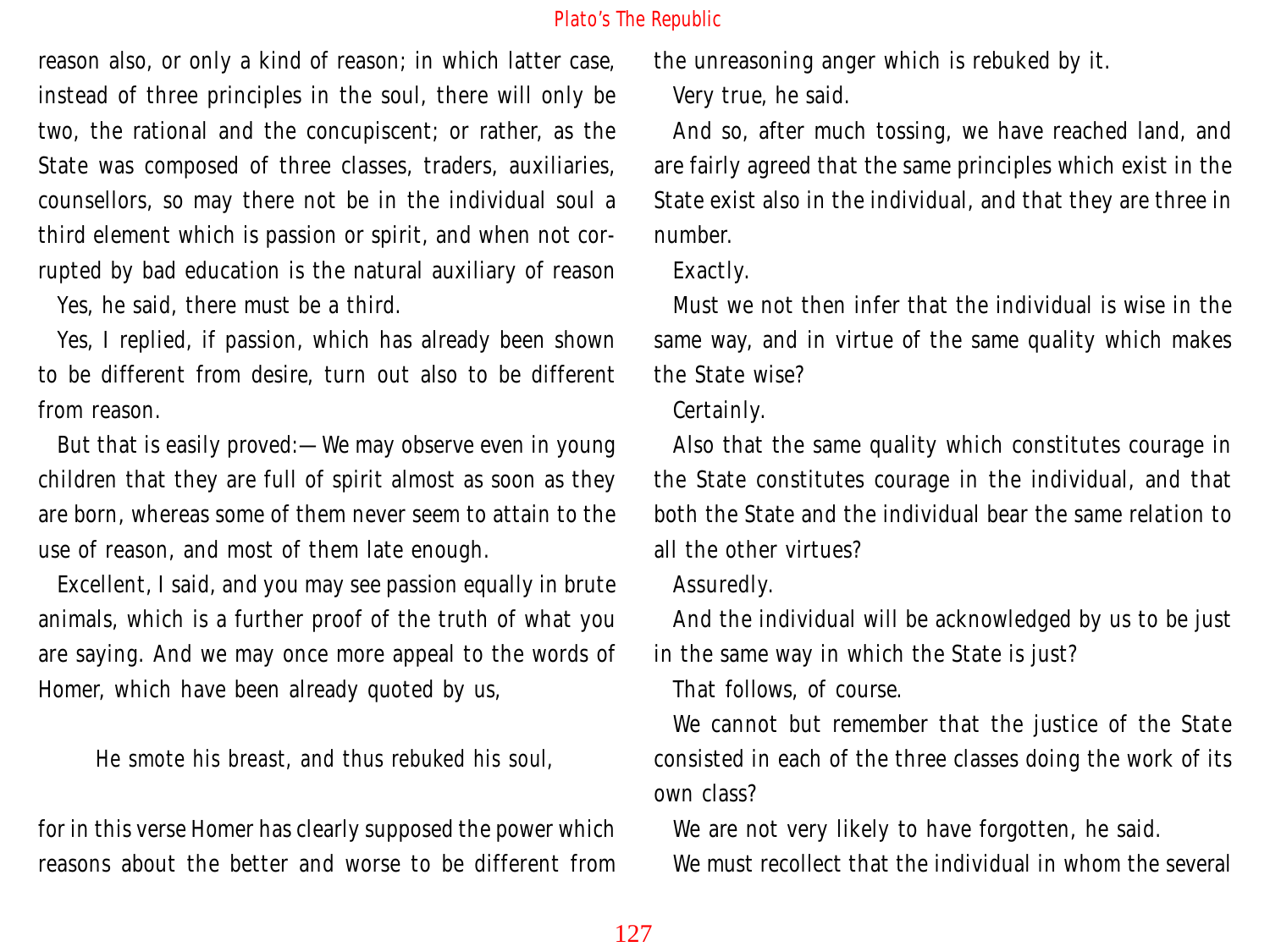qualities of his nature do their own work will be just, and will do his own work?

Yes, he said, we must remember that too.

And ought not the rational principle, which is wise, and has the care of the whole soul, to rule, and the passionate or spirited principle to be the subject and ally?

Certainly.

And, as we were saying, the united influence of music and gymnastic will bring them into accord, nerving and sustaining the reason with noble words and lessons, and moderating and soothing and civilizing the wildness of passion by harmony and rhythm?

Quite true, he said.

And these two, thus nurtured and educated, and having learned truly to know their own functions, will rule over the concupiscent, which in each of us is the largest part of the soul and by nature most insatiable of gain; over this they will keep guard, lest, waxing great and strong with the fulness of bodily pleasures, as they are termed, the concupiscent soul, no longer confined to her own sphere, should attempt to enslave and rule those who are not her natural-born subjects, and overturn the whole life of man?

Very true, he said.

Both together will they not be the best defenders of the

whole soul and the whole body against attacks from without; the one counselling, and the other fighting under his leader, and courageously executing his commands and counsels?

True.

And he is to be deemed courageous whose spirit retains in pleasure and in pain the commands of reason about what he ought or ought not to fear?

Right, he replied.

And him we call wise who has in him that little part which rules, and which proclaims these commands; that part too being supposed to have a knowledge of what is for the interest of each of the three parts and of the whole?

Assuredly.

And would you not say that he is temperate who has these same elements in friendly harmony, in whom the one ruling principle of reason, and the two subject ones of spirit and desire are equally agreed that reason ought to rule, and do not rebel?

Certainly, he said, that is the true account of temperance whether in the State or individual.

And surely, I said, we have explained again and again how and by virtue of what quality a man will be just.

That is very certain.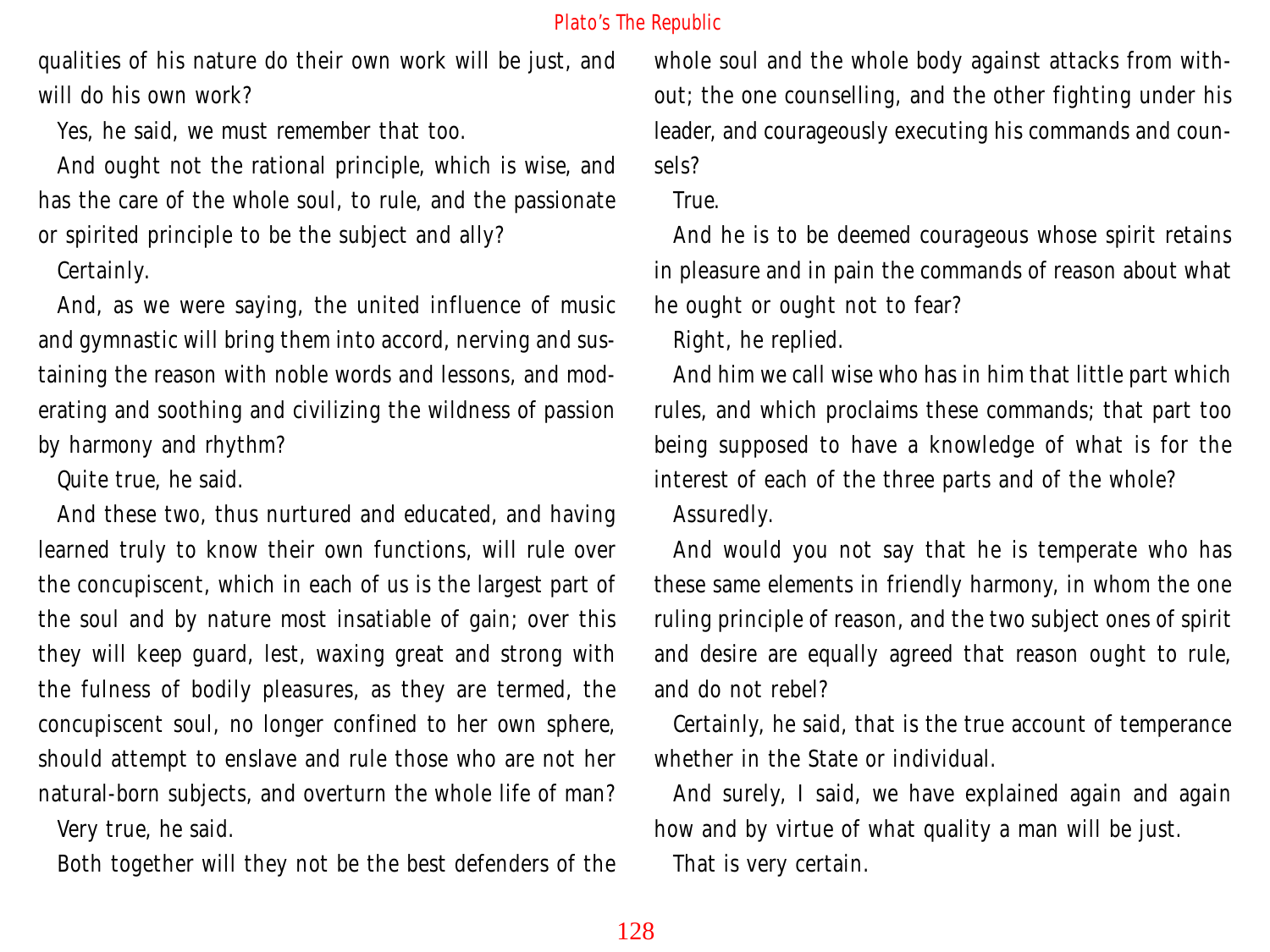And is justice dimmer in the individual, and is her form different, or is she the same which we found her to be in the State?

There is no difference in my opinion, he said.

Because, if any doubt is still lingering in our minds, a few commonplace instances will satisfy us of the truth of what I am saying.

What sort of instances do you mean?

If the case is put to us, must we not admit that the just State, or the man who is trained in the principles of such a State, will be less likely than the unjust to make away with a deposit of gold or silver? Would any one deny this?

No one, he replied.

Will the just man or citizen ever be guilty of sacrilege or theft, or treachery either to his friends or to his country? Never.

Neither will he ever break faith where there have been oaths or agreements?

Impossible.

No one will be less likely to commit adultery, or to dishonour his father and mother, or to fall in his religious duties?

No one.

And the reason is that each part of him is doing its own

business, whether in ruling or being ruled? Exactly so.

Are you satisfied then that the quality which makes such men and such states is justice, or do you hope to discover some other?

Not I, indeed.

Then our dream has been realised; and the suspicion which we entertained at the beginning of our work of construction, that some divine power must have conducted us to a primary form of justice, has now been verified?

Yes, certainly.

And the division of labour which required the carpenter and the shoemaker and the rest of the citizens to be doing each his own business, and not another's, was a shadow of justice, and for that reason it was of use?

Clearly.

But in reality justice was such as we were describing, being concerned however, not with the outward man, but with the inward, which is the true self and concernment of man: for the just man does not permit the several elements within him to interfere with one another, or any of them to do the work of others,—he sets in order his own inner life, and is his own master and his own law, and at peace with himself; and when he has bound together the three principles within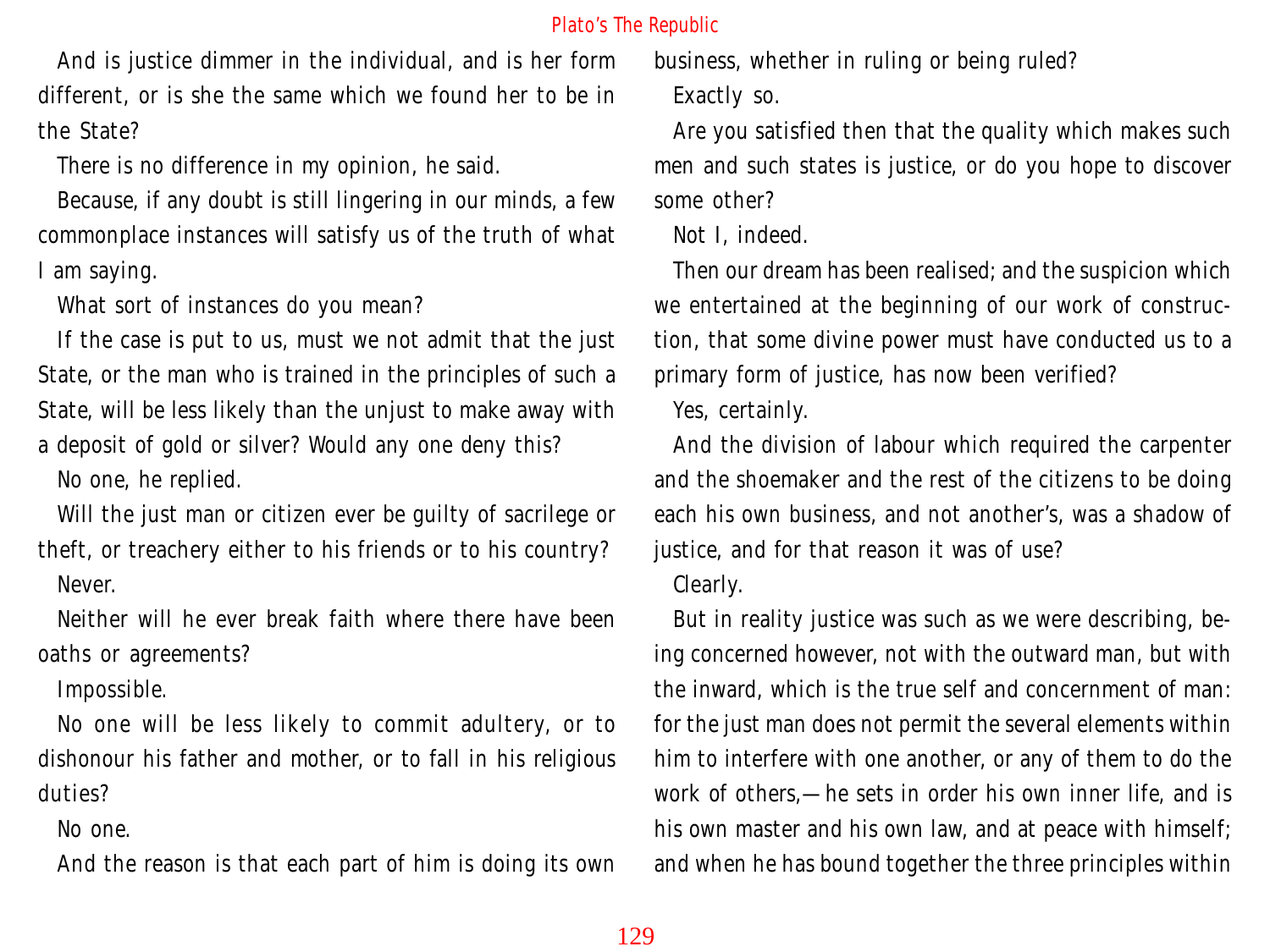him, which may be compared to the higher, lower, and middle notes of the scale, and the intermediate intervals—when he has bound all these together, and is no longer many, but has become one entirely temperate and perfectly adjusted nature, then he proceeds to act, if he has to act, whether in a matter of property, or in the treatment of the body, or in some affair of politics or private business; always thinking and calling that which preserves and co-operates with this harmonious condition, just and good action, and the knowledge which presides over it, wisdom, and that which at any time impairs this condition, he will call unjust action, and the opinion which presides over it ignorance.

You have said the exact truth, Socrates.

Very good; and if we were to affirm that we had discovered the just man and the just State, and the nature of justice in each of them, we should not be telling a falsehood?

Most certainly not.

May we say so, then?

Let us say so.

And now, I said, injustice has to be considered. Clearly.

Must not injustice be a strife which arises among the three principles—a meddlesomeness, and interference, and rising up of a part of the soul against the whole, an assertion of unlawful authority, which is made by a rebellious subject against a true prince, of whom he is the natural vassal, what is all this confusion and delusion but injustice, and intemperance and cowardice and ignorance, and every form of vice?

Exactly so.

And if the nature of justice and injustice be known, then the meaning of acting unjustly and being unjust, or, again, of acting justly, will also be perfectly clear?

What do you mean? he said.

Why, I said, they are like disease and health; being in the soul just what disease and health are in the body.

How so? he said.

Why, I said, that which is healthy causes health, and that which is unhealthy causes disease.

Yes.

And just actions cause justice, and unjust actions cause injustice?

That is certain.

And the creation of health is the institution of a natural order and government of one by another in the parts of the body; and the creation of disease is the production of a state of things at variance with this natural order?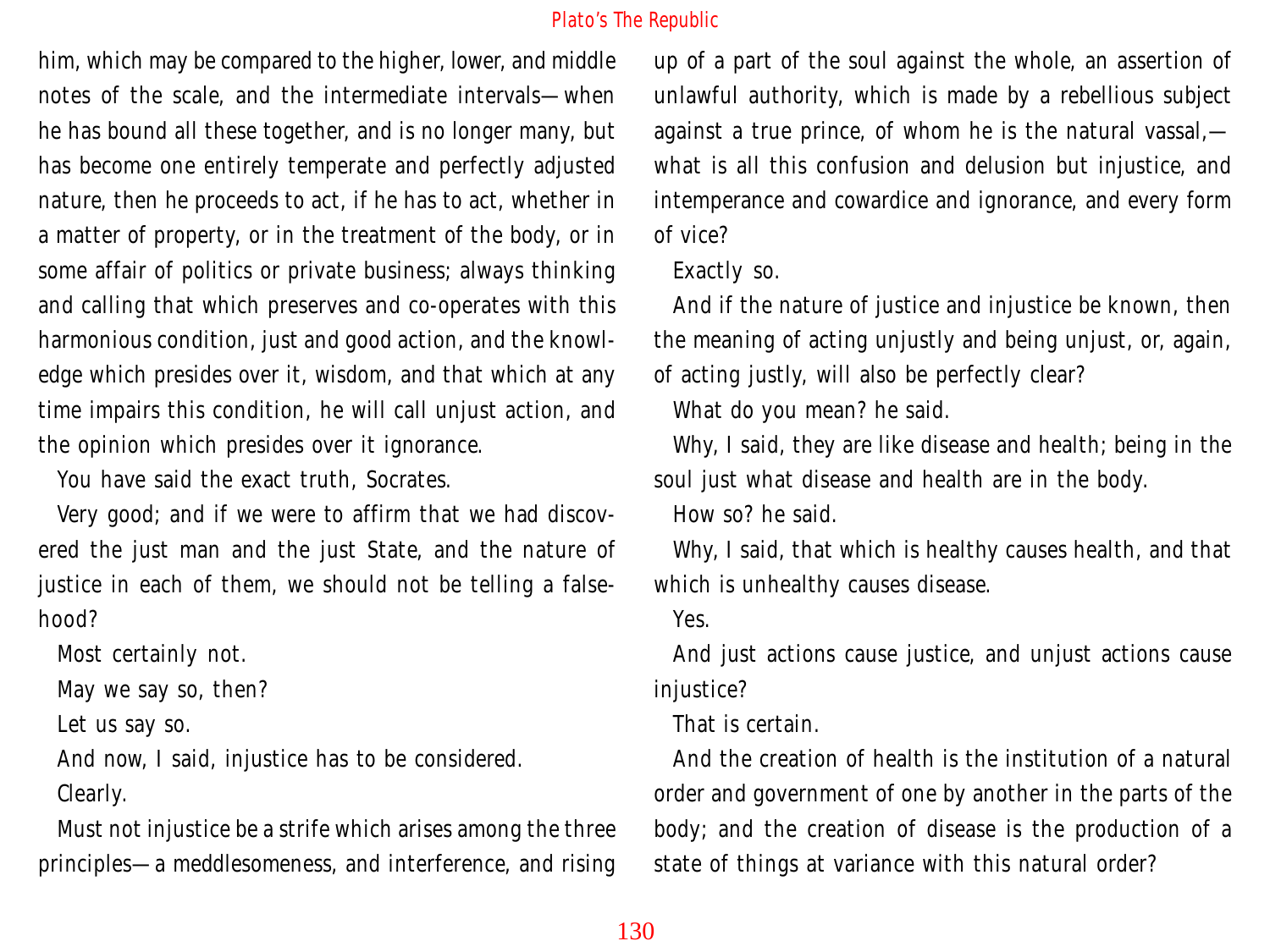True.

And is not the creation of justice the institution of a natural order and government of one by another in the parts of the soul, and the creation of injustice the production of a state of things at variance with the natural order? Exactly so, he said.

Then virtue is the health and beauty and well-being of the soul, and vice the disease and weakness and deformity of the same?

True.

And do not good practices lead to virtue, and evil practices to vice?

# Assuredly.

Still our old question of the comparative advantage of justice and injustice has not been answered: Which is the more profitable, to be just and act justly and practise virtue, whether seen or unseen of gods and men, or to be unjust and act unjustly, if only unpunished and unreformed?

In my judgment, Socrates, the question has now become ridiculous. We know that, when the bodily constitution is gone, life is no longer endurable, though pampered with all kinds of meats and drinks, and having all wealth and all power; and shall we be told that when the very essence of the vital principle is undermined and corrupted, life is still worth having to a man, if only he be allowed to do whatever he likes with the single exception that he is not to acquire justice and virtue, or to escape from injustice and vice; assuming them both to be such as we have described?

Yes, I said, the question is, as you say, ridiculous. Still, as we are near the spot at which we may see the truth in the clearest manner with our own eyes, let us not faint by the way.

Certainly not, he replied.

Come up hither, I said, and behold the various forms of vice, those of them, I mean, which are worth looking at. I am following you, he replied: proceed.

I said, The argument seems to have reached a height from which, as from some tower of speculation, a man may look down and see that virtue is one, but that the forms of vice are innumerable; there being four special ones which are deserving of note.

What do you mean? he said.

I mean, I replied, that there appear to be as many forms of the soul as there are distinct forms of the State.

How many?

There are five of the State, and five of the soul, I said. What are they?

The first, I said, is that which we have been describing,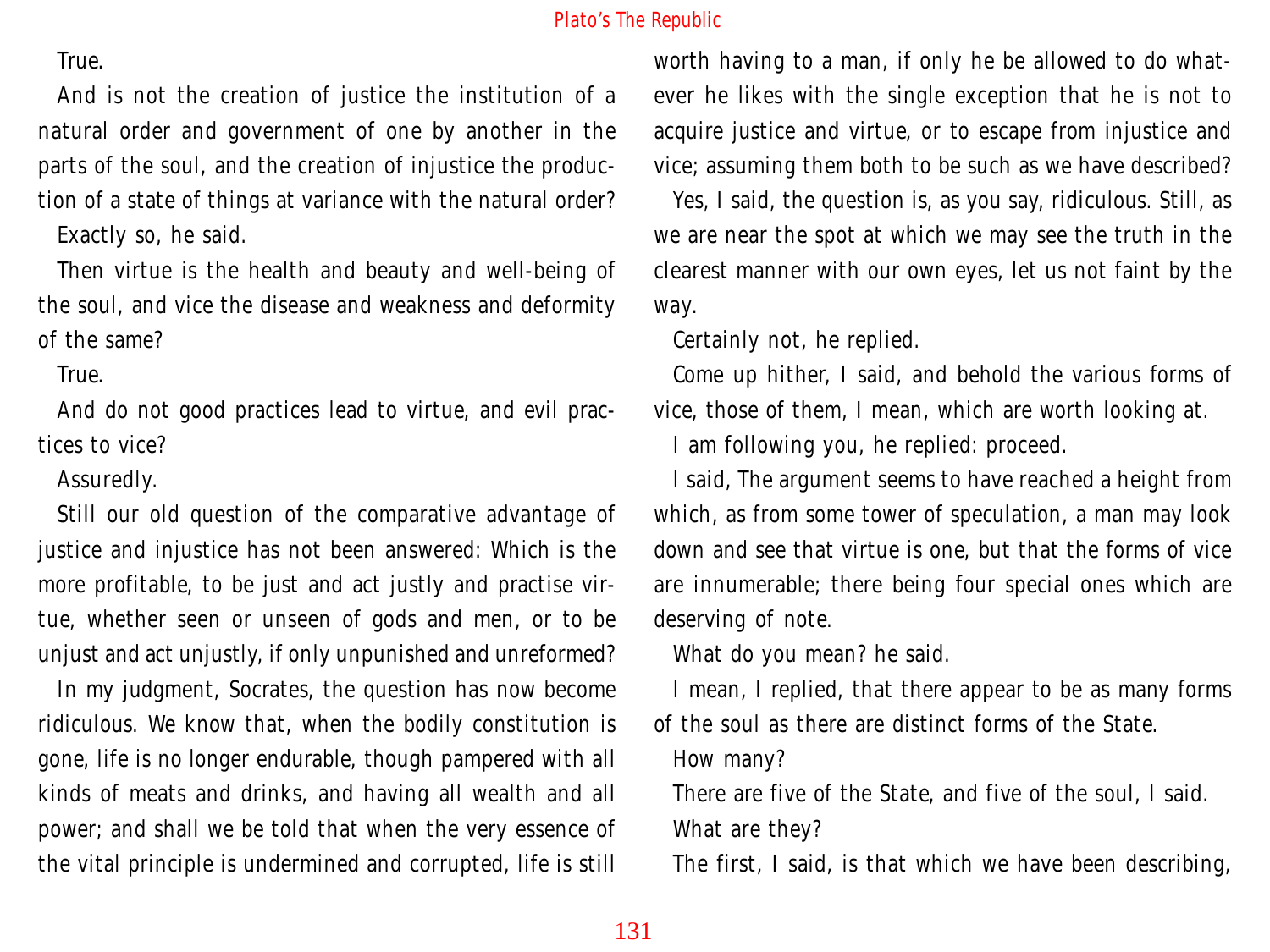and which may be said to have two names, monarchy and aristocracy, accordingly as rule is exercised by one distinguished man or by many.

True, he replied.

But I regard the two names as describing one form only; for whether the government is in the hands of one or many, if the governors have been trained in the manner which we have supposed, the fundamental laws of the State will be maintained.

That is true, he replied.

# **BOOK V**

# **SOCRATES - GLAUCON - ADEIMANTUS**

Such is the good and true City or State, and the good and man is of the same pattern; and if this is right every other is wrong; and the evil is one which affects not only the ordering of the State, but also the regulation of the individual soul, and is exhibited in four forms.

What are they? he said.

I was proceeding to tell the order in which the four evil forms appeared to me to succeed one another, when Pole marchus, who was sitting a little way off, just beyond Adeimantus, began to whisper to him: stretching forth his

hand, he took hold of the upper part of his coat by the shoulder, and drew him towards him, leaning forward himself so as to be quite close and saying something in his ear, of which I only caught the words, 'Shall we let him off, or what shall we do?'

Certainly not, said Adeimantus, raising his voice. Who is it, I said, whom you are refusing to let off? You, he said.

I repeated, Why am I especially not to be let off?

Why, he said, we think that you are lazy, and mean to cheat us out of a whole chapter which is a very important part of the story; and you fancy that we shall not notice your airy way of proceeding; as if it were self-evident to everybody, that in the matter of women and children 'friends have all things in common.'

And was I not right, Adeimantus?

Yes, he said; but what is right in this particular case, like everything else, requires to be explained; for community may be of many kinds. Please, therefore, to say what sort of community you mean. We have been long expecting that you would tell us something about the family life of your citizens—how they will bring children into the world, and rear them when they have arrived, and, in general, what is the nature of this community of women and children-for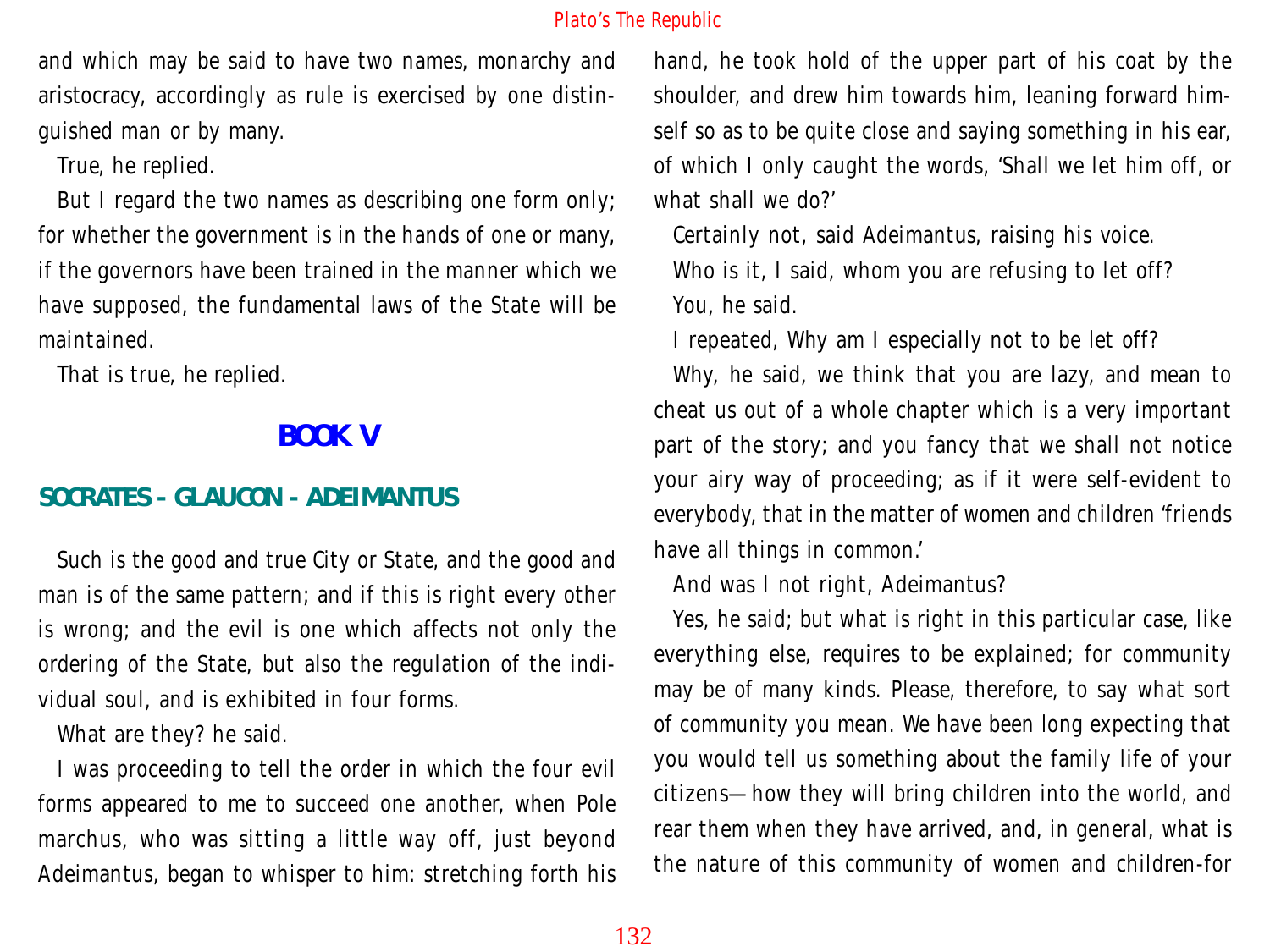we are of opinion that the right or wrong management of such matters will have a great and paramount influence on the State for good or for evil. And now, since the question is still undetermined, and you are taking in hand another State, we have resolved, as you heard, not to let you go until you give an account of all this.

To that resolution, said Glaucon, you may regard me as saying Agreed.

# **SOCRATES - ADEIMANTUS - GLAUCON THRASYMACHUS**

And without more ado, said Thrasymachus, you may consider us all to be equally agreed.

I said, You know not what you are doing in thus assailing me: What an argument are you raising about the State! Just as I thought that I had finished, and was only too glad that I had laid this question to sleep, and was reflecting how fortunate I was in your acceptance of what I then said, you ask me to begin again at the very foundation, ignorant of what a hornet's nest of words you are stirring. Now I foresaw this gathering trouble, and avoided it.

For what purpose do you conceive that we have come here, said Thrasymachus,—to look for gold, or to hear discourse?

Yes, but discourse should have a limit.

Yes, Socrates, said Glaucon, and the whole of life is the only limit which wise men assign to the hearing of such discourses. But never mind about us; take heart yourself and answer the question in your own way: What sort of community of women and children is this which is to prevail among our guardians? and how shall we manage the period between birth and education, which seems to require the greatest care? Tell us how these things will be.

Yes, my simple friend, but the answer is the reverse of easy; many more doubts arise about this than about our previous conclusions. For the practicability of what is said may be doubted; and looked at in another point of view, whether the scheme, if ever so practicable, would be for the best, is also doubtful. Hence I feel a reluctance to approach the subject, lest our aspiration, my dear friend, should turn out to be a dream only.

Fear not, he replied, for your audience will not be hard upon you; they are not sceptical or hostile.

I said: My good friend, I suppose that you mean to encourage me by these words.

Yes, he said.

Then let me tell you that you are doing just the reverse; the encouragement which you offer would have been all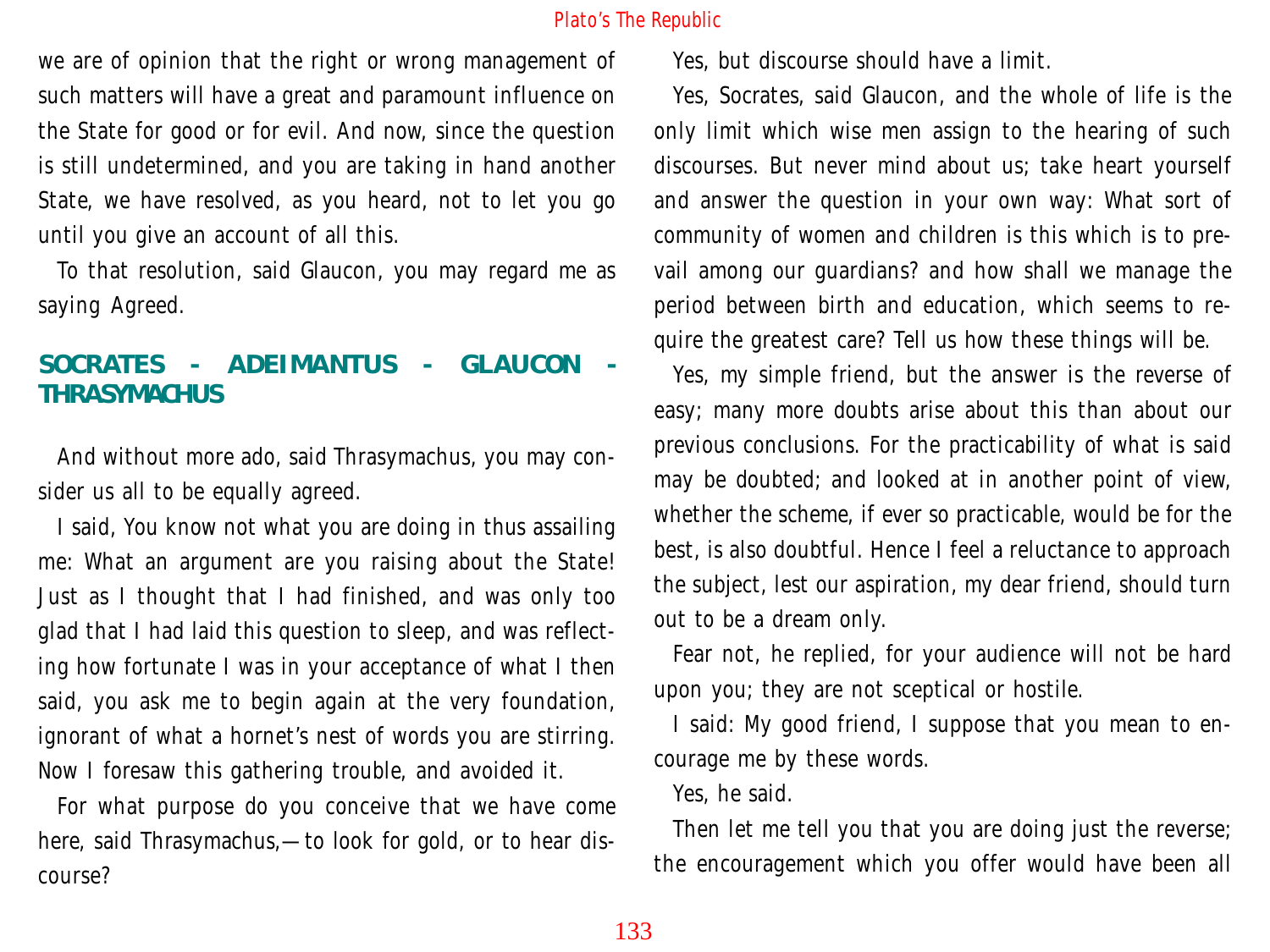very well had I myself believed that I knew what I was talking about: to declare the truth about matters of high interest which a man honours and loves among wise men who love him need occasion no fear or faltering in his mind; but to carry on an argument when you are yourself only a hesitating enquirer, which is my condition, is a dangerous and slippery thing; and the danger is not that I shall be laughed at (of which the fear would be childish), but that I shall miss the truth where I have most need to be sure of my footing, and drag my friends after me in my fall. And I pray Nemesis not to visit upon me the words which I am going to utter. For I do indeed believe that to be an involuntary homicide is a less crime than to be a deceiver about beauty or goodness or justice in the matter of laws. And that is a risk which I would rather run among enemies than among friends, and therefore you do well to encourage me.

Glaucon laughed and said: Well then, Socrates, in case you and your argument do us any serious injury you shall be acquitted beforehand of the and shall not be held to be a deceiver; take courage then and speak.

Well, I said, the law says that when a man is acquitted he is free from guilt, and what holds at law may hold in argument.

Then why should you mind?

Well, I replied, I suppose that I must retrace my steps and say what I perhaps ought to have said before in the proper place. The part of the men has been played out, and now properly enough comes the turn of the women. Of them I will proceed to speak, and the more readily since I am invited by you.

For men born and educated like our citizens, the only way, in my opinion, of arriving at a right conclusion about the possession and use of women and children is to follow the path on which we originally started, when we said that the men were to be the guardians and watchdogs of the herd.

True.

Let us further suppose the birth and education of our women to be subject to similar or nearly similar regulations; then we shall see whether the result accords with our design.

What do you mean?

What I mean may be put into the form of a question, I said: Are dogs divided into hes and shes, or do they both share equally in hunting and in keeping watch and in the other duties of dogs? or do we entrust to the males the entire and exclusive care of the flocks, while we leave the females at home, under the idea that the bearing and suck-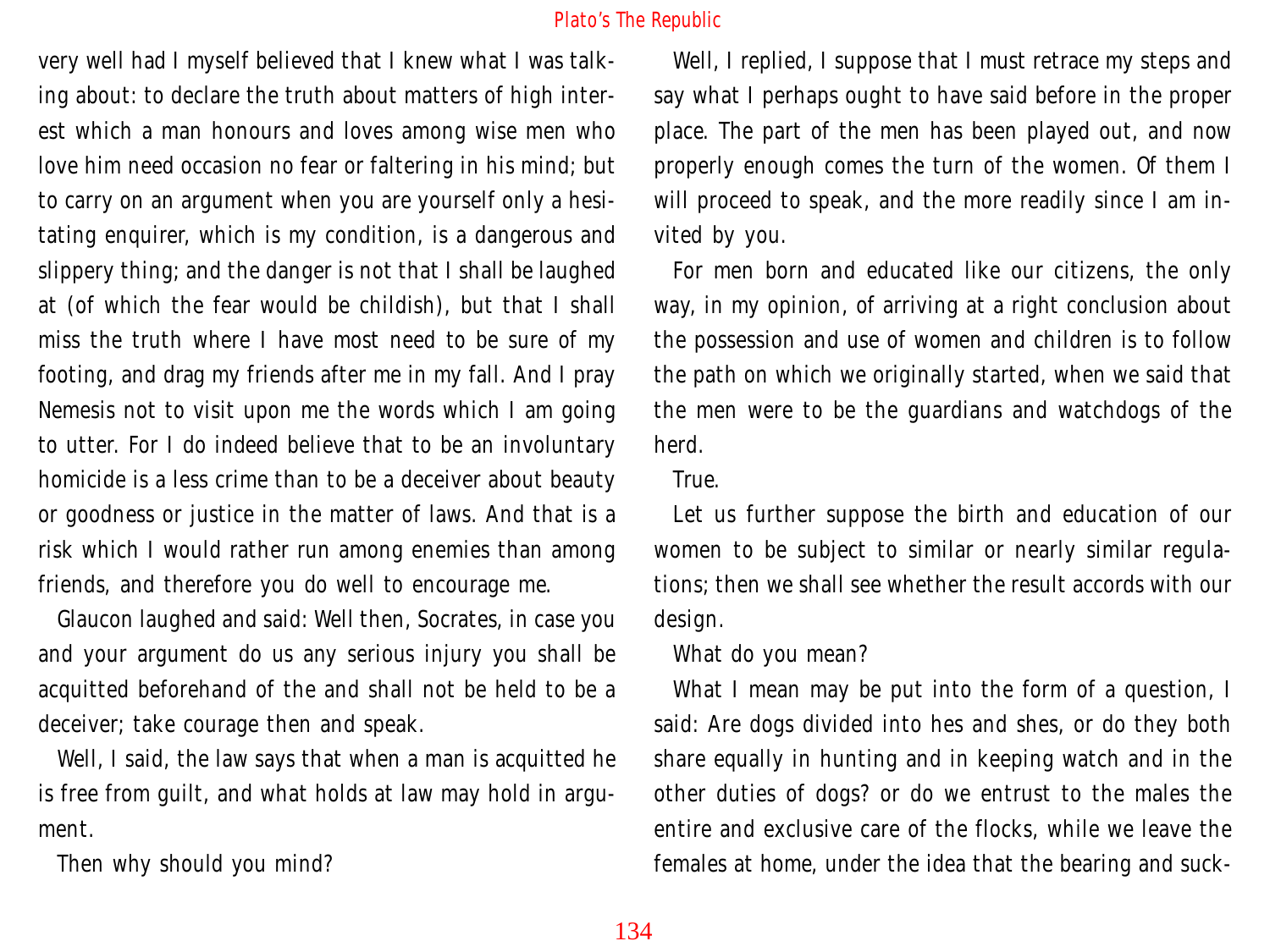ling their puppies is labour enough for them?

No, he said, they share alike; the only difference between them is that the males are stronger and the females weaker.

But can you use different animals for the same purpose, unless they are bred and fed in the same way?

You cannot.

Then, if women are to have the same duties as men, they must have the same nurture and education?

Yes.

The education which was assigned to the men was music and gymnastic. Yes.

Then women must be taught music and gymnastic and also the art of war, which they must practise like the men? That is the inference, I suppose.

I should rather expect, I said, that several of our proposals, if they are carried out, being unusual, may appear ridiculous.

No doubt of it.

Yes, and the most ridiculous thing of all will be the sight of women naked in the palaestra, exercising with the men, especially when they are no longer young; they certainly will not be a vision of beauty, any more than the enthusiastic old men who in spite of wrinkles and ugliness continue to frequent the gymnasia.

Yes, indeed, he said: according to present notions the proposal would be thought ridiculous.

But then, I said, as we have determined to speak our minds, we must not fear the jests of the wits which will be directed against this sort of innovation; how they will talk of women's attainments both in music and gymnastic, and above all about their wearing armour and riding upon horseback!

Very true, he replied.

Yet having begun we must go forward to the rough places of the law; at the same time begging of these gentlemen for once in their life to be serious. Not long ago, as we shall remind them, the Hellenes were of the opinion, which is still generally received among the barbarians, that the sight of a naked man was ridiculous and improper; and when first the Cretans and then the Lacedaemonians introduced the custom, the wits of that day might equally have ridiculed the innovation.

No doubt.

But when experience showed that to let all things be uncovered was far better than to cover them up, and the ludicrous effect to the outward eye vanished before the better principle which reason asserted, then the man was perceived to be a fool who directs the shafts of his ridicule at any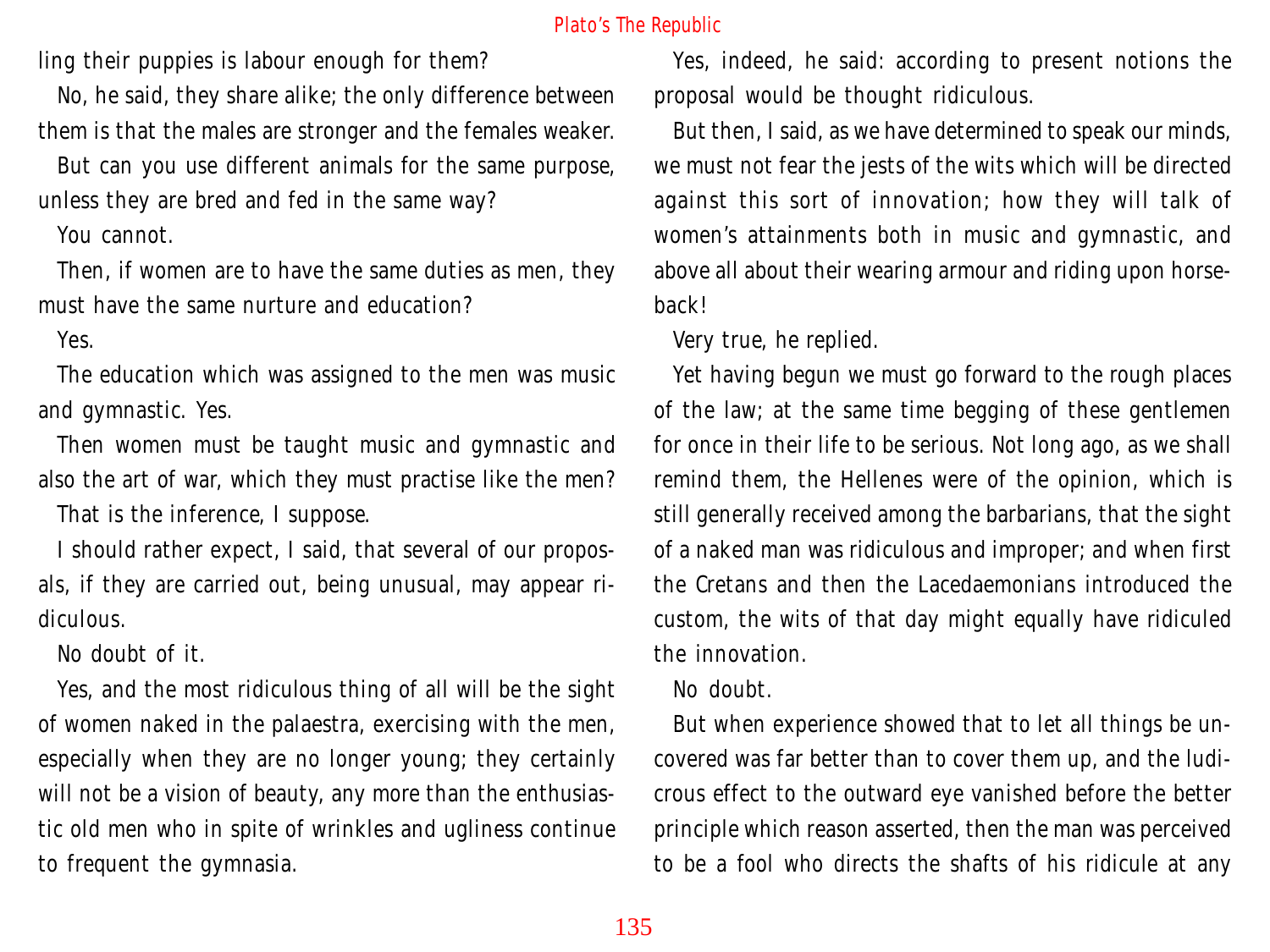other sight but that of folly and vice, or seriously inclines to weigh the beautiful by any other standard but that of the good.

Very true, he replied.

First, then, whether the question is to be put in jest or in earnest, let us come to an understanding about the nature of woman: Is she capable of sharing either wholly or partially in the actions of men, or not at all? And is the art of war one of those arts in which she can or can not share? That will be the best way of commencing the inquiry, and will probably lead to the fairest conclusion.

That will be much the best way.

Shall we take the other side first and begin by arguing against ourselves; in this manner the adversary's position will not be undefended.

Why not? he said.

Then let us put a speech into the mouths of our opponents. They will say: 'Socrates and Glaucon, no adversary need convict you, for you yourselves, at the first foundation of the State, admitted the principle that everybody was to do the one work suited to his own nature.' And certainly, if I am not mistaken, such an admission was made by us. 'And do not the natures of men and women differ very much indeed?' And we shall reply: Of course they do.

Then we shall be asked, 'Whether the tasks assigned to men and to women should not be different, and such as are agreeable to their different natures?' Certainly they should. 'But if so, have you not fallen into a serious inconsistency in saying that men and women, whose natures are so entirely different, ought to perform the same actions?'—What defence will you make for us, my good Sir, against any one who offers these objections?

That is not an easy question to answer when asked suddenly; and I shall and I do beg of you to draw out the case on our side.

These are the objections, Glaucon, and there are many others of a like kind, which I foresaw long ago; they made me afraid and reluctant to take in hand any law about the possession and nurture of women and children.

By Zeus, he said, the problem to be solved is anything but easy.

Why yes, I said, but the fact is that when a man is out of his depth, whether he has fallen into a little swimming bath or into mid-ocean, he has to swim all the same.

# Very true.

And must not we swim and try to reach the shore: We will hope that Arion's dolphin or some other miraculous help may save us?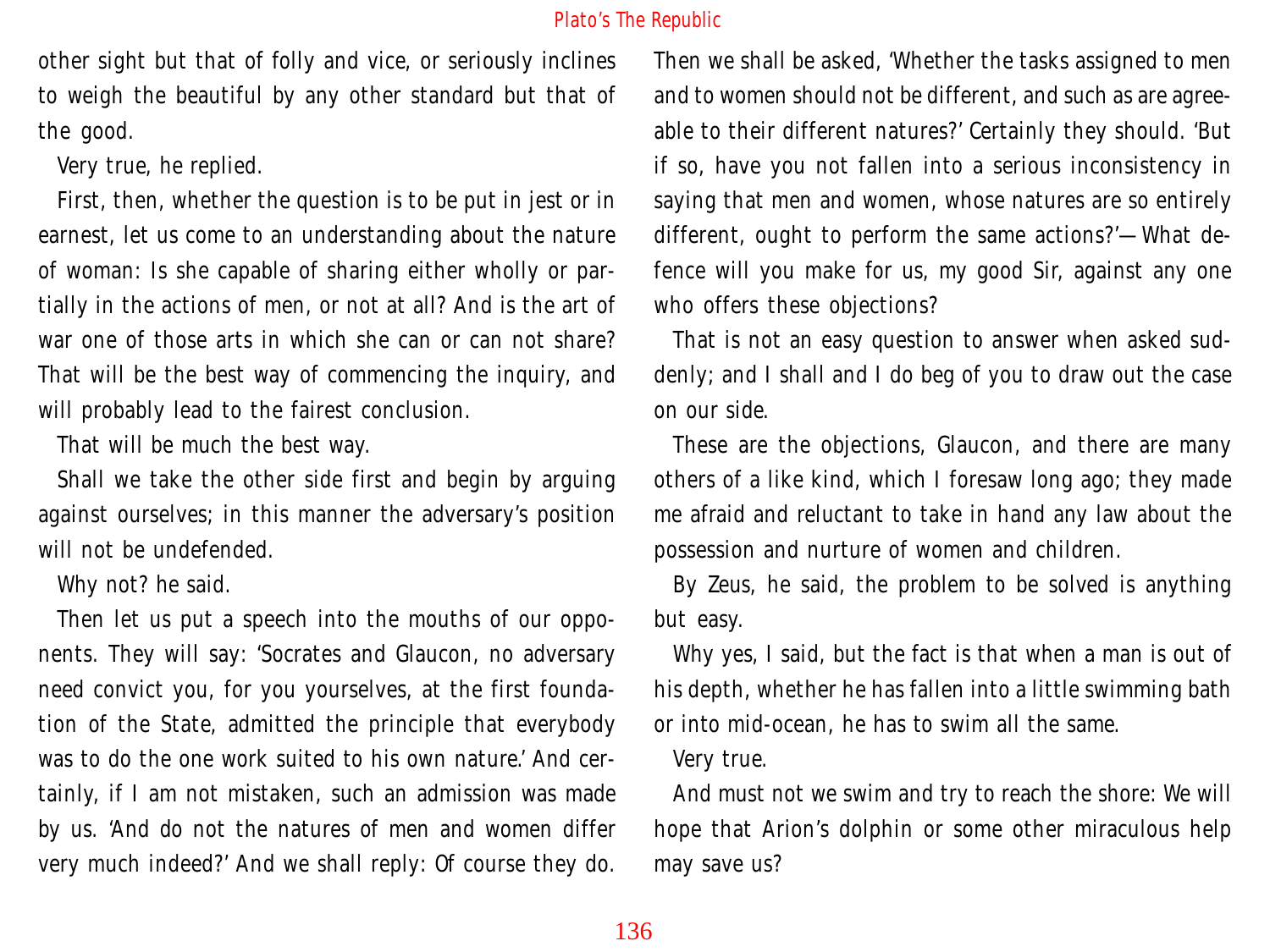I suppose so, he said.

Well then, let us see if any way of escape can be found. We acknowledged—did we not? that different natures ought to have different pursuits, and that men's and women's natures are different. And now what are we saying?—that different natures ought to have the same pursuits,—this is the inconsistency which is charged upon us.

Precisely.

Verily, Glaucon, I said, glorious is the power of the art of contradiction!

Why do you say so?

Because I think that many a man falls into the practice against his will. When he thinks that he is reasoning he is really disputing, just because he cannot define and divide, and so know that of which he is speaking; and he will pursue a merely verbal opposition in the spirit of contention and not of fair discussion.

Yes, he replied, such is very often the case; but what has that to do with us and our argument?

A great deal; for there is certainly a danger of our getting unintentionally into a verbal opposition.

In what way?

Why, we valiantly and pugnaciously insist upon the verbal truth, that different natures ought to have different pursuits, but we never considered at all what was the meaning of sameness or difference of nature, or why we distinguished them when we assigned different pursuits to different natures and the same to the same natures.

Why, no, he said, that was never considered by us.

I said: Suppose that by way of illustration we were to ask the question whether there is not an opposition in nature between bald men and hairy men; and if this is admitted by us, then, if bald men are cobblers, we should forbid the hairy men to be cobblers, and conversely?

That would be a jest, he said.

Yes, I said, a jest; and why? because we never meant when we constructed the State, that the opposition of natures should extend to every difference, but only to those differences which affected the pursuit in which the individual is engaged; we should have argued, for example, that a physician and one who is in mind a physician may be said to have the same nature.

True.

Whereas the physician and the carpenter have different natures?

Certainly.

And if, I said, the male and female sex appear to differ in their fitness for any art or pursuit, we should say that such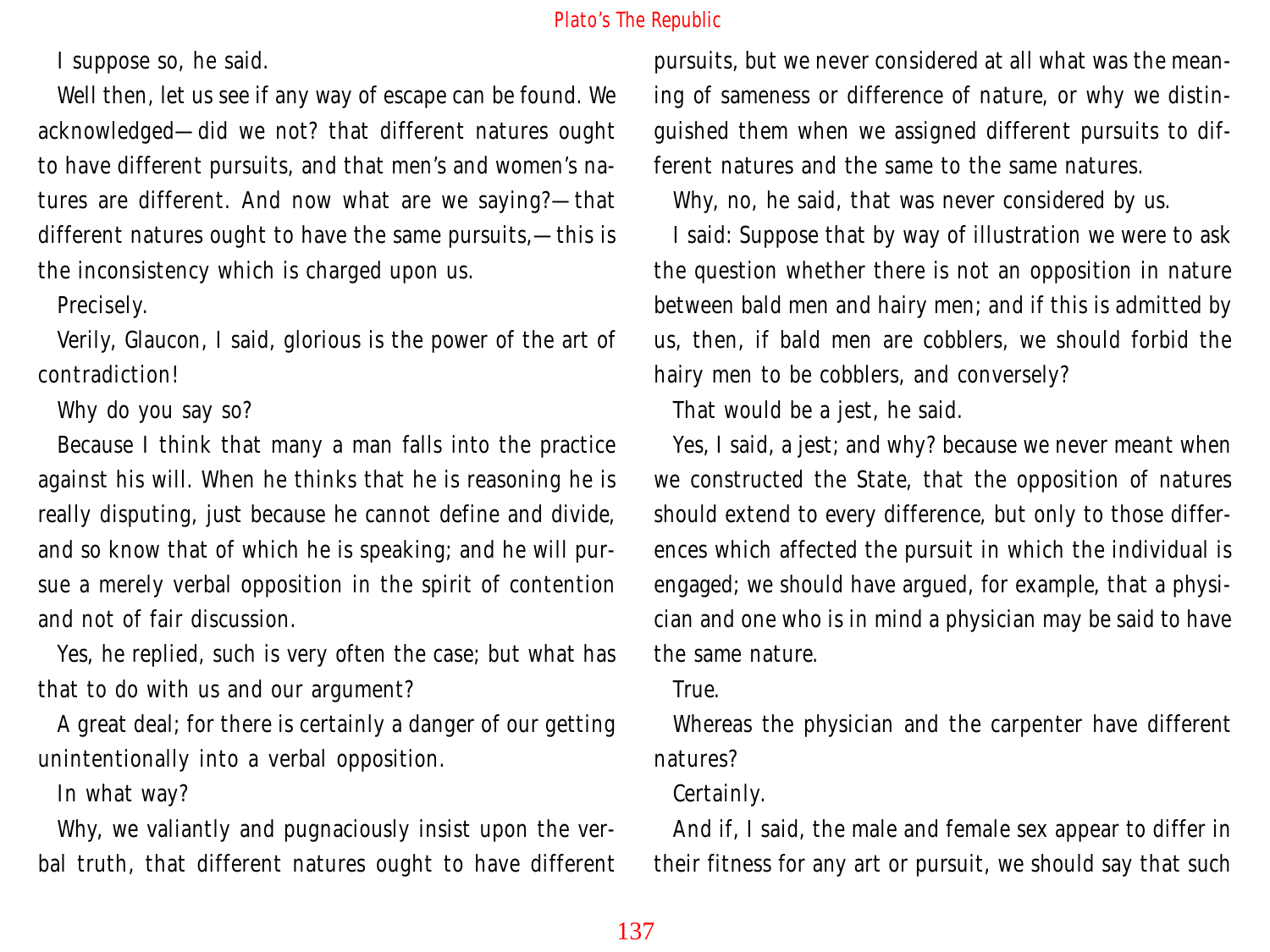pursuit or art ought to be assigned to one or the other of them; but if the difference consists only in women bearing and men begetting children, this does not amount to a proof that a woman differs from a man in respect of the sort of education she should receive; and we shall therefore continue to maintain that our guardians and their wives ought to have the same pursuits.

Very true, he said.

Next, we shall ask our opponent how, in reference to any of the pursuits or arts of civic life, the nature of a woman differs from that of a man?

That will be quite fair.

And perhaps he, like yourself, will reply that to give a sufficient answer on the instant is not easy; but after a little reflection there is no difficulty.

Yes, perhaps.

Suppose then that we invite him to accompany us in the argument, and then we may hope to show him that there is nothing peculiar in the constitution of women which would affect them in the administration of the State.

By all means.

Let us say to him: Come now, and we will ask you a question:—when you spoke of a nature gifted or not gifted in any respect, did you mean to say that one man will acquire a thing easily, another with difficulty; a little learning will lead the one to discover a great deal; whereas the other, after much study and application, no sooner learns than he forgets; or again, did you mean, that the one has a body which is a good servant to his mind, while the body of the other is a hindrance to him?-would not these be the sort of differences which distinguish the man gifted by nature from the one who is ungifted?

No one will deny that.

And can you mention any pursuit of mankind in which the male sex has not all these gifts and qualities in a higher degree than the female? Need I waste time in speaking of the art of weaving, and the management of pancakes and preserves, in which womankind does really appear to be great, and in which for her to be beaten by a man is of all things the most absurd?

You are quite right, he replied, in maintaining the general inferiority of the female sex: Although many women are in many things superior to many men, yet on the whole what you say is true.

And if so, my friend, I said, there is no special faculty of administration in a state which a woman has because she is a woman, or which a man has by virtue of his sex, but the gifts of nature are alike diffused in both; all the pursuits of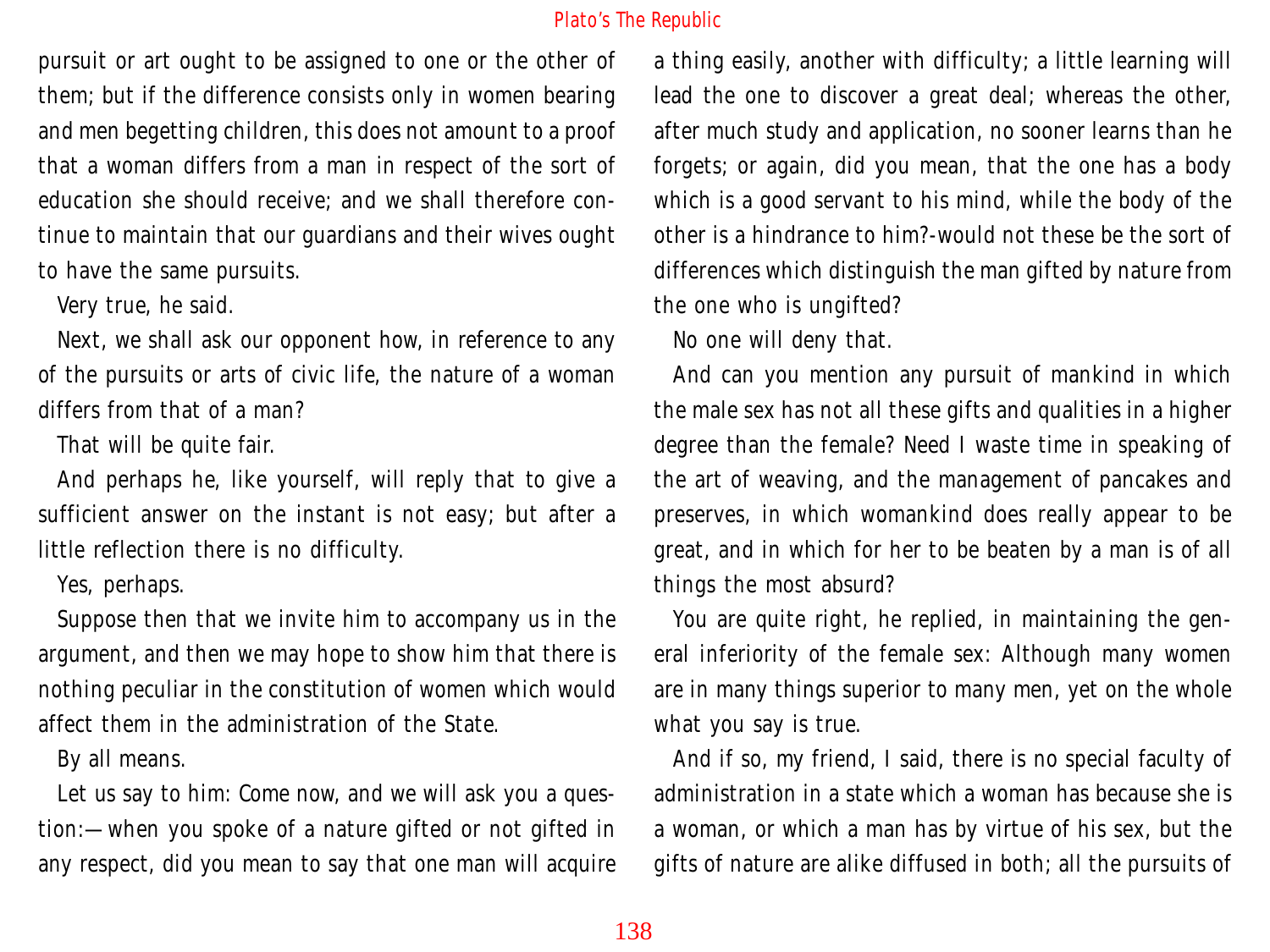men are the pursuits of women also, but in all of them a woman is inferior to a man.

Very true.

Then are we to impose all our enactments on men and none of them on women?

That will never do.

One woman has a gift of healing, another not; one is a musician, and another has no music in her nature?

Very true.

And one woman has a turn for gymnastic and military exercises, and another is unwarlike and hates gymnastics? Certainly.

And one woman is a philosopher, and another is an enemy of philosophy; one has spirit, and another is without spirit?

That is also true.

Then one woman will have the temper of a guardian, and another not. Was not the selection of the male guardians determined by differences of this sort?

Yes.

Men and women alike possess the qualities which make a guardian; they differ only in their comparative strength or weakness.

Obviously.

And those women who have such qualities are to be selected as the companions and colleagues of men who have similar qualities and whom they resemble in capacity and in character?

Very true.

And ought not the same natures to have the same pursuits?

They ought.

Then, as we were saying before, there is nothing unnatural in assigning music and gymnastic to the wives of the guardians to that point we come round again.

Certainly not.

The law which we then enacted was agreeable to nature, and therefore not an impossibility or mere aspiration; and the contrary practice, which prevails at present, is in reality a violation of nature.

That appears to be true.

We had to consider, first, whether our proposals were possible, and secondly whether they were the most beneficial? Yes.

And the possibility has been acknowledged? Yes.

The very great benefit has next to be established? Quite so.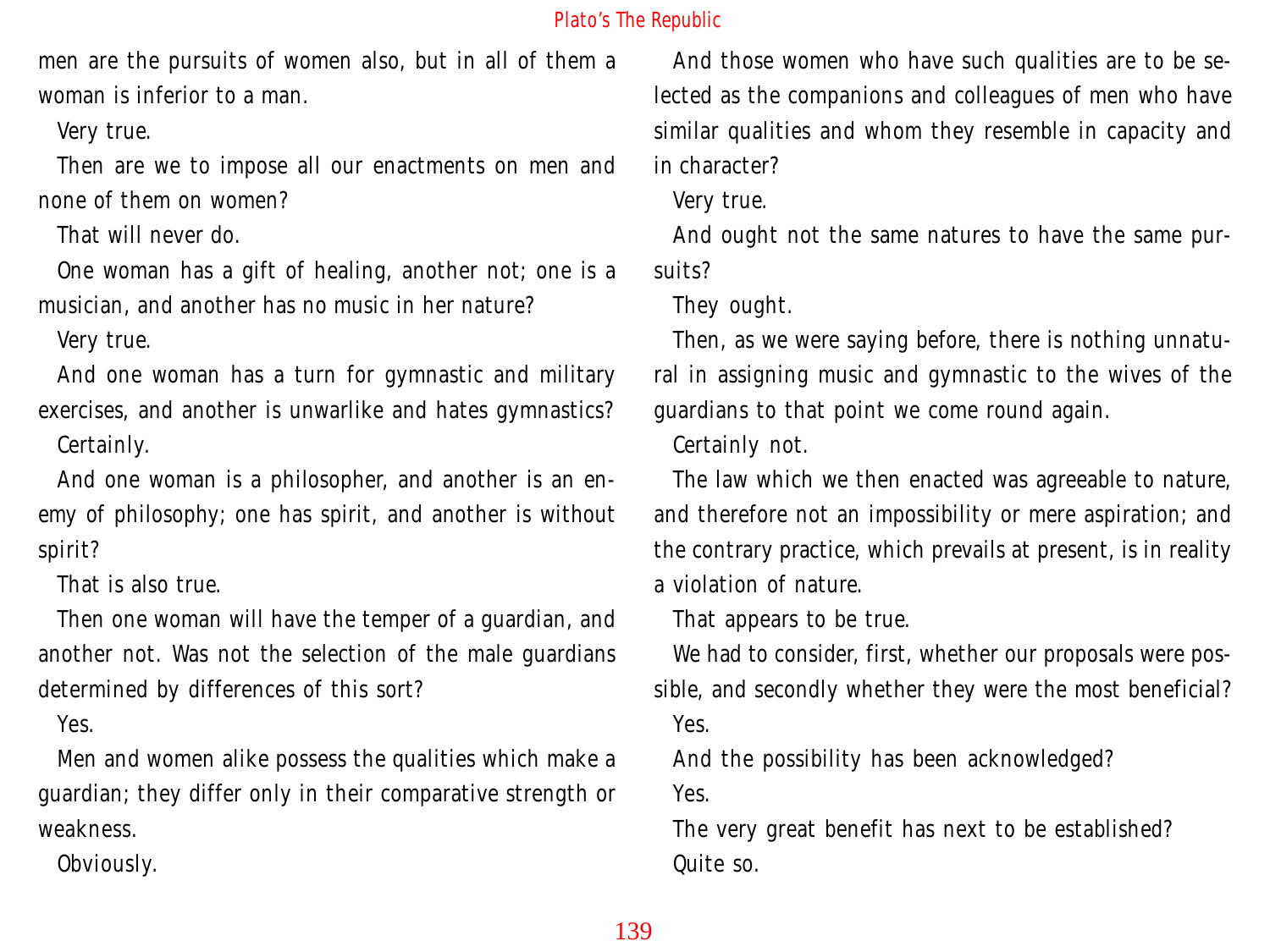You will admit that the same education which makes a man a good guardian will make a woman a good guardian; for their original nature is the same?

Yes.

I should like to ask you a question.

What is it?

Would you say that all men are equal in excellence, or is one man better than another?

The latter.

And in the commonwealth which we were founding do you conceive the guardians who have been brought up on our model system to be more perfect men, or the cobblers whose education has been cobbling?

What a ridiculous question!

You have answered me, I replied: Well, and may we not further say that our guardians are the best of our citizens?

By far the best.

And will not their wives be the best women?

Yes, by far the best.

And can there be anything better for the interests of the State than that the men and women of a State should be as good as possible?

There can be nothing better.

And this is what the arts of music and gymnastic, when

present in such manner as we have described, will accomplish?

Certainly.

Then we have made an enactment not only possible but in the highest degree beneficial to the State?

True.

Then let the wives of our guardians strip, for their virtue will be their robe, and let them share in the toils of war and the defense of their country; only in the distribution of labours the lighter are to be assigned to the women, who are the weaker natures, but in other respects their duties are to be the same. And as for the man who laughs at naked women exercising their bodies from the best of motives, in his laughter he is plucking

A fruit of unripe wisdom,

and he himself is ignorant of what he is laughing at, or what he is about;—for that is, and ever will be, the best of sayings, That the useful is the noble and the hurtful is the base.

Very true.

Here, then, is one difficulty in our law about women, which we may say that we have now escaped; the wave has not swallowed us up alive for enacting that the guardians of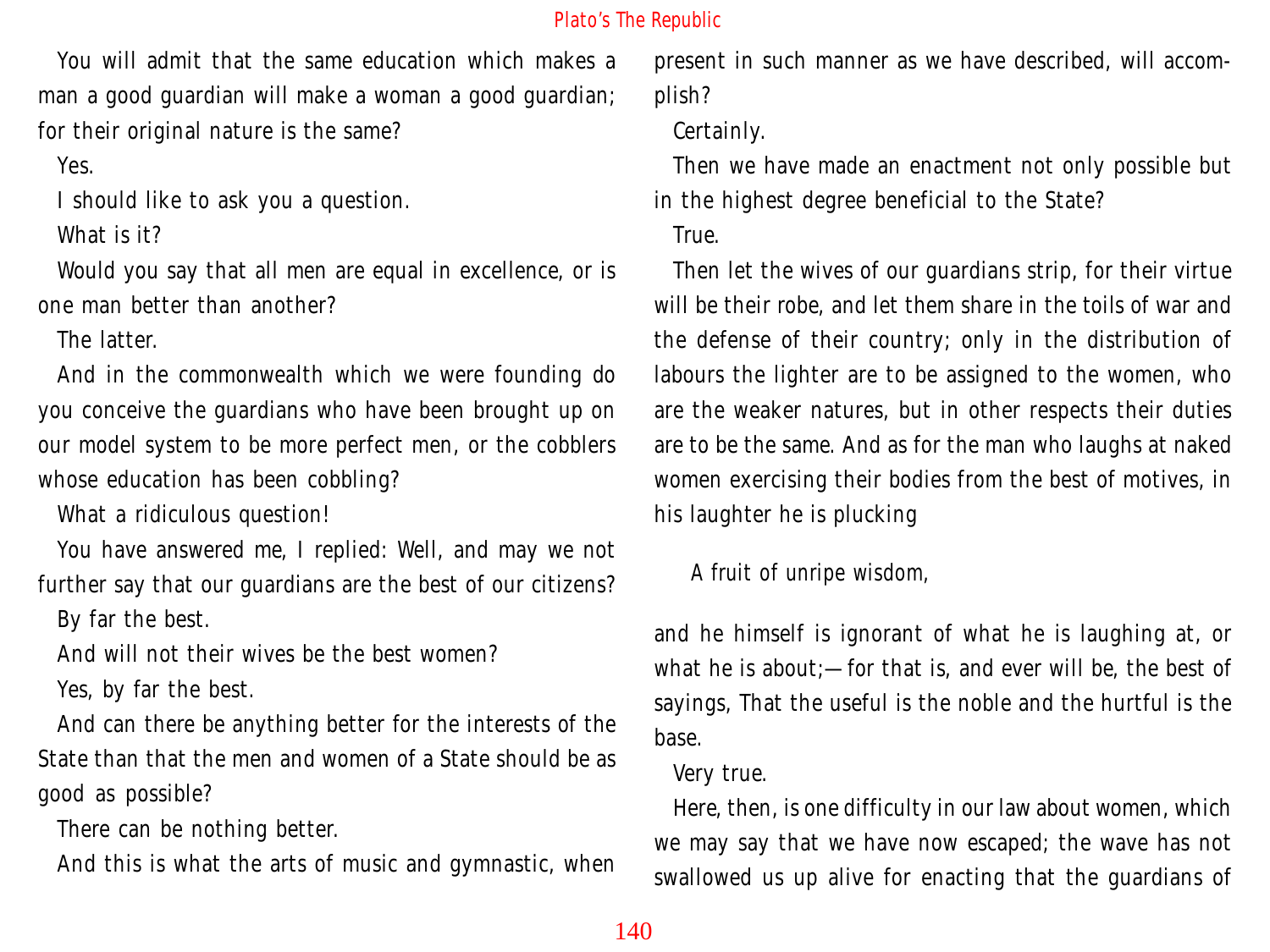either sex should have all their pursuits in common; to the utility and also to the possibility of this arrangement the consistency of the argument with itself bears witness.

Yes, that was a mighty wave which you have escaped.

Yes, I said, but a greater is coming; you will of this when you see the next.

Go on; let me see.

The law, I said, which is the sequel of this and of all that has preceded, is to the following effect,—'that the wives of our guardians are to be common, and their children are to be common, and no parent is to know his own child, nor any child his parent.'

Yes, he said, that is a much greater wave than the other; and the possibility as well as the utility of such a law are far more questionable.

I do not think, I said, that there can be any dispute about the very great utility of having wives and children in common; the possibility is quite another matter, and will be very much disputed.

I think that a good many doubts may be raised about both.

You imply that the two questions must be combined, I replied. Now I meant that you should admit the utility; and in this way, as I thought; I should escape from one of them, and then there would remain only the possibility.

But that little attempt is detected, and therefore you will please to give a defence of both.

Well, I said, I submit to my fate. Yet grant me a little favour: let me feast my mind with the dream as day dreamers are in the habit of feasting themselves when they are walking alone; for before they have discovered any means of effecting their wishes—that is a matter which never troubles them—they would rather not tire themselves by thinking about possibilities; but assuming that what they desire is already granted to them, they proceed with their plan, and delight in detailing what they mean to do when their wish has come true—that is a way which they have of not doing much good to a capacity which was never good for much. Now I myself am beginning to lose heart, and I should like, with your permission, to pass over the question of possibility at present. Assuming therefore the possibility of the proposal, I shall now proceed to enquire how the rulers will carry out these arrangements, and I shall demonstrate that our plan, if executed, will be of the greatest benefit to the State and to the guardians. First of all, then, if you have no objection, I will endeavor with your help to consider the advantages of the measure; and hereafter the question of possibility.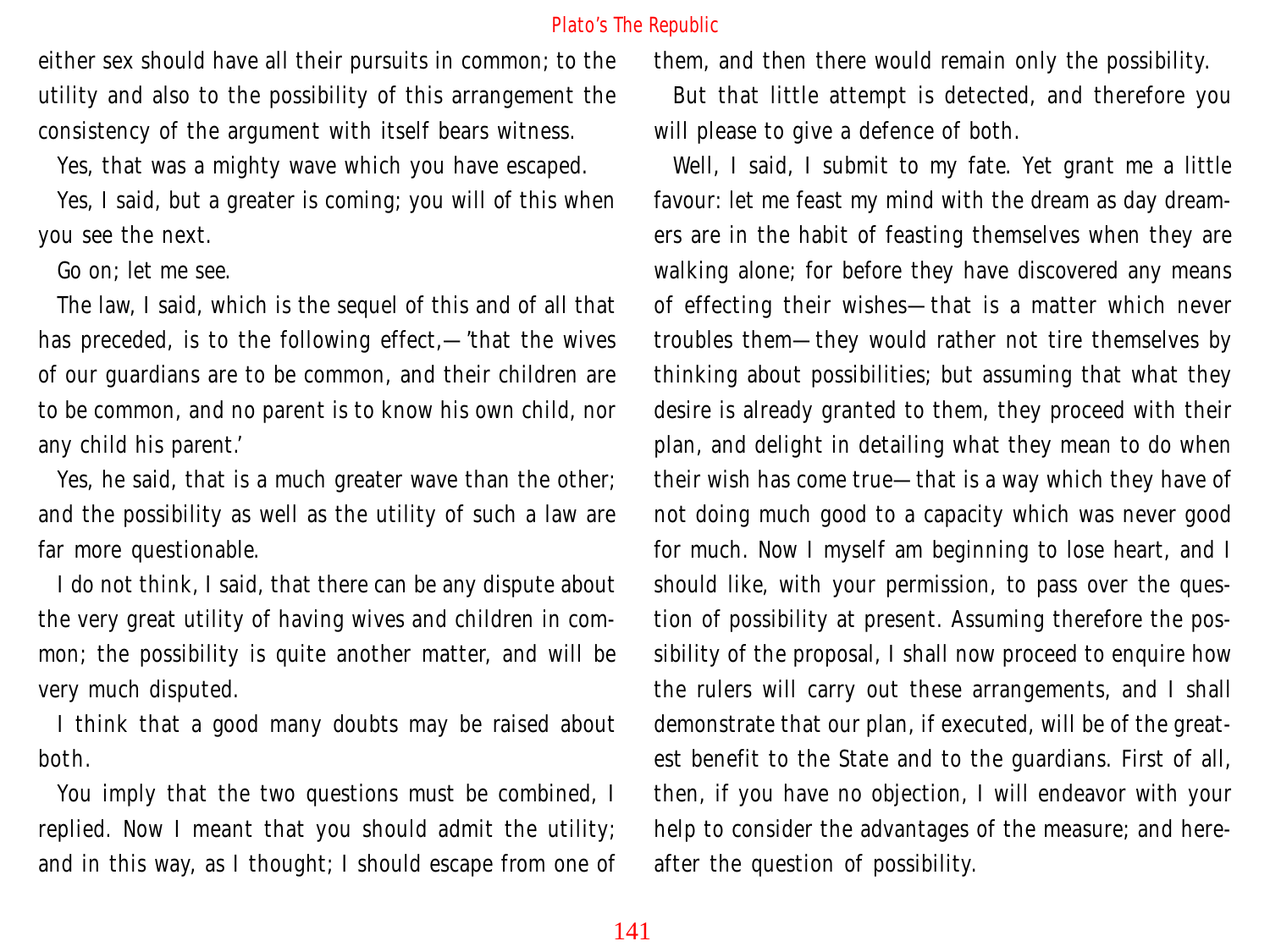I have no objection; proceed.

First, I think that if our rulers and their auxiliaries are to be worthy of the name which they bear, there must be willingness to obey in the one and the power of command in the other; the guardians must themselves obey the laws, and they must also imitate the spirit of them in any details which are entrusted to their care.

That is right, he said.

You, I said, who are their legislator, having selected the men, will now select the women and give them to them; they must be as far as possible of like natures with them; and they must live in common houses and meet at common meals, None of them will have anything specially his or her own; they will be together, and will be brought up together, and will associate at gymnastic exercises. And so they will be drawn by a necessity of their natures to have intercourse with each other—necessity is not too strong a word, I think?

Yes, he said;—necessity, not geometrical, but another sort of necessity which lovers know, and which is far more convincing and constraining to the mass of mankind.

True, I said; and this, Glaucon, like all the rest, must proceed after an orderly fashion; in a city of the blessed, licentiousness is an unholy thing which the rulers will forbid.

Yes, he said, and it ought not to be permitted.

Then clearly the next thing will be to make matrimony sacred in the highest degree, and what is most beneficial will be deemed sacred?

Exactly.

And how can marriages be made most beneficial?—that is a question which I put to you, because I see in your house dogs for hunting, and of the nobler sort of birds not a few. Now, I beseech you, do tell me, have you ever attended to their pairing and breeding?

In what particulars?

Why, in the first place, although they are all of a good sort, are not some better than others?

True.

And do you breed from them all indifferently, or do you take care to breed from the best only?

From the best.

And do you take the oldest or the youngest, or only those of ripe age?

I choose only those of ripe age.

And if care was not taken in the breeding, your dogs and birds would greatly deteriorate?

Certainly.

And the same of horses and animals in general? Undoubtedly.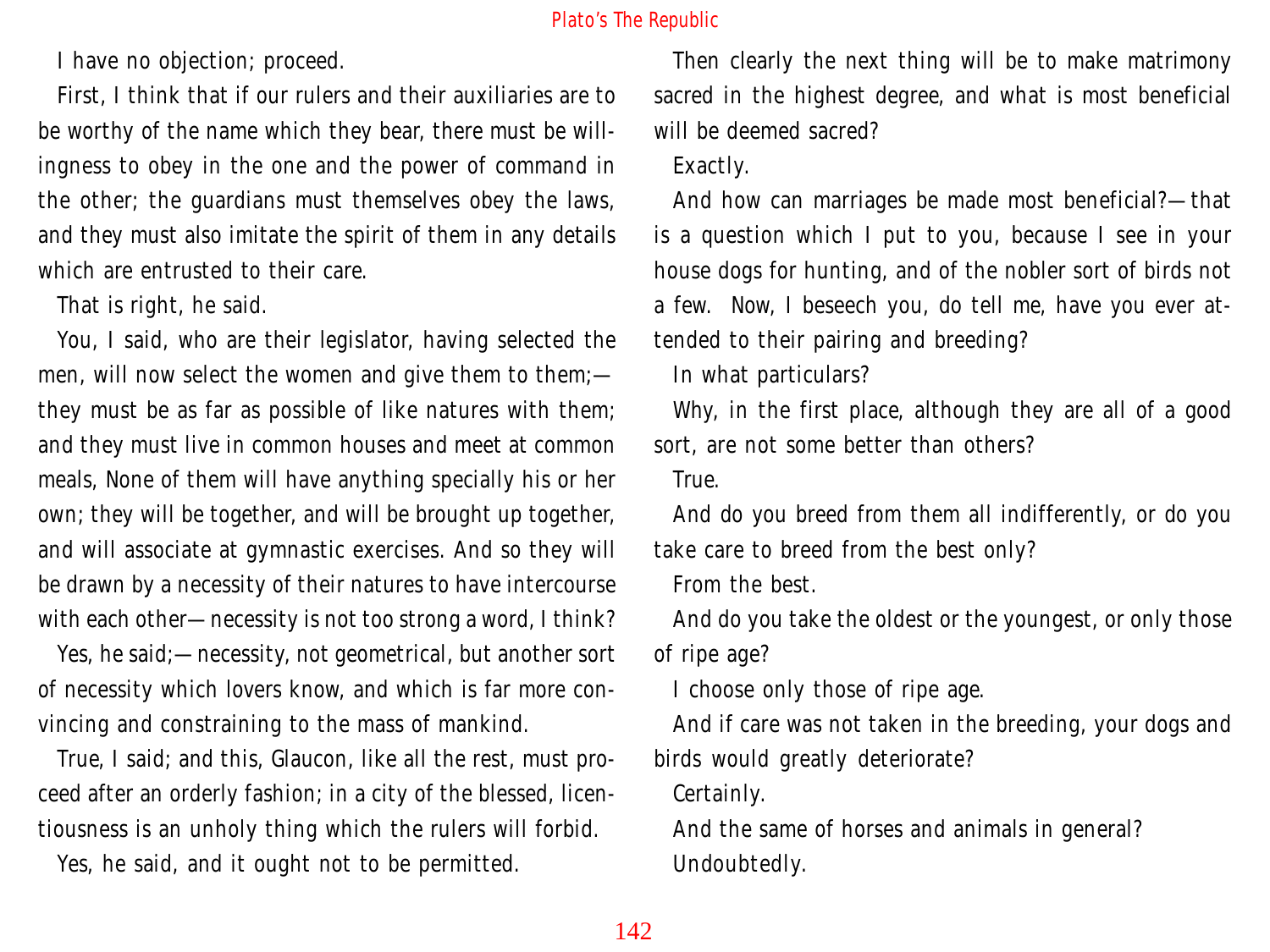Good heavens! my dear friend, I said, what consummate skill will our rulers need if the same principle holds of the human species!

Certainly, the same principle holds; but why does this involve any particular skill?

Because, I said, our rulers will often have to practise upon the body corporate with medicines. Now you know that when patients do not require medicines, but have only to be put under a regimen, the inferior sort of practitioner is deemed to be good enough; but when medicine has to be given, then the doctor should be more of a man.

That is quite true, he said; but to what are you alluding? I mean, I replied, that our rulers will find a considerable dose of falsehood and deceit necessary for the good of their subjects: we were saying that the use of all these things regarded as medicines might be of advantage.

And we were very right.

And this lawful use of them seems likely to be often needed in the regulations of marriages and births.

How so?

Why, I said, the principle has been already laid down that the best of either sex should be united with the best as often, and the inferior with the inferior, as seldom as possible; and that they should rear the offspring of the one sort of union, but not of the other, if the flock is to be maintained in first-rate condition. Now these goings on must be a secret which the rulers only know, or there will be a further danger of our herd, as the guardians may be termed, breaking out into rebellion.

# Very true.

Had we not better appoint certain festivals at which we will bring together the brides and bridegrooms, and sacrifices will be offered and suitable hymeneal songs composed by our poets: the number of weddings is a matter which must be left to the discretion of the rulers, whose aim will be to preserve the average of population? There are many other things which they will have to consider, such as the effects of wars and diseases and any similar agencies, in order as far as this is possible to prevent the State from becoming either too large or too small.

Certainly, he replied.

We shall have to invent some ingenious kind of lots which the less worthy may draw on each occasion of our bringing them together, and then they will accuse their own ill-luck and not the rulers.

To be sure, he said.

And I think that our braver and better youth, besides their other honours and rewards, might have greater facili-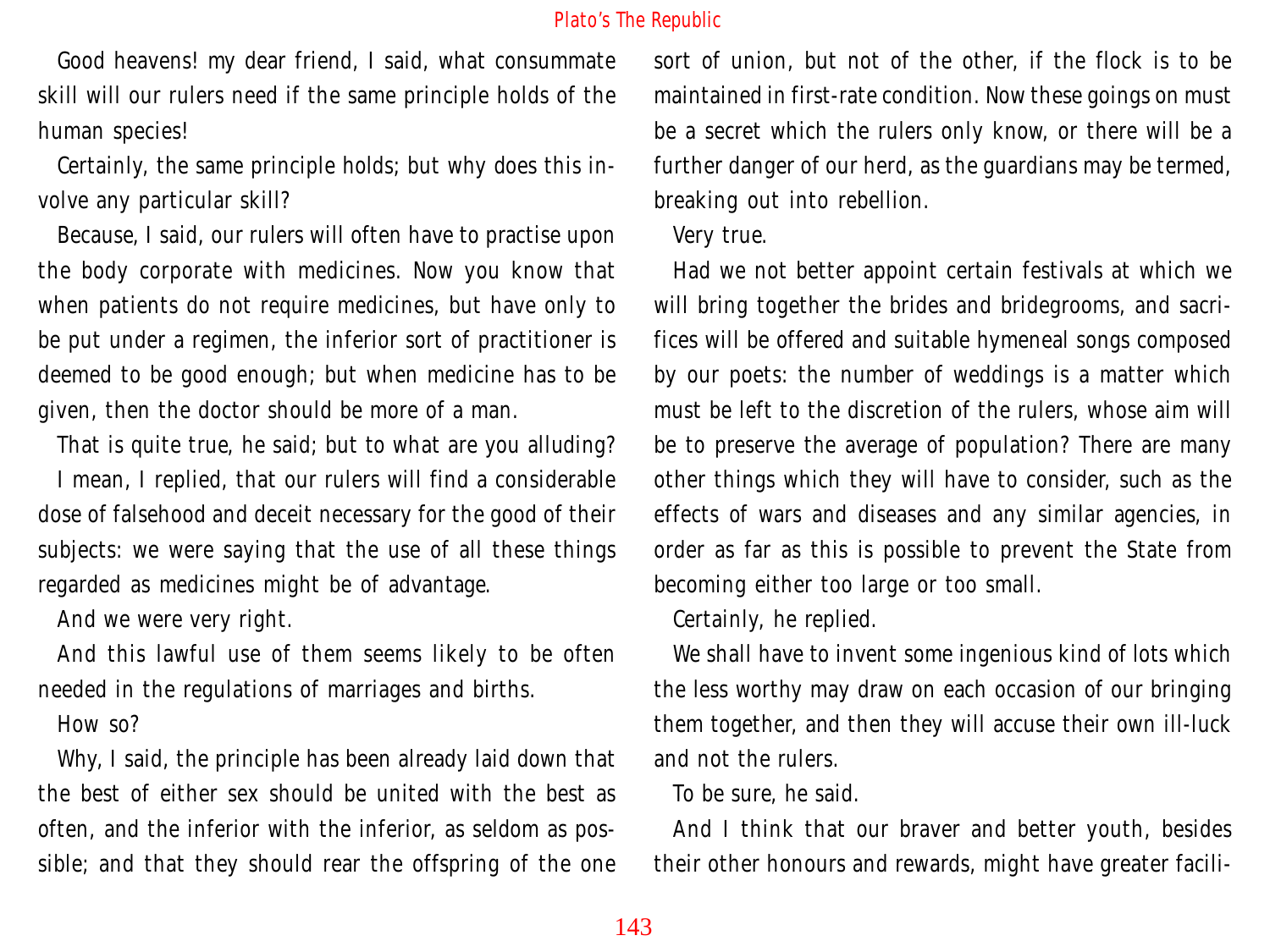ties of intercourse with women given them; their bravery will be a reason, and such fathers ought to have as many sons as possible.

# True.

And the proper officers, whether male or female or both, for offices are to be held by women as well as by men—

# Yes—

The proper officers will take the offspring of the good parents to the pen or fold, and there they will deposit them with certain nurses who dwell in a separate quarter; but the offspring of the inferior, or of the better when they chance to be deformed, will be put away in some mysterious, unknown place, as they should be.

Yes, he said, that must be done if the breed of the guardians is to be kept pure.

They will provide for their nurture, and will bring the mothers to the fold when they are full of milk, taking the greatest possible care that no mother recognizes her own child; and other wet-nurses may be engaged if more are required. Care will also be taken that the process of suckling shall not be protracted too long; and the mothers will have no getting up at night or other trouble, but will hand over all this sort of thing to the nurses and attendants.

You suppose the wives of our guardians to have a fine

easy time of it when they are having children.

Why, said I, and so they ought. Let us, however, proceed with our scheme. We were saying that the parents should be in the prime of life?

Very true.

And what is the prime of life? May it not be defined as a period of about twenty years in a woman's life, and thirty in a man's?

Which years do you mean to include?

A woman, I said, at twenty years of age may begin to bear children to the State, and continue to bear them until forty; a man may begin at five-and-twenty, when he has passed the point at which the pulse of life beats quickest, and continue to beget children until he be fifty-five.

Certainly, he said, both in men and women those years are the prime of physical as well as of intellectual vigour.

Any one above or below the prescribed ages who takes part in the public hymeneals shall be said to have done an unholy and unrighteous thing; the child of which he is the father, if it steals into life, will have been conceived under auspices very unlike the sacrifices and prayers, which at each hymeneal priestesses and priest and the whole city will offer, that the new generation may be better and more useful than their good and useful parents, whereas his child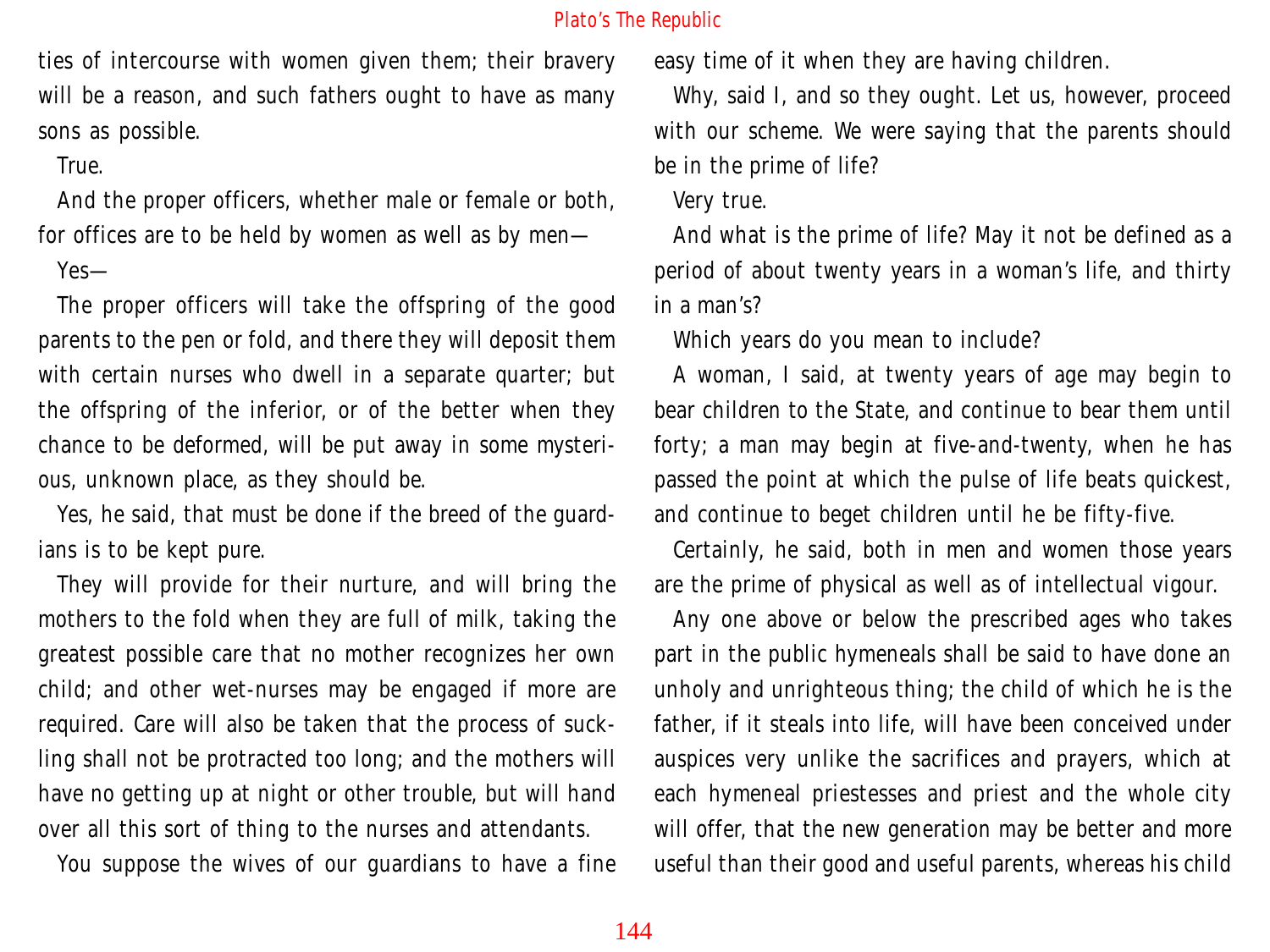will be the offspring of darkness and strange lust. Very true, he replied.

And the same law will apply to any one of those within the prescribed age who forms a connection with any woman in the prime of life without the sanction of the rulers; for we shall say that he is raising up a bastard to the State, uncertified and unconsecrated.

Very true, he replied.

This applies, however, only to those who are within the specified age: After that we allow them to range at will, except that a man may not marry his daughter or his daughter's daughter, or his mother or his mother's mother; and women, on the other hand, are prohibited from marrying their sons or fathers, or son's son or father's father, and so on in either direction. And we grant all this, accompanying the permission with strict orders to prevent any embryo which may come into being from seeing the light; and if any force a way to the birth, the parents must understand that the offspring of such an union cannot be maintained, and arrange accordingly.

That also, he said, is a reasonable proposition. But how will they know who are fathers and daughters, and so on?

They will never know. The way will be this:—dating from the day of the hymeneal, the bridegroom who was then married will call all the male children who are born in the seventh and tenth month afterwards his sons, and the female children his daughters, and they will call him father, and he will call their children his grandchildren, and they will call the elder generation grandfathers and grandmothers. All who were begotten at the time when their fathers and mothers came together will be called their brothers and sisters, and these, as I was saying, will be forbidden to inter-marry. This, however, is not to be understood as an absolute prohibition of the marriage of brothers and sisters; if the lot favours them, and they receive the sanction of the Pythian oracle, the law will allow them.

Quite right, he replied.

Such is the scheme, Glaucon, according to which the guardians of our State are to have their wives and families in common. And now you would have the argument show that this community is consistent with the rest of our polity, and also that nothing can be better—would you not?

#### Yes, certainly.

Shall we try to find a common basis by asking of ourselves what ought to be the chief aim of the legislator in making laws and in the organization of a State,—what is the greatest I good, and what is the greatest evil, and then consider whether our previous description has the stamp of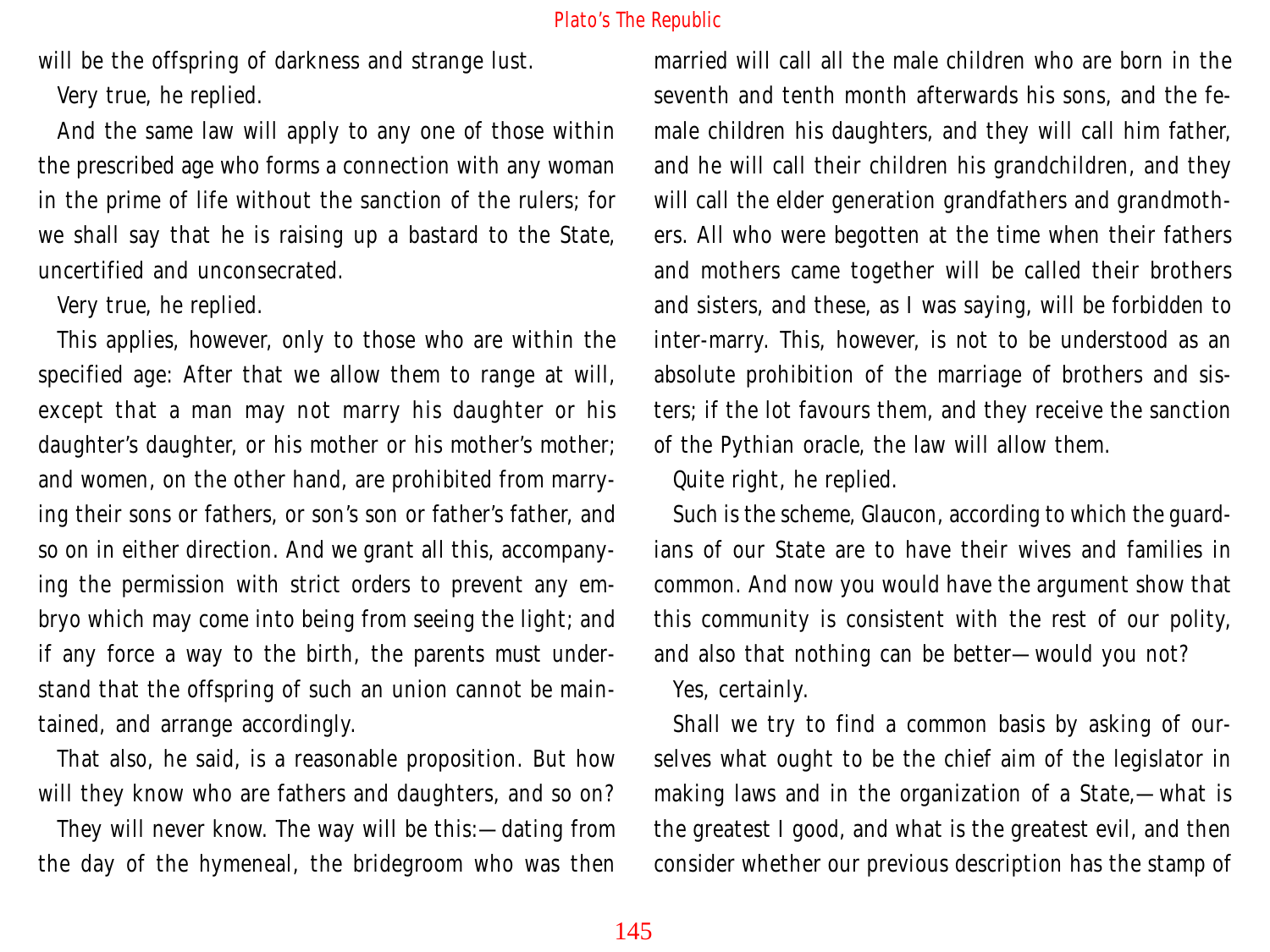the good or of the evil?

By all means.

Can there be any greater evil than discord and distraction and plurality where unity ought to reign? or any greater good than the bond of unity?

There cannot.

And there is unity where there is community of pleasures and pains—where all the citizens are glad or grieved on the same occasions of joy and sorrow?

No doubt.

Yes; and where there is no common but only private feeling a State is disorganized—when you have one half of the world triumphing and the other plunged in grief at the same events happening to the city or the citizens?

Certainly.

Such differences commonly originate in a disagreement about the use of the terms 'mine' and 'not mine,' 'his' and 'not his.'

Exactly so.

And is not that the best-ordered State in which the greatest number of persons apply the terms 'mine' and 'not mine' in the same way to the same thing?

Quite true.

Or that again which most nearly approaches to the condi-

tion of the individual—as in the body, when but a finger of one of us is hurt, the whole frame, drawn towards the soul as a center and forming one kingdom under the ruling power therein, feels the hurt and sympathizes all together with the part affected, and we say that the man has a pain in his finger; and the same expression is used about any other part of the body, which has a sensation of pain at suffering or of pleasure at the alleviation of suffering.

Very true, he replied; and I agree with you that in the best-ordered State there is the nearest approach to this common feeling which you describe.

Then when any one of the citizens experiences any good or evil, the whole State will make his case their own, and will either rejoice or sorrow with him?

Yes, he said, that is what will happen in a well-ordered State.

It will now be time, I said, for us to return to our State and see whether this or some other form is most in accordance with these fundamental principles.

Very good.

Our State like every other has rulers and subjects? True.

All of whom will call one another citizens? Of course.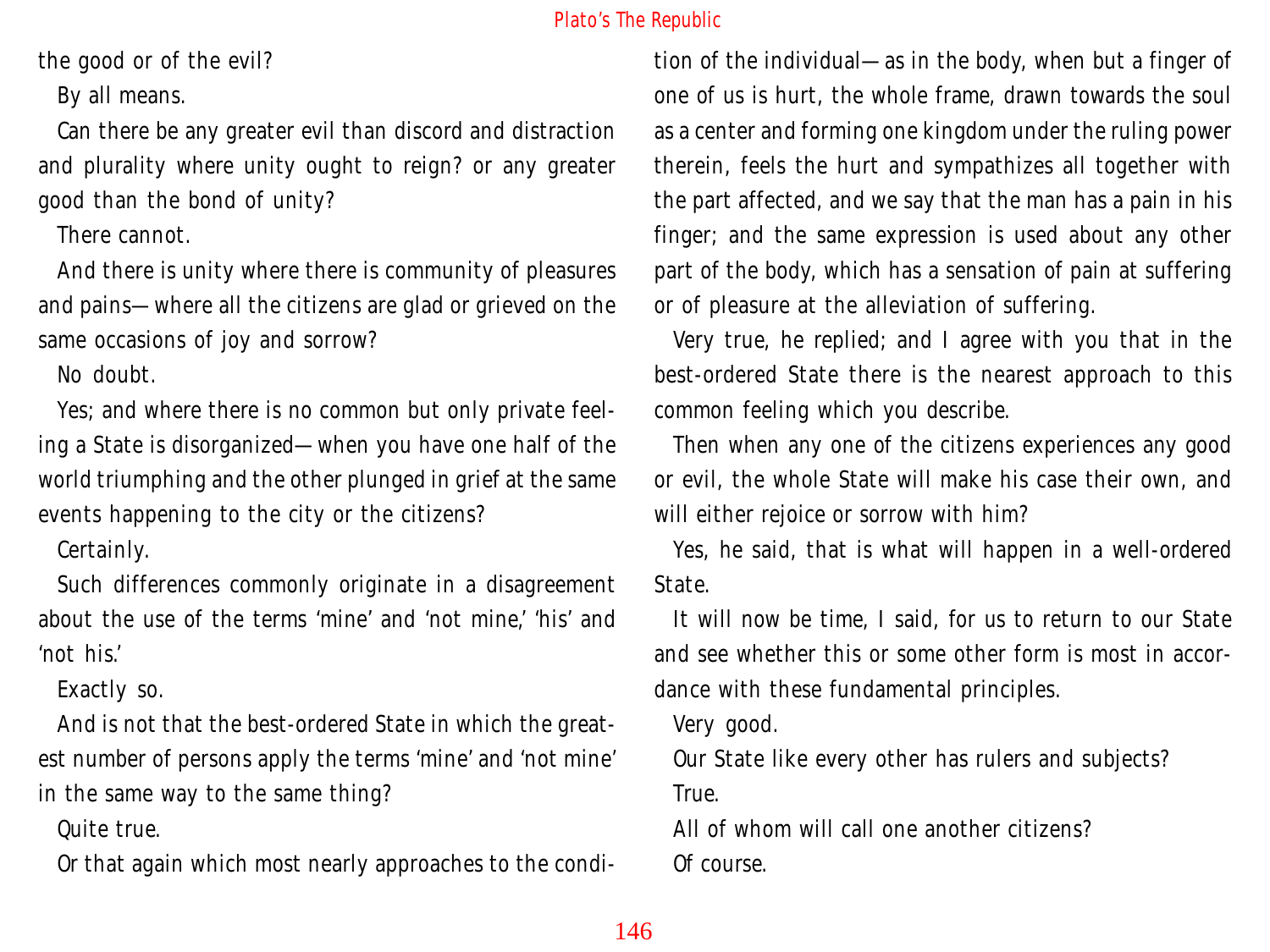But is there not another name which people give to their rulers in other States?

Generally they call them masters, but in democratic States they simply call them rulers.

And in our State what other name besides that of citizens do the people give the rulers?

They are called saviours and helpers, he replied. And what do the rulers call the people?

Their maintainers and foster-fathers.

And what do they call them in other States?

Slaves.

And what do the rulers call one another in other States? Fellow-rulers.

And what in ours?

Fellow-guardians.

Did you ever know an example in any other State of a ruler who would speak of one of his colleagues as his friend and of another as not being his friend?

Yes, very often.

And the friend he regards and describes as one in whom he has an interest, and the other as a stranger in whom he has no interest?

### Exactly.

But would any of your guardians think or speak of any

other guardian as a stranger?

Certainly he would not; for every one whom they meet will be regarded by them either as a brother or sister, or father or mother, or son or daughter, or as the child or parent of those who are thus connected with him.

Capital, I said; but let me ask you once more: Shall they be a family in name only; or shall they in all their actions be true to the name? For example, in the use of the word 'father,' would the care of a father be implied and the filial reverence and duty and obedience to him which the law commands; and is the violator of these duties to be regarded as an impious and unrighteous person who is not likely to receive much good either at the hands of God or of man? Are these to be or not to be the strains which the children will hear repeated in their ears by all the citizens about those who are intimated to them to be their parents and the rest of their kinsfolk?

These, he said, and none other; for what can be more ridiculous than for them to utter the names of family ties with the lips only and not to act in the spirit of them?

Then in our city the language of harmony and concord will be more often beard than in any other. As I was describing before, when any one is well or ill, the universal word will be with me 'it is well' or 'it is ill.'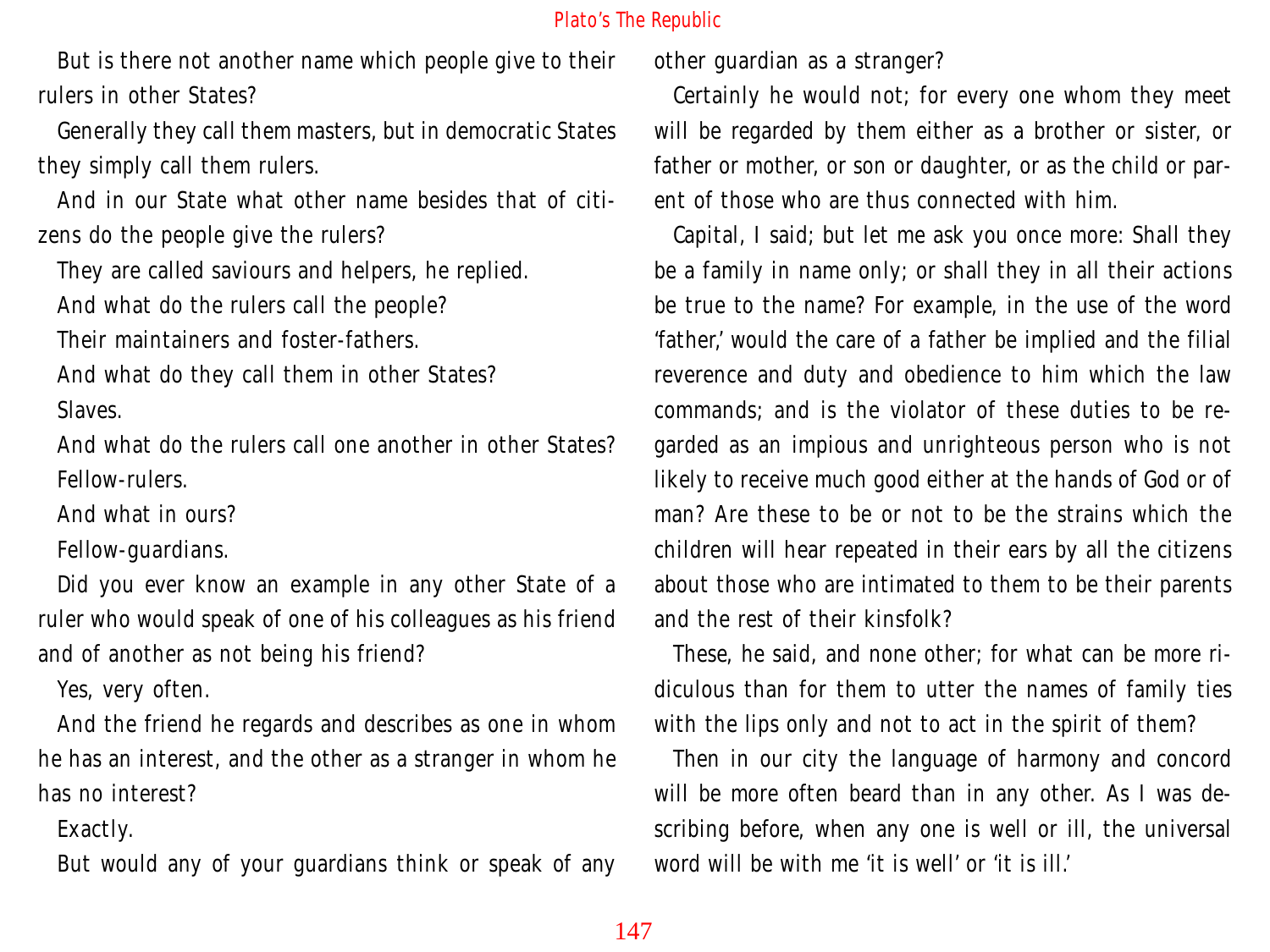Most true.

And agreeably to this mode of thinking and speaking, were we not saying that they will have their pleasures and pains in common?

Yes, and so they will.

And they will have a common interest in the same thing which they will alike call 'my own,' and having this common interest they will have a common feeling of pleasure and pain?

Yes, far more so than in other States.

And the reason of this, over and above the general constitution of the State, will be that the guardians will have a community of women and children?

That will be the chief reason.

And this unity of feeling we admitted to be the greatest good, as was implied in our own comparison of a well-ordered State to the relation of the body and the members, when affected by pleasure or pain?

That we acknowledged, and very rightly.

Then the community of wives and children among our citizens is clearly the source of the greatest good to the State?

Certainly.

And this agrees with the other principle which we were

affirming,—that the guardians were not to have houses or lands or any other property; their pay was to be their food, which they were to receive from the other citizens, and they were to have no private expenses; for we intended them to preserve their true character of guardians.

Right, he replied.

Both the community of property and the community of families, as I am saying, tend to make them more truly guardians; they will not tear the city in pieces by differing about 'mine' and 'not mine;' each man dragging any acquisition which he has made into a separate house of his own, where he has a separate wife and children and private pleasures and pains; but all will be affected as far as may be by the same pleasures and pains because they are all of one opinion about what is near and dear to them, and therefore they all tend towards a common end.

Certainly, he replied.

And as they have nothing but their persons which they can call their own, suits and complaints will have no existence among them; they will be delivered from all those quarrels of which money or children or relations are the occasion.

Of course they will.

Neither will trials for assault or insult ever be likely to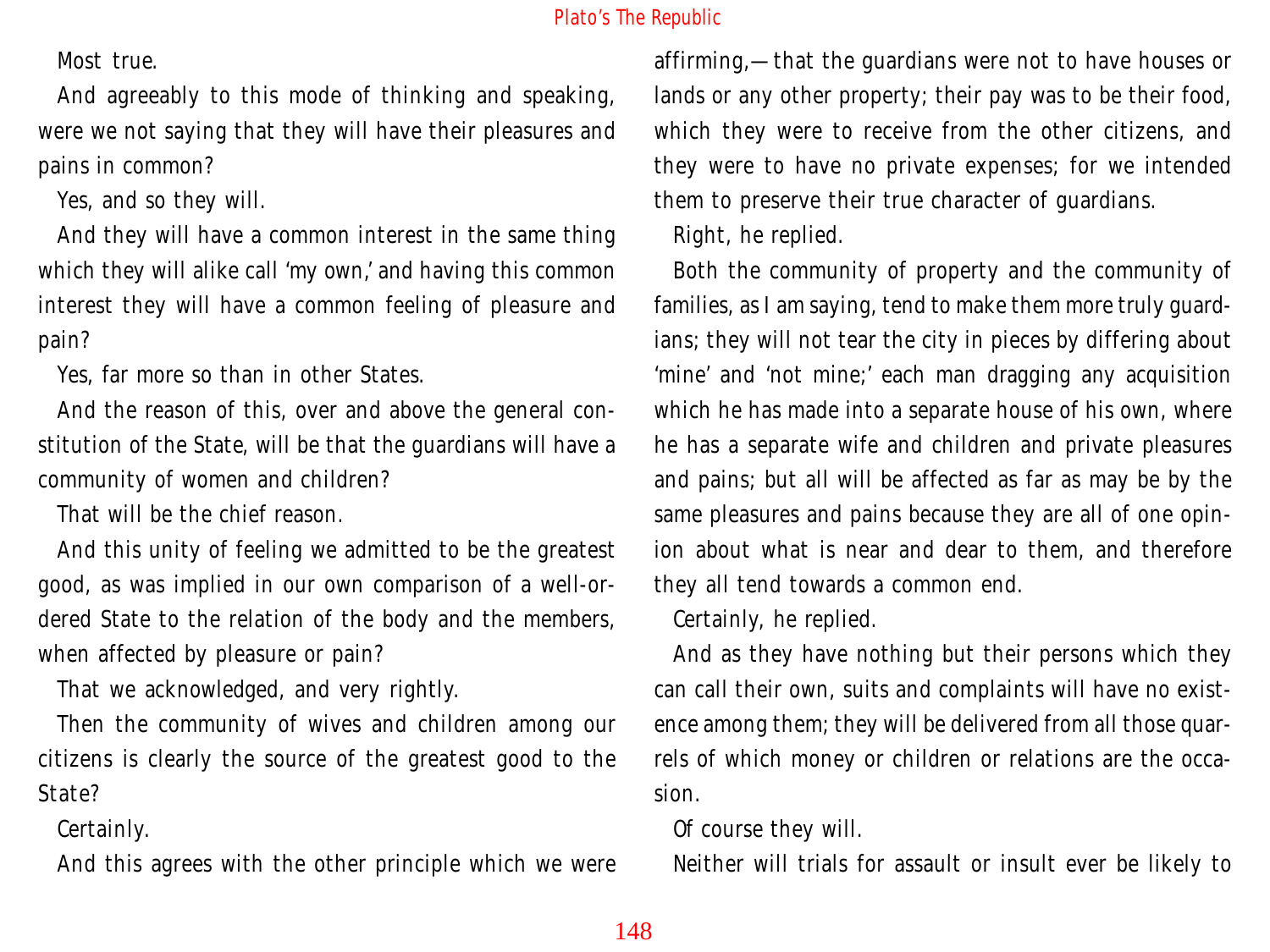occur among them. For that equals should defend themselves against equals we shall maintain to be honourable and right; we shall make the protection of the person a matter of necessity.

That is good, he said.

Yes; and there is a further good in the law; viz. that if a man has a quarrel with another he will satisfy his resentment then and there, and not proceed to more dangerous lengths.

Certainly.

To the elder shall be assigned the duty of ruling and chastising the younger.

### Clearly.

Nor can there be a doubt that the younger will not strike or do any other violence to an elder, unless the magistrates command him; nor will he slight him in any way. For there are two guardians, shame and fear, mighty to prevent him: shame, which makes men refrain from laying hands on those who are to them in the relation of parents; fear, that the injured one will be succoured by the others who are his brothers, sons, one with fathers.

That is true, he replied.

Then in every way the laws will help the citizens to keep the peace with one another?

Yes, there will be no want of peace.

And as the guardians will never quarrel among themselves there will be no danger of the rest of the city being divided either against them or against one another.

None whatever.

I hardly like even to mention the little meannesses of which they will be rid, for they are beneath notice: such, for example, as the flattery of the rich by the poor, and all the pains and pangs which men experience in bringing up a family, and in finding money to buy necessaries for their household, borrowing and then repudiating, getting how they can, and giving the money into the hands of women and slaves to keep—the many evils of so many kinds which people suffer in this way are mean enough and obvious enough, and not worth speaking of.

Yes, he said, a man has no need of eyes in order to perceive that.

And from all these evils they will be delivered, and their life will be blessed as the life of Olympic victors and yet more blessed.

### How so?

The Olympic victor, I said, is deemed happy in receiving a part only of the blessedness which is secured to our citizens, who have won a more glorious victory and have a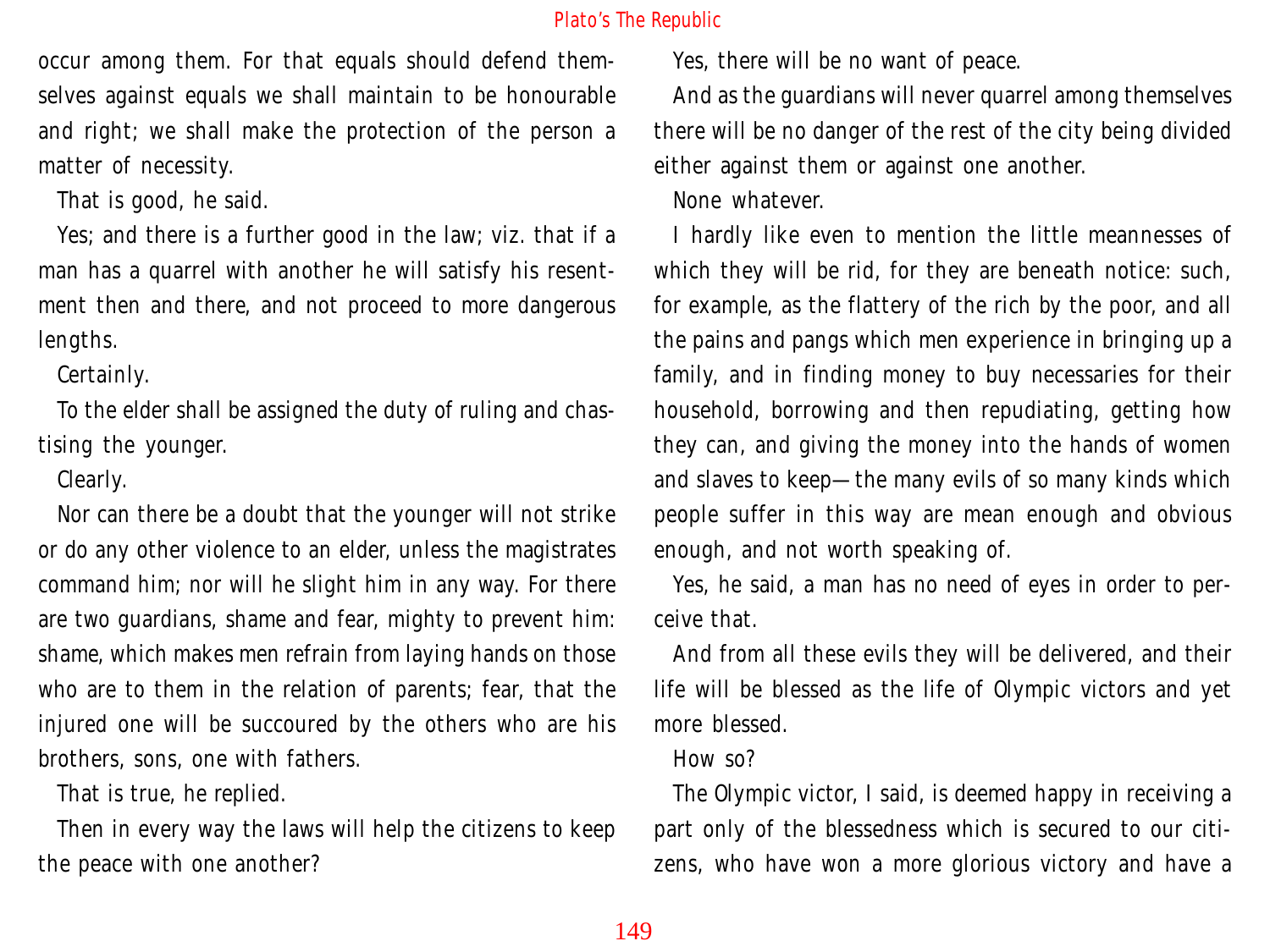more complete maintenance at the public cost. For the victory which they have won is the salvation of the whole State; and the crown with which they and their children are crowned is the fulness of all that life needs; they receive rewards from the hands of their country while living, and after death have an honourable burial.

Yes, he said, and glorious rewards they are.

Do you remember, I said, how in the course of the previous discussion some one who shall be nameless accused us of making our guardians unhappy—they had nothing and might have possessed all things-to whom we replied that, if an occasion offered, we might perhaps hereafter consider this question, but that, as at present advised, we would make our guardians truly guardians, and that we were fashioning the State with a view to the greatest happiness, not of any particular class, but of the whole?

Yes, I remember.

And what do you say, now that the life of our protectors is made out to be far better and nobler than that of Olympic victors—is the life of shoemakers, or any other artisans, or of husbandmen, to be compared with it?

Certainly not.

At the same time I ought here to repeat what I have said elsewhere, that if any of our guardians shall try to be happy in such a manner that he will cease to be a guardian, and is not content with this safe and harmonious life, which, in our judgment, is of all lives the best, but infatuated by some youthful conceit of happiness which gets up into his head shall seek to appropriate the whole State to himself, then he will have to learn how wisely Hesiod spoke, when he said, 'half is more than the whole.'

If he were to consult me, I should say to him: Stay where you are, when you have the offer of such a life.

You agree then, I said, that men and women are to have a common way of life such as we have described—common education, common children; and they are to watch over the citizens in common whether abiding in the city or going out to war; they are to keep watch together, and to hunt together like dogs; and always and in all things, as far as they are able, women are to share with the men? And in so doing they will do what is best, and will not violate, but preserve the natural relation of the sexes.

I agree with you, he replied.

The enquiry, I said, has yet to be made, whether such a community be found possible—as among other animals, so also among men—and if possible, in what way possible?

You have anticipated the question which I was about to suggest.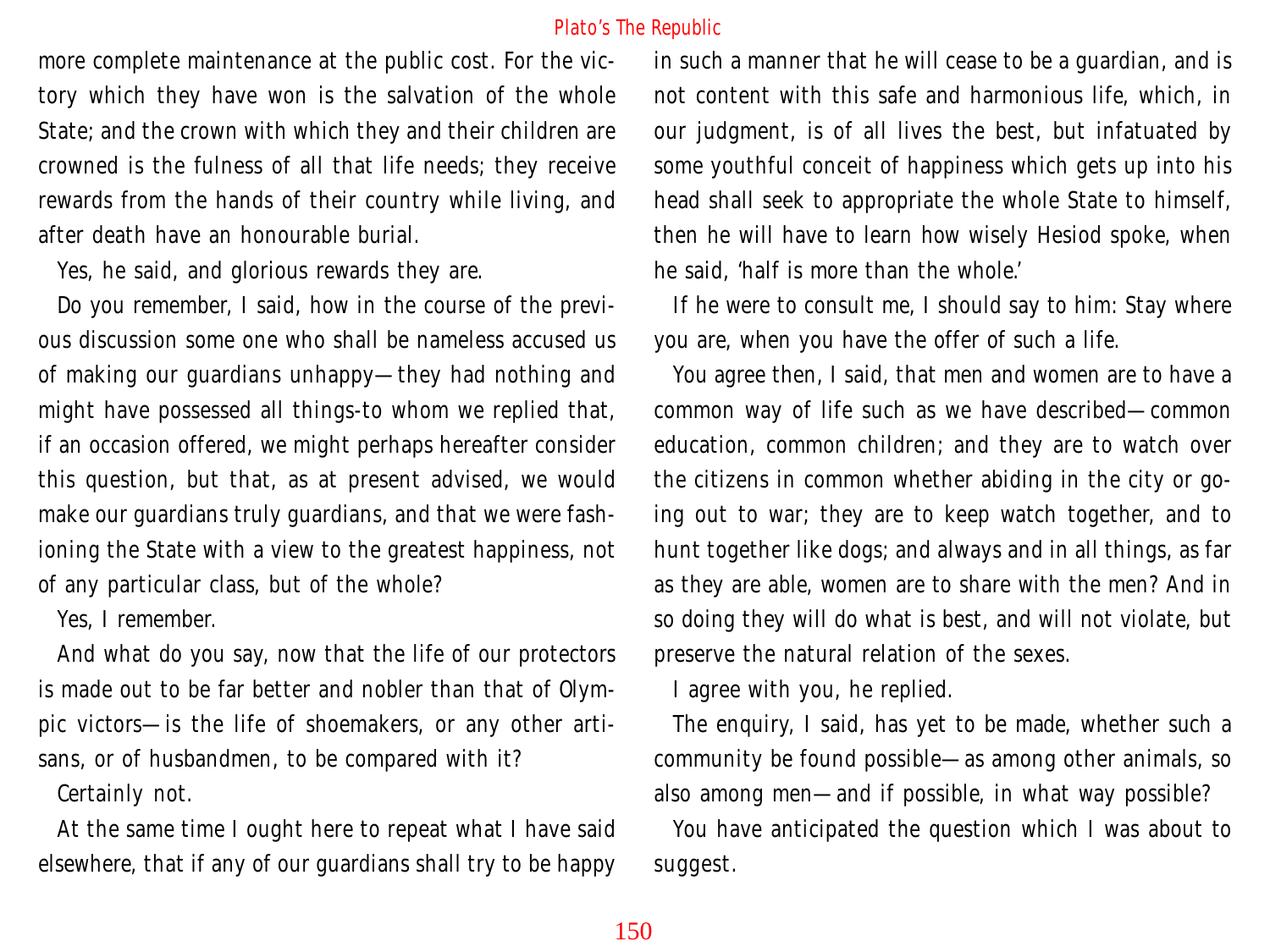There is no difficulty, I said, in seeing how war will be carried on by them.

# How?

Why, of course they will go on expeditions together; and will take with them any of their children who are strong enough, that, after the manner of the artisan's child, they may look on at the work which they will have to do when they are grown up; and besides looking on they will have to help and be of use in war, and to wait upon their fathers and mothers. Did you never observe in the arts how the potters' boys look on and help, long before they touch the wheel?

Yes, I have.

And shall potters be more careful in educating their children and in giving them the opportunity of seeing and practising their duties than our guardians will be?

The idea is ridiculous, he said.

There is also the effect on the parents, with whom, as with other animals, the presence of their young ones will be the greatest incentive to valour.

That is quite true, Socrates; and yet if they are defeated, which may often happen in war, how great the danger is! the children will be lost as well as their parents, and the State will never recover.

True, I said; but would you never allow them to run any risk?

I am far from saying that.

Well, but if they are ever to run a risk should they not do so on some occasion when, if they escape disaster, they will be the better for it?

# Clearly.

Whether the future soldiers do or do not see war in the days of their youth is a very important matter, for the sake of which some risk may fairly be incurred.

Yes, very important.

This then must be our first step,—to make our children spectators of war; but we must also contrive that they shall be secured against danger; then all will be well.

True.

Their parents may be supposed not to be blind to the risks of war, but to know, as far as human foresight can, what expeditions are safe and what dangerous?

That may be assumed.

And they will take them on the safe expeditions and be cautious about the dangerous ones?

True.

And they will place them under the command of experienced veterans who will be their leaders and teachers?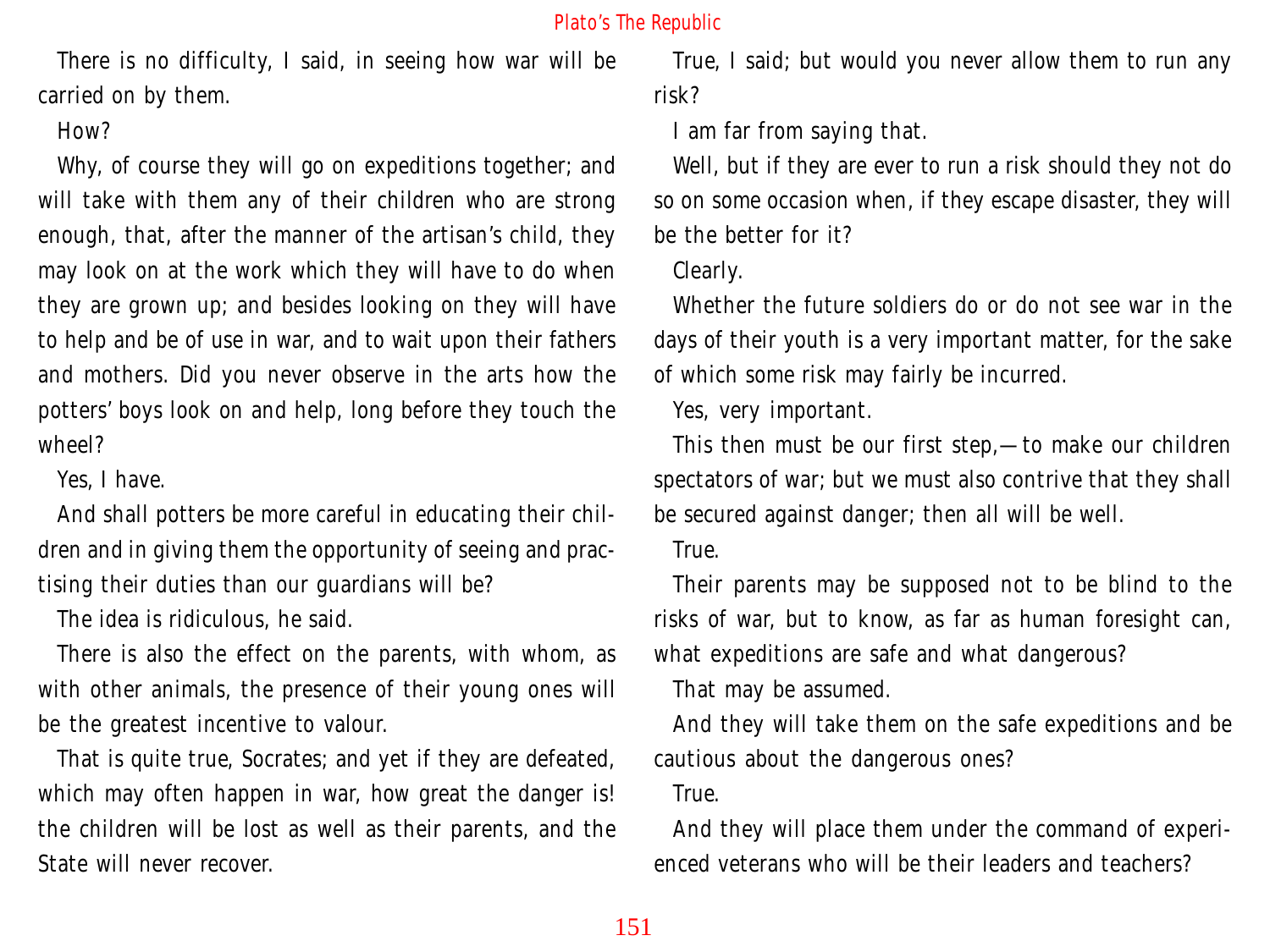Very properly.

Still, the dangers of war cannot be always foreseen; there is a good deal of chance about them?

True.

Then against such chances the children must be at once furnished with wings, in order that in the hour of need they may fly away and escape.

What do you mean? he said.

I mean that we must mount them on horses in their earliest youth, and when they have learnt to ride, take them on horseback to see war: the horses must be spirited and warlike, but the most tractable and yet the swiftest that can be had. In this way they will get an excellent view of what is hereafter to be their own business; and if there is danger they have only to follow their elder leaders and escape.

I believe that you are right, he said.

Next, as to war; what are to be the relations of your soldiers to one another and to their enemies? I should be inclined to propose that the soldier who leaves his rank or throws away his arms, or is guilty of any other act of cowardice, should be degraded into the rank of a husbandman or artisan. What do you think?

By all means, I should say.

And he who allows himself to be taken prisoner may as

well be made a present of to his enemies; he is their lawful prey, and let them do what they like with him.

Certainly.

But the hero who has distinguished himself, what shall be done to him? In the first place, he shall receive honour in the army from his youthful comrades; every one of them in succession shall crown him. What do you say?

I approve.

And what do you say to his receiving the right hand of fellowship?

To that too, I agree.

But you will hardly agree to my next proposal.

What is your proposal?

That he should kiss and be kissed by them.

Most certainly, and I should be disposed to go further, and say: Let no one whom he has a mind to kiss refuse to be kissed by him while the expedition lasts. So that if there be a lover in the army, whether his love be youth or maiden, he may be more eager to win the prize of valour.

Capital, I said. That the brave man is to have more wives than others has been already determined: and he is to have first choices in such matters more than others, in order that he may have as many children as possible?

Agreed.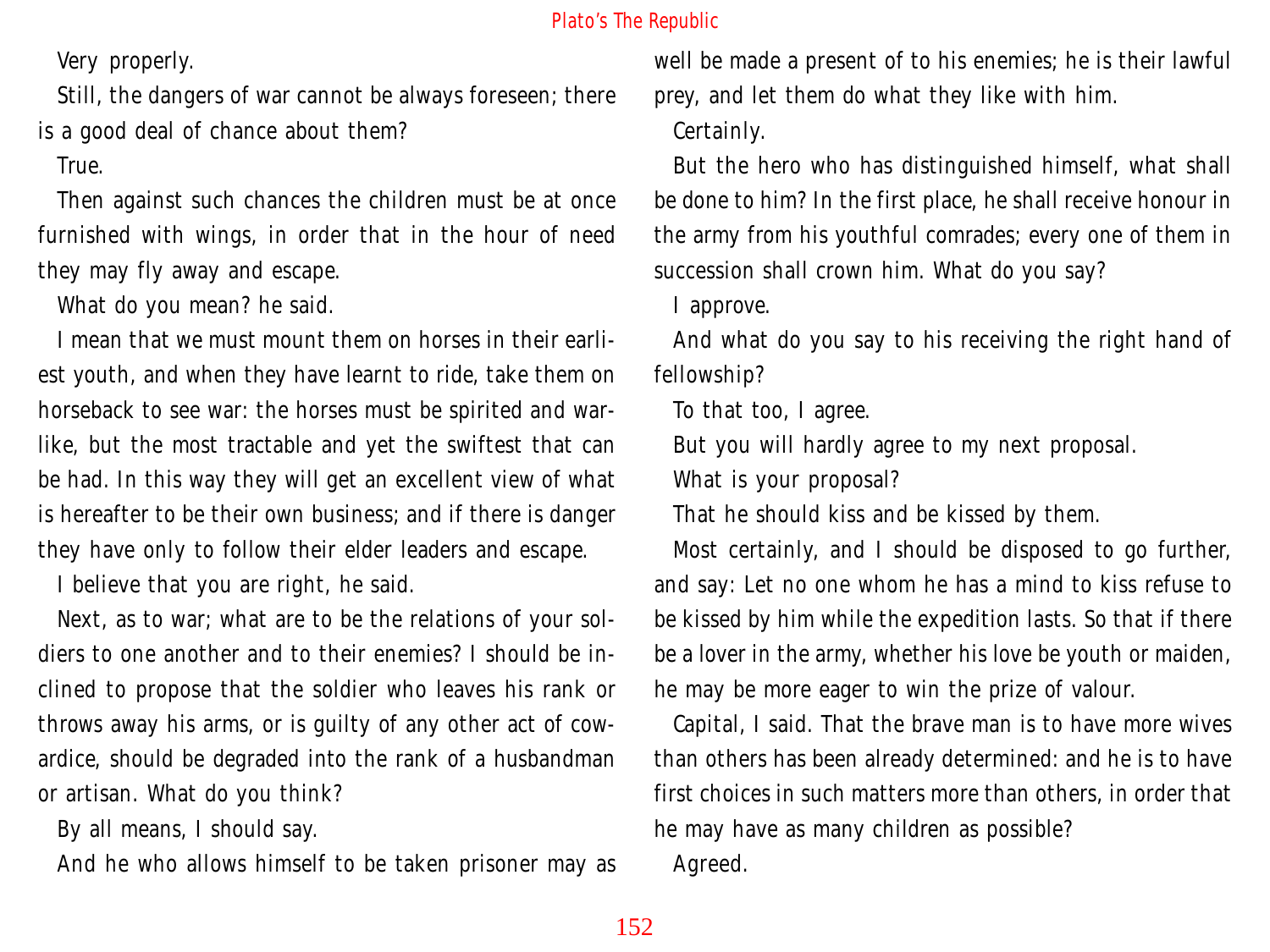Again, there is another manner in which, according to Homer, brave youths should be honoured; for he tells how Ajax, after he had distinguished himself in battle, was rewarded with long chines, which seems to be a compliment appropriate to a hero in the flower of his age, being not only a tribute of honour but also a very strengthening thing.

Most true, he said.

Then in this, I said, Homer shall be our teacher; and we too, at sacrifices and on the like occasions, will honour the brave according to the measure of their valour, whether men or women, with hymns and those other distinctions which we were mentioning; also with

seats of precedence, and meats and full cups;

and in honouring them, we shall be at the same time training them.

That, he replied, is excellent.

Yes, I said; and when a man dies gloriously in war shall we not say, in the first place, that he is of the golden race?

To be sure.

Nay, have we not the authority of Hesiod for affirming that when they are dead

 They are holy angels upon the earth, authors of good, averters of evil, the guardians of speech-gifted men?

Yes; and we accept his authority.

We must learn of the god how we are to order the sepulture of divine and heroic personages, and what is to be their special distinction and we must do as he bids?

By all means.

And in ages to come we will reverence them and knee. Before their sepulchers as at the graves of heroes. And not only they but any who are deemed pre-eminently good, whether they die from age, or in any other way, shall be admitted to the same honours.

That is very right, he said.

Next, how shall our soldiers treat their enemies? What about this?

In what respect do you mean?

First of all, in regard to slavery? Do you think it right that Hellenes should enslave Hellenic States, or allow others to enslave them, if they can help? Should not their custom be to spare them, considering the danger which there is that the whole race may one day fall under the yoke of the barbarians?

To spare them is infinitely better.

Then no Hellene should be owned by them as a slave; that is a rule which they will observe and advise the other Hellenes to observe.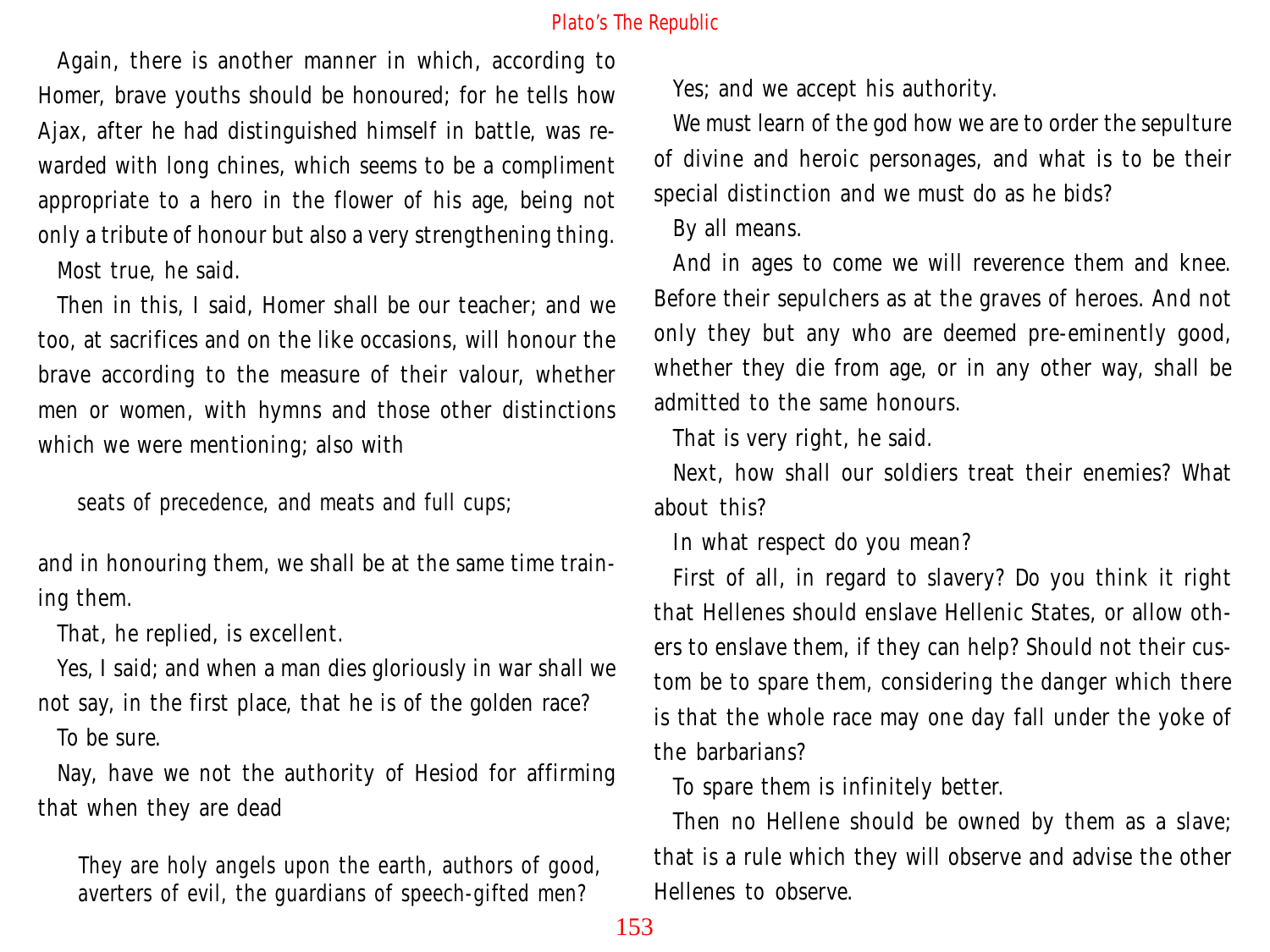Certainly, he said; they will in this way be united against the barbarians and will keep their hands off one another.

Next as to the slain; ought the conquerors, I said, to take anything but their armour? Does not the practice of despoiling an enemy afford an excuse for not facing the battle? Cowards skulk about the dead, pretending that they are fulfilling a duty, and many an army before now has been lost from this love of plunder.

Very true.

And is there not illiberality and avarice in robbing a corpse, and also a degree of meanness and womanishness in making an enemy of the dead body when the real enemy has flown away and left only his fighting gear behind him,—is not this rather like a dog who cannot get at his assailant, quarrelling with the stones which strike him instead?

Very like a dog, he said.

Then we must abstain from spoiling the dead or hindering their burial?

Yes, he replied, we most certainly must.

Neither shall we offer up arms at the temples of the gods, least of all the arms of Hellenes, if we care to maintain good feeling with other Hellenes; and, indeed, we have reason to fear that the offering of spoils taken from kinsmen may be a pollution unless commanded by the god himself? Very true.

Again, as to the devastation of Hellenic territory or the burning of houses, what is to be the practice?

May I have the pleasure, he said, of hearing your opinion?

Both should be forbidden, in my judgment; I would take the annual produce and no more. Shall I tell you why? Pray do.

Why, you see, there is a difference in the names 'discord' and 'war,' and I imagine that there is also a difference in their natures; the one is expressive of what is internal and domestic, the other of what is external and foreign; and the first of the two is termed discord, and only the second, war.

That is a very proper distinction, he replied.

And may I not observe with equal propriety that the Hellenic race is all united together by ties of blood and friendship, and alien and strange to the barbarians?

Very good, he said.

And therefore when Hellenes fight with barbarians and barbarians with Hellenes, they will be described by us as being at war when they fight, and by nature enemies, and this kind of antagonism should be called war; but when Hellenes fight with one another we shall say that Hellas is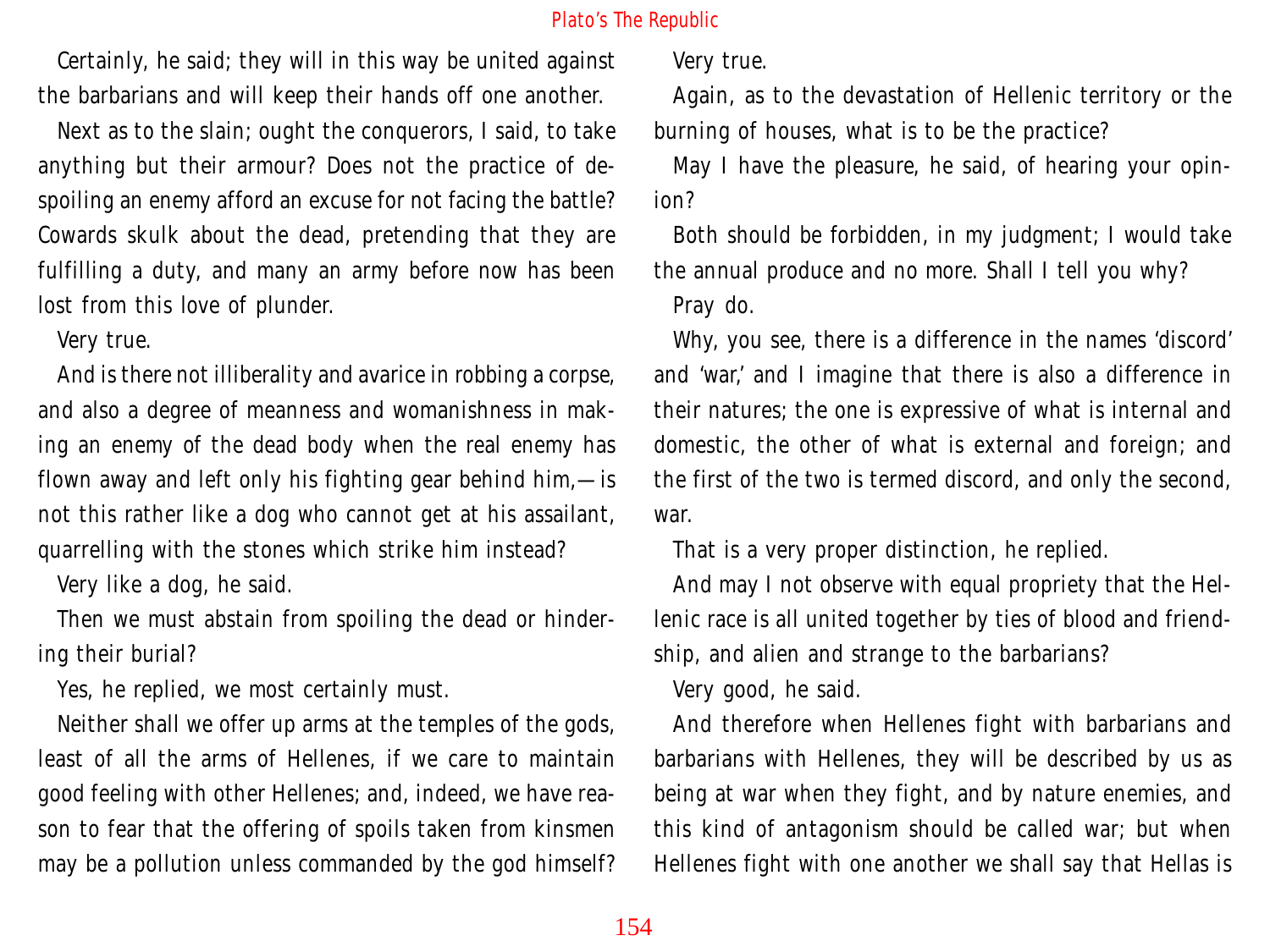then in a state of disorder and discord, they being by nature friends and such enmity is to be called discord.

### I agree.

Consider then, I said, when that which we have acknowledged to be discord occurs, and a city is divided, if both parties destroy the lands and burn the houses of one another, how wicked does the strife appear! No true lover of his country would bring himself to tear in pieces his own nurse and mother: There might be reason in the conqueror depriving the conquered of their harvest, but still they would have the idea of peace in their hearts and would not mean to go on fighting for ever.

Yes, he said, that is a better temper than the other.

And will not the city, which you are founding, be an Hellenic city?

It ought to be, he replied.

Then will not the citizens be good and civilized? Yes, very civilized.

And will they not be lovers of Hellas, and think of Hellas as their own land, and share in the common temples?

Most certainly.

And any difference which arises among them will be regarded by them as discord only—a quarrel among friends, which is not to be called a war?

Certainly not.

Then they will quarrel as those who intend some day to be reconciled? Certainly.

They will use friendly correction, but will not enslave or destroy their opponents; they will be correctors, not enemies?

### Just so.

And as they are Hellenes themselves they will not devastate Hellas, nor will they burn houses, not even suppose that the whole population of a city—men, women, and children—are equally their enemies, for they know that the guilt of war is always confined to a few persons and that the many are their friends. And for all these reasons they will be unwilling to waste their lands and raze their houses; their enmity to them will only last until the many innocent sufferers have compelled the guilty few to give satisfaction?

I agree, he said, that our citizens should thus deal with their Hellenic enemies; and with barbarians as the Hellenes now deal with one another.

Then let us enact this law also for our guardians:—that they are neither to devastate the lands of Hellenes nor to burn their houses.

Agreed; and we may agree also in thinking that these, all our previous enactments, are very good.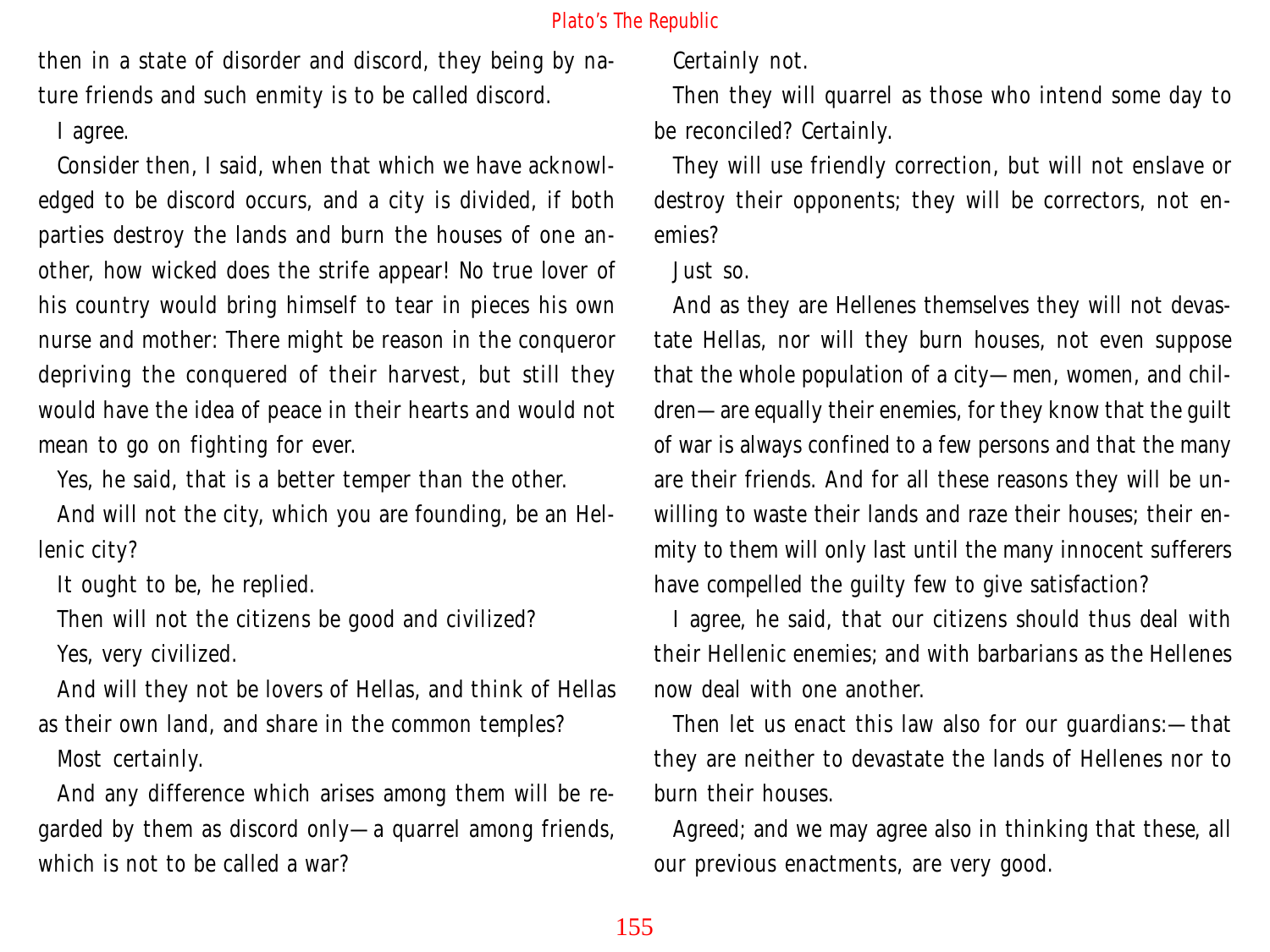But still I must say, Socrates, that if you are allowed to go on in this way you will entirely forget the other question which at the commencement of this discussion you thrust aside:— Is such an order of things possible, and how, if at all? For I am quite ready to acknowledge that the plan which you propose, if only feasible, would do all sorts of good to the State. I will add, what you have omitted, that your citizens will be the bravest of warriors, and will never leave their ranks, for they will all know one another, and each will call the other father, brother, son; and if you suppose the women to join their armies, whether in the same rank or in the rear, either as a terror to the enemy, or as auxiliaries in case of need, I know that they will then be absolutely invincible; and there are many domestic tic advantages which might also be mentioned and which I also fully acknowledge: but, as I admit all these advantages and as many more as you please, if only this State of yours were to come into existence, we need say no more about them; assuming then the existence of the State, let us now turn to the question of possibility and ways and means—the rest may be left.

If I loiter for a moment, you instantly make a raid upon me, I said, and have no mercy; I have hardly escaped the first and second waves, and you seem not to be aware that you are now bringing upon me the third, which is the greatest and heaviest. When you have seen and heard the third wave, I think you be more considerate and will acknowledge that some fear and hesitation was natural respecting a proposal so extraordinary as that which I have now to state and investigate.

The more appeals of this sort which you make, he said, the more determined are we that you shall tell us how such a State is possible: speak out and at once.

Let me begin by reminding you that we found our way hither in the search after justice and injustice.

True, he replied; but what of that?

I was only going to ask whether, if we have discovered them, we are to require that the just man should in nothing fail of absolute justice; or may we be satisfied with an approximation, and the attainment in him of a higher degree of justice than is to be found in other men?

The approximation will be enough.

We are enquiring into the nature of absolute justice and into the character of the perfectly just, and into injustice and the perfectly unjust, that we might have an ideal. We were to look at these in order that we might judge of our own happiness and unhappiness according to the standard which they exhibited and the degree in which we resembled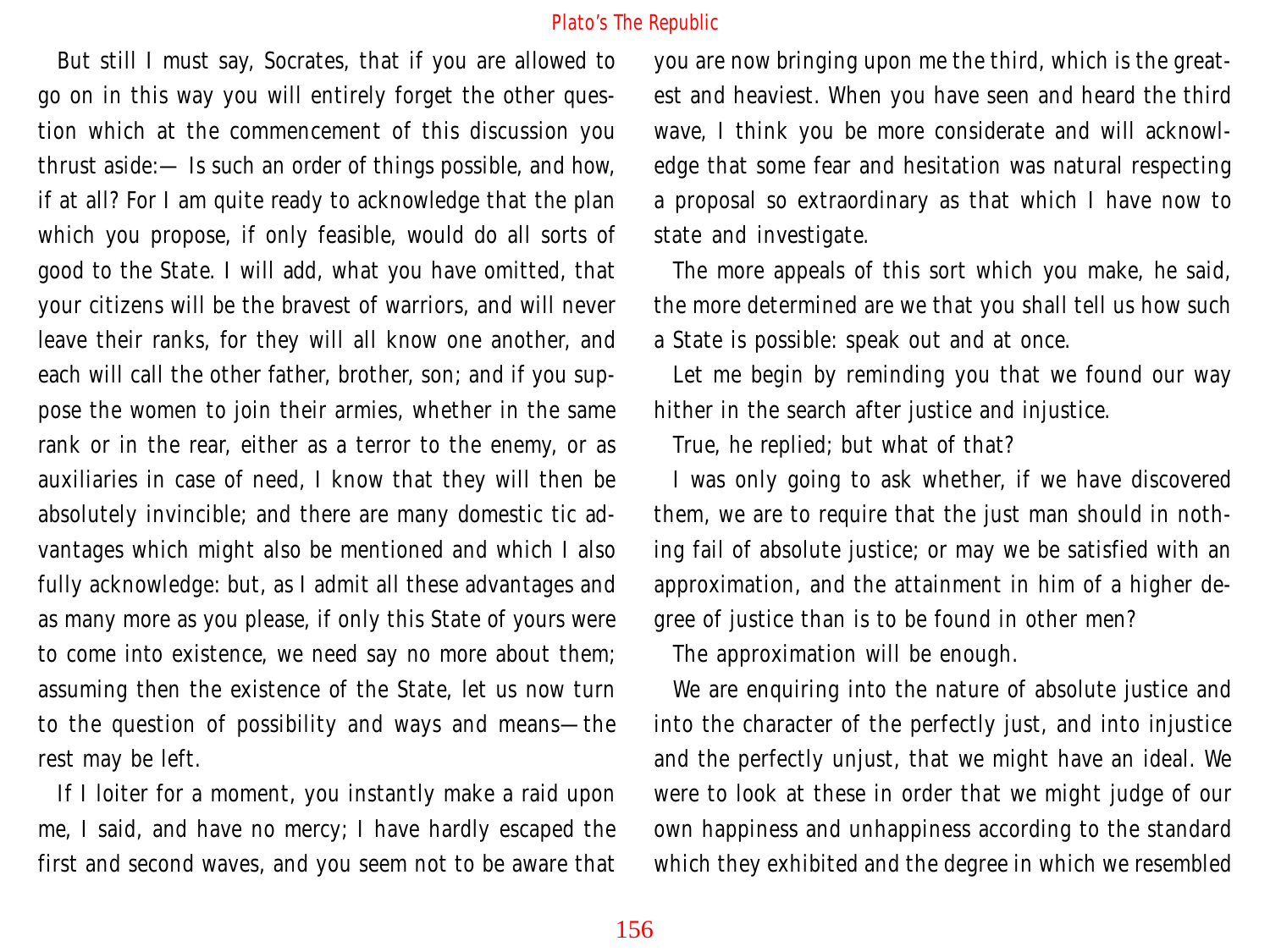them, but not with any view of showing that they could exist in fact.

True, he said.

Would a painter be any the worse because, after having delineated with consummate art an ideal of a perfectly beautiful man, he was unable to show that any such man could ever have existed?

He would be none the worse.

Well, and were we not creating an ideal of a perfect State? To be sure.

And is our theory a worse theory because we are unable to prove the possibility of a city being ordered in the manner described?

Surely not, he replied.

That is the truth, I said. But if, at your request, I am to try and show how and under what conditions the possibility is highest, I must ask you, having this in view, to repeat your former admissions.

What admissions?

I want to know whether ideals are ever fully realised in language? Does not the word express more than the fact, and must not the actual, whatever a man may think, always, in the nature of things, fall short of the truth? What do you say?

I agree.

Then you must not insist on my proving that the actual State will in every respect coincide with the ideal: if we are only able to discover how a city may be governed nearly as we proposed, you will admit that we have discovered the possibility which you demand; and will be contented. I am sure that I should be contented—will not you? Yes, I will.

Let me next endeavour to show what is that fault in States which is the cause of their present maladministration, and what is the least change which will enable a State to pass into the truer form; and let the change, if possible, be of one thing only, or if not, of two; at any rate, let the changes be as few and slight as possible.

Certainly, he replied.

I think, I said, that there might be a reform of the State if only one change were made, which is not a slight or easy though still a possible one.

What is it? he said.

Now then, I said, I go to meet that which I liken to the greatest of the waves; yet shall the word be spoken, even though the wave break and drown me in laughter and dishonour; and do you mark my words.

Proceed.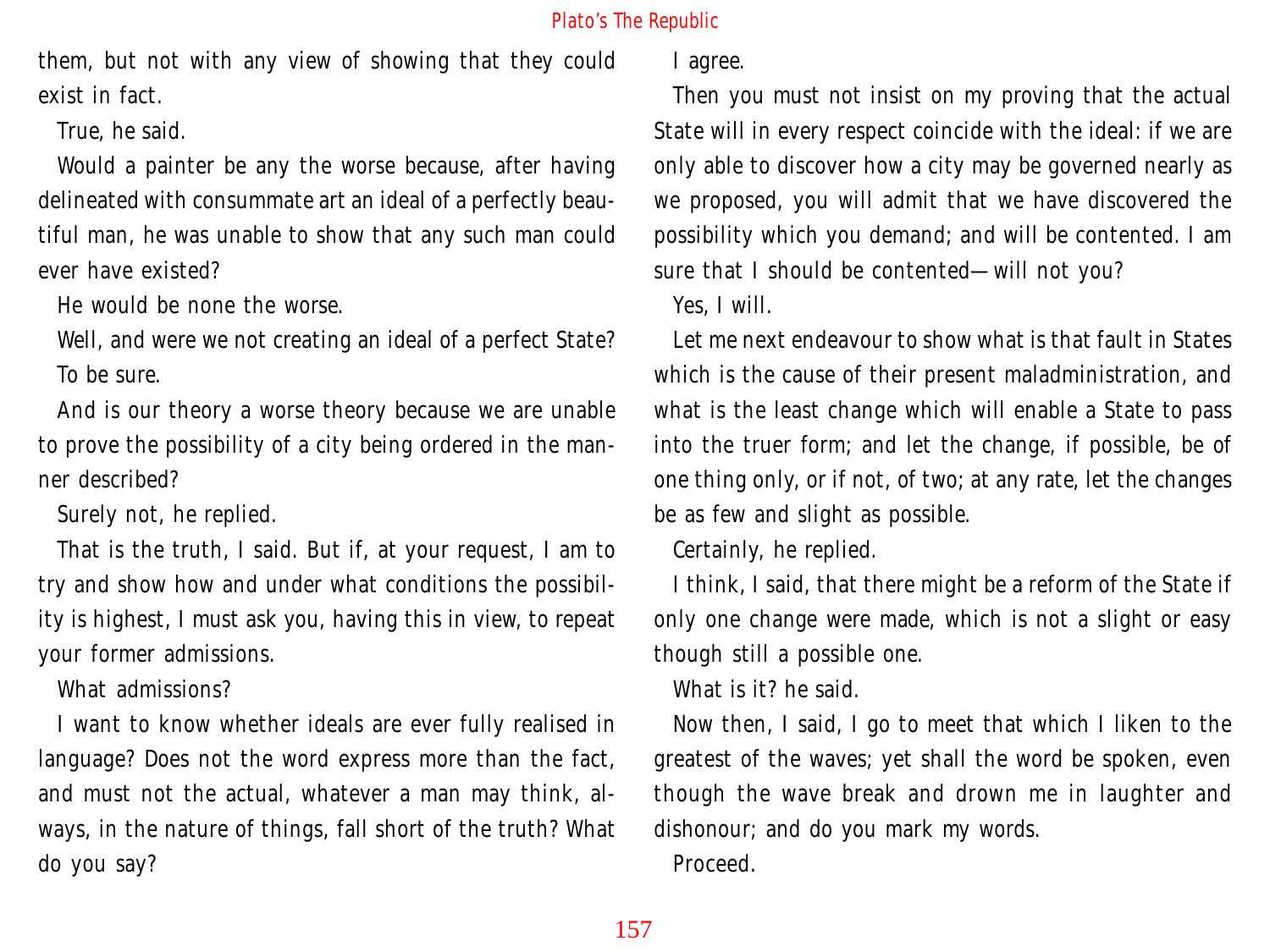I said: Until philosophers are kings, or the kings and princes of this world have the spirit and power of philosophy, and political greatness and wisdom meet in one, and those commoner natures who pursue either to the exclusion of the other are compelled to stand aside, cities will never have rest from their evils,—nor the human race, as I believe,—and then only will this our State have a possibility of life and behold the light of day. Such was the thought, my dear Glaucon, which I would fain have uttered if it had not seemed too extravagant; for to be convinced that in no other State can there be happiness private or public is indeed a hard thing.

Socrates, what do you mean? I would have you consider that the word which you have uttered is one at which numerous persons, and very respectable persons too, in a figure pulling off their coats all in a moment, and seizing any weapon that comes to hand, will run at you might and main, before you know where you are, intending to do heaven knows what; and if you don't prepare an answer, and put yourself in motion, you will be prepared by their fine wits,' and no mistake.

You got me into the scrape, I said.

And I was quite right; however, I will do all I can to get you out of it; but I can only give you good-will and good advice, and, perhaps, I may be able to fit answers to your questions better than another—that is all. And now, having such an auxiliary, you must do your best to show the unbelievers that you are right.

I ought to try, I said, since you offer me such invaluable assistance. And I think that, if there is to be a chance of our escaping, we must explain to them whom we mean when we say that philosophers are to rule in the State; then we shall be able to defend ourselves: There will be discovered to be some natures who ought to study philosophy and to be leaders in the State; and others who are not born to be philosophers, and are meant to be followers rather than leaders.

Then now for a definition, he said.

Follow me, I said, and I hope that I may in some way or other be able to give you a satisfactory explanation.

Proceed.

I dare say that you remember, and therefore I need not remind you, that a lover, if lie is worthy of the name, ought to show his love, not to some one part of that which he loves, but to the whole.

I really do not understand, and therefore beg of you to assist my memory.

Another person, I said, might fairly reply as you do; but a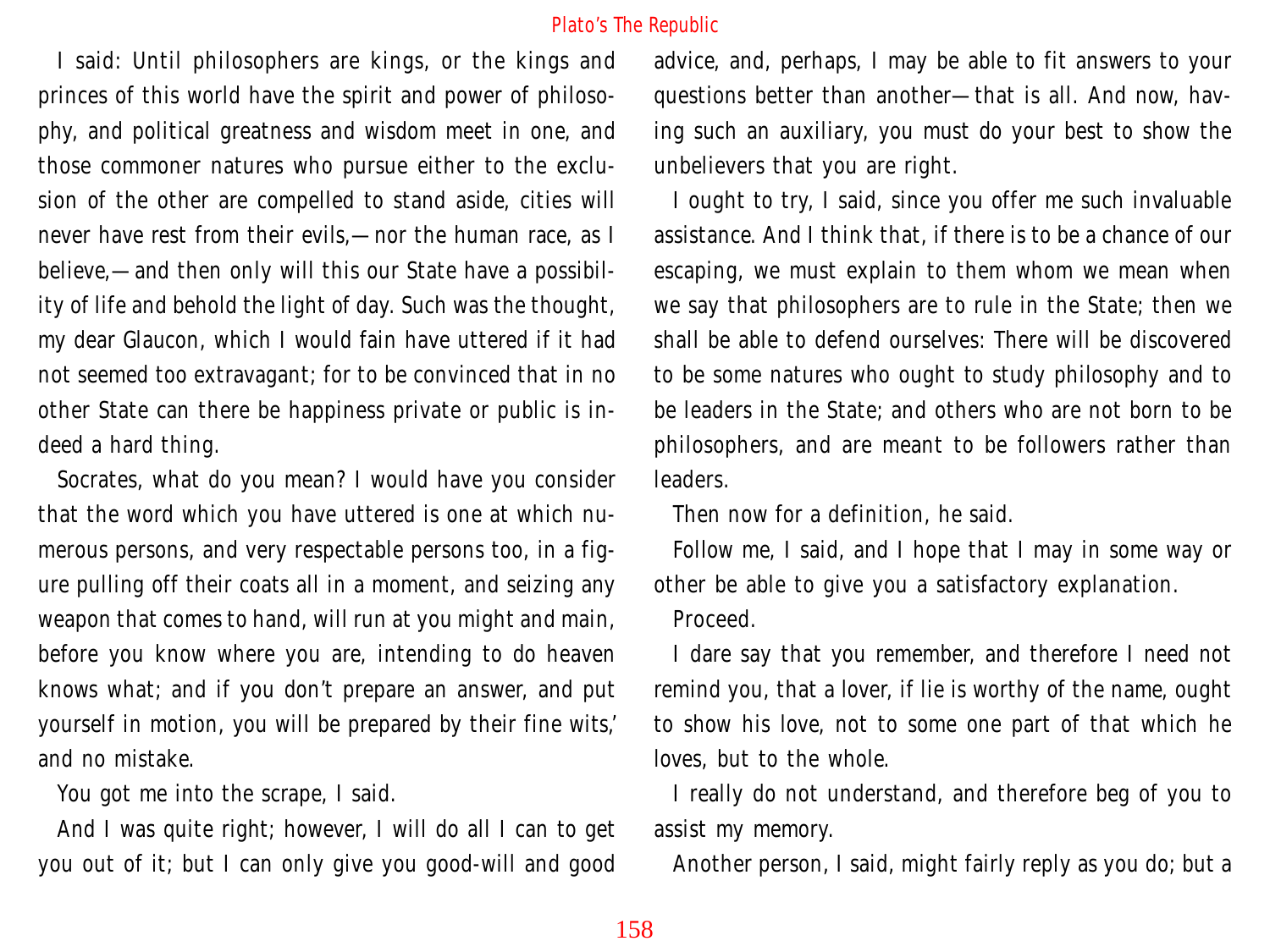man of pleasure like yourself ought to know that all who are in the flower of youth do somehow or other raise a pang or emotion in a lover's breast, and are thought by him to be worthy of his affectionate regards. Is not this a way which you have with the fair: one has a snub nose, and you praise his charming face; the hook-nose of another has, you say, a royal look; while he who is neither snub nor hooked has the grace of regularity: the dark visage is manly, the fair are children of the gods; and as to the sweet 'honey pale,' as they are called, what is the very name but the invention of a lover who talks in diminutives, and is not adverse to paleness if appearing on the cheek of youth? In a word, there is no excuse which you will not make, and nothing which you will not say, in order not to lose a single flower that blooms in the spring-time of youth.

If you make me an authority in matters of love, for the sake of the argument, I assent.

And what do you say of lovers of wine? Do you not see them doing the same? They are glad of any pretext of drinking any wine.

Very good.

And the same is true of ambitious men; if they cannot command an army, they are willing to command a file; and if they cannot be honoured by really great and important persons, they are glad to be honoured by lesser and meaner people, but honour of some kind they must have.

Exactly.

Once more let me ask: Does he who desires any class of goods, desire the whole class or a part only?

The whole.

And may we not say of the philosopher that he is a lover, not of a part of wisdom only, but of the whole?

Yes, of the whole.

And he who dislikes learnings, especially in youth, when he has no power of judging what is good and what is not, such an one we maintain not to be a philosopher or a lover of knowledge, just as he who refuses his food is not hungry, and may be said to have a bad appetite and not a good one?

Very true, he said.

Whereas he who has a taste for every sort of knowledge and who is curious to learn and is never satisfied, may be justly termed a philosopher? Am I not right?

Glaucon said: If curiosity makes a philosopher, you will find many a strange being will have a title to the name. All the lovers of sights have a delight in learning, and must therefore be included. Musical amateurs, too, are a folk strangely out of place among philosophers, for they are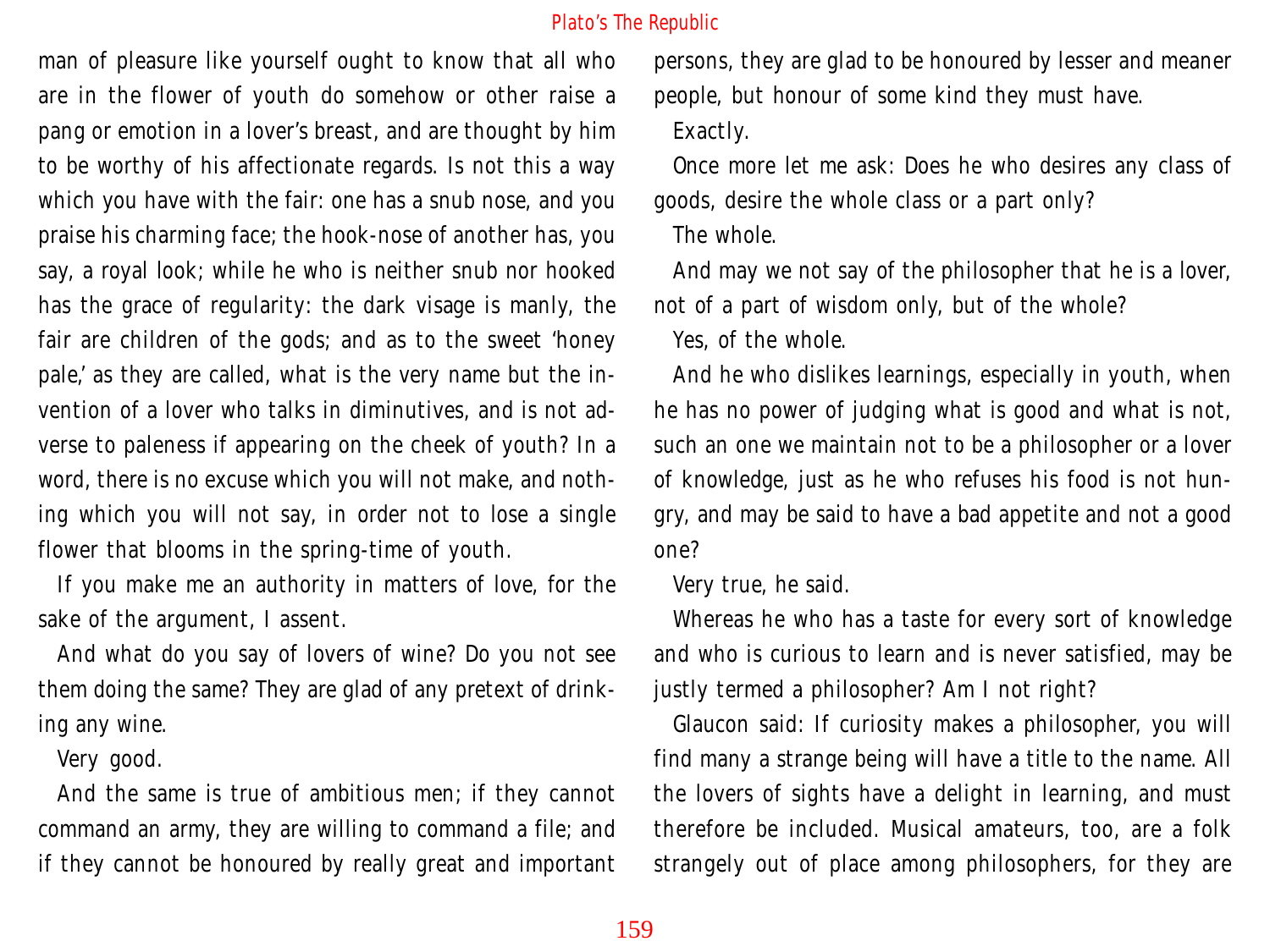the last persons in the world who would come to anything like a philosophical discussion, if they could help, while they run about at the Dionysiac festivals as if they had let out their ears to hear every chorus; whether the performance is in town or country—that makes no difference they are there. Now are we to maintain that all these and any who have similar tastes, as well as the professors of quite minor arts, are philosophers?

Certainly not, I replied; they are only an imitation.

He said: Who then are the true philosophers?

Those, I said, who are lovers of the vision of truth.

That is also good, he said; but I should like to know what you mean?

To another, I replied, I might have a difficulty in explaining; but I am sure that you will admit a proposition which I am about to make.

What is the proposition?

That since beauty is the opposite of ugliness, they are two?

Certainly.

And inasmuch as they are two, each of them is one? True again.

And of just and unjust, good and evil, and of every other class, the same remark holds: taken singly, each of them one; but from the various combinations of them with actions and things and with one another, they are seen in all sorts of lights and appear many? Very true.

And this is the distinction which I draw between the sightloving, art-loving, practical class and those of whom I am speaking, and who are alone worthy of the name of philosophers.

How do you distinguish them? he said.

The lovers of sounds and sights, I replied, are, as I conceive, fond of fine tones and colours and forms and all the artificial products that are made out of them, but their mind is incapable of seeing or loving absolute beauty.

True, he replied.

Few are they who are able to attain to the sight of this. Very true.

And he who, having a sense of beautiful things has no sense of absolute beauty, or who, if another lead him to a knowledge of that beauty is unable to follow—of such an one I ask, Is he awake or in a dream only? Reflect: is not the dreamer, sleeping or waking, one who likens dissimilar things, who puts the copy in the place of the real object?

I should certainly say that such an one was dreaming.

But take the case of the other, who recognises the existence of absolute beauty and is able to distinguish the idea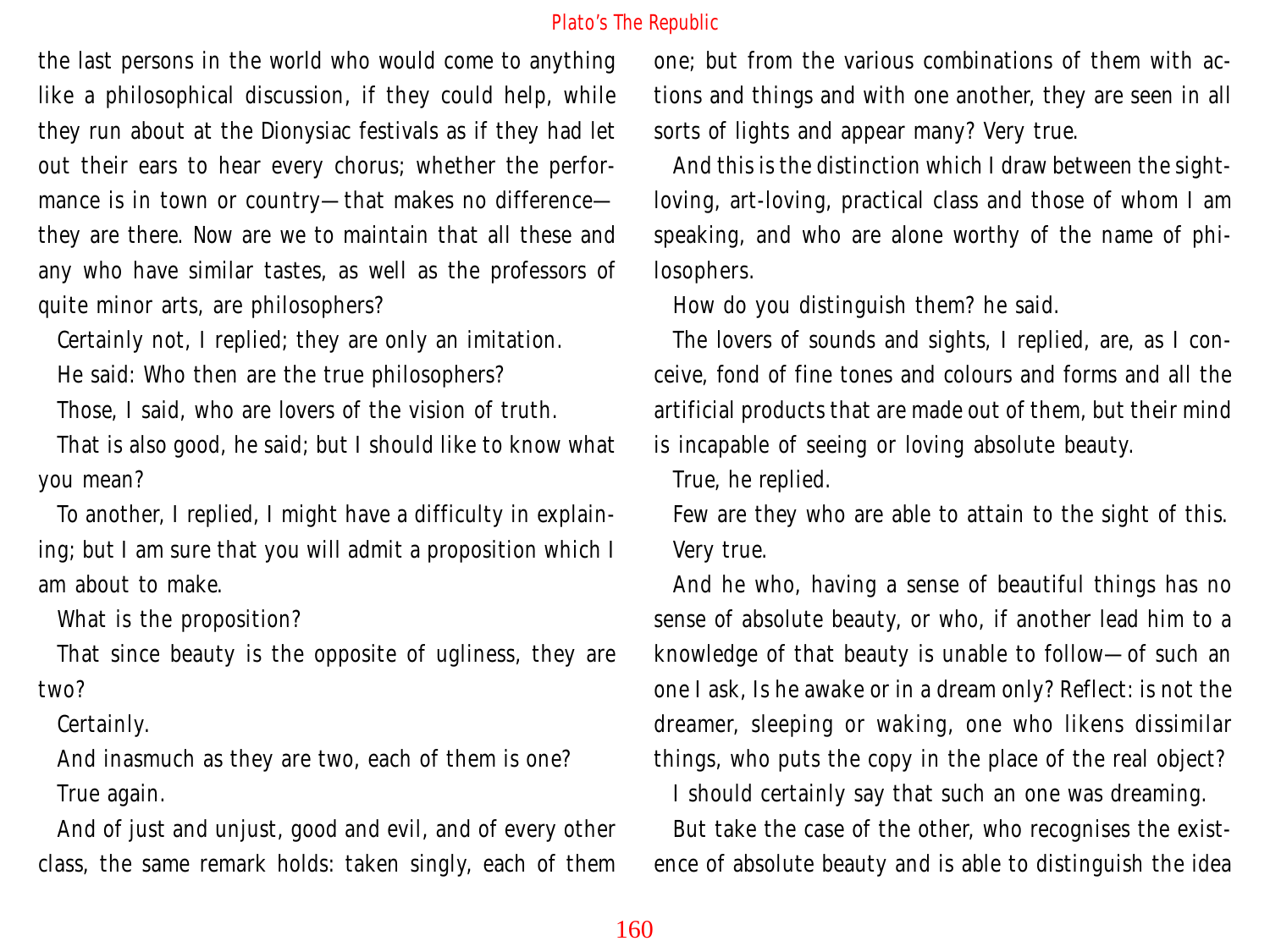### Plato's *The Republic*Plato's *The Republic*

from the objects which participate in the idea, neither putting the objects in the place of the idea nor the idea in the place of the objects—is he a dreamer, or is he awake?

He is wide awake.

And may we not say that the mind of the one who knows has knowledge, and that the mind of the other, who opines only, has opinion

Certainly.

But suppose that the latter should quarrel with us and dispute our statement, can we administer any soothing cordial or advice to him, without revealing to him that there is sad disorder in his wits?

We must certainly offer him some good advice, he replied.

Come, then, and let us think of something to say to him. Shall we begin by assuring him that he is welcome to any knowledge which he may have, and that we are rejoiced at his having it? But we should like to ask him a question: Does he who has knowledge know something or nothing? (You must answer for him.)

I answer that he knows something.

Something that is or is not?

Something that is; for how can that which is not ever be known?

And are we assured, after looking at the matter from many

points of view, that absolute being is or may be absolutely known, but that the utterly non-existent is utterly unknown?

Nothing can be more certain.

Good. But if there be anything which is of such a nature as to be and not to be, that will have a place intermediate between pure being and the absolute negation of being? Yes, between them.

And, as knowledge corresponded to being and ignorance of necessity to not-being, for that intermediate between being and not-being there has to be discovered a corresponding intermediate between ignorance and knowledge, if there be such?

Certainly.

Do we admit the existence of opinion?

Undoubtedly.

As being the same with knowledge, or another faculty? Another faculty.

Then opinion and knowledge have to do with different kinds of matter corresponding to this difference of faculties?

Yes.

And knowledge is relative to being and knows being. But before I proceed further I will make a division.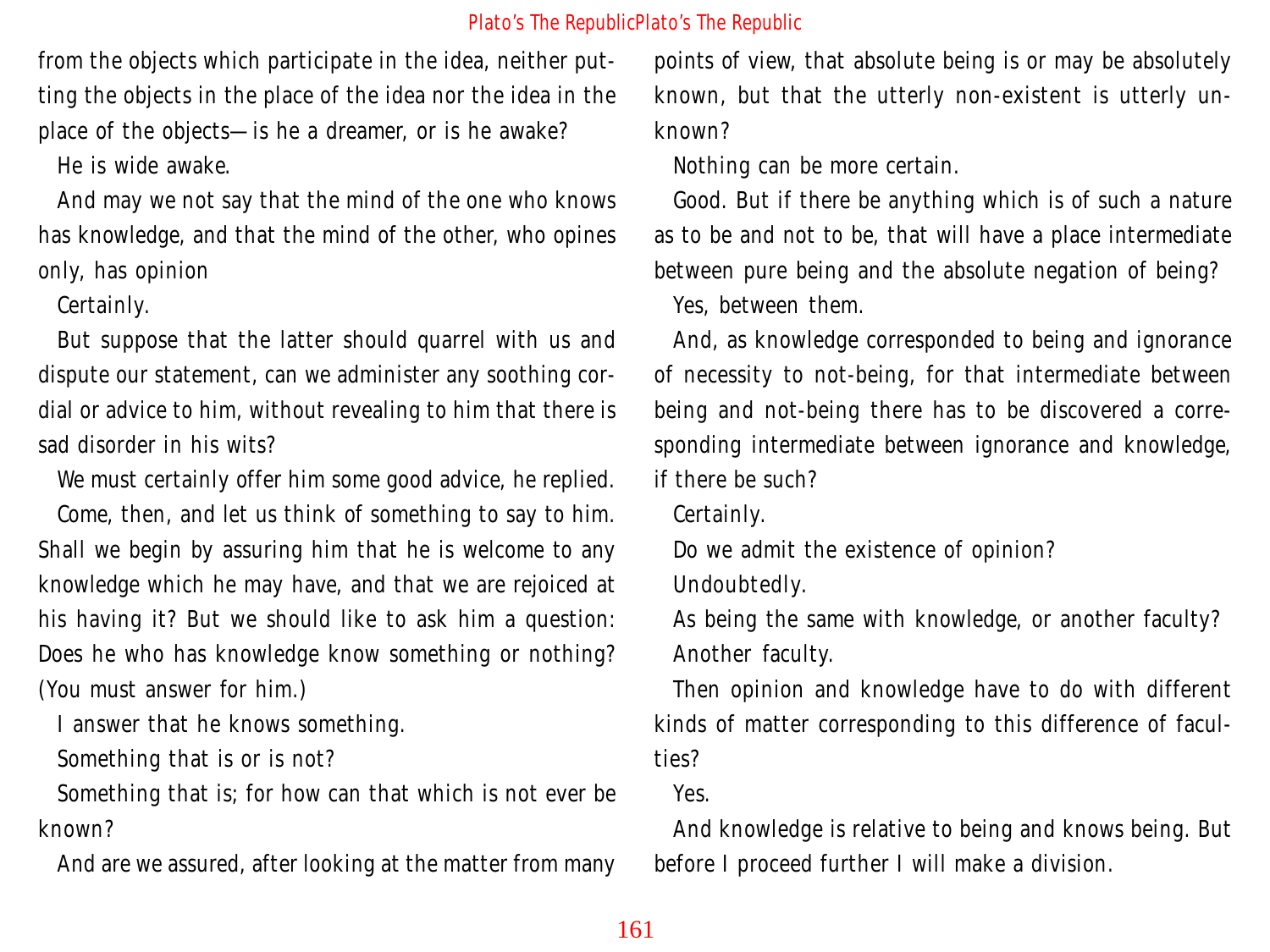What division?

I will begin by placing faculties in a class by themselves: they are powers in us, and in all other things, by which we do as we do. Sight and hearing, for example, I should call faculties. Have I clearly explained the class which I mean?

Yes, I quite understand.

Then let me tell you my view about them. I do not see them, and therefore the distinctions of fire, colour, and the like, which enable me to discern the differences of some things, do not apply to them. In speaking of a faculty I think only of its sphere and its result; and that which has the same sphere and the same result I call the same faculty, but that which has another sphere and another result I call different. Would that be your way of speaking?

Yes.

And will you be so very good as to answer one more question? Would you say that knowledge is a faculty, or in what class would you place it?

Certainly knowledge is a faculty, and the mightiest of all faculties.

And is opinion also a faculty?

Certainly, he said; for opinion is that with which we are able to form an opinion.

And yet you were acknowledging a little while ago that

knowledge is not the same as opinion?

Why, yes, he said: how can any reasonable being ever identify that which is infallible with that which errs?

An excellent answer, proving, I said, that we are quite conscious of a distinction between them.

Yes.

Then knowledge and opinion having distinct powers have also distinct spheres or subject-matters?

That is certain.

Being is the sphere or subject-matter of knowledge, and knowledge is to know the nature of being?

Yes.

And opinion is to have an opinion?

Yes.

And do we know what we opine? or is the subject-matter of opinion the same as the subject-matter of knowledge?

Nay, he replied, that has been already disproven; if difference in faculty implies difference in the sphere or subject matter, and if, as we were saying, opinion and knowledge are distinct faculties, then the sphere of knowledge and of opinion cannot be the same.

Then if being is the subject-matter of knowledge, something else must be the subject-matter of opinion?

Yes, something else.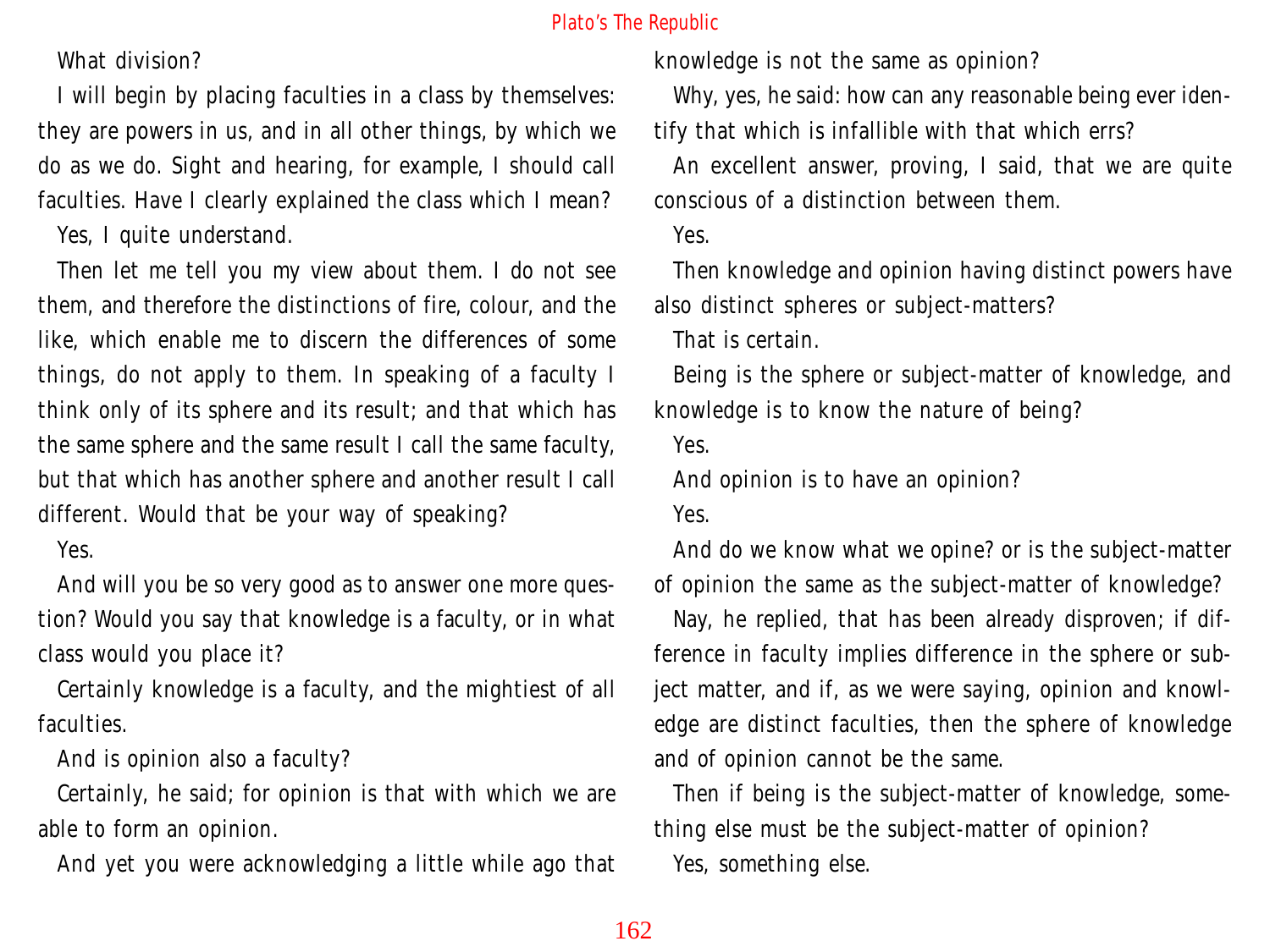Well then, is not-being the subject-matter of opinion? or, rather, how can there be an opinion at all about not-being? Reflect: when a man has an opinion, has he not an opinion about something? Can he have an opinion which is an opinion about nothing?

Impossible.

He who has an opinion has an opinion about some one thing?

Yes.

And not-being is not one thing but, properly speaking, nothing?

True.

Of not-being, ignorance was assumed to be the necessary correlative; of being, knowledge?

True, he said.

Then opinion is not concerned either with being or with not-being?

Not with either.

And can therefore neither be ignorance nor knowledge? That seems to be true.

But is opinion to be sought without and beyond either of them, in a greater clearness than knowledge, or in a greater darkness than ignorance?

In neither.

Then I suppose that opinion appears to you to be darker than knowledge, but lighter than ignorance? Both; and in no small degree. And also to be within and between them?

Yes.

Then you would infer that opinion is intermediate?

No question.

But were we not saying before, that if anything appeared to be of a sort which is and is not at the same time, that sort of thing would appear also to lie in the interval between pure being and absolute not-being; and that the corresponding faculty is neither knowledge nor ignorance, but will be found in the interval between them?

True.

And in that interval there has now been discovered something which we call opinion?

# There has.

Then what remains to be discovered is the object which partakes equally of the nature of being and not-being, and cannot rightly be termed either, pure and simple; this unknown term, when discovered, we may truly call the subject of opinion, and assign each to its proper faculty, —the extremes to the faculties of the extremes and the mean to the faculty of the mean.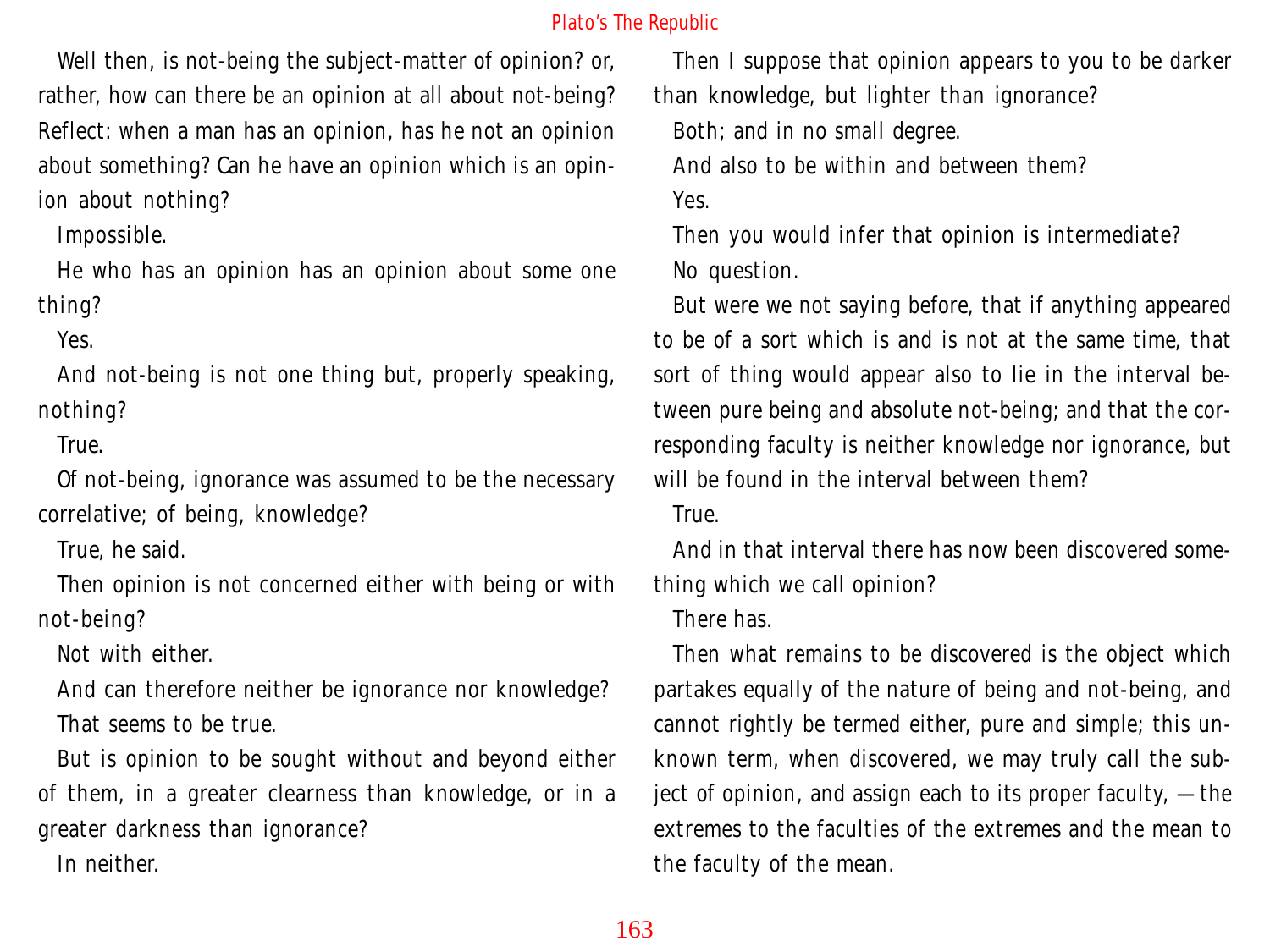# True.

This being premised, I would ask the gentleman who is of opinion that there is no absolute or unchangeable idea of beauty in whose opinion the beautiful is the manifold—he, I say, your lover of beautiful sights, who cannot bear to be told that the beautiful is one, and the just is one, or that anything is one—to him I would appeal, saying, Will you be so very kind, sir, as to tell us whether, of all these beautiful things, there is one which will not be found ugly; or of the just, which will not be found unjust; or of the holy, which will not also be unholy?

No, he replied; the beautiful will in some point of view be found ugly; and the same is true of the rest.

And may not the many which are doubles be also halves? doubles, that is, of one thing, and halves of another? Quite true.

And things great and small, heavy and light, as they are termed, will not be denoted by these any more than by the opposite names?

True; both these and the opposite names will always attach to all of them.

And can any one of those many things which are called by particular names be said to be this rather than not to be this?

He replied: They are like the punning riddles which are asked at feasts or the children's puzzle about the eunuch aiming at the bat, with what he hit him, as they say in the puzzle, and upon what the bat was sitting. The individual objects of which I am speaking are also a riddle, and have a double sense: nor can you fix them in your mind, either as being or not- being, or both, or neither.

Then what will you do with them? I said. Can they have a better place than between being and not-being? For they are clearly not in greater darkness or negation than notbeing, or more full of light and existence than being.

That is quite true, he said.

Thus then we seem to have discovered that the many ideas which the multitude entertain about the beautiful and about all other things are tossing about in some region which is halfway between pure being and pure not-being?

We have.

Yes; and we had before agreed that anything of this kind which we might find was to be described as matter of opinion, and not as matter of knowledge; being the intermediate flux which is caught and detained by the intermediate faculty.

Quite true.

Then those who see the many beautiful, and who yet nei-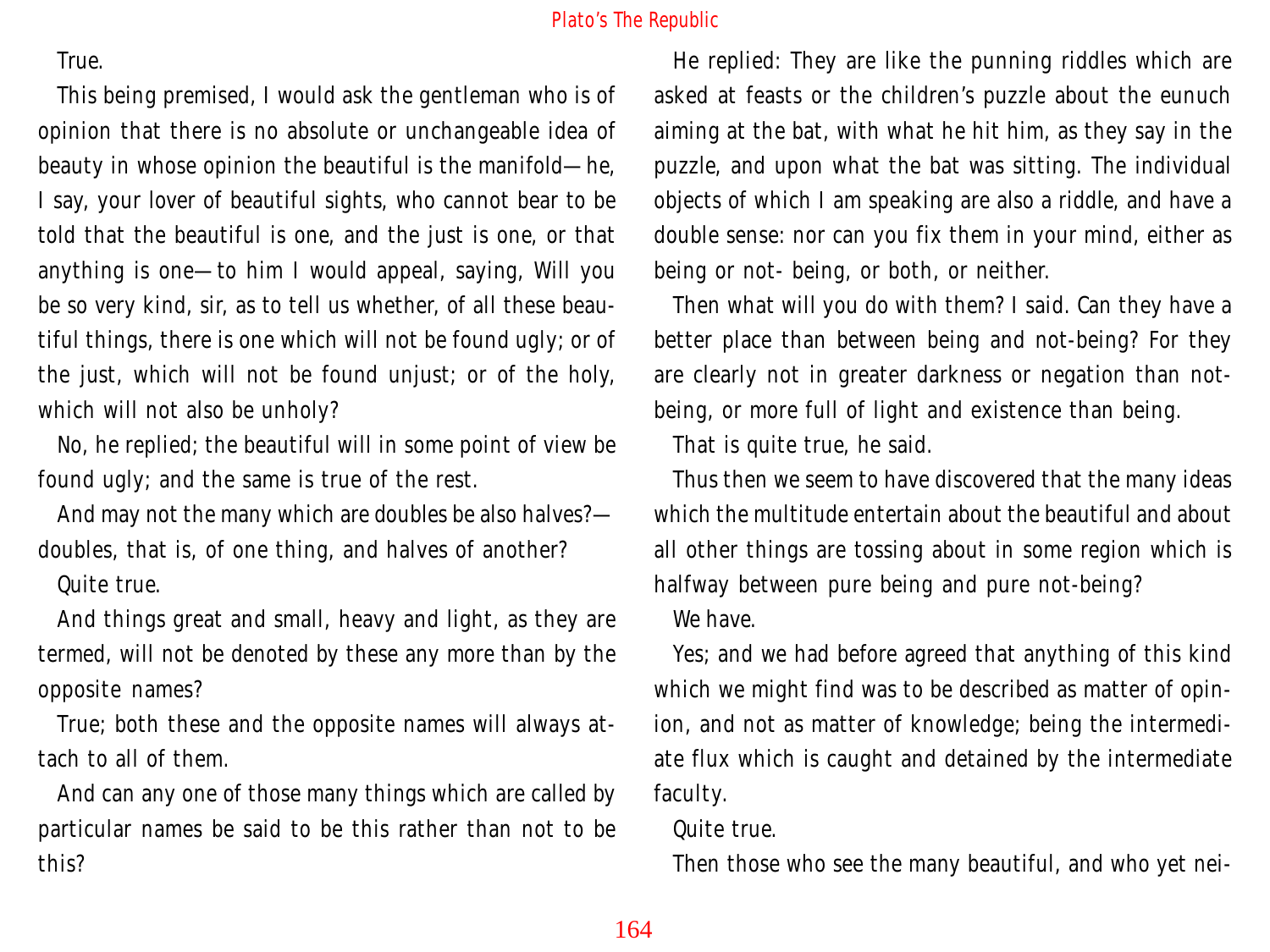ther see absolute beauty, nor can follow any guide who points the way thither; who see the many just, and not absolute justice, and the like,—such persons may be said to have opinion but not knowledge?

That is certain.

But those who see the absolute and eternal and immutable may be said to know, and not to have opinion only? Neither can that be denied.

The one loves and embraces the subjects of knowledge, the other those of opinion? The latter are the same, as I dare say will remember, who listened to sweet sounds and gazed upon fair colours, but would not tolerate the existence of absolute beauty.

Yes, I remember.

Shall we then be guilty of any impropriety in calling them lovers of opinion rather than lovers of wisdom, and will they be very angry with us for thus describing them?

I shall tell them not to be angry; no man should be angry at what is true.

But those who love the truth in each thing are to be called lovers of wisdom and not lovers of opinion.

Assuredly.

# **BOOK VI**

# **SOCRATES - GLAUCON**

And thus, Glaucon, after the argument has gone a weary way, the true and the false philosophers have at length appeared in view.

I do not think, he said, that the way could have been shortened.

I suppose not, I said; and yet I believe that we might have had a better view of both of them if the discussion could have been confined to this one subject and if there were not many other questions awaiting us, which he who desires to see in what respect the life of the just differs from that of the unjust must consider.

And what is the next question? he asked.

Surely, I said, the one which follows next in order. Inasmuch as philosophers only are able to grasp the eternal and unchangeable, and those who wander in the region of the many and variable are not philosophers, I must ask you which of the two classes should be the rulers of our State?

And how can we rightly answer that question?

Whichever of the two are best able to guard the laws and institutions of our State—let them be our guardians.

Very good.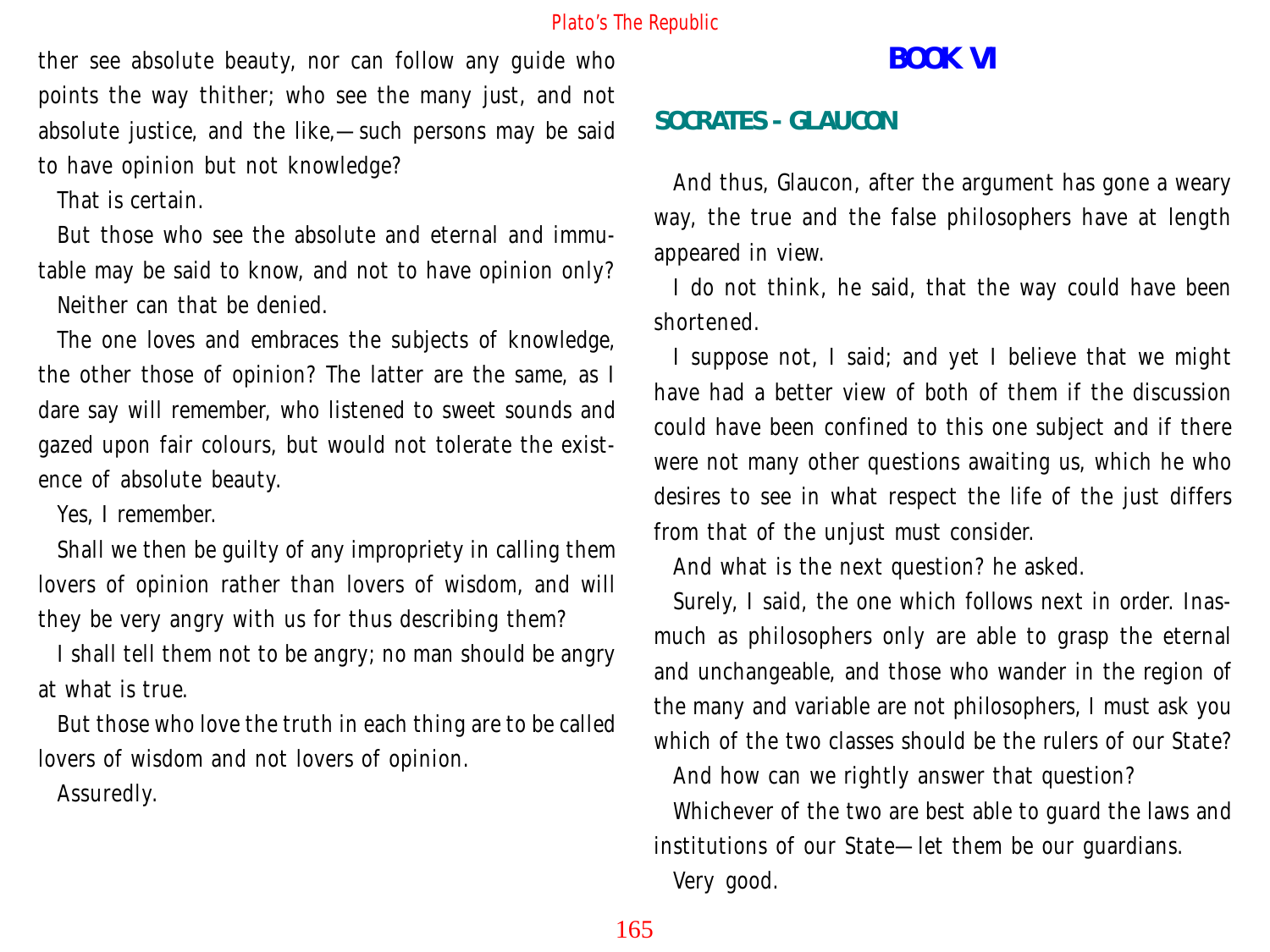Neither, I said, can there be any question that the guardian who is to keep anything should have eyes rather than no eyes?

There can be no question of that.

And are not those who are verily and indeed wanting in the knowledge of the true being of each thing, and who have in their souls no clear pattern, and are unable as with a painter's eye to look at the absolute truth and to that original to repair, and having perfect vision of the other world to order the laws about beauty, goodness, justice in this, if not already ordered, and to guard and preserve the order of them—are not such persons, I ask, simply blind?

Truly, he replied, they are much in that condition.

And shall they be our guardians when there are others who, besides being their equals in experience and falling short of them in no particular of virtue, also know the very truth of each thing?

There can be no reason, he said, for rejecting those who have this greatest of all great qualities; they must always have the first place unless they fail in some other respect.

Suppose then, I said, that we determine how far they can unite this and the other excellences.

By all means.

In the first place, as we began by observing, the nature of

the philosopher has to be ascertained. We must come to an understanding about him, and, when we have done so, then, if I am not mistaken, we shall also acknowledge that such an union of qualities is possible, and that those in whom they are united, and those only, should be rulers in the State.

What do you mean?

Let us suppose that philosophical minds always love knowledge of a sort which shows them the eternal nature not varying from generation and corruption.

Agreed.

And further, I said, let us agree that they are lovers of all true being; there is no part whether greater or less, or more or less honourable, which they are willing to renounce; as we said before of the lover and the man of ambition.

True.

And if they are to be what we were describing, is there not another quality which they should also possess?

What quality?

Truthfulness: they will never intentionally receive into their mind falsehood, which is their detestation, and they will love the truth.

Yes, that may be safely affirmed of them.

'May be,' my friend, I replied, is not the word; say rather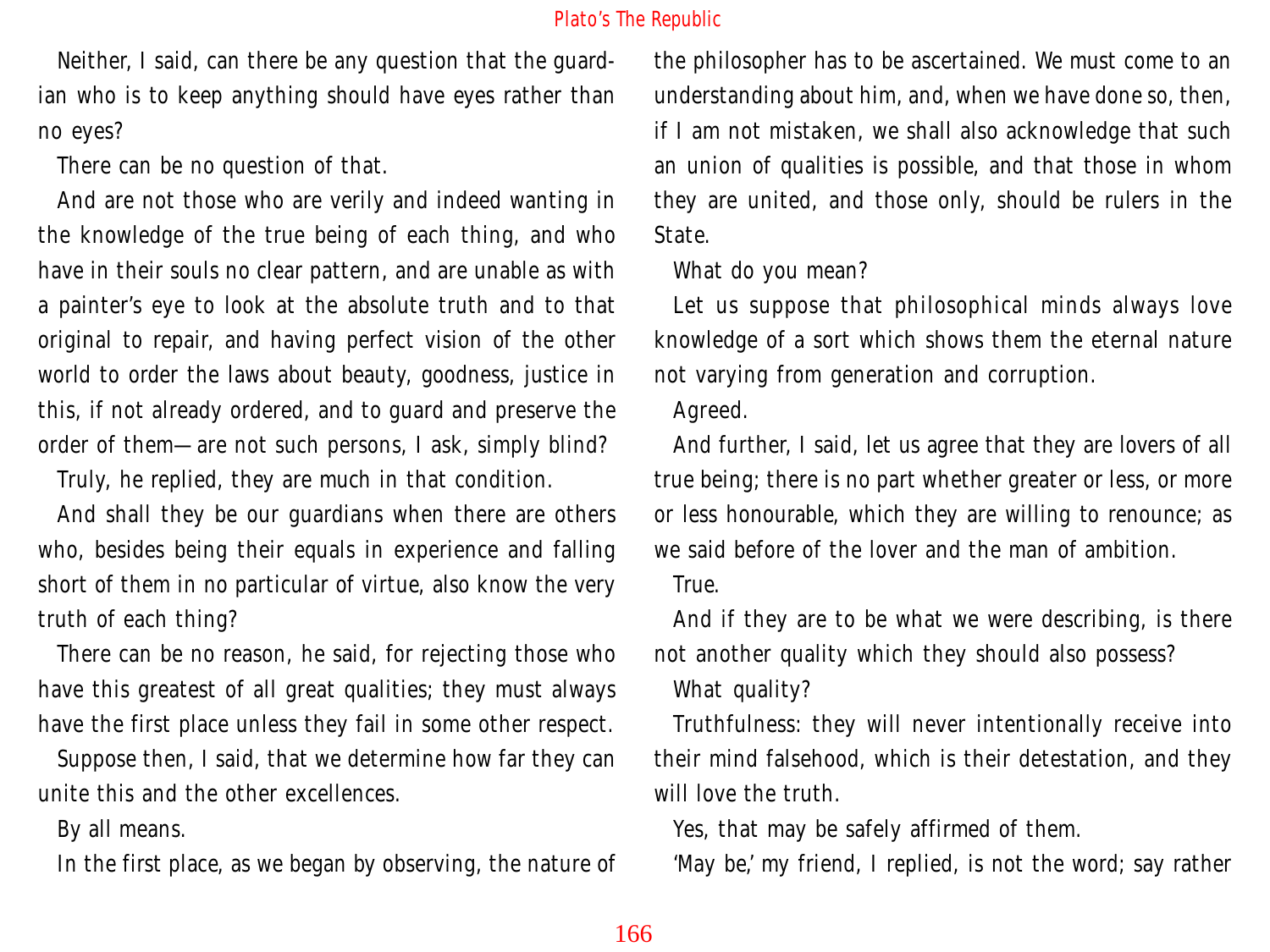'must be affirmed:' for he whose nature is amorous of anything cannot help loving all that belongs or is akin to the object of his affections.

Right, he said.

And is there anything more akin to wisdom than truth? How can there be?

Can the same nature be a lover of wisdom and a lover of falsehood?

Never.

The true lover of learning then must from his earliest youth, as far as in him lies, desire all truth?

Assuredly.

But then again, as we know by experience, he whose desires are strong in one direction will have them weaker in others; they will be like a stream which has been drawn off into another channel.

True.

He whose desires are drawn towards knowledge in every form will be absorbed in the pleasures of the soul, and will hardly feel bodily pleasure—I mean, if he be a true philosopher and not a sham one.

That is most certain.

Such an one is sure to be temperate and the reverse of covetous; for the motives which make another man desirous of having and spending, have no place in his character. Very true.

Another criterion of the philosophical nature has also to be considered.

What is that?

There should be no secret corner of illiberality; nothing can more antagonistic than meanness to a soul which is ever longing after the whole of things both divine and human.

Most true, he replied.

Then how can he who has magnificence of mind and is the spectator of all time and all existence, think much of human life?

He cannot.

Or can such an one account death fearful?

No indeed.

Then the cowardly and mean nature has no part in true philosophy?

Certainly not.

Or again: can he who is harmoniously constituted, who is not covetous or mean, or a boaster, or a coward—can he, I say, ever be unjust or hard in his dealings?

Impossible.

Then you will soon observe whether a man is just and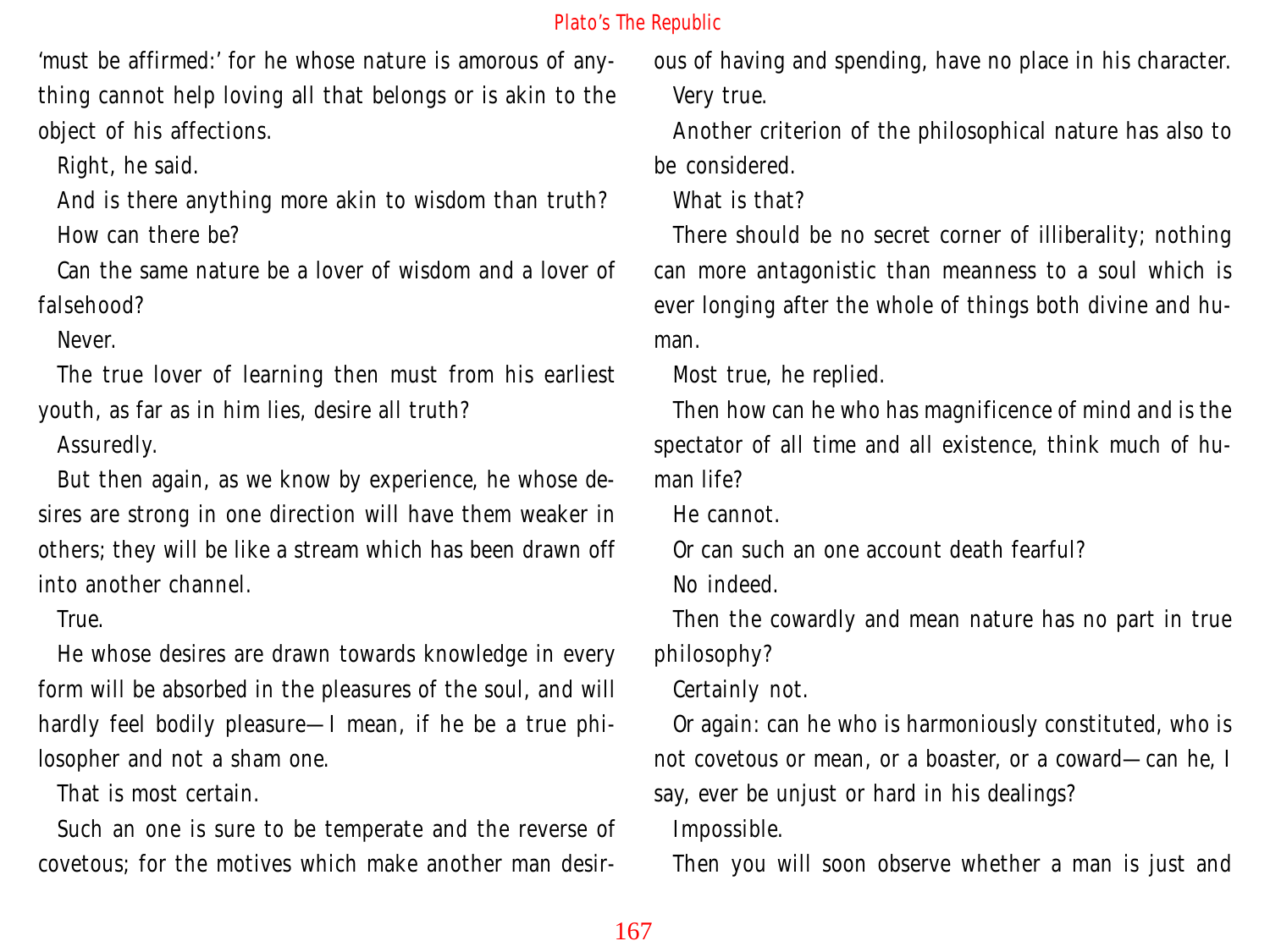gentle, or rude and unsociable; these are the signs which distinguish even in youth the philosophical nature from the unphilosophical.

True.

There is another point which should be remarked. What point?

Whether he has or has not a pleasure in learning; for no one will love that which gives him pain, and in which after much toil he makes little progress.

Certainly not.

And again, if he is forgetful and retains nothing of what he learns, will he not be an empty vessel?

That is certain.

Labouring in vain, he must end in hating himself and his fruitless occupation? Yes.

Then a soul which forgets cannot be ranked among genuine philosophic natures; we must insist that the philosopher should have a good memory?

Certainly.

And once more, the inharmonious and unseemly nature can only tend to disproportion?

Undoubtedly.

And do you consider truth to be akin to proportion or to disproportion?

To proportion.

Then, besides other qualities, we must try to find a naturally well-proportioned and gracious mind, which will move spontaneously towards the true being of everything.

Certainly.

Well, and do not all these qualities, which we have been enumerating, go together, and are they not, in a manner, necessary to a soul, which is to have a full and perfect participation of being?

They are absolutely necessary, he replied.

And must not that be a blameless study which he only can pursue who has the gift of a good memory, and is quick to learn,—noble, gracious, the friend of truth, justice, courage, temperance, who are his kindred?

The god of jealousy himself, he said, could find no fault with such a study.

And to men like him, I said, when perfected by years and education, and to these only you will entrust the State.

# **SOCRATES - ADEIMANTUS**

Here Adeimantus interposed and said: To these statements, Socrates, no one can offer a reply; but when you talk in this way, a strange feeling passes over the minds of your hearers: They fancy that they are led astray a little at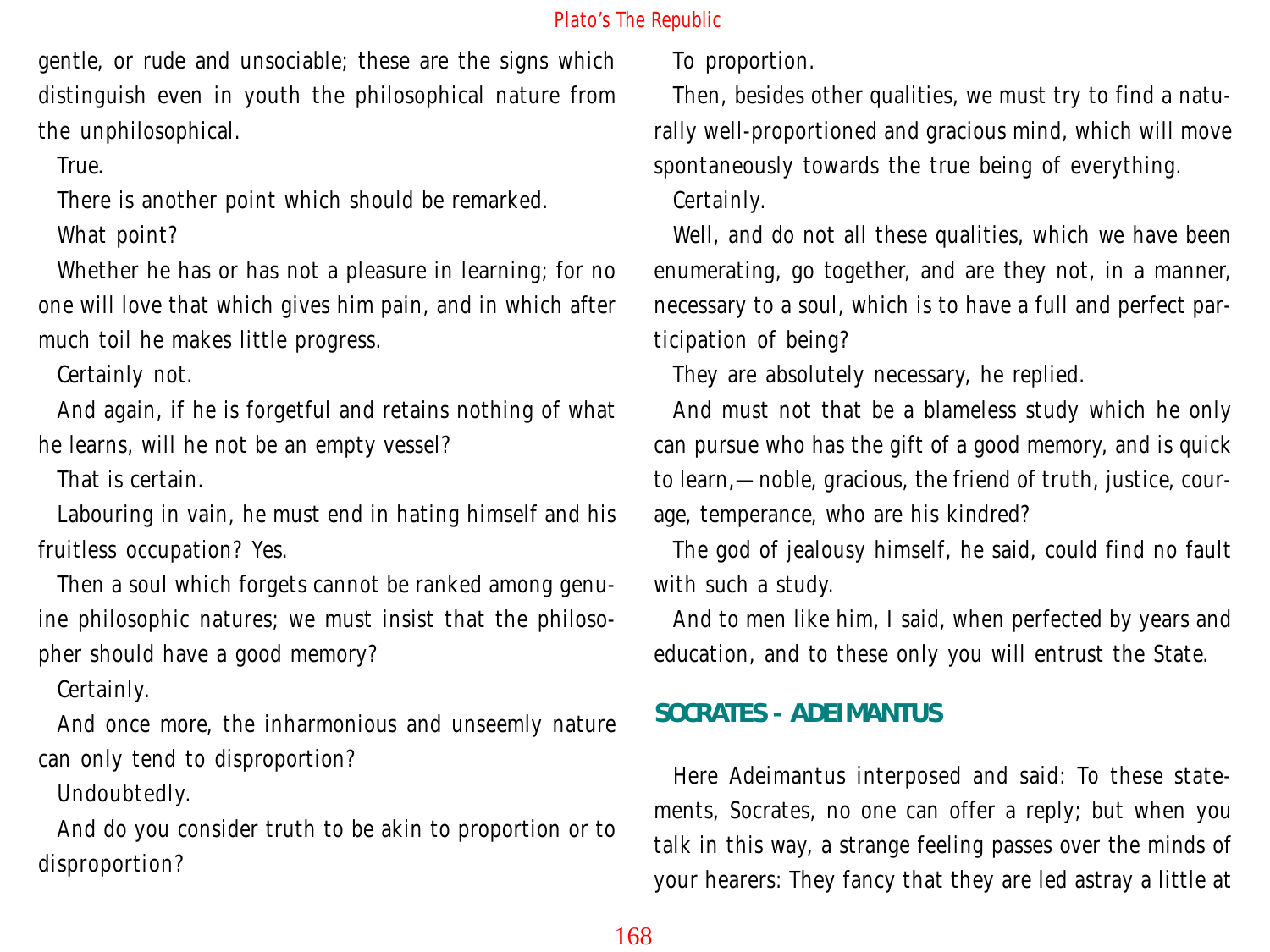each step in the argument, owing to their own want of skill in asking and answering questions; these littles accumulate, and at the end of the discussion they are found to have sustained a mighty overthrow and all their former notions appear to be turned upside down. And as unskilful players of draughts are at last shut up by their more skilful adversaries and have no piece to move, so they too find themselves shut up at last; for they have nothing to say in this new game of which words are the counters; and yet all the time they are in the right. The observation is suggested to me by what is now occurring. For any one of us might say, that although in words he is not able to meet you at each step of the argument, he sees as a fact that the votaries of philosophy, when they carry on the study, not only in youth as a part of education, but as the pursuit of their maturer years, most of them become strange monsters, not to say utter rogues, and that those who may be considered the best of them are made useless to the world by the very study which you extol.

Well, and do you think that those who say so are wrong? I cannot tell, he replied; but I should like to know what is your opinion.

Hear my answer; I am of opinion that they are quite right. Then how can you be justified in saying that cities will not cease from evil until philosophers rule in them, when philosophers are acknowledged by us to be of no use to them?

You ask a question, I said, to which a reply can only be given in a parable.

Yes, Socrates; and that is a way of speaking to which you are not at all accustomed, I suppose.

I perceive, I said, that you are vastly amused at having plunged me into such a hopeless discussion; but now hear the parable, and then you will be still more amused at the meagreness of my imagination: for the manner in which the best men are treated in their own States is so grievous that no single thing on earth is comparable to it; and therefore, if I am to plead their cause, I must have recourse to fiction, and put together a figure made up of many things, like the fabulous unions of goats and stags which are found in pictures. Imagine then a fleet or a ship in which there is a captain who is taller and stronger than any of the crew, but he is a little deaf and has a similar infirmity in sight, and his knowledge of navigation is not much better. The sailors are quarrelling with one another about the steering—every one is of opinion that he has a right to steer, though he has never learned the art of navigation and cannot tell who taught him or when he learned, and will further assert that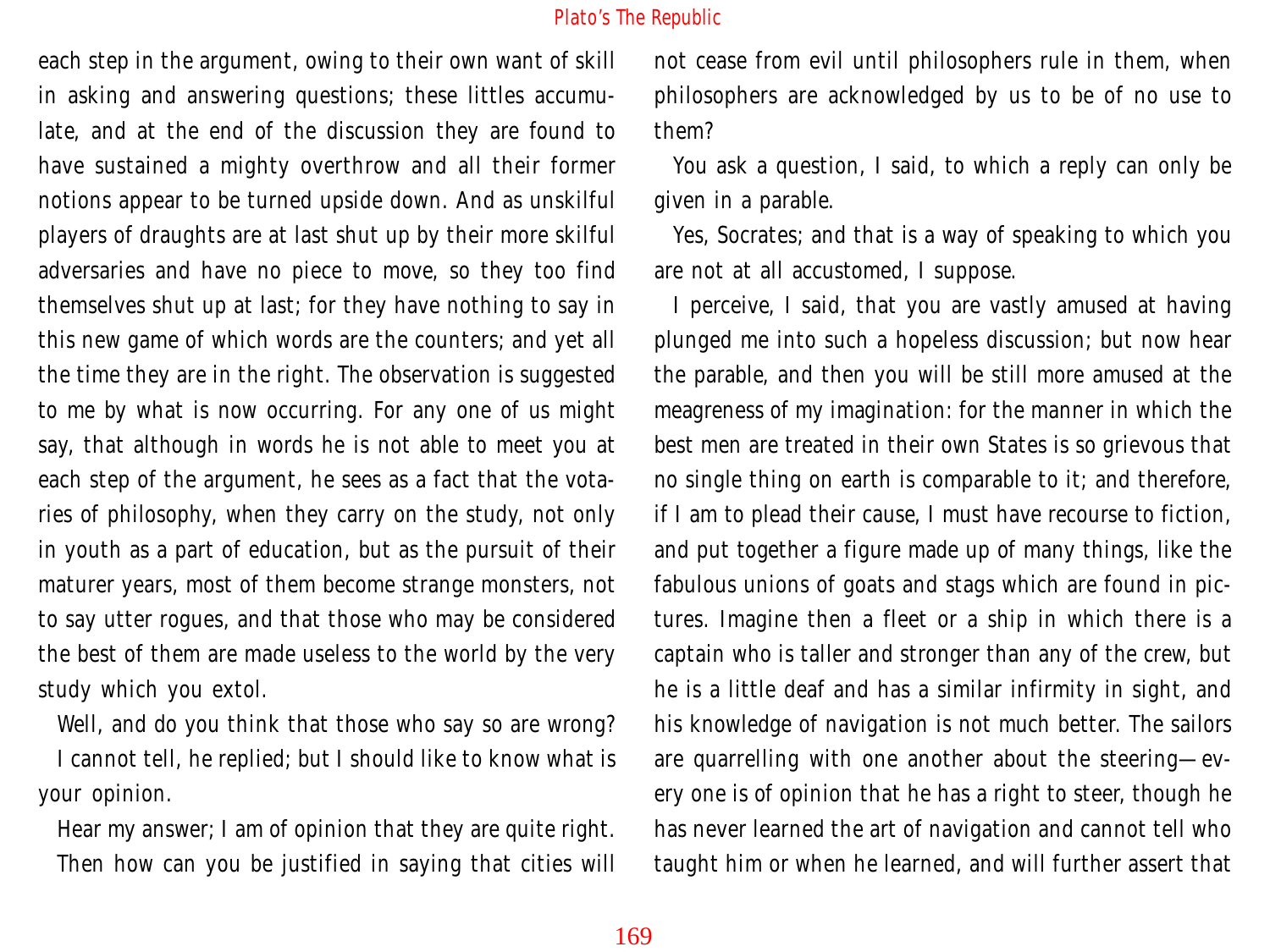it cannot be taught, and they are ready to cut in pieces any one who says the contrary. They throng about the captain, begging and praying him to commit the helm to them; and if at any time they do not prevail, but others are preferred to them, they kill the others or throw them overboard, and having first chained up the noble captain's senses with drink or some narcotic drug, they mutiny and take possession of the ship and make free with the stores; thus, eating and drinking, they proceed on their voyage in such a manner as might be expected of them. Him who is their partisan and cleverly aids them in their plot for getting the ship out of the captain's hands into their own whether by force or persuasion, they compliment with the name of sailor, pilot, able seaman, and abuse the other sort of man, whom they call a good-for-nothing; but that the true pilot must pay attention to the year and seasons and sky and stars and winds, and whatever else belongs to his art, if he intends to be really qualified for the command of a ship, and that he must and will be the steerer, whether other people like or not-the possibility of this union of authority with the steerer's art has never seriously entered into their thoughts or been made part of their calling. Now in vessels which are in a state of mutiny and by sailors who are mutineers, how will the true pilot be regarded? Will he not be called by

them a prater, a star-gazer, a good-for-nothing? Of course, said Adeimantus.

Then you will hardly need, I said, to hear the interpretation of the figure, which describes the true philosopher in his relation to the State; for you understand already.

Certainly.

Then suppose you now take this parable to the gentleman who is surprised at finding that philosophers have no honour in their cities; explain it to him and try to convince him that their having honour would be far more extraordinary.

I will.

Say to him, that, in deeming the best votaries of philosophy to be useless to the rest of the world, he is right; but also tell him to attribute their uselessness to the fault of those who will not use them, and not to themselves. The pilot should not humbly beg the sailors to be commanded by him—that is not the order of nature; neither are 'the wise to go to the doors of the rich'—the ingenious author of this saying told a lie—but the truth is, that, when a man is ill, whether he be rich or poor, to the physician he must go, and he who wants to be governed, to him who is able to govern. The ruler who is good for anything ought not to beg his subjects to be ruled by him; although the present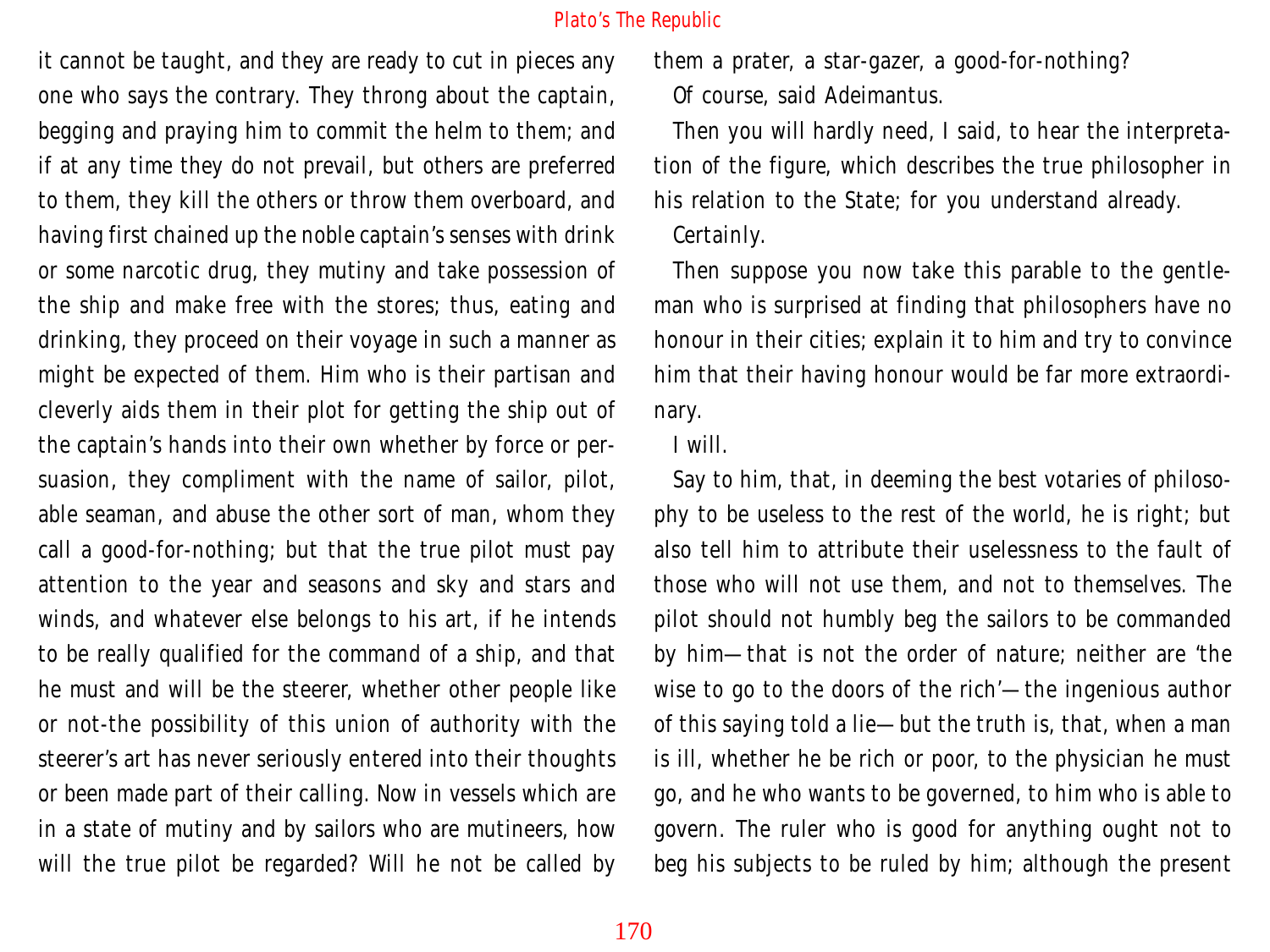governors of mankind are of a different stamp; they may be justly compared to the mutinous sailors, and the true helmsmen to those who are called by them good-for-nothings and star-gazers.

Precisely so, he said.

For these reasons, and among men like these, philosophy, the noblest pursuit of all, is not likely to be much esteemed by those of the opposite faction; not that the greatest and most lasting injury is done to her by her opponents, but by her own professing followers, the same of whom you suppose the accuser to say, that the greater number of them are arrant rogues, and the best are useless; in which opinion I agreed.

Yes.

And the reason why the good are useless has now been explained?

# True.

Then shall we proceed to show that the corruption of the majority is also unavoidable, and that this is not to be laid to the charge of philosophy any more than the other?

By all means.

And let us ask and answer in turn, first going back to the description of the gentle and noble nature. Truth, as you will remember, was his leader, whom he followed always

and in all things; failing in this, he was an impostor, and had no part or lot in true philosophy.

Yes, that was said.

Well, and is not this one quality, to mention no others, greatly at variance with present notions of him?

Certainly, he said.

And have we not a right to say in his defence, that the true lover of knowledge is always striving after being that is his nature; he will not rest in the multiplicity of individuals which is an appearance only, but will go on the keen edge will not be blunted, nor the force of his desire abate until he have attained the knowledge of the true nature of every essence by a sympathetic and kindred power in the soul, and by that power drawing near and mingling and becoming incorporate with very being, having begotten mind and truth, he will have knowledge and will live and grow truly, and then, and not till then, will he cease from his travail.

Nothing, he said, can be more just than such a description of him.

And will the love of a lie be any part of a philosopher's nature? Will he not utterly hate a lie?

He will.

And when truth is the captain, we cannot suspect any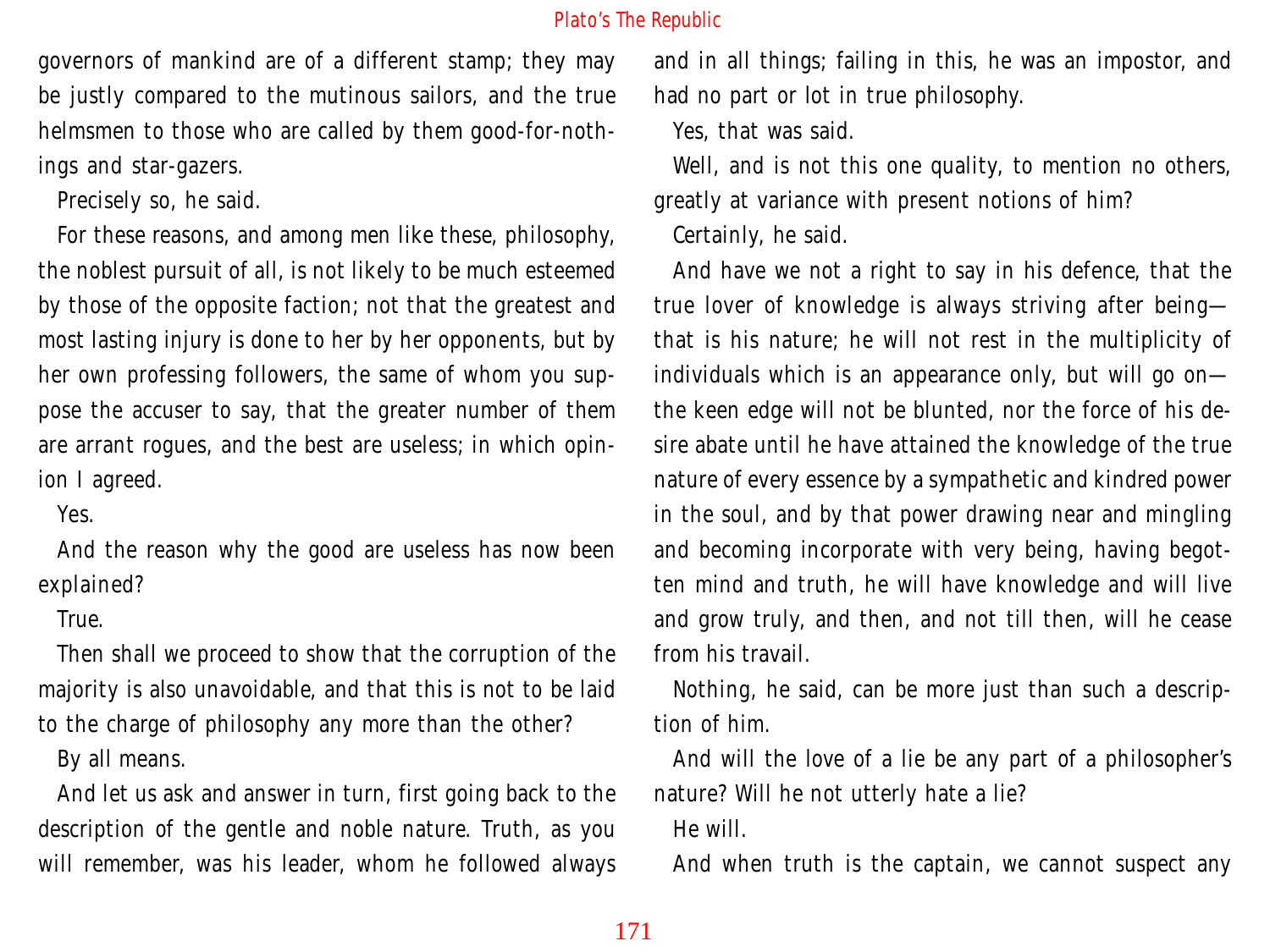evil of the band which he leads?

Impossible.

Justice and health of mind will be of the company, and temperance will follow after?

True, he replied.

Neither is there any reason why I should again set in array the philosopher's virtues, as you will doubtless remember that courage, magnificence, apprehension, memory, were his natural gifts. And you objected that, although no one could deny what I then said, still, if you leave words and look at facts, the persons who are thus described are some of them manifestly useless, and the greater number utterly depraved; we were then led to enquire into the grounds of these accusations, and have now arrived at the point of asking why are the majority bad, which question of necessity brought us back to the examination and definition of the true philosopher.

Exactly.

And we have next to consider the of the philosophic nature, why so many are spoiled and so few escape spoiling— I am speaking of those who were said to be useless but not wicked—and, when we have done with them, we will speak of the imitators of philosophy, what manner of men are they who aspire after a profession which is above them and of which they are unworthy, and then, by their manifold inconsistencies, bring upon philosophy, and upon all philosophers, that universal reprobation of which we speak.

What are these corruptions? he said.

I will see if I can explain them to you. Every one will admit that a nature having in perfection all the qualities which we required in a philosopher, is a rare plant which is seldom seen among men.

Rare indeed.

And what numberless and powerful causes tend to destroy these rare natures!

What causes?

In the first place there are their own virtues, their courage, temperance, and the rest of them, every one of which praise worthy qualities (and this is a most singular circumstance) destroys and distracts from philosophy the soul which is the possessor of them.

That is very singular, he replied.

Then there are all the ordinary goods of life—beauty, wealth, strength, rank, and great connections in the State you understand the sort of things—these also have a corrupting and distracting effect.

I understand; but I should like to know more precisely what you mean about them.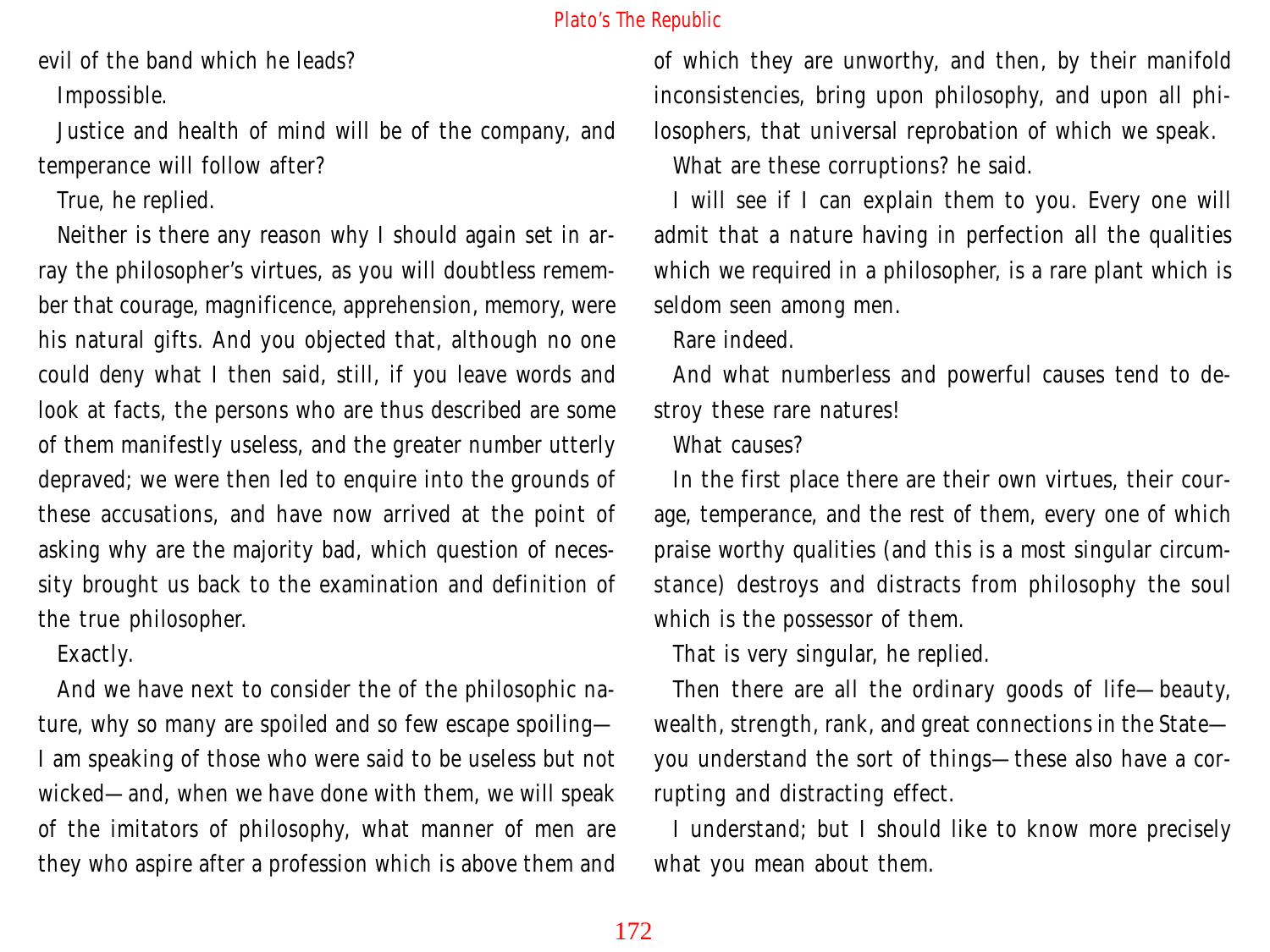Grasp the truth as a whole, I said, and in the right way; you will then have no difficulty in apprehending the preceding remarks, and they will no longer appear strange to you.

And how am I to do so? he asked.

Why, I said, we know that all germs or seeds, whether vegetable or animal, when they fail to meet with proper nutriment or climate or soil, in proportion to their vigour, are all the more sensitive to the want of a suitable environment, for evil is a greater enemy to what is good than what is not.

### Very true.

There is reason in supposing that the finest natures, when under alien conditions, receive more injury than the inferior, because the contrast is greater.

### Certainly.

And may we not say, Adeimantus, that the most gifted minds, when they are ill- educated, become pre-eminently bad? Do not great crimes and the spirit of pure evil spring out of a fulness of nature ruined by education rather than from any inferiority, whereas weak natures are scarcely capable of any very great good or very great evil?

There I think that you are right.

And our philosopher follows the same analogy-he is like

a plant which, having proper nurture, must necessarily grow and mature into all virtue, but, if sown and planted in an alien soil, becomes the most noxious of all weeds, unless he be preserved by some divine power. Do you really think, as people so often say, that our youth are corrupted by Sophists, or that private teachers of the art corrupt them in any degree worth speaking of? Are not the public who say these things the greatest of all Sophists? And do they not educate to perfection young and old, men and women alike, and fashion them after their own hearts?

When is this accomplished? he said.

When they meet together, and the world sits down at an assembly, or in a court of law, or a theatre, or a camp, or in any other popular resort, and there is a great uproar, and they praise some things which are being said or done, and blame other things, equally exaggerating both, shouting and clapping their hands, and the echo of the rocks and the place in which they are assembled redoubles the sound of the praise or blame—at such a time will not a young man's heart, as they say, leap within him? Will any private training enable him to stand firm against the overwhelming flood of popular opinion? or will he be carried away by the stream? Will he not have the notions of good and evil which the public in general have—he will do as they do, and as they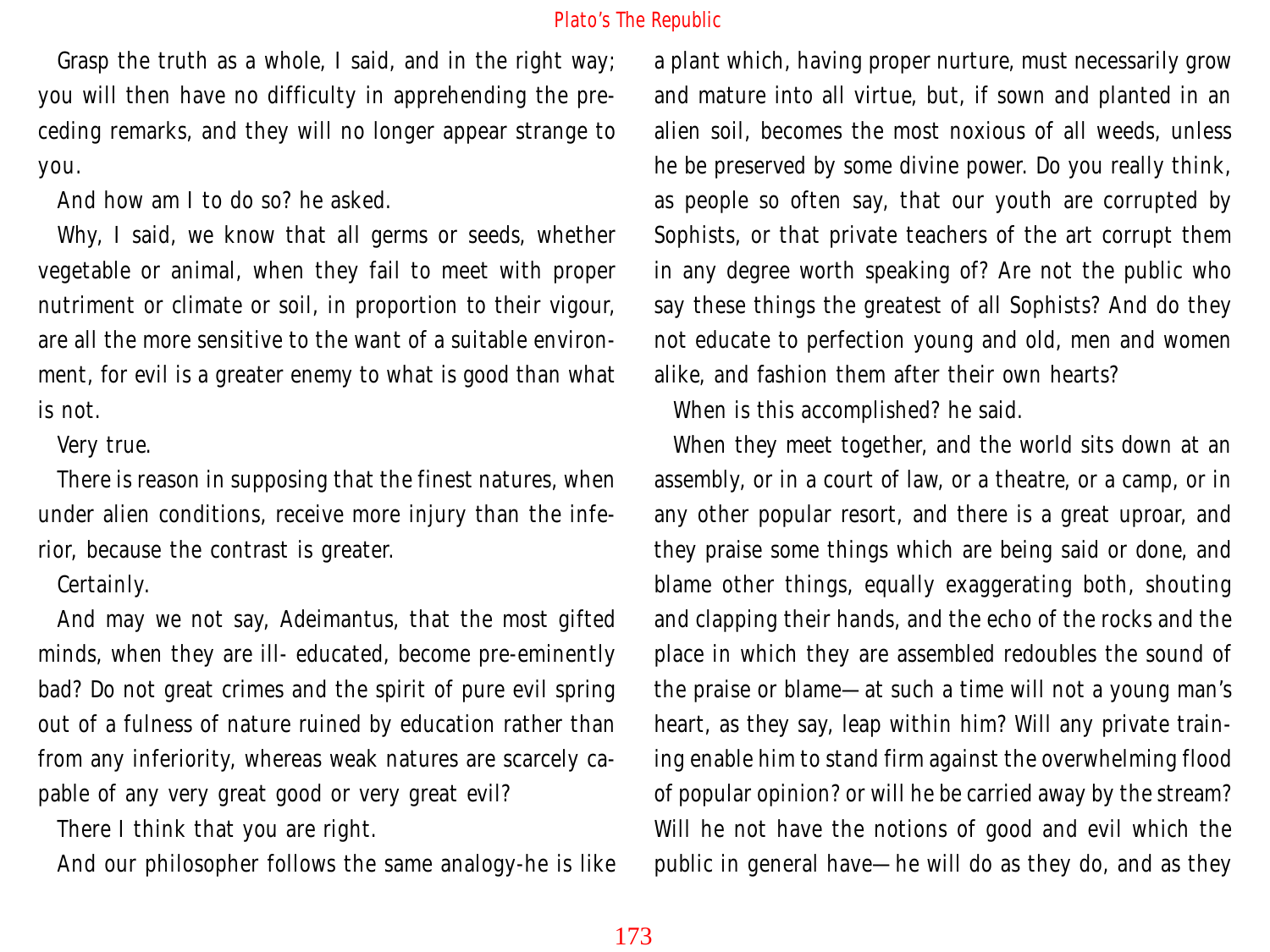are, such will he be?

Yes, Socrates; necessity will compel him.

And yet, I said, there is a still greater necessity, which has not been mentioned.

What is that?

The gentle force of attainder or confiscation or death which, as you are aware, these new Sophists and educators who are the public, apply when their words are powerless.

Indeed they do; and in right good earnest.

Now what opinion of any other Sophist, or of any private person, can be expected to overcome in such an unequal contest?

None, he replied.

No, indeed, I said, even to make the attempt is a great piece of folly; there neither is, nor has been, nor is ever likely to be, any different type of character which has had no other training in virtue but that which is supplied by public opinion—I speak, my friend, of human virtue only; what is more than human, as the proverb says, is not included: for I would not have you ignorant that, in the present evil state of governments, whatever is saved and comes to good is saved by the power of God, as we may truly say.

I quite assent, he replied.

Then let me crave your assent also to a further observation.

What are you going to say?

Why, that all those mercenary individuals, whom the many call Sophists and whom they deem to be their adversaries, do, in fact, teach nothing but the opinion of the many, that is to say, the opinions of their assemblies; and this is their wisdom. I might compare them to a man who should study the tempers and desires of a mighty strong beast who is fed by him—he would learn how to approach and handle him, also at what times and from what causes he is dangerous or the reverse, and what is the meaning of his several cries, and by what sounds, when another utters them, he is soothed or infuriated; and you may suppose further, that when, by continually attending upon him, he has become perfect in all this, he calls his knowledge wisdom, and makes of it a system or art, which he proceeds to teach, although he has no real notion of what he means by the principles or passions of which he is speaking, but calls this honourable and that dishonourable, or good or evil, or just or unjust, all in accordance with the tastes and tempers of the great brute. Good he pronounces to be that in which the beast delights and evil to be that which he dislikes; and he can give no other account of them except that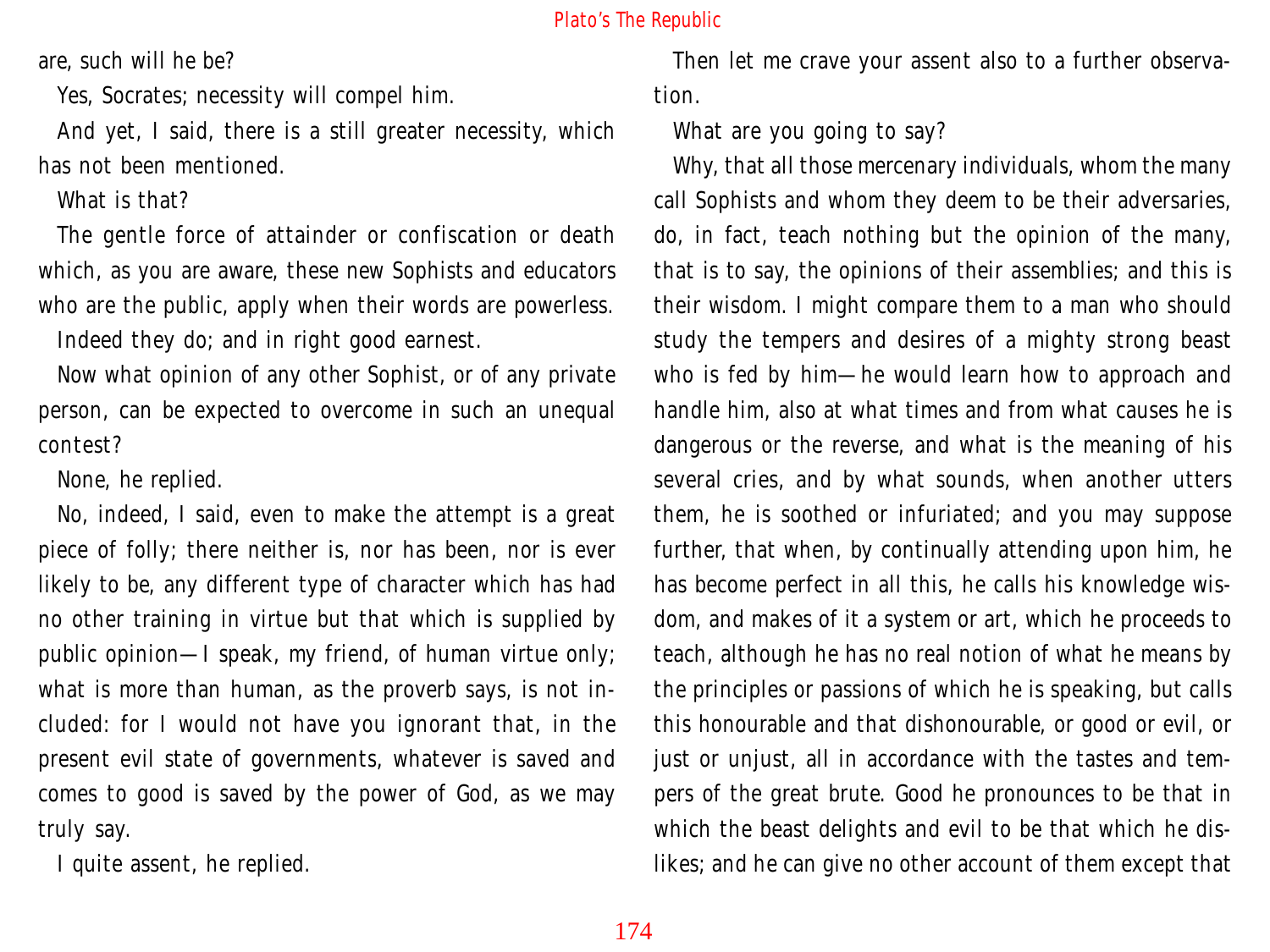the just and noble are the necessary, having never himself seen, and having no power of explaining to others the nature of either, or the difference between them, which is immense. By heaven, would not such an one be a rare educator?

Indeed, he would.

And in what way does he who thinks that wisdom is the discernment of the tempers and tastes of the motley multitude, whether in painting or music, or, finally, in politics, differ from him whom I have been describing For when a man consorts with the many, and exhibits to them his poem or other work of art or the service which he has done the State, making them his judges when he is not obliged, the so-called necessity of Diomede will oblige him to produce whatever they praise. And yet the reasons are utterly ludicrous which they give in confirmation of their own notions about the honourable and good. Did you ever hear any of them which were not?

No, nor am I likely to hear.

You recognise the truth of what I have been saying? Then let me ask you to consider further whether the world will ever be induced to believe in the existence of absolute beauty rather than of the many beautiful, or of the absolute in each kind rather than of the many in each kind?

Certainly not.

Then the world cannot possibly be a philosopher?

Impossible.

And therefore philosophers must inevitably fall under the censure of the world?

They must.

And of individuals who consort with the mob and seek to please them?

That is evident.

Then, do you see any way in which the philosopher can be preserved in his calling to the end? and remember what we were saying of him, that he was to have quickness and memory and courage and magnificence—these were admitted by us to be the true philosopher's gifts.

Yes.

Will not such an one from his early childhood be in all things first among all, especially if his bodily endowments are like his mental ones?

Certainly, he said.

And his friends and fellow-citizens will want to use him as he gets older for their own purposes?

No question.

Falling at his feet, they will make requests to him and do him honour and flatter him, because they want to get into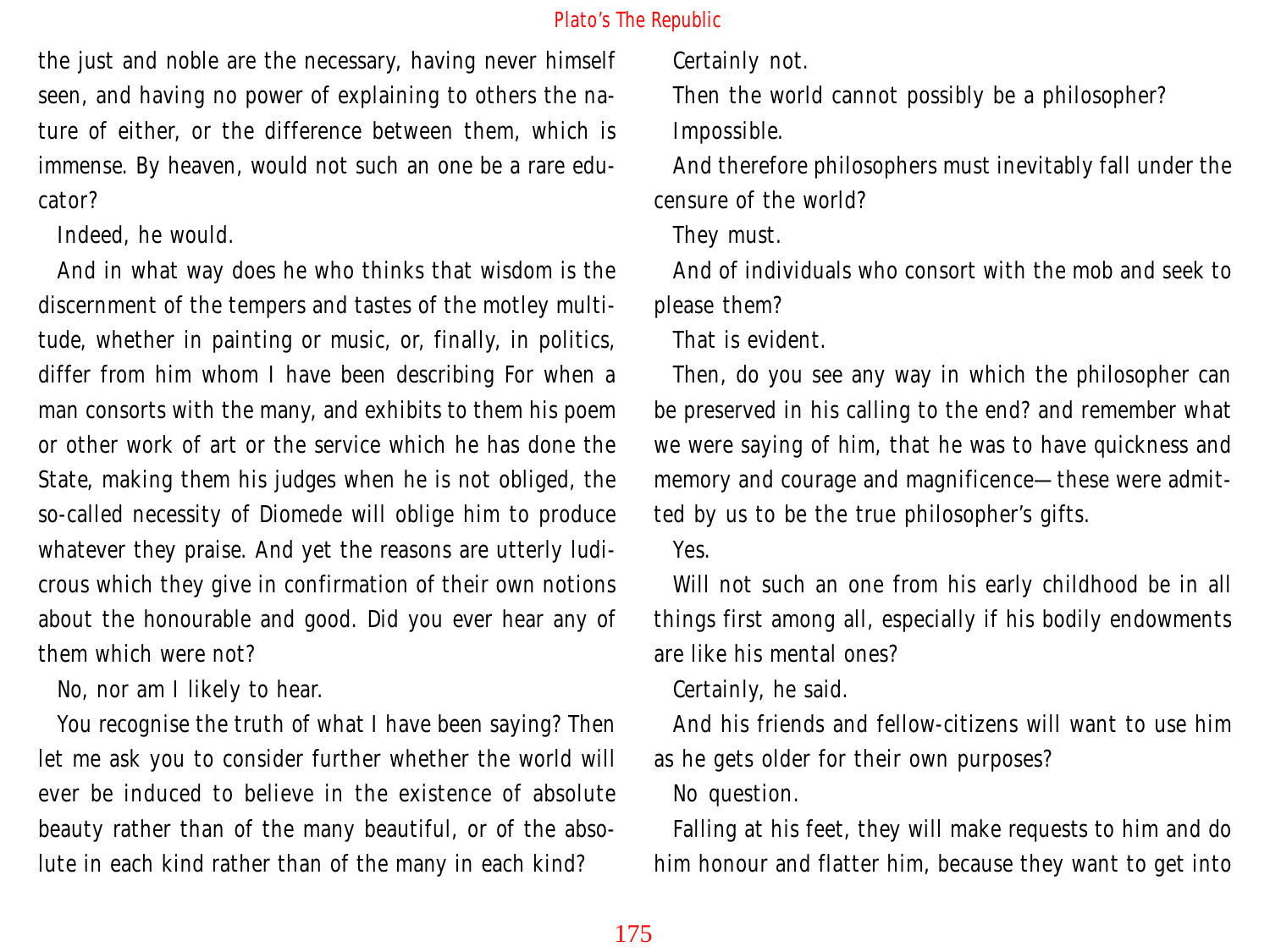their hands now, the power which he will one day possess. That often happens, he said.

And what will a man such as he be likely to do under such circumstances, especially if he be a citizen of a great city, rich and noble, and a tall proper youth? Will he not be full of boundless aspirations, and fancy himself able to manage the affairs of Hellenes and of barbarians, and having got such notions into his head will he not dilate and elevate himself in the fulness of vain pomp and senseless pride?

To be sure he will.

Now, when he is in this state of mind, if some one gently comes to him and tells him that he is a fool and must get understanding, which can only be got by slaving for it, do you think that, under such adverse circumstances, he will be easily induced

to listen?

Far otherwise.

And even if there be some one who through inherent goodness or natural reasonableness has had his eyes opened a little and is humbled and taken captive by philosophy, how will his friends behave when they think that they are likely to lose the advantage which they were hoping to reap from his companionship? Will they not do and say anything to prevent him from yielding to his better nature and to render his teacher powerless, using to this end private intrigues as well as public prosecutions?

There can be no doubt of it.

And how can one who is thus circumstanced ever become

- a philosopher?
	- Impossible.

Then were we not right in saying that even the very qualities which make a man a philosopher may, if he be ill-educated, divert him from philosophy, no less than riches and their accompaniments and the other so-called goods of life?

We were quite right.

Thus, my excellent friend, is brought about all that ruin and failure which I have been describing of the natures best adapted to the best of all pursuits; they are natures which we maintain to be rare at any time; this being the class out of which come the men who are the authors of the greatest evil to States and individuals; and also of the greatest good when the tide carries them in that direction; but a small man never was the doer of any great thing either to individuals or to States.

That is most true, he said.

And so philosophy is left desolate, with her marriage rite incomplete: for her own have fallen away and forsaken her, and while they are leading a false and unbecoming life, other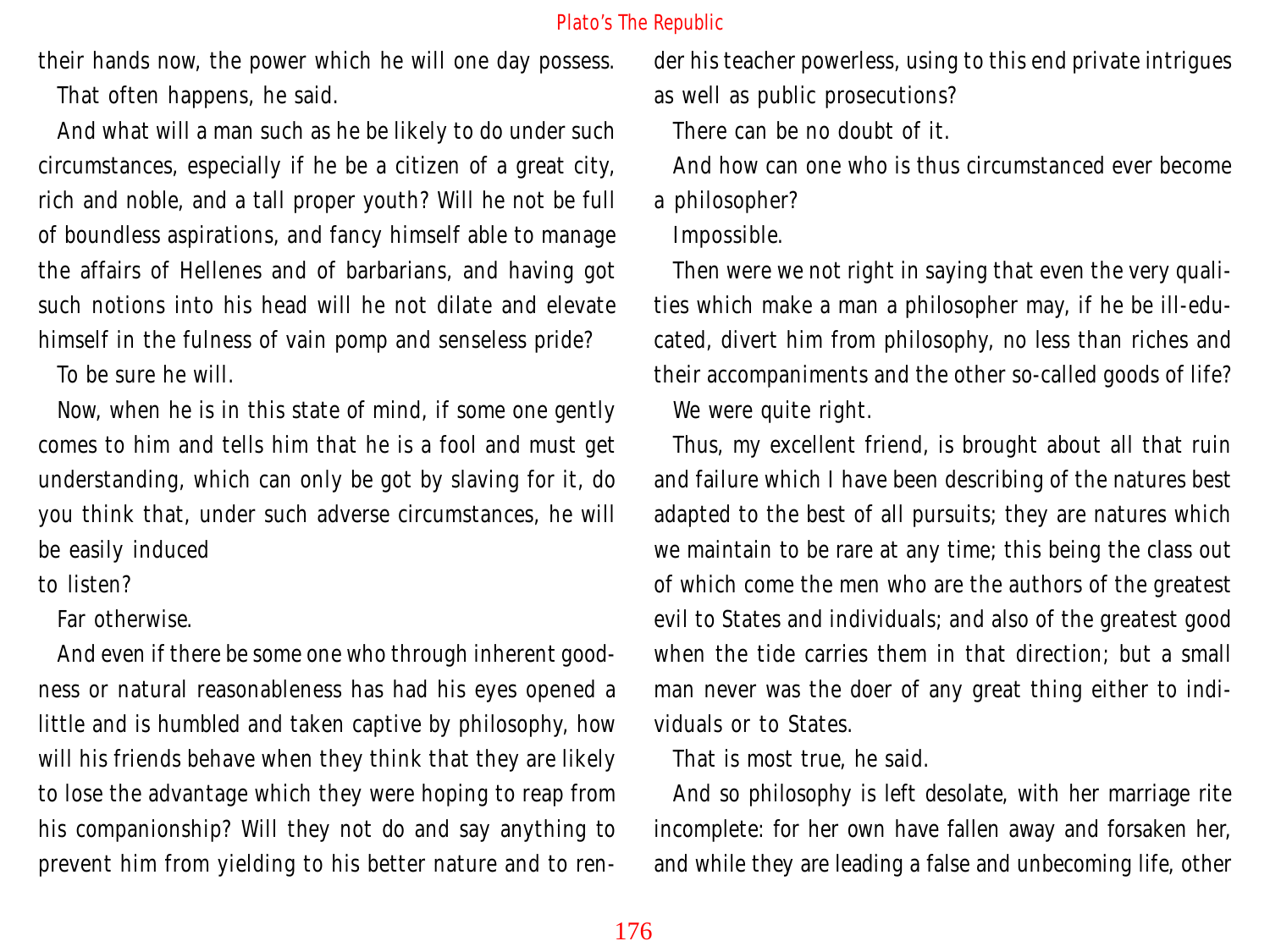unworthy persons, seeing that she has no kinsmen to be her protectors, enter in and dishonour her; and fasten upon her the reproaches which, as you say, her reprovers utter, who affirm of her votaries that some are good for nothing, and that the greater number deserve the severest punishment.

That is certainly what people say.

Yes; and what else would you expect, I said, when you think of the puny creatures who, seeing this land open to them—a land well stocked with fair names and showy titles—like prisoners running out of prison into a sanctuary, take a leap out of their trades into philosophy; those who do so being probably the cleverest hands at their own miserable crafts? For, although philosophy be in this evil case, still there remains a dignity about her which is not to be found in the arts. And many are thus attracted by her whose natures are imperfect and whose souls are maimed and disfigured by their meannesses, as their bodies are by their trades and crafts. Is not this unavoidable?

#### Yes.

Are they not exactly like a bald little tinker who has just got out of durance and come into a fortune; he takes a bath and puts on a new coat, and is decked out as a bridegroom going to marry his master's daughter, who is left poor and desolate?

A most exact parallel.

What will be the issue of such marriages? Will they not be vile and bastard?

There can be no question of it.

And when persons who are unworthy of education approach philosophy and make an alliance with her who is a rank above them what sort of ideas and opinions are likely to be generated? Will they not be sophisms captivating to the ear, having nothing in them genuine, or worthy of or akin to true wisdom?

#### No doubt, he said.

Then, Adeimantus, I said, the worthy disciples of philosophy will be but a small remnant: perchance some noble and well-educated person, detained by exile in her service, who in the absence of corrupting influences remains devoted to her; or some lofty soul born in a mean city, the politics of which he contemns and neglects; and there may be a gifted few who leave the arts, which they justly despise, and come to her;—or peradventure there are some who are restrained by our friend Theages' bridle; for everything in the life of Theages conspired to divert him from philosophy; but illhealth kept him away from politics. My own case of the internal sign is hardly worth mentioning, for rarely, if ever, has such a monitor been given to any other man. Those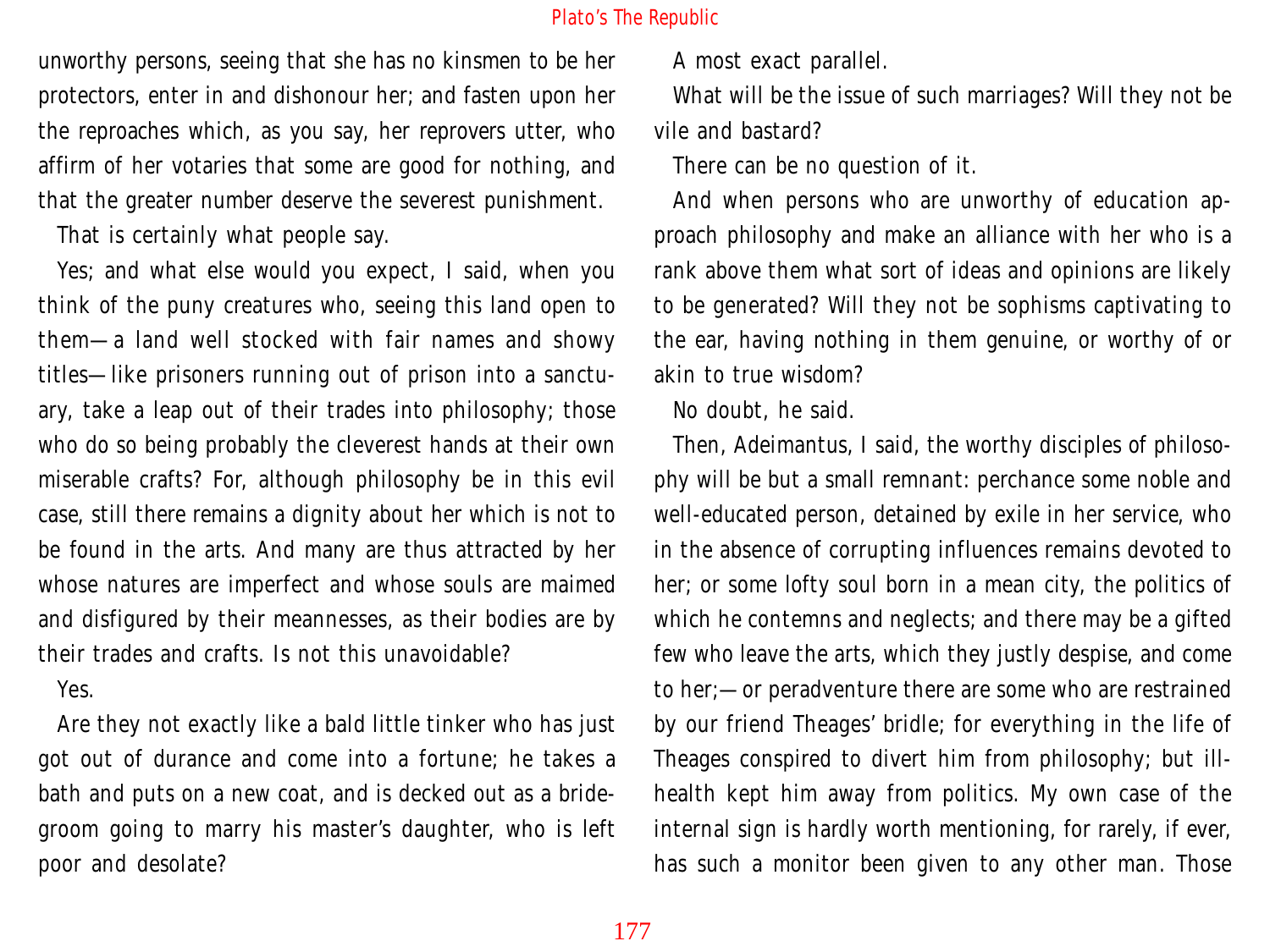who belong to this small class have tasted how sweet and blessed a possession philosophy is, and have also seen enough of the madness of the multitude; and they know that no politician is honest, nor is there any champion of justice at whose side they may fight and be saved. Such an one may be compared to a man who has fallen among wild beasts—he will not join in the wickedness of his fellows, but neither is he able singly to resist all their fierce natures, and therefore seeing that he would be of no use to the State or to his friends, and reflecting that he would have to throw away his life without doing any good either to himself or others, he holds his peace, and goes his own way. He is like one who, in the storm of dust and sleet which the driving wind hurries along, retires under the shelter of a wall; and seeing the rest of mankind full of wickedness, he is content, if only he can live his own life and be pure from evil or unrighteousness, and depart in peace and good-will, with bright hopes.

Yes, he said, and he will have done a great work before he departs.

A great work—yes; but not the greatest, unless he find a State suitable to him; for in a State which is suitable to him, he will have a larger growth and be the saviour of his country, as well as of himself.

The causes why philosophy is in such an evil name have now been sufficiently explained: the injustice of the charges against her has been shown-is there anything more which you wish to say?

Nothing more on that subject, he replied; but I should like to know which of the governments now existing is in your opinion the one adapted to her.

Not any of them, I said; and that is precisely the accusation which I bring against them—not one of them is worthy of the philosophic nature, and hence that nature is warped and estranged;—as the exotic seed which is sown in a foreign land becomes denaturalized, and is wont to be overpowered and to lose itself in the new soil, even so this growth of philosophy, instead of persisting, degenerates and receives another character. But if philosophy ever finds in the State that perfection which she herself is, then will be seen that she is in truth divine, and that all other things, whether natures of men or institutions, are but human;and now, I know that you are going to ask, what that State is.

No, he said; there you are wrong, for I was going to ask another question—whether it is the State of which. we are the founders and inventors, or some other?

Yes, I replied, ours in most respects; but you may remem-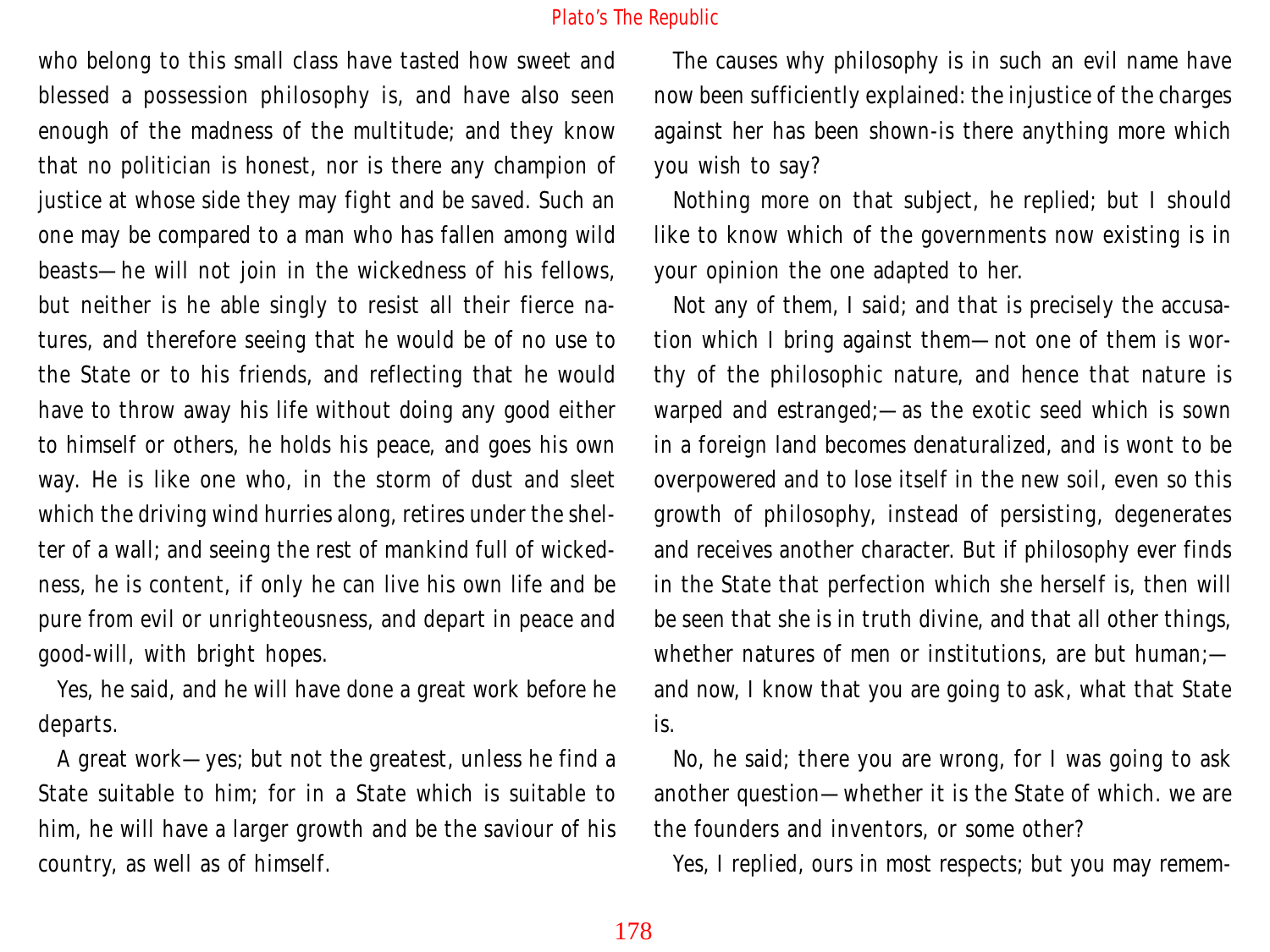ber my saying before, that some living authority would always be required in the State having the same idea of the constitution which guided you when as legislator you were laying down the laws.

That was said, he replied.

Yes, but not in a satisfactory manner; you frightened us by interposing objections, which certainly showed that the discussion would be long and difficult; and what still remains is the reverse of easy.

What is there remaining?

The question how the study of philosophy may be so ordered as not to be the ruin of the State: All great attempts are attended with risk; 'hard is the good,' as men say.

Still, he said, let the point be cleared up, and the enquiry will then be complete.

I shall not be hindered, I said, by any want of will, but, if at all, by a want of power: my zeal you may see for yourselves; and please to remark in what I am about to say how boldly and unhesitatingly I declare that States should pursue philosophy, not as they do now, but in a different spirit.

In what manner?

At present, I said, the students of philosophy are quite young; beginning when they are hardly past childhood, they devote only the time saved from moneymaking and house-

keeping to such pursuits; and even those of them who are reputed to have most of the philosophic spirit, when they come within sight of the great difficulty of the subject, I mean dialectic, take themselves off. In after life when invited by some one else, they may, perhaps, go and hear a lecture, and about this they make much ado, for philosophy is not considered by them to be their proper business: at last, when they grow old, in most cases they are extinguished more truly than Heracleitus' sun, inasmuch as they never light up again.

But what ought to be their course?

Just the opposite. In childhood and youth their study, and what philosophy they learn, should be suited to their tender years: during this period while they are growing up towards manhood, the chief and special care should be given to their bodies that they may have them to use in the service of philosophy; as life advances and the intellect begins to mature, let them increase the gymnastics of the soul; but when the strength of our citizens fails and is past civil and military duties, then let them range at will and engage in no serious labour, as we intend them to live happily here, and to crown this life with a similar happiness in another.

How truly in earnest you are, Socrates! he said; I am sure of that; and yet most of your hearers, if I am not mistaken,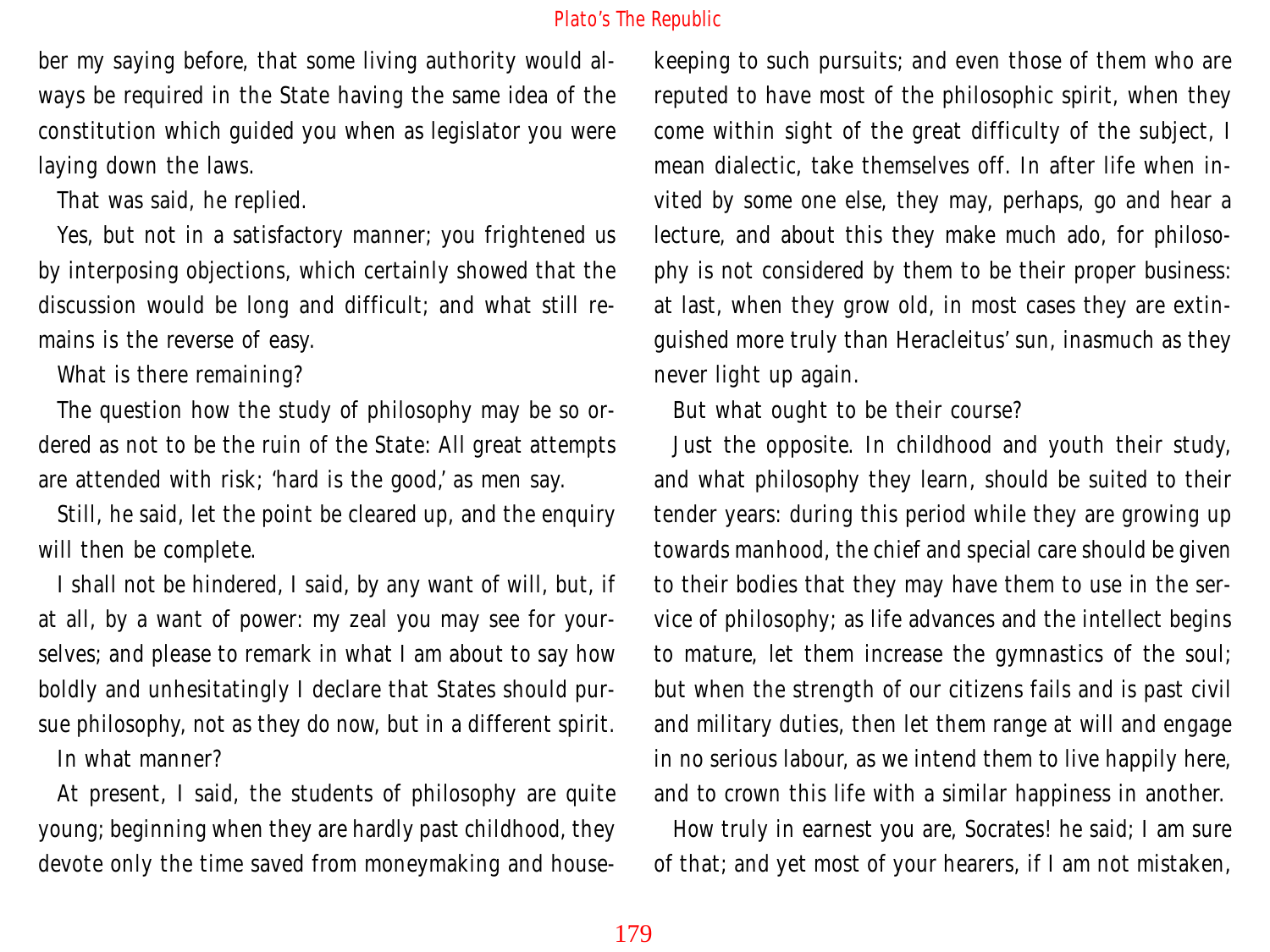are likely to be still more earnest in their opposition to you, and will never be convinced; Thrasymachus least of all.

Do not make a quarrel, I said, between Thrasymachus and me, who have recently become friends, although, indeed, we were never enemies; for I shall go on striving to the utmost until I either convert him and other men, or do something which may profit them against the day when they live again, and hold the like discourse in another state of existence.

You are speaking of a time which is not very near.

Rather, I replied, of a time which is as nothing in comparison with eternity. Nevertheless, I do not wonder that the many refuse to believe; for they have never seen that of which we are now speaking realised; they have seen only a conventional imitation of philosophy, consisting of words artificially brought together, not like these of ours having a natural unity. But a human being who in word and work is perfectly moulded, as far as he can be, into the proportion and likeness of virtue—such a man ruling in a city which bears the same image, they have never yet seen, neither one nor many of them—do you think that they ever did? No indeed.

No, my friend, and they have seldom, if ever, heard free and noble sentiments; such as men utter when they are earnestly and by every means in their power seeking after truth for the sake of knowledge, while they look coldly on the subtleties of controversy, of which the end is opinion and strife, whether they meet with them in the courts of law or in society.

They are strangers, he said, to the words of which you speak.

And this was what we foresaw, and this was the reason why truth forced us to admit, not without fear and hesitation, that neither cities nor States nor individuals will ever attain perfection until the small class of philosophers whom we termed useless but not corrupt are providentially compelled, whether they will or not, to take care of the State, and until a like necessity be laid on the State to obey them; or until kings, or if not kings, the sons of kings or princes, are divinely inspired with a true love of true philosophy. That either or both of these alternatives are impossible, I see no reason to affirm: if they were so, we might indeed be justly ridiculed as dreamers and visionaries. Am I not right? Quite right.

If then, in the countless ages of the past, or at the present hour in some foreign clime which is far away and beyond our ken, the perfected philosopher is or has been or hereafter shall be compelled by a superior power to have the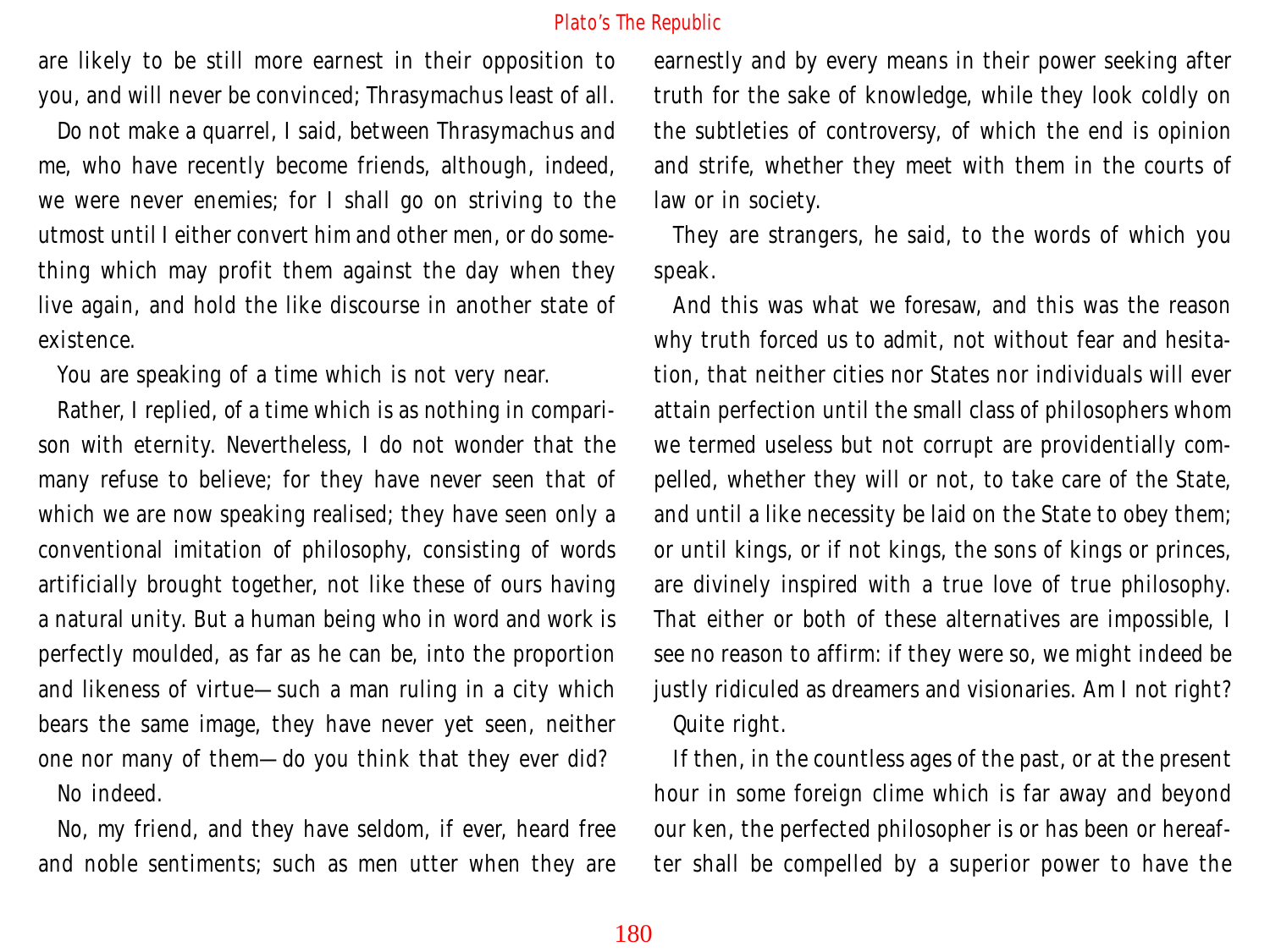charge of the State, we are ready to assert to the death, that this our constitution has been, and is—yea, and will be whenever the Muse of Philosophy is queen. There is no impossibility in all this; that there is a difficulty, we acknowledge ourselves.

My opinion agrees with yours, he said.

But do you mean to say that this is not the opinion of the multitude?

I should imagine not, he replied.

O my friend, I said, do not attack the multitude: they will change their minds, if, not in an aggressive spirit, but gently and with the view of soothing them and removing their dislike of over-education, you show them your philosophers as they really are and describe as you were just now doing their character and profession, and then mankind will see that he of whom you are speaking is not such as they supposed—if they view him in this new light, they will surely change their notion of him, and answer in another strain. Who can be at enmity with one who loves them, who that is himself gentle and free from envy will be jealous of one in whom there is no jealousy? Nay, let me answer for you, that in a few this harsh temper may be found but not in the majority of mankind.

I quite agree with you, he said.

And do you not also think, as I do, that the harsh feeling which the many entertain towards philosophy originates in the pretenders, who rush in uninvited, and are always abusing them, and finding fault with them, who make persons instead of things the theme of their conversation? and nothing can be more unbecoming in philosophers than this.

It is most unbecoming.

For he, Adeimantus, whose mind is fixed upon true being, has surely no time to look down upon the affairs of earth, or to be filled with malice and envy, contending against men; his eye is ever directed towards things fixed and immutable, which he sees neither injuring nor injured by one another, but all in order moving according to reason; these he imitates, and to these he will, as far as he can, conform himself. Can a man help imitating that with which he holds reverential converse?

# Impossible.

And the philosopher holding converse with the divine order, becomes orderly and divine, as far as the nature of man allows; but like every one else, he will suffer from detraction.

Of course.

And if a necessity be laid upon him of fashioning, not only himself, but human nature generally, whether in States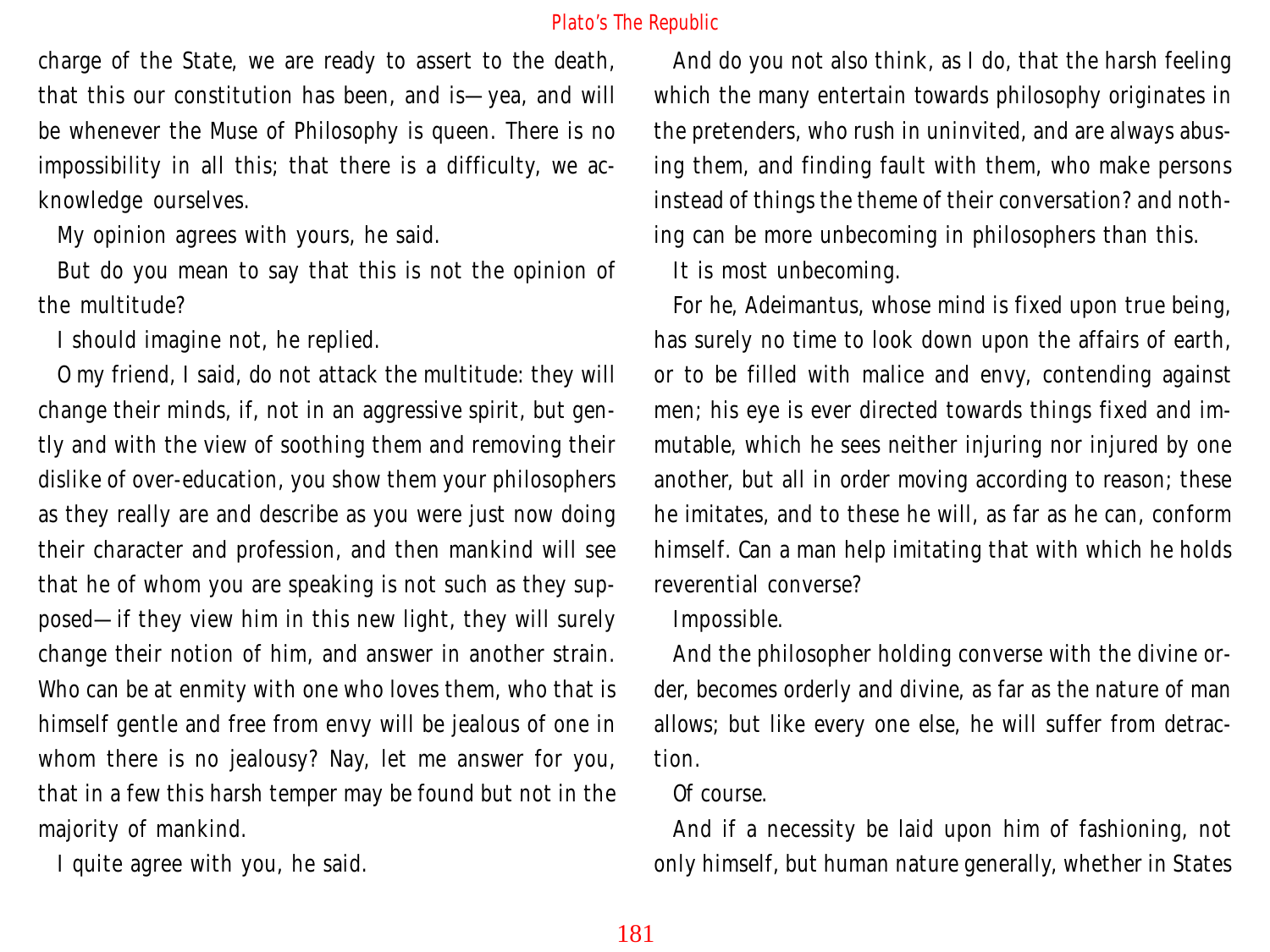or individuals, into that which he beholds elsewhere, will he, think you, be an unskilful artificer of justice, temperance, and every civil virtue?

Anything but unskilful.

And if the world perceives that what we are saying about him is the truth, will they be angry with philosophy? Will they disbelieve us, when we tell them that no State can be happy which is not designed by artists who imitate the heavenly pattern?

They will not be angry if they understand, he said. But how will they draw out the plan of which you are speaking?

They will begin by taking the State and the manners of men, from which, as from a tablet, they will rub out the picture, and leave a clean surface. This is no easy task. But whether easy or not, herein will lie the difference between them and every other legislator,—they will have nothing to do either with individual or State, and will inscribe no laws, until they have either found, or themselves made, a clean surface.

They will be very right, he said.

Having effected this, they will proceed to trace an outline of the constitution?

No doubt.

And when they are filling in the work, as I conceive, they

will often turn their eyes upwards and downwards: I mean that they will first look at absolute justice and beauty and temperance, and again at the human copy; and will mingle and temper the various elements of life into the image of a man; and thus they will conceive according to that other image, which, when existing among men, Homer calls the form and likeness of God.

Very true, he said.

And one feature they will erase, and another they will put in, they have made the ways of men, as far as possible, agreeable to the ways of God?

Indeed, he said, in no way could they make a fairer picture.

And now, I said, are we beginning to persuade those whom you described as rushing at us with might and main, that the painter of constitutions is such an one as we are praising; at whom they were so very indignant because to his hands we committed the State; and are they growing a little calmer at what they have just heard?

Much calmer, if there is any sense in them.

Why, where can they still find any ground for objection? Will they doubt that the philosopher is a lover of truth and being?

They would not be so unreasonable.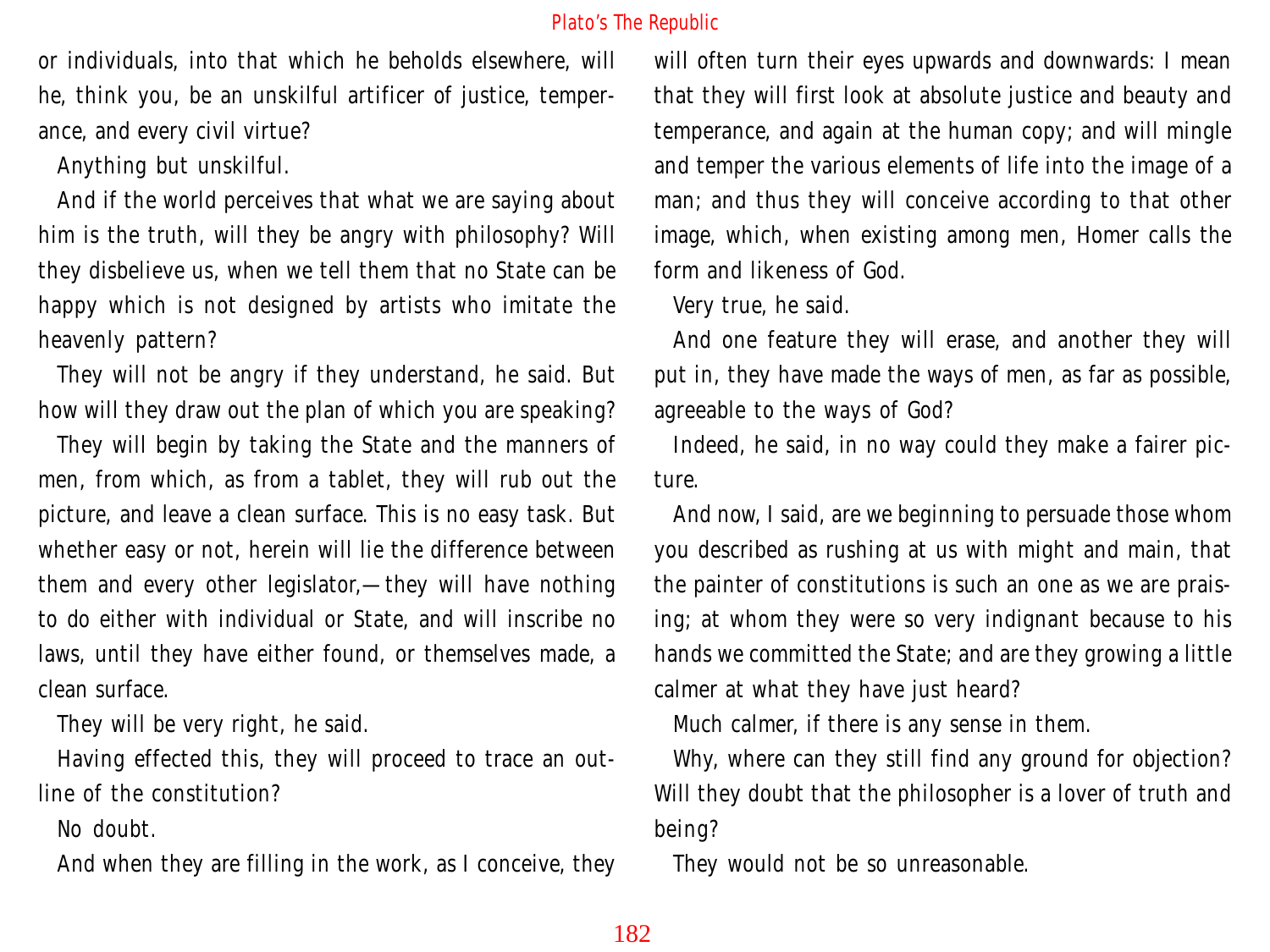Or that his nature, being such as we have delineated, is akin to the highest good?

Neither can they doubt this.

But again, will they tell us that such a nature, placed under favourable circumstances, will not be perfectly good and wise if any ever was? Or will they prefer those whom we have rejected?

Surely not.

Then will they still be angry at our saying, that, until philosophers bear rule, States and individuals will have no rest from evil, nor will this our imaginary State ever be realised?

I think that they will be less angry.

Shall we assume that they are not only less angry but quite gentle, and that they have been converted and for very shame, if for no other reason, cannot refuse to come to terms?

By all means, he said.

Then let us suppose that the reconciliation has been effected. Will any one deny the other point, that there may be sons of kings or princes who are by nature philosophers? Surely no man, he said.

And when they have come into being will any one say that they must of necessity be destroyed; that they can hardly be saved is not denied even by us; but that in the whole course of ages no single one of them can escape who will venture to affirm this?

Who indeed!

But, said I, one is enough; let there be one man who has a city obedient to his will, and he might bring into existence the ideal polity about which the world is so incredulous.

Yes, one is enough.

The ruler may impose the laws and institutions which we have been describing, and the citizens may possibly be willing to obey them?

Certainly.

And that others should approve of what we approve, is no miracle or impossibility?

I think not.

But we have sufficiently shown, in what has preceded, that all this, if only possible, is assuredly for the best.

We have.

And now we say not only that our laws, if they could be enacted, would be for the best, but also that the enactment of them, though difficult, is not impossible.

Very good.

And so with pain and toil we have reached the end of one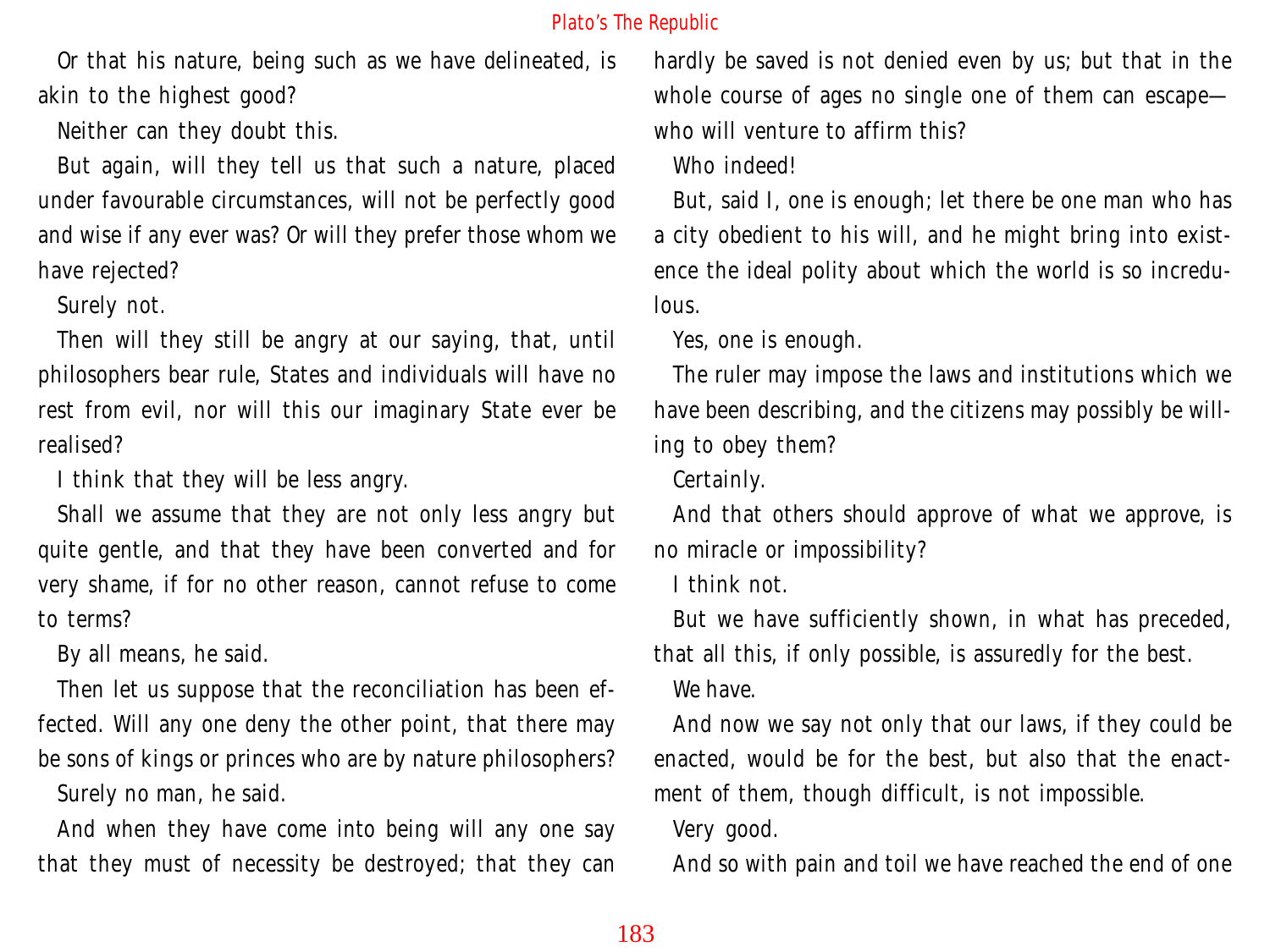subject, but more remains to be discussed;—how and by what studies and pursuits will the saviours of the constitution be created, and at what ages are they to apply themselves to their several studies?

## Certainly.

I omitted the troublesome business of the possession of women, and the procreation of children, and the appointment of the rulers, because I knew that the perfect State would be eyed with jealousy and was difficult of attainment; but that piece of cleverness was not of much service to me, for I had to discuss them all the same. The women and children are now disposed of, but the other question of the rulers must be investigated from the very beginning. We were saying, as you will remember, that they were to be lovers of their country, tried by the test of pleasures and pains, and neither in hardships, nor in dangers, nor at any other critical moment were to lose their patriotism—he was to be rejected who failed, but he who always came forth pure, like gold tried in the refiner's fire, was to be made a ruler, and to receive honours and rewards in life and after death. This was the sort of thing which was being said, and then the argument turned aside and veiled her face; not liking to stir the question which has now arisen.

I perfectly remember, he said.

Yes, my friend, I said, and I then shrank from hazarding the bold word; but now let me dare to say—that the perfect guardian must be a philosopher.

Yes, he said, let that be affirmed.

And do not suppose that there will be many of them; for the gifts which were deemed by us to be essential rarely grow together; they are mostly found in shreds and patches. What do you mean? he said.

You are aware, I replied, that quick intelligence, memory, sagacity, cleverness, and similar qualities, do not often grow together, and that persons who possess them and are at the same time high-spirited and magnanimous are not so constituted by nature as to live orderly and in a peaceful and settled manner; they are driven any way by their impulses, and all solid principle goes out of them.

Very true, he said.

On the other hand, those steadfast natures which can better be depended upon, which in a battle are impregnable to fear and immovable, are equally immovable when there is anything to be learned; they are always in a torpid state, and are apt to yawn and go to sleep over any intellectual toil.

# Quite true.

And yet we were saying that both qualities were neces-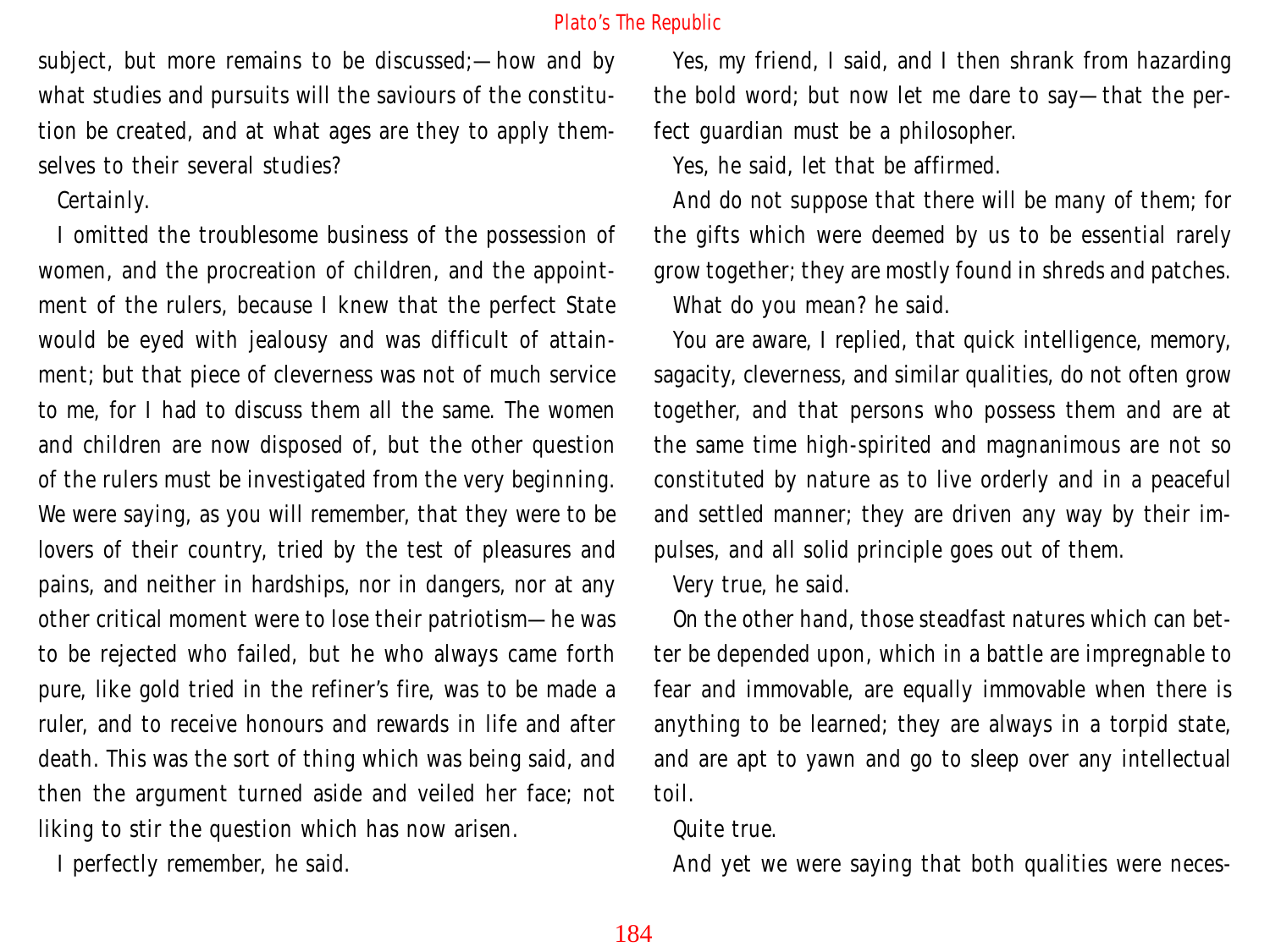sary in those to whom the higher education is to be imparted, and who are to share in any office or command.

Certainly, he said.

And will they be a class which is rarely found?

Yes, indeed.

Then the aspirant must not only be tested in those labours and dangers and pleasures which we mentioned before, but there is another kind of probation which we did not mention—he must be exercised also in many kinds of knowledge, to see whether the soul will be able to endure the highest of all, will faint under them, as in any other studies and exercises.

Yes, he said, you are quite right in testing him. But what do you mean by the highest of all knowledge?

You may remember, I said, that we divided the soul into three parts; and distinguished the several natures of justice, temperance, courage, and wisdom?

Indeed, he said, if I had forgotten, I should not deserve to hear more.

And do you remember the word of caution which preceded the discussion of them?

To what do you refer?

We were saying, if I am not mistaken, that he who wanted to see them in their perfect beauty must take a longer and more circuitous way, at the end of which they would appear; but that we could add on a popular exposition of them on a level with the discussion which had preceded. And you replied that such an exposition would be enough for you, and so the enquiry was continued in what to me seemed to be a very inaccurate manner; whether you were satisfied or not, it is for you to say.

Yes, he said, I thought and the others thought that you gave us a fair measure of truth.

But, my friend, I said, a measure of such things which in any degree falls short of the whole truth is not fair measure; for nothing imperfect is the measure of anything, although persons are too apt to be contented and think that they need search no further.

Not an uncommon case when people are indolent.

Yes, I said; and there cannot be any worse fault in a guardian of the State and of the laws.

True.

The guardian then, I said, must be required to take the longer circuit, and toll at learning as well as at gymnastics, or he will never reach the highest knowledge of all which, as we were just now saying, is his proper calling.

What, he said, is there a knowledge still higher than this higher than justice and the other virtues?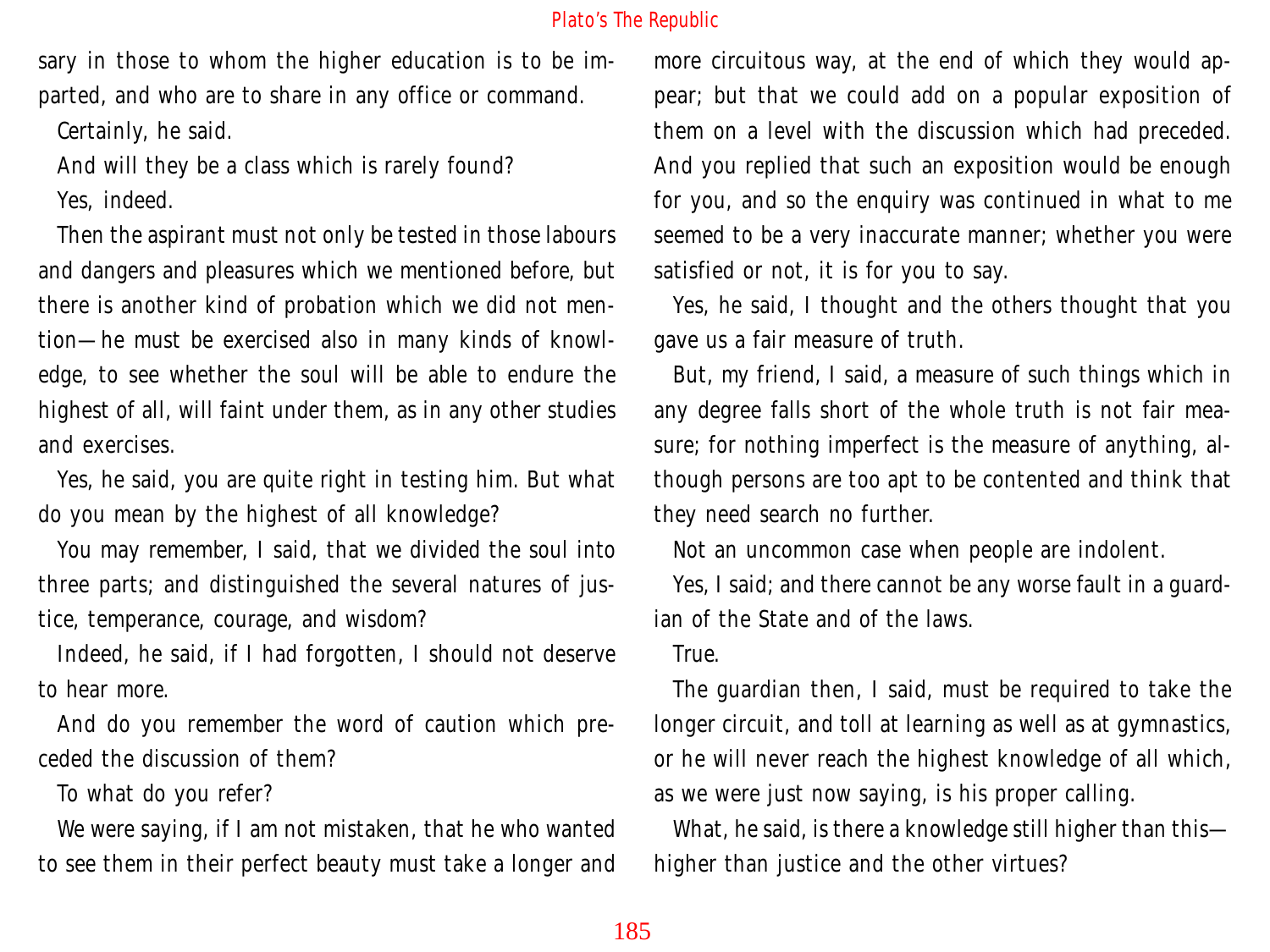Yes, I said, there is. And of the virtues too we must behold not the outline merely, as at present—nothing short of the most finished picture should satisfy us. When little things are elaborated with an infinity of pains, in order that they may appear in their full beauty and utmost clearness, how ridiculous that we should not think the highest truths worthy of attaining the highest accuracy!

A right noble thought; but do you suppose that we shall refrain from asking you what is this highest knowledge?

Nay, I said, ask if you will; but I am certain that you have heard the answer many times, and now you either do not understand me or, as I rather think, you are disposed to be troublesome; for you have of been told that the idea of good is the highest knowledge, and that all other things become useful and advantageous only by their use of this. You can hardly be ignorant that of this I was about to speak, concerning which, as you have often heard me say, we know so little; and, without which, any other knowledge or possession of any kind will profit us nothing. Do you think that the possession of all other things is of any value if we do not possess the good? or the knowledge of all other things if we have no knowledge of beauty and goodness? Assuredly not.

You are further aware that most people affirm pleasure to

be the good, but the finer sort of wits say it is knowledge? Yes.

And you are aware too that the latter cannot explain what they mean by knowledge, but are obliged after all to say knowledge of the good?

How ridiculous!

Yes, I said, that they should begin by reproaching us with our ignorance of the good, and then presume our knowledge of it—for the good they define to be knowledge of the good, just as if we understood them when they use the term 'good'—this is of course ridiculous.

Most true, he said.

And those who make pleasure their good are in equal perplexity; for they are compelled to admit that there are bad pleasures as well as good.

Certainly.

And therefore to acknowledge that bad and good are the same?

#### True.

There can be no doubt about the numerous difficulties in which this question is involved.

There can be none.

Further, do we not see that many are willing to do or to have or to seem to be what is just and honourable without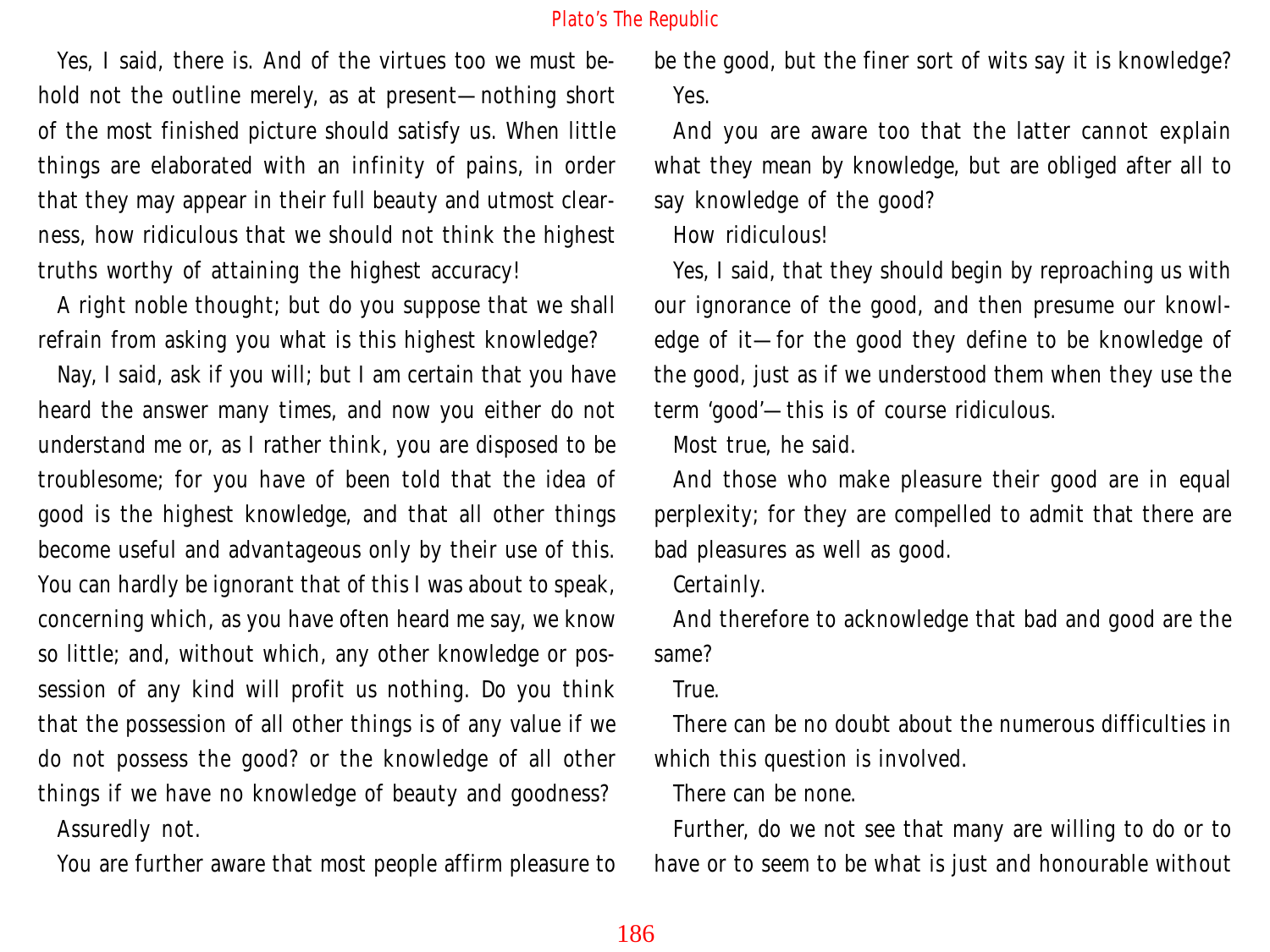the reality; but no one is satisfied with the appearance of good—the reality is what they seek; in the case of the good, appearance is despised by every one.

Very true, he said.

Of this then, which every soul of man pursues and makes the end of all his actions, having a presentiment that there is such an end, and yet hesitating because neither knowing the nature nor having the same assurance of this as of other things, and therefore losing whatever good there is in other things,—of a principle such and so great as this ought the best men in our State, to whom everything is entrusted, to be in the darkness of ignorance?

Certainly not, he said.

I am sure, I said, that he who does not know now the beautiful and the just are likewise good will be but a sorry guardian of them; and I suspect that no one who is ignorant of the good will have a true knowledge of them.

That, he said, is a shrewd suspicion of yours.

And if we only have a guardian who has this knowledge our State will be perfectly ordered?

Of course, he replied; but I wish that you would tell me whether you conceive this supreme principle of the good to be knowledge or pleasure, or different from either.

Aye, I said, I knew all along that a fastidious gentleman

like you would not be contented with the thoughts of other people about these matters.

True, Socrates; but I must say that one who like you has passed a lifetime in the study of philosophy should not be always repeating the opinions of others, and never telling his own.

Well, but has any one a right to say positively what he does not know?

Not, he said, with the assurance of positive certainty; he has no right to do that: but he may say what he thinks, as a matter of opinion.

And do you not know, I said, that all mere opinions are bad, and the best of them blind? You would not deny that those who have any true notion without intelligence are only like blind men who feel their way along the road?

Very true.

And do you wish to behold what is blind and crooked and base, when others will tell you of brightness and beauty?

# **GLAUCON - SOCRATES**

Still, I must implore you, Socrates, said Glaucon, not to turn away just as you are reaching the goal; if you will only give such an explanation of the good as you have already given of justice and temperance and the other virtues, we shall be satisfied.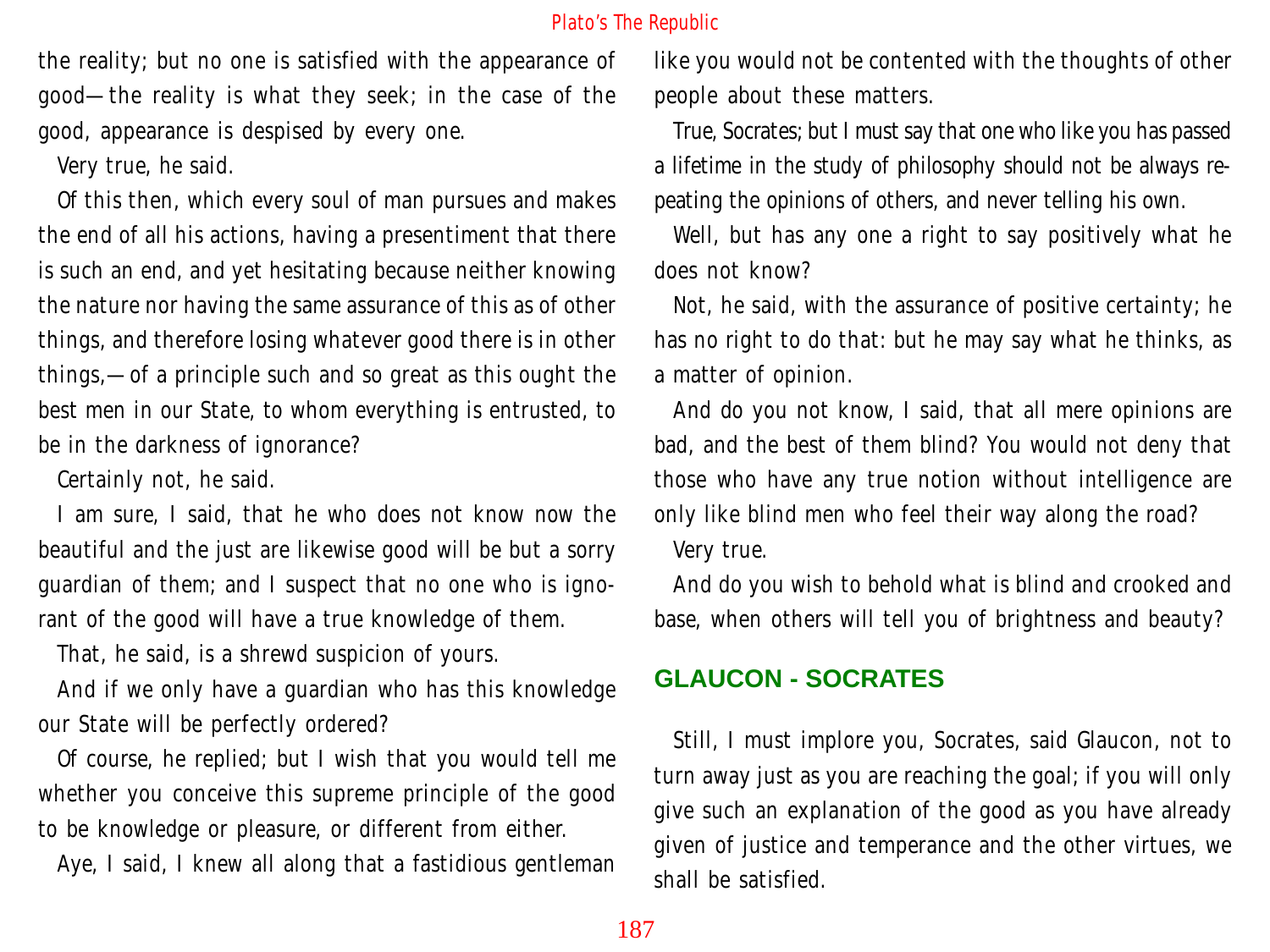Yes, my friend, and I shall be at least equally satisfied, but I cannot help fearing that I shall fall, and that my indiscreet zeal will bring ridicule upon me. No, sweet sirs, let us not at present ask what is the actual nature of the good, for to reach what is now in my thoughts would be an effort too great for me. But of the child of the good who is likest him, I would fain speak, if I could be sure that you wished to hear—otherwise, not.

By all means, he said, tell us about the child, and you shall remain in our debt for the account of the parent.

I do indeed wish, I replied, that I could pay, and you receive, the account of the parent, and not, as now, of the offspring only; take, however, this latter by way of interest, and at the same time have a care that i do not render a false account, although I have no intention of deceiving you.

Yes, we will take all the care that we can: proceed.

Yes, I said, but I must first come to an understanding with you, and remind you of what I have mentioned in the course of this discussion, and at many other times.

What?

The old story, that there is a many beautiful and a many good, and so of other things which we describe and define; to all of them 'many' is applied.

True, he said.

And there is an absolute beauty and an absolute good, and of other things to which the term 'many' is applied there is an absolute; for they may be brought under a single idea, which is called the essence of each.

Very true.

The many, as we say, are seen but not known, and the ideas are known but not seen.

Exactly.

And what is the organ with which we see the visible things? The sight, he said.

And with the hearing, I said, we hear, and with the other senses perceive the other objects of sense?

True.

But have you remarked that sight is by far the most costly and complex piece of workmanship which the artificer of the senses ever contrived?

No, I never have, he said.

Then reflect; has the ear or voice need of any third or additional nature in order that the one may be able to hear and the other to be heard?

Nothing of the sort.

No, indeed, I replied; and the same is true of most, if not all, the other senses—you would not say that any of them requires such an addition?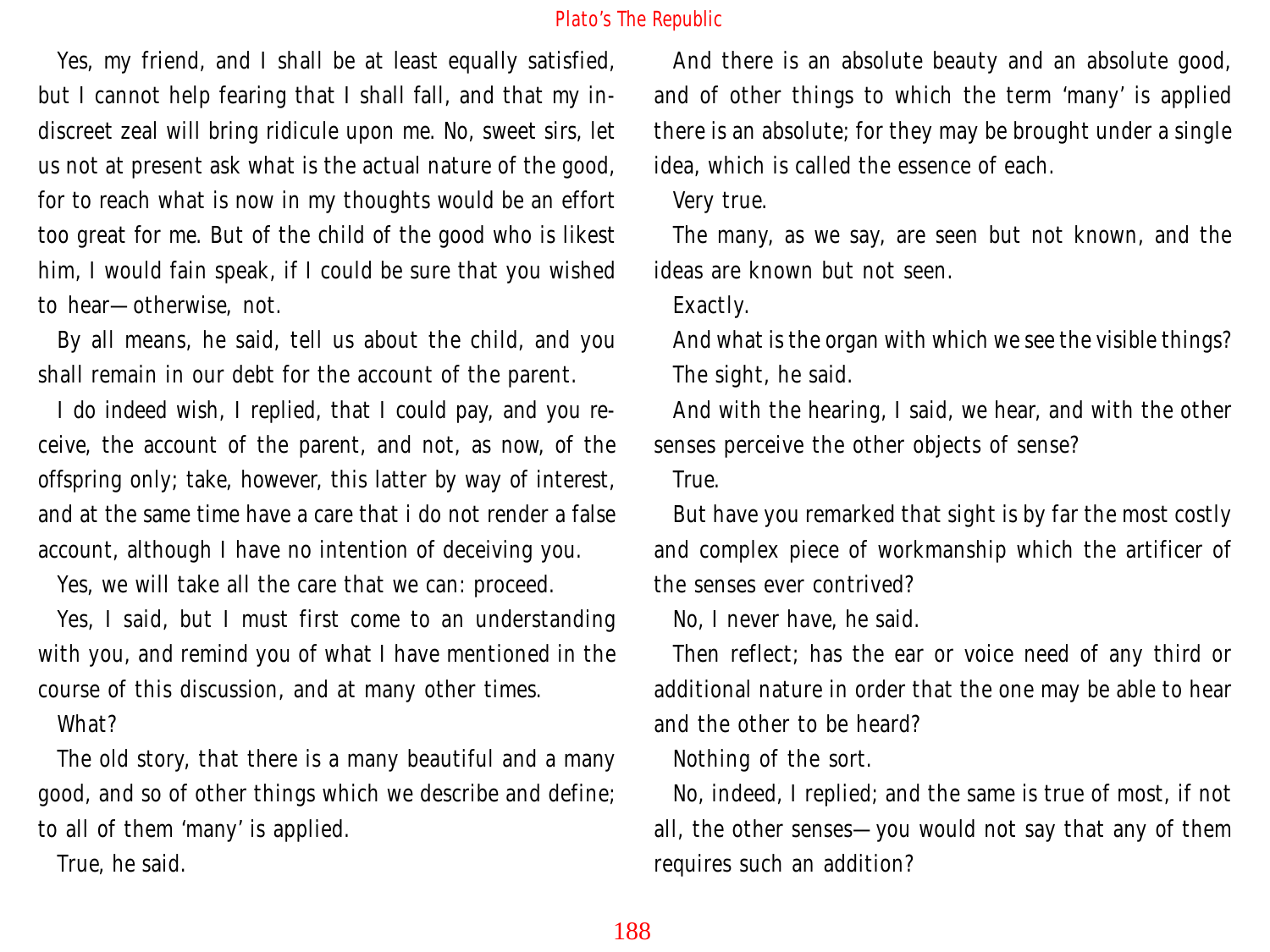Certainly not.

But you see that without the addition of some other nature there is no seeing or being seen?

How do you mean?

Sight being, as I conceive, in the eyes, and he who has eyes wanting to see; colour being also present in them, still unless there be a third nature specially adapted to the purpose, the owner of the eyes will see nothing and the colours will be invisible.

Of what nature are you speaking?

Of that which you term light, I replied.

True, he said.

Noble, then, is the bond which links together sight and visibility, and great beyond other bonds by no small difference of nature; for light is their bond, and light is no ignoble thing?

Nay, he said, the reverse of ignoble.

And which, I said, of the gods in heaven would you say was the lord of this element? Whose is that light which makes the eye to see perfectly and the visible to appear?

You mean the sun, as you and all mankind say.

May not the relation of sight to this deity be described as follows?

How?

Neither sight nor the eye in which sight resides is the sun?

No.

Yet of all the organs of sense the eye is the most like the sun?

By far the most like.

And the power which the eye possesses is a sort of effluence which is dispensed from the sun?

Exactly.

Then the sun is not sight, but the author of sight who is recognised by sight.

True, he said.

And this is he whom I call the child of the good, whom the good begat in his own likeness, to be in the visible world, in relation to sight and the things of sight, what the good is in the intellectual world in relation to mind and the things of mind.

Will you be a little more explicit? he said.

Why, you know, I said, that the eyes, when a person directs them towards objects on which the light of day is no longer shining, but the moon and stars only, see dimly, and are nearly blind; they seem to have no clearness of vision in them?

Very true.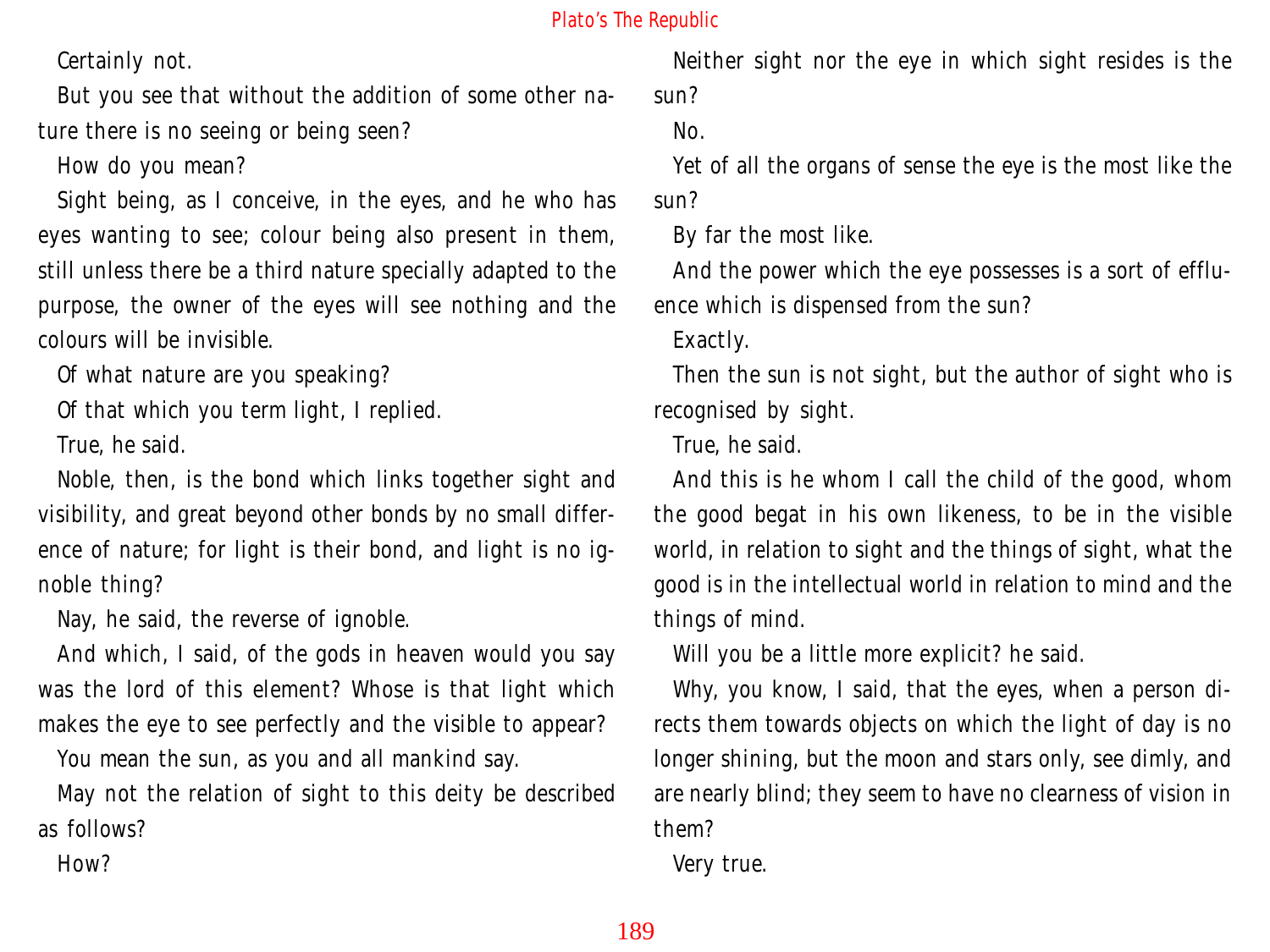But when they are directed towards objects on which the sun shines, they see clearly and there is sight in them?

# Certainly.

And the soul is like the eye: when resting upon that on which truth and being shine, the soul perceives and understands and is radiant with intelligence; but when turned towards the twilight of becoming and perishing, then she has opinion only, and goes blinking about, and is first of one opinion and then of another, and seems to have no intelligence?

## Just so.

Now, that which imparts truth to the known and the power of knowing to the knower is what I would have you term the idea of good, and this you will deem to be the cause of science, and of truth in so far as the latter becomes the subject of knowledge; beautiful too, as are both truth and knowledge, you will be right in esteeming this other nature as more beautiful than either; and, as in the previous instance, light and sight may be truly said to be like the sun, and yet not to be the sun, so in this other sphere, science and truth may be deemed to be like the good, but not the good; the good has a place of honour yet higher.

What a wonder of beauty that must be, he said, which is the author of science and truth, and yet surpasses them in

beauty; for you surely cannot mean to say that pleasure is the good?

God forbid, I replied; but may I ask you to consider the image in another point of view?

In what point of view?

You would say, would you not, that the sun is only the author of visibility in all visible things, but of generation and nourishment and growth, though he himself is not generation? Certainly.

In like manner the good may be said to be not only the author of knowledge to all things known, but of their being and essence, and yet the good is not essence, but far exceeds essence in dignity and power.

Glaucon said, with a ludicrous earnestness: By the light of heaven, how amazing!

Yes, I said, and the exaggeration may be set down to you; for you made me utter my fancies.

And pray continue to utter them; at any rate let us hear if there is anything more to be said about the similitude of the sun.

Yes, I said, there is a great deal more.

Then omit nothing, however slight.

I will do my best, I said; but I should think that a great deal will have to be omitted.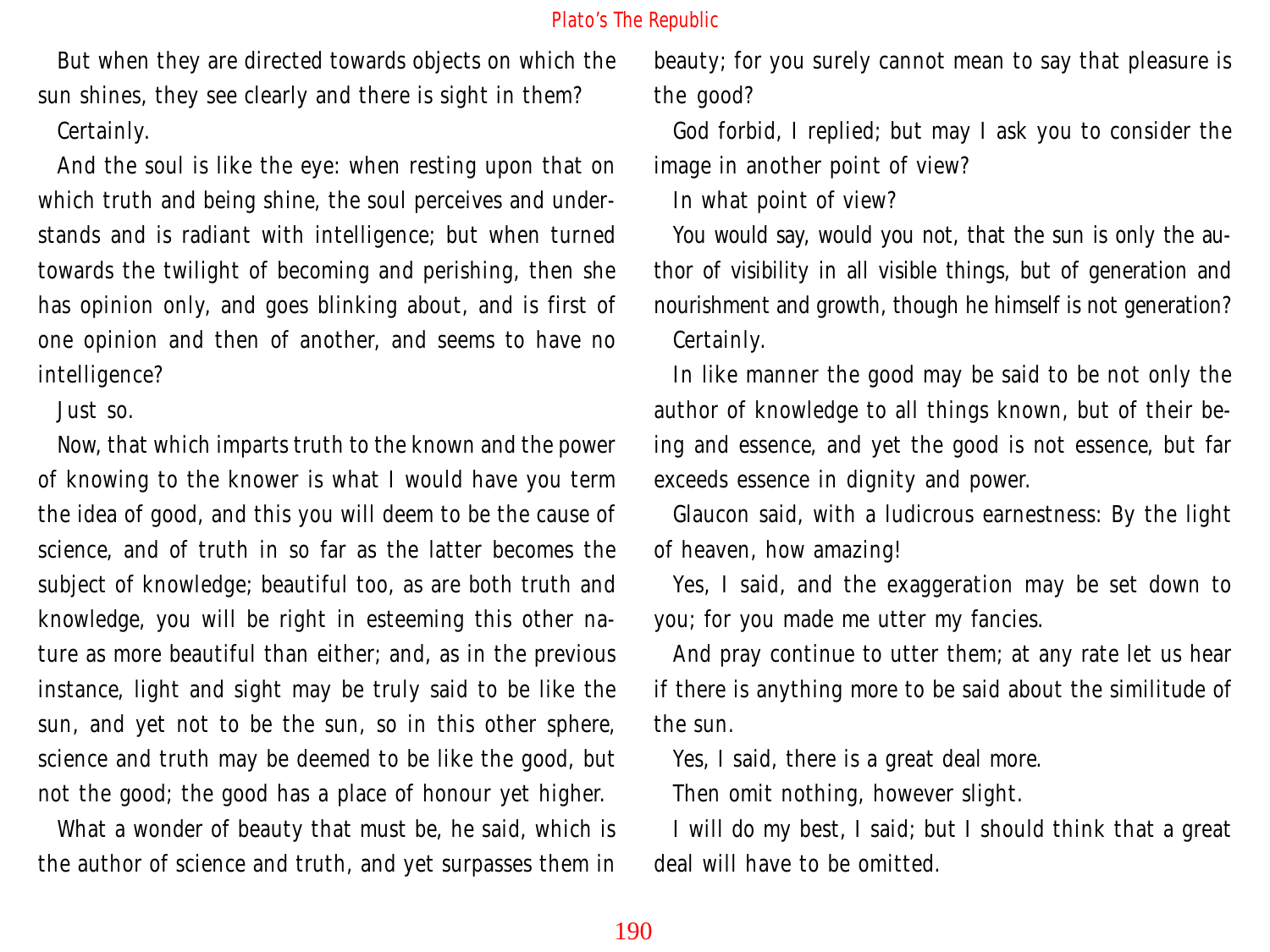You have to imagine, then, that there are two ruling powers, and that one of them is set over the intellectual world, the other over the visible. I do not say heaven, lest you should fancy that I am playing upon the name ('ourhanoz, orhatoz'). May I suppose that you have this distinction of the visible and intelligible fixed in your mind?

# I have.

Now take a line which has been cut into two unequal parts, and divide each of them again in the same proportion, and suppose the two main divisions to answer, one to the visible and the other to the intelligible, and then compare the subdivisions in respect of their clearness and want of clearness, and you will find that the first section in the sphere of the visible consists of images. And by images I mean, in the first place, shadows, and in the second place, reflections in water and in solid, smooth and polished bodies and the like: Do you understand?

Yes, I understand.

Imagine, now, the other section, of which this is only the resemblance, to include the animals which we see, and everything that grows or is made.

Very good.

Would you not admit that both the sections of this division have different degrees of truth, and that the copy is to the original as the sphere of opinion is to the sphere of knowledge?

Most undoubtedly.

Next proceed to consider the manner in which the sphere of the intellectual is to be divided.

In what manner?

Thus:—There are two subdivisions, in the lower or which the soul uses the figures given by the former division as images; the enquiry can only be hypothetical, and instead of going upwards to a principle descends to the other end; in the higher of the two, the soul passes out of hypotheses, and goes up to a principle which is above hypotheses, making no use of images as in the former case, but proceeding only in and through the ideas themselves.

I do not quite understand your meaning, he said.

Then I will try again; you will understand me better when I have made some preliminary remarks. You are aware that students of geometry, arithmetic, and the kindred sciences assume the odd and the even and the figures and three kinds of angles and the like in their several branches of science; these are their hypotheses, which they and everybody are supposed to know, and therefore they do not deign to give any account of them either to themselves or others; but they begin with them, and go on until they arrive at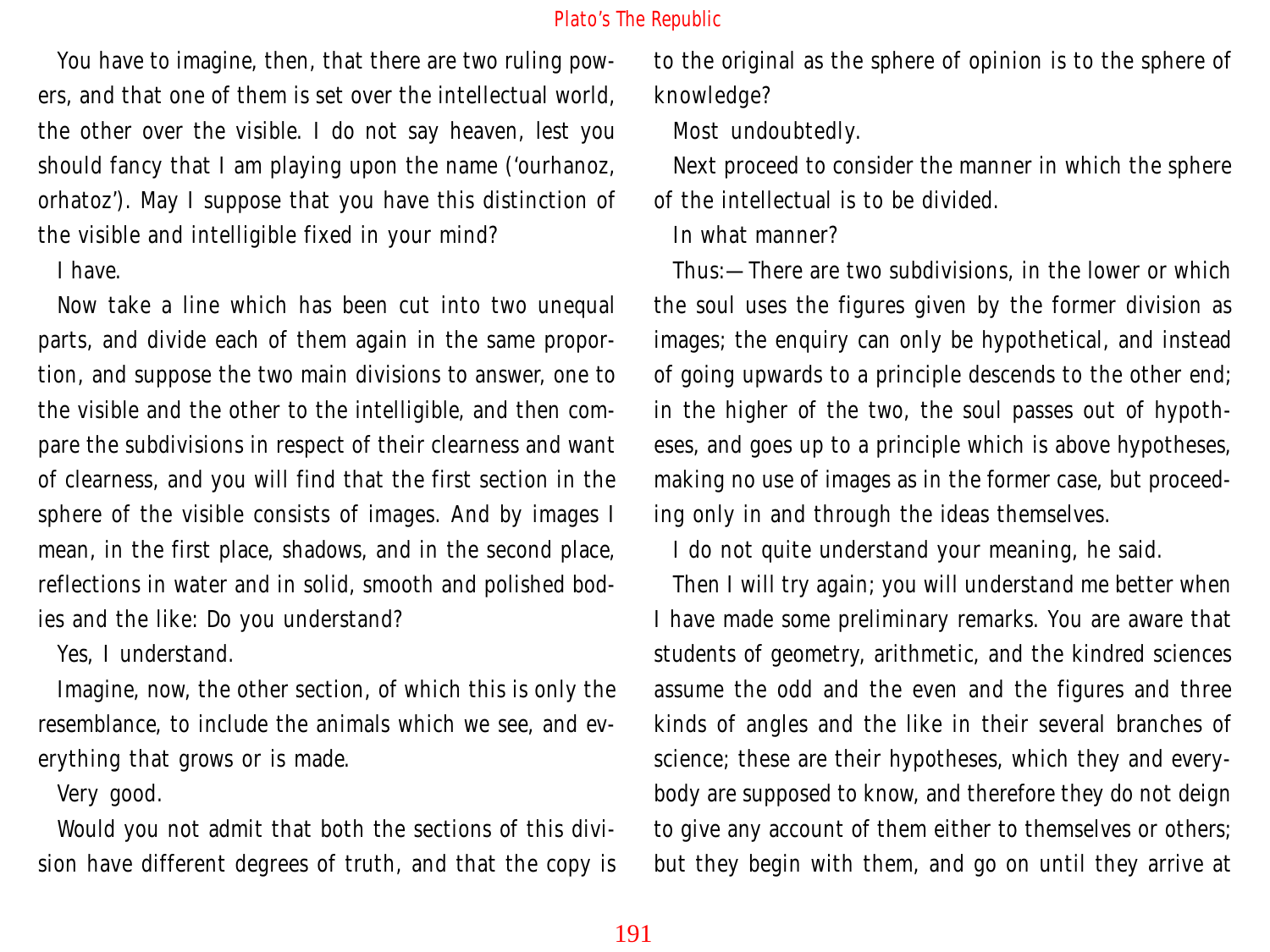last, and in a consistent manner, at their conclusion? Yes, he said, I know.

And do you not know also that although they make use of the visible forms and reason about them, they are thinking not of these, but of the ideals which they resemble; not of the figures which they draw, but of the absolute square and the absolute diameter, and so on—the forms which they draw or make, and which have shadows and reflections in water of their own, are converted by them into images, but they are really seeking to behold the things themselves, which can only be seen with the eye of the mind?

That is true.

And of this kind I spoke as the intelligible, although in the search after it the soul is compelled to use hypotheses; not ascending to a first principle, because she is unable to rise above the region of hypothesis, but employing the objects of which the shadows below are resemblances in their turn as images, they having in relation to the shadows and reflections of them a greater distinctness, and therefore a higher value.

I understand, he said, that you are speaking of the province of geometry and the sister arts.

And when I speak of the other division of the intelligible,

you will understand me to speak of that other sort of knowledge which reason herself attains by the power of dialectic, using the hypotheses not as first principles, but only as hypotheses—that is to say, as steps and points of departure into a world which is above hypotheses, in order that she may soar beyond them to the first principle of the whole; and clinging to this and then to that which depends on this, by successive steps she descends again without the aid of any sensible object, from ideas, through ideas, and in ideas she ends.

I understand you, he replied; not perfectly, for you seem to me to be describing a task which is really tremendous; but, at any rate, I understand you to say that knowledge and being, which the science of dialectic contemplates, are clearer than the notions of the arts, as they are termed, which proceed from hypotheses only: these are also contemplated by the understanding, and not by the senses: yet, because they start from hypotheses and do not ascend to a principle, those who contemplate them appear to you not to exercise the higher reason upon them, although when a first principle is added to them they are cognizable by the higher reason. And the habit which is concerned with geometry and the cognate sciences I suppose that you would term understanding and not reason, as being intermediate between opinion and reason.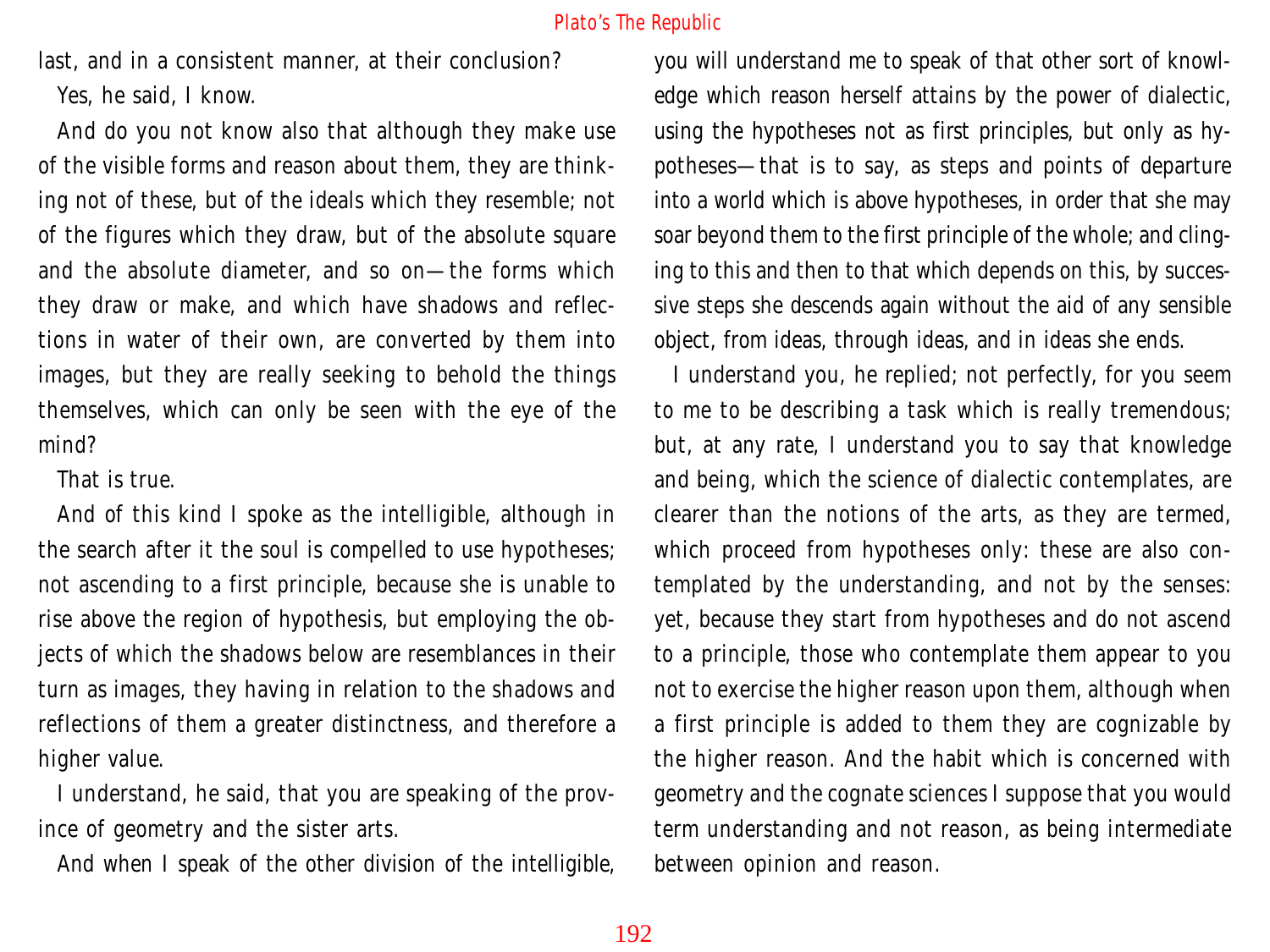You have quite conceived my meaning, I said; and now, corresponding to these four divisions, let there be four faculties in the soul-reason answering to the highest, understanding to the second, faith (or conviction) to the third, and perception of shadows to the last-and let there be a scale of them, and let us suppose that the several faculties have clearness in the same degree that their objects have truth.

I understand, he replied, and give my assent, and accept your arrangement.

# **BOOK VII**

# **SOCRATES - GLAUCON**

And now, I said, let me show in a figure how far our nature is enlightened or unenlightened:—Behold! human beings living in a underground den, which has a mouth open towards the light and reaching all along the den; here they have been from their childhood, and have their legs and necks chained so that they cannot move, and can only see before them, being prevented by the chains from turning round their heads. Above and behind them a fire is blazing at a distance, and between the fire and the prisoners there is a raised way; and you will see, if you look, a low wall

built along the way, like the screen which marionette players have in front of them, over which they show the puppets.

I see.

And do you see, I said, men passing along the wall carrying all sorts of vessels, and statues and figures of animals made of wood and stone and various materials, which appear over the wall? Some of them are talking, others silent.

You have shown me a strange image, and they are strange prisoners.

Like ourselves, I replied; and they see only their own shadows, or the shadows of one another, which the fire throws on the opposite wall of the cave?

True, he said; how could they see anything but the shadows if they were never allowed to move their heads?

And of the objects which are being carried in like manner they would only see the shadows?

Yes, he said.

And if they were able to converse with one another, would they not suppose that they were naming what was actually before them?

Very true.

And suppose further that the prison had an echo which came from the other side, would they not be sure to fancy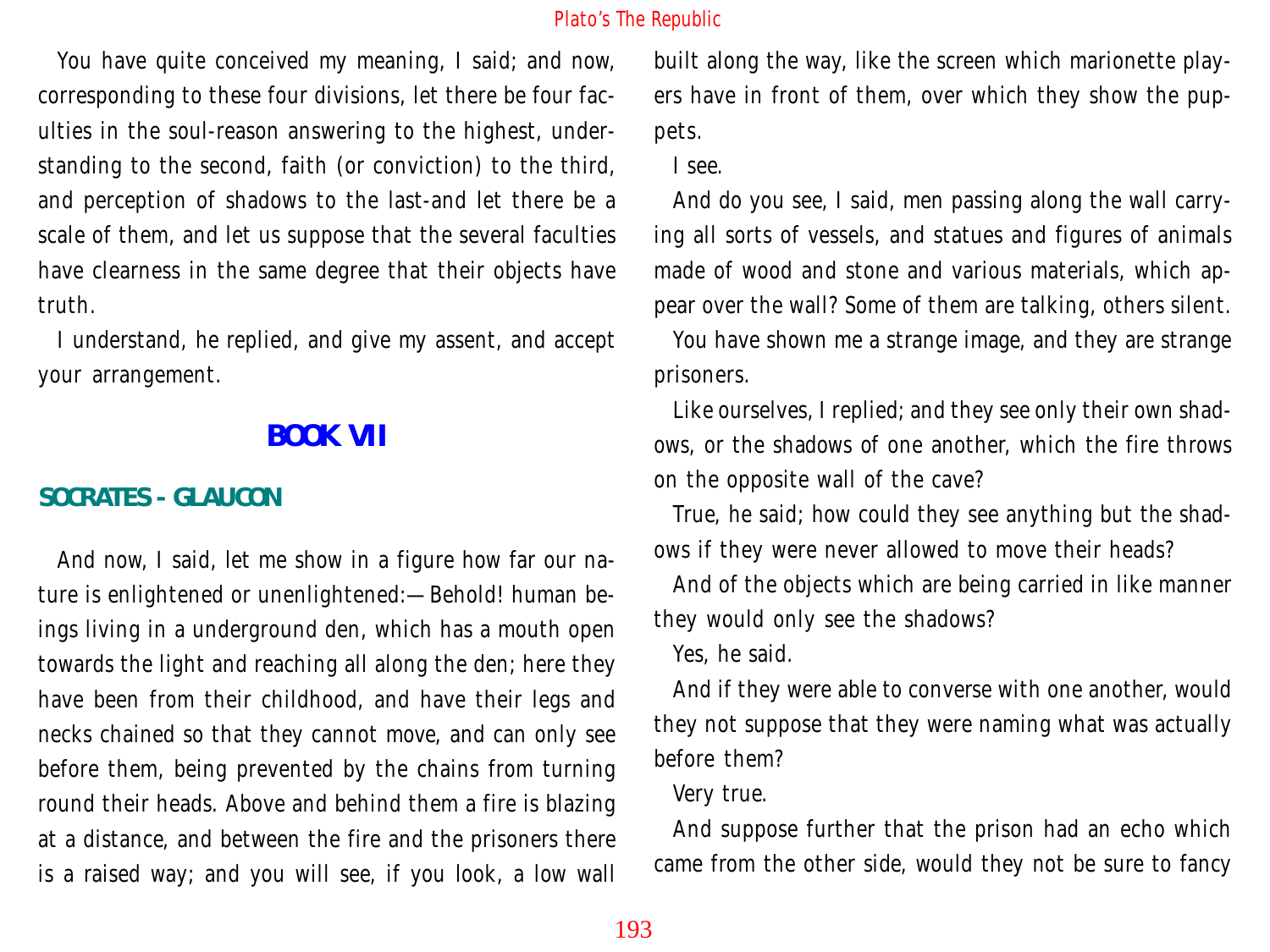when one of the passers-by spoke that the voice which they heard came from the passing shadow?

No question, he replied.

To them, I said, the truth would be literally nothing but the shadows of the images.

That is certain.

And now look again, and see what will naturally follow it: the prisoners are released and disabused of their error. At first, when any of them is liberated and compelled suddenly to stand up and turn his neck round and walk and look towards the light, he will suffer sharp pains; the glare will distress him, and he will be unable to see the realities of which in his former state he had seen the shadows; and then conceive some one saying to him, that what he saw before was an illusion, but that now, when he is approaching nearer to being and his eye is turned towards more real existence, he has a clearer vision, what will be his reply? And you may further imagine that his instructor is pointing to the objects as they pass and requiring him to name them,—will he not be perplexed? Will he not fancy that the shadows which he formerly saw are truer than the objects which are now shown to him?

Far truer.

And if he is compelled to look straight at the light, will

he not have a pain in his eyes which will make him turn away to take and take in the objects of vision which he can see, and which he will conceive to be in reality clearer than the things which are now being shown to him?

True, he now

And suppose once more, that he is reluctantly dragged up a steep and rugged ascent, and held fast until he's forced into the presence of the sun himself, is he not likely to be pained and irritated? When he approaches the light his eyes will be dazzled, and he will not be able to see anything at all of what are now called realities.

Not all in a moment, he said.

He will require to grow accustomed to the sight of the upper world. And first he will see the shadows best, next the reflections of men and other objects in the water, and then the objects themselves; then he will gaze upon the light of the moon and the stars and the spangled heaven; and he will see the sky and the stars by night better than the sun or the light of the sun by day?

# Certainly.

Last of he will be able to see the sun, and not mere reflections of him in the water, but he will see him in his own proper place, and not in another; and he will contemplate him as he is.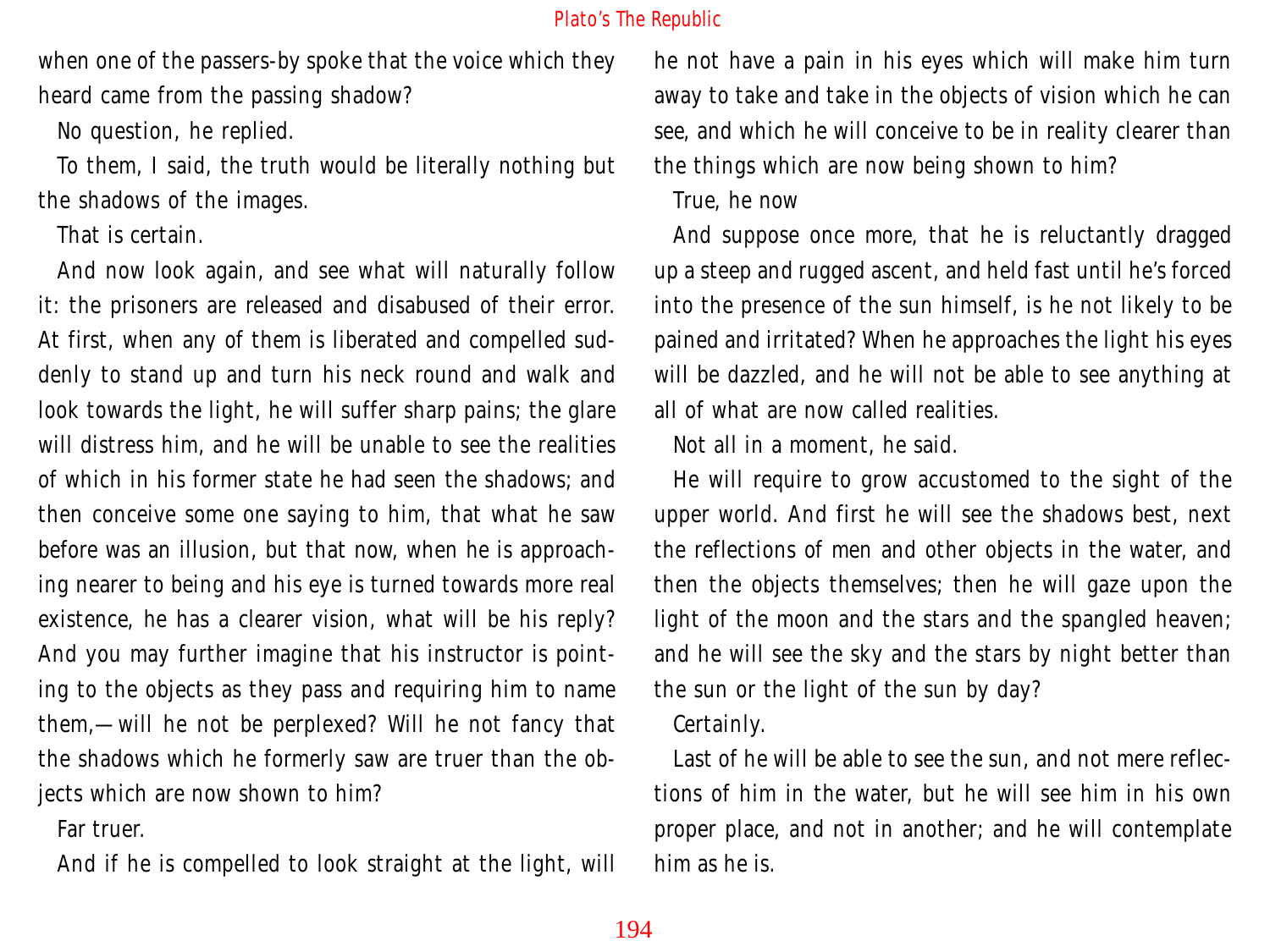# Certainly.

He will then proceed to argue that this is he who gives the season and the years, and is the guardian of all that is in the visible world, and in a certain way the cause of all things which he and his fellows have been accustomed to behold?

Clearly, he said, he would first see the sun and then reason about him.

And when he remembered his old habitation, and the wisdom of the den and his fellow prisoners, do you not suppose that he would felicitate himself on the change, and pity them?

Certainly, he would.

And if they were in the habit of conferring honours among themselves on those who were quickest to observe the passing shadows and to remark which of them went before, and which followed after, and which were together; and who were therefore best able to draw conclusions as to the future, do you think that he would care for such honours and glories, or envy the possessors of them? Would he not say with Homer,

Better to be the poor servant of a poor master,

and to endure anything, rather than think as they do and live after their manner?

Yes, he said, I think that he would rather suffer anything than entertain these false notions and live in this miserable manner.

Imagine once more, I said, such an one coming suddenly out of the sun to be replaced in his old situation; would he not be certain to have his eyes full of darkness?

To be sure, he said.

And if there were a contest, and he had to compete in measuring the shadows with the prisoners who had never moved out of the den, while his sight was still weak, and before his eyes had become steady (and the time which would be needed to acquire this new habit of sight might be very considerable) would he not be ridiculous? Men would say of him that up he went and down he came without his eyes; and that it was better not even to think of ascending; and if any one tried to loose another and lead him up to the light, let them only catch the offender, and they would put him to death.

No question, he said.

This entire allegory, I said, you may now append, dear Glaucon, to the previous argument; the prison-house is the world of sight, the light of the fire is the sun, and you will not misapprehend me if you interpret the journey upwards to be the ascent of the soul into the intellectual world ac-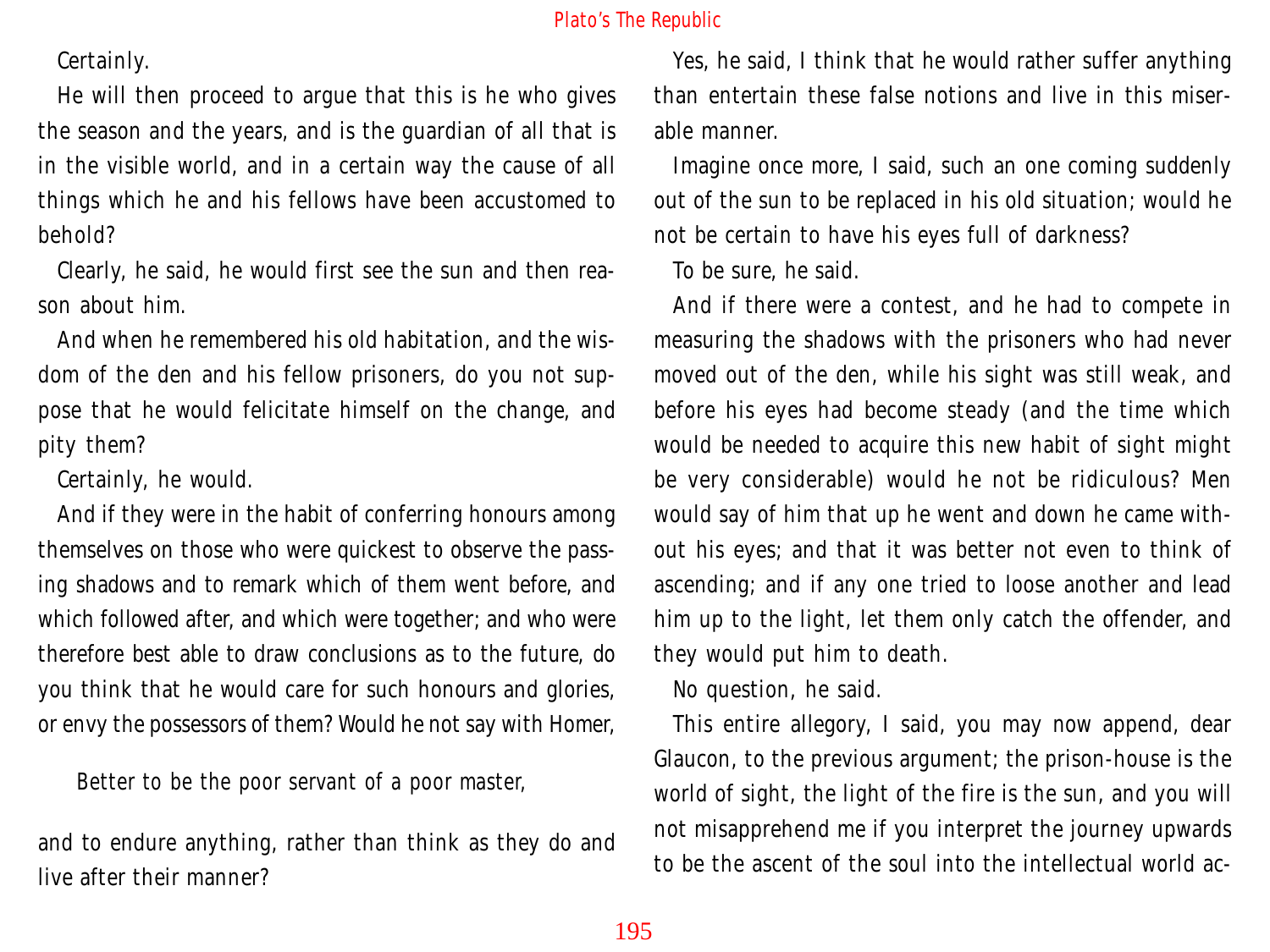cording to my poor belief, which, at your desire, I have expressed whether rightly or wrongly God knows. But, whether true or false, my opinion is that in the world of knowledge the idea of good appears last of all, and is seen only with an effort; and, when seen, is also inferred to be the universal author of all things beautiful and right, parent of light and of the lord of light in this visible world, and the immediate source of reason and truth in the intellectual; and that this is the power upon which he who would act rationally, either in public or private life must have his eye fixed.

I agree, he said, as far as I am able to understand you.

Moreover, I said, you must not wonder that those who attain to this beatific vision are unwilling to descend to human affairs; for their souls are ever hastening into the upper world where they desire to dwell; which desire of theirs is very natural, if our allegory may be trusted.

Yes, very natural.

And is there anything surprising in one who passes from divine contemplations to the evil state of man, misbehaving himself in a ridiculous manner; if, while his eyes are blinking and before he has become accustomed to the surrounding darkness, he is compelled to fight in courts of law, or in other places, about the images or the shadows of images of justice, and is endeavouring to meet the conceptions of those who have never yet seen absolute justice? Anything but surprising, he replied.

Any one who has common sense will remember that the bewilderments of the eyes are of two kinds, and arise from two causes, either from coming out of the light or from going into the light, which is true of the mind's eye, quite as much as of the bodily eye; and he who remembers this when he sees any one whose vision is perplexed and weak, will not be too ready to laugh; he will first ask whether that soul of man has come out of the brighter light, and is unable to see because unaccustomed to the dark, or having turned from darkness to the day is dazzled by excess of light. And he will count the one happy in his condition and state of being, and he will pity the other; or, if he have a mind to laugh at the soul which comes from below into the light, there will be more reason in this than in the laugh which greets him who returns from above out of the light into the den.

That, he said, is a very just distinction.

But then, if I am right, certain professors of education must be wrong when they say that they can put a knowledge into the soul which was not there before, like sight into blind eyes.

They undoubtedly say this, he replied.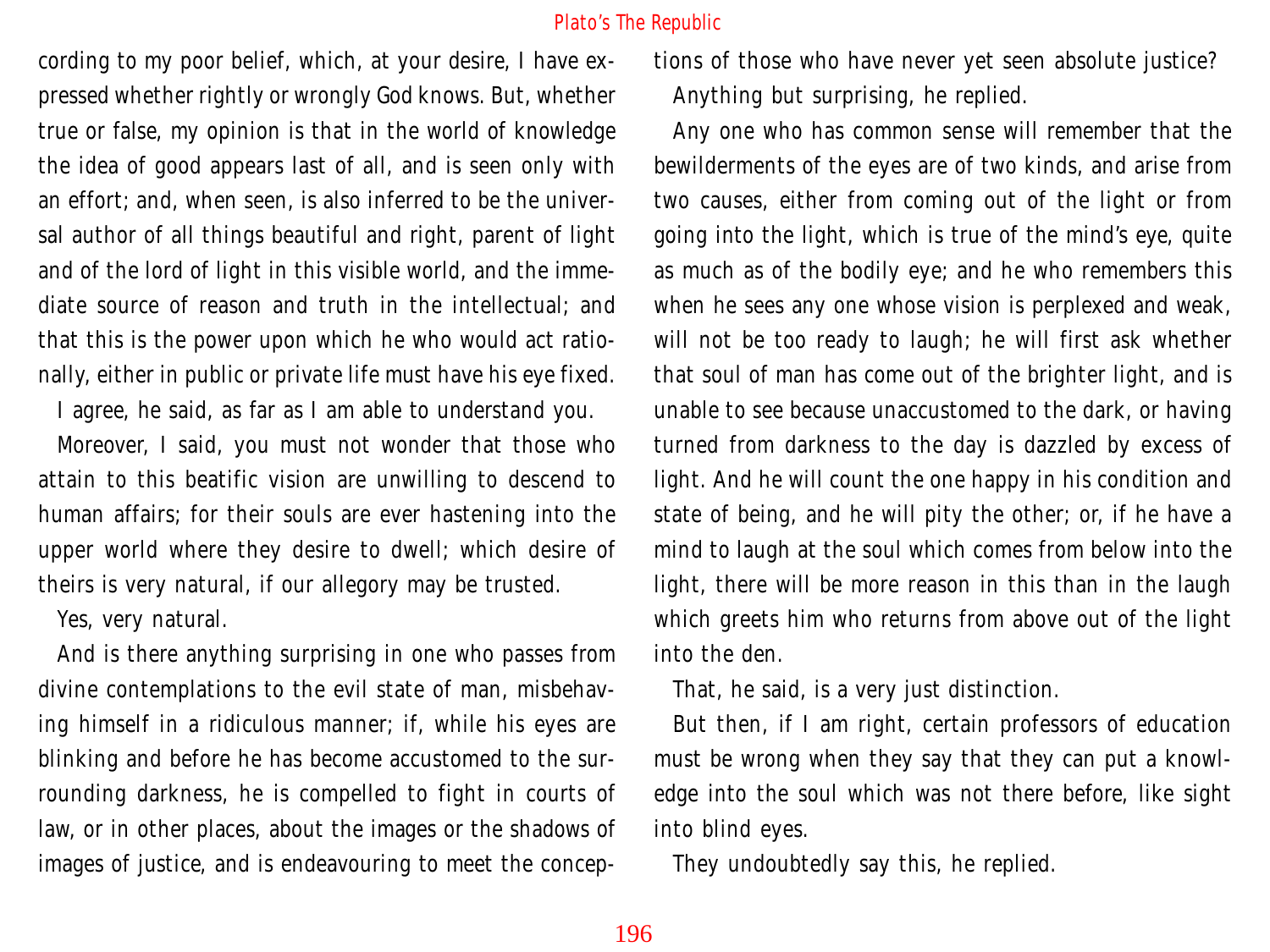Whereas, our argument shows that the power and capacity of learning exists in the soul already; and that just as the eye was unable to turn from darkness to light without the whole body, so too the instrument of knowledge can only by the movement of the whole soul be turned from the world of becoming into that of being, and learn by degrees to endure the sight of being, and of the brightest and best of being, or in other words, of the good.

Very true.

And must there not be some art which will effect conversion in the easiest and quickest manner; not implanting the faculty of sight, for that exists already, but has been turned in the wrong direction, and is looking away from the truth?

Yes, he said, such an art may be presumed.

And whereas the other so-called virtues of the soul seem to be akin to bodily qualities, for even when they are not originally innate they can be implanted later by habit and exercise, the of wisdom more than anything else contains a divine element which always remains, and by this conversion is rendered useful and profitable; or, on the other hand, hurtful and useless. Did you never observe the narrow intelligence flashing from the keen eye of a clever rogue how eager he is, how clearly his paltry soul sees the way to his end; he is the reverse of blind, but his keen eyesight is forced into the service of evil, and he is mischievous in proportion to his cleverness.

Very true, he said.

But what if there had been a circumcision of such natures in the days of their youth; and they had been severed from those sensual pleasures, such as eating and drinking, which, like leaden weights, were attached to them at their birth, and which drag them down and turn the vision of their souls upon the things that are below—if, I say, they had been released from these impediments and turned in the opposite direction, the very same faculty in them would have seen the truth as keenly as they see what their eyes are turned to now.

## Very likely.

Yes, I said; and there is another thing which is likely, or rather a necessary inference from what has preceded, that neither the uneducated and uninformed of the truth, nor yet those who never make an end of their education, will be able ministers of State; not the former, because they have no single aim of duty which is the rule of all their actions, private as well as public; nor the latter, because they will not act at all except upon compulsion, fancying that they are already dwelling apart in the islands of the blest.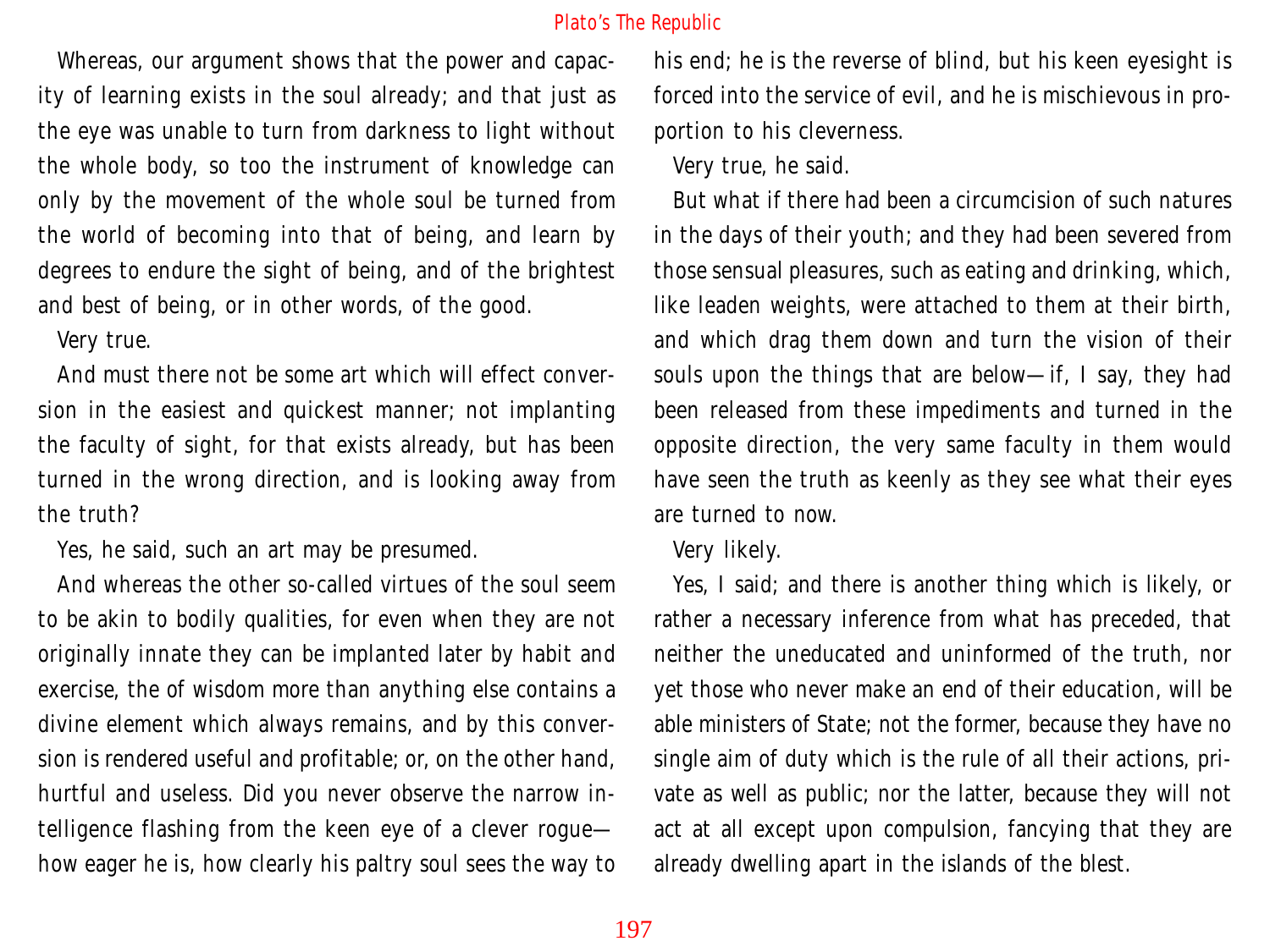Very true, he replied.

Then, I said, the business of us who are the founders of the State will be to compel the best minds to attain that knowledge which we have already shown to be the greatest of all—they must continue to ascend until they arrive at the good; but when they have ascended and seen enough we must not allow them to do as they do now.

What do you mean?

I mean that they remain in the upper world: but this must not be allowed; they must be made to descend again among the prisoners in the den, and partake of their labours and honours, whether they are worth having or not.

But is not this unjust? he said; ought we to give them a worse life, when they might have a better?

You have again forgotten, my friend, I said, the intention of the legislator, who did not aim at making any one class in the State happy above the rest; the happiness was to be in the whole State, and he held the citizens together by persuasion and necessity, making them benefactors of the State, and therefore benefactors of one another; to this end he created them, not to please themselves, but to be his instruments in binding up the State.

True, he said, I had forgotten.

Observe, Glaucon, that there will be no injustice in com-

pelling our philosophers to have a care and providence of others; we shall explain to them that in other States, men of their class are not obliged to share in the toils of politics: and this is reasonable, for they grow up at their own sweet will, and the government would rather not have them. Being self- taught, they cannot be expected to show any gratitude for a culture which they have never received. But we have brought you into the world to be rulers of the hive, kings of yourselves and of the other citizens, and have educated you far better and more perfectly than they have been educated, and you are better able to share in the double duty. Wherefore each of you, when his turn comes, must go down to the general underground abode, and get the habit of seeing in the dark. When you have acquired the habit, you will see ten thousand times better than the inhabitants of the den, and you will know what the several images are, and what they represent, because you have seen the beautiful and just and good in their truth. And thus our State which is also yours will be a reality, and not a dream only, and will be administered in a spirit unlike that of other States, in which men fight with one another about shadows only and are distracted in the struggle for power, which in their eyes is a great good. Whereas the truth is that the State in which the rulers are most reluctant to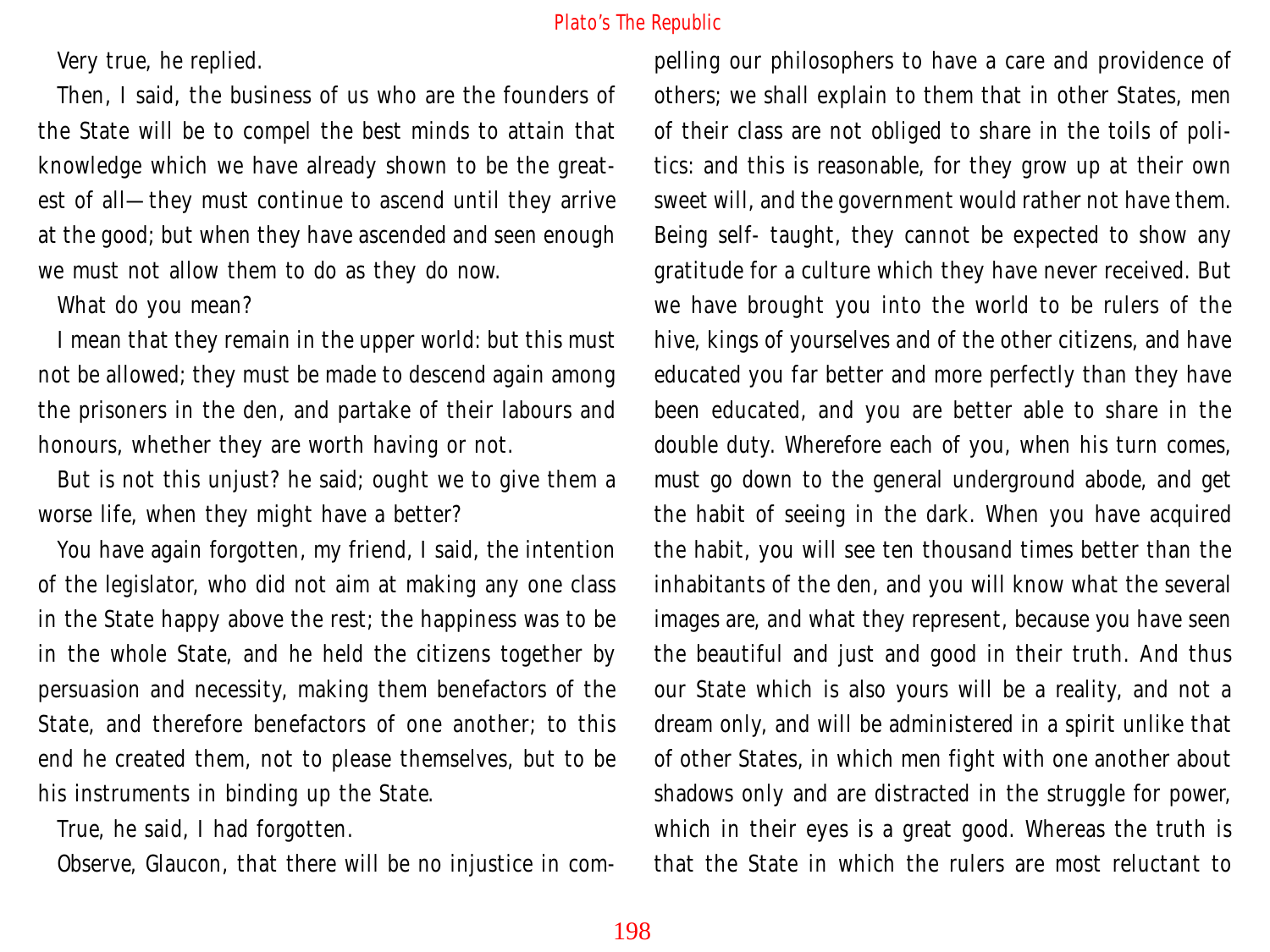govern is always the best and most quietly governed, and the State in which they are most eager, the worst.

Quite true, he replied.

And will our pupils, when they hear this, refuse to take their turn at the toils of State, when they are allowed to spend the greater part of their time with one another in the heavenly light?

Impossible, he answered; for they are just men, and the commands which we impose upon them are just; there can be no doubt that every one of them will take office as a stern necessity, and not after the fashion of our present rulers of State.

Yes, my friend, I said; and there lies the point. You must contrive for your future rulers another and a better life than that of a ruler, and then you may have a well-ordered State; for only in the State which offers this, will they rule who are truly rich, not in silver and gold, but in virtue and wisdom, which are the true blessings of life. Whereas if they go to the administration of public affairs, poor and hungering after the' own private advantage, thinking that hence they are to snatch the chief good, order there can never be; for they will be fighting about office, and the civil and domestic broils which thus arise will be the ruin of the rulers themselves and of the whole State.

Most true, he replied.

And the only life which looks down upon the life of political ambition is that of true philosophy. Do you know of any other?

Indeed, I do not, he said.

And those who govern ought not to be lovers of the task? For, if they are, there will be rival lovers, and they will fight. No question.

Who then are those whom we shall compel to be guardians? Surely they will be the men who are wisest about affairs of State, and by whom the State is best administered, and who at the same time have other honours and another and a better life than that of politics?

They are the men, and I will choose them, he replied.

And now shall we consider in what way such guardians will be produced, and how they are to be brought from darkness to light,—as some are said to have ascended from the world below to the gods?

By all means, he replied.

The process, I said, is not the turning over of an oystershell, but the turning round of a soul passing from a day which is little better than night to the true day of being, that is, the ascent from below, which we affirm to be true philosophy?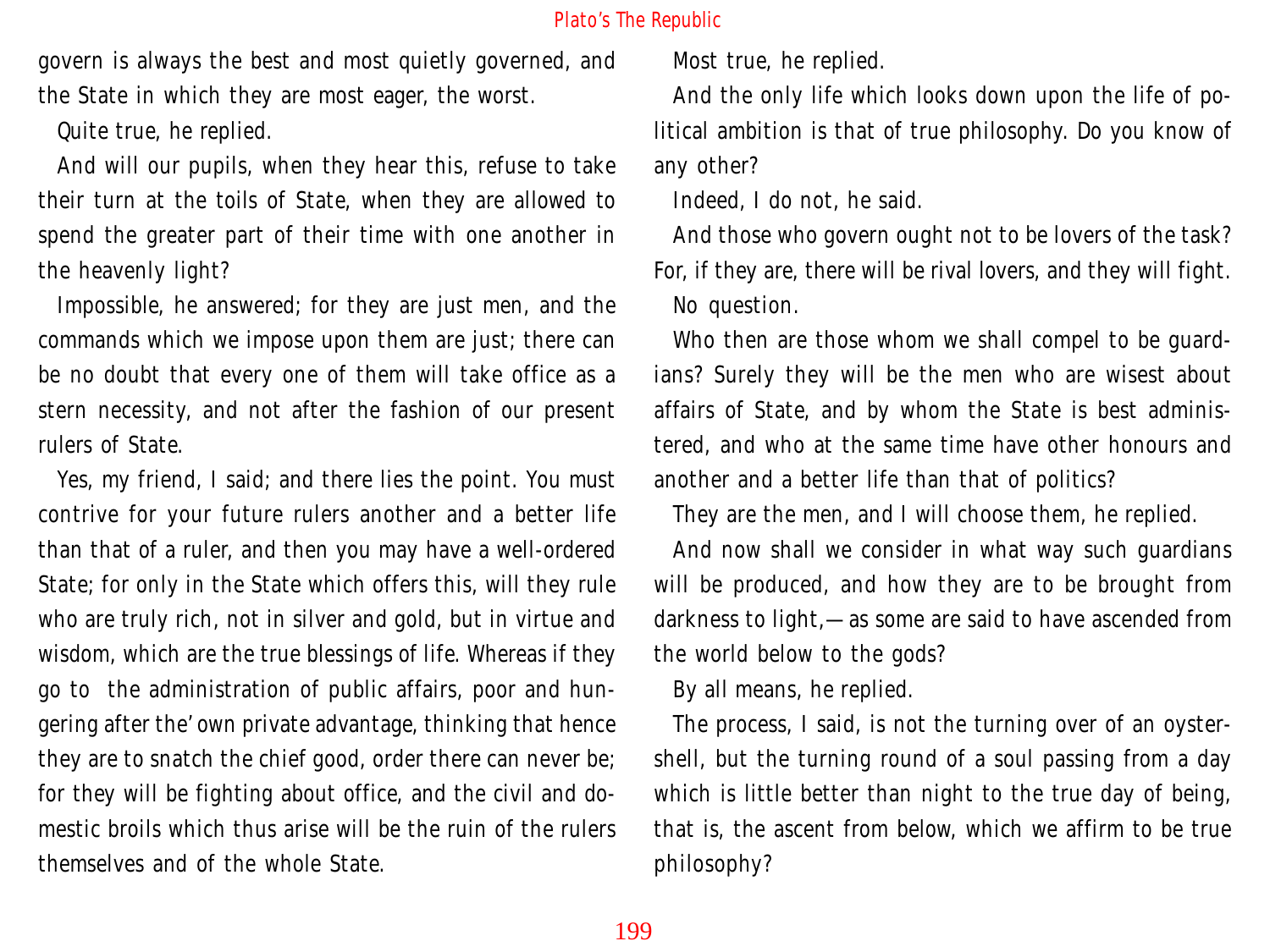Quite so.

And should we not enquire what sort of knowledge has the power of effecting such a change?

Certainly.

What sort of knowledge is there which would draw the soul from becoming to being? And another consideration has just occurred to me: You will remember that our young men are to be warrior athletes

Yes, that was said.

Then this new kind of knowledge must have an additional quality?

What quality?

Usefulness in war.

Yes, if possible.

There were two parts in our former scheme of education, were there not?

Just so.

There was gymnastic which presided over the growth and decay of the body, and may therefore be regarded as having to do with generation and corruption?

True.

Then that is not the knowledge which we are seeking to discover?

No.

But what do you say of music, which also entered to a certain extent into our former scheme?

Music, he said, as you will remember, was the counterpart of gymnastic, and trained the guardians by the influences of habit, by harmony making them harmonious, by rhythm rhythmical, but not giving them science; and the words, whether fabulous or possibly true, had kindred elements of rhythm and harmony in them. But in music there was nothing which tended to that good which you are now seeking.

You are most accurate, I said, in your recollection; in music there certainly was nothing of the kind. But what branch of knowledge is there, my dear Glaucon, which is of the desired nature; since all the useful arts were reckoned mean by us?

Undoubtedly; and yet if music and gymnastic are excluded, and the arts are also excluded, what remains?

Well, I said, there may be nothing left of our special subjects; and then we shall have to take something which is not special, but of universal application.

What may that be?

A something which all arts and sciences and intelligences use in common, and which every one first has to learn among the elements of education.

What is that?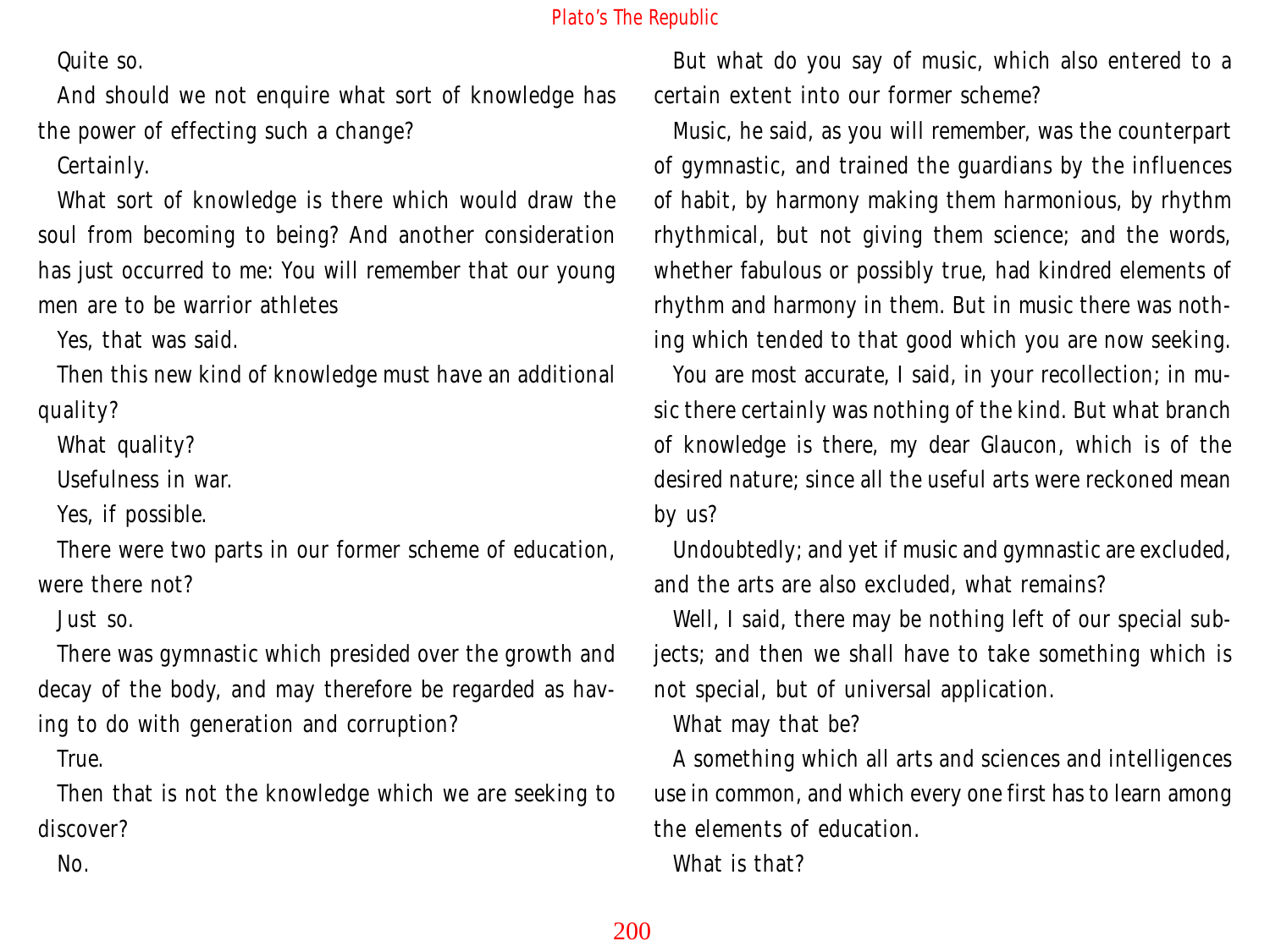The little matter of distinguishing one, two, and three in a word, number and calculation:—do not all arts and sciences necessarily partake of them?

Yes.

Then the art of war partakes of them? To the sure.

Then Palamedes, whenever he appears in tragedy, proves Agamemnon ridiculously unfit to be a general. Did you never remark how he declares that he had invented number, and had numbered the ships and set in array the ranks of the army at Troy; which implies that they had never been numbered before, and Agamemnon must be supposed literally to have been incapable of counting his own feet—how could he if he was ignorant of number? And if that is true, what sort of general must he have been?

I should say a very strange one, if this was as you say.

Can we deny that a warrior should have a knowledge of arithmetic?

Certainly he should, if he is to have the smallest understanding of military tactics, or indeed, I should rather say, if he is to be a man at all.

I should like to know whether you have the same notion which I have of this study?

What is your notion?

It appears to me to be a study of the kind which we are seeking, and which leads naturally to reflection, but never to have been rightly used; for the true use of it is simply to draw the soul towards being.

Will you explain your meaning? he said.

I will try, I said; and I wish you would share the enquiry with me, and say 'yes' or 'no' when I attempt to distinguish in my own mind what branches of knowledge have this attracting power, in order that we may have clearer proof that arithmetic is, as I suspect, one of them.

Explain, he said.

I mean to say that objects of sense are of two kinds; some of them do not invite thought because the sense is an adequate judge of them; while in the case of other objects sense is so untrustworthy that further enquiry is imperatively demanded.

You are clearly referring, he said, to the manner in which the senses are imposed upon by distance, and by painting in light and shade.

No, I said, that is not at all my meaning.

Then what is your meaning?

When speaking of uninviting objects, I mean those which do not pass from one sensation to the opposite; inviting objects are those which do; in this latter case the sense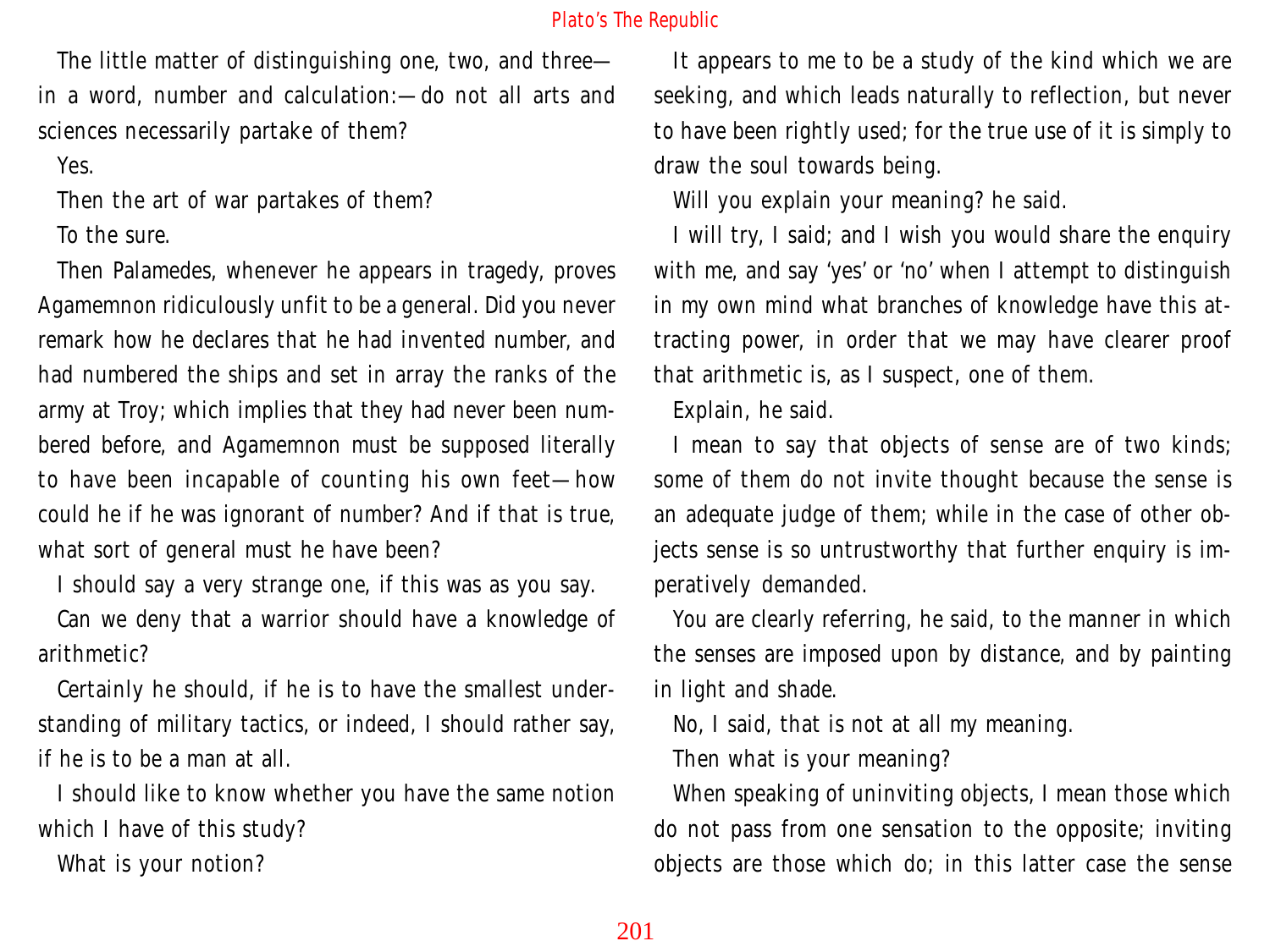coming upon the object, whether at a distance or near, gives no more vivid idea of anything in particular than of its opposite. An illustration will make my meaning clearer:—here are three fingers—a little finger, a second finger, and a middle finger.

Very good.

You may suppose that they are seen quite close: And here comes the point.

What is it?

Each of them equally appears a finger, whether seen in the middle or at the extremity, whether white or black, or thick or thin—it makes no difference; a finger is a finger all the same. In these cases a man is not compelled to ask of thought the question, what is a finger? for the sight never intimates to the mind that a finger is other than a finger.

True.

And therefore, I said, as we might expect, there is nothing here which invites or excites intelligence.

There is not, he said.

But is this equally true of the greatness and smallness of the fingers? Can sight adequately perceive them? and is no difference made by the circumstance that one of the fingers is in the middle and another at the extremity? And in

like manner does the touch adequately perceive the qualities of thickness or thinness, or softness or hardness? And so of the other senses; do they give perfect intimations of such matters? Is not their mode of operation on this wise the sense which is concerned with the quality of hardness is necessarily concerned also with the quality of softness, and only intimates to the soul that the same thing is felt to be both hard and soft?

You are quite right, he said.

And must not the soul be perplexed at this intimation which the sense gives of a hard which is also soft? What, again, is the meaning of light and heavy, if that which is light is also heavy, and that which is heavy, light?

Yes, he said, these intimations which the soul receives are very curious and require to be explained.

Yes, I said, and in these perplexities the soul naturally summons to her aid calculation and intelligence, that she may see whether the several objects announced to her are one or two.

True.

And if they turn out to be two, is not each of them one and different?

Certainly.

And if each is one, and both are two, she will conceive the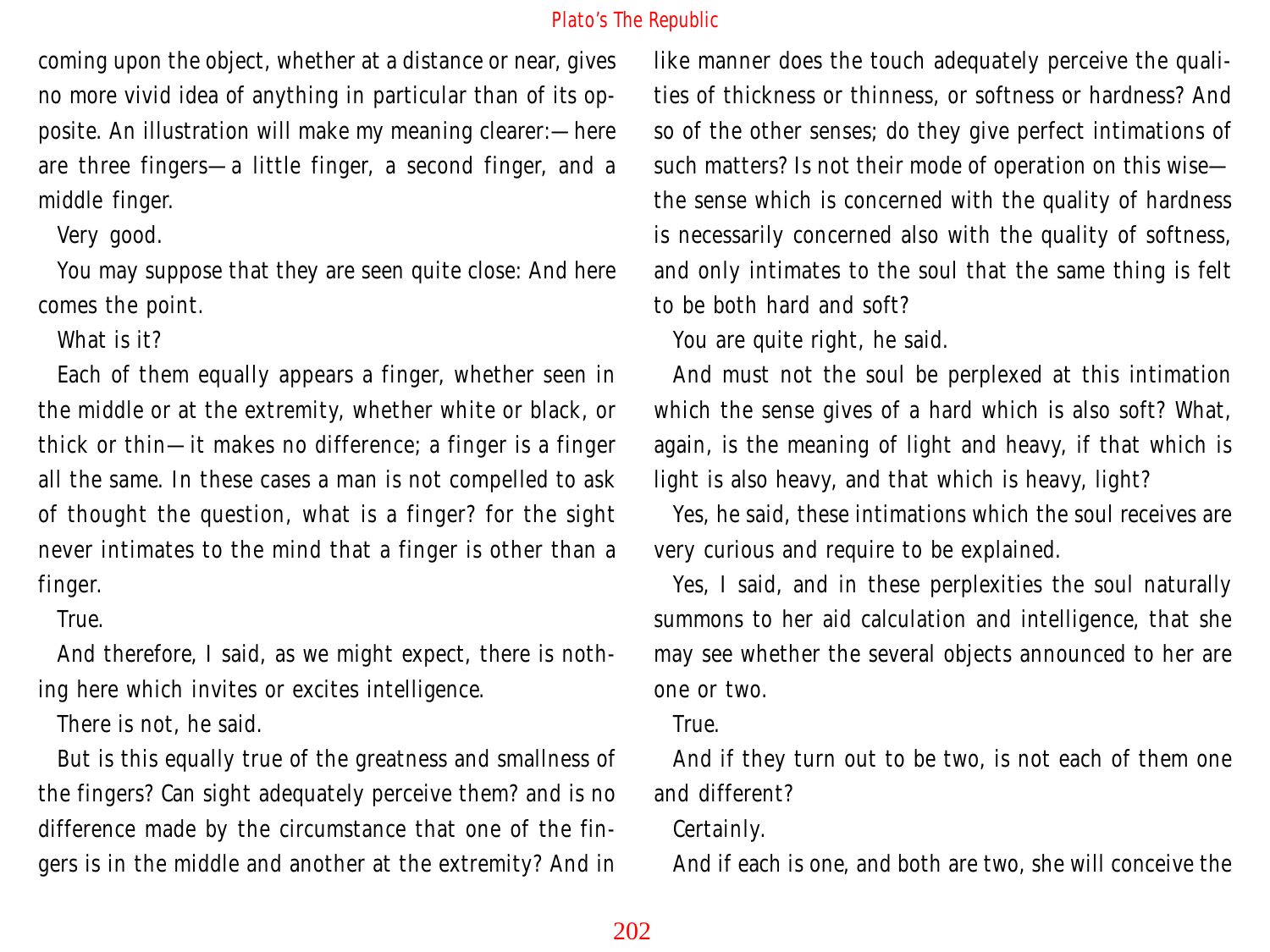two as in a state of division, for if there were undivided they could only be conceived of as one?

True.

The eye certainly did see both small and great, but only in a confused manner; they were not distinguished.

Yes.

Whereas the thinking mind, intending to light up the chaos, was compelled to reverse the process, and look at small and great as separate and not confused.

Very true.

Was not this the beginning of the enquiry 'What is great?' and 'What is small?'

Exactly so.

And thus arose the distinction of the visible and the intelligible.

Most true.

This was what I meant when I spoke of impressions which invited the intellect, or the reverse—those which are simultaneous with opposite impressions, invite thought; those which are not simultaneous do not.

I understand, he said, and agree with you.

And to which class do unity and number belong?

I do not know, he replied.

Think a little and you will see that what has preceded will

supply the answer; for if simple unity could be adequately perceived by the sight or by any other sense, then, as we were saying in the case of the finger, there would be nothing to attract towards being; but when there is some contradiction always present, and one is the reverse of one and involves the conception of plurality, then thought begins to be aroused within us, and the soul perplexed and wanting to arrive at a decision asks 'What is absolute unity?' This is the way in which the study of the one has a power of drawing and converting the mind to the contemplation of true being.

And surely, he said, this occurs notably in the case of one; for we see the same thing to be both one and infinite in multitude?

Yes, I said; and this being true of one must be equally true of all number?

Certainly.

And all arithmetic and calculation have to do with number?

Yes.

And they appear to lead the mind towards truth? Yes, in a very remarkable manner.

Then this is knowledge of the kind for which we are seeking, having a double use, military and philosophical; for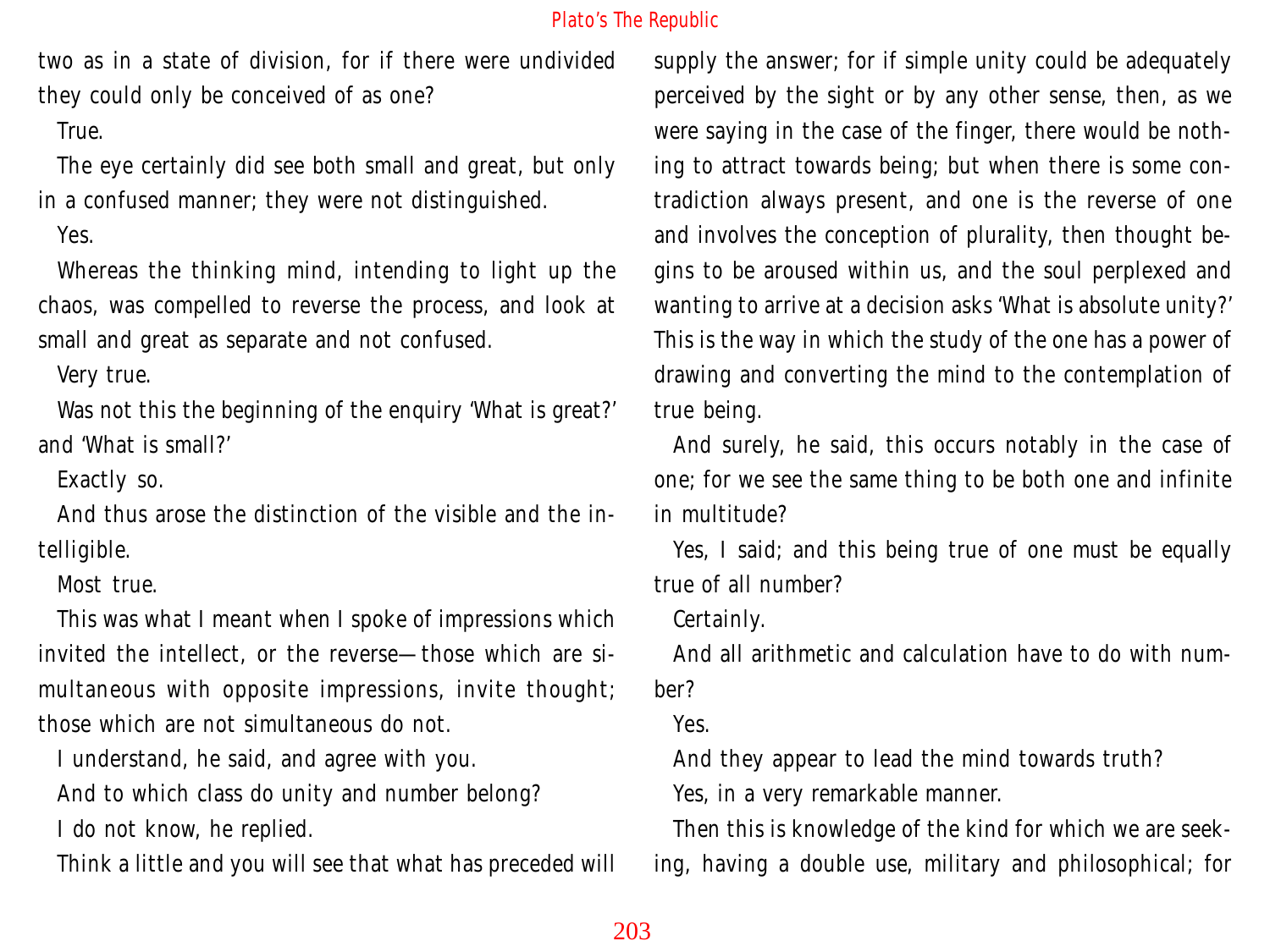the man of war must learn the art of number or he will not know how to array his troops, and the philosopher also, because he has to rise out of the sea of change and lay hold of true being, and therefore he must be an arithmetician.

That is true.

And our guardian is both warrior and philosopher? Certainly.

Then this is a kind of knowledge which legislation may fitly prescribe; and we must endeavour to persuade those who are prescribe to be the principal men of our State to go and learn arithmetic, not as amateurs, but they must carry on the study until they see the nature of numbers with the mind only; nor again, like merchants or retail-traders, with a view to buying or selling, but for the sake of their military use, and of the soul herself; and because this will be the easiest way for her to pass from becoming to truth and being.

That is excellent, he said.

Yes, I said, and now having spoken of it, I must add how charming the science is! and in how many ways it conduces to our desired end, if pursued in the spirit of a philosopher, and not of a shopkeeper!

How do you mean?

I mean, as I was saying, that arithmetic has a very great

and elevating effect, compelling the soul to reason about abstract number, and rebelling against the introduction of visible or tangible objects into the argument. You know how steadily the masters of the art repel and ridicule any one who attempts to divide absolute unity when he is calculating, and if you divide, they multiply, taking care that one shall continue one and not become lost in fractions.

That is very true.

Now, suppose a person were to say to them: O my friends, what are these wonderful numbers about which you are reasoning, in which, as you say, there is a unity such as you demand, and each unit is equal, invariable, indivisible, what would they answer?

They would answer, as I should conceive, that they were speaking of those numbers which can only be realised in thought.

Then you see that this knowledge may be truly called necessary, necessitating as it clearly does the use of the pure intelligence in the attainment of pure truth?

Yes; that is a marked characteristic of it.

And have you further observed, that those who have a natural talent for calculation are generally quick at every other kind of knowledge; and even the dull if they have had an arithmetical training, although they may derive no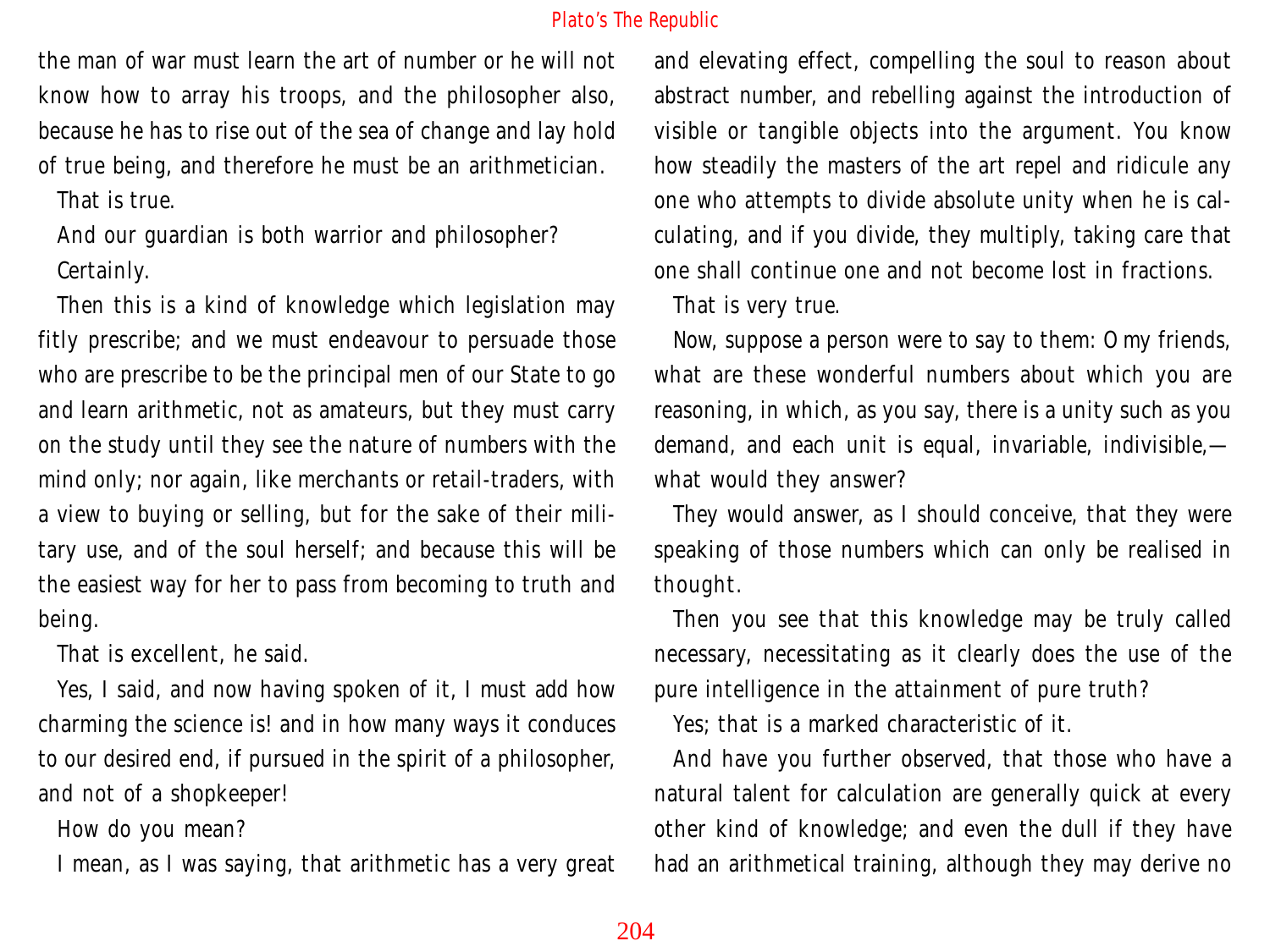other advantage from it, always become much quicker than they would otherwise have been.

Very true, he said.

And indeed, you will not easily find a more difficult study, and not many as difficult.

You will not.

And, for all these reasons, arithmetic is a kind of knowledge in which the best natures should be trained, and which must not be given up.

I agree.

Let this then be made one of our subjects of education. And next, shall we enquire whether the kindred science also concerns us?

You mean geometry?

Exactly so.

Clearly, he said, we are concerned with that part of geometry which relates to war; for in pitching a camp, or taking up a position, or closing or extending the lines of an army, or any other military manoeuvre, whether in actual battle or on a march, it will make all the difference whether a general is or is not a geometrician.

Yes, I said, but for that purpose a very little of either geometry or calculation will be enough; the question relates rather to the greater and more advanced part of geometry— whether that tends in any degree to make more easy the vision of the idea of good; and thither, as I was saying, all things tend which compel the soul to turn her gaze towards that place, where is the full perfection of being, which she ought, by all means, to behold.

True, he said.

Then if geometry compels us to view being, it concerns us; if becoming only, it does not concern us?

Yes, that is what we assert.

Yet anybody who has the least acquaintance with geometry will not deny that such a conception of the science is in flat contradiction to the ordinary language of geometricians.

How so?

They have in view practice only, and are always speaking in a narrow and ridiculous manner, of squaring and extending and applying and the like—they confuse the necessities of geometry with those of daily life; whereas knowledge is the real object of the whole science.

Certainly, he said.

Then must not a further admission be made?

What admission?

That the knowledge at which geometry aims is knowledge of the eternal, and not of aught perishing and transient.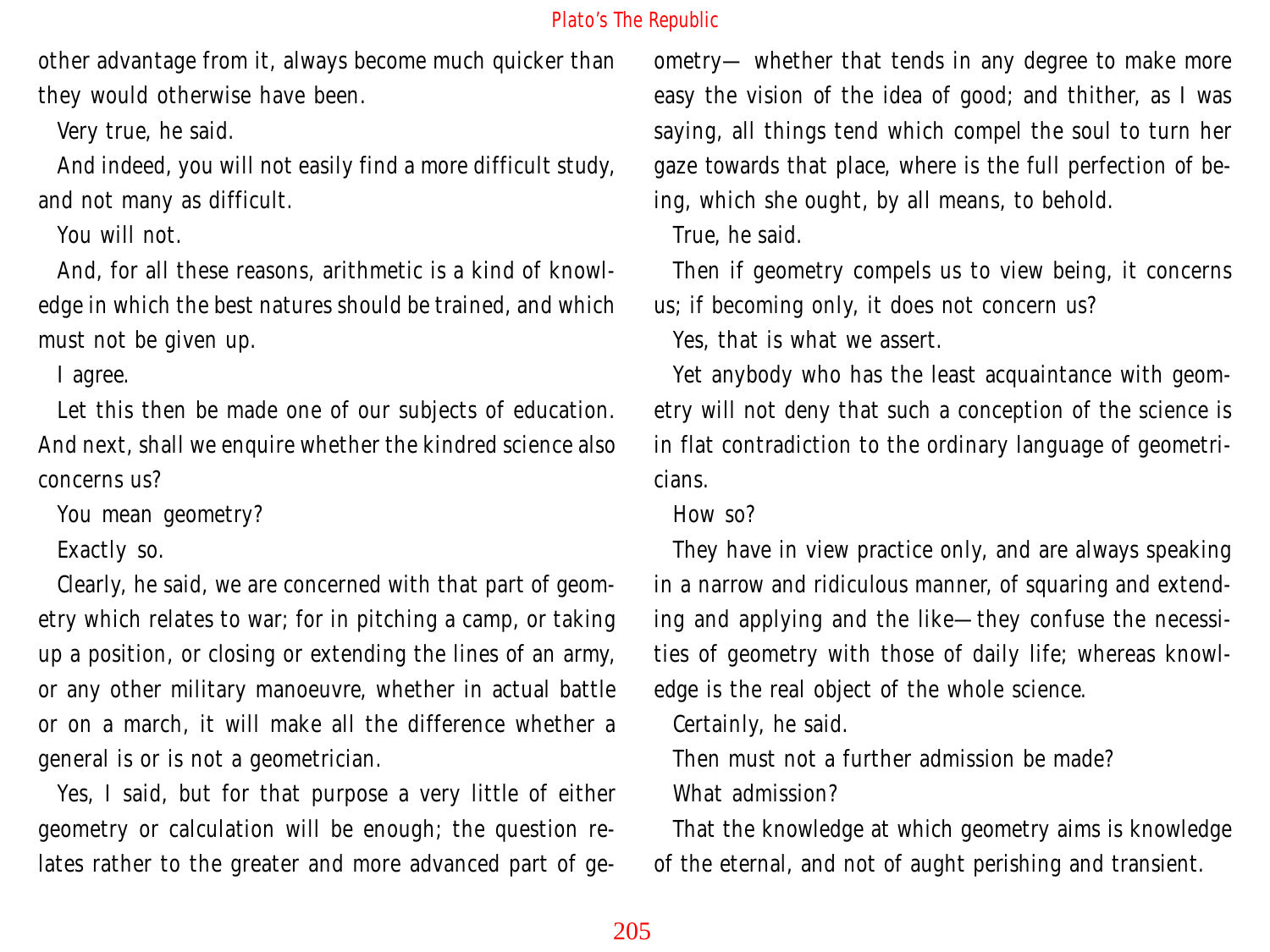That, he replied, may be readily allowed, and is true. Then, my noble friend, geometry will draw the soul towards truth, and create the spirit of philosophy, and raise up that which is now unhappily allowed to fall down.

Nothing will be more likely to have such an effect.

Then nothing should be more sternly laid down than that the inhabitants of your fair city should by all means learn geometry. Moreover the science has indirect effects, which are not small.

Of what kind? he said.

There are the military advantages of which you spoke, I said; and in all departments of knowledge, as experience proves, any one who has studied geometry is infinitely quicker of apprehension than one who has not.

Yes indeed, he said, there is an infinite difference between them.

Then shall we propose this as a second branch of knowledge which our youth will study?

Let us do so, he replied.

And suppose we make astronomy the third—what do you say?

I am strongly inclined to it, he said; the observation of the seasons and of months and years is as essential to the general as it is to the farmer or sailor.

I am amused, I said, at your fear of the world, which makes you guard against the appearance of insisting upon useless studies; and I quite admit the difficulty of believing that in every man there is an eye of the soul which, when by other pursuits lost and dimmed, is by these purified and re-illumined; and is more precious far than ten thousand bodily eyes, for by it alone is truth seen. Now there are two classes of persons: one class of those who will agree with you and will take your words as a revelation; another class to whom they will be utterly unmeaning, and who will naturally deem them to be idle tales, for they see no sort of profit which is to be obtained from them. And therefore you had better decide at once with which of the two you are proposing to argue. You will very likely say with neither, and that your chief aim in carrying on the argument is your own improvement; at the same time you do not grudge to others any benefit which they may receive.

I think that I should prefer to carry on the argument mainly on my own behalf.

Then take a step backward, for we have gone wrong in the order of the sciences.

What was the mistake? he said.

After plane geometry, I said, we proceeded at once to solids in revolution, instead of taking solids in themselves;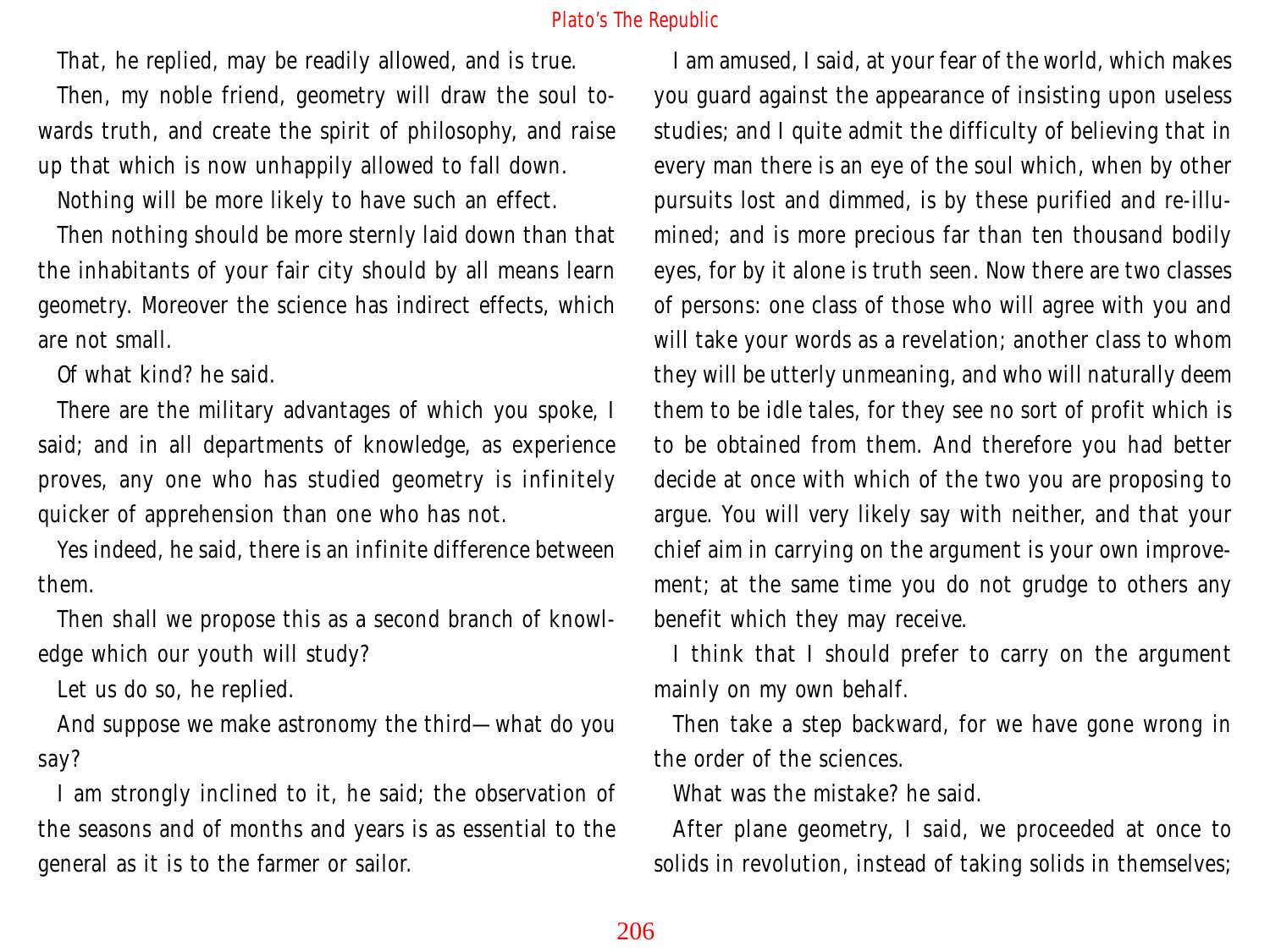whereas after the second dimension the third, which is concerned with cubes and dimensions of depth, ought to have followed.

That is true, Socrates; but so little seems to be known as yet about these subjects.

Why, yes, I said, and for two reasons:—in the first place, no government patronises them; this leads to a want of energy in the pursuit of them, and they are difficult; in the second place, students cannot learn them unless they have a director. But then a director can hardly be found, and even if he could, as matters now stand, the students, who are very conceited, would not attend to him. That, however, would be otherwise if the whole State became the director of these studies and gave honour to them; then disciples would want to come, and there would be continuous and earnest search, and discoveries would be made; since even now, disregarded as they are by the world, and maimed of their fair proportions, and although none of their votaries can tell the use of them, still these studies force their way by their natural charm, and very likely, if they had the help of the State, they would some day emerge into light.

Yes, he said, there is a remarkable charm in them. But I do not clearly understand the change in the order. First you began with a geometry of plane surfaces?

Yes, I said.

And you placed astronomy next, and then you made a step backward?

Yes, and I have delayed you by my hurry; the ludicrous state of solid geometry, which, in natural order, should have followed, made me pass over this branch and go on to astronomy, or motion of solids.

True, he said.

Then assuming that the science now omitted would come into existence if encouraged by the State, let us go on to astronomy, which will be fourth.

The right order, he replied. And now, Socrates, as you rebuked the vulgar manner in which I praised astronomy before, my praise shall be given in your own spirit. For every one, as I think, must see that astronomy compels the soul to look upwards and leads us from this world to another.

Every one but myself, I said; to every one else this may be clear, but not to me.

And what then would you say?

I should rather say that those who elevate astronomy into philosophy appear to me to make us look downwards and not upwards.

What do you mean? he asked.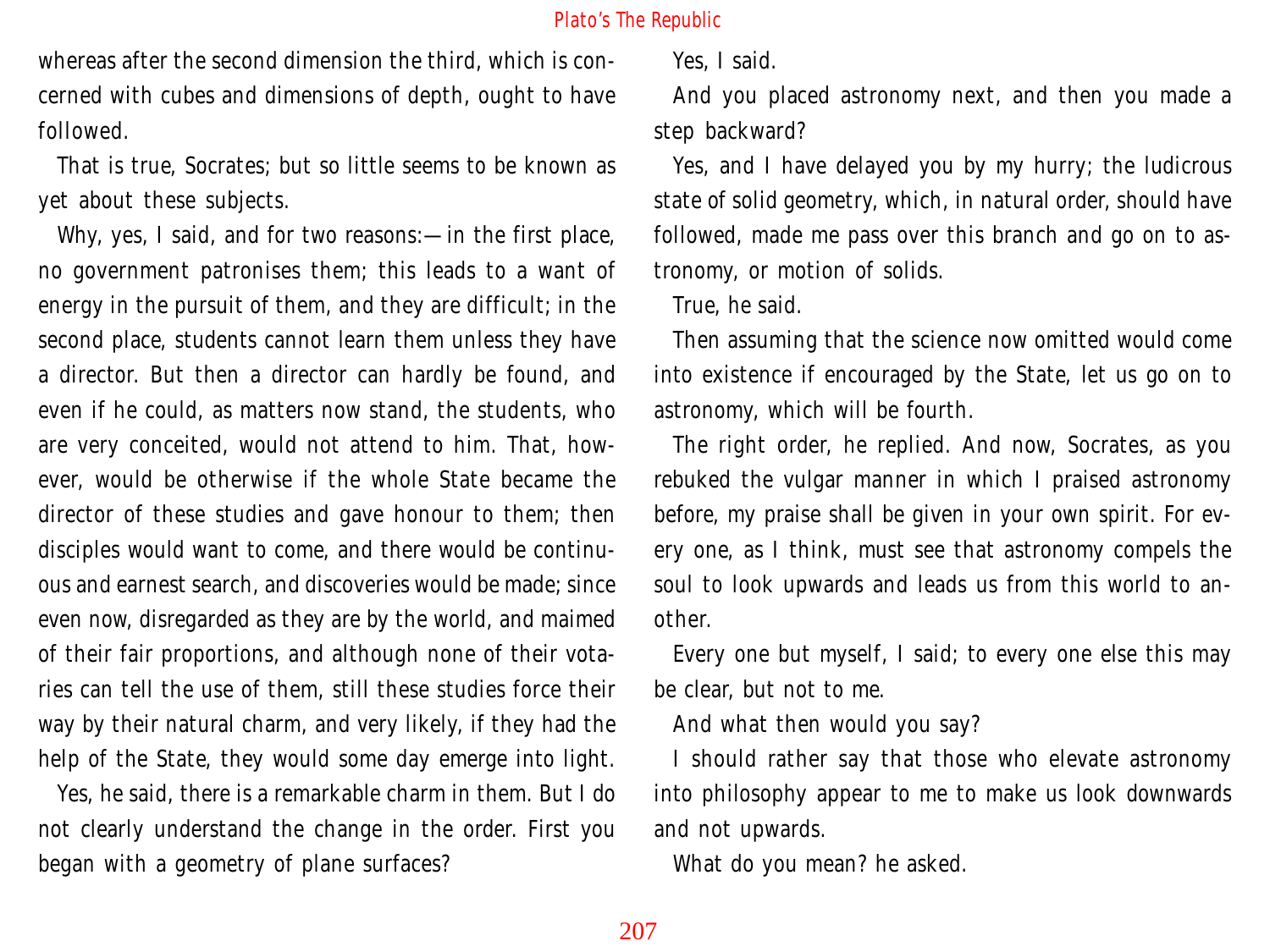You, I replied, have in your mind a truly sublime conception of our knowledge of the things above. And I dare say that if a person were to throw his head back and study the fretted ceiling, you would still think that his mind was the percipient, and not his eyes. And you are very likely right, and I may be a simpleton: but, in my opinion, that knowledge only which is of being and of the unseen can make the soul look upwards, and whether a man gapes at the heavens or blinks on the ground, seeking to learn some particular of sense, I would deny that he can learn, for nothing of that sort is matter of science; his soul is looking downwards, not upwards, whether his way to knowledge is by water or by land, whether he floats, or only lies on his back.

I acknowledge, he said, the justice of your rebuke. Still, I should like to ascertain how astronomy can be learned in any manner more conducive to that knowledge of which we are speaking?

I will tell you, I said: The starry heaven which we behold is wrought upon a visible ground, and therefore, although the fairest and most perfect of visible things, must necessarily be deemed inferior far to the true motions of absolute swiftness and absolute slowness, which are relative to each other, and carry with them that which is contained in them, in the true number and in every true figure. Now,

these are to be apprehended by reason and intelligence, but not by sight.

#### True, he replied.

The spangled heavens should be used as a pattern and with a view to that higher knowledge; their beauty is like the beauty of figures or pictures excellently wrought by the hand of Daedalus, or some other great artist, which we may chance to behold; any geometrician who saw them would appreciate the exquisiteness of their workmanship, but he would never dream of thinking that in them he could find the true equal or the true double, or the truth of any other proportion.

No, he replied, such an idea would be ridiculous.

And will not a true astronomer have the same feeling when he looks at the movements of the stars? Will he not think that heaven and the things in heaven are framed by the Creator of them in the most perfect manner? But he will never imagine that the proportions of night and day, or of both to the month, or of the month to the year, or of the stars to these and to one another, and any other things that are material and visible can also be eternal and subject to no deviation—that would be absurd; and it is equally absurd to take so much pains in investigating their exact truth.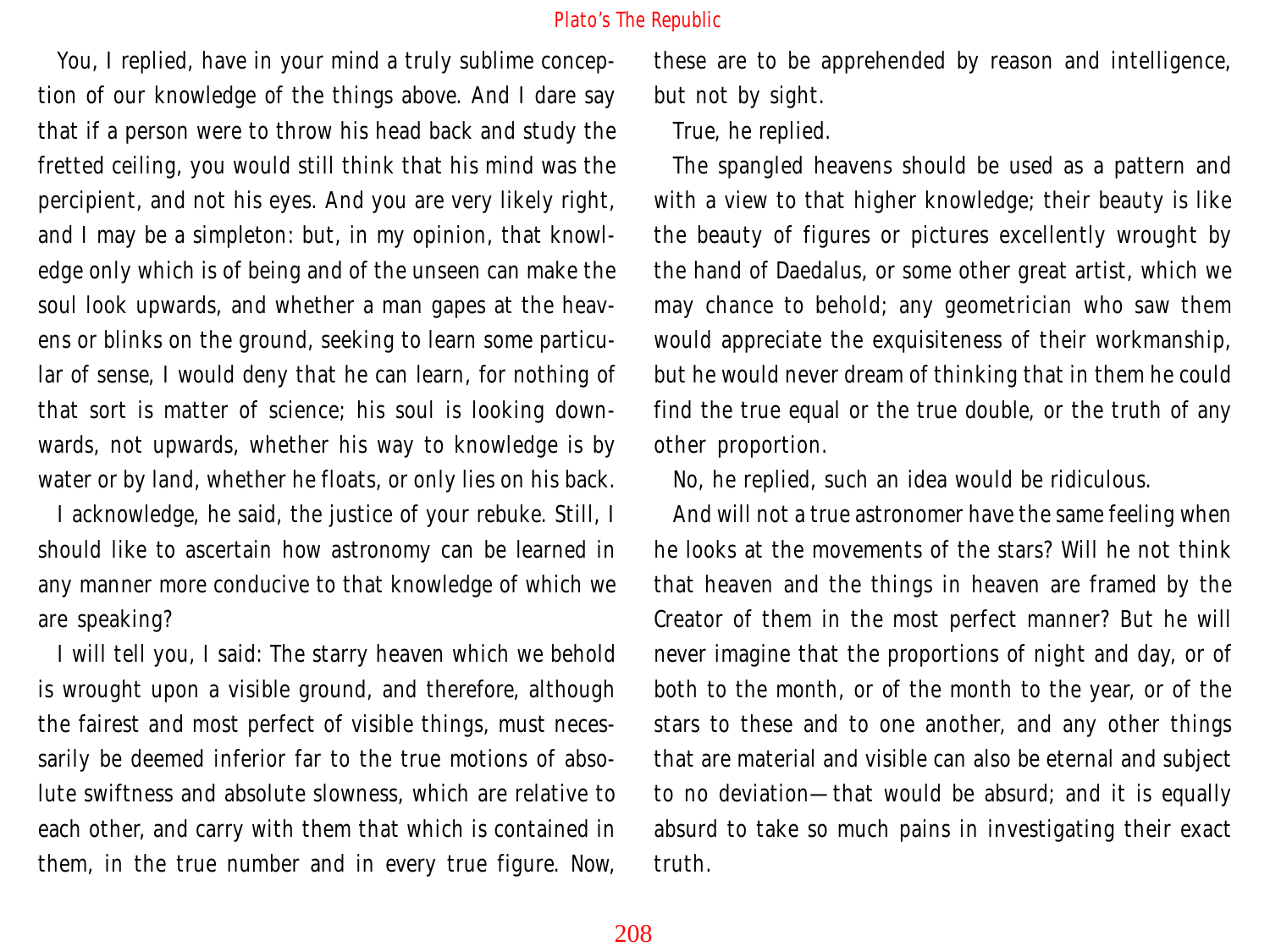I quite agree, though I never thought of this before.

Then, I said, in astronomy, as in geometry, we should employ problems, and let the heavens alone if we would approach the subject in the right way and so make the natural gift of reason to be of any real use.

That, he said, is a work infinitely beyond our present astronomers.

Yes, I said; and there are many other things which must also have a similar extension given to them, if our legislation is to be of any value. But can you tell me of any other suitable study?

No, he said, not without thinking.

Motion, I said, has many forms, and not one only; two of them are obvious enough even to wits no better than ours; and there are others, as I imagine, which may be left to wiser persons.

But where are the two?

There is a second, I said, which is the counterpart of the one already named.

And what may that be?

The second, I said, would seem relatively to the ears to be what the first is to the eyes; for I conceive that as the eyes are designed to look up at the stars, so are the ears to hear harmonious motions; and these are sister sciences—as the Pythagoreans say, and we, Glaucon, agree with them? Yes, he replied.

But this, I said, is a laborious study, and therefore we had better go and learn of them; and they will tell us whether there are any other applications of these sciences. At the same time, we must not lose sight of our own higher object.

#### What is that?

There is a perfection which all knowledge ought to reach, and which our pupils ought also to attain, and not to fall short of, as I was saying that they did in astronomy. For in the science of harmony, as you probably know, the same thing happens. The teachers of harmony compare the sounds and consonances which are heard only, and their labour, like that of the astronomers, is in vain.

Yes, by heaven! he said; and 'tis as good as a play to hear them talking about their condensed notes, as they call them; they put their ears close alongside of the strings like persons catching a sound from their neighbour's wall—one set of them declaring that they distinguish an intermediate note and have found the least interval which should be the unit of measurement; the others insisting that the two sounds have passed into the same—either party setting their ears before their understanding.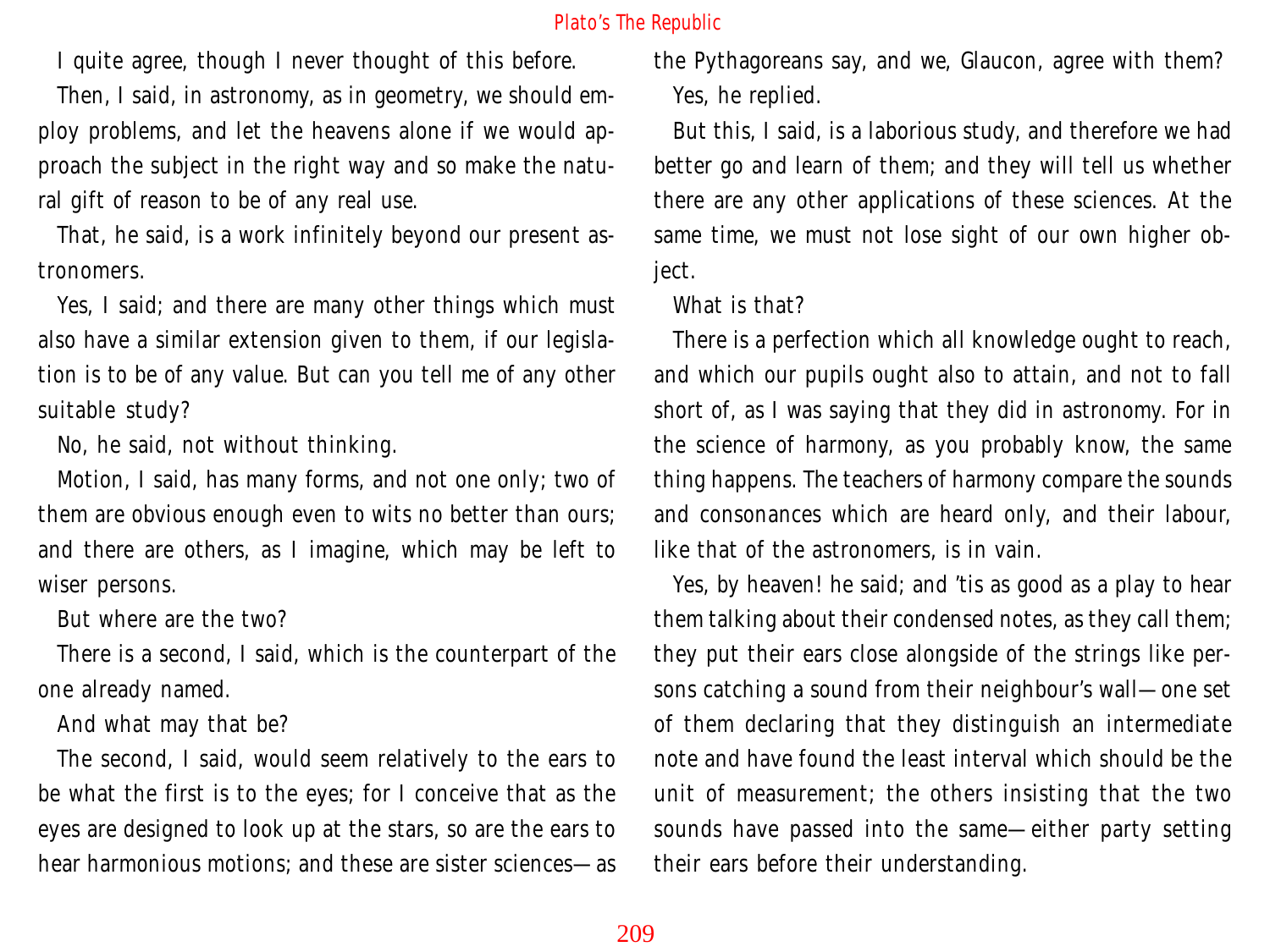You mean, I said, those gentlemen who tease and torture the strings and rack them on the pegs of the instrument: might carry on the metaphor and speak after their manner of the blows which the plectrum gives, and make accusations against the strings, both of backwardness and forwardness to sound; but this would be tedious, and therefore I will only say that these are not the men, and that I am referring to the Pythagoreans, of whom I was just now proposing to enquire about harmony. For they too are in error, like the astronomers; they investigate the numbers of the harmonies which are heard, but they never attain to problems—that is to say, they never reach the natural harmonies of number, or reflect why some numbers are harmonious and others not.

That, he said, is a thing of more than mortal knowledge. A thing, I replied, which I would rather call useful; that is, if sought after with a view to the beautiful and good; but if pursued in any other spirit, useless. Very true, he said.

Now, when all these studies reach the point of inter-communion and connection with one another, and come to be considered in their mutual affinities, then, I think, but not till then, will the pursuit of them have a value for our objects; otherwise there is no profit in them.

I suspect so; but you are speaking, Socrates, of a vast work.

What do you mean? I said; the prelude or what? Do you not know that all this is but the prelude to the actual strain which we have to learn? For you surely would not regard the skilled mathematician as a dialectician?

Assuredly not, he said; I have hardly ever known a mathematician who was capable of reasoning.

But do you imagine that men who are unable to give and take a reason will have the knowledge which we require of them?

Neither can this be supposed.

And so, Glaucon, I said, we have at last arrived at the hymn of dialectic. This is that strain which is of the intellect only, but which the faculty of sight will nevertheless be found to imitate; for sight, as you may remember, was imagined by us after a while to behold the real animals and stars, and last of all the sun himself. And so with dialectic; when a person starts on the discovery of the absolute by the light of reason only, and without any assistance of sense, and perseveres until by pure intelligence he arrives at the perception of the absolute good, he at last finds himself at the end of the intellectual world, as in the case of sight at the end of the visible.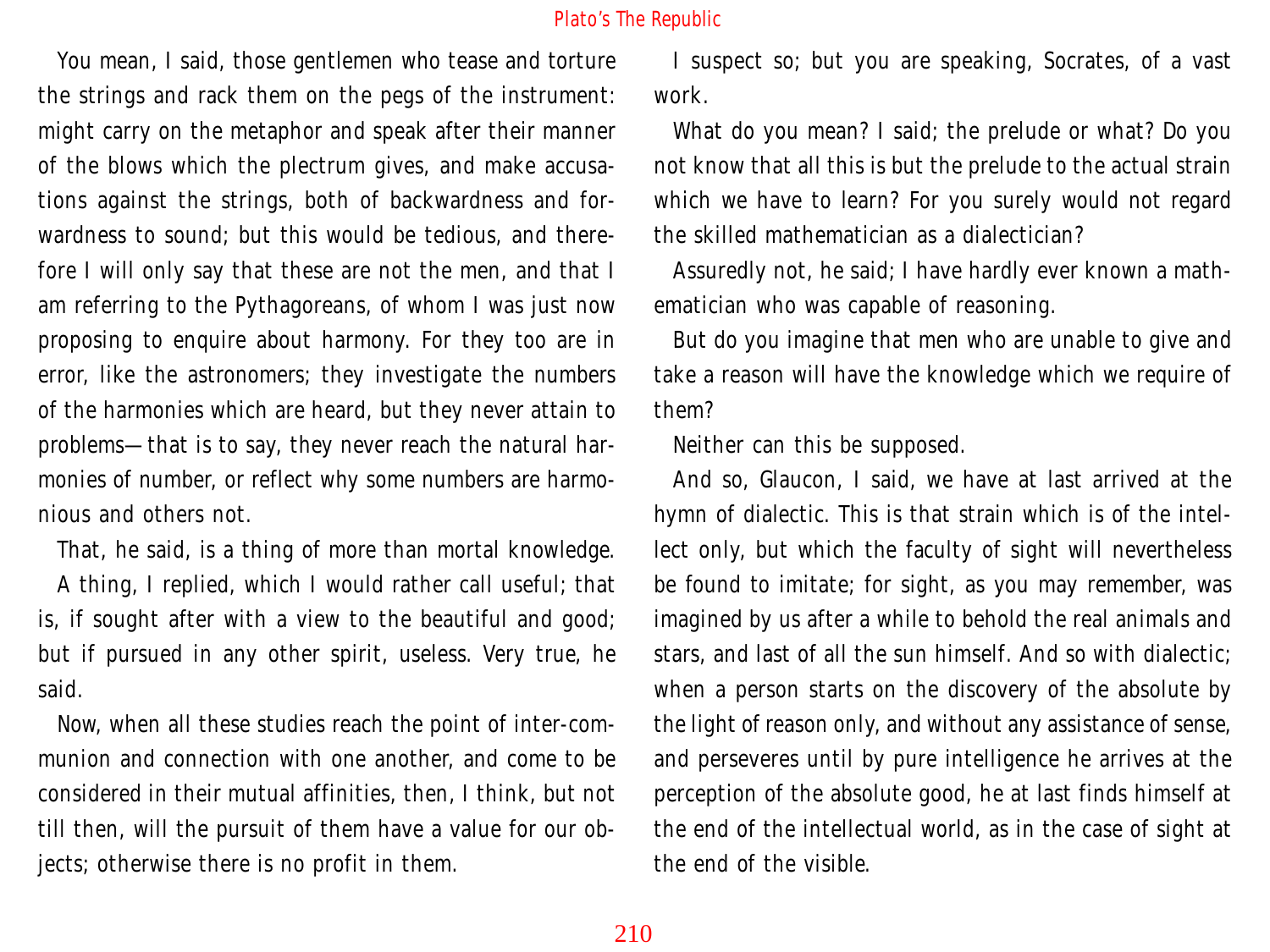Exactly, he said.

Then this is the progress which you call dialectic?

#### True.

But the release of the prisoners from chains, and their translation from the shadows to the images and to the light, and the ascent from the underground den to the sun, while in his presence they are vainly trying to look on animals and plants and the light of the sun, but are able to perceive even with their weak eyes the images in the water (which are divine), and are the shadows of true existence (not shadows of images cast by a light of fire, which compared with the sun is only an image)—this power of elevating the highest principle in the soul to the contemplation of that which is best in existence, with which we may compare the raising of that faculty which is the very light of the body to the sight of that which is brightest in the material and visible world—this power is given, as I was saying, by all that study and pursuit of the arts which has been described.

I agree in what you are saying, he replied, which may be hard to believe, yet, from another point of view, is harder still to deny. This, however, is not a theme to be treated of in passing only, but will have to be discussed again and again. And so, whether our conclusion be true or false, let us assume all this, and proceed at once from the prelude or

preamble to the chief strain, and describe that in like manner. Say, then, what is the nature and what are the divisions of dialectic, and what are the paths which lead thither; for these paths will also lead to our final rest?

Dear Glaucon, I said, you will not be able to follow me here, though I would do my best, and you should behold not an image only but the absolute truth, according to my notion. Whether what I told you would or would not have been a reality I cannot venture to say; but you would have seen something like reality; of that I am confident.

Doubtless, he replied.

But I must also remind you, that the power of dialectic alone can reveal this, and only to one who is a disciple of the previous sciences.

Of that assertion you may be as confident as of the last. And assuredly no one will argue that there is any other method of comprehending by any regular process all true existence or of ascertaining what each thing is in its own nature; for the arts in general are concerned with the desires or opinions of men, or are cultivated with a view to production and construction, or for the preservation of such productions and constructions; and as to the mathematical sciences which, as we were saying, have some apprehension of true being—geometry and the like—they only dream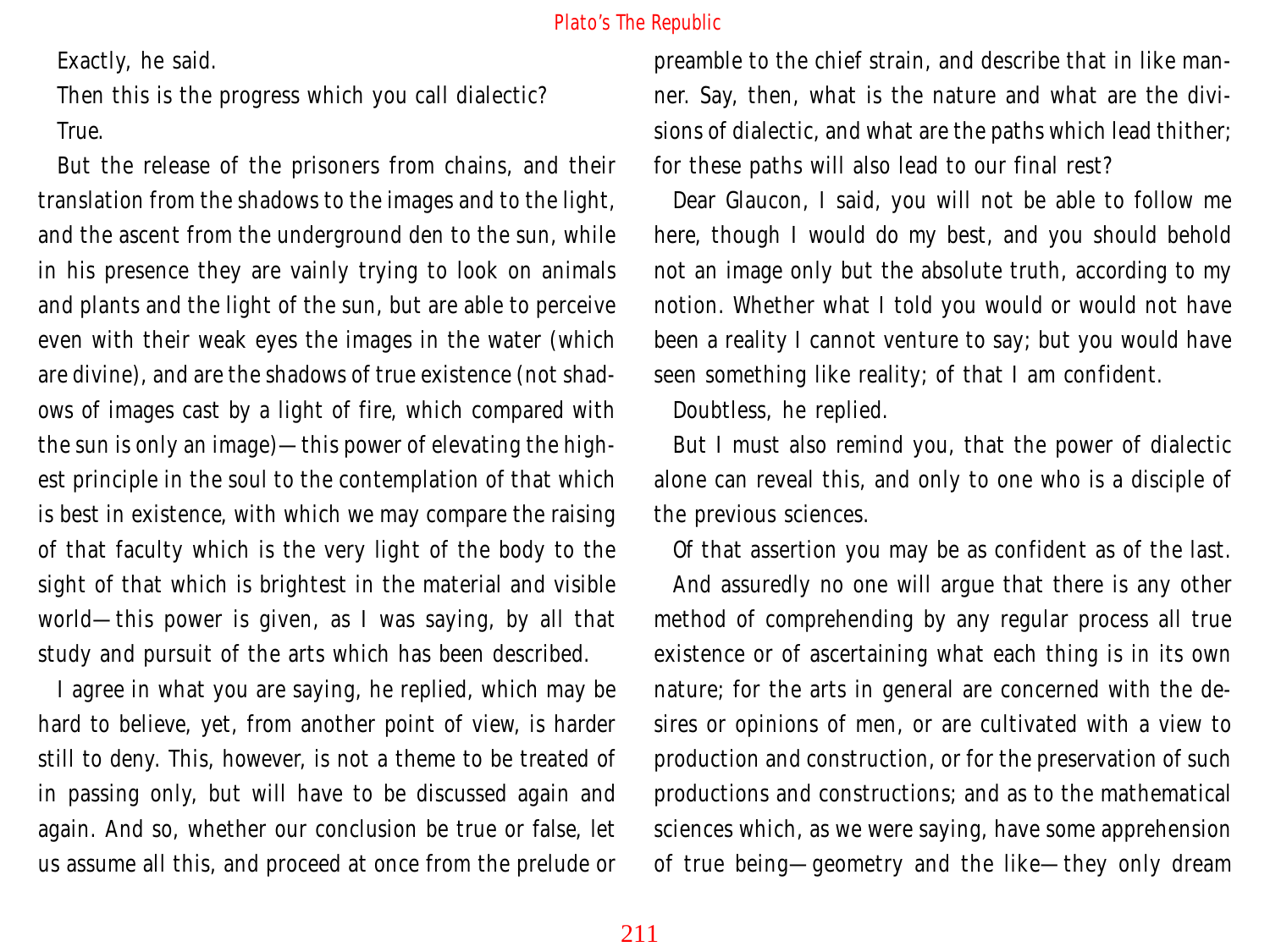about being, but never can they behold the waking reality so long as they leave the hypotheses which they use unexamined, and are unable to give an account of them. For when a man knows not his own first principle, and when the conclusion and intermediate steps are also constructed out of he knows not what, how can he imagine that such a fabric of convention can ever become science?

Impossible, he said.

Then dialectic, and dialectic alone, goes directly to the first principle and is the only science which does away with hypotheses in order to make her ground secure; the eye of the soul, which is literally buried in an outlandish slough, is by her gentle aid lifted upwards; and she uses as handmaids and helpers in the work of conversion, the sciences which we have been discussing. Custom terms them sciences, but they ought to have some other name, implying greater clearness than opinion and less clearness than science: and this, in our previous sketch, was called understanding. But why should we dispute about names when we have realities of such importance to consider?

Why indeed, he said, when any name will do which expresses the thought of the mind with clearness?

At any rate, we are satisfied, as before, to have four divisions; two for intellect and two for opinion, and to call the first division science, the second understanding, the third belief, and the fourth perception of shadows, opinion being concerned with becoming, and intellect with being; and so to make a proportion:—

 As being is to becoming, so is pure intellect to opinion. And as intellect is to opinion, so is science to belief, and understanding to the perception of shadows.

But let us defer the further correlation and subdivision of the subjects of opinion and of intellect, for it will be a long inquiry, many times longer than this has been.

As far as I understand, he said, I agree.

And do you also agree, I said, in describing the dialectician as one who attains a conception of the essence of each thing? And he who does not possess and is therefore unable to impart this conception, in whatever degree he fails, may in that degree also be said to fail in intelligence? Will you admit so much?

Yes, he said; how can I deny it?

And you would say the same of the conception of the good?

Until the person is able to abstract and define rationally the idea of good, and unless he can run the gauntlet of all objections, and is ready to disprove them, not by appeals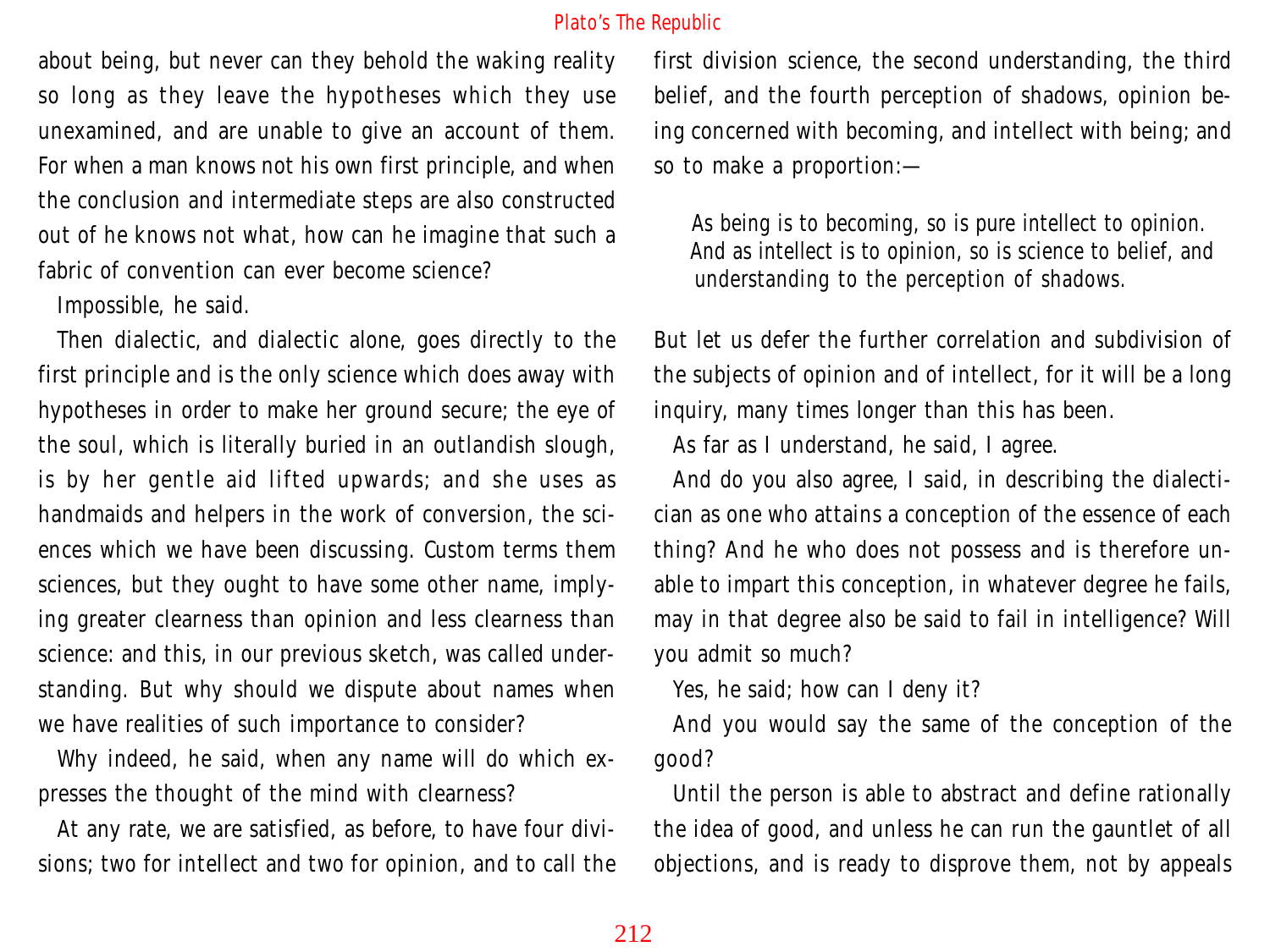to opinion, but to absolute truth, never faltering at any step of the argument—unless he can do all this, you would say that he knows neither the idea of good nor any other good; he apprehends only a shadow, if anything at all, which is given by opinion and not by science;—dreaming and slumbering in this life, before he is well awake here, he arrives at the world below, and has his final quietus.

In all that I should most certainly agree with you.

And surely you would not have the children of your ideal State, whom you are nurturing and educating—if the ideal ever becomes a reality—you would not allow the future rulers to be like posts, having no reason in them, and yet to be set in authority over the highest matters?

Certainly not.

Then you will make a law that they shall have such an education as will enable them to attain the greatest skill in asking and answering questions?

Yes, he said, you and I together will make it.

Dialectic, then, as you will agree, is the coping-stone of the sciences, and is set over them; no other science can be placed higher—the nature of knowledge can no further go? I agree, he said.

But to whom we are to assign these studies, and in what way they are to be assigned, are questions which remain to be considered?

Yes, clearly.

You remember, I said, how the rulers were chosen before? Certainly, he said.

The same natures must still be chosen, and the preference again given to the surest and the bravest, and, if possible, to the fairest; and, having noble and generous tempers, they should also have the natural gifts which will facilitate their education.

And what are these?

Such gifts as keenness and ready powers of acquisition; for the mind more often faints from the severity of study than from the severity of gymnastics: the toil is more entirely the mind's own, and is not shared with the body.

Very true, he replied.

Further, he of whom we are in search should have a good memory, and be an unwearied solid man who is a lover of labour in any line; or he will never be able to endure the great amount of bodily exercise and to go through all the intellectual discipline and study which we require of him.

Certainly, he said; he must have natural gifts.

The mistake at present is, that those who study philosophy have no vocation, and this, as I was before saying, is the reason why she has fallen into disrepute: her true sons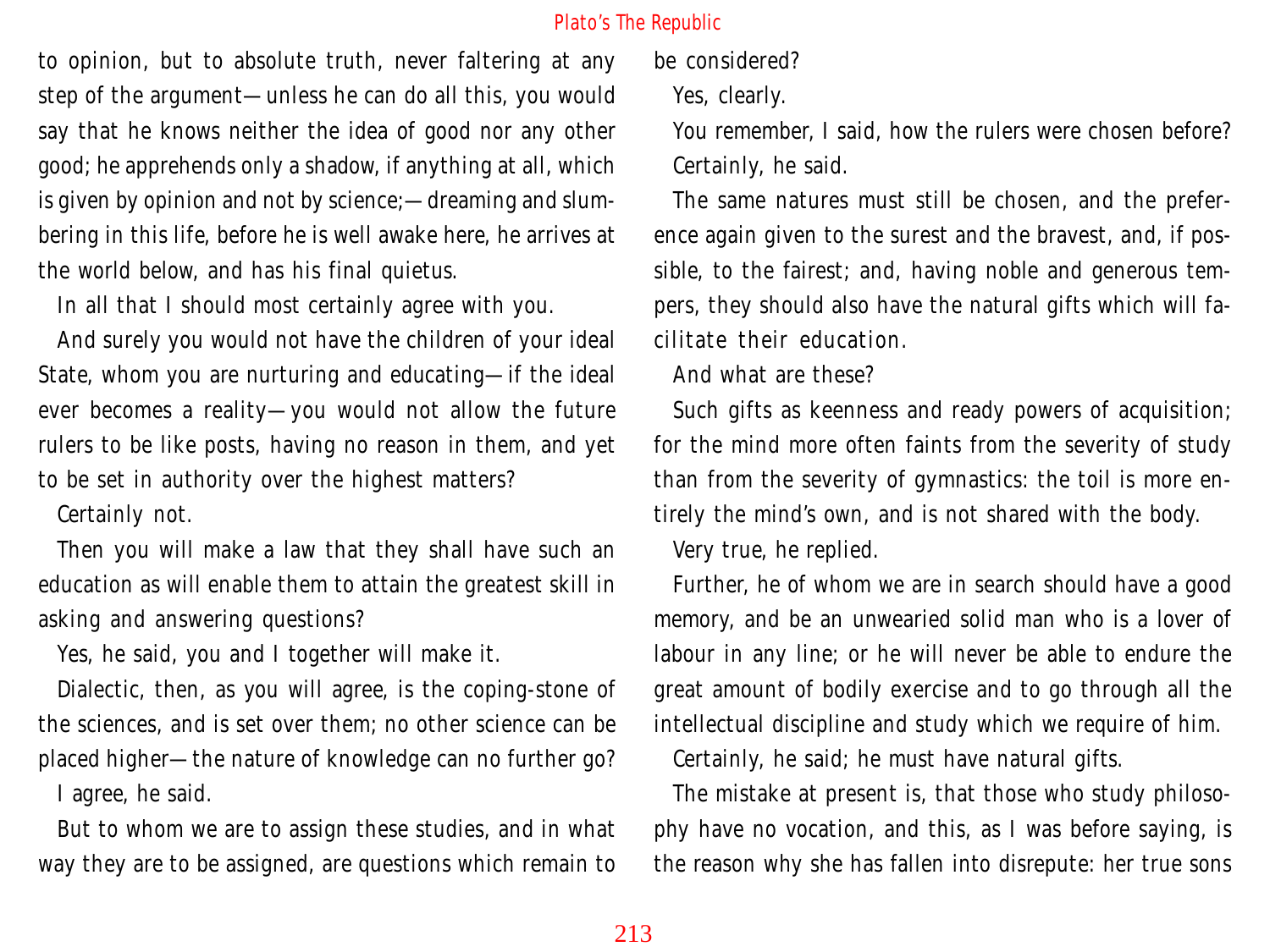should take her by the hand and not bastards. What do you mean?

In the first place, her votary should not have a lame or halting industry—I mean, that he should not be half industrious and half idle: as, for example, when a man is a lover of gymnastic and hunting, and all other bodily exercises, but a hater rather than a lover of the labour of learning or listening or enquiring. Or the occupation to which he devotes himself may be of an opposite kind, and he may have the other sort of lameness.

Certainly, he said.

And as to truth, I said, is not a soul equally to be deemed halt and lame which hates voluntary falsehood and is extremely indignant at herself and others when they tell lies, but is patient of involuntary falsehood, and does not mind wallowing like a swinish beast in the mire of ignorance, and has no shame at being detected?

To be sure.

And, again, in respect of temperance, courage, magnificence, and every other virtue, should we not carefully distinguish between the true son and the bastard? for where there is no discernment of such qualities States and individuals unconsciously err and the State makes a ruler, and the individual a friend, of one who, being defective in some part of virtue, is in a figure lame or a bastard.

That is very true, he said.

All these things, then, will have to be carefully considered by us; and if only those whom we introduce to this vast system of education and training are sound in body and mind, justice herself will have nothing to say against us, and we shall be the saviours of the constitution and of the State; but, if our pupils are men of another stamp, the reverse will happen, and we shall pour a still greater flood of ridicule on philosophy than she has to endure at present.

That would not be creditable.

Certainly not, I said; and yet perhaps, in thus turning jest into earnest I am equally ridiculous.

In what respect?

I had forgotten, I said, that we were not serious, and spoke with too much excitement. For when I saw philosophy so undeservedly trampled under foot of men I could not help feeling a sort of indignation at the authors of her disgrace: and my anger made me too vehement.

Indeed! I was listening, and did not think so.

But I, who am the speaker, felt that I was. And now let me remind you that, although in our former selection we chose old men, we must not do so in this. Solon was under a delusion when he said that a man when he grows old may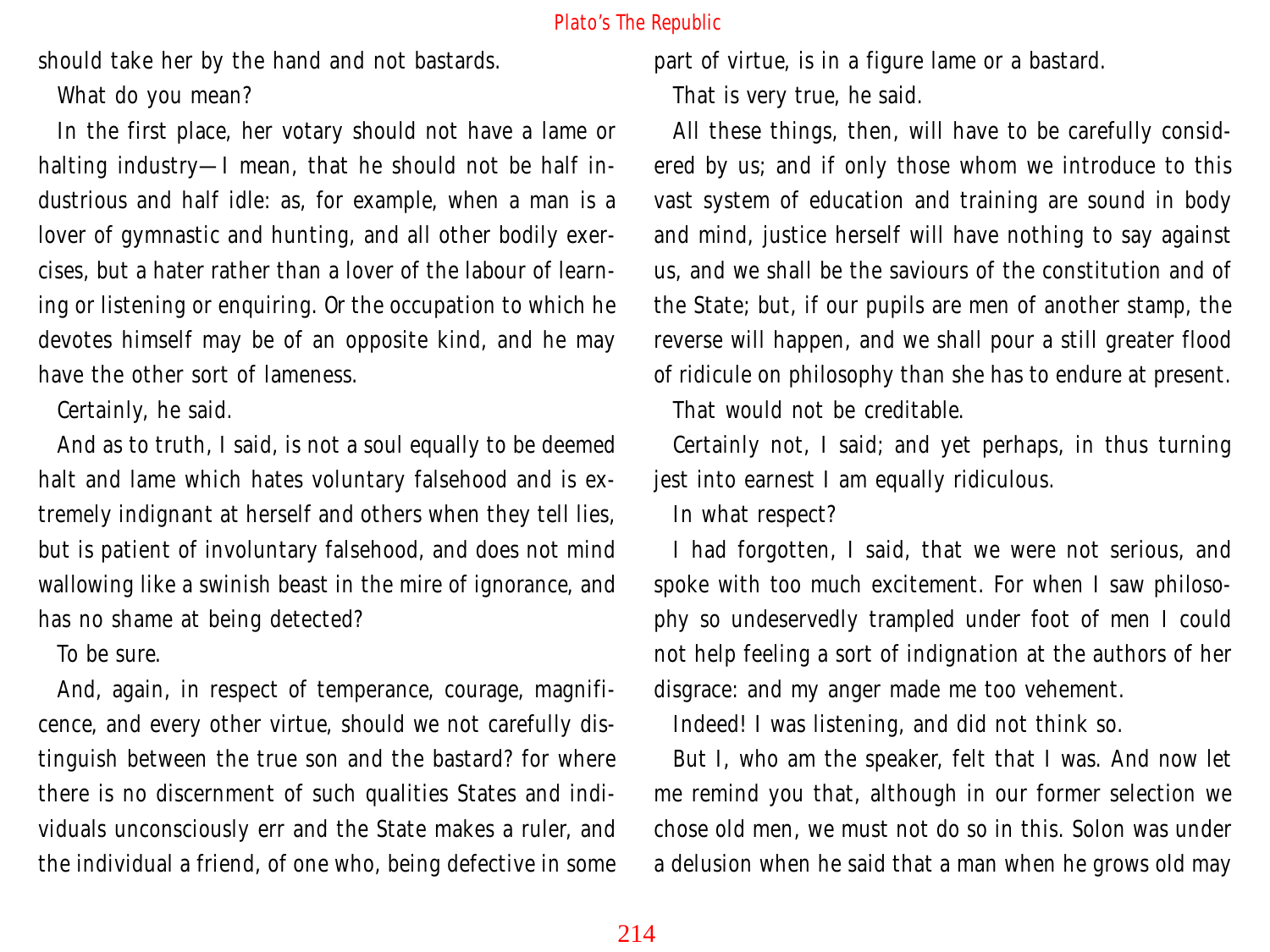learn many things—for he can no more learn much than he can run much; youth is the time for any extraordinary toil.

Of course.

And, therefore, calculation and geometry and all the other elements of instruction, which are a preparation for dialectic, should be presented to the mind in childhood; not, however, under any notion of forcing our system of education. Why not?

Because a freeman ought not to be a slave in the acquisition of knowledge of any kind. Bodily exercise, when compulsory, does no harm to the body; but knowledge which is acquired under compulsion obtains no hold on the mind.

Very true.

Then, my good friend, I said, do not use compulsion, but let early education be a sort of amusement; you will then be better able to find out the natural bent.

That is a very rational notion, he said.

Do you remember that the children, too, were to be taken to see the battle on horseback; and that if there were no danger they were to be brought close up and, like young hounds, have a taste of blood given them?

Yes, I remember.

The same practice may be followed, I said, in all these things—labours, lessons, dangers—and he who is most at home in all of them ought to be enrolled in a select number.

At what age?

At the age when the necessary gymnastics are over: the period whether of two or three years which passes in this sort of training is useless for any other purpose; for sleep and exercise are unpropitious to learning; and the trial of who is first in gymnastic exercises is one of the most important tests to which our youth are subjected.

Certainly, he replied.

After that time those who are selected from the class of twenty years old will be promoted to higher honour, and the sciences which they learned without any order in their early education will now be brought together, and they will be able to see the natural relationship of them to one another and to true being.

Yes, he said, that is the only kind of knowledge which takes lasting root.

Yes, I said; and the capacity for such knowledge is the great criterion of dialectical talent: the comprehensive mind is always the dialectical.

I agree with you, he said.

These, I said, are the points which you must consider; and those who have most of this comprehension, and who are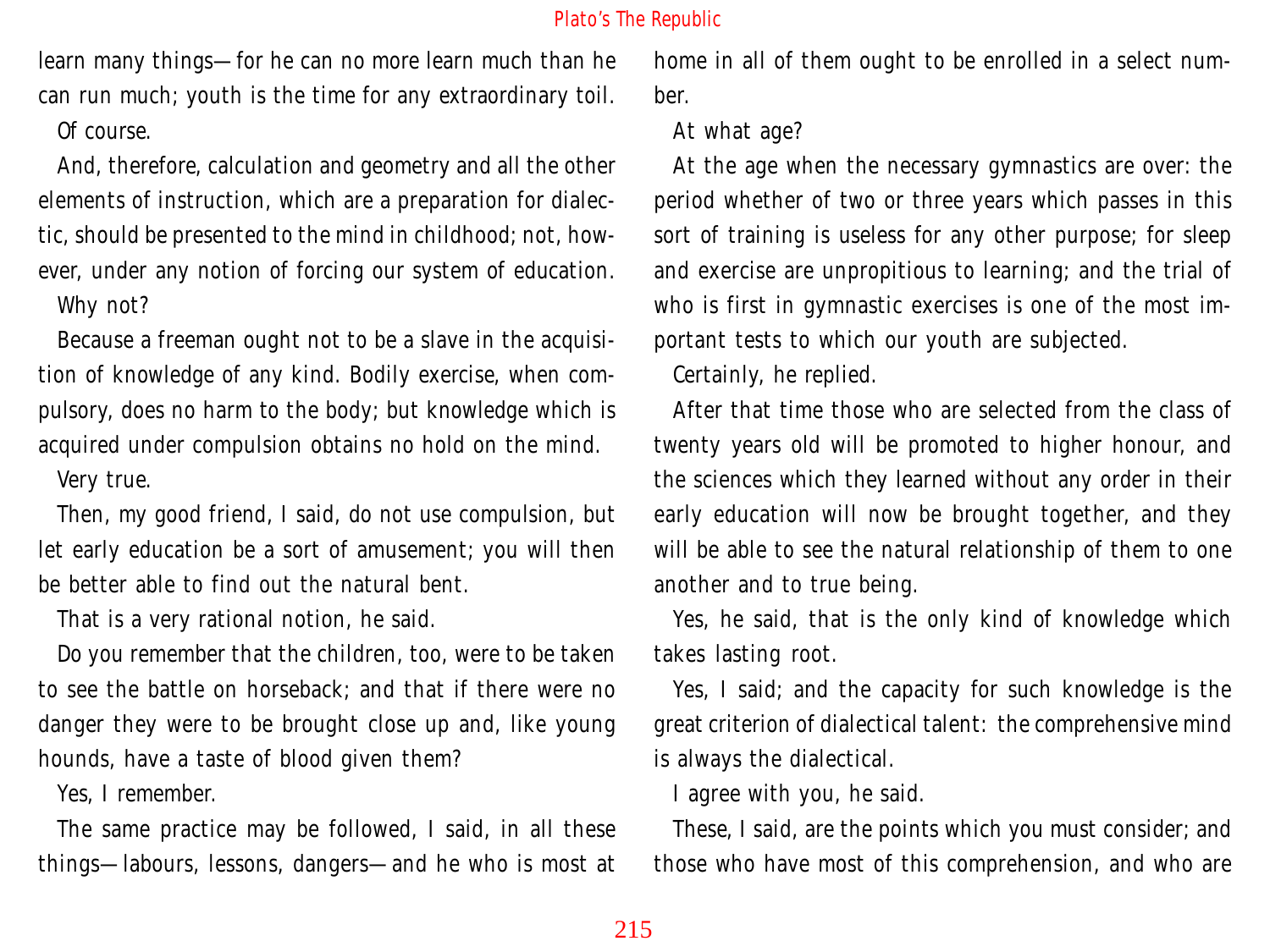more steadfast in their learning, and in their military and other appointed duties, when they have arrived at the age of thirty have to be chosen by you out of the select class, and elevated to higher honour; and you will have to prove them by the help of dialectic, in order to learn which of them is able to give up the use of sight and the other senses, and in company with truth to attain absolute being: And here, my friend, great caution is required.

Why great caution?

Do you not remark, I said, how great is the evil which dialectic has introduced?

What evil? he said.

The students of the art are filled with lawlessness. Quite true, he said.

Do you think that there is anything so very unnatural or inexcusable in their case? or will you make allowance for them?

In what way make allowance?

I want you, I said, by way of parallel, to imagine a supposititious son who is brought up in great wealth; he is one of a great and numerous family, and has many flatterers. When he grows up to manhood, he learns that his alleged are not his real parents; but who the real are he is unable to discover. Can you guess how he will be likely to

behave towards his flatterers and his supposed parents, first of all during the period when he is ignorant of the false relation, and then again when he knows? Or shall I guess for you?

If you please.

Then I should say, that while he is ignorant of the truth he will be likely to honour his father and his mother and his supposed relations more than the flatterers; he will be less inclined to neglect them when in need, or to do or say anything against them; and he will be less willing to disobey them in any important matter.

He will.

But when he has made the discovery, I should imagine that he would diminish his honour and regard for them, and would become more devoted to the flatterers; their influence over him would greatly increase; he would now live after their ways, and openly associate with them, and, unless he were of an unusually good disposition, he would trouble himself no more about his supposed parents or other relations.

Well, all that is very probable. But how is the image applicable to the disciples of philosophy?

In this way: you know that there are certain principles about justice and honour, which were taught us in child-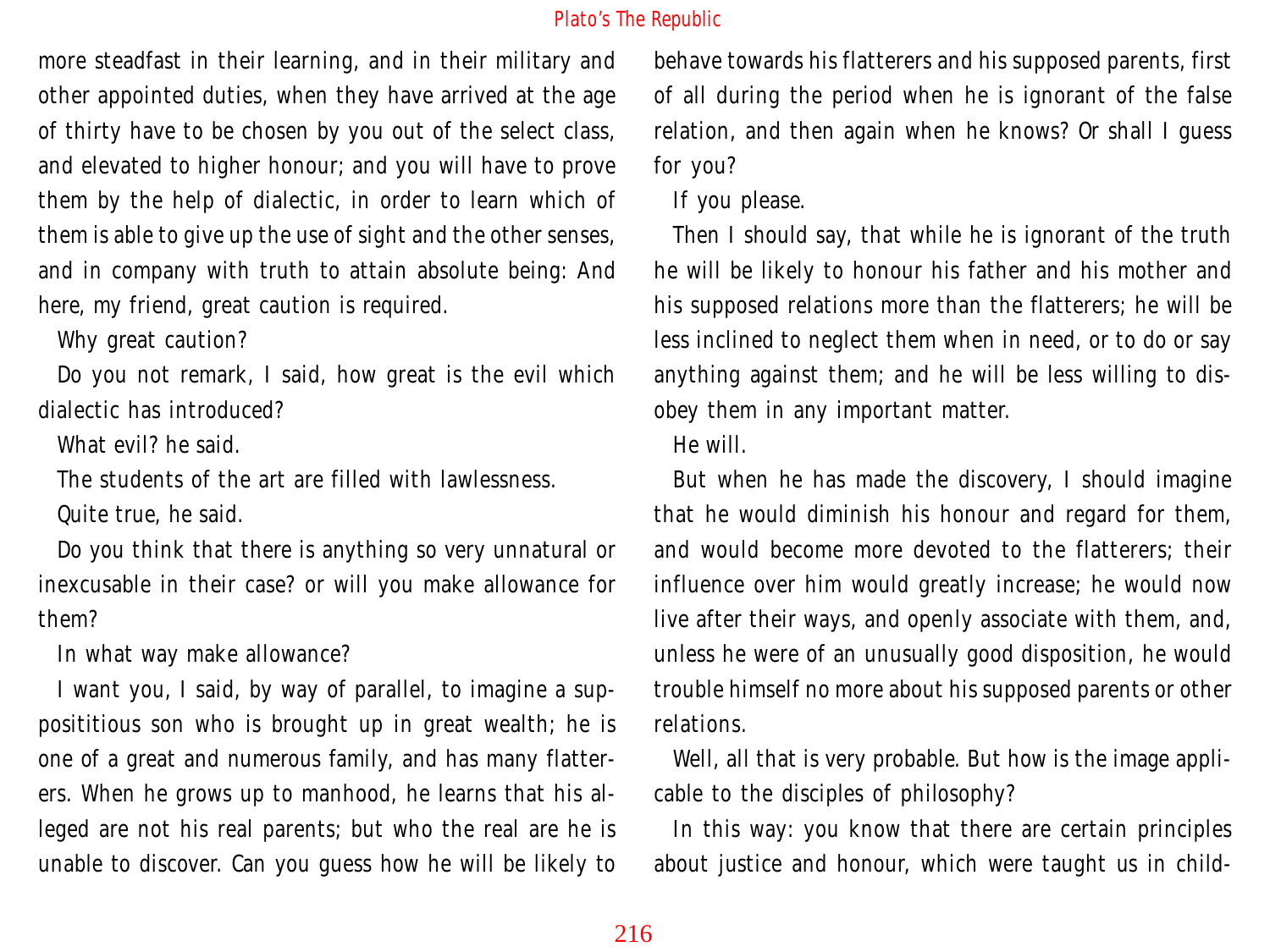hood, and under their parental authority we have been brought up, obeying and honouring them.

That is true.

There are also opposite maxims and habits of pleasure which flatter and attract the soul, but do not influence those of us who have any sense of right, and they continue to obey and honour the maxims of their fathers.

True.

Now, when a man is in this state, and the questioning spirit asks what is fair or honourable, and he answers as the legislator has taught him, and then arguments many and diverse refute his words, until he is driven into believing that nothing is honourable any more than dishonourable, or just and good any more than the reverse, and so of all the notions which he most valued, do you think that he will still honour and obey them as before?

Impossible.

And when he ceases to think them honourable and natural as heretofore, and he fails to discover the true, can he be expected to pursue any life other than that which flatters his desires?

He cannot.

And from being a keeper of the law he is converted into a breaker of it?

Unquestionably.

Now all this is very natural in students of philosophy such as I have described, and also, as I was just now saying, most excusable.

Yes, he said; and, I may add, pitiable.

Therefore, that your feelings may not be moved to pity about our citizens who are now thirty years of age, every care must be taken in introducing them to dialectic.

Certainly.

There is a danger lest they should taste the dear delight too early; for youngsters, as you may have observed, when they first get the taste in their mouths, argue for amusement, and are always contradicting and refuting others in imitation of those who refute them; like puppy-dogs, they rejoice in pulling and tearing at all who come near them.

Yes, he said, there is nothing which they like better.

And when they have made many conquests and received defeats at the hands of many, they violently and speedily get into a way of not believing anything which they believed before, and hence, not only they, but philosophy and all that relates to it is apt to have a bad name with the rest of the world.

Too true, he said.

But when a man begins to get older, he will no longer be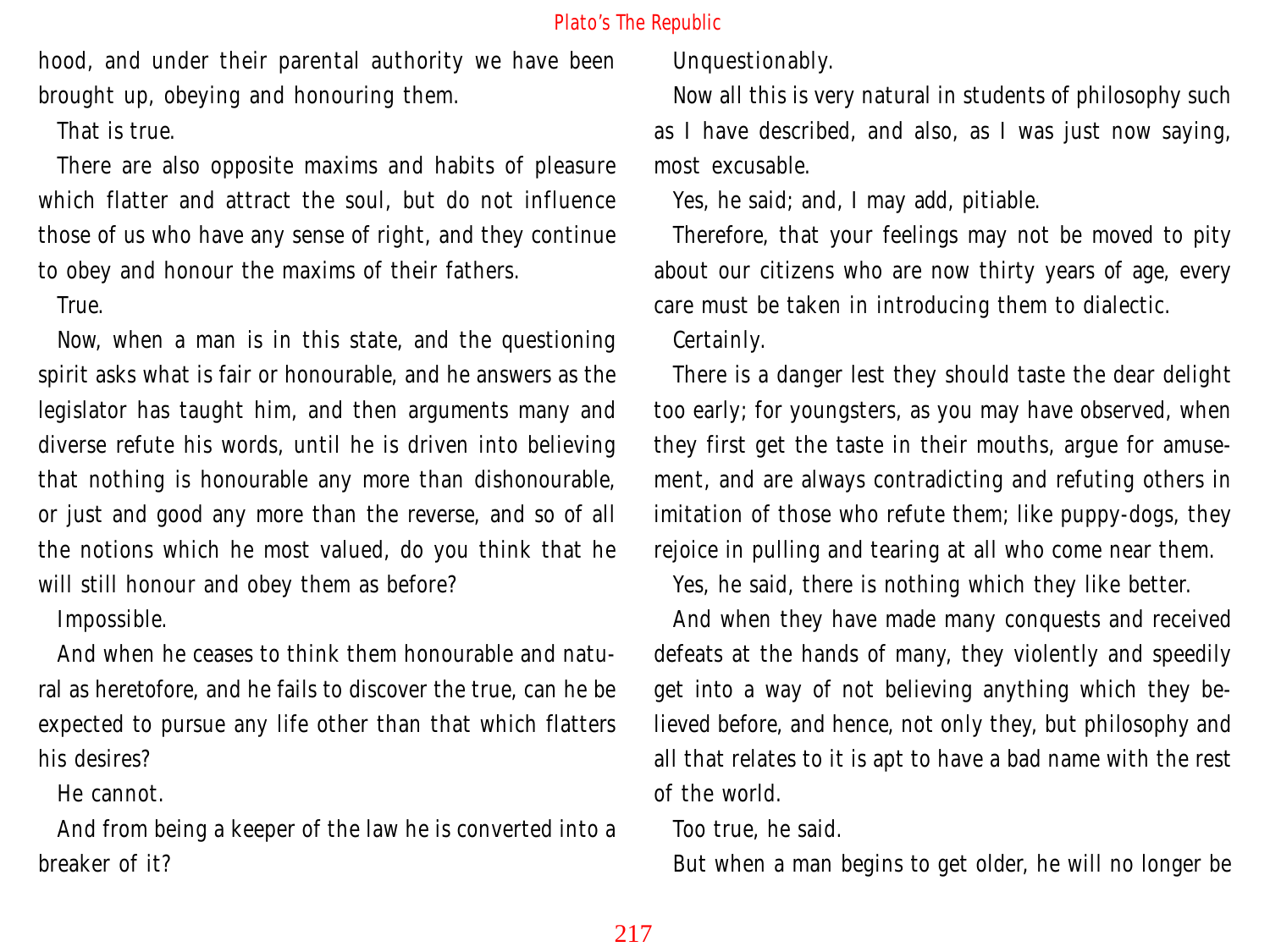guilty of such insanity; he will imitate the dialectician who is seeking for truth, and not the eristic, who is contradicting for the sake of amusement; and the greater moderation of his character will increase instead of diminishing the honour of the pursuit.

Very true, he said.

And did we not make special provision for this, when we said that the disciples of philosophy were to be orderly and steadfast, not, as now, any chance aspirant or intruder?

Very true.

Suppose, I said, the study of philosophy to take the place of gymnastics and to be continued diligently and earnestly and exclusively for twice the number of years which were passed in bodily exercise—will that be enough?

Would you say six or four years? he asked.

Say five years, I replied; at the end of the time they must be sent down again into the den and compelled to hold any military or other office which young men are qualified to hold: in this way they will get their experience of life, and there will be an opportunity of trying whether, when they are drawn all manner of ways by temptation, they will stand firm or flinch.

And how long is this stage of their lives to last? Fifteen years, I answered; and when they have reached

fifty years of age, then let those who still survive and have distinguished themselves in every action of their lives and in every branch of knowledge come at last to their consummation; the time has now arrived at which they must raise the eye of the soul to the universal light which lightens all things, and behold the absolute good; for that is the, pattern according to which they are to order the State and the lives of individuals, and the remainder of their own lives also; making philosophy their chief pursuit, but, when their turn comes, toiling also at politics and ruling for the public good, not as though they were performing some heroic action, but simply as a matter of duty; and when they have brought up in each generation others like themselves and left them in their place to be governors of the State, then they will depart to the Islands of the Blest and dwell there; and the city will give them public memorials and sacrifices and honour them, if the Pythian oracle consent, as demigods, but if not, as in any case blessed and divine.

You are a sculptor, Socrates, and have made statues of our governors faultless in beauty.

Yes, I said, Glaucon, and of our governesses too; for you must not suppose that what I have been saying applies to men only and not to women as far as their natures can go.

There you are right, he said, since we have made them to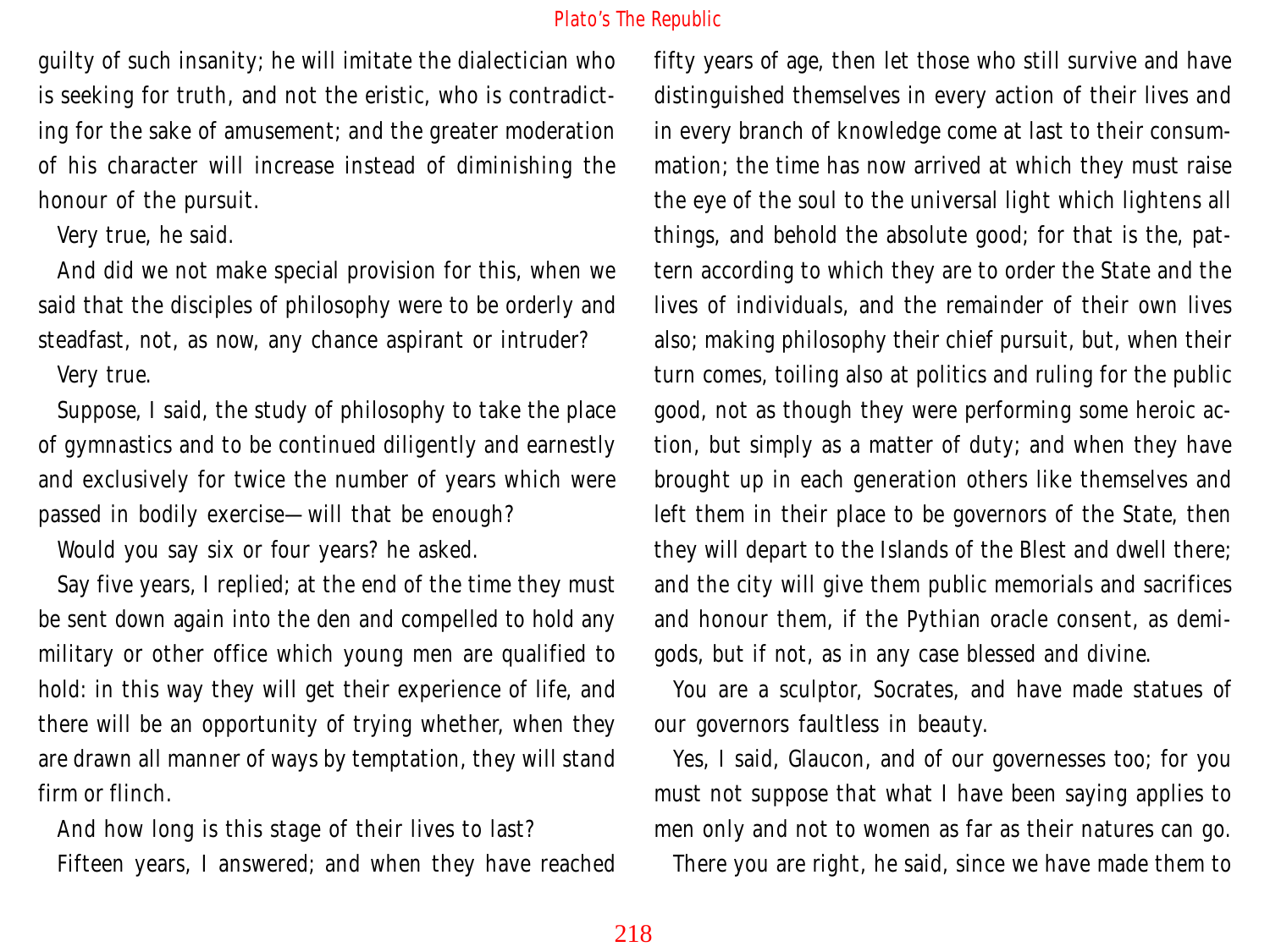share in all things like the men.

Well, I said, and you would agree (would you not?) that what has been said about the State and the government is not a mere dream, and although difficult not impossible, but only possible in the way which has been supposed; that is to say, when the true philosopher kings are born in a State, one or more of them, despising the honours of this present world which they deem mean and worthless, esteeming above all things right and the honour that springs from right, and regarding justice as the greatest and most necessary of all things, whose ministers they are, and whose principles will be exalted by them when they set in order their own city?

How will they proceed?

They will begin by sending out into the country all the inhabitants of the city who are more than ten years old, and will take possession of their children, who will be unaffected by the habits of their parents; these they will train in their own habits and laws, I mean in the laws which we have given them: and in this way the State and constitution of which we were speaking will soonest and most easily attain happiness, and the nation which has such a constitution will gain most.

Yes, that will be the best way. And I think, Socrates, that

you have very well described how, if ever, such a constitution might come into being.

Enough then of the perfect State, and of the man who bears its image—there is no difficulty in seeing how we shall describe him.

There is no difficulty, he replied; and I agree with you in thinking that nothing more need be said.

# **BOOK VIII**

# **SOCRATES - GLAUCON**

And so, Glaucon, we have arrived at the conclusion that in the perfect State wives and children are to be in common; and that all education and the pursuits of war and peace are also to be common, and the best philosophers and the bravest warriors are to be their kings?

That, replied Glaucon, has been acknowledged.

Yes, I said; and we have further acknowledged that the governors, when appointed themselves, will take their soldiers and place them in houses such as we were describing, which are common to all, and contain nothing private, or individual; and about their property, you remember what we agreed?

Yes, I remember that no one was to have any of the ordi-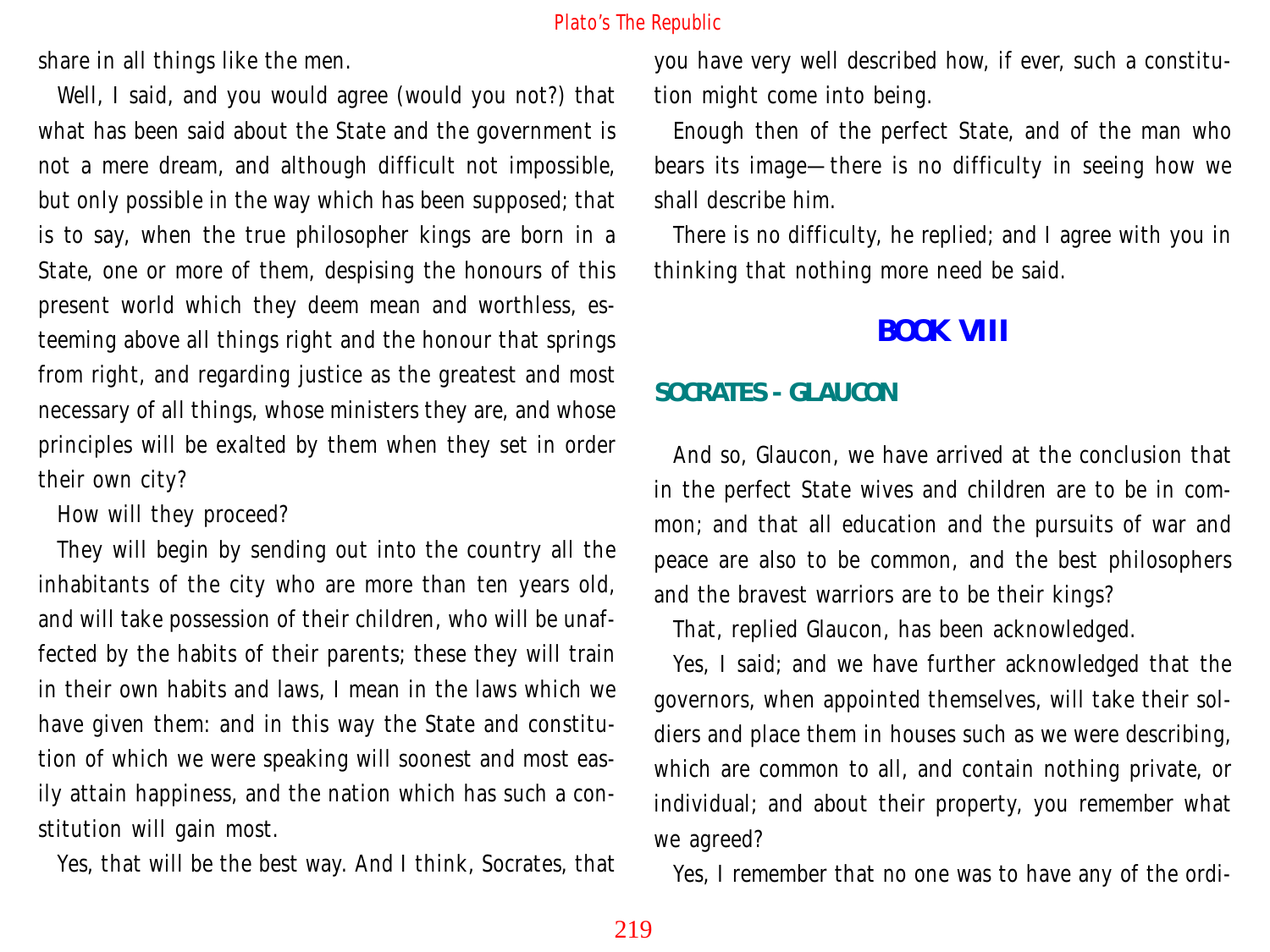nary possessions of mankind; they were to be warrior athletes and guardians, receiving from the other citizens, in lieu of annual payment, only their maintenance, and they were to take care of themselves and of the whole State.

True, I said; and now that this division of our task is concluded, let us find the point at which we digressed, that we may return into the old path.

There is no difficulty in returning; you implied, then as now, that you had finished the description of the State: you said that such a State was good, and that the man was good who answered to it, although, as now appears, you had more excellent things to relate both of State and man. And you said further, that if this was the true form, then the others were false; and of the false forms, you said, as I remember, that there were four principal ones, and that their defects, and the defects of the individuals corresponding to them, were worth examining. When we had seen all the individuals, and finally agreed as to who was the best and who was the worst of them, we were to consider whether the best was not also the happiest, and the worst the most miserable. I asked you what were the four forms of government of which you spoke, and then Polemarchus and Adeimantus put in their word; and you began again, and have found your way to the point at which we have now arrived.

Your recollection, I said, is most exact.

Then, like a wrestler, he replied, you must put yourself again in the same position; and let me ask the same questions, and do you give me the same answer which you were about to give me then.

Yes, if I can, I will, I said.

I shall particularly wish to hear what were the four constitutions of which you were speaking.

That question, I said, is easily answered: the four governments of which I spoke, so far as they have distinct names, are, first, those of Crete and Sparta, which are generally applauded; what is termed oligarchy comes next; this is not equally approved, and is a form of government which teems with evils: thirdly, democracy, which naturally follows oligarchy, although very different: and lastly comes tyranny, great and famous, which differs from them all, and is the fourth and worst disorder of a State. I do not know, do you? of any other constitution which can be said to have a distinct character. There are lordships and principalities which are bought and sold, and some other intermediate forms of government. But these are nondescripts and may be found equally among Hellenes and among barbarians.

Yes, he replied, we certainly hear of many curious forms of government which exist among them.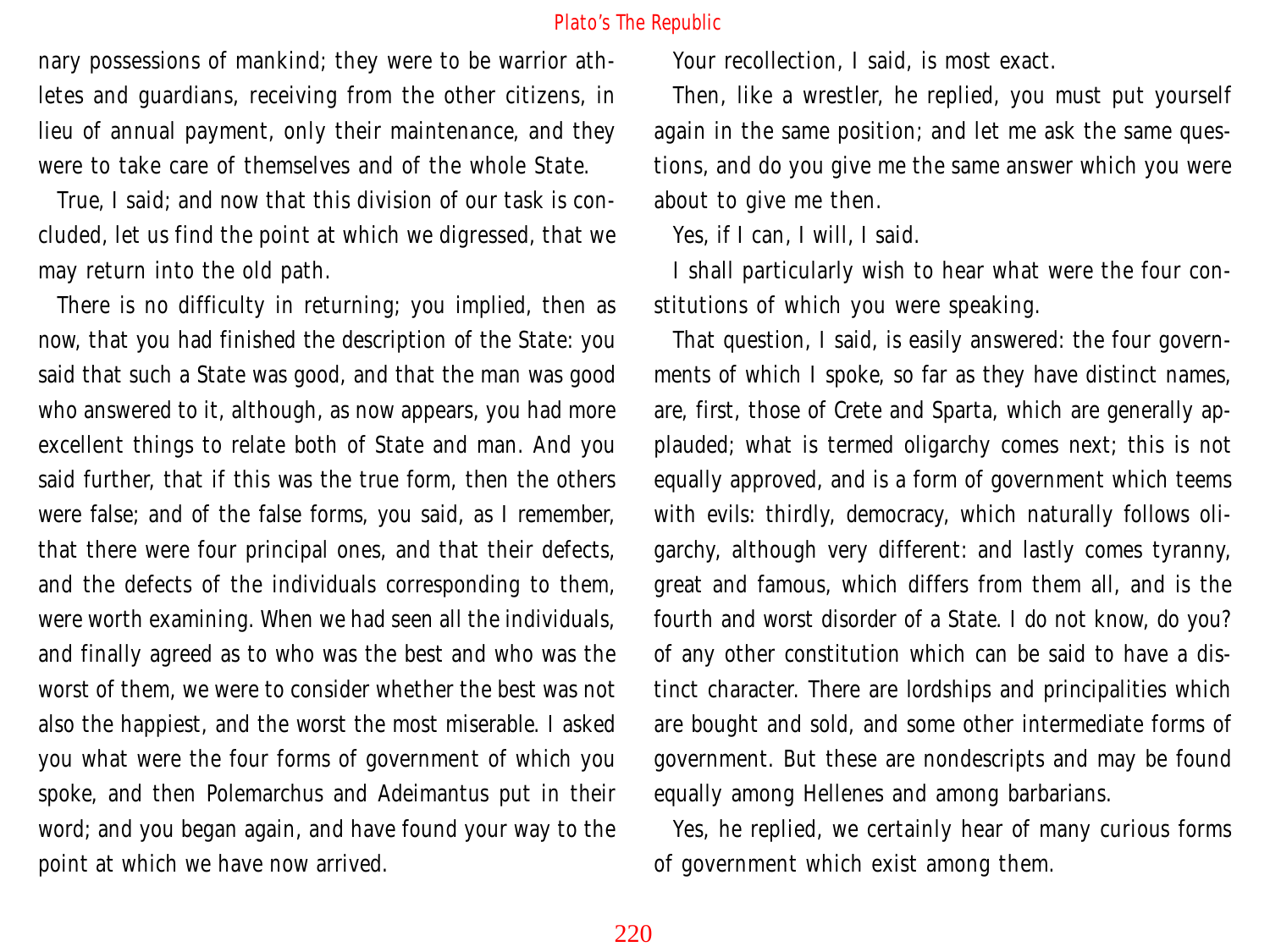Do you know, I said, that governments vary as the dispositions of men vary, and that there must be as many of the one as there are of the other? For we cannot suppose that States are made of 'oak and rock,' and not out of the human natures which are in them, and which in a figure turn the scale and draw other things after them?

Yes, he said, the States are as the men are; they grow out of human characters.

Then if the constitutions of States are five, the dispositions of individual minds will also be five?

Certainly.

Him who answers to aristocracy, and whom we rightly call just and good, we have already described.

We have.

Then let us now proceed to describe the inferior sort of natures, being the contentious and ambitious, who answer to the Spartan polity; also the oligarchical, democratical, and tyrannical. Let us place the most just by the side of the most unjust, and when we see them we shall be able to compare the relative happiness or unhappiness of him who leads a life of pure justice or pure injustice. The enquiry will then be completed. And we shall know whether we ought to pursue injustice, as Thrasymachus advises, or in accordance with the conclusions of the argument to prefer justice.

Certainly, he replied, we must do as you say.

Shall we follow our old plan, which we adopted with a view to clearness, of taking the State first and then proceeding to the individual, and begin with the government of honour?—I know of no name for such a government other than timocracy, or perhaps timarchy. We will compare with this the like character in the individual; and, after that, consider oligarchical man; and then again we will turn our attention to democracy and the democratical man; and lastly, we will go and view the city of tyranny, and once more take a look into the tyrant's soul, and try to arrive at a satisfactory decision.

That way of viewing and judging of the matter will be very suitable.

First, then, I said, let us enquire how timocracy (the government of honour) arises out of aristocracy (the government of the best). Clearly, all political changes originate in divisions of the actual governing power; a government which is united, however small, cannot be moved.

Very true, he said.

In what way, then, will our city be moved, and in what manner the two classes of auxiliaries and rulers disagree among themselves or with one another? Shall we, after the manner of Homer, pray the Muses to tell us 'how discord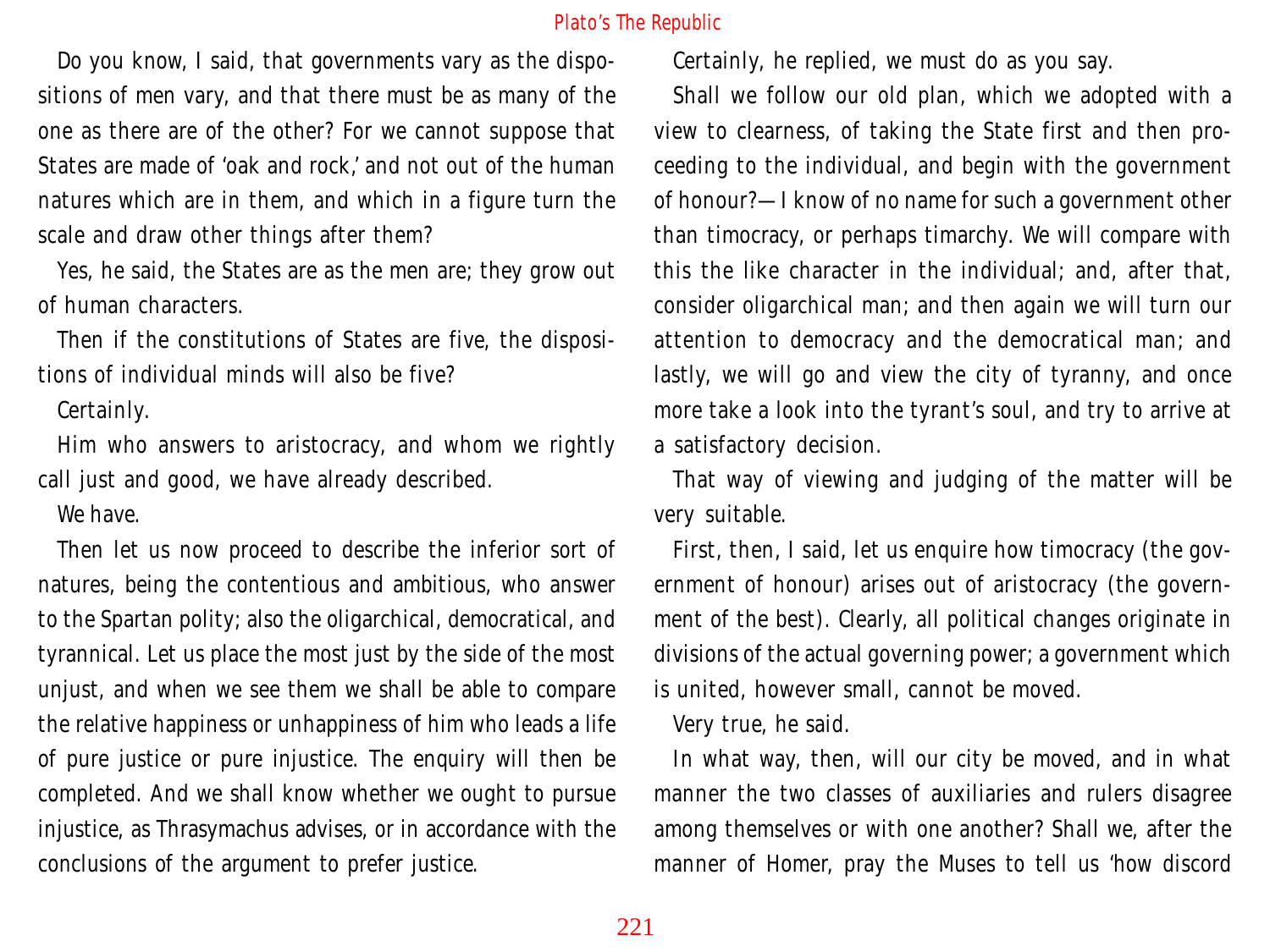first arose'? Shall we imagine them in solemn mockery, to play and jest with us as if we were children, and to address us in a lofty tragic vein, making believe to be in earnest? How would they address us?

After this manner:—A city which is thus constituted can hardly be shaken; but, seeing that everything which has a beginning has also an end, even a constitution such as yours will not last for ever, but will in time be dissolved. And this is the dissolution:—In plants that grow in the earth, as well as in animals that move on the earth's surface, fertility and sterility of soul and body occur when the circumferences of the circles of each are completed, which in shortlived existences pass over a short space, and in long-lived ones over a long space. But to the knowledge of human fecundity and sterility all the wisdom and education of your rulers will not attain; the laws which regulate them will not be discovered by an intelligence which is alloyed with sense, but will escape them, and they will bring children into the world when they ought not. Now that which is of divine birth has a period which is contained in a perfect number, but the period of human birth is comprehended in a number in which first increments by involution and evolution (or squared and cubed) obtaining three intervals and four terms of like and unlike, waxing and waning numbers, make all the terms commensurable and agreeable to one another. The base of these (3) with a third added (4) when combined with five (20) and raised to the third power furnishes two harmonies; the first a square which is a hundred times as great  $(400 = 4 \times 100)$ , and the other a figure having one side equal to the former, but oblong, consisting of a hundred numbers squared upon rational diameters of a square (i. e. omitting fractions), the side of which is five  $(7 X 7 =$  $49 X 100 = 4900$ , each of them being less by one (than the perfect square which includes the fractions, sc. 50) or less by two perfect squares of irrational diameters (of a square the side of which is five =  $50 + 50 = 100$ ; and a hundred cubes of three  $(27 \text{ X } 100 = 2700 + 4900 + 400 = 8000)$ . Now this number represents a geometrical figure which has control over the good and evil of births. For when your guardians are ignorant of the law of births, and unite bride and bridegroom out of season, the children will not be goodly or fortunate. And though only the best of them will be appointed by their predecessors, still they will be unworthy to hold their fathers' places, and when they come into power as guardians, they will soon be found to fall in taking care of us, the Muses, first by under-valuing music; which neglect will soon extend to gymnastic; and hence the young men of your State will be less cultivated. In the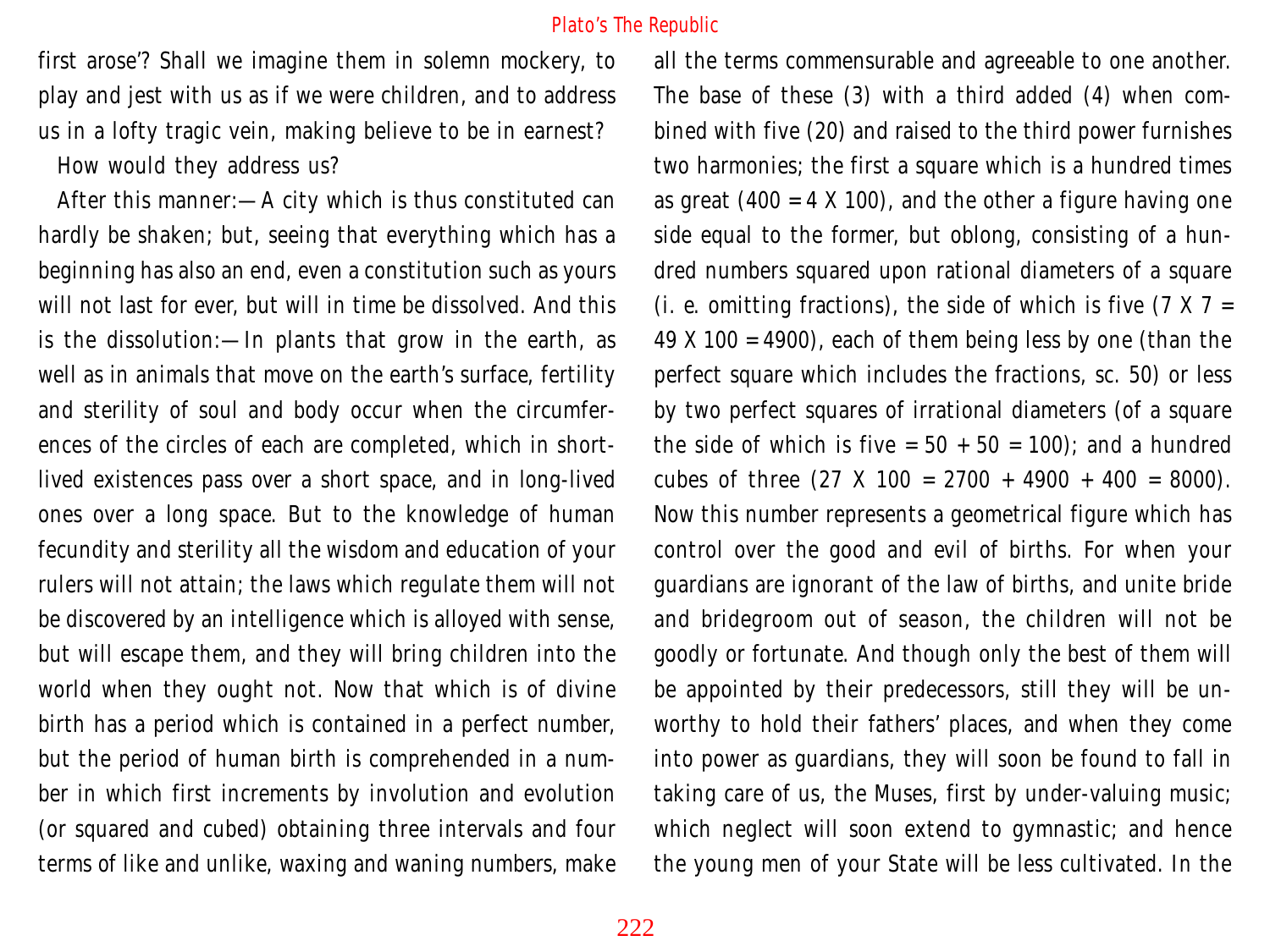succeeding generation rulers will be appointed who have lost the guardian power of testing the metal of your different races, which, like Hesiod's, are of gold and silver and brass and iron. And so iron will be mingled with silver, and brass with gold, and hence there will arise dissimilarity and inequality and irregularity, which always and in all places are causes of hatred and war. This the Muses affirm to be the stock from which discord has sprung, wherever arising; and this is their answer to us.

Yes, and we may assume that they answer truly.

Why, yes, I said, of course they answer truly; how can the Muses speak falsely?

And what do the Muses say next?

When discord arose, then the two races were drawn different ways: the iron and brass fell to acquiring money and land and houses and gold and silver; but the gold and silver races, not wanting money but having the true riches in their own nature, inclined towards virtue and the ancient order of things. There was a battle between them, and at last they agreed to distribute their land and houses among individual owners; and they enslaved their friends and maintainers, whom they had formerly protected in the condition of freemen, and made of them subjects and servants; and they themselves were engaged in war and in keeping a watch against them.

I believe that you have rightly conceived the origin of the change.

And the new government which thus arises will be of a form intermediate between oligarchy and aristocracy?

Very true.

Such will be the change, and after the change has been made, how will they proceed? Clearly, the new State, being in a mean between oligarchy and the perfect State, will partly follow one and partly the other, and will also have some peculiarities.

True, he said.

In the honour given to rulers, in the abstinence of the warrior class from agriculture, handicrafts, and trade in general, in the institution of common meals, and in the attention paid to gymnastics and military training—in all these respects this State will resemble the former.

#### True.

But in the fear of admitting philosophers to power, because they are no longer to be had simple and earnest, but are made up of mixed elements; and in turning from them to passionate and less complex characters, who are by nature fitted for war rather than peace; and in the value set by them upon military stratagems and contrivances, and in the waging of everlasting wars—this State will be for the most part peculiar.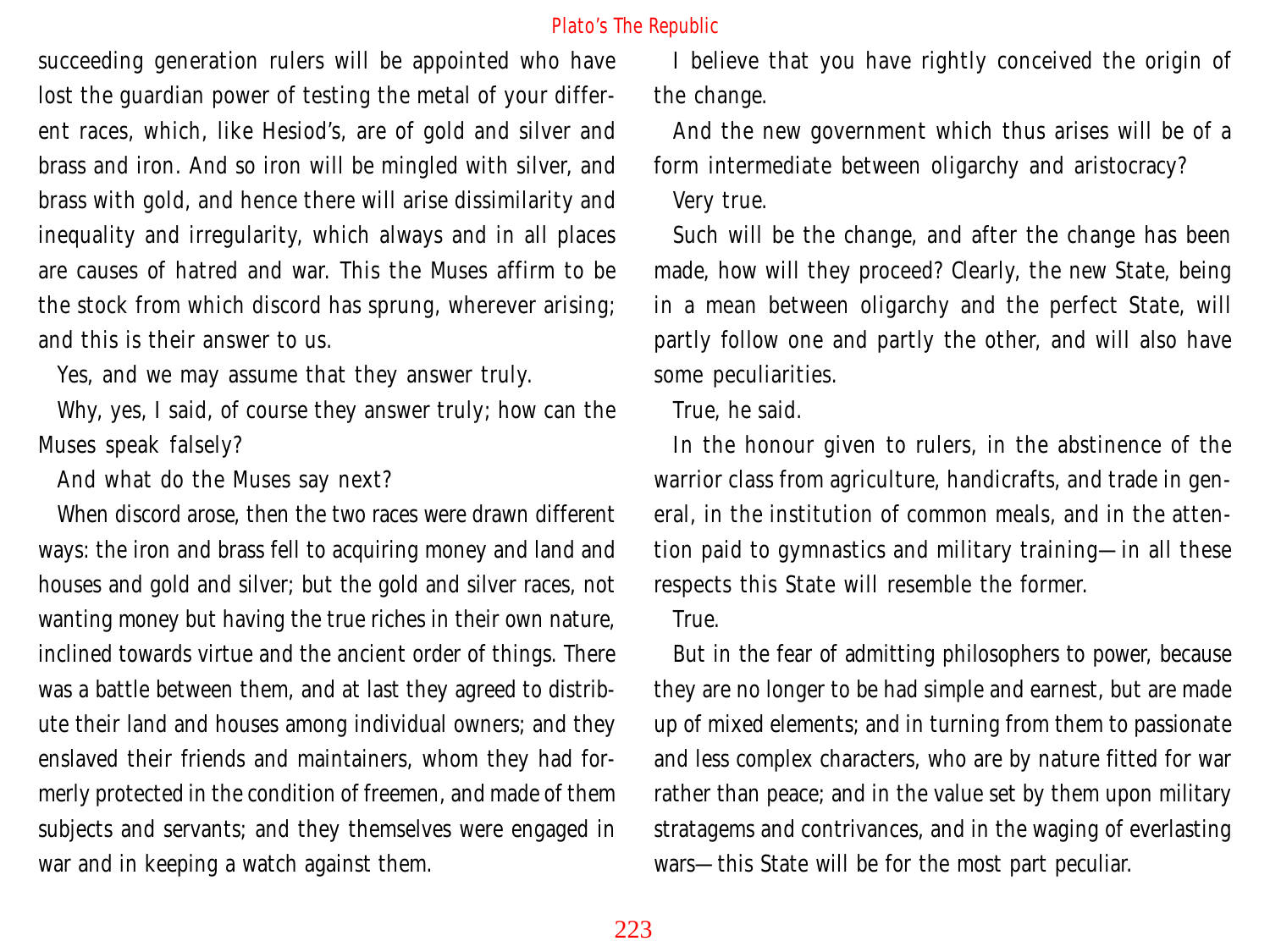Yes.

Yes, I said; and men of this stamp will be covetous of money, like those who live in oligarchies; they will have, a fierce secret longing after gold and silver, which they will hoard in dark places, having magazines and treasuries of their own for the deposit and concealment of them; also castles which are just nests for their eggs, and in which they will spend large sums on their wives, or on any others whom they please.

That is most true, he said.

And they are miserly because they have no means of openly acquiring the money which they prize; they will spend that which is another man's on the gratification of their desires, stealing their pleasures and running away like children from the law, their father: they have been schooled not by gentle influences but by force, for they have neglected her who is the true Muse, the companion of reason and philosophy, and have honoured gymnastic more than music.

Undoubtedly, he said, the form of government which you describe is a mixture of good and evil.

Why, there is a mixture, I said; but one thing, and one thing only, is predominantly seen,—the spirit of contention and ambition; and these are due to the prevalence of the passionate or spirited element.

Assuredly, he said.

Such is the origin and such the character of this State, which has been described in outline only; the more perfect execution was not required, for a sketch is enough to show the type of the most perfectly just and most perfectly unjust; and to go through all the States and all the characters of men, omitting none of them, would be an interminable labour.

Very true, he replied.

Now what man answers to this form of government—how did he come into being, and what is he like?

# **SOCRATES - ADEIMANTUS**

I think, said Adeimantus, that in the spirit of contention which characterises him, he is not unlike our friend Glaucon. Perhaps, I said, he may be like him in that one point; but

there are other respects in which he is very different.

In what respects?

He should have more of self-assertion and be less cultivated, and yet a friend of culture; and he should be a good listener, but no speaker. Such a person is apt to be rough with slaves, unlike the educated man, who is too proud for that; and he will also be courteous to freemen, and remarkably obedient to authority; he is a lover of power and a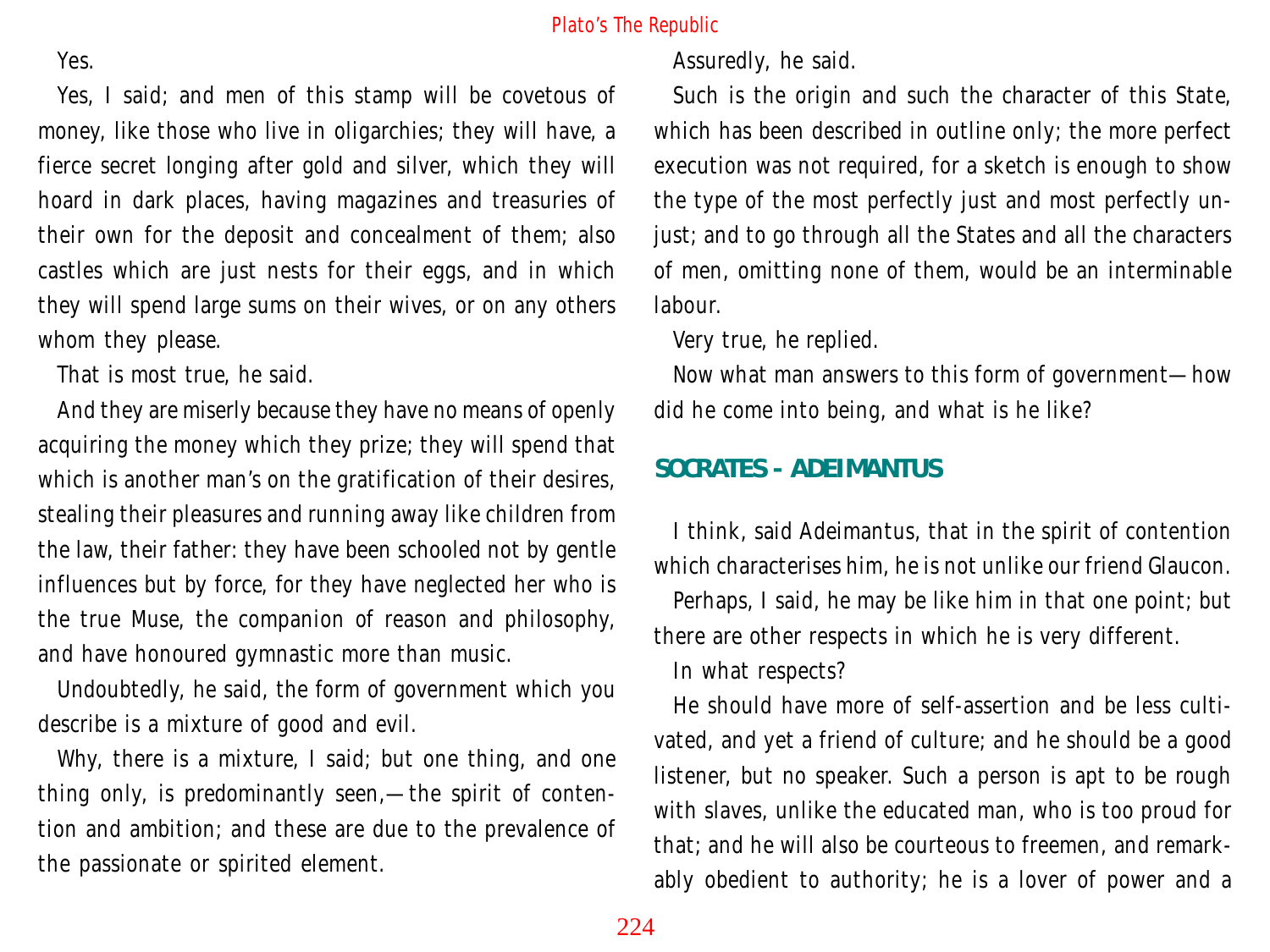lover of honour; claiming to be a ruler, not because he is eloquent, or on any ground of that sort, but because he is a soldier and has performed feats of arms; he is also a lover of gymnastic exercises and of the chase.

Yes, that is the type of character which answers to timocracy.

Such an one will despise riches only when he is young; but as he gets older he will be more and more attracted to them, because he has a piece of the avaricious nature in him, and is not singleminded towards virtue, having lost his best guardian.

Who was that? said Adeimantus.

Philosophy, I said, tempered with music, who comes and takes her abode in a man, and is the only saviour of his virtue throughout life.

Good, he said.

Such, I said, is the timocratical youth, and he is like the timocratical State.

#### Exactly.

His origin is as follows:—He is often the young son of a grave father, who dwells in an ill-governed city, of which he declines the honours and offices, and will not go to law, or exert himself in any way, but is ready to waive his rights in order that he may escape trouble.

And how does the son come into being?

The character of the son begins to develop when he hears his mother complaining that her husband has no place in the government, of which the consequence is that she has no precedence among other women. Further, when she sees her husband not very eager about money, and instead of battling and railing in the law courts or assembly, taking whatever happens to him quietly; and when she observes that his thoughts always centre in himself, while he treats her with very considerable indifference, she is annoyed, and says to her son that his father is only half a man and far too easy-going: adding all the other complaints about her own ill-treatment which women are so fond of rehearsing.

Yes, said Adeimantus, they give us plenty of them, and their complaints are so like themselves.

And you know, I said, that the old servants also, who are supposed to be attached to the family, from time to time talk privately in the same strain to the son; and if they see any one who owes money to his father, or is wronging him in any way, and he falls to prosecute them, they tell the youth that when he grows up he must retaliate upon people of this sort, and be more of a man than his father. He has only to walk abroad and he hears and sees the same sort of thing: those who do their own business in the city are called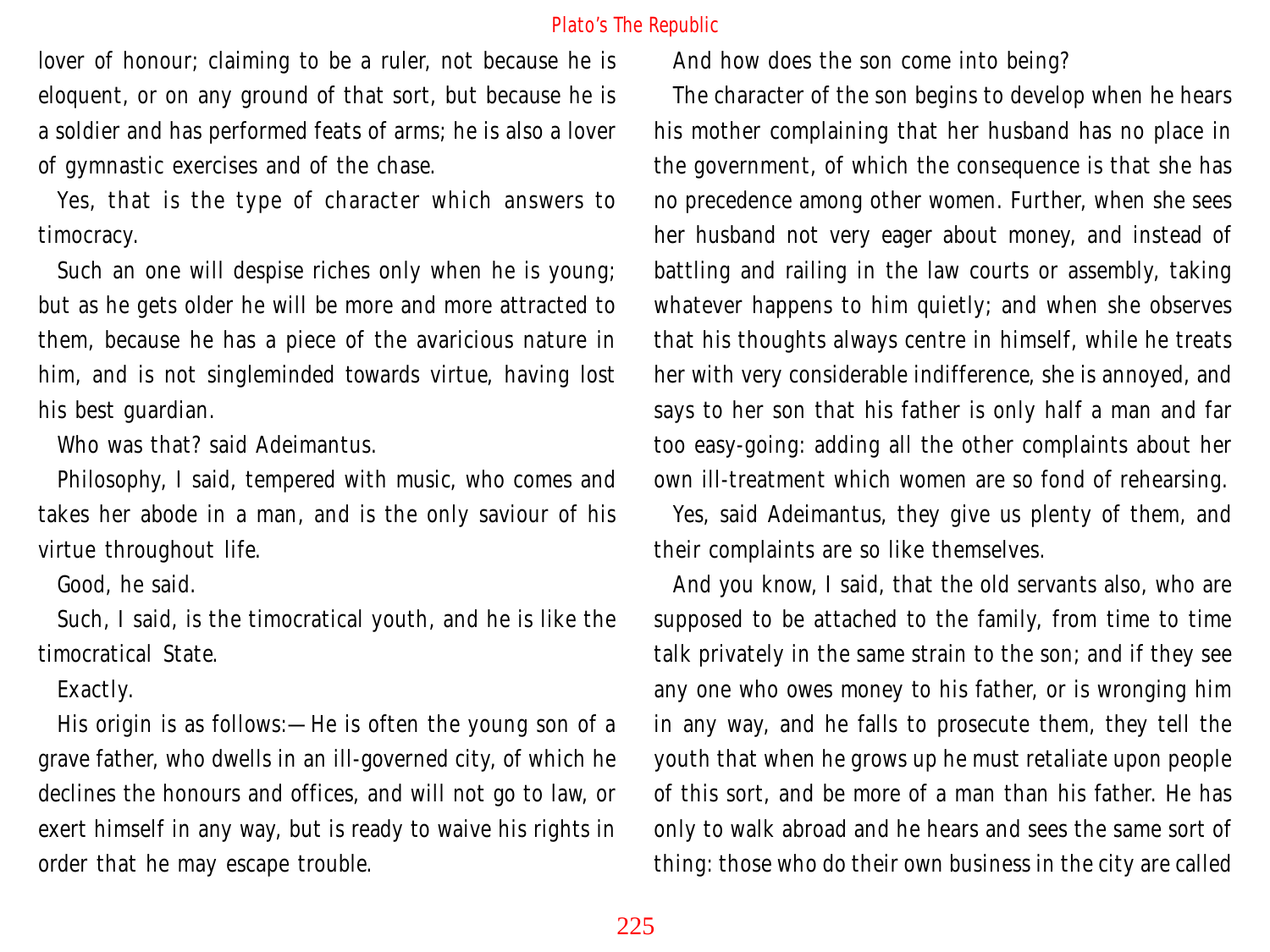simpletons, and held in no esteem, while the busy-bodies are honoured and applauded. The result is that the young man, hearing and seeing all these thing—hearing too, the words of his father, and having a nearer view of his way of life, and making comparisons of him and others—is drawn opposite ways: while his father is watering and nourishing the rational principle in his soul, the others are encouraging the passionate and appetitive; and he being not originally of a bad nature, but having kept bad company, is at last brought by their joint influence to a middle point, and gives up the kingdom which is within him to the middle principle of contentiousness and passion, and becomes arrogant and ambitious.

You seem to me to have described his origin perfectly.

Then we have now, I said, the second form of government and the second type of character?

We have.

Next, let us look at another man who, as Aeschylus says,

Is set over against another State;

or rather, as our plan requires, begin with the State.

By all means.

I believe that oligarchy follows next in order.

And what manner of government do you term oligarchy?

A government resting on a valuation of property, in which the rich have power and the poor man is deprived of it.

I understand, he replied.

Ought I not to begin by describing how the change from timocracy to oligarchy arises?

Yes.

Well, I said, no eyes are required in order to see how the one passes into the other.

How?

The accumulation of gold in the treasury of private individuals is ruin the of timocracy; they invent illegal modes of expenditure; for what do they or their wives care about the law?

Yes, indeed.

And then one, seeing another grow rich, seeks to rival him, and thus the great mass of the citizens become lovers of money.

Likely enough.

And so they grow richer and richer, and the more they think of making a fortune the less they think of virtue; for when riches and virtue are placed together in the scales of the balance, the one always rises as the other falls.

True.

And in proportion as riches and rich men are honoured in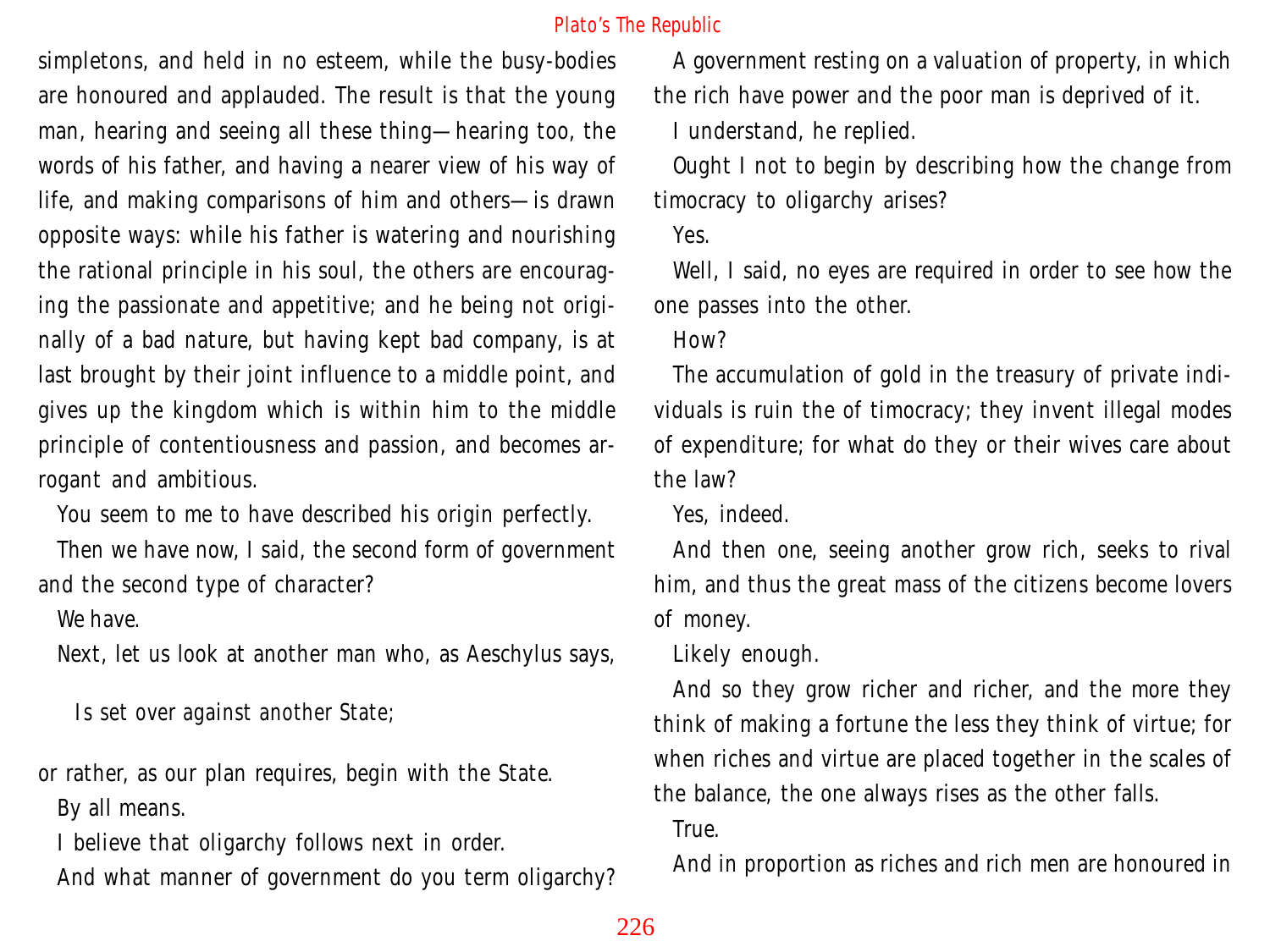the State, virtue and the virtuous are dishonoured. Clearly.

And what is honoured is cultivated, and that which has no honour is neglected.

That is obvious.

And so at last, instead of loving contention and glory, men become lovers of trade and money; they honour and look up to the rich man, and make a ruler of him, and dishonour the poor man.

They do so.

They next proceed to make a law which fixes a sum of money as the qualification of citizenship; the sum is higher in one place and lower in another, as the oligarchy is more or less exclusive; and they allow no one whose property falls below the amount fixed to have any share in the government. These changes in the constitution they effect by force of arms, if intimidation has not already done their work.

Very true.

And this, speaking generally, is the way in which oligarchy is established.

Yes, he said; but what are the characteristics of this form of government, and what are the defects of which we were speaking?

First of all, I said, consider the nature of the qualification just think what would happen if pilots were to be chosen according to their property, and a poor man were refused permission to steer, even though he were a better pilot?

You mean that they would shipwreck?

Yes; and is not this true of the government of anything? I should imagine so.

Except a city?—or would you include a city?

Nay, he said, the case of a city is the strongest of all, inasmuch as the rule of a city is the greatest and most difficult of all.

This, then, will be the first great defect of oligarchy? Clearly.

And here is another defect which is quite as bad.

What defect?

The inevitable division: such a State is not one, but two States, the one of poor, the other of rich men; and they are living on the same spot and always conspiring against one another.

That, surely, is at least as bad.

Another discreditable feature is, that, for a like reason, they are incapable of carrying on any war. Either they arm the multitude, and then they are more afraid of them than of the enemy; or, if they do not call them out in the hour of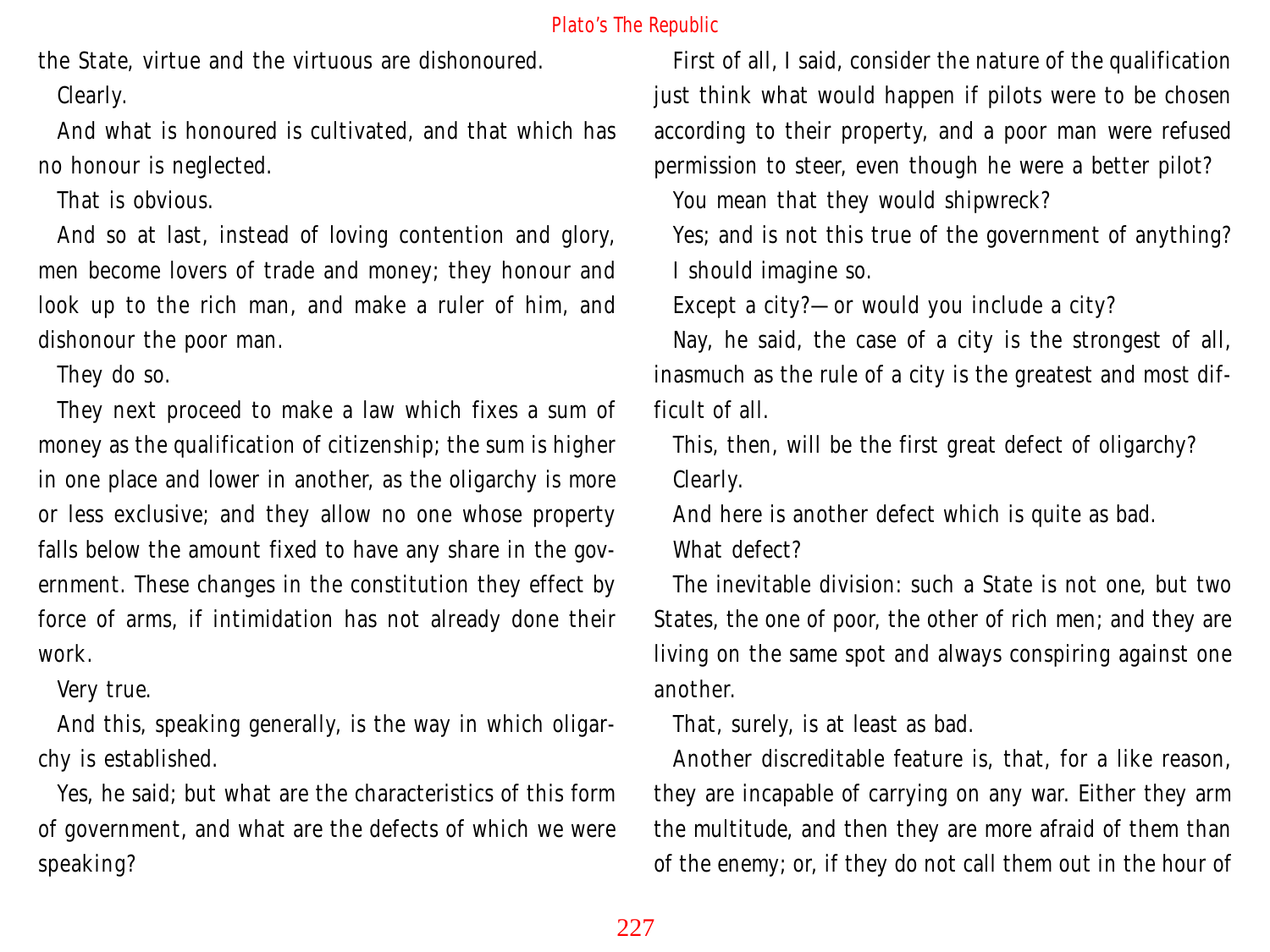battle, they are oligarchs indeed, few to fight as they are few to rule. And at the same time their fondness for money makes them unwilling to pay taxes.

How discreditable!

And, as we said before, under such a constitution the same persons have too many callings—they are husbandmen, tradesmen, warriors, all in one. Does that look well?

Anything but well.

There is another evil which is, perhaps, the greatest of all, and to which this State first begins to be liable.

What evil?

A man may sell all that he has, and another may acquire his property; yet after the sale he may dwell in the city of which he is no longer a part, being neither trader, nor artisan, nor horseman, nor hoplite, but only a poor, helpless creature.

Yes, that is an evil which also first begins in this State.

The evil is certainly not prevented there; for oligarchies have both the extremes of great wealth and utter poverty. True.

But think again: In his wealthy days, while he was spending his money, was a man of this sort a whit more good to the State for the purposes of citizenship? Or did he only seem to be a member of the ruling body, although in truth he was neither ruler nor subject, but just a spendthrift? As you say, he seemed to be a ruler, but was only a spendthrift.

May we not say that this is the drone in the house who is like the drone in the honeycomb, and that the one is the plague of the city as the other is of the hive?

Just so, Socrates.

And God has made the flying drones, Adeimantus, all without stings, whereas of the walking drones he has made some without stings but others have dreadful stings; of the stingless class are those who in their old age end as paupers; of the stingers come all the criminal class, as they are termed.

Most true, he said.

Clearly then, whenever you see paupers in a State, somewhere in that neighborhood there are hidden away thieves, and cutpurses and robbers of temples, and all sorts of malefactors.

Clearly.

Well, I said, and in oligarchical States do you not find paupers?

Yes, he said; nearly everybody is a pauper who is not a ruler.

And may we be so bold as to affirm that there are also many criminals to be found in them, rogues who have stings,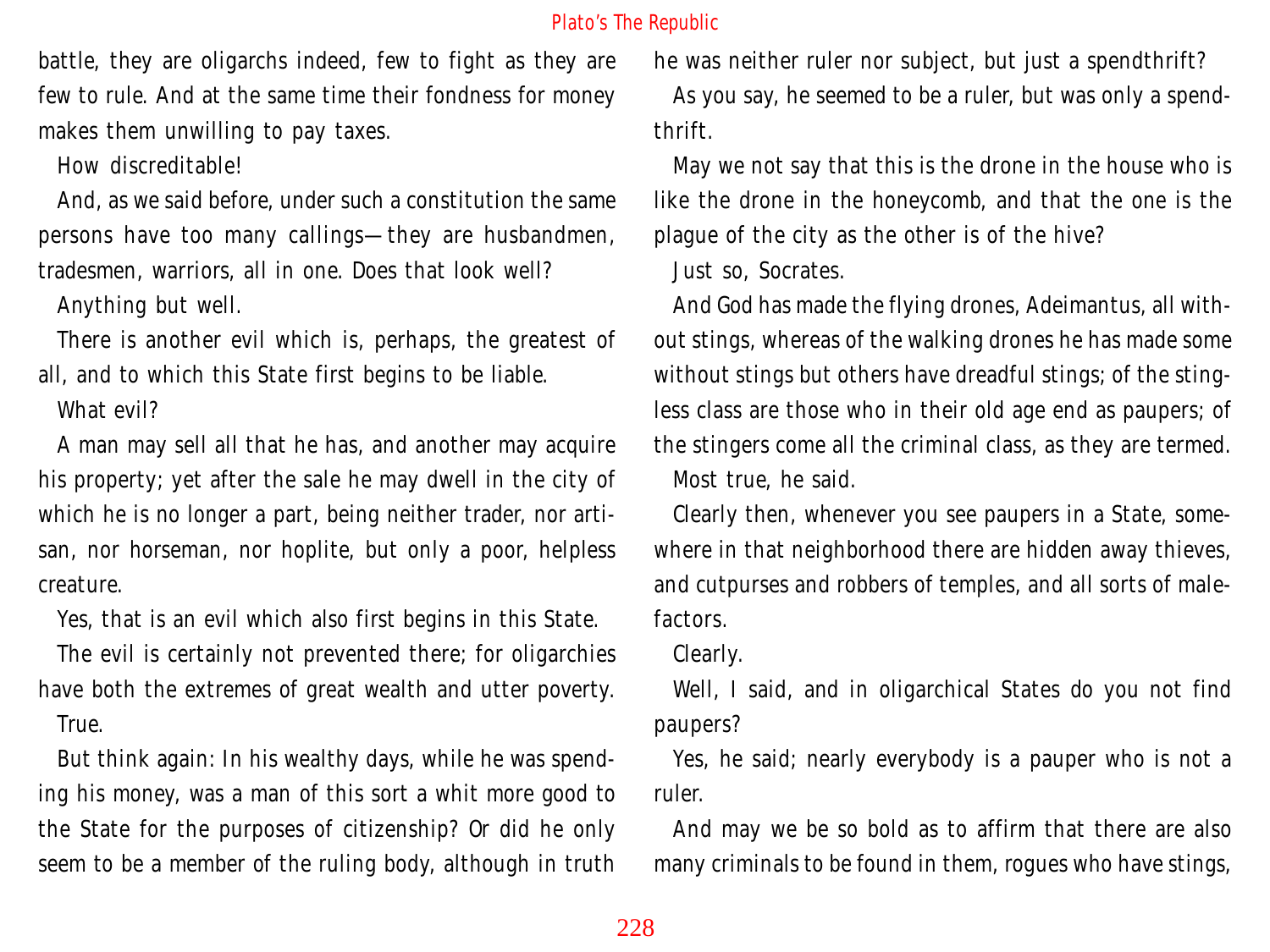and whom the authorities are careful to restrain by force? Certainly, we may be so bold.

The existence of such persons is to be attributed to want of education, ill-training, and an evil constitution of the State?

# True.

Such, then, is the form and such are the evils of oligarchy; and there may be many other evils.

Very likely.

Then oligarchy, or the form of government in which the rulers are elected for their wealth, may now be dismissed. Let us next proceed to consider the nature and origin of the individual who answers to this State.

By all means.

Does not the timocratical man change into the oligarchical on this wise?

# How?

A time arrives when the representative of timocracy has a son: at first he begins by emulating his father and walking in his footsteps, but presently he sees him of a sudden foundering against the State as upon a sunken reef, and he and all that he has is lost; he may have been a general or some other high officer who is brought to trial under a prejudice raised by informers, and either put to death, or

exiled, or deprived of the privileges of a citizen, and all his property taken from him.

Nothing more likely.

And the son has seen and known all this—he is a ruined man, and his fear has taught him to knock ambition and passion head-foremost from his bosom's throne; humbled by poverty he takes to money-making and by mean and miserly savings and hard work gets a fortune together. Is not such an one likely to seat the concupiscent and covetous element on the vacant throne and to suffer it to play the great king within him, girt with tiara and chain and scimitar?

Most true, he replied.

And when he has made reason and spirit sit down on the ground obediently on either side of their sovereign, and taught them to know their place, he compels the one to think only of how lesser sums may be turned into larger ones, and will not allow the other to worship and admire anything but riches and rich men, or to be ambitious of anything so much as the acquisition of wealth and the means of acquiring it.

Of all changes, he said, there is none so speedy or so sure as the conversion of the ambitious youth into the avaricious one.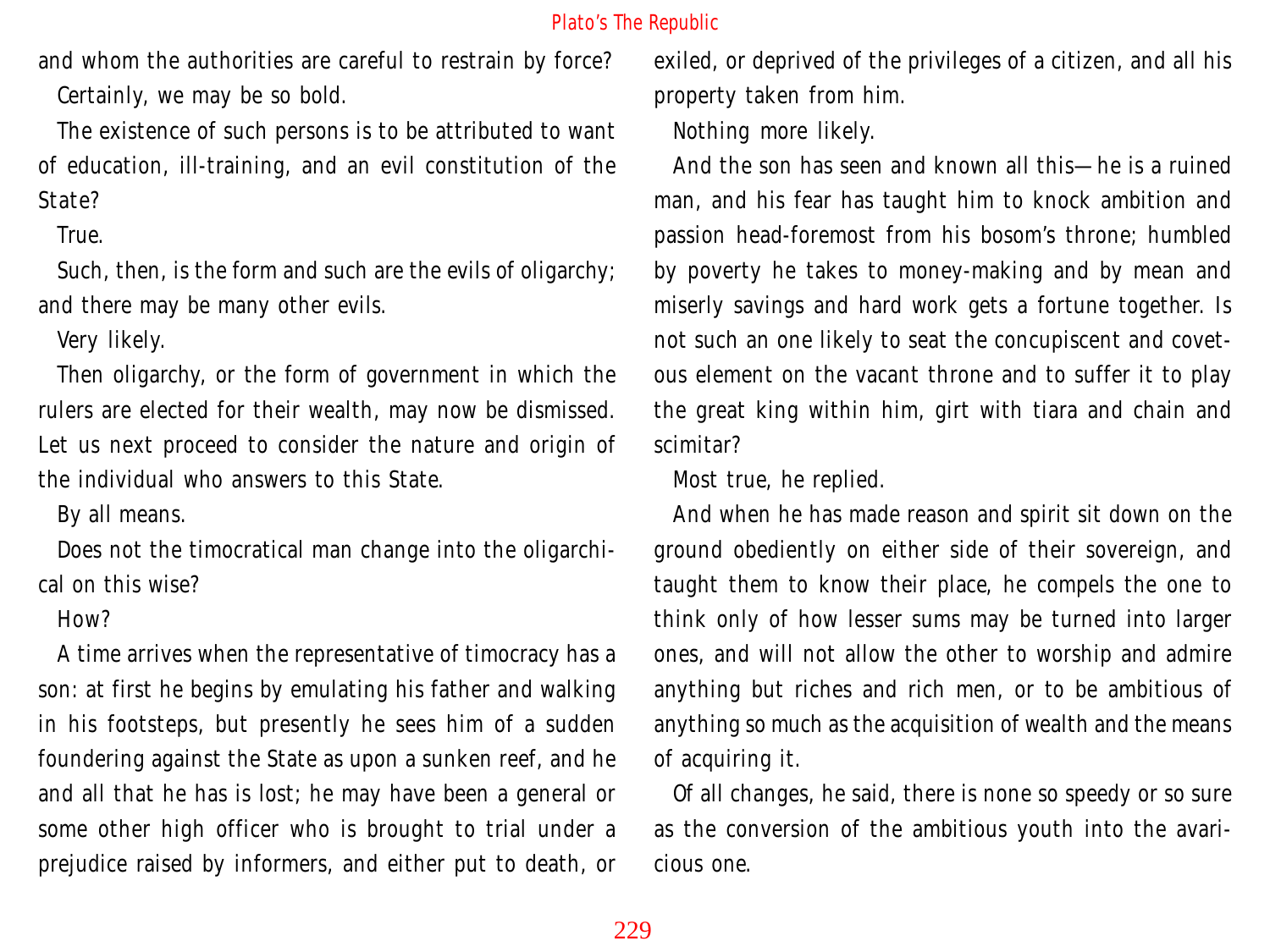And the avaricious, I said, is the oligarchical youth?

Yes, he said; at any rate the individual out of whom he came is like the State out of which oligarchy came.

Let us then consider whether there is any likeness between them.

Very good.

First, then, they resemble one another in the value which they set upon wealth?

Certainly.

Also in their penurious, laborious character; the individual only satisfies his necessary appetites, and confines his expenditure to them; his other desires he subdues, under the idea that they are unprofitable.

True.

He is a shabby fellow, who saves something out of everything and makes a purse for himself; and this is the sort of man whom the vulgar applaud. Is he not a true image of the State which he represents?

He appears to me to be so; at any rate money is highly valued by him as well as by the State.

You see that he is not a man of cultivation, I said.

I imagine not, he said; had he been educated he would never have made a blind god director of his chorus, or given him chief honour.

Excellent! I said. Yet consider: Must we not further admit that owing to this want of cultivation there will be found in him dronelike desires as of pauper and rogue, which are forcibly kept down by his general habit of life?

True.

Do you know where you will have to look if you want to discover his rogueries?

Where must I look?

You should see him where he has some great opportunity of acting dishonestly, as in the guardianship of an orphan. Aye.

It will be clear enough then that in his ordinary dealings which give him a reputation for honesty he coerces his bad passions by an enforced virtue; not making them see that they are wrong, or taming them by reason, but by necessity and fear constraining them, and because he trembles for his possessions.

To be sure.

Yes, indeed, my dear friend, but you will find that the natural desires of the drone commonly exist in him all the same whenever he has to spend what is not his own.

Yes, and they will be strong in him too.

The man, then, will be at war with himself; he will be two men, and not one; but, in general, his better desires will be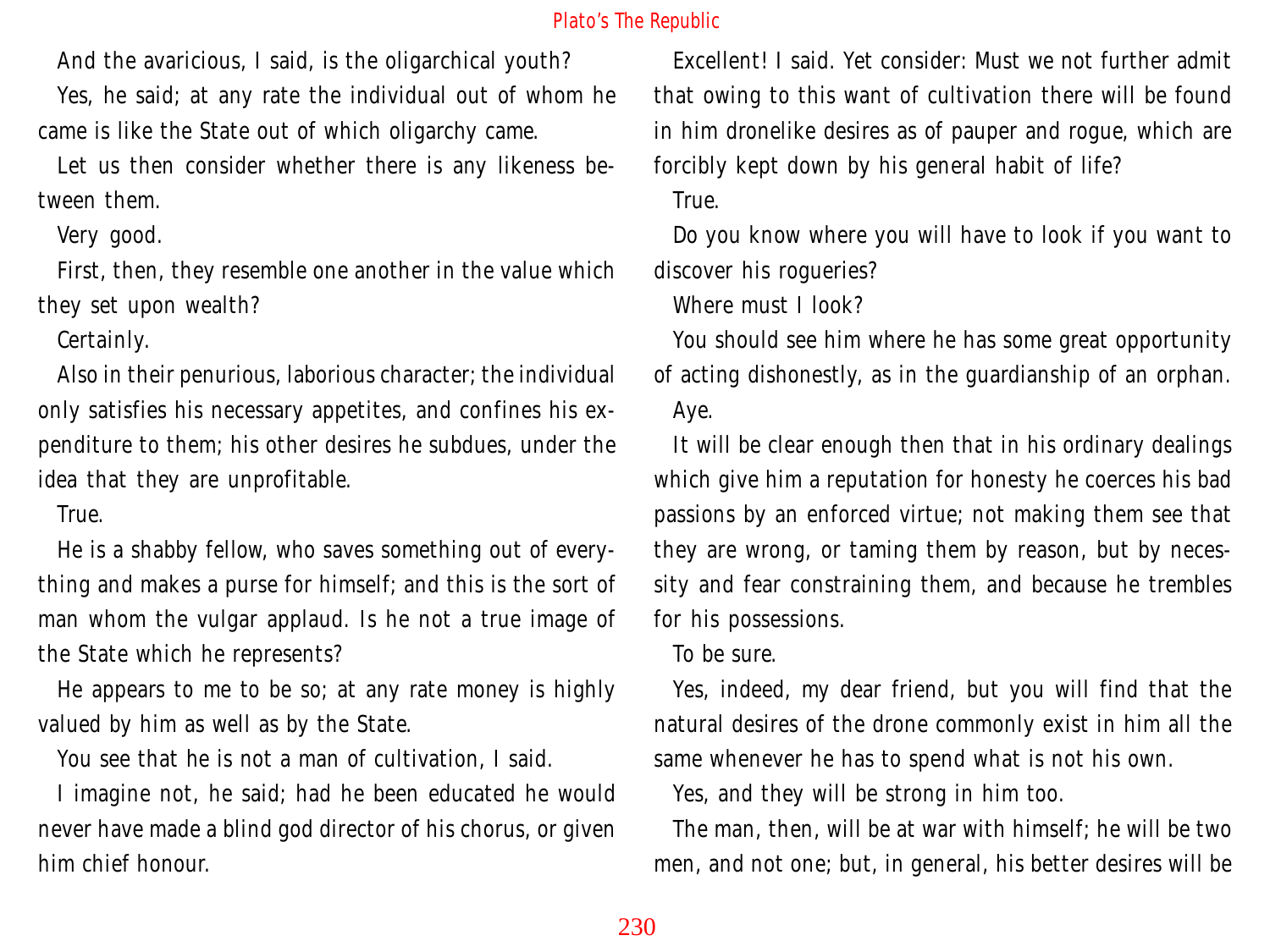found to prevail over his inferior ones.

True.

For these reasons such an one will be more respectable than most people; yet the true virtue of a unanimous and harmonious soul will flee far away and never come near him.

I should expect so.

And surely, the miser individually will be an ignoble competitor in a State for any prize of victory, or other object of honourable ambition; he will not spend his money in the contest for glory; so afraid is he of awakening his expensive appetites and inviting them to help and join in the struggle; in true oligarchical fashion he fights with a small part only of his resources, and the result commonly is that he loses the prize and saves his money.

Very true.

Can we any longer doubt, then, that the miser and moneymaker answers to the oligarchical State?

There can be no doubt.

Next comes democracy; of this the origin and nature have still to be considered by us; and then we will enquire into the ways of the democratic man, and bring him up for judgement.

That, he said, is our method.

Well, I said, and how does the change from oligarchy into

democracy arise? Is it not on this wise?—The good at which such a State alms is to become as rich as possible, a desire which is insatiable?

What then?

The rulers, being aware that their power rests upon their wealth, refuse to curtail by law the extravagance of the spendthrift youth because they gain by their ruin; they take interest from them and buy up their estates and thus increase their own wealth and importance?

To be sure.

There can be no doubt that the love of wealth and the spirit of moderation cannot exist together in citizens of the same State to any considerable extent; one or the other will be disregarded.

That is tolerably clear.

And in oligarchical States, from the general spread of carelessness and extravagance, men of good family have often been reduced to beggary?

# Yes, often.

And still they remain in the city; there they are, ready to sting and fully armed, and some of them owe money, some have forfeited their citizenship; a third class are in both predicaments; and they hate and conspire against those who have got their property, and against everybody else,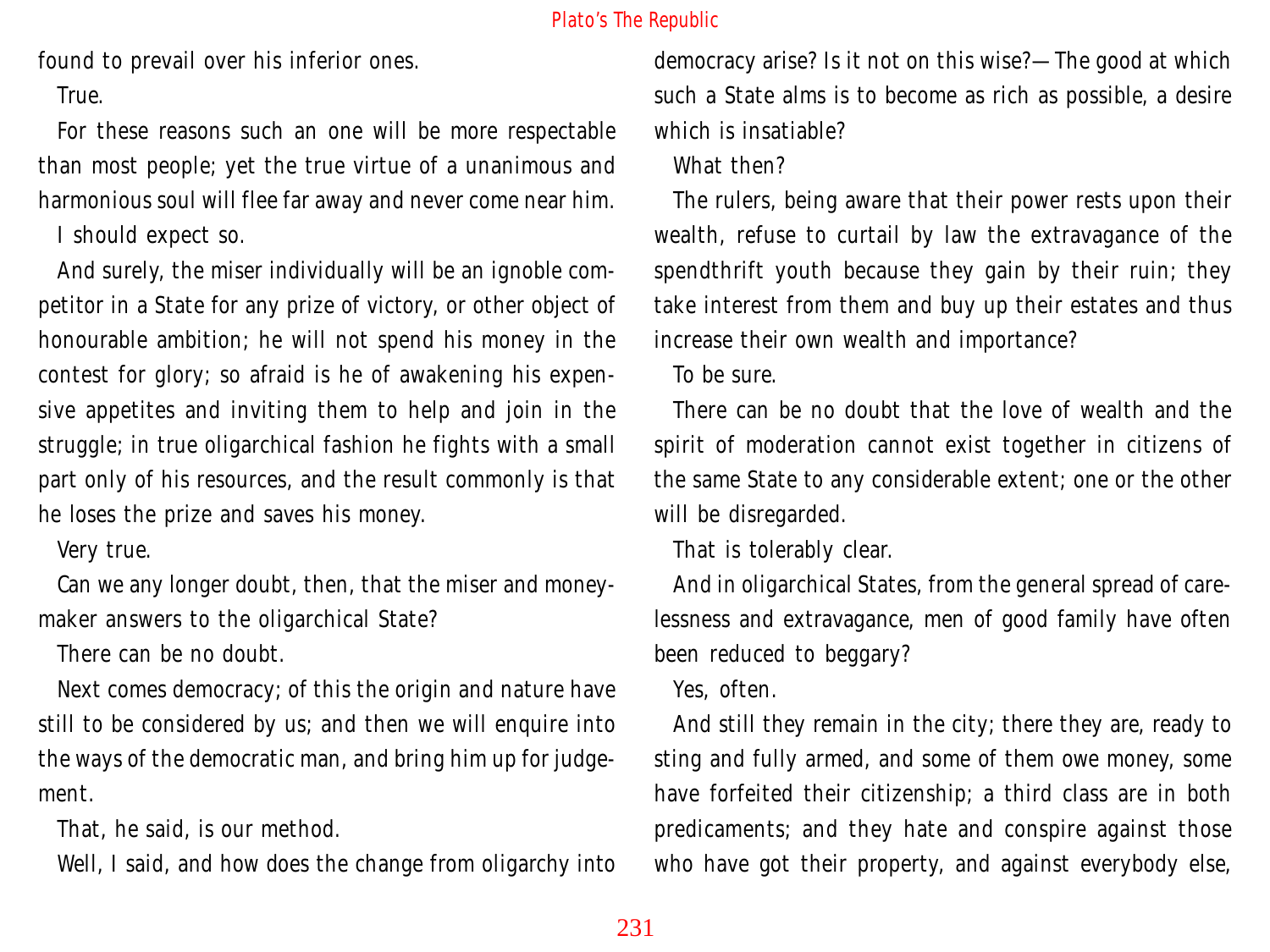and are eager for revolution.

That is true.

On the other hand, the men of business, stooping as they walk, and pretending not even to see those whom they have already ruined, insert their sting—that is, their money—into some one else who is not on his guard against them, and recover the parent sum many times over multiplied into a family of children: and so they make drone and pauper to abound in the State.

Yes, he said, there are plenty of them—that is certain.

The evil blazes up like a fire; and they will not extinguish it, either by restricting a man's use of his own property, or by another remedy:

What other?

One which is the next best, and has the advantage of compelling the citizens to look to their characters:—Let there be a general rule that every one shall enter into voluntary contracts at his own risk, and there will be less of this scandalous money-making, and the evils of which we were speaking will be greatly lessened in the State.

Yes, they will be greatly lessened.

At present the governors, induced by the motives which I have named, treat their subjects badly; while they and their adherents, especially the young men of the governing class,

are habituated to lead a life of luxury and idleness both of body and mind; they do nothing, and are incapable of resisting either pleasure or pain.

Very true.

They themselves care only for making money, and are as indifferent as the pauper to the cultivation of virtue.

Yes, quite as indifferent.

Such is the state of affairs which prevails among them. And often rulers and their subjects may come in one another's way, whether on a pilgrimage or a march, as fellow-soldiers or fellow-sailors; aye, and they may observe the behaviour of each other in the very moment of danger—for where danger is, there is no fear that the poor will be despised by the rich—and very likely the wiry sunburnt poor man may be placed in battle at the side of a wealthy one who has never spoilt his complexion and has plenty of superfluous flesh—when he sees such an one puffing and at his wit's end, how can he avoid drawing the conclusion that men like him are only rich because no one has the courage to despoil them? And when they meet in private will not people be saying to one another 'Our warriors are not good for much'?

Yes, he said, I am quite aware that this is their way of talking.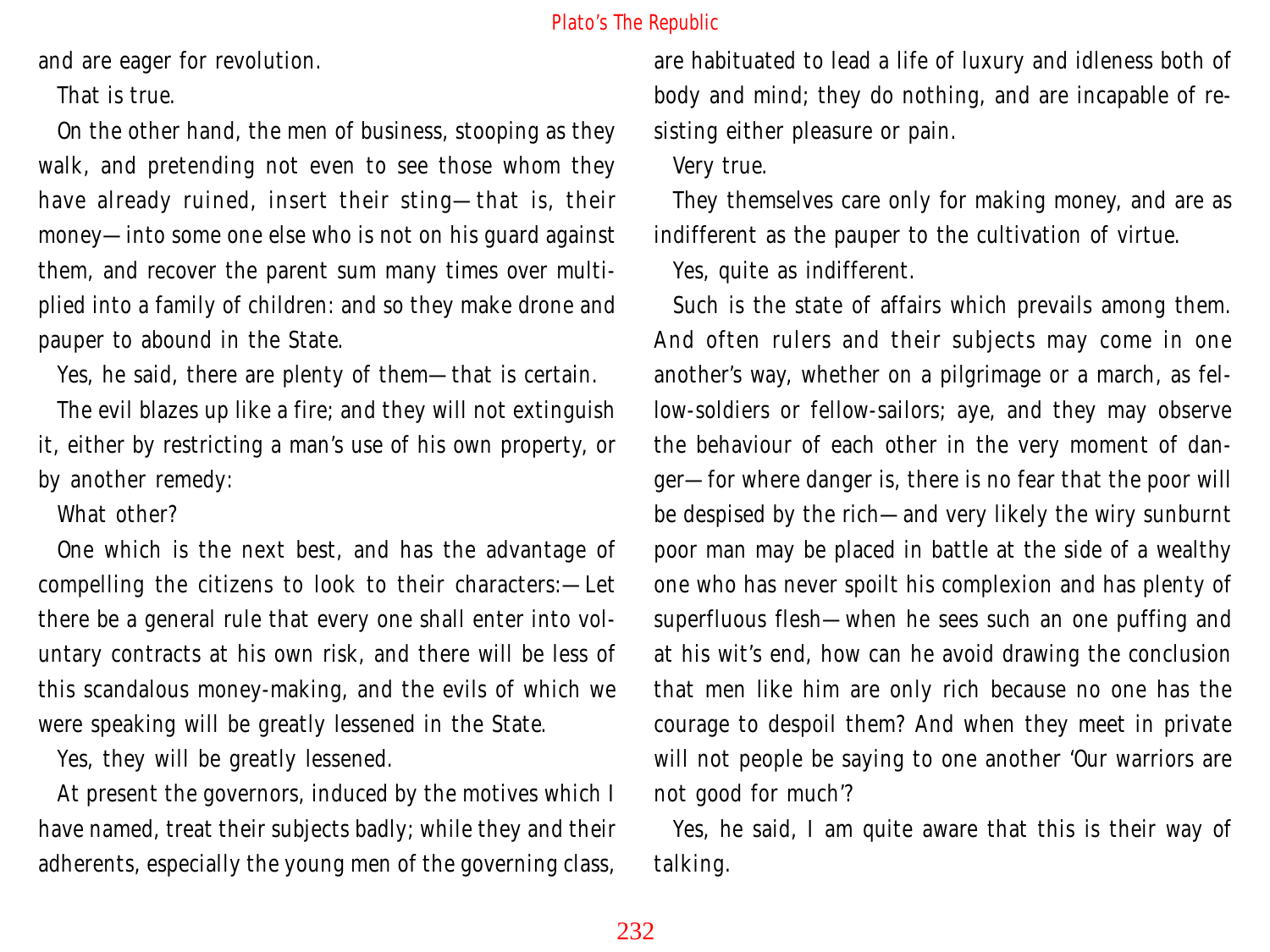And, as in a body which is diseased the addition of a touch from without may bring on illness, and sometimes even when there is no external provocation a commotion may arise within-in the same way wherever there is weakness in the State there is also likely to be illness,which the occasions may be very slight, the one party introducing from without their oligarchical, the other their democratical allies, and then the State falls sick, and is at war with herself; and may be at times distracted, even when there is no external cause.

Yes, surely.

And then democracy comes into being after the poor have conquered their opponents, slaughtering some and banishing some, while to the remainder they give an equal share of freedom and power; and this is the form of government in which the magistrates are commonly elected by lot.

Yes, he said, that is the nature of democracy, whether the revolution has been effected by arms, or whether fear has caused the opposite party to withdraw.

And now what is their manner of life, and what sort of a government have they? for as the government is, such will be the man.

Clearly, he said.

In the first place, are they not free; and is not the city

full of freedom and frankness—a man may say and do what he likes?

'Tis said so, he replied.

And where freedom is, the individual is clearly able to order for himself his own life as he pleases?

Clearly.

Then in this kind of State there will be the greatest variety of human natures?

There will.

This, then, seems likely to be the fairest of States, being an embroidered robe which is spangled with every sort of flower. And just as women and children think a variety of colours to be of all things most charming, so there are many men to whom this State, which is spangled with the manners and characters of mankind, will appear to be the fairest of States.

Yes.

Yes, my good Sir, and there will be no better in which to look for a government.

# Why?

Because of the liberty which reigns there—they have a complete assortment of constitutions; and he who has a mind to establish a State, as we have been doing, must go to a democracy as he would to a bazaar at which they sell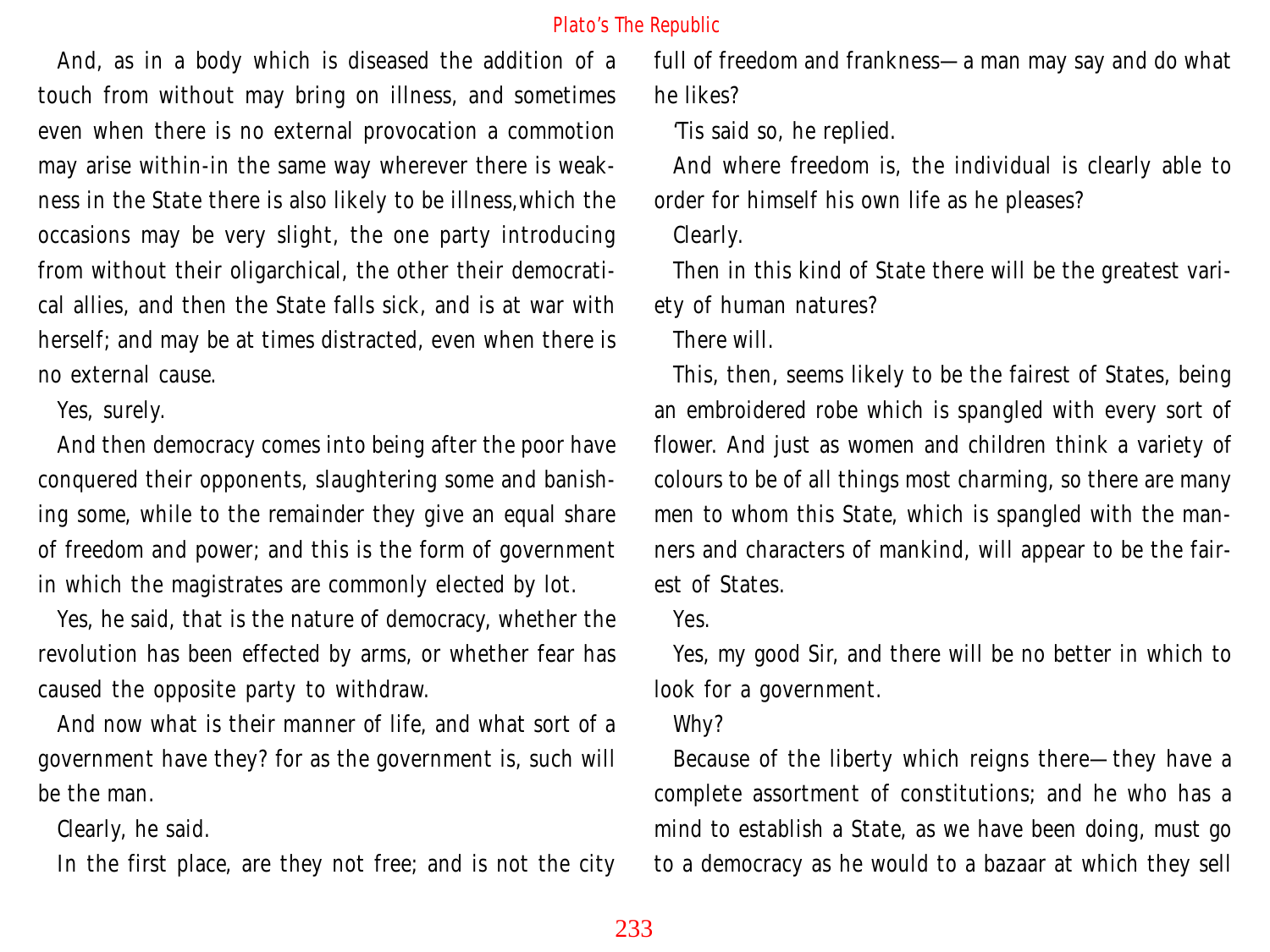them, and pick out the one that suits him; then, when he has made his choice, he may found his State.

He will be sure to have patterns enough.

And there being no necessity, I said, for you to govern in this State, even if you have the capacity, or to be governed, unless you like, or go to war when the rest go to war, or to be at peace when others are at peace, unless you are so disposed —there being no necessity also, because some law forbids you to hold office or be a dicast, that you should not hold office or be a dicast, if you have a fancy—is not this a way of life which for the moment is supremely delightful

For the moment, yes.

And is not their humanity to the condemned in some cases quite charming? Have you not observed how, in a democracy, many persons, although they have been sentenced to death or exile, just stay where they are and walk about the world—the gentleman parades like a hero, and nobody sees or cares?

Yes, he replied, many and many a one.

See too, I said, the forgiving spirit of democracy, and the 'don't care' about trifles, and the disregard which she shows of all the fine principles which we solemnly laid down at the foundation of the city—as when we said that, except in the case of some rarely gifted nature, there never will be a good man who has not from his childhood been used to play amid things of beauty and make of them a joy and a study—how grandly does she trample all these fine notions of ours under her feet, never giving a thought to the pursuits which make a statesman, and promoting to honour any one who professes to be the people's friend.

Yes, she is of a noble spirit.

These and other kindred characteristics are proper to democracy, which is a charming form of government, full of variety and disorder, and dispensing a sort of equality to equals and unequals alike.

We know her well.

Consider now, I said, what manner of man the individual is, or rather consider, as in the case of the State, how he comes into being.

Very good, he said.

Is not this the way—he is the son of the miserly and oligarchical father who has trained him in his own habits? Exactly.

And, like his father, he keeps under by force the pleasures which are of the spending and not of the getting sort, being those which are called unnecessary?

Obviously.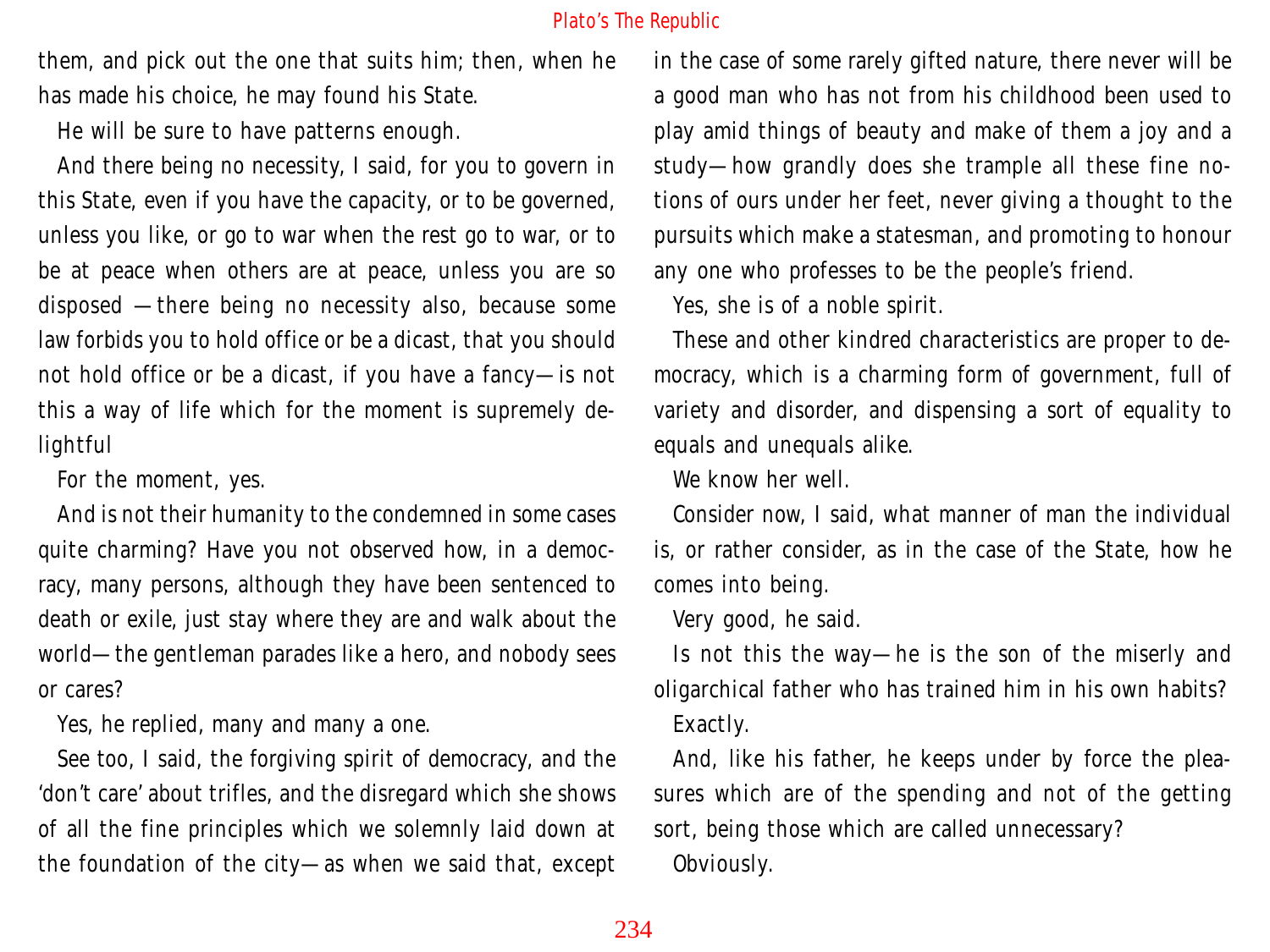Would you like, for the sake of clearness, to distinguish which are the necessary and which are the unnecessary pleasures?

I should.

Are not necessary pleasures those of which we cannot get rid, and of which the satisfaction is a benefit to us? And they are rightly so, because we are framed by nature to desire both what is beneficial and what is necessary, and cannot help it.

True.

We are not wrong therefore in calling them necessary? We are not.

And the desires of which a man may get rid, if he takes pains from his youth upwards—of which the presence, moreover, does no good, and in some cases the reverse of good shall we not be right in saying that all these are unnecessary?

Yes, certainly.

Suppose we select an example of either kind, in order that we may have a general notion of them?

Very good.

Will not the desire of eating, that is, of simple food and condiments, in so far as they are required for health and strength, be of the necessary class?

That is what I should suppose.

The pleasure of eating is necessary in two ways; it does us good and it is essential to the continuance of life? Yes.

But the condiments are only necessary in so far as they are good for health?

Certainly.

And the desire which goes beyond this, or more delicate food, or other luxuries, which might generally be got rid of, if controlled and trained in youth, and is hurtful to the body, and hurtful to the soul in the pursuit of wisdom and virtue, may be rightly called unnecessary?

Very true.

May we not say that these desires spend, and that the others make money because they conduce to production? Certainly.

And of the pleasures of love, and all other pleasures, the same holds good?

True.

And the drone of whom we spoke was he who was surfeited in pleasures and desires of this sort, and was the slave of the unnecessary desires, whereas he who was subject o the necessary only was miserly and oligarchical? Very true.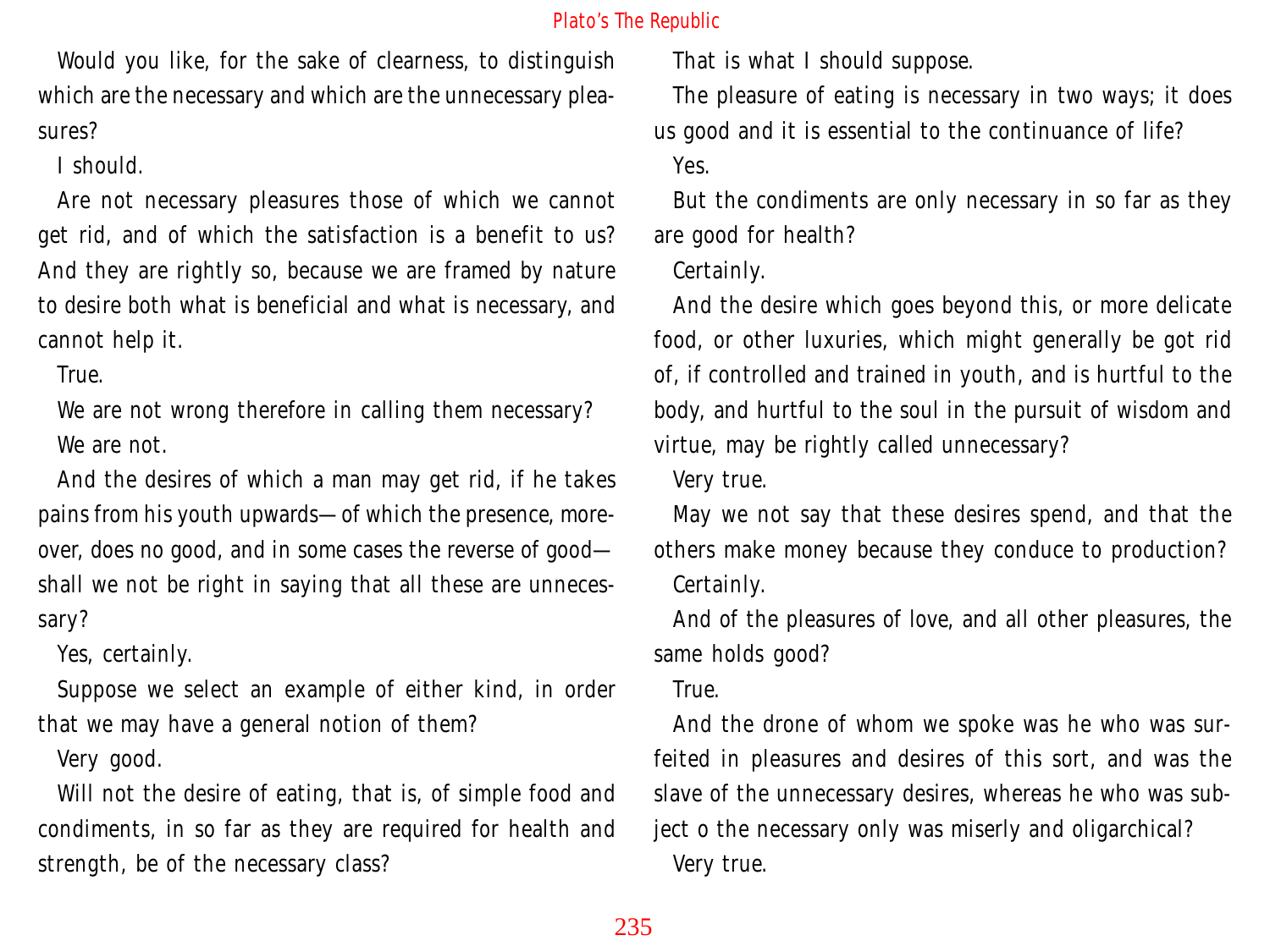Again, let us see how the democratical man grows out of the oligarchical: the following, as I suspect, is commonly the process.

What is the process?

When a young man who has been brought up as we were just now describing, in a vulgar and miserly way, has tasted drones' honey and has come to associate with fierce and crafty natures who are able to provide for him all sorts of refinements and varieties of pleasure—then, as you may imagine, the change will begin of the oligarchical principle within him into the democratical?

Inevitably.

And as in the city like was helping like, and the change was effected by an alliance from without assisting one division of the citizens, so too the young man is changed by a class of desires coming from without to assist the desires within him, that which is and alike again helping that which is akin and alike?

Certainly.

And if there be any ally which aids the oligarchical principle within him, whether the influence of a father or of kindred, advising or rebuking him, then there arises in his soul a faction and an opposite faction, and he goes to war with himself.

It must be so.

And there are times when the democratical principle gives way to the oligarchical, and some of his desires die, and others are banished; a spirit of reverence enters into the young man's soul and order is restored.

Yes, he said, that sometimes happens.

And then, again, after the old desires have been driven out, fresh ones spring up, which are akin to them, and because he, their father, does not know how to educate them, wax fierce

and numerous.

Yes, he said, that is apt to be the way.

They draw him to his old associates, and holding secret intercourse with them, breed and multiply in him.

# Very true.

At length they seize upon the citadel of the young man's soul, which they perceive to be void of all accomplishments and fair pursuits and true words, which make their abode in the minds of men who are dear to the gods, and are their best guardians and sentinels.

None better.

False and boastful conceits and phrases mount upwards and take their place.

They are certain to do so.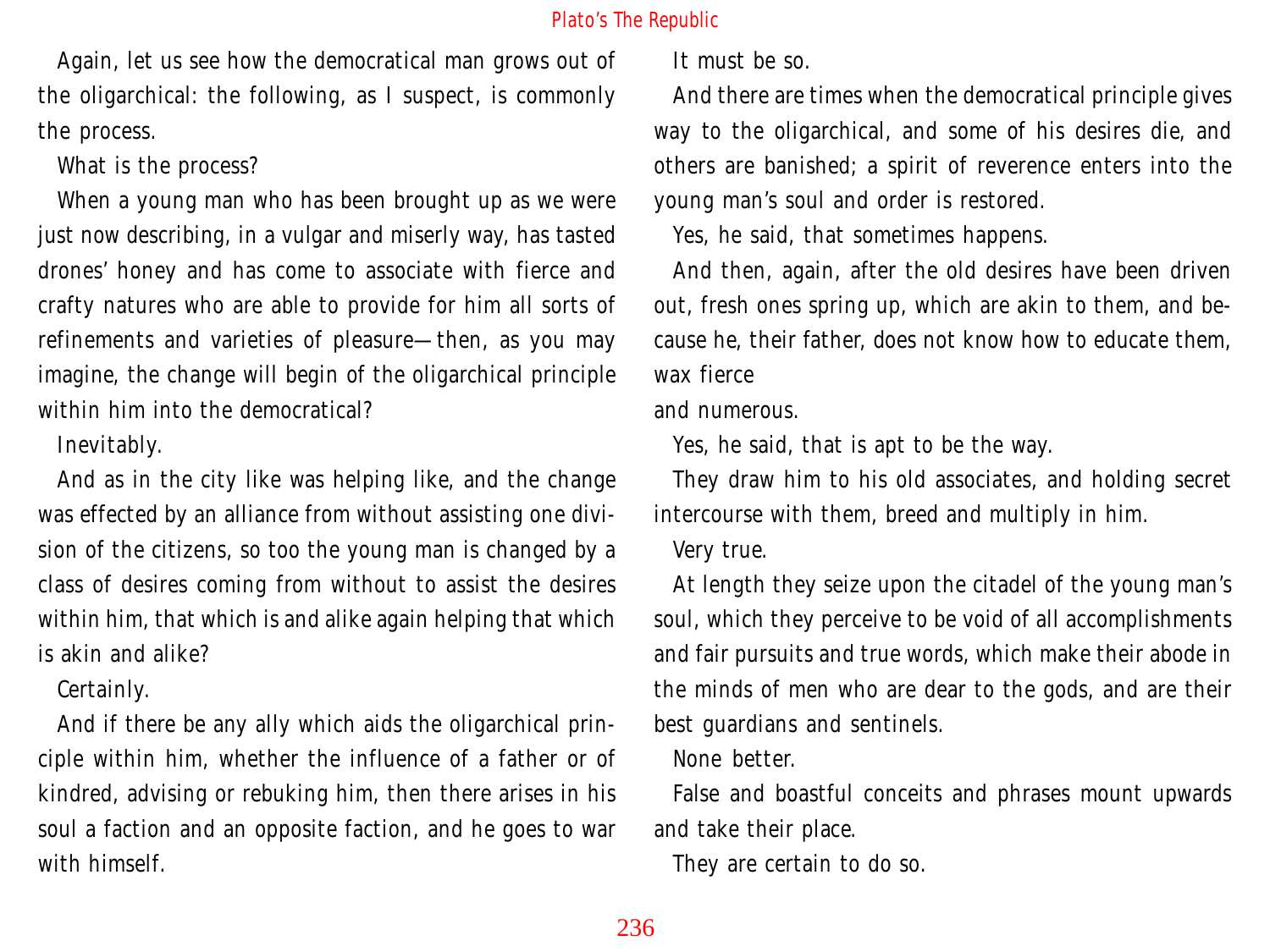And so the young man returns into the country of the lotus-eaters, and takes up his dwelling there in the face of all men; and if any help be sent by his friends to the oligarchical part of him, the aforesaid vain conceits shut the gate of the king's fastness; and they will neither allow the embassy itself to enter, private if private advisers offer the fatherly counsel of the aged will they listen to them or receive them. There is a battle and they gain the day, and then modesty, which they call silliness, is ignominiously thrust into exile by them, and temperance, which they nickname unmanliness, is trampled in the mire and cast forth; they persuade men that moderation and orderly expenditure are vulgarity and meanness, and so, by the help of a rabble of evil appetites, they drive them beyond the border.

Yes, with a will.

And when they have emptied and swept clean the soul of him who is now in their power and who is being initiated by them in great mysteries, the next thing is to bring back to their house insolence and anarchy and waste and impudence in bright array having garlands on their heads, and a great company with them, hymning their praises and calling them by sweet names; insolence they term breeding, and anarchy liberty, and waste magnificence, and impudence courage. And so the young man passes out of his original

nature, which was trained in the school of necessity, into the freedom and libertinism of useless and unnecessary pleasures.

Yes, he said, the change in him is visible enough.

After this he lives on, spending his money and labour and time on unnecessary pleasures quite as much as on necessary ones; but if he be fortunate, and is not too much disordered in his wits, when years have elapsed, and the heyday of passion is over—supposing that he then re-admits into the city some part of the exiled virtues, and does not wholly give himself up to their successors—in that case he balances his pleasures and lives in a sort of equilibrium, putting the government of himself into the hands of the one which comes first and wins the turn; and when he has had enough of that, then into the hands of another; he despises none of them but encourages them all equally.

# Very true, he said.

Neither does he receive or let pass into the fortress any true word of advice; if any one says to him that some pleasures are the satisfactions of good and noble desires, and others of evil desires, and that he ought to use and honour some and chastise and master the others—whenever this is repeated to him he shakes his head and says that they are all alike, and that one is as good as another.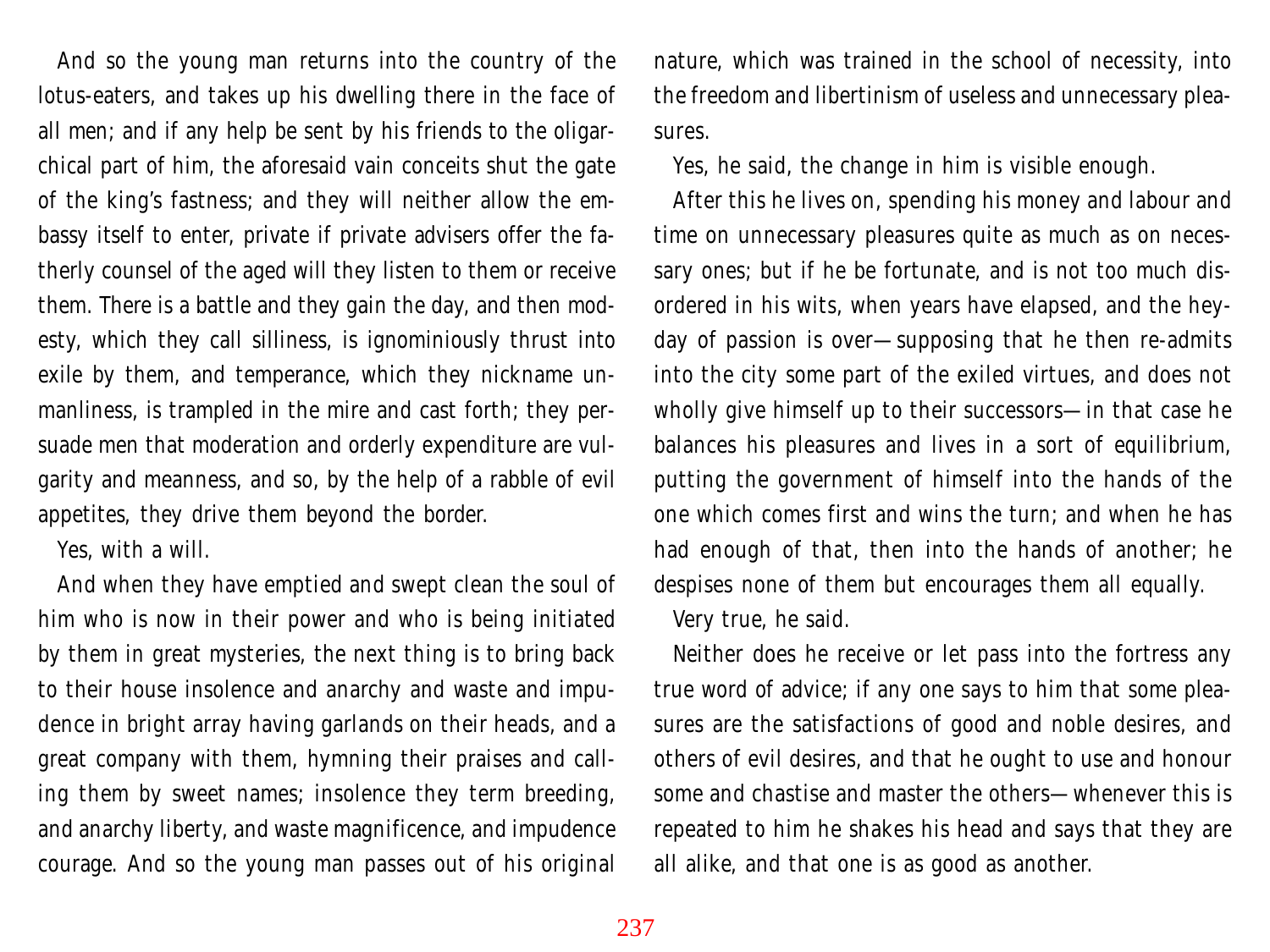Yes, he said; that is the way with him.

Yes, I said, he lives from day to day indulging the appetite of the hour; and sometimes he is lapped in drink and strains of the flute; then he becomes a water-drinker, and tries to get thin; then he takes a turn at gymnastics; sometimes idling and neglecting everything, then once more living the life of a philosopher; often he is busy with politics, and starts to his feet and says and does whatever comes into his head; and, if he is emulous of any one who is a warrior, off he is in that direction, or of men of business, once more in that. His life has neither law nor order; and this distracted existence he terms joy and bliss and freedom; and so he goes on.

Yes, he replied, he is all liberty and equality.

Yes, I said; his life is motley and manifold and an epitome of the lives of many;—he answers to the State which we described as fair and spangled. And many a man and many a woman will take him for their pattern, and many a constitution and many an example of manners is contained in him.

# Just so.

Let him then be set over against democracy; he may truly be called the democratic man.

Let that be his place, he said.

Last of all comes the most beautiful of all, man and State alike, tyranny and the tyrant; these we have now to consider.

Quite true, he said.

Say then, my friend, in what manner does tyranny arise? that it has a democratic origin is evident.

Clearly.

And does not tyranny spring from democracy in the same manner as democracy from oligarchy—I mean, after a sort? How?

The good which oligarchy proposed to itself and the means by which it was maintained was excess of wealth—am I not right?

Yes.

And the insatiable desire of wealth and the neglect of all other things for the sake of money-getting was also the ruin of oligarchy?

True.

And democracy has her own good, of which the insatiable desire brings her to dissolution?

What good?

Freedom, I replied; which, as they tell you in a democracy, is the glory of the State—and that therefore in a democracy alone will the freeman of nature deign to dwell.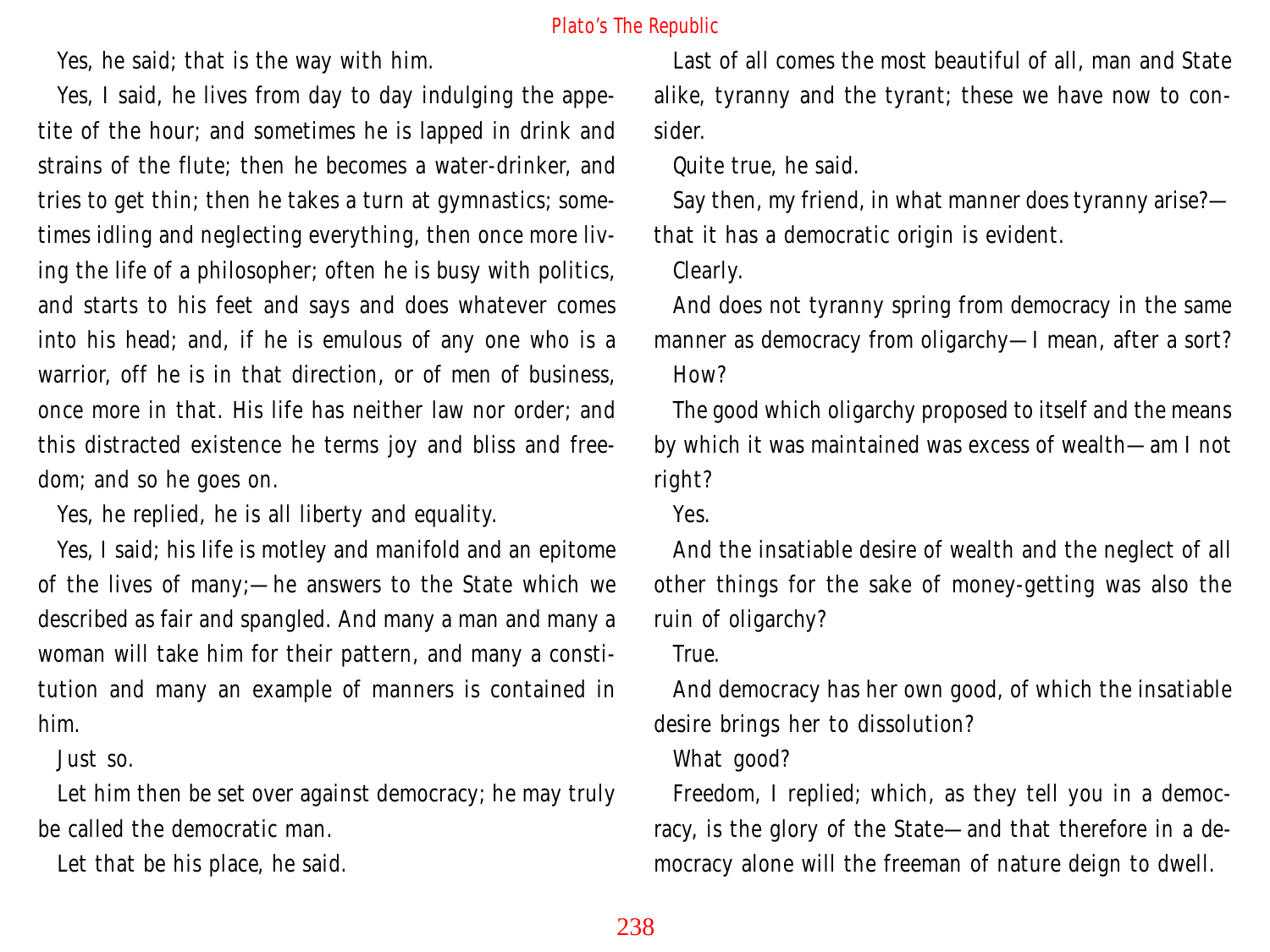Yes; the saying is in everybody's mouth.

I was going to observe, that the insatiable desire of this and the neglect of other things introduces the change in democracy, which occasions a demand for tyranny.

# How so?

When a democracy which is thirsting for freedom has evil cupbearers presiding over the feast, and has drunk too deeply of the strong wine of freedom, then, unless her rulers are very amenable and give a plentiful draught, she calls them to account and punishes them, and says that they are cursed oligarchs.

Yes, he replied, a very common occurrence.

Yes, I said; and loyal citizens are insultingly termed by her slaves who hug their chains and men of naught; she would have subjects who are like rulers, and rulers who are like subjects: these are men after her own heart, whom she praises and honours both in private and public. Now, in such a State, can liberty have any limit?

Certainly not.

By degrees the anarchy finds a way into private houses, and ends by getting among the animals and infecting them.

How do you mean?

I mean that the father grows accustomed to descend to the level of his sons and to fear them, and the son is on a

level with his father, he having no respect or reverence for either of his parents; and this is his freedom, and metic is equal with the citizen and the citizen with the metic, and the stranger is quite as good as either.

Yes, he said, that is the way.

And these are not the only evils, I said—there are several lesser ones: In such a state of society the master fears and flatters his scholars, and the scholars despise their masters and tutors; young and old are all alike; and the young man is on a level with the old, and is ready to compete with him in word or deed; and old men condescend to the young and are full of pleasantry and gaiety; they are loth to be thought morose and authoritative, and therefore they adopt the manners of the young.

Quite true, he said.

The last extreme of popular liberty is when the slave bought with money, whether male or female, is just as free as his or her purchaser; nor must I forget to tell of the liberty and equality of the two sexes in relation to each other.

Why not, as Aeschylus says, utter the word which rises to our lips?

That is what I am doing, I replied; and I must add that no one who does not know would believe, how much greater is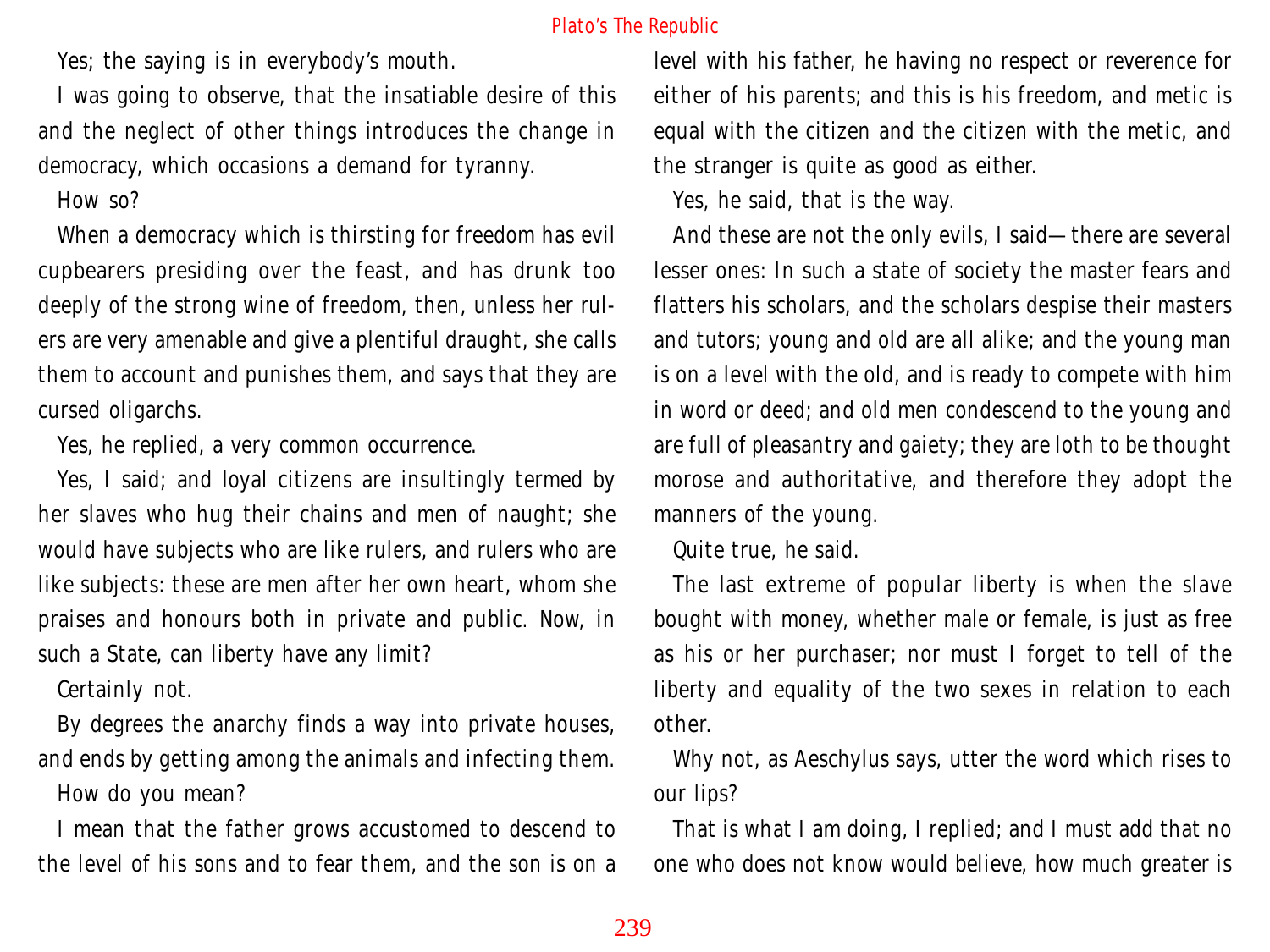the liberty which the animals who are under the dominion of man have in a democracy than in any other State: for truly, the she-dogs, as the proverb says, are as good as their she-mistresses, and the horses and asses have a way of marching along with all the rights and dignities of freemen; and they will run at anybody who comes in their way if he does not leave the road clear for them: and all things are just ready to burst with liberty.

When I take a country walk, he said, I often experience what you describe. You and I have dreamed the same thing.

And above all, I said, and as the result of all, see how sensitive the citizens become; they chafe impatiently at the least touch of authority and at length, as you know, they cease to care even for the laws, written or unwritten; they will have no one over them.

Yes, he said, I know it too well.

Such, my friend, I said, is the fair and glorious beginning out of which springs tyranny.

Glorious indeed, he said. But what is the next step?

The ruin of oligarchy is the ruin of democracy; the same disease magnified and intensified by liberty overmasters democracy—the truth being that the excessive increase of anything often causes a reaction in the opposite direction; and this is the case not only in the seasons and in vegetable and animal life, but above all in forms of government.

True.

The excess of liberty, whether in States or individuals, seems only to pass into excess of slavery.

Yes, the natural order.

And so tyranny naturally arises out of democracy, and the most aggravated form of tyranny and slavery out of the most extreme form of liberty?

As we might expect.

That, however, was not, as I believe, your question-you rather desired to know what is that disorder which is generated alike in oligarchy and democracy, and is the ruin of both?

Just so, he replied.

Well, I said, I meant to refer to the class of idle spendthrifts, of whom the more courageous are the-leaders and the more timid the followers, the same whom we were comparing to drones, some stingless, and others having stings. A very just comparison.

These two classes are the plagues of every city in which they are generated, being what phlegm and bile are to the body. And the good physician and lawgiver of the State ought, like the wise bee-master, to keep them at a distance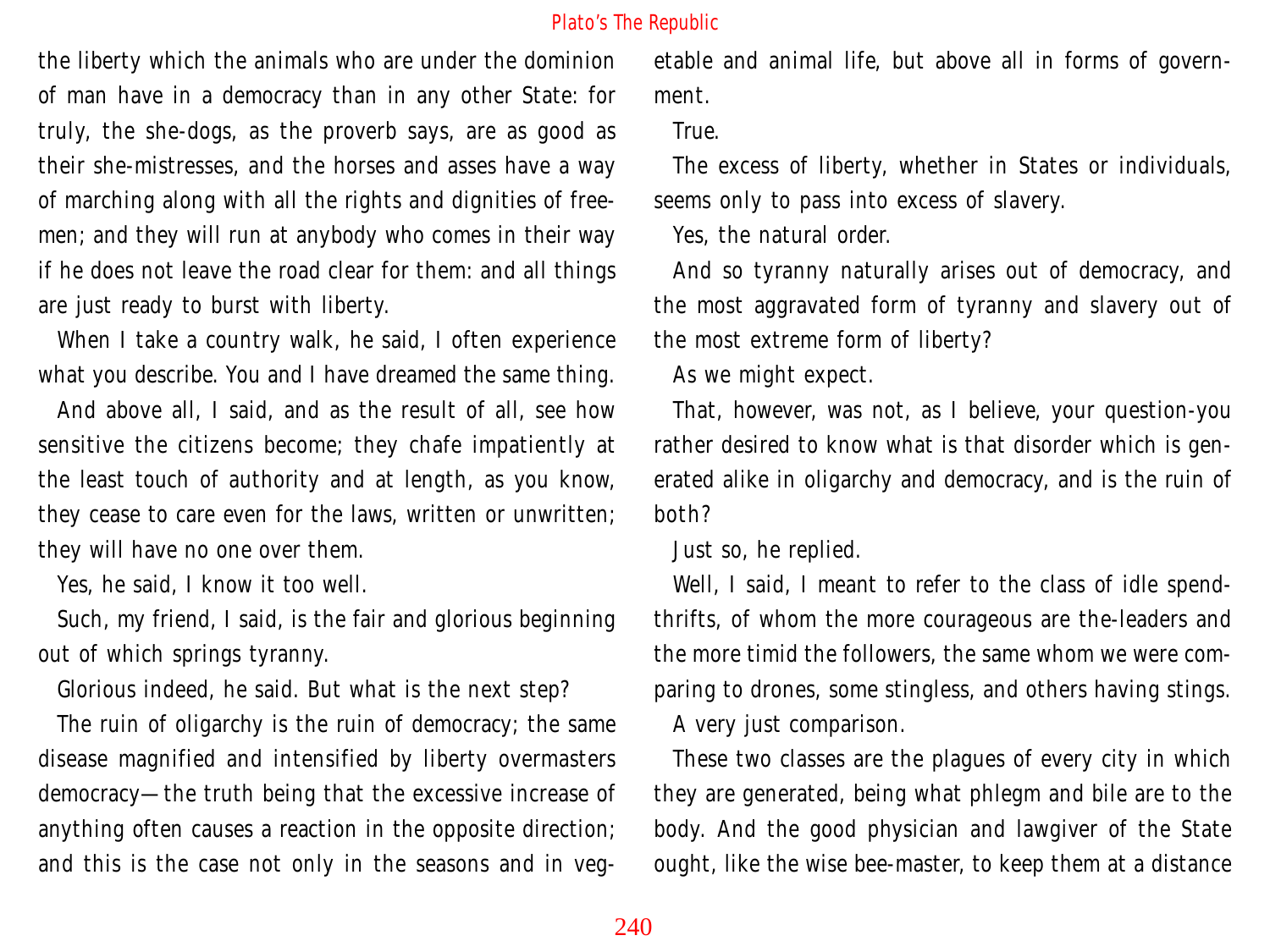and prevent, if possible, their ever coming in; and if they have anyhow found a way in, then he should have them and their cells cut out as speedily as possible.

Yes, by all means, he said.

Then, in order that we may see clearly what we are doing, let us imagine democracy to be divided, as indeed it is, into three classes; for in the first place freedom creates rather more drones in the democratic than there were in the oligarchical State.

That is true.

And in the democracy they are certainly more intensified.

# How so?

Because in the oligarchical State they are disqualified and driven from office, and therefore they cannot train or gather strength; whereas in a democracy they are almost the entire ruling power, and while the keener sort speak and act, the rest keep buzzing about the bema and do not suffer a word to be said on the other side; hence in democracies almost everything is managed by the drones.

Very true, he said.

Then there is another class which is always being severed from the mass.

What is that?

They are the orderly class, which in a nation of traders sure to be the richest.

Naturally so.

They are the most squeezable persons and yield the largest amount of honey to the drones.

Why, he said, there is little to be squeezed out of people who have little.

And this is called the wealthy class, and the drones feed upon them.

That is pretty much the case, he said.

The people are a third class, consisting of those who work with their own hands; they are not politicians, and have not much to live upon. This, when assembled, is the largest and most powerful class in a democracy.

True, he said; but then the multitude is seldom willing to congregate unless they get a little honey.

And do they not share? I said. Do not their leaders deprive the rich of their estates and distribute them among the people; at the same time taking care to reserve the larger part for themselves?

Why, yes, he said, to that extent the people do share. And the persons whose property is taken from them are compelled to defend themselves before the people as they best can?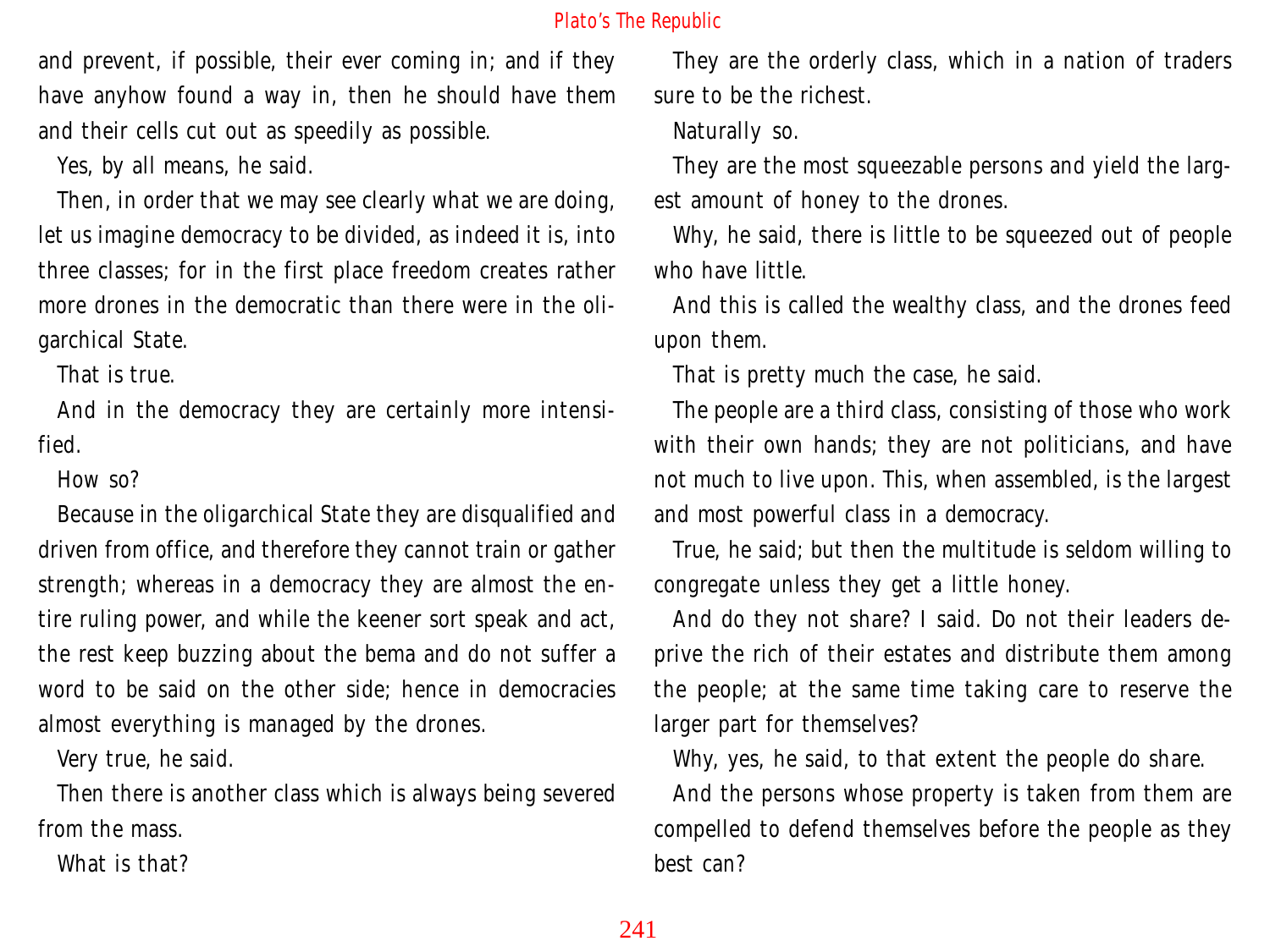What else can they do?

And then, although they may have no desire of change, the others charge them with plotting against the people and being friends of oligarchy? True.

And the end is that when they see the people, not of their own accord, but through ignorance, and because they are deceived by informers, seeking to do them wrong, then at last they are forced to become oligarchs in reality; they do not wish to be, but the sting of the drones torments them and breeds revolution in them.

That is exactly the truth.

Then come impeachments and judgments and trials of one another.

True.

The people have always some champion whom they set over them and nurse into greatness.

Yes, that is their way.

This and no other is the root from which a tyrant springs; when he first appears above ground he is a protector.

Yes, that is quite clear.

How then does a protector begin to change into a tyrant? Clearly when he does what the man is said to do in the tale of the Arcadian temple of Lycaean Zeus.

What tale?

The tale is that he who has tasted the entrails of a single human victim minced up with the entrails of other victims is destined to become a wolf. Did you never hear it? Oh, yes.

And the protector of the people is like him; having a mob entirely at his disposal, he is not restrained from shedding the blood of kinsmen; by the favourite method of false accusation he brings them into court and murders them, making the life of man to disappear, and with unholy tongue and lips tasting the blood of his fellow citizen; some he kills and others he banishes, at the same time hinting at the abolition of debts and partition of lands: and after this, what will be his destiny? Must he not either perish at the hands of his enemies, or from being a man become a wolf—that is, a tyrant?

Inevitably.

This, I said, is he who begins to make a party against the rich?

The same.

After a while he is driven out, but comes back, in spite of his enemies, a tyrant full grown.

That is clear.

And if they are unable to expel him, or to get him condemned to death by a public accusation, they conspire to assassinate him.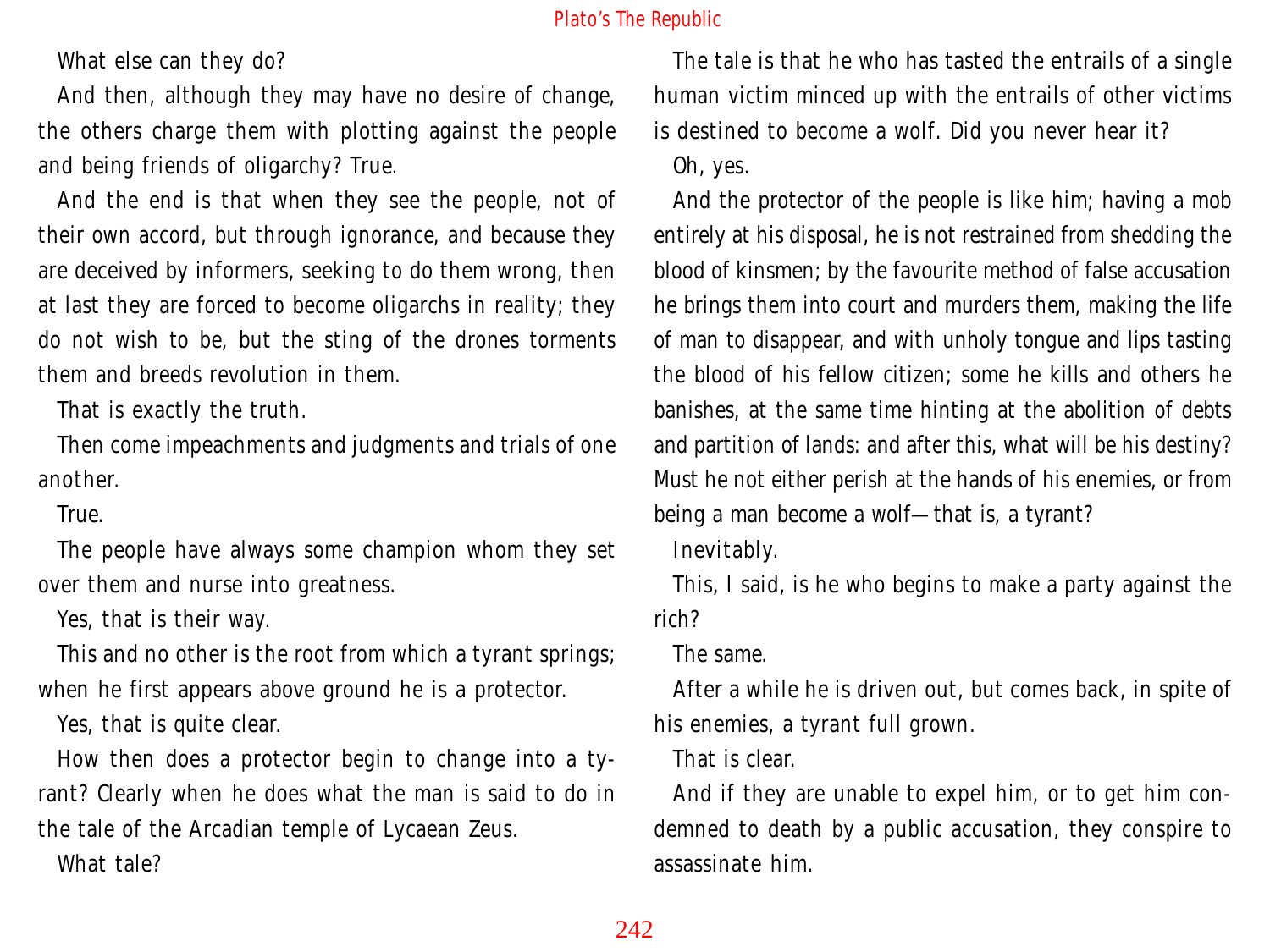Yes, he said, that is their usual way.

Then comes the famous request for a bodyguard, which is the device of all those who have got thus far in their tyrannical career—'Let not the people's friend,' as they say, 'be lost to them.'

# Exactly.

The people readily assent; all their fears are for him they have none for themselves.

Very true.

And when a man who is wealthy and is also accused of being an enemy of the people sees this, then, my friend, as the oracle said to Croesus,

 By pebbly Hermus' shore he flees and rests not and is not ashamed to be a coward.

And quite right too, said he, for if he were, he would never be ashamed again.

But if he is caught he dies.

Of course.

And he, the protector of whom we spoke, is to be seen, not 'larding the plain' with his bulk, but himself the overthrower of many, standing up in the chariot of State with the reins in his hand, no longer protector, but tyrant absolute.

No doubt, he said.

And now let us consider the happiness of the man, and also of the State in which a creature like him is generated. Yes, he said, let us consider that.

At first, in the early days of his power, he is full of smiles, and he salutes every one whom he meets;—he to be called a tyrant, who is making promises in public and also in private! liberating debtors, and distributing land to the people and his followers, and wanting to be so kind and good to every one!

Of course, he said.

But when he has disposed of foreign enemies by conquest or treaty, and there is nothing to fear from them, then he is always stirring up some war or other, in order that the people may require a leader.

To be sure.

Has he not also another object, which is that they may be impoverished by payment of taxes, and thus compelled to devote themselves to their daily wants and therefore less likely to conspire against him? Clearly.

And if any of them are suspected by him of having notions of freedom, and of resistance to his authority, he will have a good pretext for destroying them by placing them at the mercy of the enemy; and for all these reasons the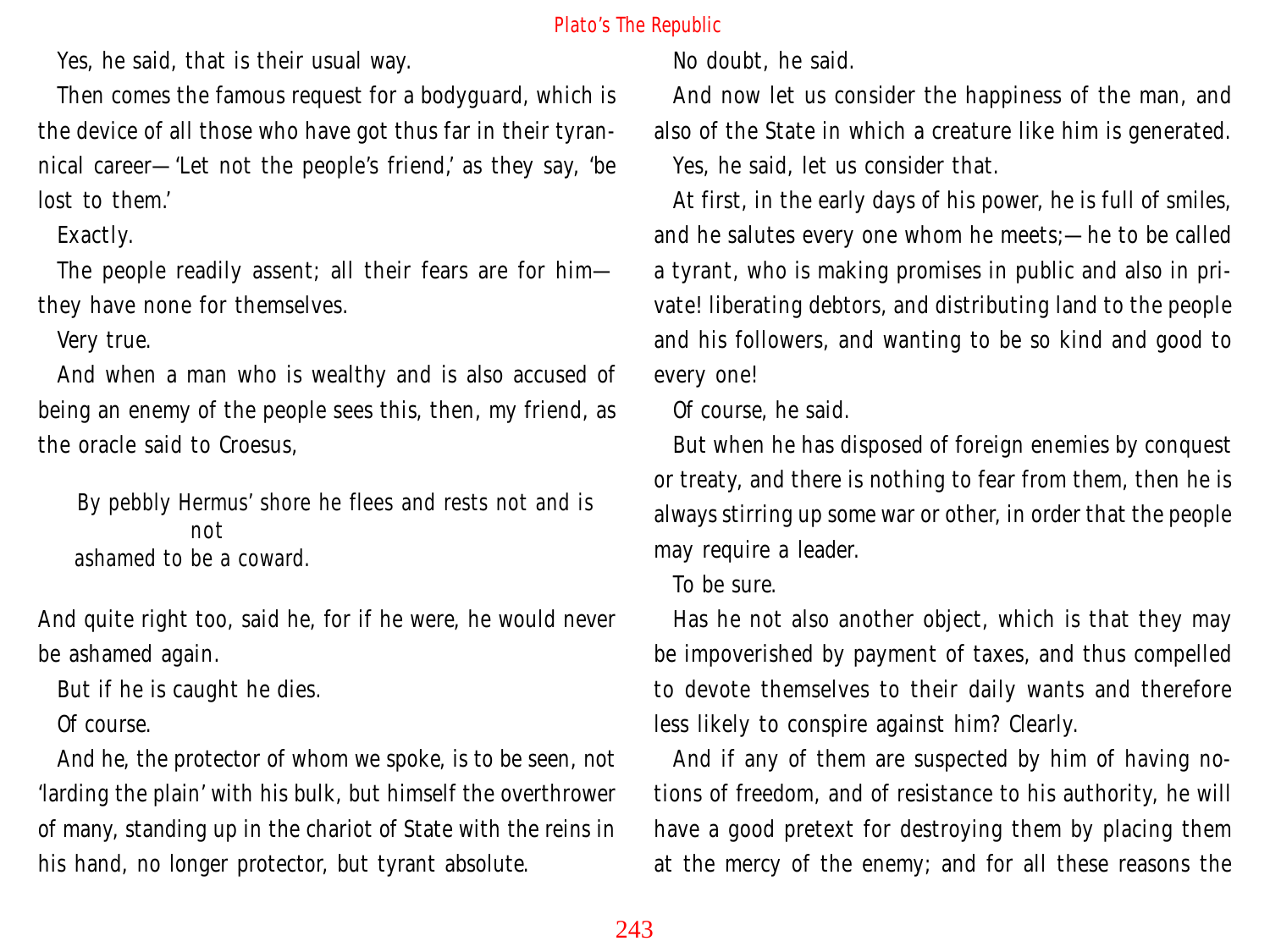tyrant must be always getting up a war.

He must.

Now he begins to grow unpopular.

A necessary result.

Then some of those who joined in setting him up, and who are in power, speak their minds to him and to one another, and the more courageous of them cast in his teeth what is being done.

Yes, that may be expected.

And the tyrant, if he means to rule, must get rid of them; he cannot stop while he has a friend or an enemy who is good for anything.

He cannot.

And therefore he must look about him and see who is valiant, who is high-minded, who is wise, who is wealthy; happy man, he is the enemy of them all, and must seek occasion against them whether he will or no, until he has made a purgation of the State.

Yes, he said, and a rare purgation.

Yes, I said, not the sort of purgation which the physicians make of the body; for they take away the worse and leave the better part, but he does the reverse.

If he is to rule, I suppose that he cannot help himself. What a blessed alternative, I said:—to be compelled to dwell only with the many bad, and to be by them hated, or not to live at all!

Yes, that is the alternative.

And the more detestable his actions are to the citizens the more satellites and the greater devotion in them will he require?

Certainly.

And who are the devoted band, and where will he procure them?

They will flock to him, he said, of their own accord, if lie pays them.

By the dog! I said, here are more drones, of every sort and from every land.

Yes, he said, there are.

But will he not desire to get them on the spot?

How do you mean?

He will rob the citizens of their slaves; he will then set them free and enrol them in his bodyguard.

To be sure, he said; and he will be able to trust them best of all.

What a blessed creature, I said, must this tyrant be; he has put to death the others and has these for his trusted friends.

Yes, he said; they are quite of his sort.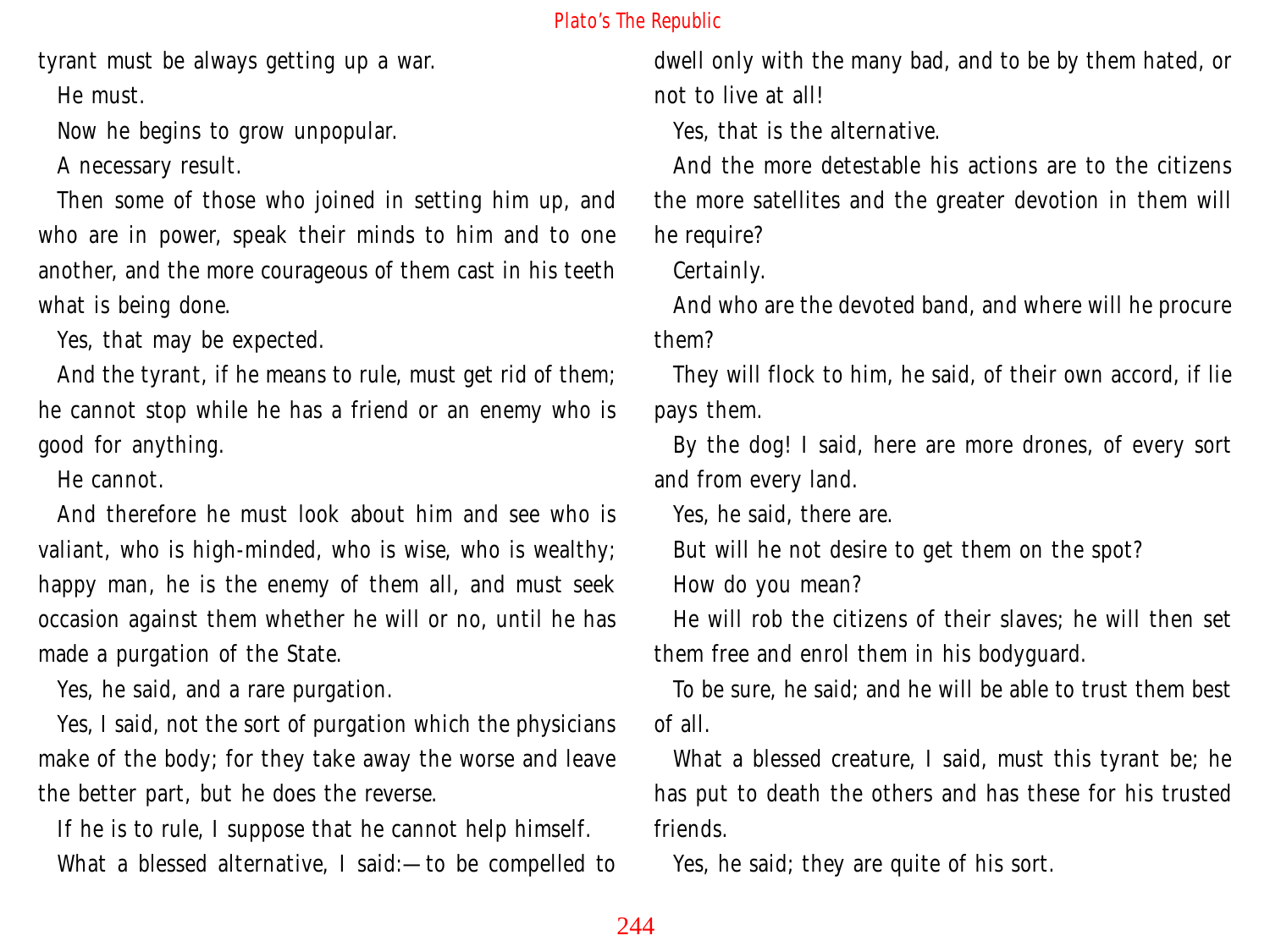Yes, I said, and these are the new citizens whom he has called into existence, who admire him and are his companions, while the good hate and avoid him.

Of course.

Verily, then, tragedy is a wise thing and Euripides a great tragedian.

Why so?

Why, because he is the author of the pregnant saying,

Tyrants are wise by living with the wise;

and he clearly meant to say that they are the wise whom the tyrant makes his companions.

Yes, he said, and he also praises tyranny as godlike; and many other things of the same kind are said by him and by the other poets.

And therefore, I said, the tragic poets being wise men will forgive us and any others who live after our manner if we do not receive them into our State, because they are the eulogists of tyranny.

Yes, he said, those who have the wit will doubtless forgive us.

But they will continue to go to other cities and attract mobs, and hire voices fair and loud and persuasive, and draw the cities over to tyrannies and democracies.

Very true.

Moreover, they are paid for this and receive honour—the greatest honour, as might be expected, from tyrants, and the next greatest from democracies; but the higher they ascend our constitution hill, the more their reputation fails, and seems unable from shortness of breath to proceed further.

True.

But we are wandering from the subject: Let us therefore return and enquire how the tyrant will maintain that fair and numerous and various and ever-changing army of his.

If, he said, there are sacred treasures in the city, he will confiscate and spend them; and in so far as the fortunes of attainted persons may suffice, he will be able to diminish the taxes which he would otherwise have to impose upon the people.

And when these fail?

Why, clearly, he said, then he and his boon companions, whether male or female, will be maintained out of his father's estate.

You mean to say that the people, from whom he has derived his being, will maintain him and his companions?

Yes, he said; they cannot help themselves.

But what if the people fly into a passion, and aver that a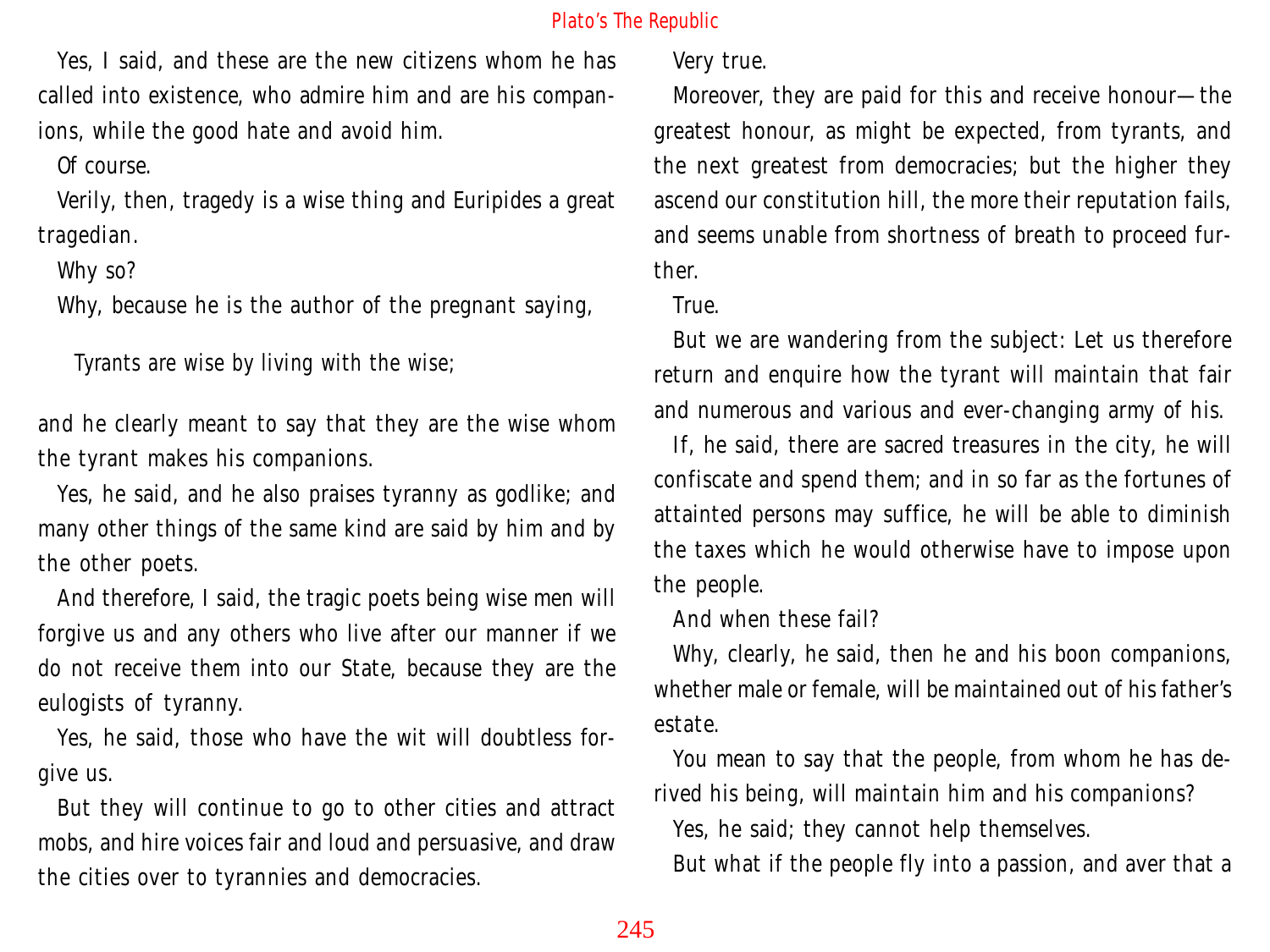grown-up son ought not to be supported by his father, but that the father should be supported by the son? The father did not bring him into being, or settle him in life, in order that when his son became a man he should himself be the servant of his own servants and should support him and his rabble of slaves and companions; but that his son should protect him, and that by his help he might be emancipated from the government of the rich and aristocratic, as they are termed. And so he bids him and his companions depart, just as any other father might drive out of the house a riotous son and his undesirable associates.

By heaven, he said, then the parent will discover what a monster he has been fostering in his bosom; and, when he wants to drive him out, he will find that he is weak and his son strong.

Why, you do not mean to say that the tyrant will use violence? What! beat his father if he opposes him?

Yes, he will, having first disarmed him.

Then he is a parricide, and a cruel guardian of an aged parent; and this is real tyranny, about which there can be no longer a mistake: as the saying is, the people who would escape the smoke which is the slavery of freemen, has fallen into the fire which is the tyranny of slaves. Thus liberty, getting out of all order and reason, passes into the harshest and bitterest form of slavery. True, he said.

Very well; and may we not rightly say that we have sufficiently discussed the nature of tyranny, and the manner of the transition from democracy to tyranny?

Yes, quite enough, he said.

# **BOOK IX**

# **SOCRATES - ADEIMANTUS**

Last of all comes the tyrannical man; about whom we have once more to ask, how is he formed out of the democratical? and how does he live, in happiness or in misery?

Yes, he said, he is the only one remaining.

There is, however, I said, a previous question which remains unanswered.

What question?

I do not think that we have adequately determined the nature and number of the appetites, and until this is accomplished the enquiry will always be confused.

Well, he said, it is not too late to supply the omission.

Very true, I said; and observe the point which I want to understand: Certain of the unnecessary pleasures and appetites I conceive to be unlawful; every one appears to have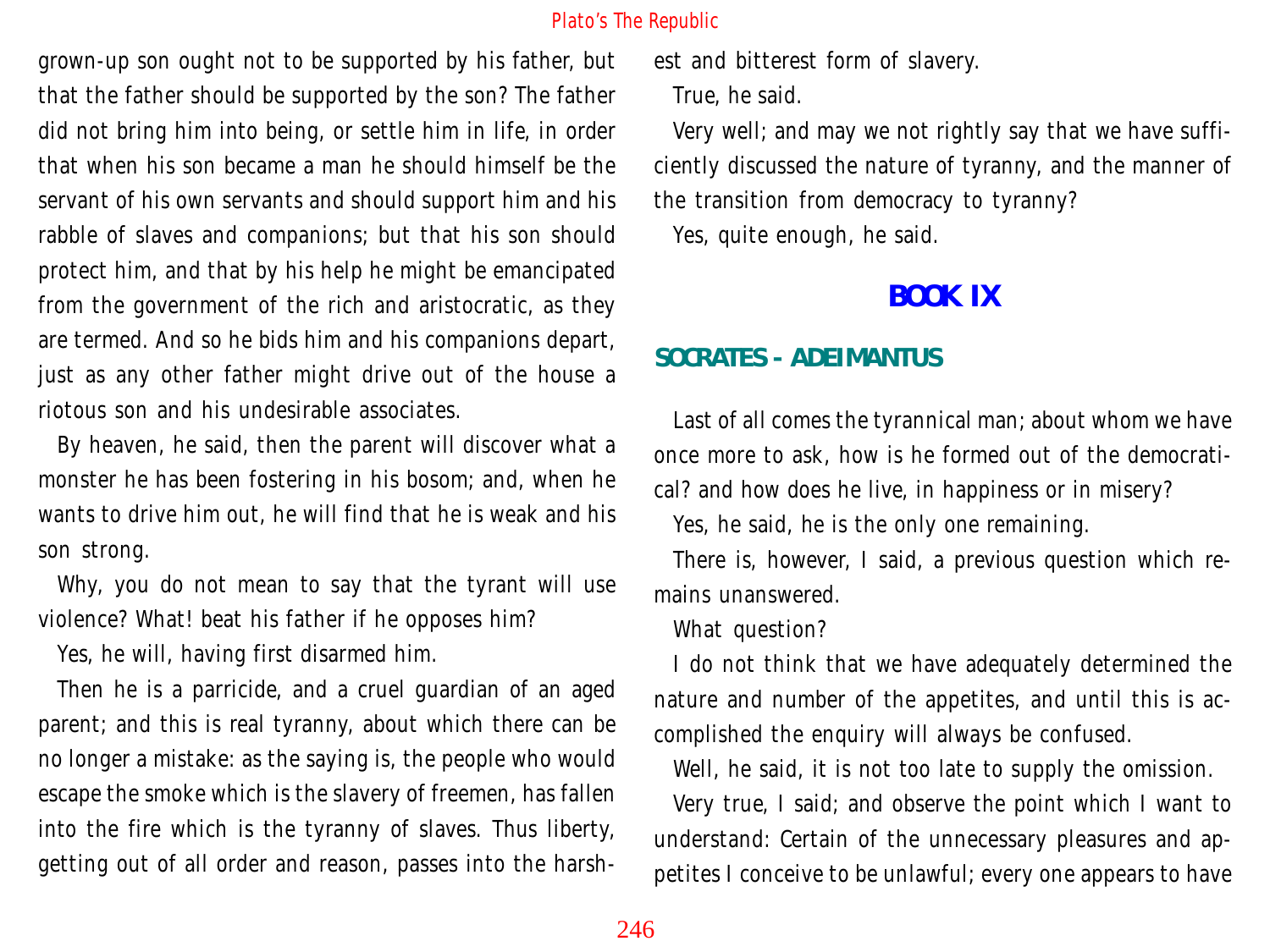them, but in some persons they are controlled by the laws and by reason, and the better desires prevail over them either they are wholly banished or they become few and weak; while in the case of others they are stronger, and there are more of them.

Which appetites do you mean?

I mean those which are awake when the reasoning and human and ruling power is asleep; then the wild beast within us, gorged with meat or drink, starts up and having shaken off sleep, goes forth to satisfy his desires; and there is no conceivable folly or crime—not excepting incest or any other unnatural union, or parricide, or the eating of forbidden food—which at such a time, when he has parted company with all shame and sense, a man may not be ready to commit.

Most true, he said.

But when a man's pulse is healthy and temperate, and when before going to sleep he has awakened his rational powers, and fed them on noble thoughts and enquiries, collecting himself in meditation; after having first indulged his appetites neither too much nor too little, but just enough to lay them to sleep, and prevent them and their enjoyments and pains from interfering with the higher principle which he leaves in the solitude of pure abstraction, free to contemplate and aspire to the knowledge of the unknown, whether in past, present, or future: when again he has allayed the passionate element, if he has a quarrel against any one—I say, when, after pacifying the two irrational principles, he rouses up the third, which is reason, before he takes his rest, then, as you know, he attains truth most nearly, and is least likely to be the sport of fantastic and lawless visions.

I quite agree.

In saying this I have been running into a digression; but the point which I desire to note is that in all of us, even in good men, there is a lawless wild-beast nature, which peers out in sleep. Pray, consider whether I am right, and you agree with me.

## Yes, I agree.

And now remember the character which we attributed to the democratic man. He was supposed from his youth upwards to have been trained under a miserly parent, who encouraged the saving appetites in him, but discountenanced the unnecessary, which aim only at amusement and ornament?

# True.

And then he got into the company of a more refined, licentious sort of people, and taking to all their wanton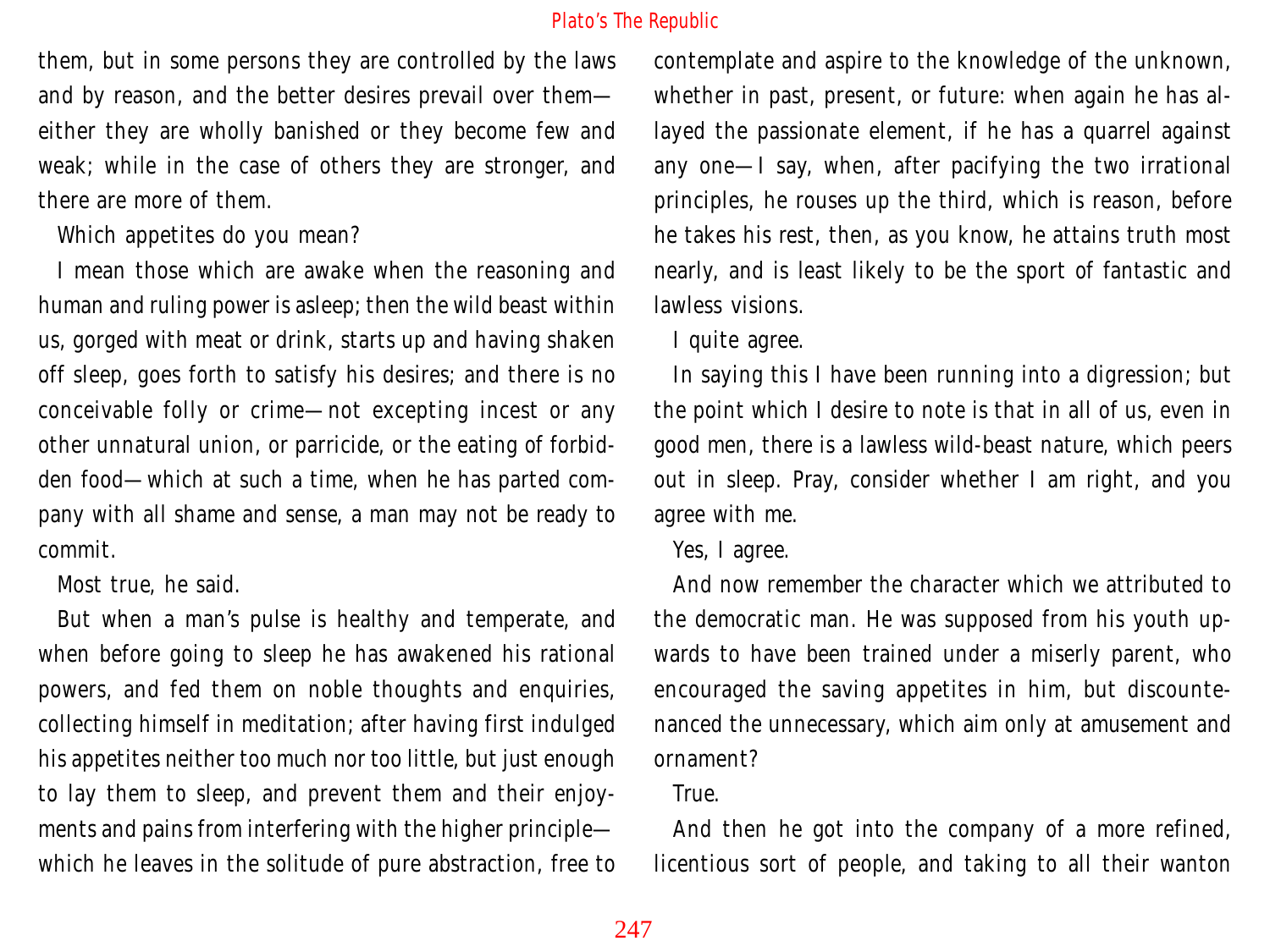ways rushed into the opposite extreme from an abhorrence of his father's meanness. At last, being a better man than his corruptors, he was drawn in both directions until he halted midway and led a life, not of vulgar and slavish passion, but of what he deemed moderate indulgence in various pleasures. After this manner the democrat was generated out of the oligarch?

Yes, he said; that was our view of him, and is so still.

And now, I said, years will have passed away, and you must conceive this man, such as he is, to have a son, who is brought up in his father's principles.

I can imagine him.

Then you must further imagine the same thing to happen to the son which has already happened to the father:—he is drawn into a perfectly lawless life, which by his seducers is termed perfect liberty; and his father and friends take part with his moderate desires, and the opposite party assist the opposite ones. As soon as these dire magicians and tyrant- makers find that they are losing their hold on him, they contrive to implant in him a master passion, to be lord over his idle and spendthrift lusts—a sort of monstrous winged drone—that is the only image which will adequately describe him.

Yes, he said, that is the only adequate image of him.

And when his other lusts, amid clouds of incense and perfumes and garlands and wines, and all the pleasures of a dissolute life, now let loose, come buzzing around him, nourishing to the utmost the sting of desire which they implant in his drone-like nature, then at last this lord of the soul, having Madness for the captainof his guard, breaks out into a frenzy: and if he finds in himself any good opinions or appetites in process of formation, and there is in him any sense of shame remaining, to these better principles he puts an end, and casts them forth until he has purged away temperance and brought in madness to the full.

Yes, he said, that is the way in which the tyrannical man is generated.

And is not this the reason why of old love has been called a tyrant?

I should not wonder.

Further, I said, has not a drunken man also the spirit of a tyrant?

He has.

And you know that a man who is deranged and not right in his mind, will fancy that he is able to rule, not only over men, but also over the gods?

That he will.

And the tyrannical man in the true sense of the word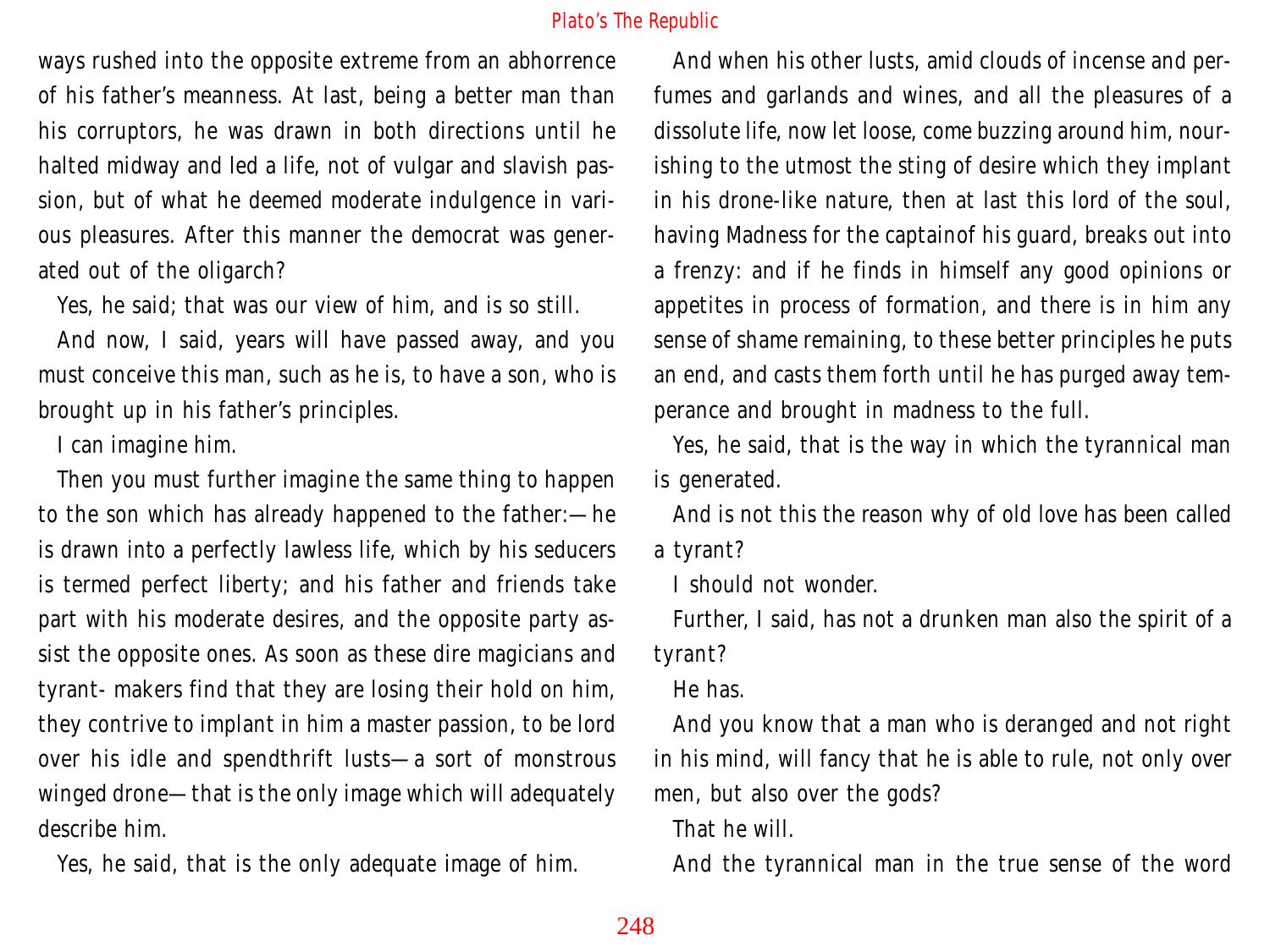comes into being when, either under the influence of nature, or habit, or both, he becomes drunken, lustful, passionate? O my friend, is not that so?

Assuredly.

Such is the man and such is his origin. And next, how does he live?

Suppose, as people facetiously say, you were to tell me. I imagine, I said, at the next step in his progress, that there will be feasts and carousals and revellings and courtesans, and all that sort of thing; Love is the lord of the house within him, and orders all the concerns of his soul.

That is certain.

Yes; and every day and every night desires grow up many and formidable, and their demands are many.

They are indeed, he said.

His revenues, if he has any, are soon spent.

True.

Then comes debt and the cutting down of his property. Of course.

When he has nothing left, must not his desires, crowding in the nest like young ravens, be crying aloud for food; and he, goaded on by them, and especially by love himself, who is in a manner the captain of them, is in a frenzy, and would fain discover whom he can defraud or despoil of his property, in order that he may gratify them? Yes, that is sure to be the case.

He must have money, no matter how, if he is to escape horrid pains and pangs.

He must.

And as in himself there was a succession of pleasures, and the new got the better of the old and took away their rights, so he being younger will claim to have more than his father and his mother, and if he has spent his own share of the property, he will take a slice of theirs.

No doubt he will.

And if his parents will not give way, then he will try first of all to cheat and deceive them.

Very true.

And if he fails, then he will use force and plunder them. Yes, probably.

And if the old man and woman fight for their own, what then, my friend? Will the creature feel any compunction at tyrannizing over them?

Nay, he said, I should not feel at all comfortable about his parents.

But, O heavens! Adeimantus, on account of some newfangled love of a harlot, who is anything but a necessary connection, can you believe that he would strike the mother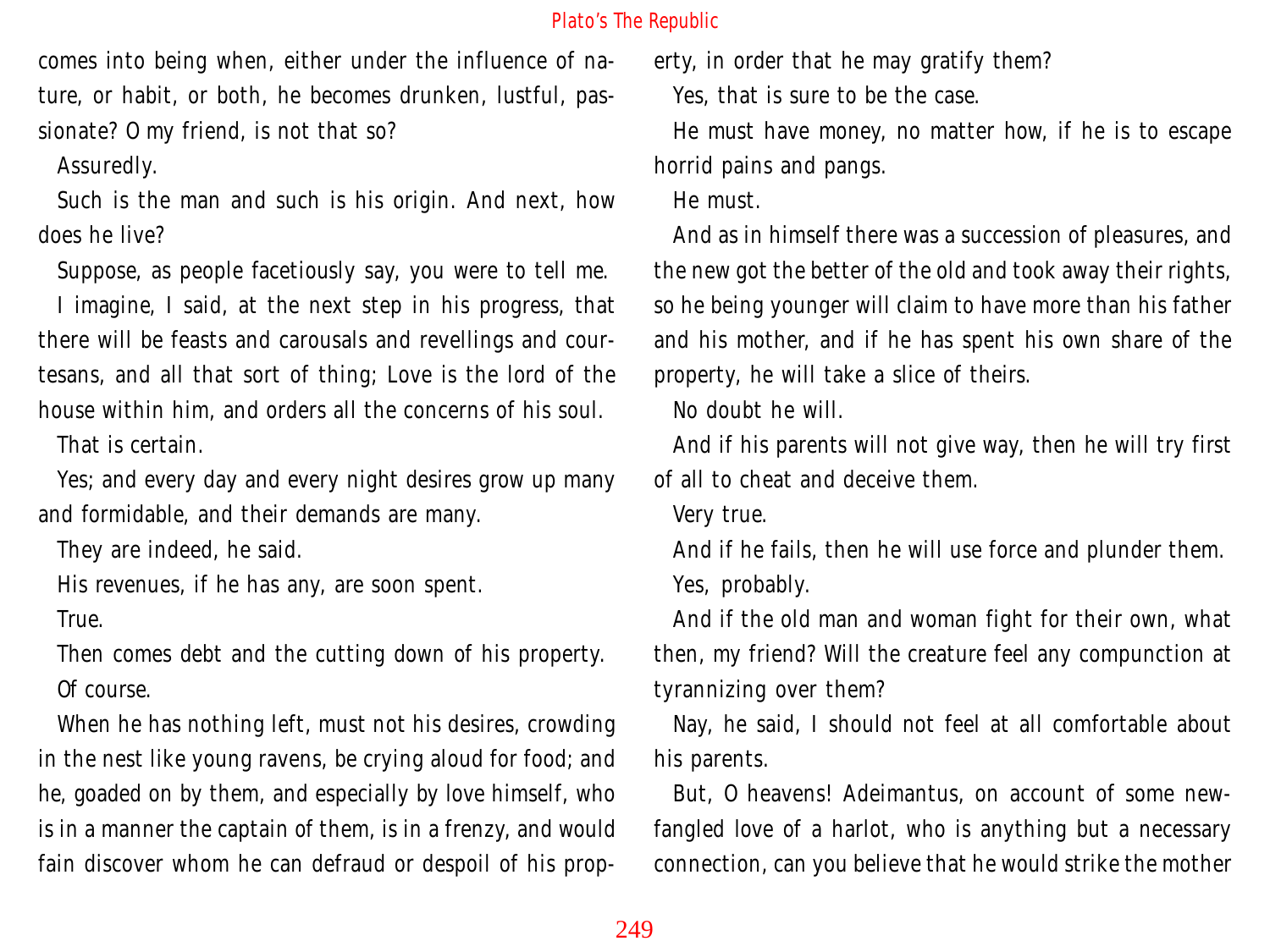who is his ancient friend and necessary to his very existence, and would place her under the authority of the other, when she is brought under the same roof with her; or that, under like circumstances, he would do the same to his withered old father, first and most indispensable of friends, for the sake of some newly found blooming youth who is the reverse of indispensable?

Yes, indeed, he said; I believe that he would.

Truly, then, I said, a tyrannical son is a blessing to his father and mother.

He is indeed, he replied.

He first takes their property, and when that falls, and pleasures are beginning to swarm in the hive of his soul, then he breaks into a house, or steals the garments of some nightly wayfarer; next he proceeds to clear a temple. Meanwhile the old opinions which he had when a child, and which gave judgment about good and evil, are overthrown by those others which have just been emancipated, and are now the bodyguard of love and share his empire. These in his democratic days, when he was still subject to the laws and to his father, were only let loose in the dreams of sleep. But now that he is under the dominion of love, he becomes always and in waking reality what he was then very rarely and in a dream only; he will commit the foulest murder, or eat for-

bidden food, or be guilty of any other horrid act. Love is his tyrant, and lives lordly in him and lawlessly, and being himself a king, leads him on, as a tyrant leads a State, to the performance of any reckless deed by which he can maintain himself and the rabble of his associates, whether those whom evil communications have brought in from without, or those whom he himself has allowed to break loose within him by reason of a similar evil nature in himself. Have we not here a picture of his way of life?

Yes, indeed, he said.

And if there are only a few of them in the State, the rest of the people are well disposed, they go away and become the bodyguard or mercenary soldiers of some other tyrant who may probably want them for a war; and if there is no war, they stay at home and do many little pieces of mischief in the city.

What sort of mischief?

For example, they are the thieves, burglars, cutpurses, footpads, robbers of temples, man-stealers of the community; or if they are able to speak they turn informers, and bear false witness, and take bribes.

A small catalogue of evils, even if the perpetrators of them are few in number.

Yes, I said; but small and great are comparative terms,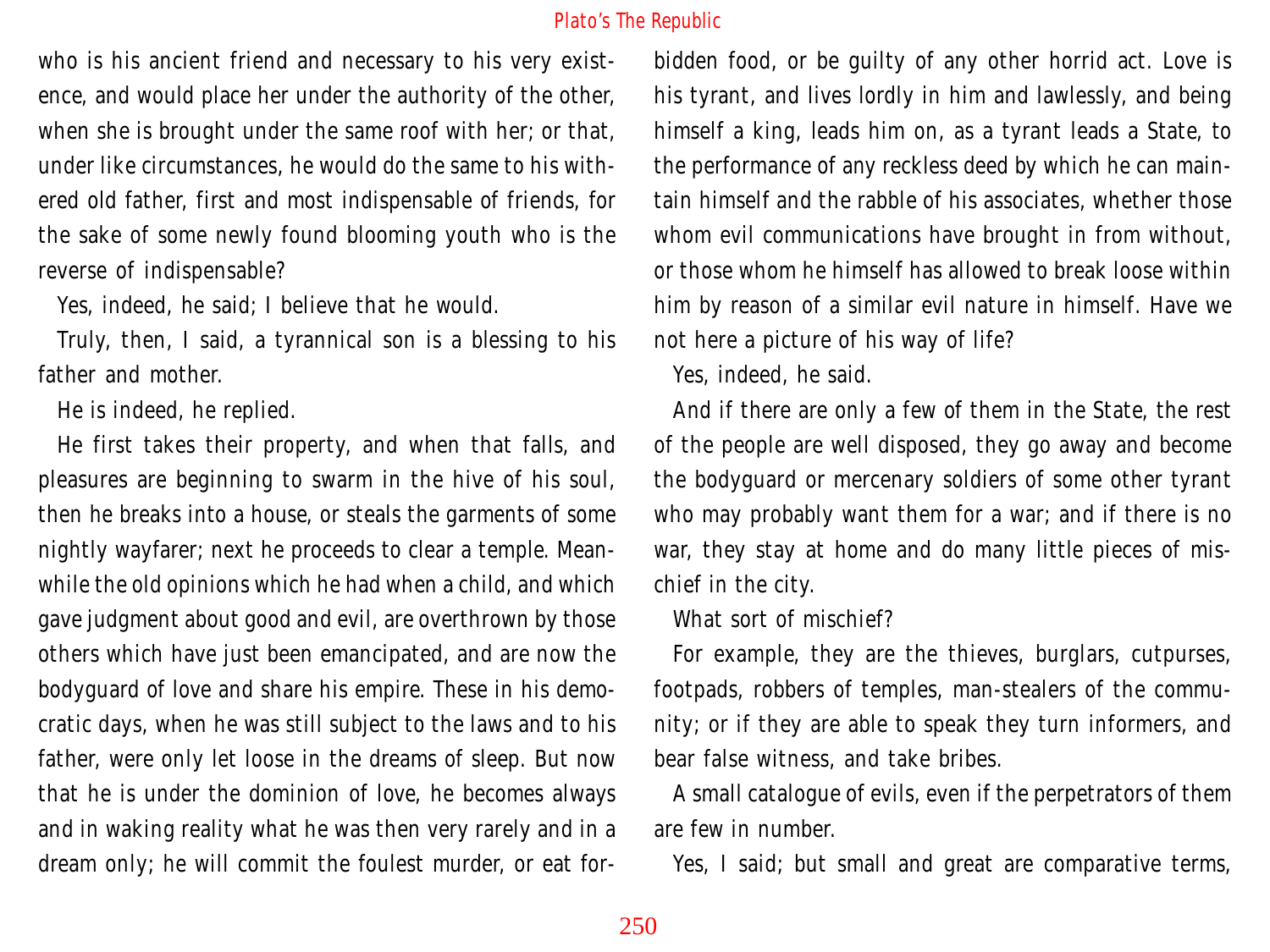and all these things, in the misery and evil which they inflict upon a State, do not come within a thousand miles of the tyrant; when this noxious class and their followers grow numerous and become conscious of their strength, assisted by the infatuation of the people, they choose from among themselves the one who has most of the tyrant in his own soul, and him they create their tyrant.

Yes, he said, and he will be the most fit to be a tyrant.

If the people yield, well and good; but if they resist him, as he began by beating his own father and mother, so now, if he has the power, he beats them, and will keep his dear old fatherland or motherland, as the Cretans say, in subjection to his young retainers whom he has introduced to be their rulers and masters. This is the end of his passions and desires.

Exactly.

When such men are only private individuals and before they get power, this is their character; they associate entirely with their own flatterers or ready tools; or if they want anything from anybody, they in their turn are equally ready to bow down before them: they profess every sort of affection for them; but when they have gained their point they know them no more.

Yes, truly.

They are always either the masters or servants and never the friends of anybody; the tyrant never tastes of true freedom or friendship.

Certainly not.

And may we not rightly call such men treacherous? No question.

Also they are utterly unjust, if we were right in our notion of justice?

Yes, he said, and we were perfectly right.

Let us then sum up in a word, I said, the character of the worst man: he is the waking reality of what we dreamed. Most true.

And this is he who being by nature most of a tyrant bears rule, and the longer he lives the more of a tyrant he becomes.

# **SOCRATES - GLAUCON**

That is certain, said Glaucon, taking his turn to answer. And will not he who has been shown to be the wickedest, be also the most miserable? and he who has tyrannized longest and most, most continually and truly miserable; although this may not be the opinion of men in general? Yes, he said, inevitably.

And must not the tyrannical man be like the tyrannical,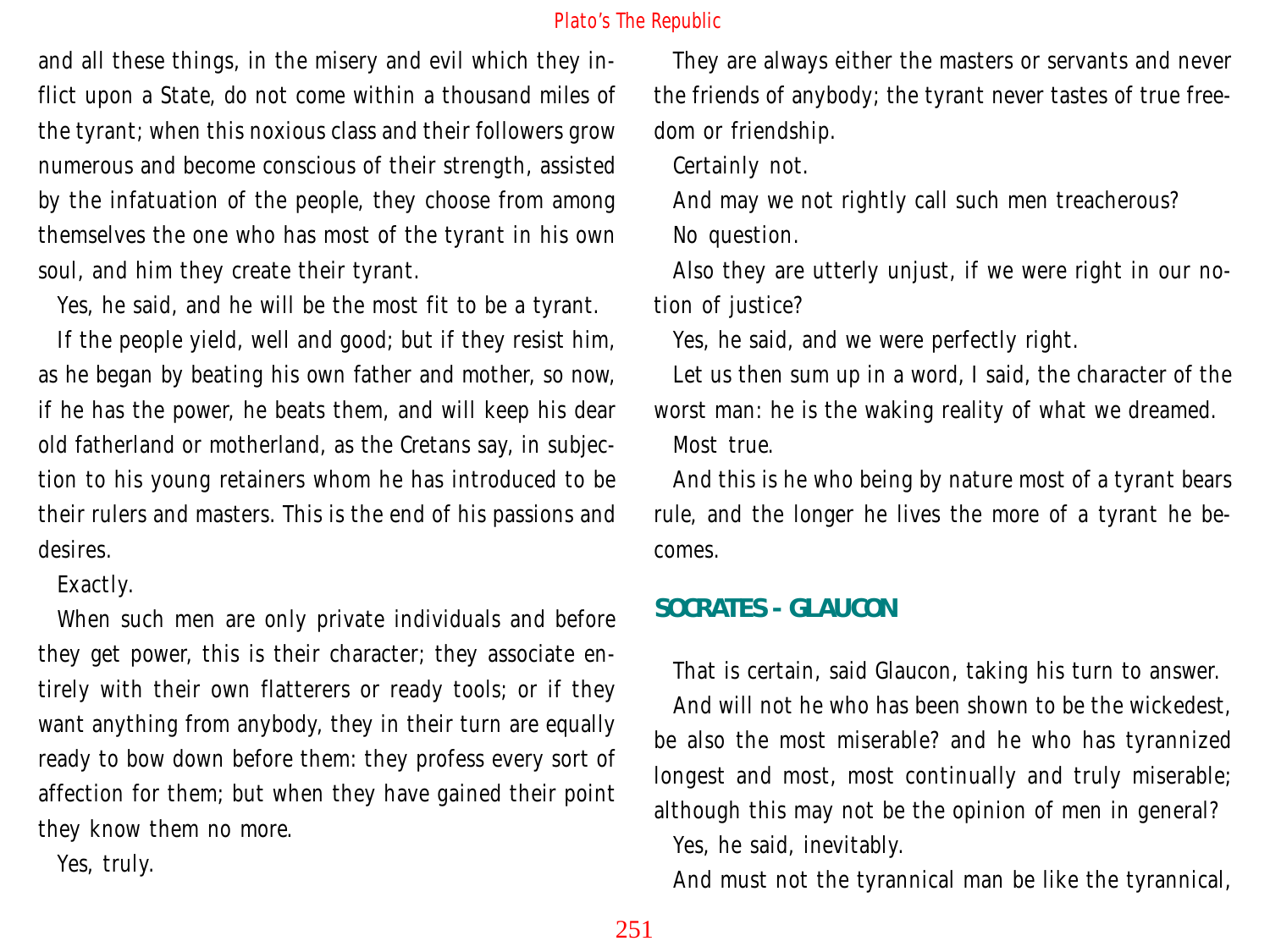State, and the democratical man like the democratical State; and the same of the others?

Certainly.

And as State is to State in virtue and happiness, so is man in relation to man?

To be sure.

Then comparing our original city, which was under a king, and the city which is under a tyrant, how do they stand as to virtue?

They are the opposite extremes, he said, for one is the very best and the other is the very worst.

There can be no mistake, I said, as to which is which, and therefore I will at once inquire whether you would arrive at a similar decision about their relative happiness and misery. And here we must not allow ourselves to be panicstricken at the apparition of the tyrant, who is only a unit and may perhaps have a few retainers about him; but let us go as we ought into every corner of the city and look all about, and then we will give our opinion.

A fair invitation, he replied; and I see, as every one must, that a tyranny is the wretchedest form of government, and the rule of a king the happiest.

And in estimating the men too, may I not fairly make a like request, that I should have a judge whose mind can

enter into and see through human nature? He must not be like a child who looks at the outside and is dazzled at the pompous aspect which the tyrannical nature assumes to the beholder, but let him be one who has a clear insight. May I suppose that the judgment is given in the hearing of us all by one who is able to judge, and has dwelt in the same place with him, and been present at his dally life and known him in his family relations, where he may be seen stripped of his tragedy attire, and again in the hour of public danger—he shall tell us about the happiness and misery of the tyrant when compared with other men?

That again, he said, is a very fair proposal.

Shall I assume that we ourselves are able and experienced judges and have before now met with such a person? We shall then have some one who will answer our enquiries.

By all means.

Let me ask you not to forget the parallel of the individual and the State; bearing this in mind, and glancing in turn from one to the other of them, will you tell me their respective conditions?

What do you mean? he asked.

Beginning with the State, I replied, would you say that a city which is governed by a tyrant is free or enslaved? No city, he said, can be more completely enslaved.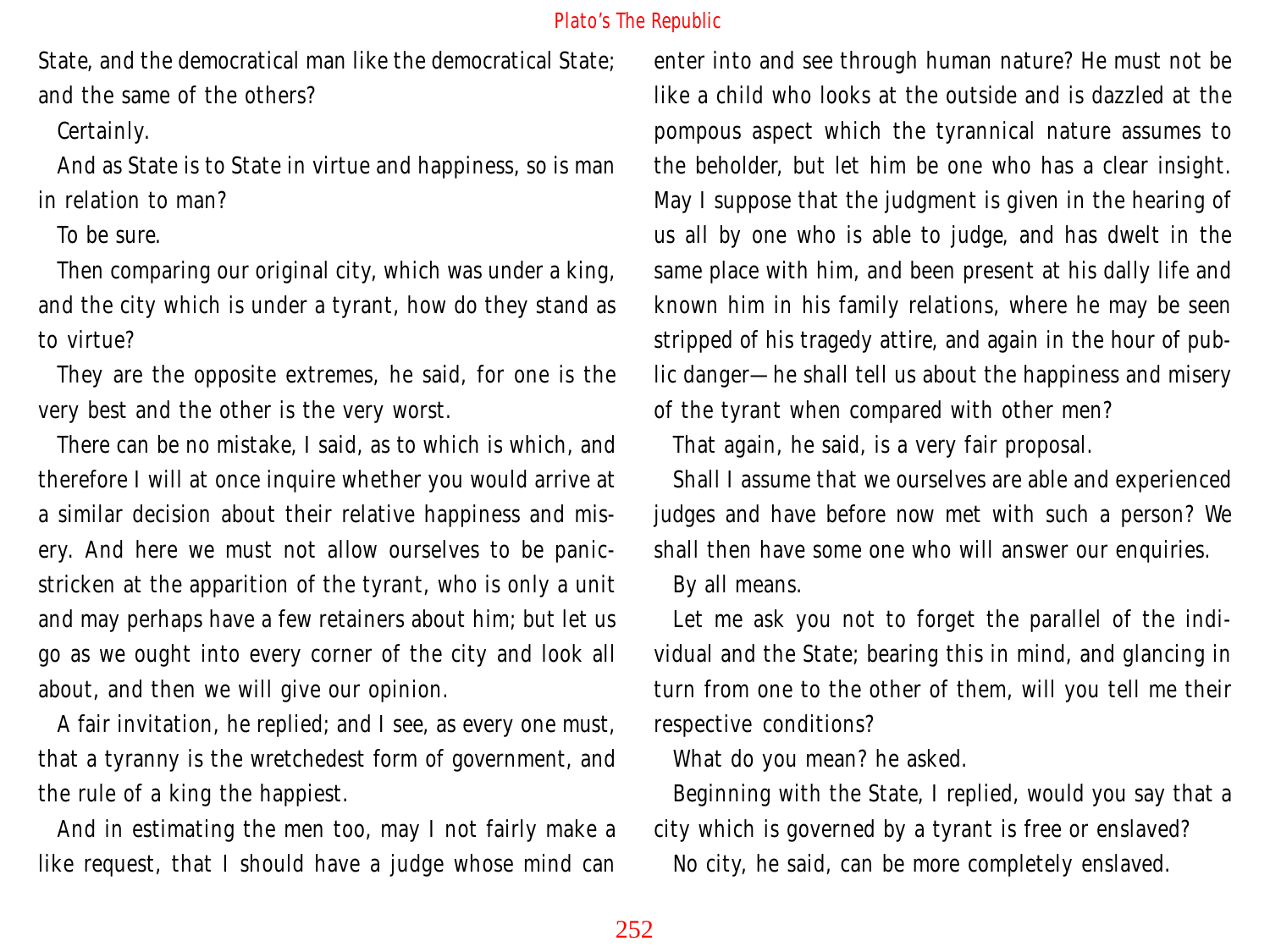And yet, as you see, there are freemen as well as masters in such a State?

Yes, he said, I see that there are—a few; but the people, speaking generally, and the best of them, are miserably degraded and enslaved.

Then if the man is like the State, I said, must not the same rule prevail? his soul is full of meanness and vulgarity—the best elements in him are enslaved; and there is a small ruling part, which is also the worst and maddest.

Inevitably.

And would you say that the soul of such an one is the soul of a freeman, or of a slave?

He has the soul of a slave, in my opinion.

And the State which is enslaved under a tyrant is utterly incapable of acting voluntarily?

Utterly incapable.

And also the soul which is under a tyrant (I am speaking of the soul taken as a whole) is least capable of doing what she desires; there is a gadfly which goads her, and she is full of trouble and remorse?

Certainly.

And is the city which is under a tyrant rich or poor? Poor.

And the tyrannical soul must be always poor and insatiable?

True.

And must not such a State and such a man be always full of fear?

Yes, indeed.

Is there any State in which you will find more of lamentation and sorrow and groaning and pain?

Certainly not.

And is there any man in whom you will find more of this sort of misery than in the tyrannical man, who is in a fury of passions and desires?

Impossible.

Reflecting upon these and similar evils, you held the ty-

rannical State to be the most miserable of States?

And I was right, he said.

Certainly, I said. And when you see the same evils in the tyrannical man, what do you say of him?

I say that he is by far the most miserable of all men.

There, I said, I think that you are beginning to go wrong. What do you mean?

I do not think that he has as yet reached the utmost extreme of misery.

Then who is more miserable?

One of whom I am about to speak.

Who is that?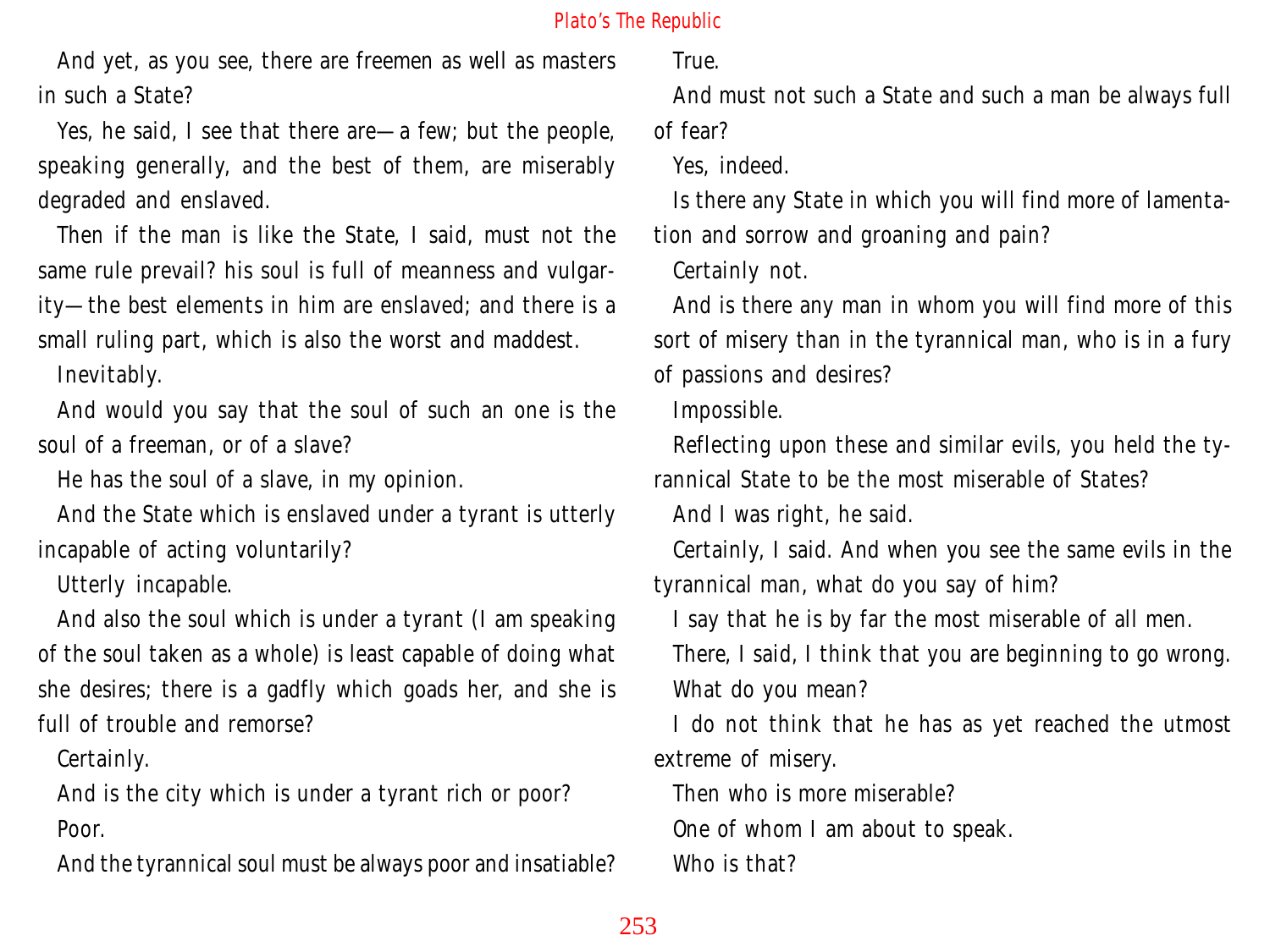He who is of a tyrannical nature, and instead of leading a private life has been cursed with the further misfortune of being a public tyrant.

From what has been said, I gather that you are right.

Yes, I replied, but in this high argument you should be a little more certain, and should not conjecture only; for of all questions, this respecting good and evil is the greatest. Very true, he said.

Let me then offer you an illustration, which may, I think, throw a light upon this subject.

What is your illustration?

The case of rich individuals in cities who possess many slaves: from them you may form an idea of the tyrant's condition, for they both have slaves; the only difference is that he has more slaves.

Yes, that is the difference.

You know that they live securely and have nothing to apprehend from their servants?

What should they fear?

Nothing. But do you observe the reason of this?

Yes; the reason is, that the whole city is leagued together for the protection of each individual.

Very true, I said. But imagine one of these owners, the master say of some fifty slaves, together with his family and property and slaves, carried off by a god into the wilderness, where there are no freemen to help him—will he not be in an agony of fear lest he and his wife and children should be put to death by his slaves?

Yes, he said, he will be in the utmost fear.

The time has arrived when he will be compelled to flatter divers of his slaves, and make many promises to them of freedom and other things, much against his will—he will have to cajole his own servants.

Yes, he said, that will be the only way of saving himself. And suppose the same god, who carried him away, to surround him with neighbours who will not suffer one man to be the master of another, and who, if they could catch the offender, would take his life?

His case will be still worse, if you suppose him to be everywhere surrounded and watched by enemies.

And is not this the sort of prison in which the tyrant will be bound—he who being by nature such as we have described, is full of all sorts of fears and lusts? His soul is dainty and greedy, and yet alone, of all men in the city, he is never allowed to go on a journey, or to see the things which other freemen desire to see, but he lives in his hole like a woman hidden in the house, and is jealous of any other citizen who goes into foreign parts and sees anything of interest.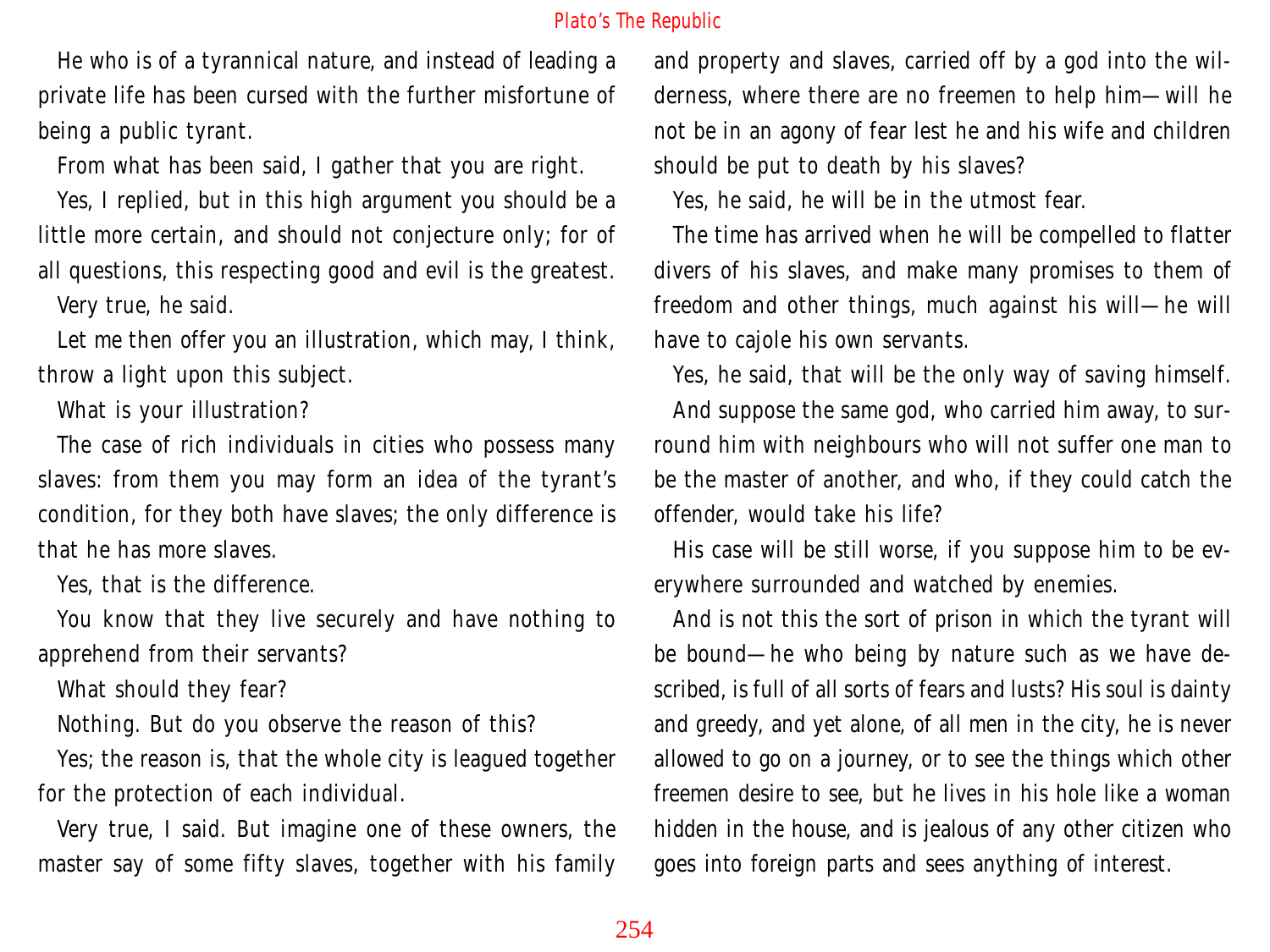Very true, he said.

And amid evils such as these will not he who is ill-governed in his own person—the tyrannical man, I mean—whom you just now decided to be the most miserable of all—will not he be yet more miserable when, instead of leading a private life, he is constrained by fortune to be a public tyrant? He has to be master of others when he is not master of himself: he is like a diseased or paralytic man who is compelled to pass his life, not in retirement, but fighting and combating with other men.

Yes, he said, the similitude is most exact.

Is not his case utterly miserable? and does not the actual tyrant lead a worse life than he whose life you determined to be the worst?

# Certainly.

He who is the real tyrant, whatever men may think, is the real slave, and is obliged to practise the greatest adulation and servility, and to be the flatterer of the vilest of mankind. He has desires which he is utterly unable to satisfy, and has more wants than any one, and is truly poor, if you know how to inspect the whole soul of him: all his life long he is beset with fear and is full of convulsions, and distractions, even as the State which he resembles: and surely the resemblance holds?

Very true, he said.

Moreover, as we were saying before, he grows worse from having power: he becomes and is of necessity more jealous, more faithless, more unjust, more friendless, more impious, than he was at first; he is the purveyor and cherisher of every sort of vice, and the consequence is that he is supremely miserable, and that he makes everybody else as miserable as himself.

No man of any sense will dispute your words.

Come then, I said, and as the general umpire in theatrical contests proclaims the result, do you also decide who in your opinion is first in the scale of happiness, and who second, and in what order the others follow: there are five of them in all—they are the royal, timocratical, oligarchical, democratical, tyrannical.

The decision will be easily given, he replied; they shall be choruses coming on the stage, and I must judge them in the order in which they enter, by the criterion of virtue and vice, happiness and misery.

Need we hire a herald, or shall I announce, that the son of Ariston (the best) has decided that the best and justest is also the happiest, and that this is he who is the most royal man and king over himself; and that the worst and most unjust man is also the most miserable, and that this is he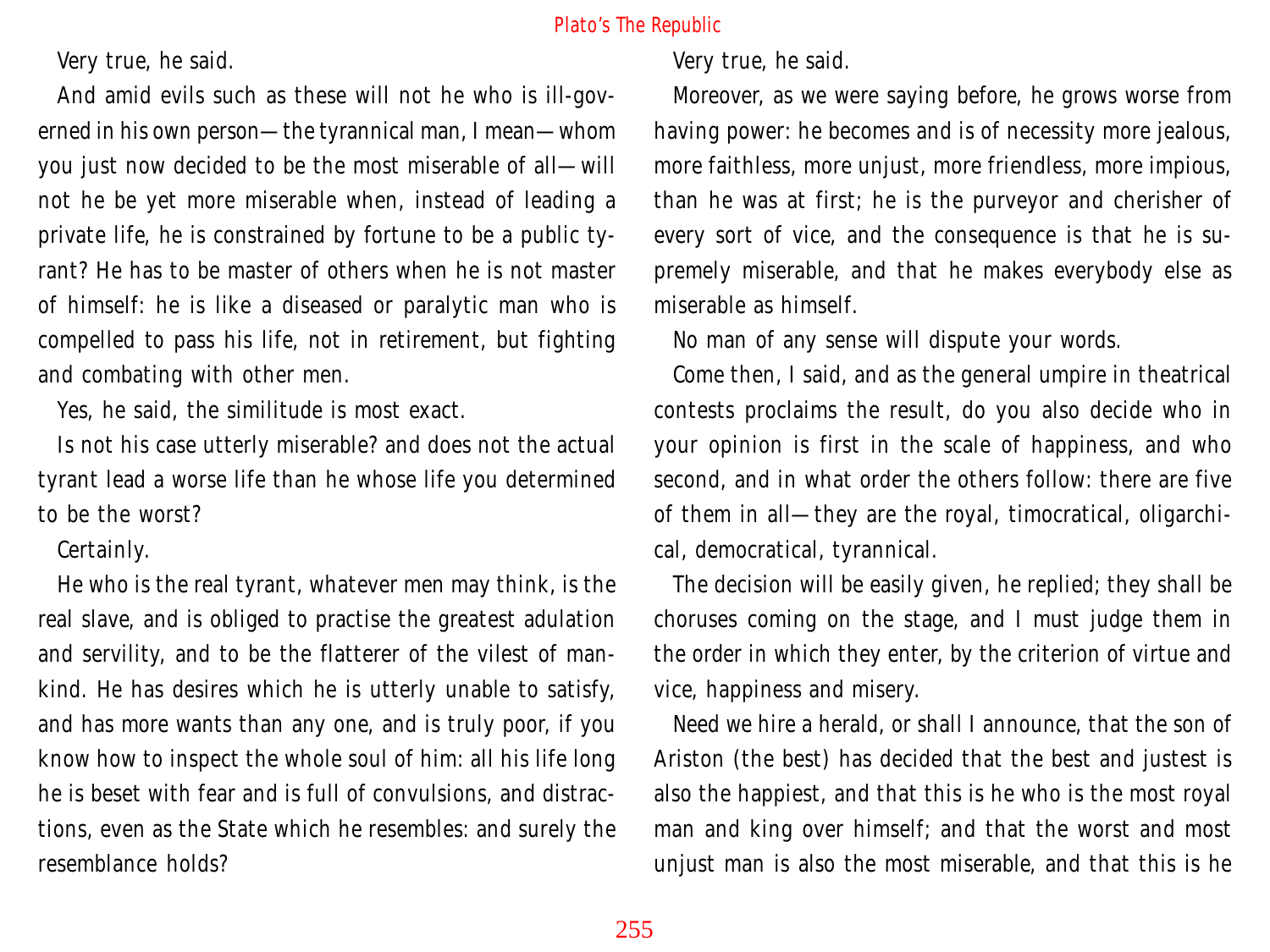who being the greatest tyrant of himself is also the greatest tyrant of his State?

Make the proclamation yourself, he said.

And shall I add, 'whether seen or unseen by gods and men'? Let the words be added.

Then this, I said, will be our first proof; and there is another, which may also have some weight.

What is that?

The second proof is derived from the nature of the soul: seeing that the individual soul, like the State, has been divided by us into three principles, the division may, I think, furnish a new demonstration.

Of what nature?

It seems to me that to these three principles three pleasures correspond; also three desires and governing powers. How do you mean? he said.

There is one principle with which, as we were saying, a man learns, another with which he is angry; the third, having many forms, has no special name, but is denoted by the general term appetitive, from the extraordinary strength and vehemence of the desires of eating and drinking and the other sensual appetites which are the main elements of it; also money-loving, because such desires are generally satisfied by the help of money.

That is true, he said.

If we were to say that the loves and pleasures of this third part were concerned with gain, we should then be able to fall back on a single notion; and might truly and intelligibly describe this part of the soul as loving gain or money.

I agree with you.

Again, is not the passionate element wholly set on ruling and conquering and getting fame?

True.

Suppose we call it the contentious or ambitious—would the term be suitable?

Extremely suitable.

On the other hand, every one sees that the principle of knowledge is wholly directed to the truth, and cares less than either of the others for gain or fame.

Far less.

'Lover of wisdom,' 'lover of knowledge,' are titles which we may fitly apply to that part of the soul?

Certainly.

One principle prevails in the souls of one class of men, another in others, as may happen?

Yes.

Then we may begin by assuming that there are three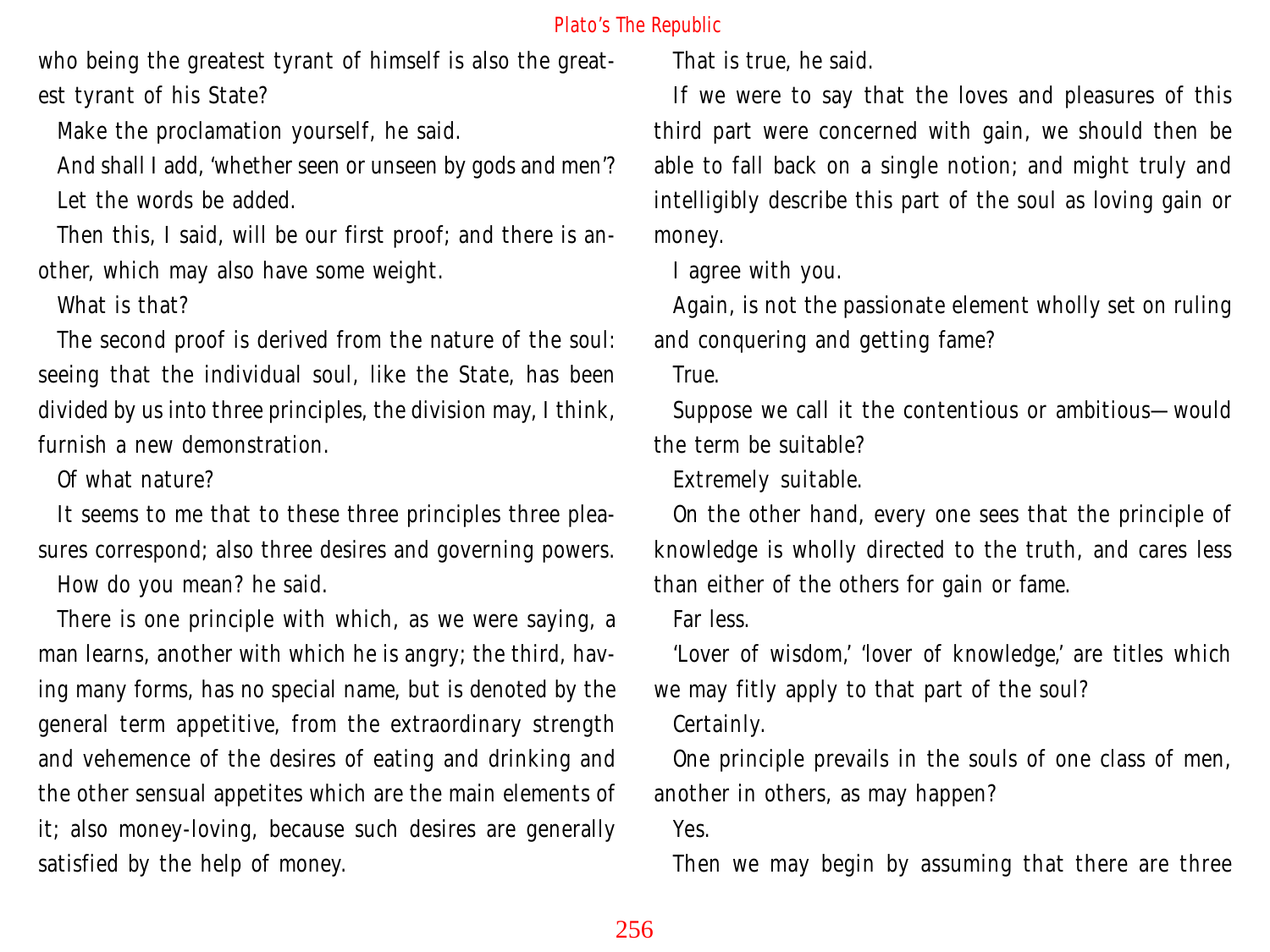classes of men—lovers of wisdom, lovers of honour, lovers of gain?

Exactly.

And there are three kinds of pleasure, which are their several objects?

Very true.

Now, if you examine the three classes of men, and ask of them in turn which of their lives is pleasantest, each will be found praising his own and depreciating that of others: the moneymaker will contrast the vanity of honour or of learning if they bring no money with the solid advantages of gold and silver? True, he said.

And the lover of honour—what will be his opinion? Will he not think that the pleasure of riches is vulgar, while the pleasure of learning, if it brings no distinction, is all smoke and nonsense to him?

Very true.

And are we to suppose, I said, that the philosopher sets any value on other pleasures in comparison with the pleasure of knowing the truth, and in that pursuit abiding, ever learning, not so far indeed from the heaven of pleasure? Does he not call the other pleasures necessary, under the idea that if there were no necessity for them, he would rather not have them?

There can be no doubt of that, he replied.

Since, then, the pleasures of each class and the life of each are in dispute, and the question is not which life is more or less honourable, or better or worse, but which is the more pleasant or painless—how shall we know who speaks truly?

I cannot myself tell, he said.

Well, but what ought to be the criterion? Is any better than experience and wisdom and reason?

There cannot be a better, he said.

Then, I said, reflect. Of the three individuals, which has the greatest experience of all the pleasures which we enumerated? Has the lover of gain, in learning the nature of essential truth, greater experience of the pleasure of knowledge than the philosopher has of the pleasure of gain?

The philosopher, he replied, has greatly the advantage; for he has of necessity always known the taste of the other pleasures from his childhood upwards: but the lover of gain in all his experience has not of necessity tasted—or, I should rather say, even had he desired, could hardly have tasted the sweetness of learning and knowing truth.

Then the lover of wisdom has a great advantage over the lover of gain, for he has a double experience?

Yes, very great.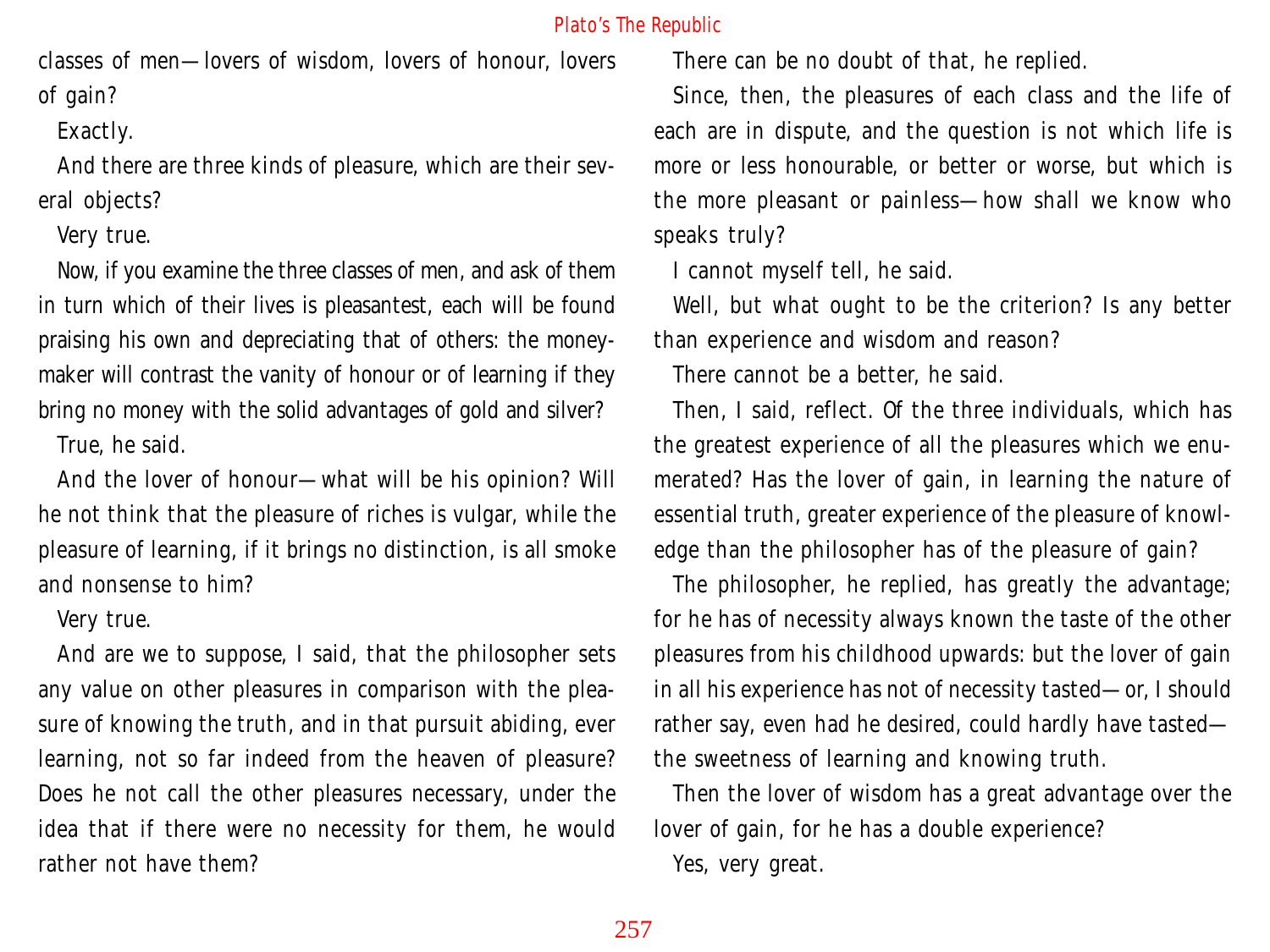Again, has he greater experience of the pleasures of honour, or the lover of honour of the pleasures of wisdom?

Nay, he said, all three are honoured in proportion as they attain their object; for the rich man and the brave man and the wise man alike have their crowd of admirers, and as they all receive honour they all have experience of the pleasures of honour; but the delight which is to be found in the knowledge of true being is known to the philosopher only.

His experience, then, will enable him to judge better than any one?

Far better.

And he is the only one who has wisdom as well as experience?

Certainly.

Further, the very faculty which is the instrument of judgment is not possessed by the covetous or ambitious man, but only by the philosopher?

What faculty?

Reason, with whom, as we were saying, the decision ought to rest.

Yes.

And reasoning is peculiarly his instrument?

Certainly.

If wealth and gain were the criterion, then the praise or

blame of the lover of gain would surely be the most trustworthy?

Assuredly.

Or if honour or victory or courage, in that case the judgement of the ambitious or pugnacious would be the truest? Clearly.

But since experience and wisdom and reason are the judges—

The only inference possible, he replied, is that pleasures which are approved by the lover of wisdom and reason are the truest.

And so we arrive at the result, that the pleasure of the intelligent part of the soul is the pleasantest of the three, and that he of us in whom this is the ruling principle has the pleasantest life.

Unquestionably, he said, the wise man speaks with authority when he approves of his own life.

And what does the judge affirm to be the life which is next, and the pleasure which is next?

Clearly that of the soldier and lover of honour; who is nearer to himself than the money- maker.

Last comes the lover of gain?

Very true, he said.

Twice in succession, then, has the just man overthrown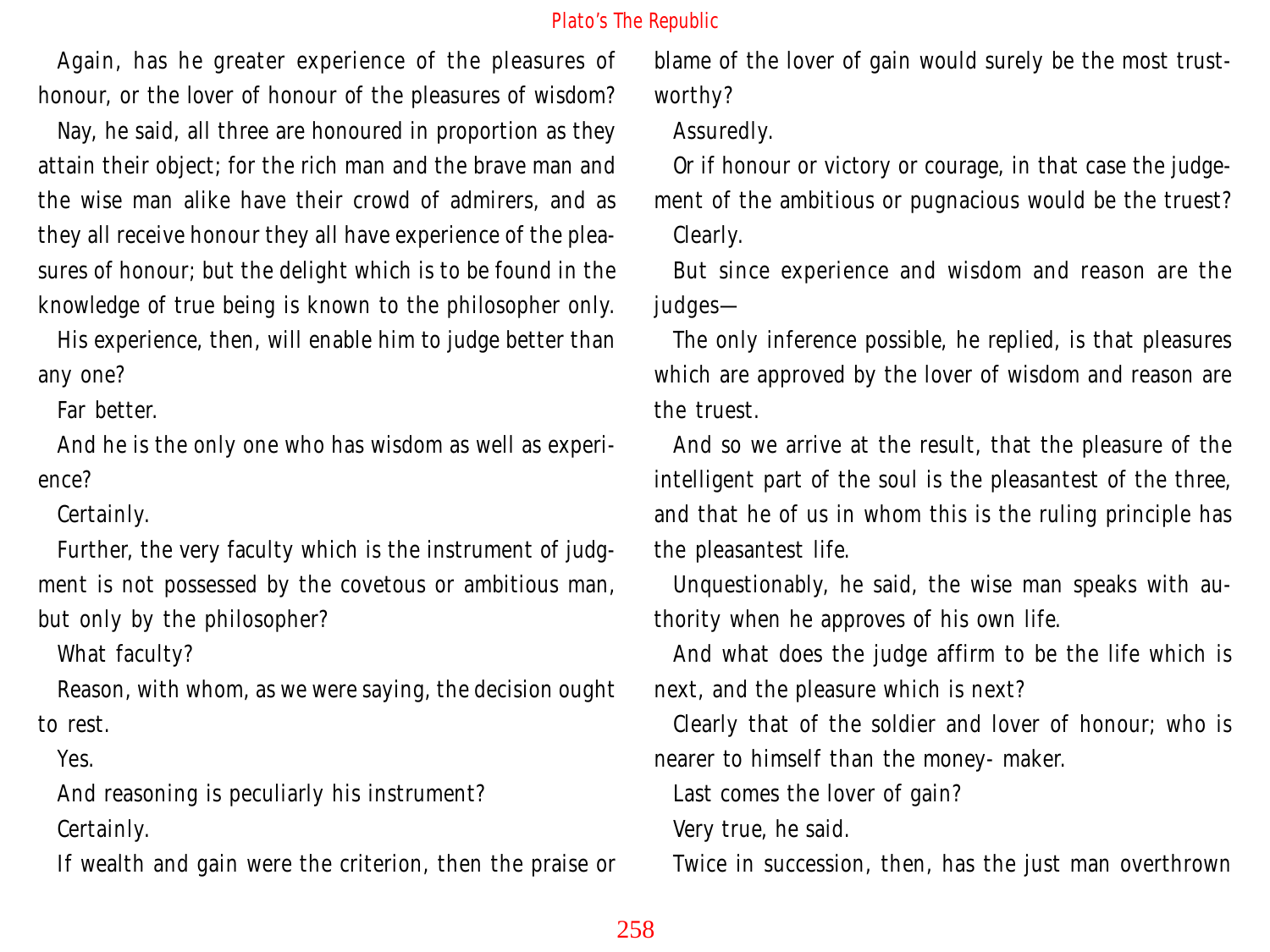the unjust in this conflict; and now comes the third trial, which is dedicated to Olympian Zeus the saviour: a sage whispers in my ear that no pleasure except that of the wise is quite true and pure—all others are a shadow only; and surely this will prove the greatest and most decisive of falls?

Yes, the greatest; but will you explain yourself?

I will work out the subject and you shall answer my questions.

Proceed.

Say, then, is not pleasure opposed to pain?

True.

And there is a neutral state which is neither pleasure nor pain?

There is.

A state which is intermediate, and a sort of repose of the soul about either—that is what you mean?

Yes.

You remember what people say when they are sick? What do they say?

That after all nothing is pleasanter than health. But then they never knew this to be the greatest of pleasures until they were ill.

Yes, I know, he said.

And when persons are suffering from acute pain, you must

have heard them say that there is nothing pleasanter than to get rid of their pain?

I have.

And there are many other cases of suffering in which the mere rest and cessation of pain, and not any positive enjoyment, is extolled by them as the greatest pleasure?

Yes, he said; at the time they are pleased and well content to be at rest.

Again, when pleasure ceases, that sort of rest or cessation will be painful?

Doubtless, he said.

Then the intermediate state of rest will be pleasure and will also be pain?

So it would seem.

But can that which is neither become both?

I should say not.

And both pleasure and pain are motions of the soul, are they not?

Yes.

But that which is neither was just now shown to be rest and not motion, and in a mean between them?

Yes.

How, then, can we be right in supposing that the absence of pain is pleasure, or that the absence of pleasure is pain?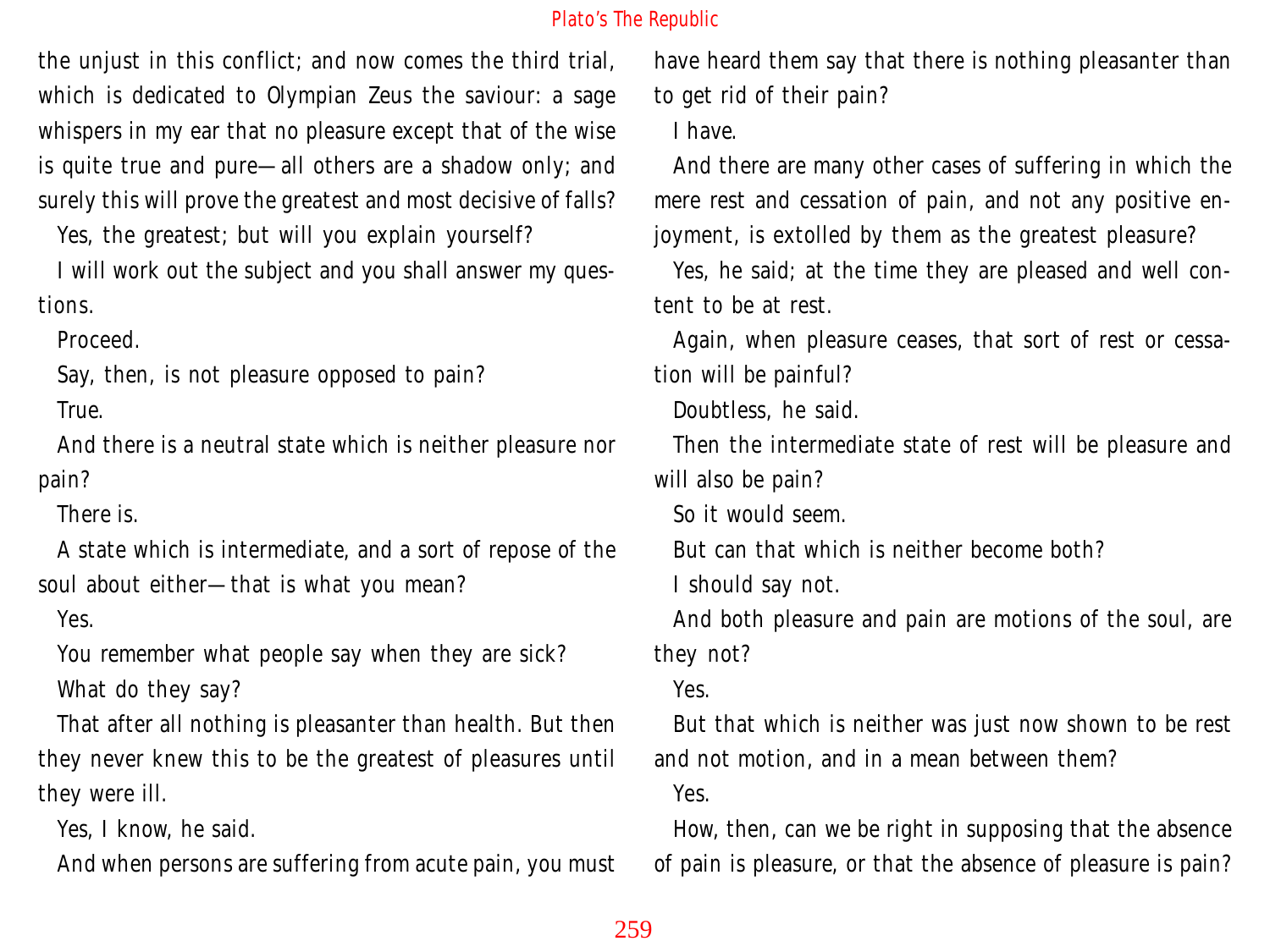Impossible.

This then is an appearance only and not a reality; that is to say, the rest is pleasure at the moment and in comparison of what is painful, and painful in comparison of what is pleasant; but all these representations, when tried by the test of true pleasure, are not real but a sort of imposition?

That is the inference.

Look at the other class of pleasures which have no antecedent pains and you will no longer suppose, as you perhaps may at present, that pleasure is only the cessation of pain, or pain of pleasure.

What are they, he said, and where shall I find them?

There are many of them: take as an example the pleasures, of smell, which are very great and have no antecedent pains; they come in a moment, and when they depart leave no pain behind them.

Most true, he said.

Let us not, then, be induced to believe that pure pleasure is the cessation of pain, or pain of pleasure.

No.

Still, the more numerous and violent pleasures which reach the soul through the body are generally of this sort—they are reliefs of pain.

That is true.

And the anticipations of future pleasures and pains are of a like nature?

Yes.

Shall I give you an illustration of them?

Let me hear.

You would allow, I said, that there is in nature an upper and lower and middle region?

I should.

And if a person were to go from the lower to the middle region, would he not imagine that he is going up; and he who is standing in the middle and sees whence he has come, would imagine that he is already in the upper region, if he has never seen the true upper world?

To be sure, he said; how can he think otherwise?

But if he were taken back again he would imagine, and truly imagine, that he was descending?

No doubt.

All that would arise out of his ignorance of the true upper and middle and lower regions?

Yes.

Then can you wonder that persons who are inexperienced in the truth, as they have wrong ideas about many other things, should also have wrong ideas about pleasure and pain and the intermediate state; so that when they are only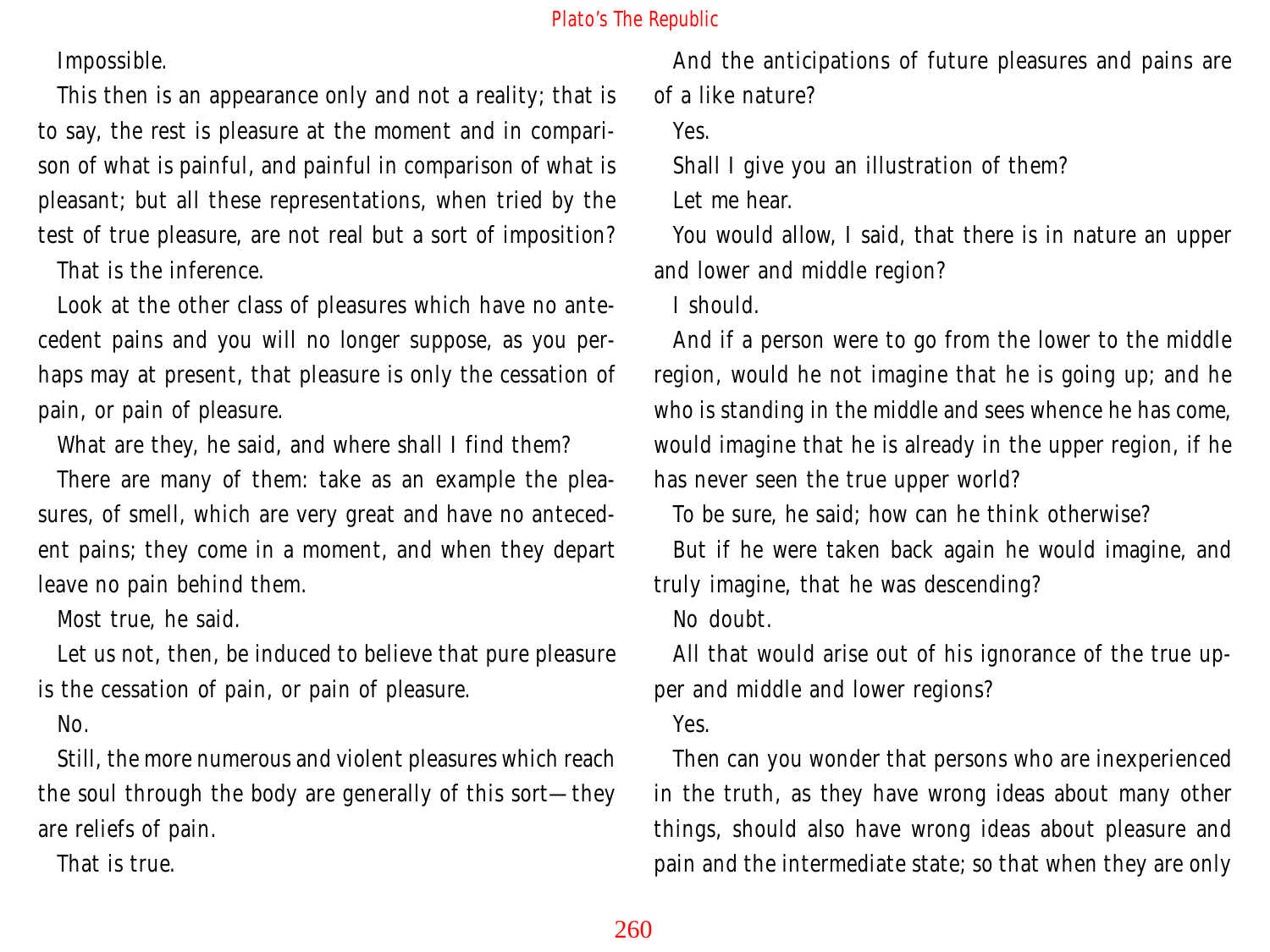being drawn towards the painful they feel pain and think the pain which they experience to be real, and in like manner, when drawn away from pain to the neutral or intermediate state, they firmly believe that they have reached the goal of satiety and pleasure; they, not knowing pleasure, err in contrasting pain with the absence of pain, which is like contrasting black with grey instead of white—can you wonder, I say, at this?

No, indeed; I should be much more disposed to wonder at the opposite.

Look at the matter thus:—Hunger, thirst, and the like, are inanitions of the bodily state?

Yes.

And ignorance and folly are inanitions of the soul?

True.

And food and wisdom are the corresponding satisfactions of either?

Certainly.

And is the satisfaction derived from that which has less or from that which has more existence the truer?

Clearly, from that which has more.

What classes of things have a greater share of pure existence in your judgment—those of which food and drink and condiments and all kinds of sustenance are examples, or

the class which contains true opinion and knowledge and mind and all the different kinds of virtue? Put the question in this way:—Which has a more pure being—that which is concerned with the invariable, the immortal, and the true, and is of such a nature, and is found in such natures; or that which is concerned with and found in the variable and mortal, and is itself variable and mortal?

Far purer, he replied, is the being of that which is concerned with the invariable.

And does the essence of the invariable partake of knowledge in the same degree as of essence?

Yes, of knowledge in the same degree.

And of truth in the same degree?

Yes.

And, conversely, that which has less of truth will also have less of essence?

Necessarily.

Then, in general, those kinds of things which are in the service of the body have less of truth and essence than those which are in the service of the soul?

Far less.

And has not the body itself less of truth and essence than the soul?

Yes.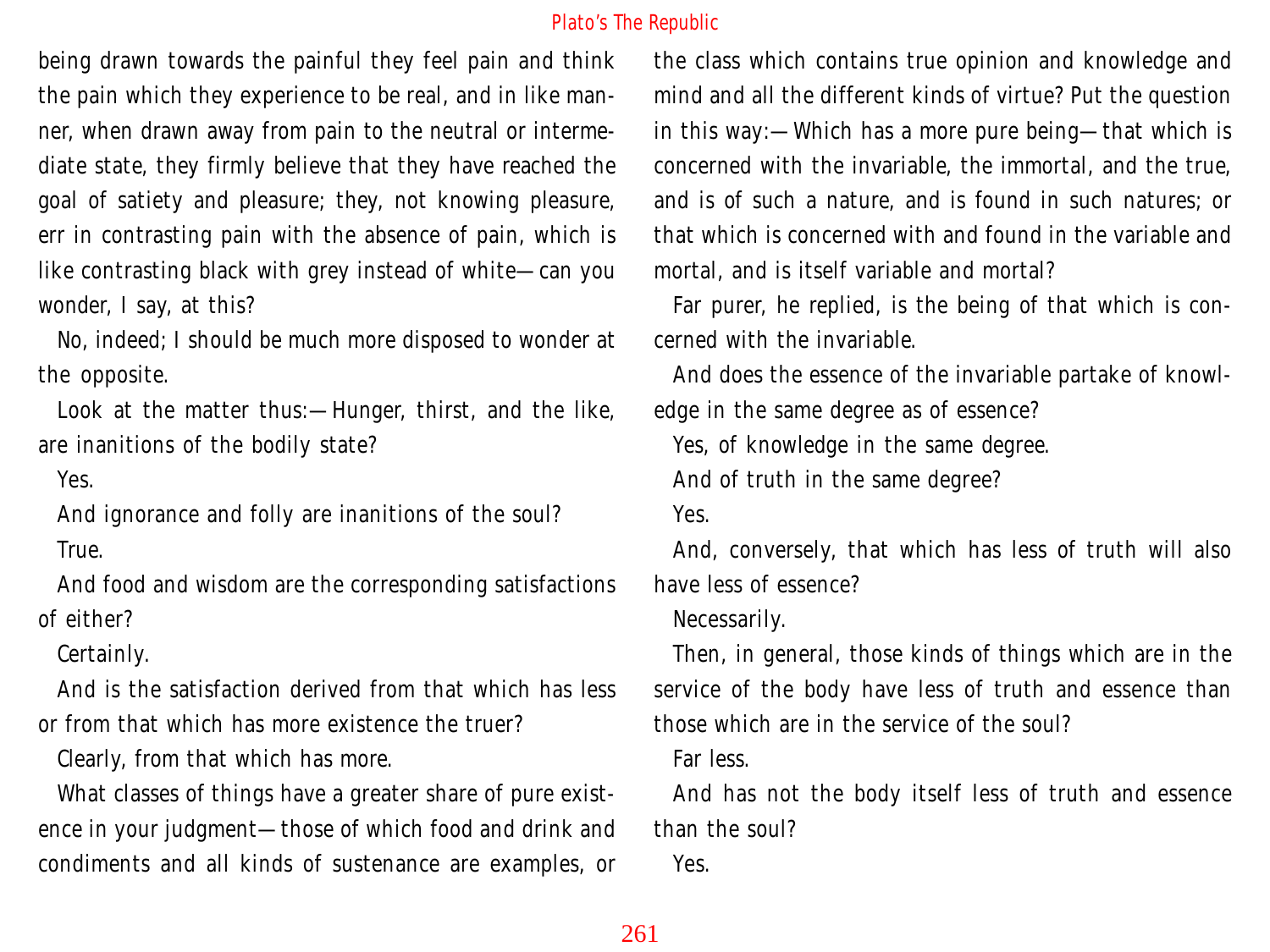What is filled with more real existence, and actually has a more real existence, is more really filled than that which is filled with less real existence and is less real?

Of course.

And if there be a pleasure in being filled with that which is according to nature, that which is more really filled with more real being will more really and truly enjoy true pleasure; whereas that which participates in less real being will be less truly and surely satisfied, and will participate in an illusory and less real pleasure?

Unquestionably.

Those then who know not wisdom and virtue, and are always busy with gluttony and sensuality, go down and up again as far as the mean; and in this region they move at random throughout life, but they never pass into the true upper world; thither they neither look, nor do they ever find their way, neither are they truly filled with true being, nor do they taste of pure and abiding pleasure. Like cattle, with their eyes always looking down and their heads stooping to the earth, that is, to the dining-table, they fatten and feed and breed, and, in their excessive love of these delights, they kick and butt at one another with horns and hoofs which are made of iron; and they kill one another by reason of their insatiable lust. For they fill themselves with that which is not substantial, and the part of themselves which they fill is also insubstantial and incontinent.

Verily, Socrates, said Glaucon, you describe the life of the many like an oracle.

Their pleasures are mixed with pains—how can they be otherwise? For they are mere shadows and pictures of the true, and are coloured by contrast, which exaggerates both light and shade, and so they implant in the minds of fools insane desires of themselves; and they are fought about as Stesichorus says that the Greeks fought about the shadow of Helen at Troy in ignorance of the truth.

Something of that sort must inevitably happen.

And must not the like happen with the spirited or passionate element of the soul? Will not the passionate man who carries his passion into action, be in the like case, whether he is envious and ambitious, or violent and contentious, or angry and discontented, if he be seeking to attain honour and victory and the satisfaction of his anger without reason or sense?

Yes, he said, the same will happen with the spirited element also.

Then may we not confidently assert that the lovers of money and honour, when they seek their pleasures under the guidance and in the company of reason and knowledge,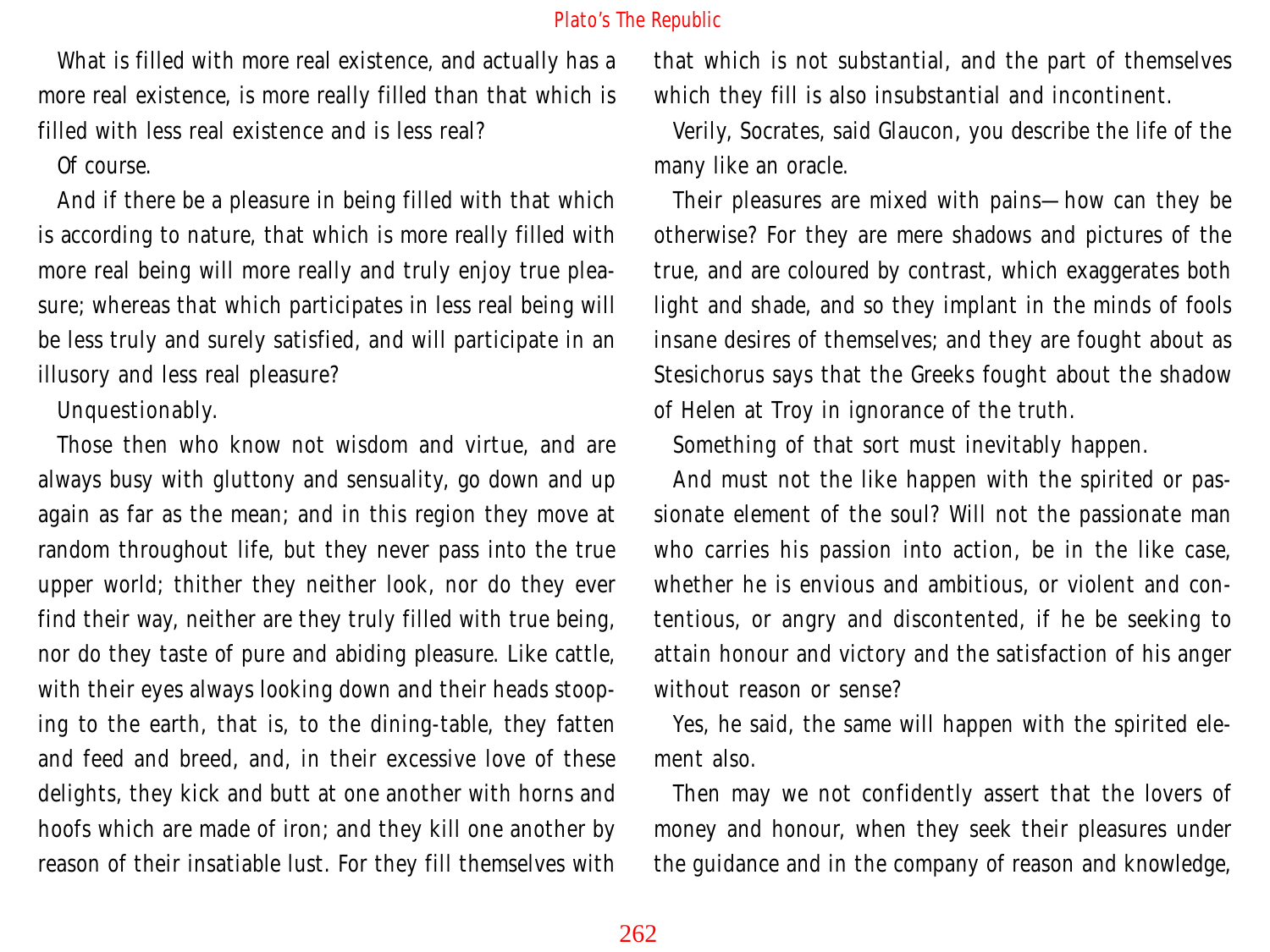and pursue after and win the pleasures which wisdom shows them, will also have the truest pleasures in the highest degree which is attainable to them, inasmuch as they follow truth; and they will have the pleasures which are natural to them, if that which is best for each one is also most natural to him?

Yes, certainly; the best is the most natural.

And when the whole soul follows the philosophical principle, and there is no division, the several parts are just, and do each of them their own business, and enjoy severally the best and truest pleasures of which they are capable?

# Exactly.

But when either of the two other principles prevails, it fails in attaining its own pleasure, and compels the rest to pursue after a pleasure which is a shadow only and which is not their own?

True.

And the greater the interval which separates them from philosophy and reason, the more strange and illusive will be the pleasure?

Yes.

And is not that farthest from reason which is at the greatest distance from law and order?

Clearly.

And the lustful and tyrannical desires are, as we saw, at the greatest distance? Yes.

And the royal and orderly desires are nearest? Yes.

Then the tyrant will live at the greatest distance from true or natural pleasure, and the king at the least? Certainly.

But if so, the tyrant will live most unpleasantly, and the king most pleasantly?

Inevitably.

Would you know the measure of the interval which separates them?

Will you tell me?

There appear to be three pleasures, one genuine and two spurious: now the transgression of the tyrant reaches a point beyond the spurious; he has run away from the region of law and reason, and taken up his abode with certain slave pleasures which are his satellites, and the measure of his inferiority can only be expressed in a figure.

How do you mean?

I assume, I said, that the tyrant is in the third place from the oligarch; the democrat was in the middle? Yes.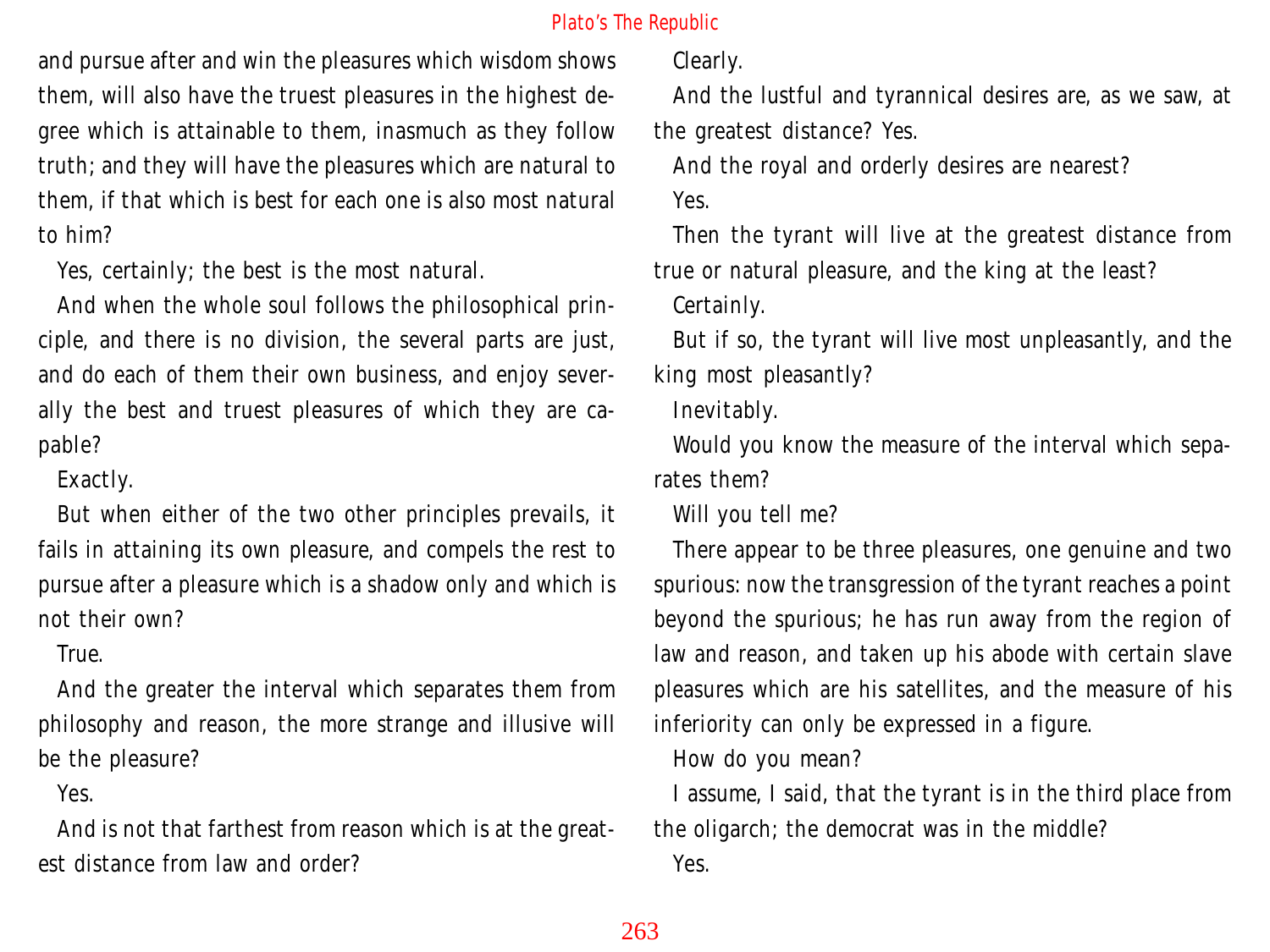And if there is truth in what has preceded, he will be wedded to an image of pleasure which is thrice removed as to truth from the pleasure of the oligarch?

He will.

And the oligarch is third from the royal; since we count as one royal and aristocratical?

Yes, he is third.

Then the tyrant is removed from true pleasure by the space of a number which is three times three?

Manifestly.

The shadow then of tyrannical pleasure determined by the number of length will be a plane figure.

Certainly.

And if you raise the power and make the plane a solid, there is no difficulty in seeing how vast is the interval by which the tyrant is parted from the king.

Yes; the arithmetician will easily do the sum.

Or if some person begins at the other end and measures the interval by which the king is parted from the tyrant in truth of pleasure, he will find him, when the multiplication is complete, living 729 times more pleasantly, and the tyrant more painfully by this same interval.

What a wonderful calculation! And how enormous is the distance which separates the just from the unjust in regard to pleasure and pain!

Yet a true calculation, I said, and a number which nearly concerns human life, if human beings are concerned with days and nights and months and years.

Yes, he said, human life is certainly concerned with them.

Then if the good and just man be thus superior in pleasure to the evil and unjust, his superiority will be infinitely greater in propriety of life and in beauty and virtue?

Immeasurably greater.

Well, I said, and now having arrived at this stage of the argument, we may revert to the words which brought us hither: Was not some one saying that injustice was a gain to the perfectly unjust who was reputed to be just?

Yes, that was said.

Now then, having determined the power and quality of justice and injustice, let us have a little conversation with him.

What shall we say to him?

Let us make an image of the soul, that he may have his own words presented before his eyes.

Of what sort?

An ideal image of the soul, like the composite creations of ancient mythology, such as the Chimera or Scylla or Cerberus, and there are many others in which two or more different natures are said to grow into one.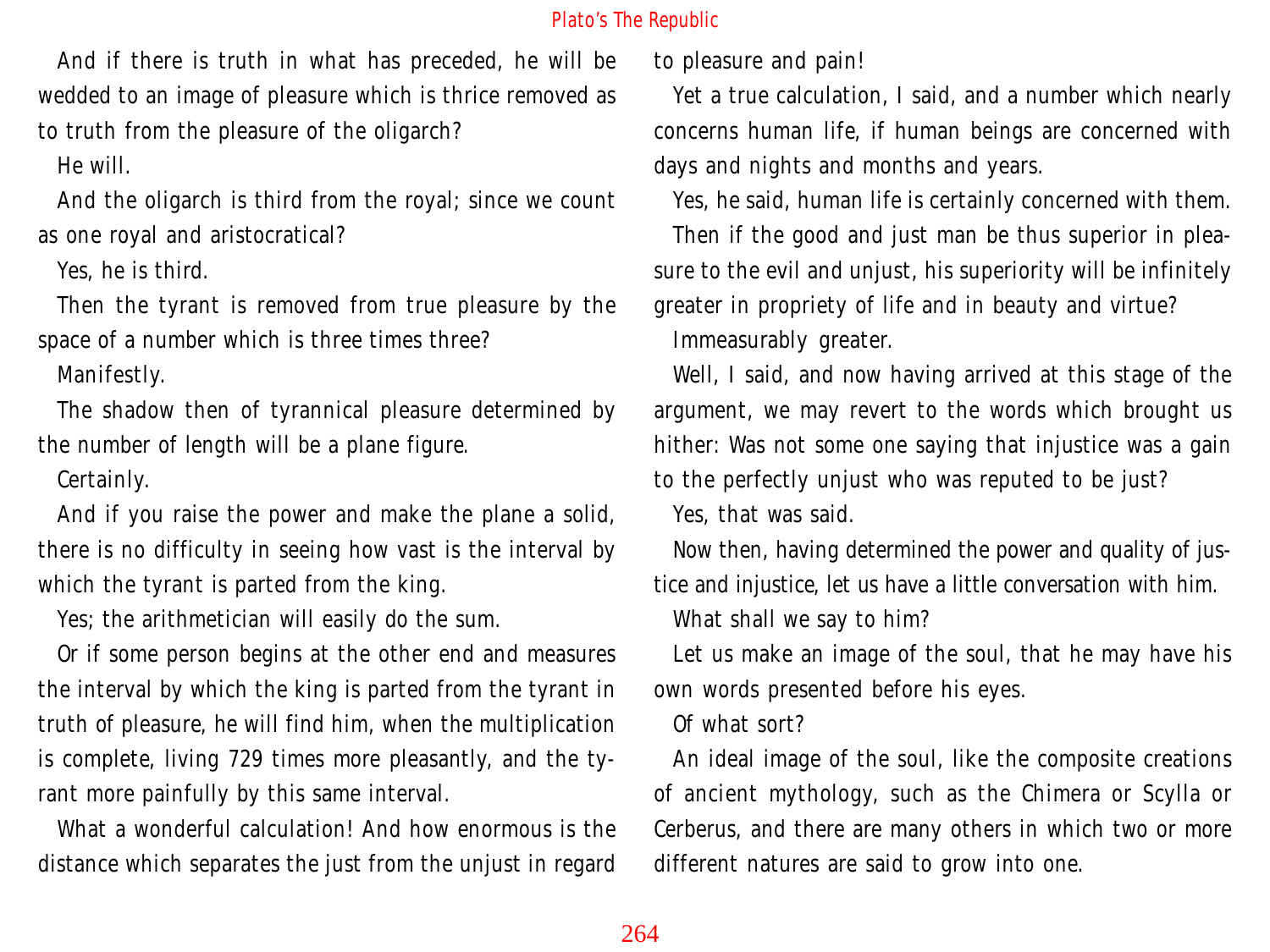There are said of have been such unions.

Then do you now model the form of a multitudinous, many-headed monster, having a ring of heads of all manner of beasts, tame and wild, which he is able to generate and metamorphose at will.

You suppose marvellous powers in the artist; but, as language is more pliable than wax or any similar substance, let there be such a model as you propose.

Suppose now that you make a second form as of a lion, and a third of a man, the second smaller than the first, and the third smaller than the second.

That, he said, is an easier task; and I have made them as you say.

And now join them, and let the three grow into one.

That has been accomplished.

Next fashion the outside of them into a single image, as of a man, so that he who is not able to look within, and sees only the outer hull, may believe the beast to be a single human creature. I have done so, he said.

And now, to him who maintains that it is profitable for the human creature to be unjust, and unprofitable to be just, let us reply that, if he be right, it is profitable for this creature to feast the multitudinous monster and strengthen the lion and the lion-like qualities, but to starve and weaken

the man, who is consequently liable to be dragged about at the mercy of either of the other two; and he is not to attempt to familiarize or harmonize them with one another—he ought rather to suffer them to fight and bite and devour one another.

Certainly, he said; that is what the approver of injustice says.

To him the supporter of justice makes answer that he should ever so speak and act as to give the man within him in some way or other the most complete mastery over the entire human creature.

He should watch over the many-headed monster like a good husbandman, fostering and cultivating the gentle qualities, and preventing the wild ones from growing; he should be making the lion-heart his ally, and in common care of them all should be uniting the several parts with one another and with himself.

Yes, he said, that is quite what the maintainer of justice say.

And so from every point of view, whether of pleasure, honour, or advantage, the approver of justice is right and speaks the truth, and the disapprover is wrong and false and ignorant.

Yes, from every point of view.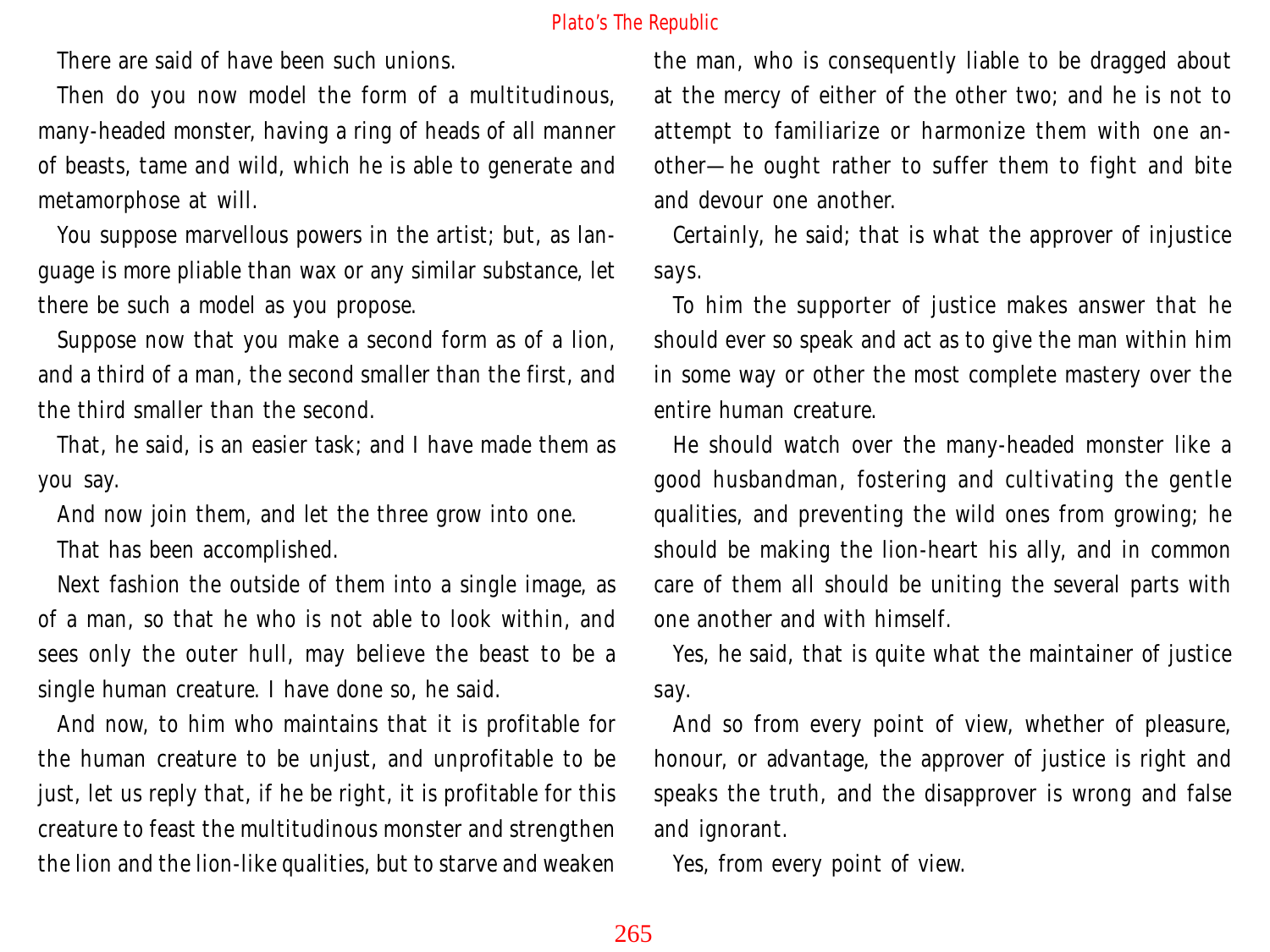Come, now, and let us gently reason with the unjust, who is not intentionally in error. 'Sweet Sir,' we will say to him, what think you of things esteemed noble and ignoble? Is not the noble that which subjects the beast to the man, or rather to the god in man; and the ignoble that which subjects the man to the beast?' He can hardly avoid saying yes—can he now?

Not if he has any regard for my opinion.

But, if he agree so far, we may ask him to answer another question: 'Then how would a man profit if he received gold and silver on the condition that he was to enslave the noblest part of him to the worst? Who can imagine that a man who sold his son or daughter into slavery for money, especially if he sold them into the hands of fierce and evil men, would be the gainer, however large might be the sum which he received? And will any one say that he is not a miserable caitiff who remorselessly sells his own divine being to that which is most godless and detestable? Eriphyle took the necklace as the price of her husband's life, but he is taking a bribe in order to compass a worse ruin.'

Yes, said Glaucon, far worse—I will answer for him.

Has not the intemperate been censured of old, because in him the huge multiform monster is allowed to be too much at large?

Clearly.

And men are blamed for pride and bad temper when the lion and serpent element in them disproportionately grows and gains strength?

Yes.

And luxury and softness are blamed, because they relax and weaken this same creature, and make a coward of him? Very true.

And is not a man reproached for flattery and meanness who subordinates the spirited animal to the unruly monster, and, for the sake of money, of which he can never have enough, habituates him in the days of his youth to be trampled in the mire, and from being a lion to become a monkey?

True, he said.

And why are mean employments and manual arts a reproach? Only because they imply a natural weakness of the higher principle; the individual is unable to control the creatures within him, but has to court them, and his great study is how to flatter them.

Such appears to be the reason.

And therefore, being desirous of placing him under a rule like that of the best, we say that he ought to be the servant of the best, in whom the Divine rules; not, as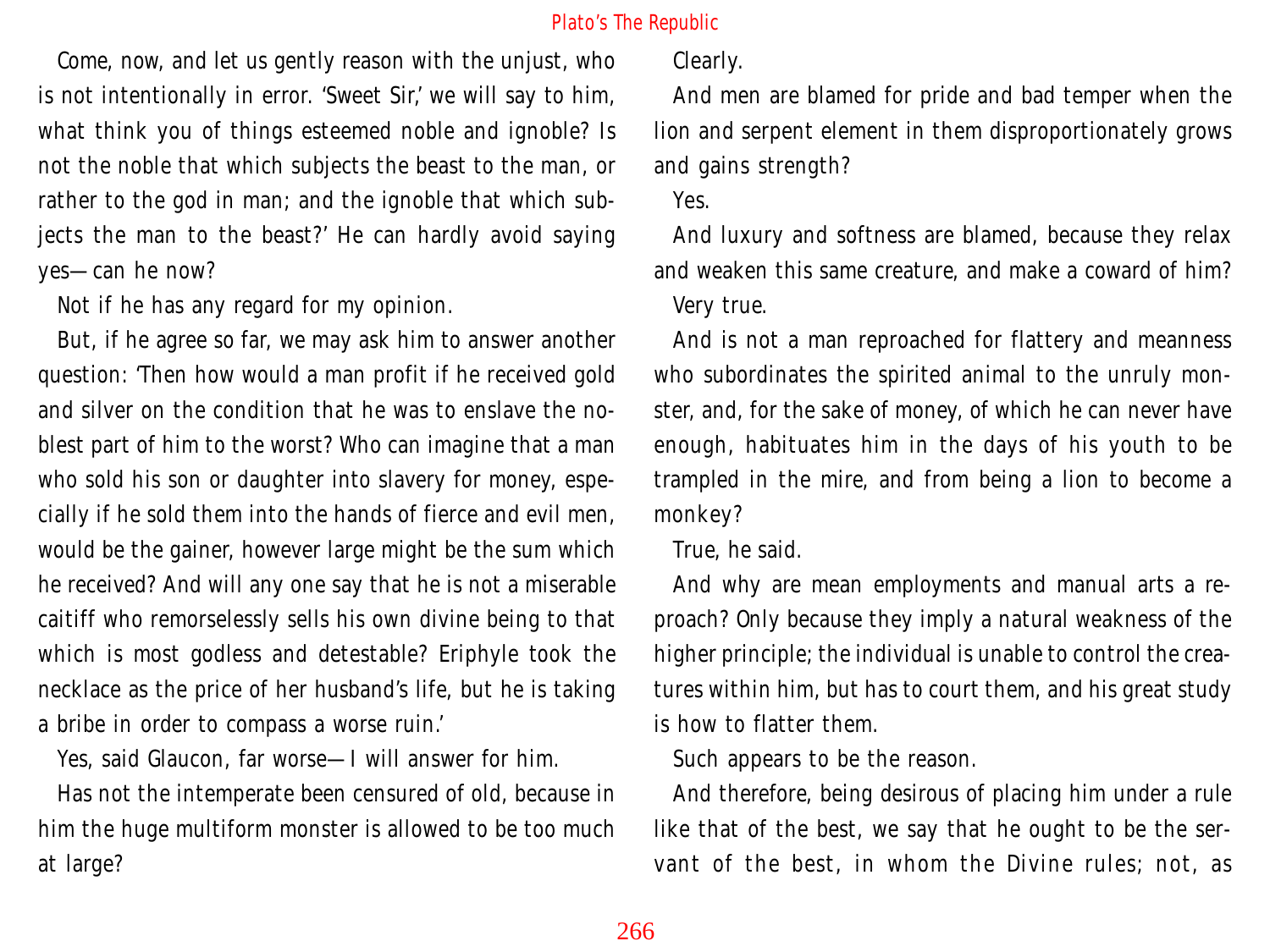Thrasymachus supposed, to the injury of the servant, but because every one had better be ruled by divine wisdom dwelling within him; or, if this be impossible, then by an external authority, in order that we may be all, as far as possible, under the same government, friends and equals.

True, he said.

And this is clearly seen to be the intention of the law, which is the ally of the whole city; and is seen also in the authority which we exercise over children, and the refusal to let them be free until we have established in them a principle analogous to the constitution of a state, and by cultivation of this higher element have set up in their hearts a guardian and ruler like our own, and when this is done they may go their ways.

Yes, he said, the purpose of the law is manifest.

From what point of view, then, and on what ground can we say that a man is profited by injustice or intemperance or other baseness, which will make him a worse man, even though he acquire money or power by his wickedness?

From no point of view at all.

What shall he profit, if his injustice be undetected and unpunished? He who is undetected only gets worse, whereas he who is detected and punished has the brutal part of his nature silenced and humanized; the gentler element in him is liberated, and his whole soul is perfected and ennobled by the acquirement of justice and temperance and wisdom, more than the body ever is by receiving gifts of beauty, strength and health, in proportion as the soul is more honourable than the body.

# Certainly, he said.

To this nobler purpose the man of understanding will devote the energies of his life. And in the first place, he will honour studies which impress these qualities on his soul and disregard others?

Clearly, he said.

In the next place, he will regulate his bodily habit and training, and so far will he be from yielding to brutal and irrational pleasures, that he will regard even health as quite a secondary matter; his first object will be not that he may be fair or strong or well, unless he is likely thereby to gain temperance, but he will always desire so to attemper the body as to preserve the harmony of the soul?

Certainly he will, if he has true music in him.

And in the acquisition of wealth there is a principle of order and harmony which he will also observe; he will not allow himself to be dazzled by the foolish applause of the world, and heap up riches to his own infinite harm?

Certainly not, he said.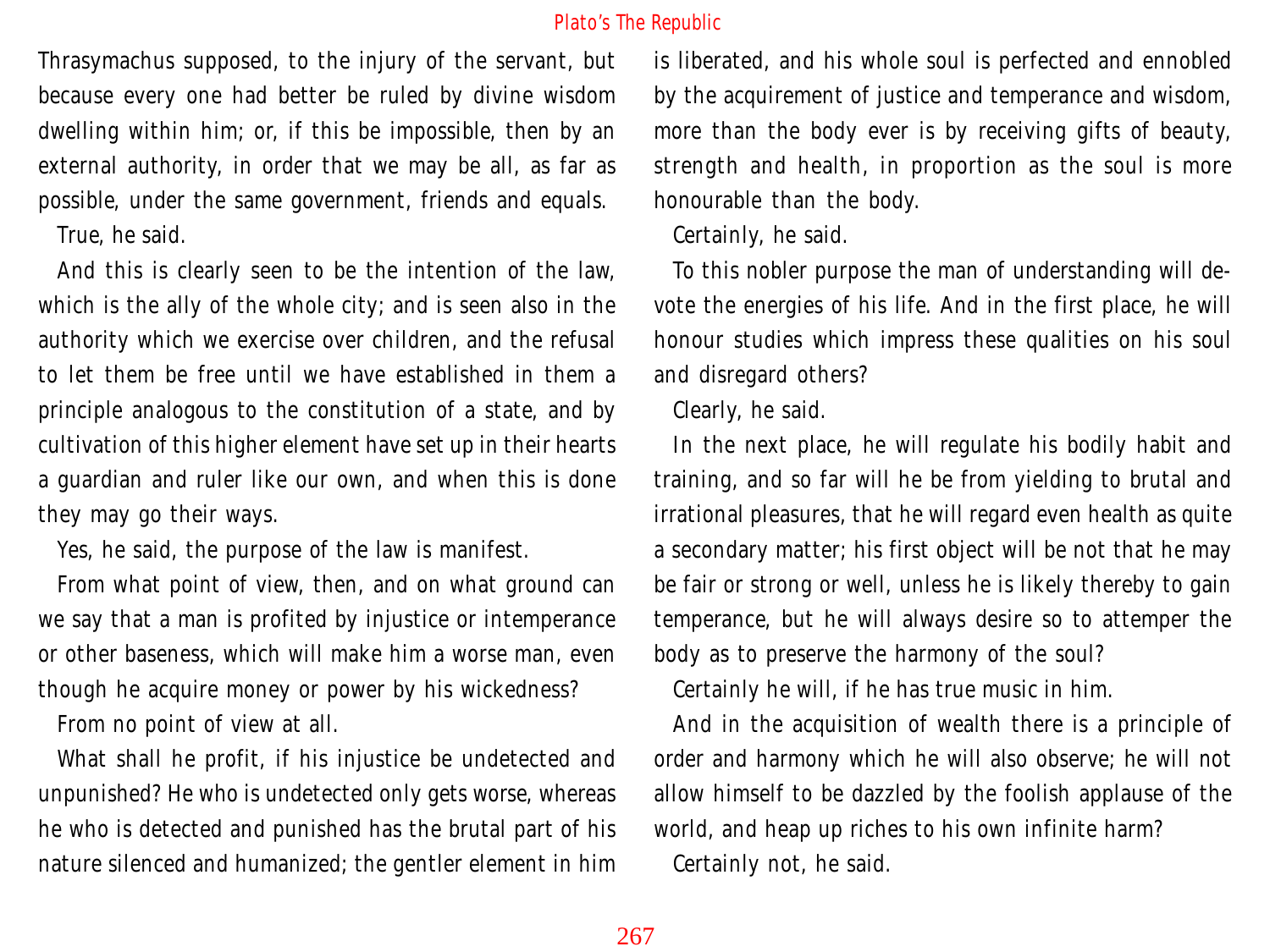He will look at the city which is within him, and take heed that no disorder occur in it, such as might arise either from superfluity or from want; and upon this principle he will regulate his property and gain or spend according to his means.

Very true.

And, for the same reason, he will gladly accept and enjoy such honours as he deems likely to make him a better man; but those, whether private or public, which are likely to disorder his life, he will avoid?

Then, if that is his motive, he will not be a statesman.

By the dog of Egypt, he will! in the city which is his own he certainly will, though in the land of his birth perhaps not, unless he have a divine call.

I understand; you mean that he will be a ruler in the city of which we are the founders, and which exists in idea only; for I do not believe that there is such an one anywhere on earth?

In heaven, I replied, there is laid up a pattern of it, methinks, which he who desires may behold, and beholding, may set his own house in order. But whether such an one exists, or ever will exist in fact, is no matter; for he will live after the manner of that city, having nothing to do with any other.

I think so, he said.

# **BOOK X**

# **SOCRATES - GLAUCON**

Of the many excellences which I perceive in the order of our State, there is none which upon reflection pleases me better than the rule about poetry.

To what do you refer?

To the rejection of imitative poetry, which certainly ought not to be received; as I see far more clearly now that the parts of the soul have been distinguished.

What do you mean?

Speaking in confidence, for I should not like to have my words repeated to the tragedians and the rest of the imitative tribe—but I do not mind saying to you, that all poetical imitations are ruinous to the understanding of the hearers, and that the knowledge of their true nature is the only antidote to them.

Explain the purport of your remark.

Well, I will tell you, although I have always from my earliest youth had an awe and love of Homer, which even now makes the words falter on my lips, for he is the great captain and teacher of the whole of that charming tragic company; but a man is not to be reverenced more than the truth, and therefore I will speak out.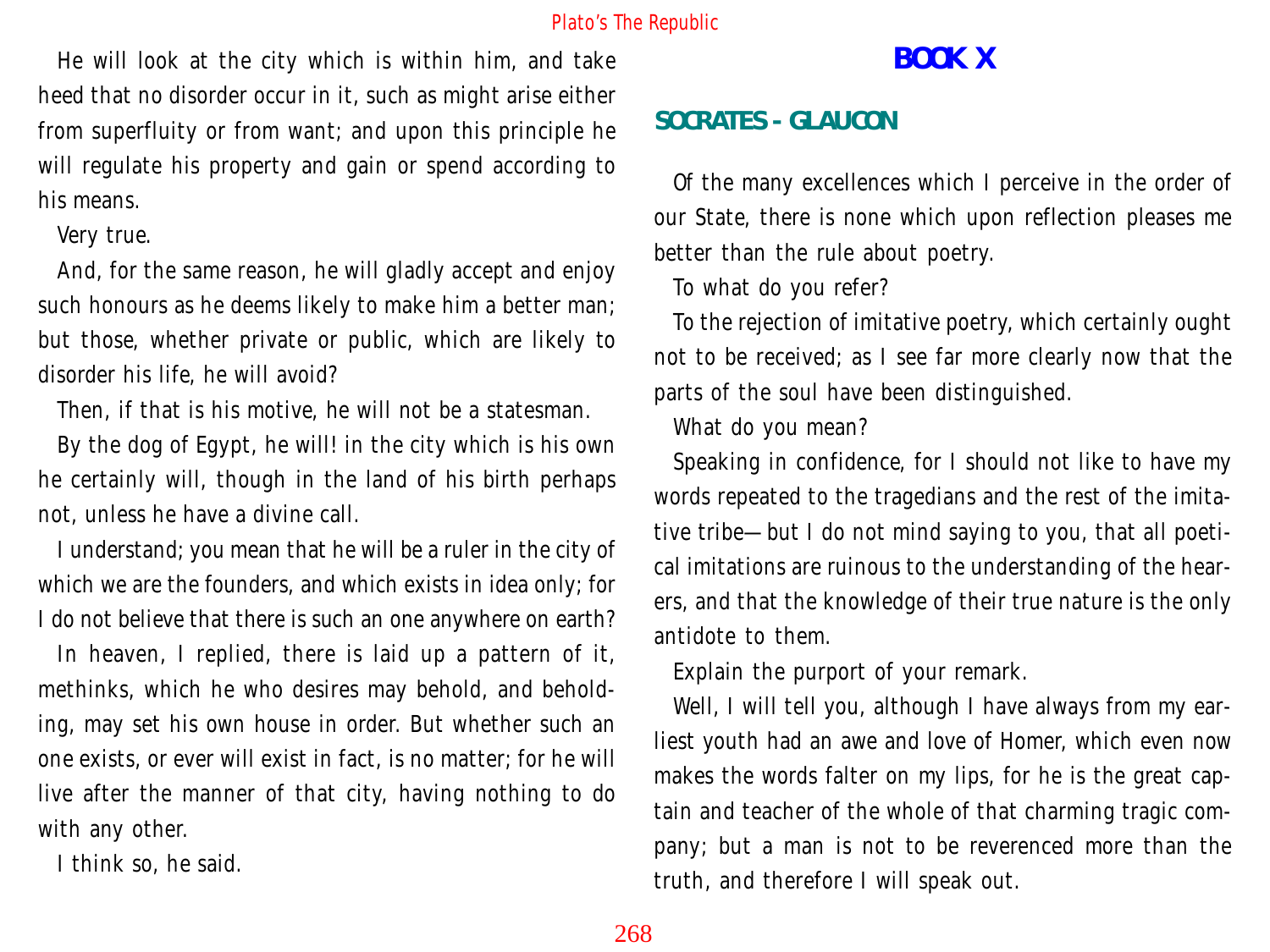Very good, he said.

Listen to me then, or rather, answer me.

Put your question.

Can you tell me what imitation is? for I really do not know.

A likely thing, then, that I should know.

Why not? for the duller eye may often see a thing sooner than the keener.

Very true, he said; but in your presence, even if I had any faint notion, I could not muster courage to utter it. Will you enquire yourself?

Well then, shall we begin the enquiry in our usual manner: Whenever a number of individuals have a common name, we assume them to have also a corresponding idea or form. Do you understand me?

I do.

Let us take any common instance; there are beds and tables in the world—plenty of them, are there not?

### Yes.

But there are only two ideas or forms of them—one the idea of a bed, the other of a table.

True.

And the maker of either of them makes a bed or he makes a table for our use, in accordance with the idea—that is our way of speaking in this and similar instances—but no artificer makes the ideas themselves: how could he?

Impossible.

And there is another artist,—I should like to know what you would say of him.

Who is he?

One who is the maker of all the works of all other workmen.

What an extraordinary man!

Wait a little, and there will be more reason for your saying so. For this is he who is able to make not only vessels of every kind, but plants and animals, himself and all other things—the earth and heaven, and the things which are in heaven or under the earth; he makes the gods also.

He must be a wizard and no mistake.

Oh! you are incredulous, are you? Do you mean that there is no such maker or creator, or that in one sense there might be a maker of all these things but in another not? Do you see that there is a way in which you could make them all yourself?

# What way?

An easy way enough; or rather, there are many ways in which the feat might be quickly and easily accomplished, none quicker than that of turning a mirror round and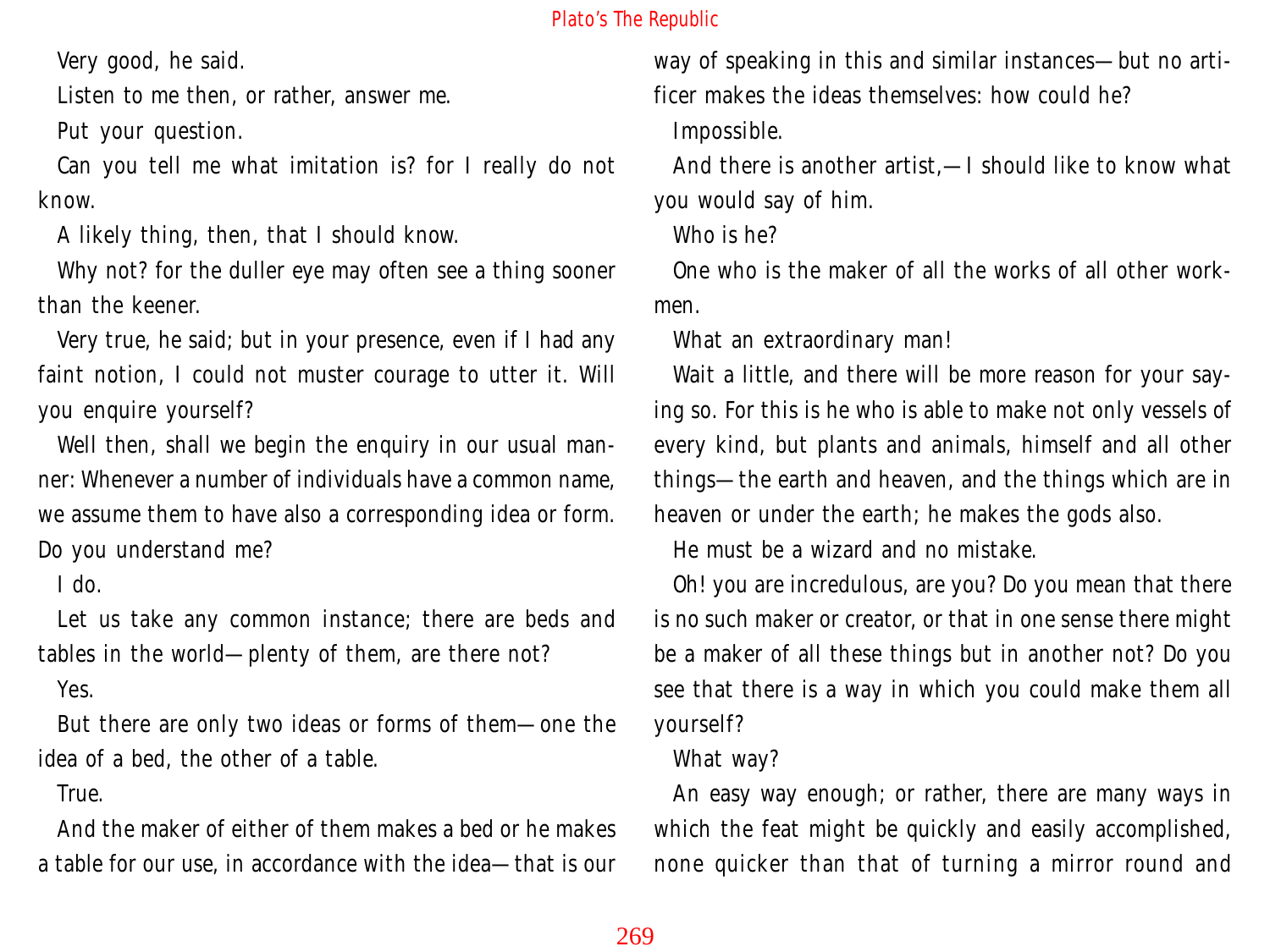round—you would soon enough make the sun and the heavens, and the earth and yourself, and other animals and plants, and all the, other things of which we were just now speaking, in the mirror.

Yes, he said; but they would be appearances only.

Very good, I said, you are coming to the point now. And the painter too is, as I conceive, just such another—a creator of appearances, is he not?

Of course.

But then I suppose you will say that what he creates is untrue. And yet there is a sense in which the painter also creates a bed?

Yes, he said, but not a real bed.

And what of the maker of the bed? Were you not saying that he too makes, not the idea which, according to our view, is the essence of the bed, but only a particular bed?

Yes, I did.

Then if he does not make that which exists he cannot make true existence, but only some semblance of existence; and if any one were to say that the work of the maker of the bed, or of any other workman, has real existence, he could hardly be supposed to be speaking the truth.

At any rate, he replied, philosophers would say that he was not speaking the truth.

No wonder, then, that his work too is an indistinct expression of truth.

No wonder.

Suppose now that by the light of the examples just offered we enquire who this imitator is?

If you please.

Well then, here are three beds: one existing in nature, which is made by God, as I think that we may say—for no one else can be the maker?

No.

There is another which is the work of the carpenter? Yes.

And the work of the painter is a third?

Yes.

Beds, then, are of three kinds, and there are three artists who superintend them: God, the maker of the bed, and the painter?

Yes, there are three of them.

God, whether from choice or from necessity, made one bed in nature and one only; two or more such ideal beds neither ever have been nor ever will be made by God.

Why is that?

Because even if He had made but two, a third would still appear behind them which both of them would have for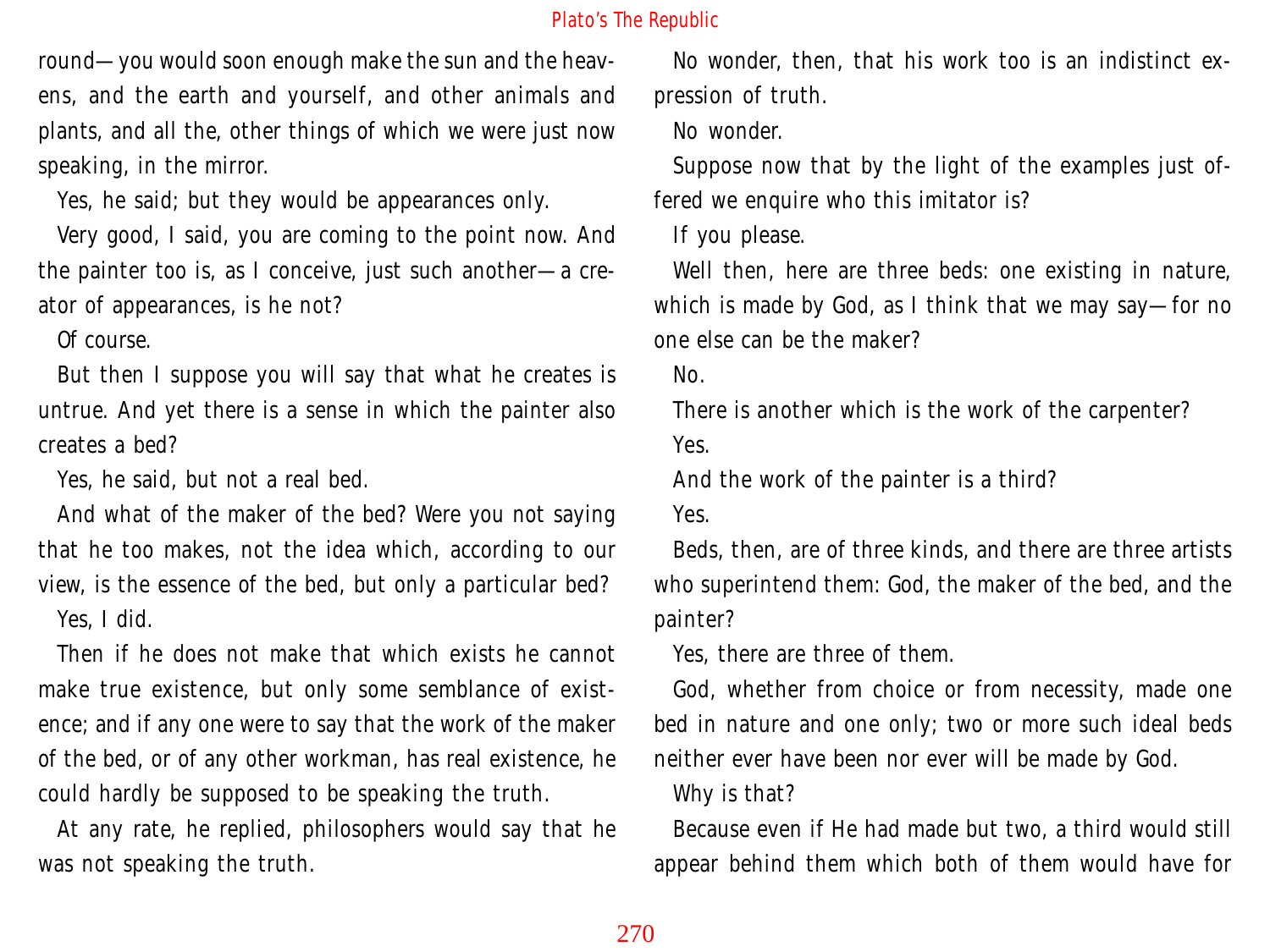their idea, and that would be the ideal bed and the two others.

Very true, he said.

God knew this, and He desired to be the real maker of a real bed, not a particular maker of a particular bed, and therefore He created a bed which is essentially and by nature one only.

So we believe.

Shall we, then, speak of Him as the natural author or maker of the bed?

Yes, he replied; inasmuch as by the natural process of creation He is the author of this and of all other things.

And what shall we say of the carpenter—is not he also the maker of the bed?

Yes.

But would you call the painter a creator and maker? Certainly not.

Yet if he is not the maker, what is he in relation to the bed?

I think, he said, that we may fairly designate him as the imitator of that which the others make.

Good, I said; then you call him who is third in the descent from nature an imitator?

Certainly, he said.

And the tragic poet is an imitator, and therefore, like all other imitators, he is thrice removed from the king and from the truth?

That appears to be so.

Then about the imitator we are agreed. And what about the painter?—I would like to know whether he may be thought to imitate that which originally exists in nature, or only the creations of artists?

The latter.

As they are or as they appear? You have still to determine this.

What do you mean?

I mean, that you may look at a bed from different points of view, obliquely or directly or from any other point of view, and the bed will appear different, but there is no difference in reality. And the same of all things.

Yes, he said, the difference is only apparent.

Now let me ask you another question: Which is the art of painting designed to be—an imitation of things as they are, or as they appear—of appearance or of reality?

Of appearance.

Then the imitator, I said, is a long way off the truth, and can do all things because he lightly touches on a small part of them, and that part an image. For example: A painter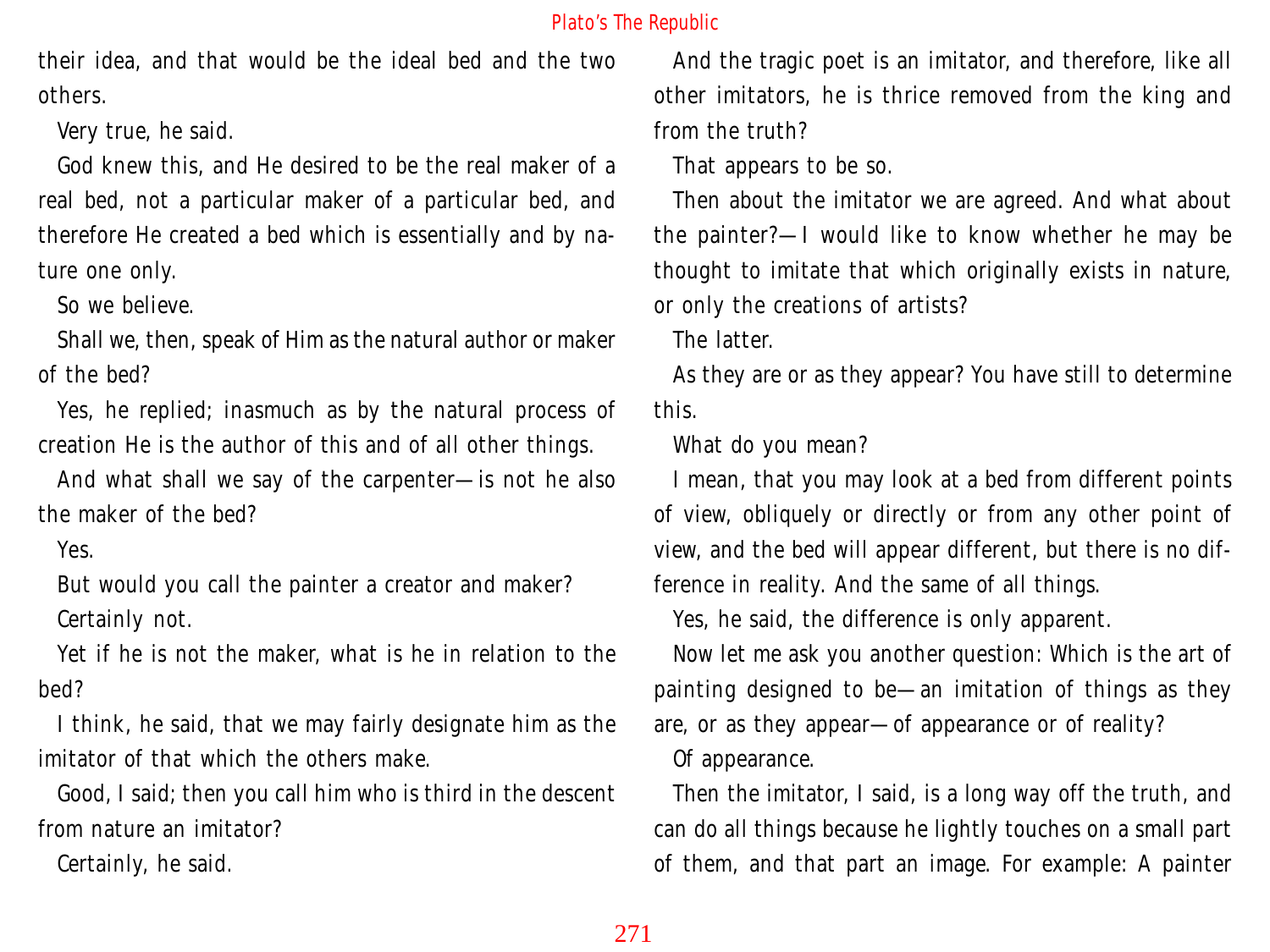will paint a cobbler, carpenter, or any other artist, though he knows nothing of their arts; and, if he is a good artist, he may deceive children or simple persons, when he shows them his picture of a carpenter from a distance, and they will fancy that they are looking at a real carpenter.

Certainly.

And whenever any one informs us that he has found a man knows all the arts, and all things else that anybody knows, and every single thing with a higher degree of accuracy than any other man—whoever tells us this, I think that we can only imagine to be a simple creature who is likely to have been deceived by some wizard or actor whom he met, and whom he thought all-knowing, because he himself was unable to analyse the nature of knowledge and ignorance and imitation.

Most true.

And so, when we hear persons saying that the tragedians, and Homer, who is at their head, know all the arts and all things human, virtue as well as vice, and divine things too, for that the good poet cannot compose well unless he knows his subject, and that he who has not this knowledge can never be a poet, we ought to consider whether here also there may not be a similar illusion. Perhaps they may have come across imitators and been deceived by them; they

may not have remembered when they saw their works that these were but imitations thrice removed from the truth, and could easily be made without any knowledge of the truth, because they are appearances only and not realities? Or, after all, they may be in the right, and poets do really know the things about which they seem to the many to speak so well?

The question, he said, should by all means be considered.

Now do you suppose that if a person were able to make the original as well as the image, he would seriously devote himself to the image-making branch? Would he allow imitation to be the ruling principle of his life, as if he had nothing higher in him?

I should say not.

The real artist, who knew what he was imitating, would be interested in realities and not in imitations; and would desire to leave as memorials of himself works many and fair; and, instead of being the author of encomiums, he would prefer to be the theme of them.

Yes, he said, that would be to him a source of much greater honour and profit.

Then, I said, we must put a question to Homer; not about medicine, or any of the arts to which his poems only incidentally refer: we are not going to ask him, or any other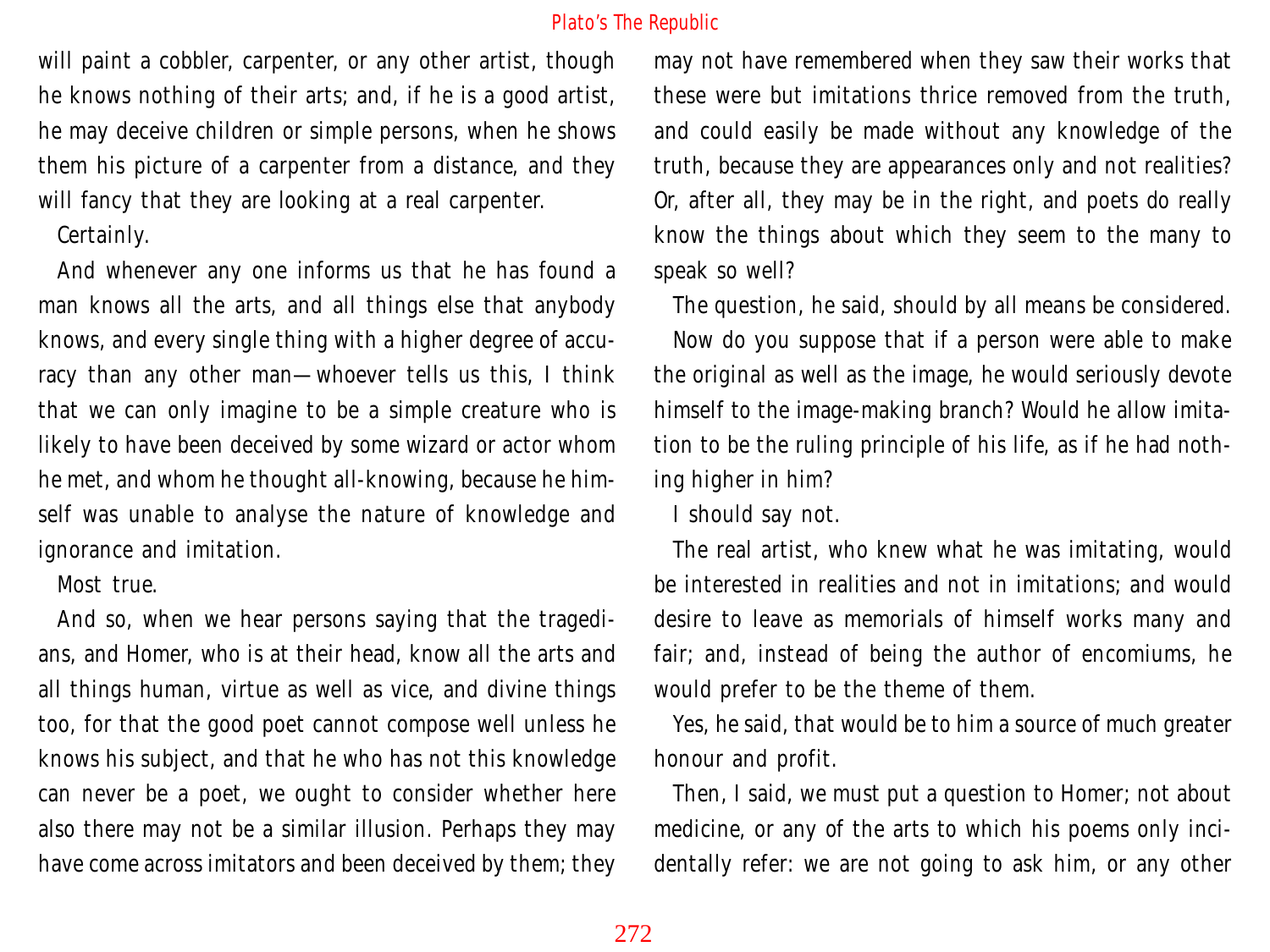poet, whether he has cured patients like Asclepius, or left behind him a school of medicine such as the Asclepiads were, or whether he only talks about medicine and other arts at second hand; but we have a right to know respecting military tactics, politics, education, which are the chiefest and noblest subjects of his poems, and we may fairly ask him about them. 'Friend Homer,' then we say to him, 'if you are only in the second remove from truth in what you say of virtue, and not in the third—not an image maker or imitator—and if you are able to discern what pursuits make men better or worse in private or public life, tell us what State was ever better governed by your help? The good order of Lacedaemon is due to Lycurgus, and many other cities great and small have been similarly benefited by others; but who says that you have been a good legislator to them and have done them any good? Italy and Sicily boast of Charondas, and there is Solon who is renowned among us; but what city has anything to say about you?' Is there any city which he might name?

I think not, said Glaucon; not even the Homerids themselves pretend that he was a legislator.

Well, but is there any war on record which was carried on successfully by him, or aided by his counsels, when he was alive?

There is not.

Or is there any invention of his, applicable to the arts or to human life, such as Thales the Milesian or Anacharsis the Scythian, and other ingenious men have conceived, which is attributed to him?

There is absolutely nothing of the kind.

But, if Homer never did any public service, was he privately a guide or teacher of any? Had he in his lifetime friends who loved to associate with him, and who handed down to posterity an Homeric way of life, such as was established by Pythagoras who was so greatly beloved for his wisdom, and whose followers are to this day quite celebrated for the order which was named after him?

Nothing of the kind is recorded of him. For surely, Socrates, Creophylus, the companion of Homer, that child of flesh, whose name always makes us laugh, might be more justly ridiculed for his stupidity, if, as is said, Homer was greatly neglected by him and others in his own day when he was alive?

Yes, I replied, that is the tradition. But can you imagine, Glaucon, that if Homer had really been able to educate and improve mankind—if he had possessed knowledge and not been a mere imitator—can you imagine, I say, that he would not have had many followers, and been honoured and loved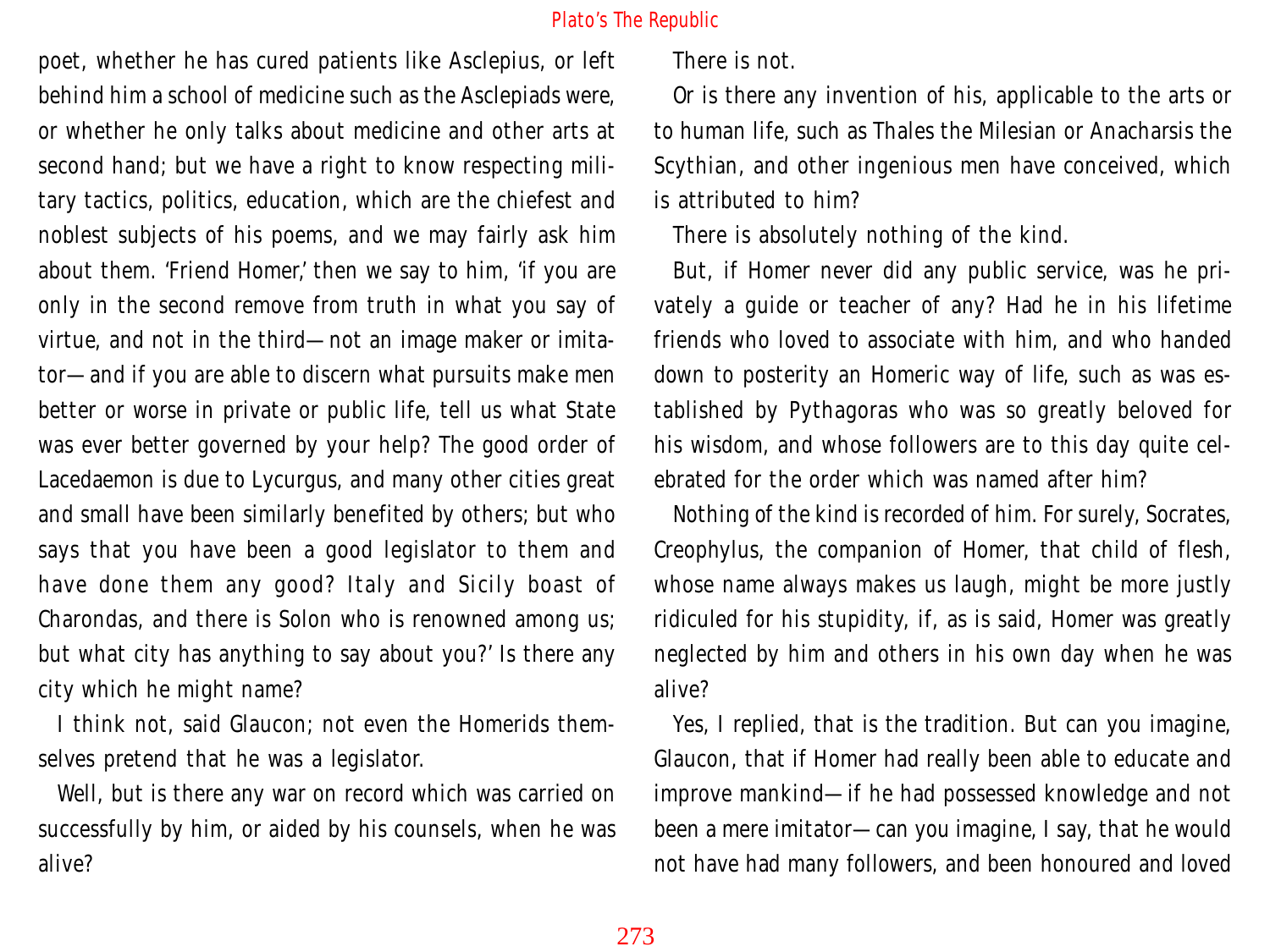by them? Protagoras of Abdera, and Prodicus of Ceos, and a host of others, have only to whisper to their contemporaries: 'You will never be able to manage either your own house or your own State until you appoint us to be your ministers of education'—and this ingenious device of theirs has such an effect in making them love them that their companions all but carry them about on their shoulders. And is it conceivable that the contemporaries of Homer, or again of Hesiod, would have allowed either of them to go about as rhapsodists, if they had really been able to make mankind virtuous? Would they not have been as unwilling to part with them as with gold, and have compelled them to stay at home with them? Or, if the master would not stay, then the disciples would have followed him about everywhere, until they had got education enough?

Yes, Socrates, that, I think, is quite true.

Then must we not infer that all these poetical individuals, beginning with Homer, are only imitators; they copy images of virtue and the like, but the truth they never reach? The poet is like a painter who, as we have already observed, will make a likeness of a cobbler though he understands nothing of cobbling; and his picture is good enough for those who know no more than he does, and judge only by colours and figures.

Quite so.

In like manner the poet with his words and phrases may be said to lay on the colours of the several arts, himself understanding their nature only enough to imitate them; and other people, who are as ignorant as he is, and judge only from his words, imagine that if he speaks of cobbling, or of military tactics, or of anything else, in metre and harmony and rhythm, he speaks very well—such is the sweet influence which melody and rhythm by nature have. And I think that you must have observed again and again what a poor appearance the tales of poets make when stripped of the colours which music puts upon them, and recited in simple prose.

Yes, he said.

They are like faces which were never really beautiful, but only blooming; and now the bloom of youth has passed away from them?

Exactly.

Here is another point: The imitator or maker of the image knows nothing of true existence; he knows appearances only. Am I not right?

Yes.

Then let us have a clear understanding, and not be satisfied with half an explanation.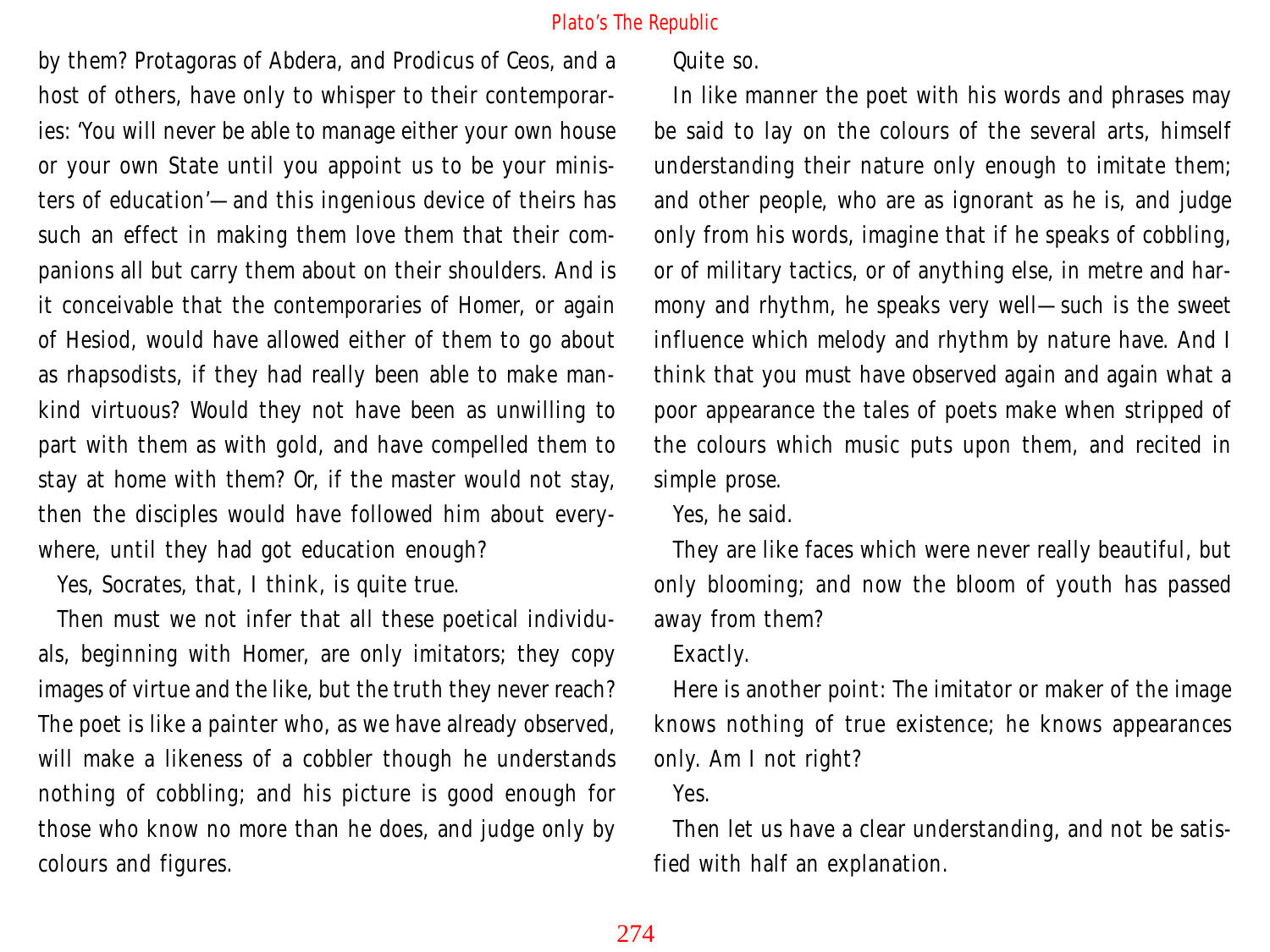Proceed.

Of the painter we say that he will paint reins, and he will paint a bit?

Yes.

And the worker in leather and brass will make them? Certainly.

But does the painter know the right form of the bit and reins? Nay, hardly even the workers in brass and leather who make them; only the horseman who knows how to use them—he knows their right form.

Most true.

And may we not say the same of all things?

What?

That there are three arts which are concerned with all things: one which uses, another which makes, a third which imitates them?

Yes.

And the excellence or beauty or truth of every structure, animate or inanimate, and of every action of man, is relative to the use for which nature or the artist has intended them.

True.

Then the user of them must have the greatest experience of them, and he must indicate to the maker the good or bad qualities which develop themselves in use; for example, the flute-player will tell the flute-maker which of his flutes is satisfactory to the performer; he will tell him how he ought to make them, and the other will attend to his instructions?

Of course.

The one knows and therefore speaks with authority about the goodness and badness of flutes, while the other, confiding in him, will do what he is told by him?

True.

The instrument is the same, but about the excellence or badness of it the maker will only attain to a correct belief; and this he will gain from him who knows, by talking to him and being compelled to hear what he has to say, whereas the user will have knowledge?

True.

But will the imitator have either? Will he know from use whether or no his drawing is correct or beautiful? Or will he have right opinion from being compelled to associate with another who knows and gives him instructions about what he should draw?

Neither.

Then he will no more have true opinion than he will have knowledge about the goodness or badness of his imitations?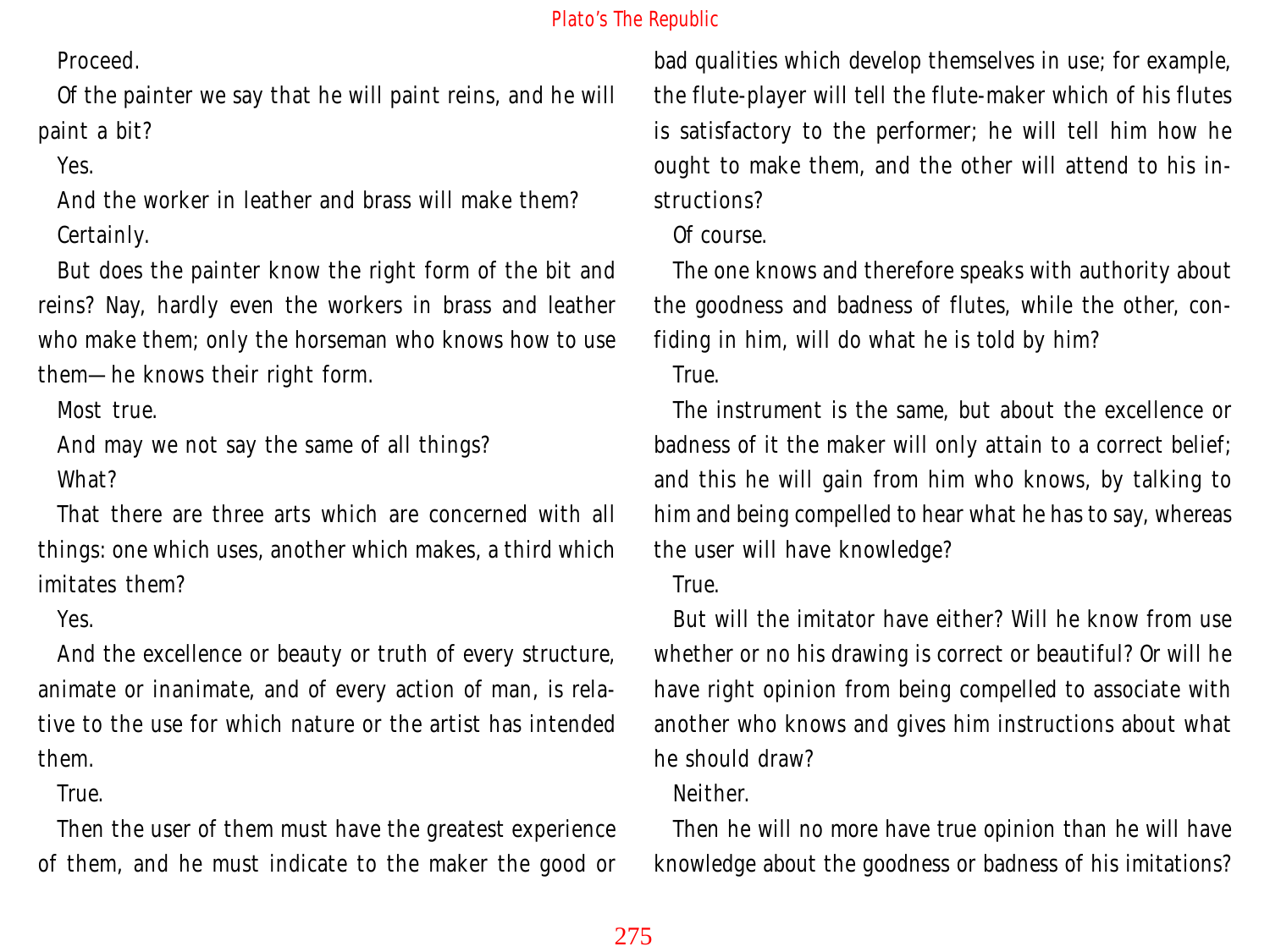I suppose not.

The imitative artist will be in a brilliant state of intelligence about his own creations?

Nay, very much the reverse.

And still he will go on imitating without knowing what makes a thing good or bad, and may be expected therefore to imitate only that which appears to be good to the ignorant multitude?

Just so.

Thus far then we are pretty well agreed that the imitator has no knowledge worth mentioning of what he imitates. Imitation is only a kind of play or sport, and the tragic poets, whether they write in iambic or in Heroic verse, are imitators in the highest degree?

Very true.

And now tell me, I conjure you, has not imitation been shown by us to be concerned with that which is thrice removed from the truth?

Certainly.

And what is the faculty in man to which imitation is addressed?

What do you mean?

I will explain: The body which is large when seen near, appears small when seen at a distance?

# True.

And the same object appears straight when looked at out of the water, and crooked when in the water; and the concave becomes convex, owing to the illusion about colours to which the sight is liable. Thus every sort of confusion is revealed within us; and this is that weakness of the human mind on which the art of conjuring and of deceiving by light and shadow and other ingenious devices imposes, having an effect upon us like magic.

True.

And the arts of measuring and numbering and weighing come to the rescue of the human understanding—there is the beauty of them—and the apparent greater or less, or more or heavier, no longer have the mastery over us, but give way before calculation and measure and weight?

Most true.

And this, surely, must be the work of the calculating and rational principle in the soul.

To be sure.

And when this principle measures and certifies that some things are equal, or that some are greater or less than others, there occurs an apparent contradiction?

True.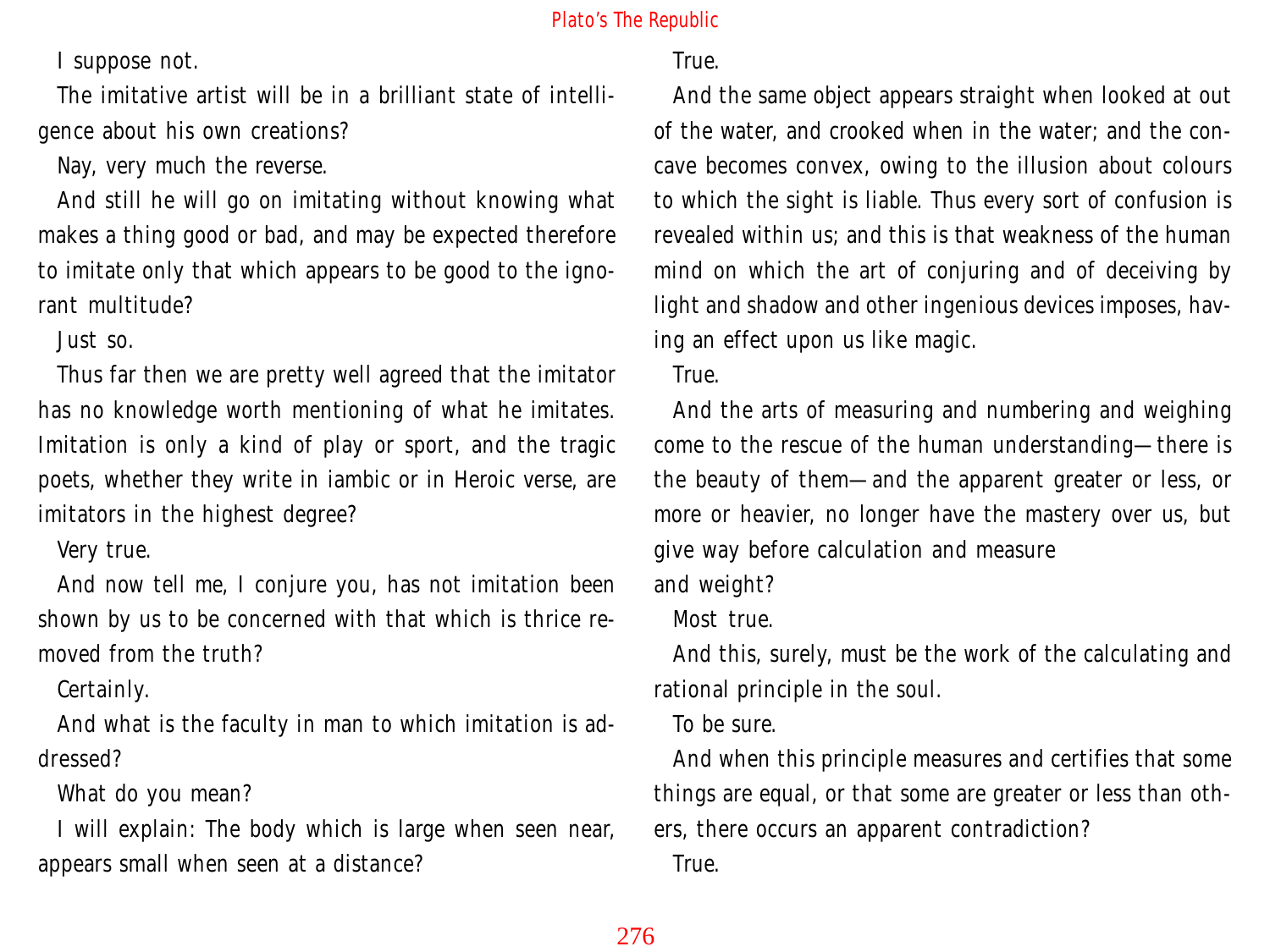But were we not saying that such a contradiction is the same faculty cannot have contrary opinions at the same time about the same thing?

Very true.

Then that part of the soul which has an opinion contrary to measure is not the same with that which has an opinion in accordance with measure?

True.

And the better part of the soul is likely to be that which trusts to measure and calculation?

Certainly.

And that which is opposed to them is one of the inferior principles of the soul?

No doubt.

This was the conclusion at which I was seeking to arrive when I said that painting or drawing, and imitation in general, when doing their own proper work, are far removed from truth, and the companions and friends and associates of a principle within us which is equally removed from reason, and that they have no true or healthy aim.

Exactly.

The imitative art is an inferior who marries an inferior, and has inferior offspring.

Very true.

And is this confined to the sight only, or does it extend to the hearing also, relating in fact to what we term poetry?

Probably the same would be true of poetry.

Do not rely, I said, on a probability derived from the analogy of painting; but let us examine further and see whether the faculty with which poetical imitation is concerned is good or bad.

By all means.

We may state the question thus:—Imitation imitates the actions of men, whether voluntary or involuntary, on which, as they imagine, a good or bad result has ensued, and they rejoice or sorrow accordingly. Is there anything more?

No, there is nothing else.

But in all this variety of circumstances is the man at unity with himself—or rather, as in the instance of sight there was confusion and opposition in his opinions about the same things, so here also is there not strife and inconsistency in his life? Though I need hardly raise the question again, for I remember that all this has been already admitted; and the soul has been acknowledged by us to be full of these and ten thousand similar oppositions occurring at the same moment?

And we were right, he said.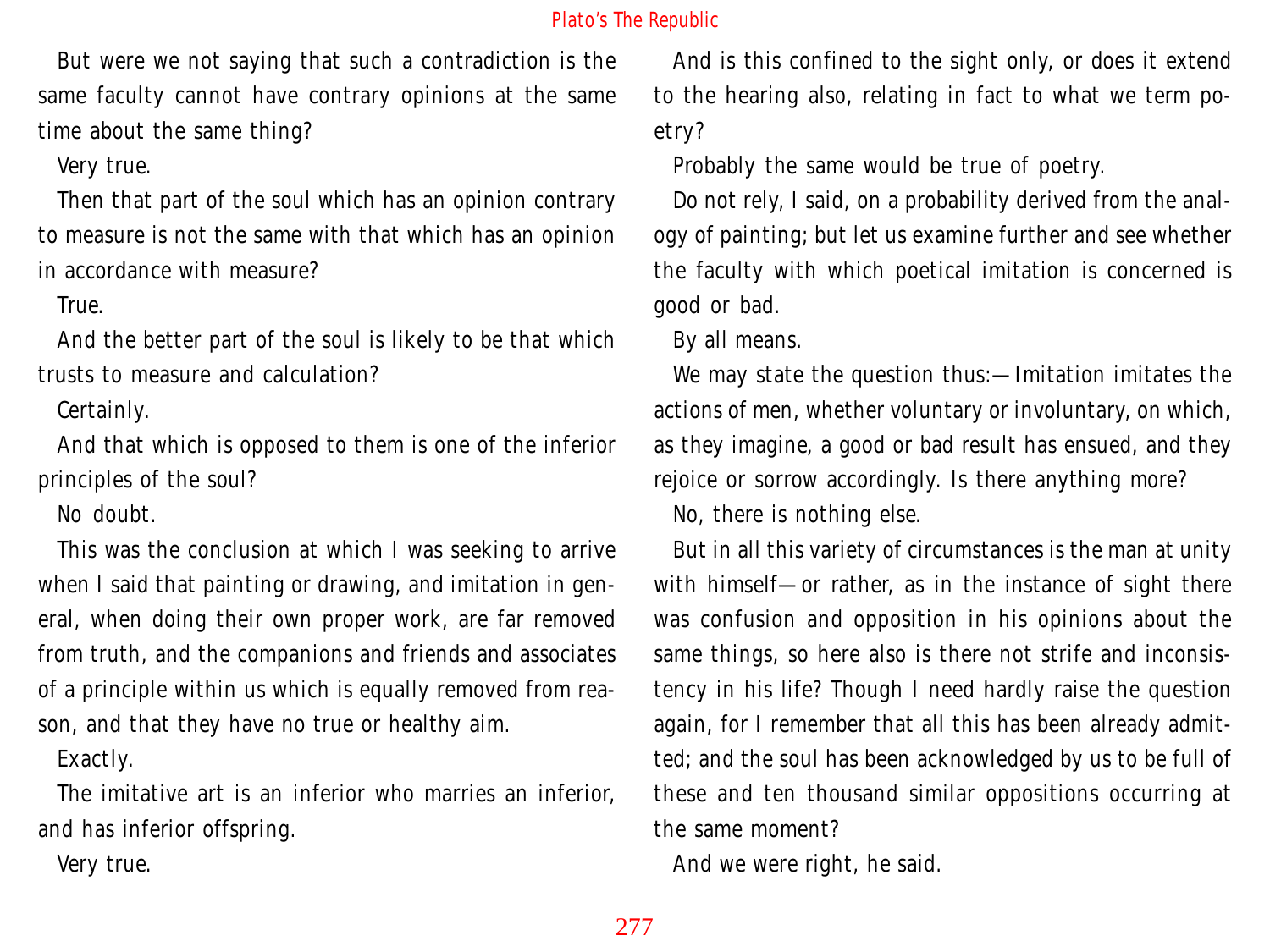Yes, I said, thus far we were right; but there was an omission which must now be supplied.

What was the omission?

Were we not saying that a good man, who has the misfortune to lose his son or anything else which is most dear to him, will bear the loss with more equanimity than another?

Yes.

But will he have no sorrow, or shall we say that although he cannot help sorrowing, he will moderate his sorrow?

The latter, he said, is the truer statement.

Tell me: will he be more likely to struggle and hold out against his sorrow when he is seen by his equals, or when he is alone?

It will make a great difference whether he is seen or not. When he is by himself he will not mind saying or doing many things which he would be ashamed of any one hearing or seeing him do?

# True.

There is a principle of law and reason in him which bids him resist, as well as a feeling of his misfortune which is forcing him to indulge his sorrow?

True.

But when a man is drawn in two opposite directions, to

and from the same object, this, as we affirm, necessarily implies two distinct principles in him?

Certainly.

One of them is ready to follow the guidance of the law? How do you mean?

The law would say that to be patient under suffering is best, and that we should not give way to impatience, as there is no knowing whether such things are good or evil; and nothing is gained by impatience; also, because no human thing is of serious importance, and grief stands in the way of that which at the moment is most required.

What is most required? he asked.

That we should take counsel about what has happened, and when the dice have been thrown order our affairs in the way which reason deems best; not, like children who have had a fall, keeping hold of the part struck and wasting time in setting up a howl, but always accustoming the soul forthwith to apply a remedy, raising up that which is sickly and fallen, banishing the cry of sorrow by the healing art.

Yes, he said, that is the true way of meeting the attacks of fortune.

Yes, I said; and the higher principle is ready to follow this suggestion of reason?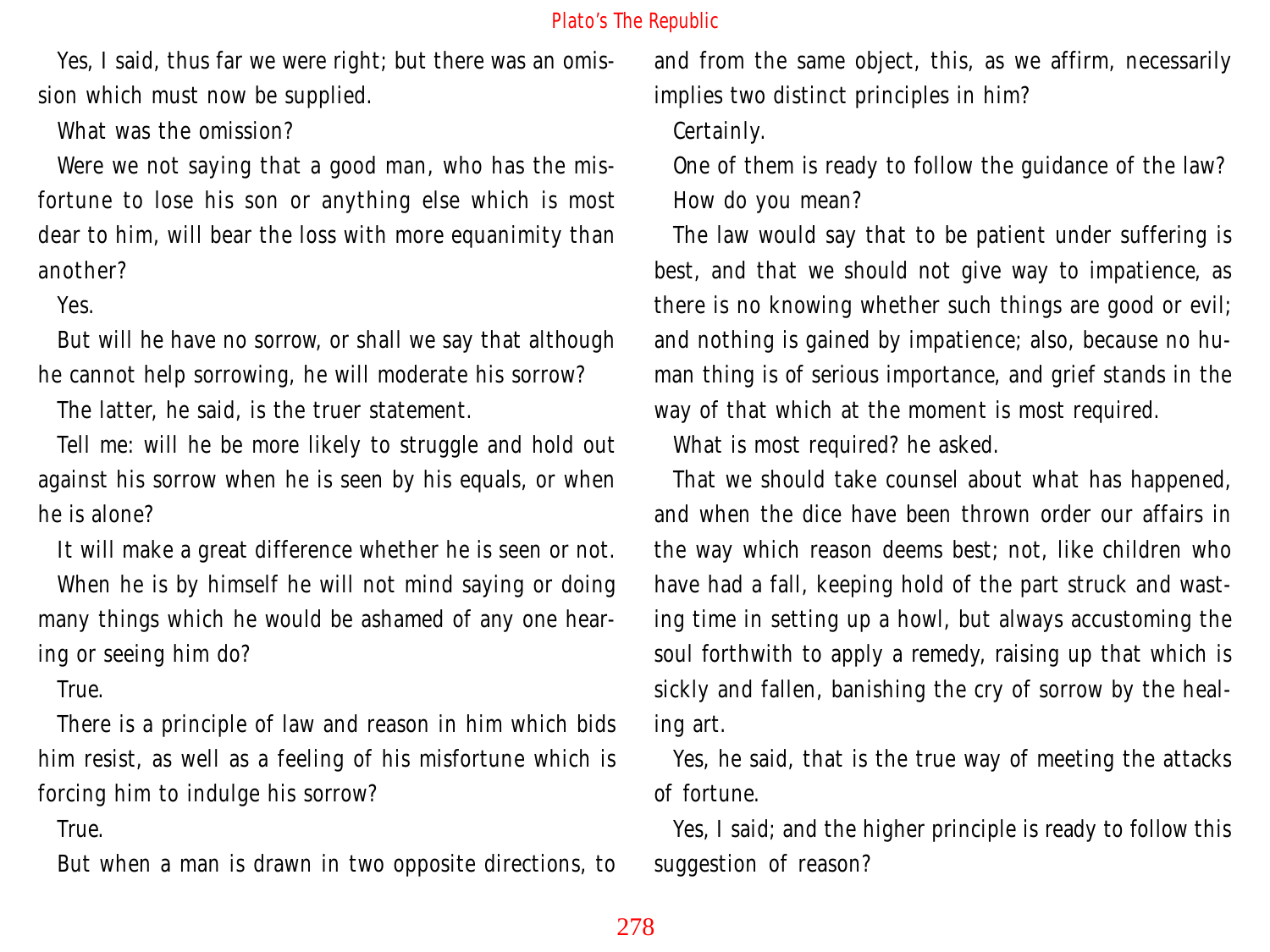Clearly.

And the other principle, which inclines us to recollection of our troubles and to lamentation, and can never have enough of them, we may call irrational, useless, and cowardly?

Indeed, we may.

And does not the latter—I mean the rebellious principle furnish a great variety of materials for imitation? Whereas the wise and calm temperament, being always nearly equable, is not easy to imitate or to appreciate when imitated, especially at a public festival when a promiscuous crowd is assembled in a theatre. For the feeling represented is one to which they are strangers.

Certainly.

Then the imitative poet who aims at being popular is not by nature made, nor is his art intended, to please or to affect the principle in the soul; but he will prefer the passionate and fitful temper, which is easily imitated?

### Clearly.

And now we may fairly take him and place him by the side of the painter, for he is like him in two ways: first, inasmuch as his creations have an inferior degree of truth in this, I say, he is like him; and he is also like him in being concerned with an inferior part of the soul; and therefore we shall be right in refusing to admit him into a well-ordered State, because he awakens and nourishes and strengthens the feelings and impairs the reason. As in a city when the evil are permitted to have authority and the good are put out of the way, so in the soul of man, as we maintain, the imitative poet implants an evil constitution, for he indulges the irrational nature which has no discernment of greater and less, but thinks the same thing at one time great and at another small—he is a manufacturer of images and is very far removed from the truth.

Exactly.

But we have not yet brought forward the heaviest count in our accusation:—the power which poetry has of harming even the good (and there are very few who are not harmed), is surely an awful thing?

Yes, certainly, if the effect is what you say.

Hear and judge: The best of us, as I conceive, when we listen to a passage of Homer, or one of the tragedians, in which he represents some pitiful hero who is drawling out his sorrows in a long oration, or weeping, and smiting his breast—the best of us, you know, delight in giving way to sympathy, and are in raptures at the excellence of the poet who stirs our feelings most.

Yes, of course I know.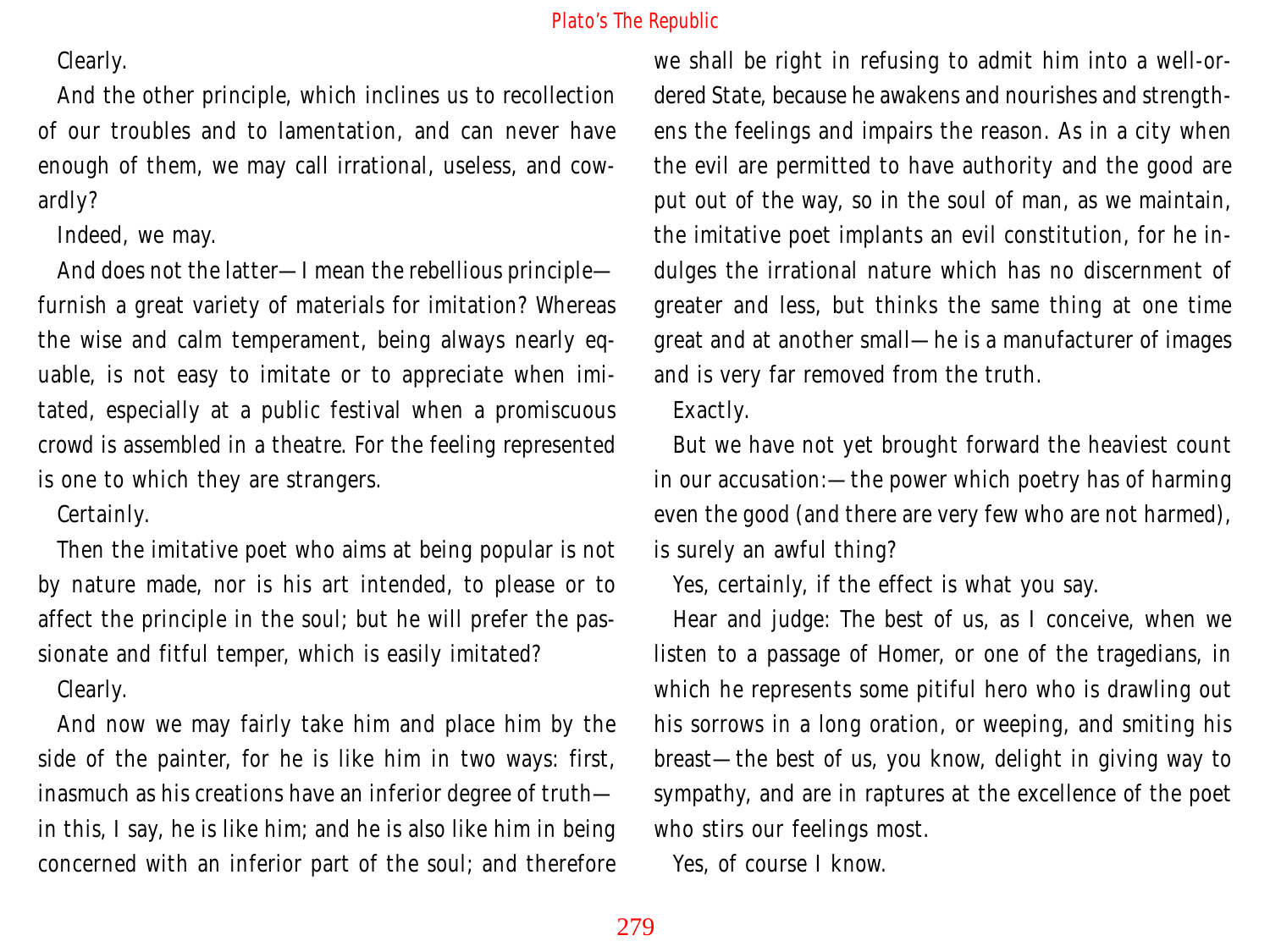But when any sorrow of our own happens to us, then you may observe that we pride ourselves on the opposite quality—we would fain be quiet and patient; this is the manly part, and the other which delighted us in the recitation is now deemed to be the part of a woman.

Very true, he said.

Now can we be right in praising and admiring another who is doing that which any one of us would abominate and be ashamed of in his own person?

No, he said, that is certainly not reasonable.

Nay, I said, quite reasonable from one point of view. What point of view?

If you consider, I said, that when in misfortune we feel a natural hunger and desire to relieve our sorrow by weeping and lamentation, and that this feeling which is kept under control in our own calamities is satisfied and delighted by the poets;—the better nature in each of us, not having been sufficiently trained by reason or habit, allows the sympathetic element to break loose because the sorrow is another's; and the spectator fancies that there can be no disgrace to himself in praising and pitying any one who comes telling him what a good man he is, and making a fuss about his troubles; he thinks that the pleasure is a gain, and why should he be supercilious and lose this and the

poem too? Few persons ever reflect, as I should imagine, that from the evil of other men something of evil is communicated to themselves. And so the feeling of sorrow which has gathered strength at the sight of the misfortunes of others is with difficulty repressed in our own.

How very true!

And does not the same hold also of the ridiculous? There are jests which you would be ashamed to make yourself, and yet on the comic stage, or indeed in private, when you hear them, you are greatly amused by them, and are not at all disgusted at their unseemliness;—the case of pity is repeated;—there is a principle in human nature which is disposed to raise a laugh, and this which you once restrained by reason, because you were afraid of being thought a buffoon, is now let out again; and having stimulated the risible faculty at the theatre, you are betrayed unconsciously to yourself into playing the comic poet at home.

Quite true, he said.

And the same may be said of lust and anger and all the other affections, of desire and pain and pleasure, which are held to be inseparable from every action—in all of them poetry feeds and waters the passions instead of drying them up; she lets them rule, although they ought to be controlled, if mankind are ever to increase in happiness and virtue.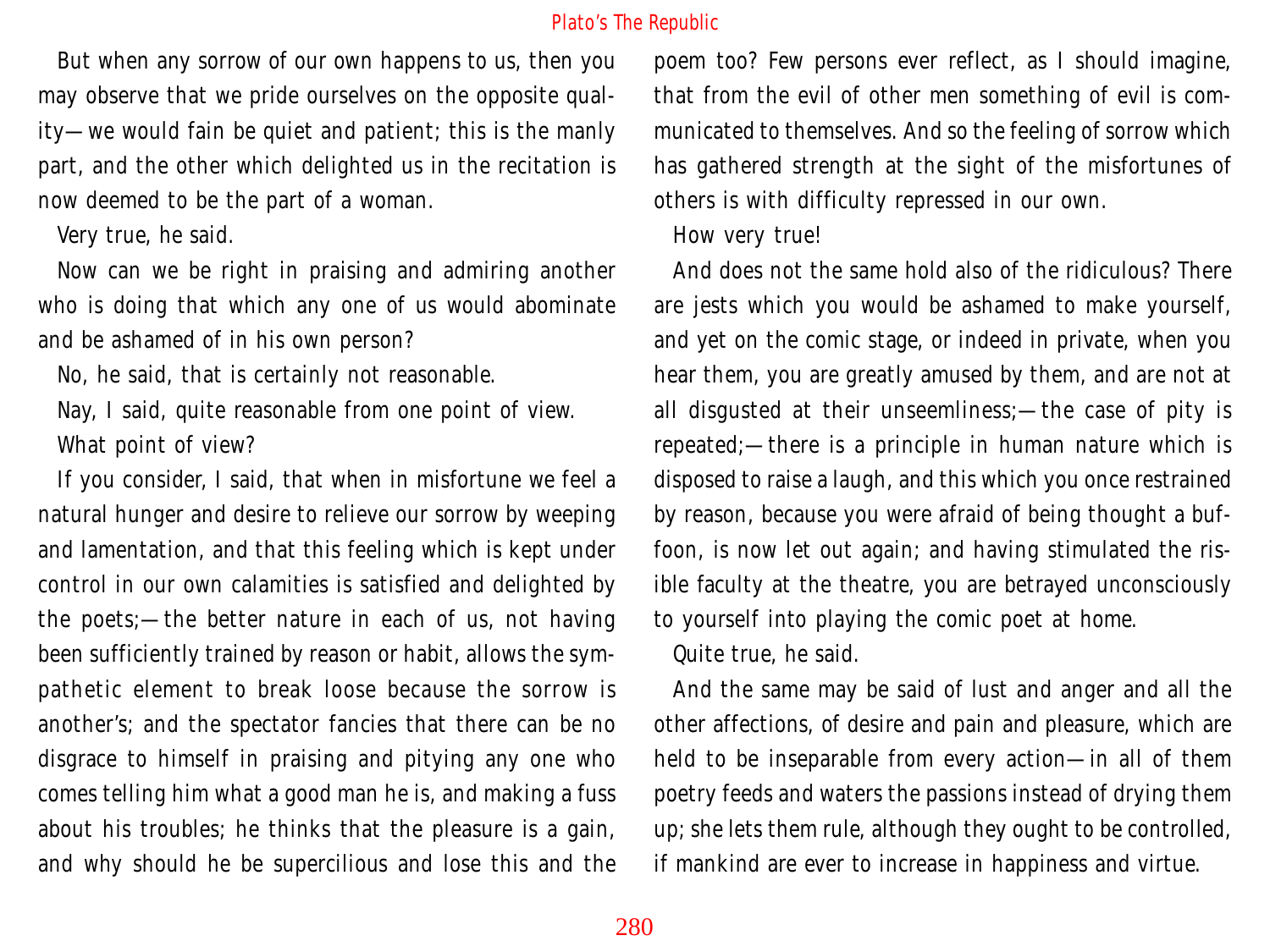I cannot deny it.

Therefore, Glaucon, I said, whenever you meet with any of the eulogists of Homer declaring that he has been the educator of Hellas, and that heis profitable for education and for the ordering of human things, and that you should take him up again and again and get to know him and regulate your whole life according to him, we may love and honour those who say these things—they are excellent people, as far as their lights extend; and we are ready to acknowledge that Homer is the greatest of poets and first of tragedy writers; but we must remain firm in our conviction that hymns to the gods and praises of famous men are the only poetry which ought to be admitted into our State. For if you go beyond this and allow the honeyed muse to enter, either in epic or lyric verse, not law and the reason of mankind, which by common consent have ever been deemed best, but pleasure and pain will be the rulers in our State.

That is most true, he said.

And now since we have reverted to the subject of poetry, let this our defence serve to show the reasonableness of our former judgment in sending away out of our State an art having the tendencies which we have described; for reason constrained us. But that she may impute to us any harshness or want of politeness, let us tell her that there is an ancient quarrel between philosophy and poetry; of which there are many proofs, such as the saying of 'the yelping hound howling at her lord,' or of one 'mighty in the vain talk of fools,' and 'the mob of sages circumventing Zeus,' and the 'subtle thinkers who are beggars after all'; and there are innumerable other signs of ancient enmity between them. Notwithstanding this, let us assure our sweet friend and the sister arts of imitation that if she will only prove her title to exist in a well-ordered State we shall be delighted to receive her—we are very conscious of her charms; but we may not on that account betray the truth. I dare say, Glaucon, that you are as much charmed by her as I am, especially when she appears in Homer?

Yes, indeed, I am greatly charmed.

Shall I propose, then, that she be allowed to return from exile, but upon this condition only—that she make a defence of herself in lyrical or some other metre?

#### Certainly.

And we may further grant to those of her defenders who are lovers of poetry and yet not poets the permission to speak in prose on her behalf: let them show not only that she is pleasant but also useful to States and to human life, and we will listen in a kindly spirit; for if this can be proved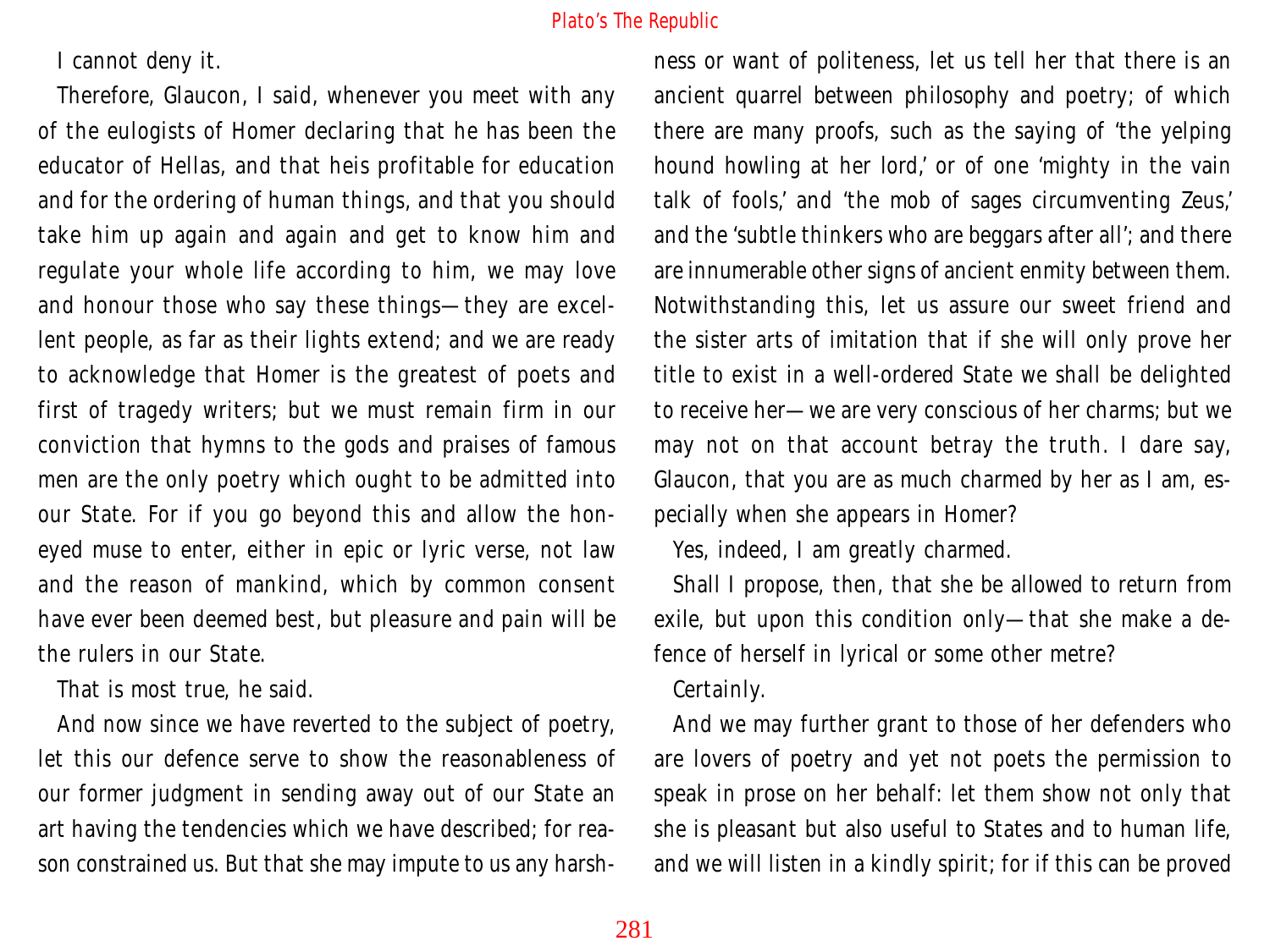we shall surely be the gainers—I mean, if there is a use in poetry as well as a delight?

Certainly, he said, we shall the gainers.

If her defence fails, then, my dear friend, like other persons who are enamoured of something, but put a restraint upon themselves when they think their desires are opposed to their interests, so too must we after the manner of lovers give her up, though not without a struggle. We too are inspired by that love of poetry which the education of noble States has implanted in us, and therefore we would have her appear at her best and truest; but so long as she is unable to make good her defence, this argument of ours shall be a charm to us, which we will repeat to ourselves while we listen to her strains; that we may not fall away into the childish love of her which captivates the many. At all events we are well aware that poetry being such as we have described is not to be regarded seriously as attaining to the truth; and he who listens to her, fearing for the safety of the city which is within him, should be on his guard against her seductions and make our words his law.

Yes, he said, I quite agree with you.

Yes, I said, my dear Glaucon, for great is the issue at stake, greater than appears, whether a man is to be good or bad. And what will any one be profited if under the influence of honour or money or power, aye, or under the excitement of poetry, he neglect justice and virtue?

Yes, he said; I have been convinced by the argument, as I believe that any one else would have been.

And yet no mention has been made of the greatest prizes and rewards which await virtue.

What, are there any greater still? If there are, they must be of an inconceivable greatness.

Why, I said, what was ever great in a short time? The whole period of threescore years and ten is surely but a little thing in comparison with eternity?

Say rather 'nothing,' he replied.

And should an immortal being seriously think of this little space rather than of the whole?

Of the whole, certainly. But why do you ask?

Are you not aware, I said, that the soul of man is immortal and imperishable?

He looked at me in astonishment, and said: No, by heaven: And are you really prepared to maintain this?

Yes, I said, I ought to be, and you too—there is no difficulty in proving it.

I see a great difficulty; but I should like to hear you state this argument of which you make so light. Listen then.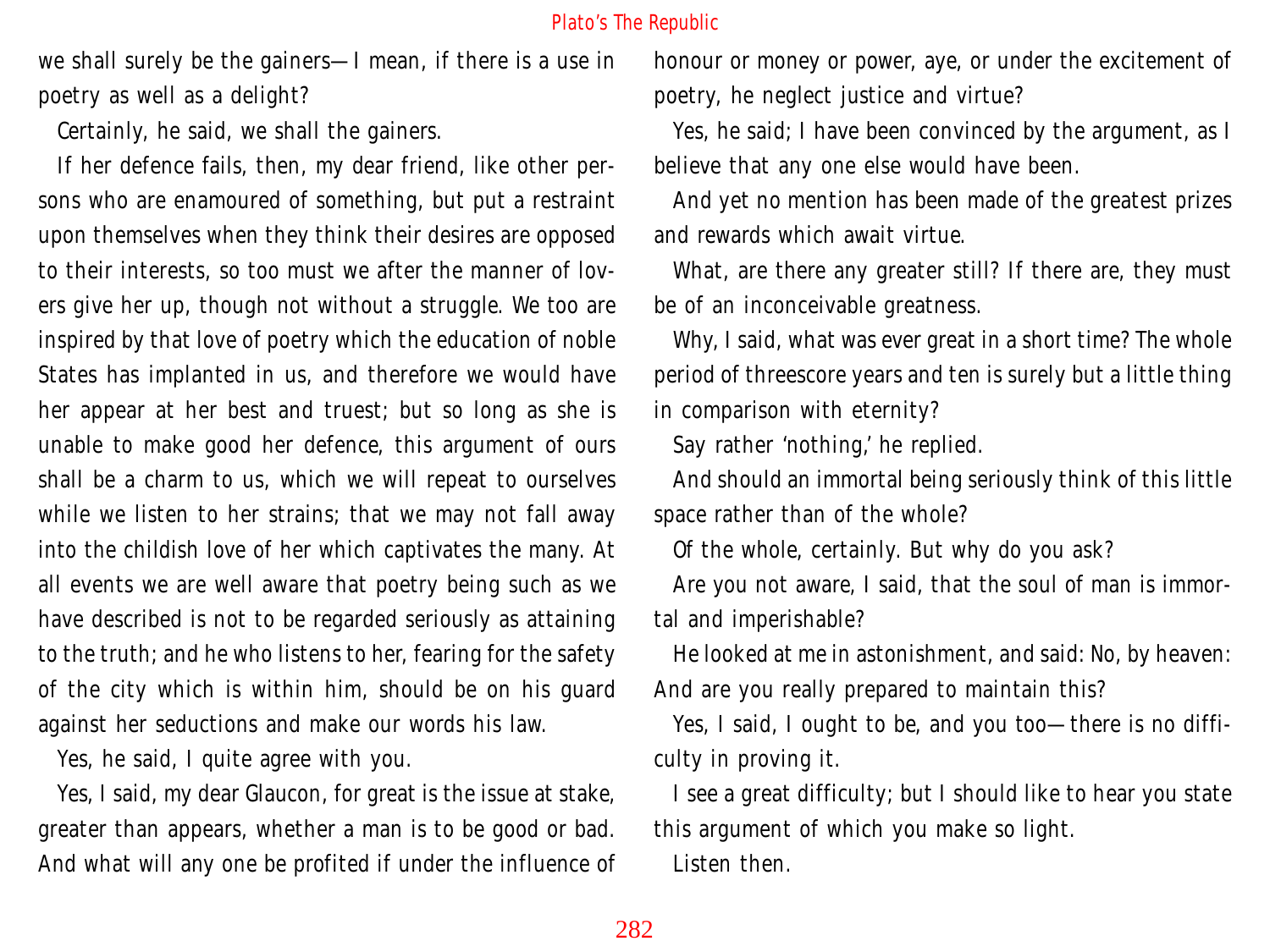I am attending.

There is a thing which you call good and another which you call evil?

Yes, he replied.

Would you agree with me in thinking that the corrupting and destroying element is the evil, and the saving and improving element the good?

Yes.

And you admit that every thing has a good and also an evil; as ophthalmia is the evil of the eyes and disease of the whole body; as mildew is of corn, and rot of timber, or rust of copper and iron: in everything, or in almost everything, there is an inherent evil and disease?

Yes, he said.

And anything which is infected by any of these evils is made evil, and at last wholly dissolves and dies?

# True.

The vice and evil which is inherent in each is the destruction of each; and if this does not destroy them there is nothing else that will; for good certainly will not destroy them, nor again, that which is neither good nor evil.

Certainly not.

If, then, we find any nature which having this inherent corruption cannot be dissolved or destroyed, we may be certain that of such a nature there is no destruction? That may be assumed.

Well, I said, and is there no evil which corrupts the soul? Yes, he said, there are all the evils which we were just now passing in review: unrighteousness, intemperance, cowardice, ignorance.

But does any of these dissolve or destroy her?—and here do not let us fall into the error of supposing that the unjust and foolish man, when he is detected, perishes through his own injustice, which is an evil of the soul. Take the analogy of the body: The evil of the body is a disease which wastes and reduces and annihilates the body; and all the things of which we were just now speaking come to annihilation through their own corruption attaching to them and inhering in them and so destroying them. Is not this true?

# Yes.

Consider the soul in like manner. Does the injustice or other evil which exists in the soul waste and consume her? Do they by attaching to the soul and inhering in her at last bring her to death, and so separate her from the body ? Certainly not.

And yet, I said, it is unreasonable to suppose that anything can perish from without through affection of exter-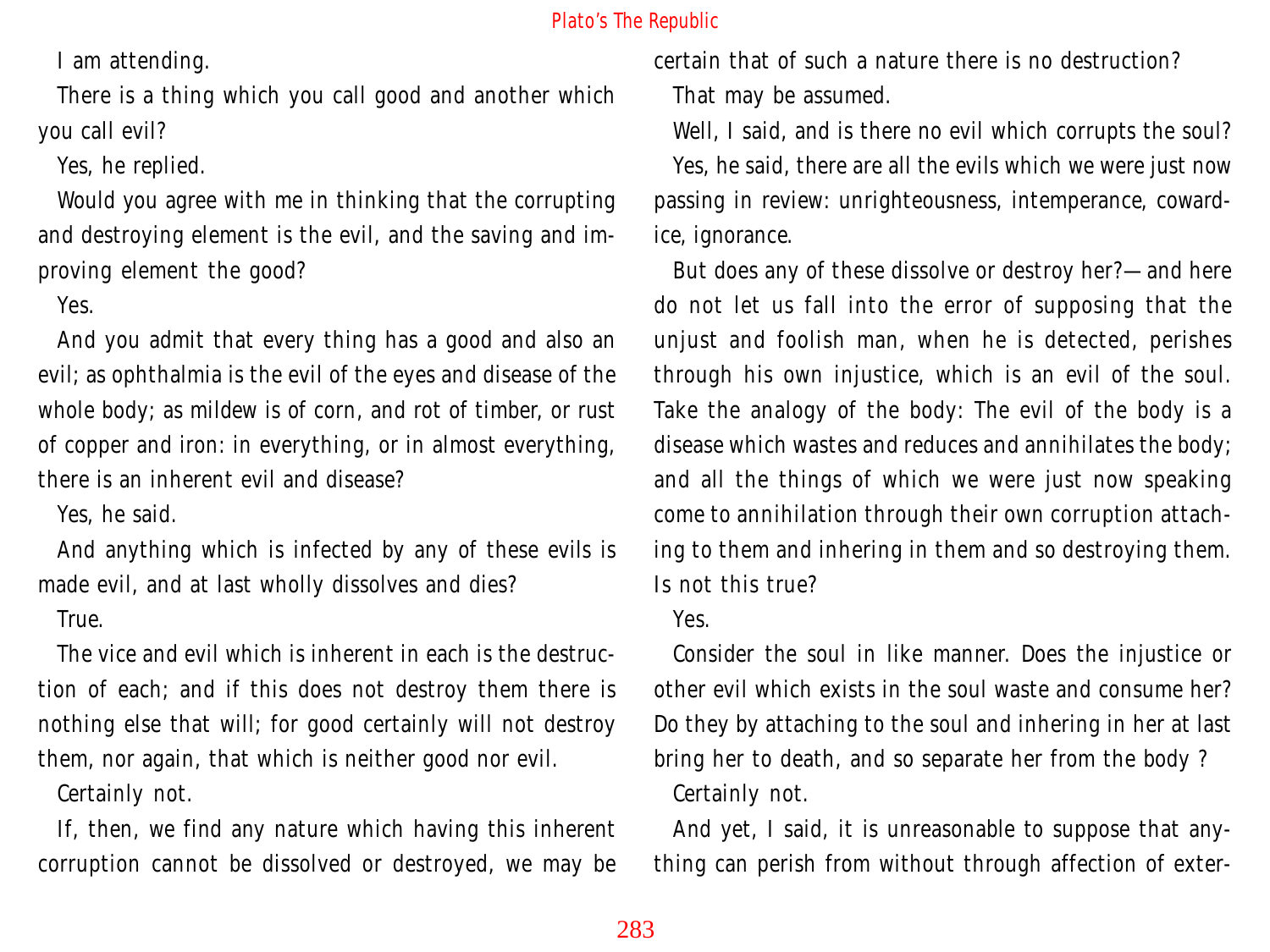nal evil which could not be destroyed from within by a corruption of its own?

It is, he replied.

Consider, I said, Glaucon, that even the badness of food, whether staleness, decomposition, or any other bad quality, when confined to the actual food, is not supposed to destroy the body; although, if the badness of food communicates corruption to the body, then we should say that the body has been destroyed by a corruption of itself, which is disease, brought on by this; but that the body, being one thing, can be destroyed by the badness of food, which is another, and which does not engender any natural infection—this we shall absolutely deny?

Very true.

And, on the same principle, unless some bodily evil can produce an evil of the soul, we must not suppose that the soul, which is one thing, can be dissolved by any merely external evil which belongs to another?

Yes, he said, there is reason in that.

Either then, let us refute this conclusion, or, while it remains unrefuted, let us never say that fever, or any other disease, or the knife put to the throat, or even the cutting up of the whole body into the minutest pieces, can destroy the soul, until she herself is proved to become more unholy or unrighteous in consequence of these things being done to the body; but that the soul, or anything else if not destroyed by an internal evil, can be destroyed by an external one, is not to be affirmed by any man.

And surely, he replied, no one will ever prove that the souls of men become more unjust in consequence of death.

But if some one who would rather not admit the immortality of the soul boldly denies this, and says that the dying do really become more evil and unrighteous, then, if the speaker is right, I suppose that injustice, like disease, must be assumed to be fatal to the unjust, and that those who take this disorder die by the natural inherent power of destruction which evil has, and which kills them sooner or later, but in quite another way from that in which, at present, the wicked receive death at the hands of others as the penalty of their deeds?

Nay, he said, in that case injustice, if fatal to the unjust, will not be so very terrible to him, for he will be delivered from evil. But I rather suspect the opposite to be the truth, and that injustice which, if it have the power, will murder others, keeps the murderer alive—aye, and well awake too; so far removed is her dwelling-place from being a house of death.

True, I said; if the inherent natural vice or evil of the soul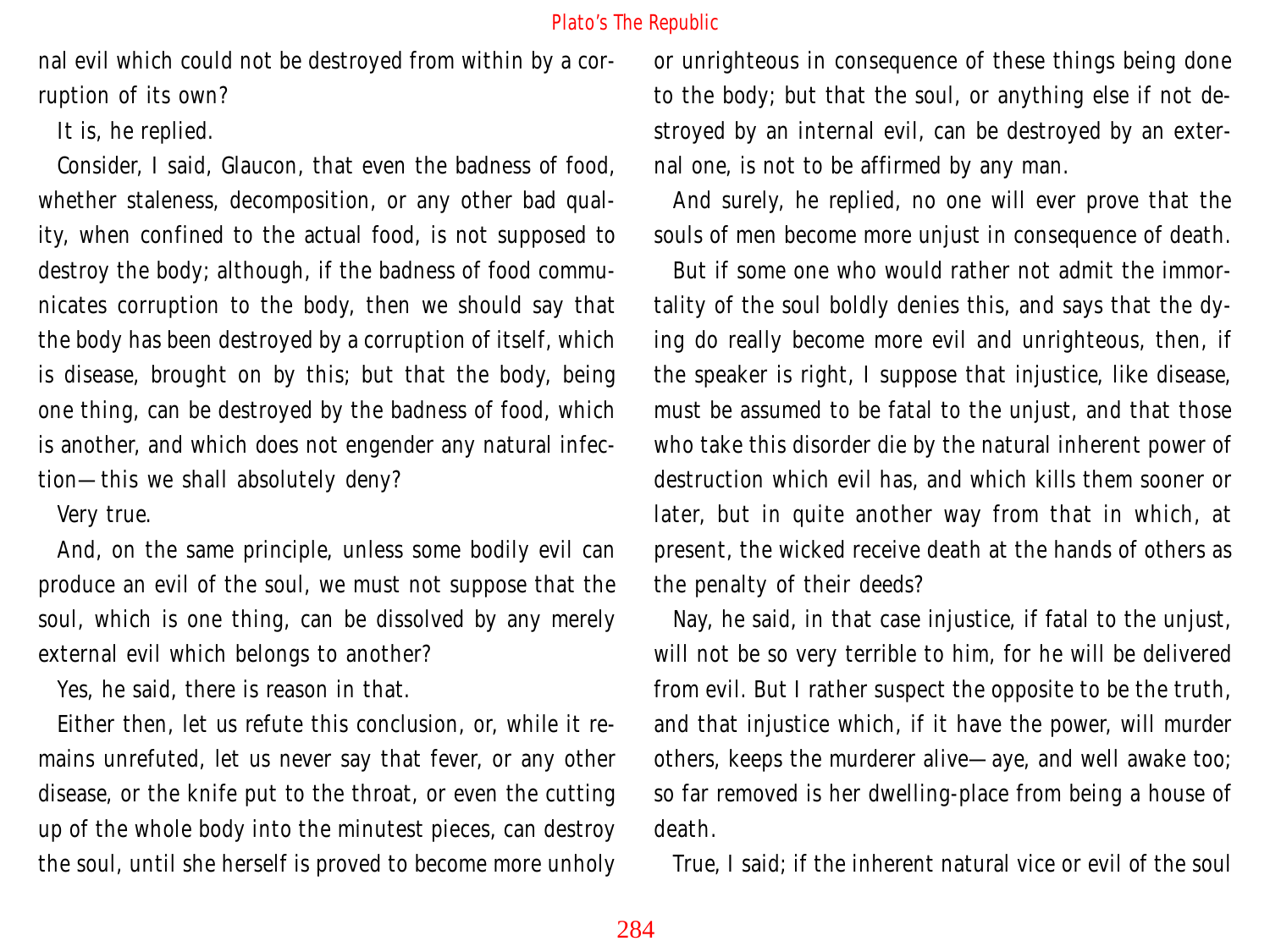is unable to kill or destroy her, hardly will that which is appointed to be the destruction of some other body, destroy a soul or anything else except that of which it was appointed to be the destruction.

Yes, that can hardly be.

But the soul which cannot be destroyed by an evil, whether inherent or external, must exist for ever, and if existing for ever, must be immortal?

Certainly.

That is the conclusion, I said; and, if a true conclusion, then the souls must always be the same, for if none be destroyed they will not diminish in number. Neither will they increase, for the increase of the immortal natures must come from something mortal, and all things would thus end in immortality.

Very true.

But this we cannot believe—reason will not allow us any more than we can believe the soul, in her truest nature, to be full of variety and difference and dissimilarity.

What do you mean? he said.

The soul, I said, being, as is now proven, immortal, must be the fairest of compositions and cannot be compounded of many elements?

Certainly not.

Her immortality is demonstrated by the previous argument, and there are many other proofs; but to see her as she really is, not as we now behold her, marred by communion with the body and other miseries, you must contemplate her with the eye of reason, in her original purity; and then her beauty will be revealed, and justice and injustice and all the things which we have described will be manifested more clearly. Thus far, we have spoken the truth concerning her as she appears at present, but we must remember also that we have seen her only in a condition which may be compared to that of the sea-god Glaucus, whose original image can hardly be discerned because his natural members are broken off and crushed and damaged by the waves in all sorts of ways, and incrustations have grown over them of seaweed and shells and stones, so that he is more like some monster than he is to his own natural form. And the soul which we behold is in a similar condition, disfigured by ten thousand ills. But not there, Glaucon, not there must we look.

# Where then?

At her love of wisdom. Let us see whom she affects, and what society and converse she seeks in virtue of her near kindred with the immortal and eternal and divine; also how different she would become if wholly following this supe-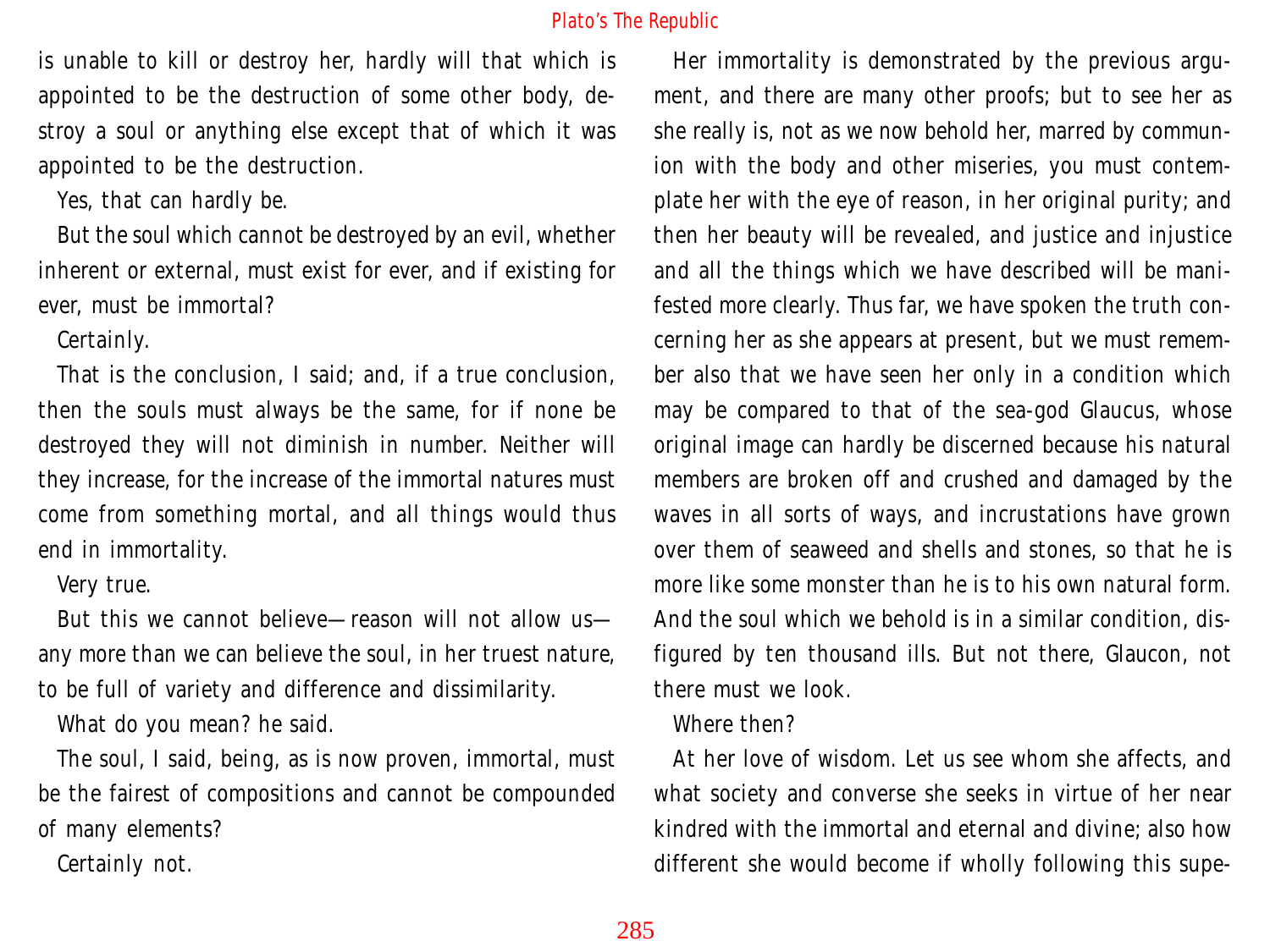rior principle, and borne by a divine impulse out of the ocean in which she now is, and disengaged from the stones and shells and things of earth and rock which in wild variety spring up around her because she feeds upon earth, and is overgrown by the good things of this life as they are termed: then you would see her as she is, and know whether she has one shape only or many, or what her nature is. Of her affections and of the forms which she takes in this present life I think that we have now said enough.

True, he replied.

And thus, I said, we have fulfilled the conditions of the argument; we have not introduced the rewards and glories of justice, which, as you were saying, are to be found in Homer and Hesiod; but justice in her own nature has been shown to be best for the soul in her own nature. Let a man do what is just, whether he have the ring of Gyges or not, and even if in addition to the ring of Gyges he put on the helmet of Hades.

Very true.

And now, Glaucon, there will be no harm in further enumerating how many and how great are the rewards which justice and the other virtues procure to the soul from gods and men, both in life and after death.

Certainly not, he said.

Will you repay me, then, what you borrowed in the argument?

# What did I borrow?

The assumption that the just man should appear unjust and the unjust just: for you were of opinion that even if the true state of the case could not possibly escape the eyes of gods and men, still this admission ought to be made for the sake of the argument, in order that pure justice might be weighed against pure injustice. Do you remember?

I should be much to blame if I had forgotten.

Then, as the cause is decided, I demand on behalf of justice that the estimation in which she is held by gods and men and which we acknowledge to be her due should now be restored to her by us; since she has been shown to confer reality, and not to deceive those who truly possess her, let what has been taken from her be given back, that so she may win that palm of appearance which is hers also, and which she gives to her own.

The demand, he said, is just.

In the first place, I said—and this is the first thing which you will have to give back—the nature both of the just and unjust is truly known to the gods.

Granted.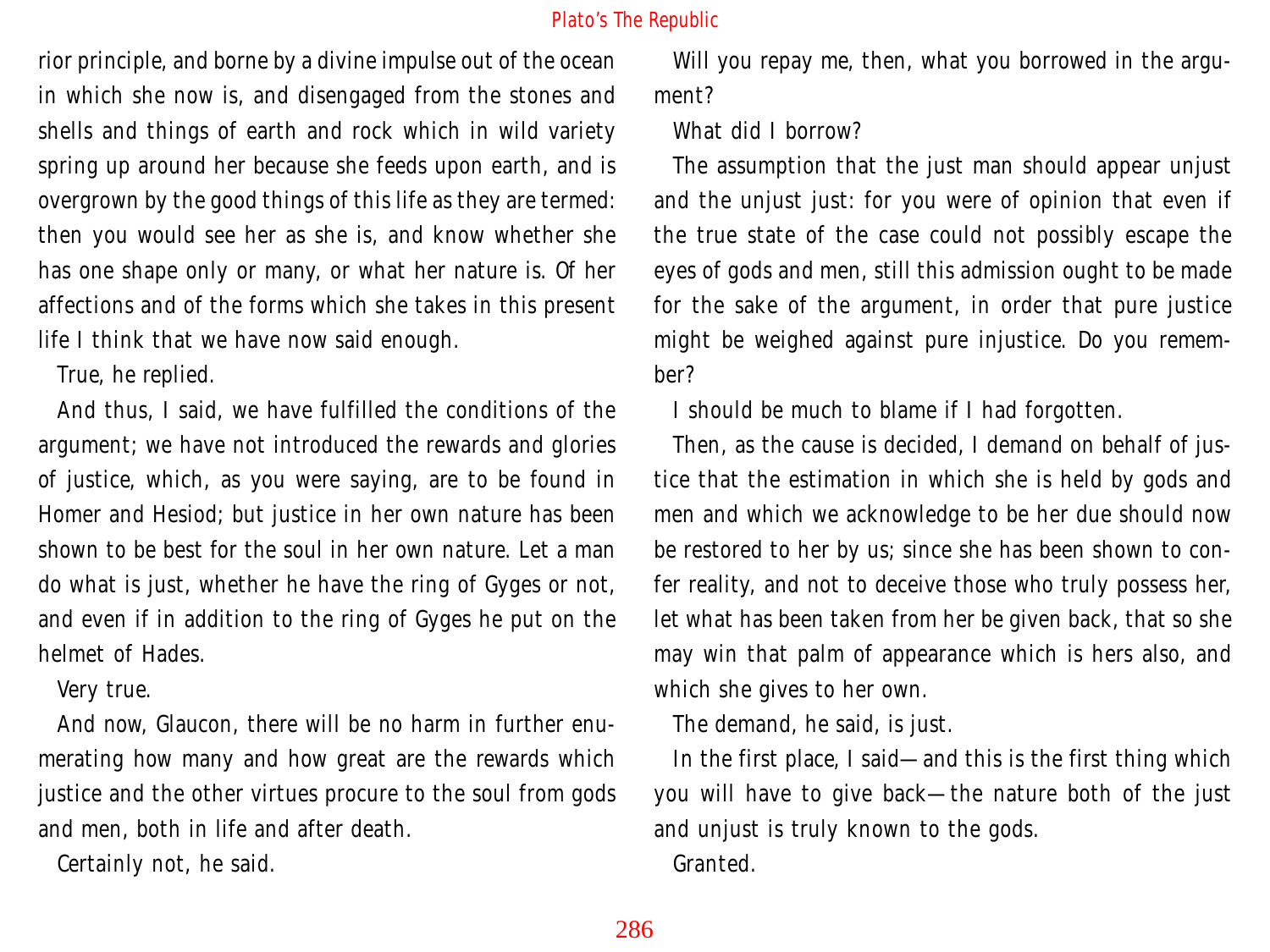And if they are both known to them, one must be the friend and the other the enemy of the gods, as we admitted from the beginning?

# True.

And the friend of the gods may be supposed to receive from them all things at their best, excepting only such evil as is the necessary consequence of former sins?

### Certainly.

Then this must be our notion of the just man, that even when he is in poverty or sickness, or any other seeming misfortune, all things will in the end work together for good to him in life and death: for the gods have a care of any one whose desire is to become just and to be like God, as far as man can attain the divine likeness, by the pursuit of virtue?

Yes, he said; if he is like God he will surely not be neglected by him.

And of the unjust may not the opposite be supposed? Certainly.

Such, then, are the palms of victory which the gods give the just?

That is my conviction.

And what do they receive of men? Look at things as they really are, and you will see that the clever unjust are in the

case of runners, who run well from the starting-place to the goal but not back again from the goal: they go off at a great pace, but in the end only look foolish, slinking away with their ears draggling on their shoulders, and without a crown; but the true runner comes to the finish and receives the prize and is crowned. And this is the way with the just; he who endures to the end of every action and occasion of his entire life has a good report and carries off the prize which men have to bestow.

#### True.

And now you must allow me to repeat of the just the blessings which you were attributing to the fortunate unjust. I shall say of them, what you were saying of the others, that as they grow older, they become rulers in their own city if they care to be; they marry whom they like and give in marriage to whom they will; all that you said of the others I now say of these. And, on the other hand, of the unjust I say that the greater number, even though they escape in their youth, are found out at last and look foolish at the end of their course, and when they come to be old and miserable are flouted alike by stranger and citizen; they are beaten and then come those things unfit for ears polite, as you truly term them; they will be racked and have their eyes burned out, as you were saying. And you may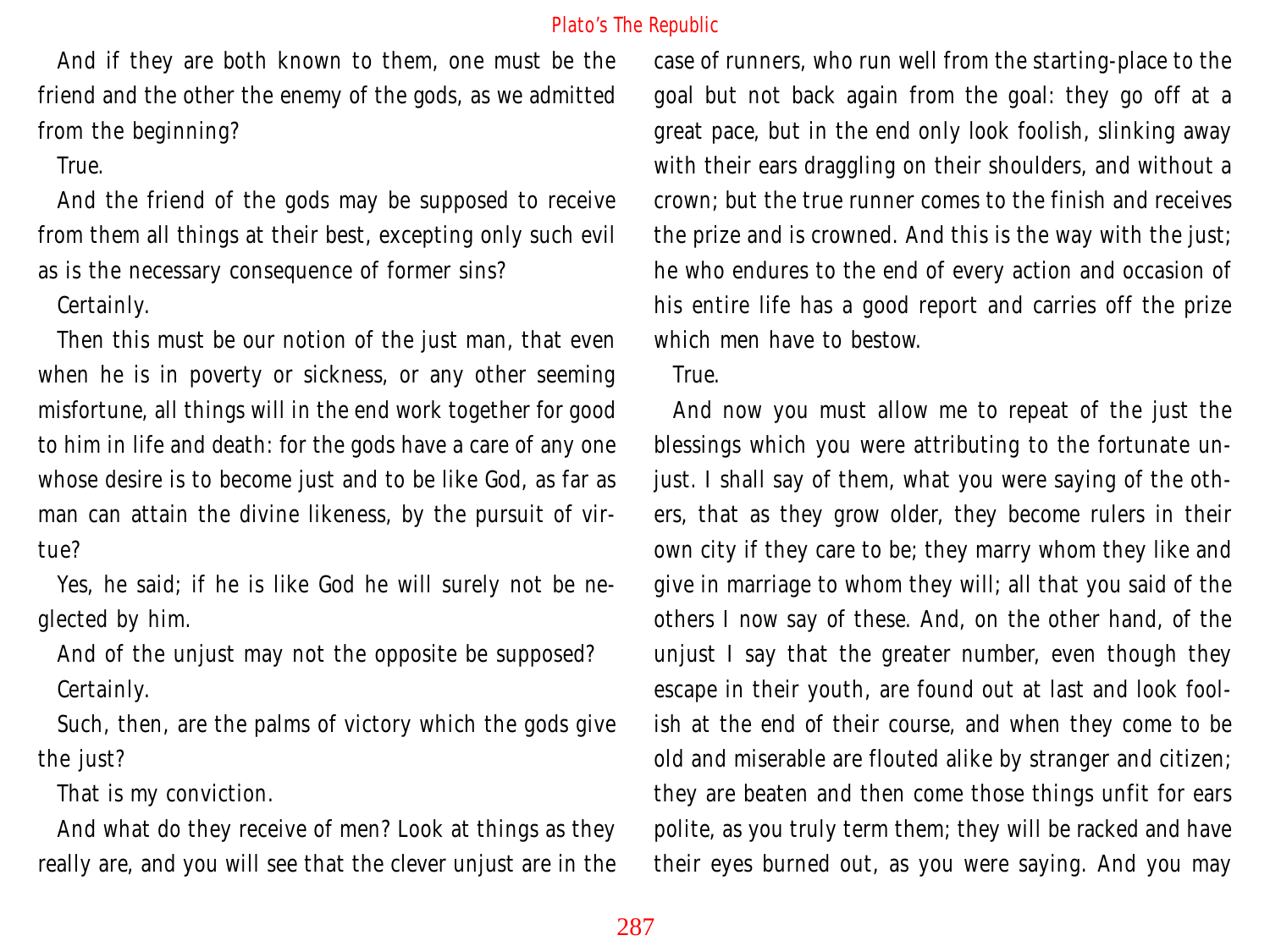suppose that I have repeated the remainder of your tale of horrors. But will you let me assume, without reciting them, that these things are true?

Certainly, he said, what you say is true.

These, then, are the prizes and rewards and gifts which are bestowed upon the just by gods and men in this present life, in addition to the other good things which justice of herself provides.

Yes, he said; and they are fair and lasting.

And yet, I said, all these are as nothing, either in number or greatness in comparison with those other recompenses which await both just and unjust after death. And you ought to hear them, and then both just and unjust will have received from us a full payment of the debt which the argument owes to them.

Speak, he said; there are few things which I would more gladly hear.

# **SOCRATES**

Well, I said, I will tell you a tale; not one of the tales which Odysseus tells to the hero Alcinous, yet this too is a tale of a hero, Er the son of Armenius, a Pamphylian by birth. He was slain in battle, and ten days afterwards, when the bodies of the dead were taken up already in a state of corruption, his body was found unaffected by decay, and carried away home to be buried. And on the twelfth day, as he was lying on the funeral pile, he returned to life and told them what he had seen in the other world. He said that when his soul left the body he went on a journey with a great company, and that they came to a mysterious place at which there were two openings in the earth; they were near together, and over against them were two other openings in the heaven above. In the intermediate space there were judges seated, who commanded the just, after they had given judgment on them and had bound their sentences in front of them, to ascend by the heavenly way on the right hand; and in like manner the unjust were bidden by them to descend by the lower way on the left hand; these also bore the symbols of their deeds, but fastened on their backs. He drew near, and they told him that he was to be the messenger who would carry the report of the other world to men, and they bade him hear and see all that was to be heard and seen in that place. Then he beheld and saw on one side the souls departing at either opening of heaven and earth when sentence had been given on them; and at the two other openings other souls, some ascending out of the earth dusty and worn with travel, some descending out of heaven clean and bright. And arriving ever and anon they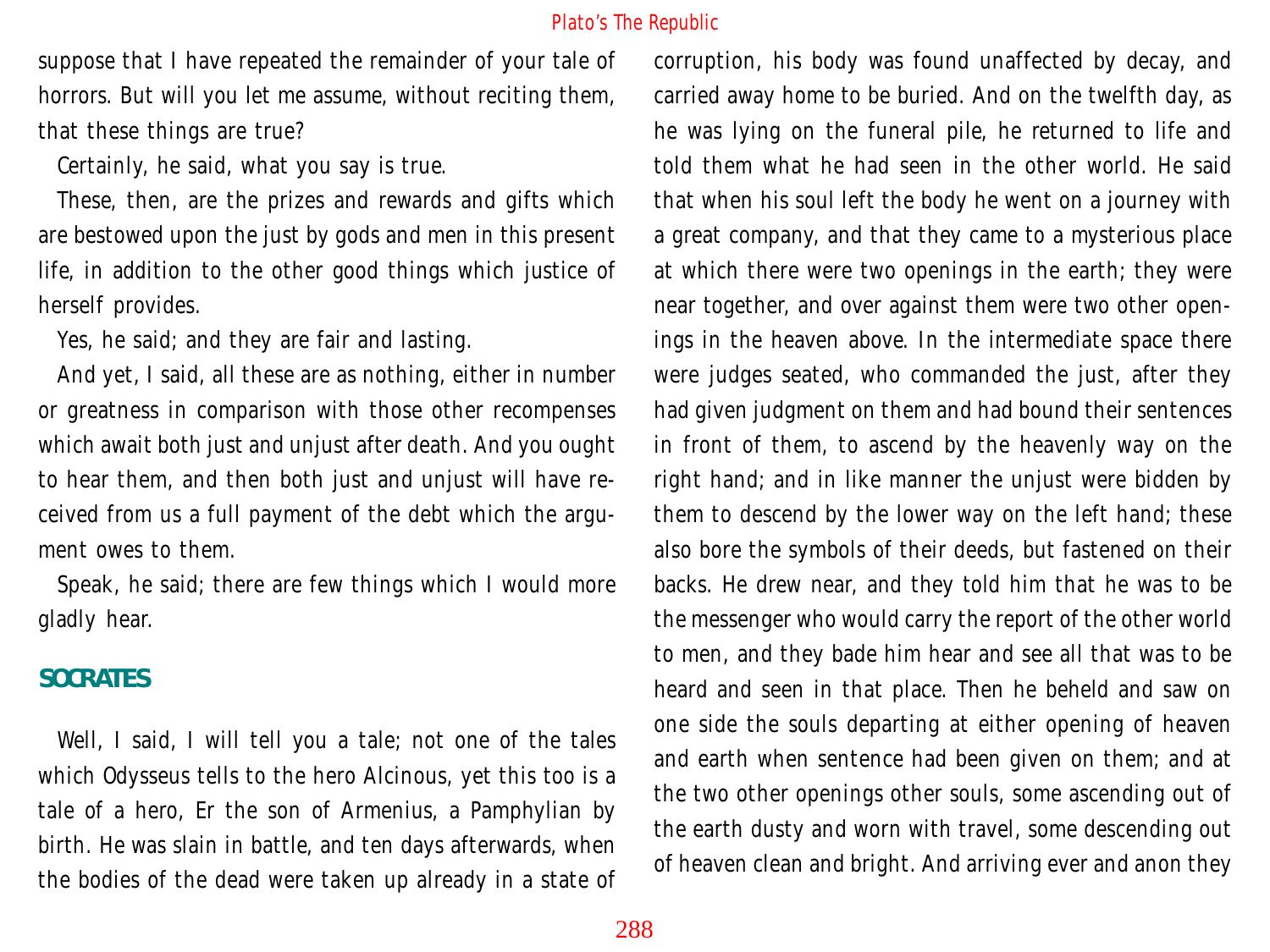seemed to have come from a long journey, and they went forth with gladness into the meadow, where they encamped as at a festival; and those who knew one another embraced and conversed, the souls which came from earth curiously enquiring about the things above, and the souls which came from heaven about the things beneath. And they told one another of what had happened by the way, those from below weeping and sorrowing at the remembrance of the things which they had endured and seen in their journey beneath the earth (now the journey lasted a thousand years), while those from above were describing heavenly delights and visions of inconceivable beauty. The Story, Glaucon, would take too long to tell; but the sum was this:—He said that for every wrong which they had done to any one they suffered tenfold; or once in a hundred years—such being reckoned to be the length of man's life, and the penalty being thus paid ten times in a thousand years. If, for example, there were any who had been the cause of many deaths, or had betrayed or enslaved cities or armies, or been guilty of any other evil behaviour, for each and all of their offences they received punishment ten times over, and the rewards of beneficence and justice and holiness were in the same proportion. I need hardly repeat what he said concerning young children dying almost as soon as they were born. Of

piety and impiety to gods and parents, and of murderers, there were retributions other and greater far which he described. He mentioned that he was present when one of the spirits asked another, 'Where is Ardiaeus the Great?' (Now this Ardiaeus lived a thousand years before the time of Er: he had been the tyrant of some city of Pamphylia, and had murdered his aged father and his elder brother, and was said to have committed many other abominable crimes.) The answer of the other spirit was: 'He comes not hither and will never come. And this,' said he, 'was one of the dreadful sights which we ourselves witnessed. We were at the mouth of the cavern, and, having completed all our experiences, were about to reascend, when of a sudden Ardiaeus appeared and several others, most of whom were tyrants; and there were also besides the tyrants private individuals who had been great criminals: they were just, as they fancied, about to return into the upper world, but the mouth, instead of admitting them, gave a roar, whenever any of these incurable sinners or some one who had not been sufficiently punished tried to ascend; and then wild men of fiery aspect, who were standing by and heard the sound, seized and carried them off; and Ardiaeus and others they bound head and foot and hand, and threw them down and flayed them with scourges, and dragged them along the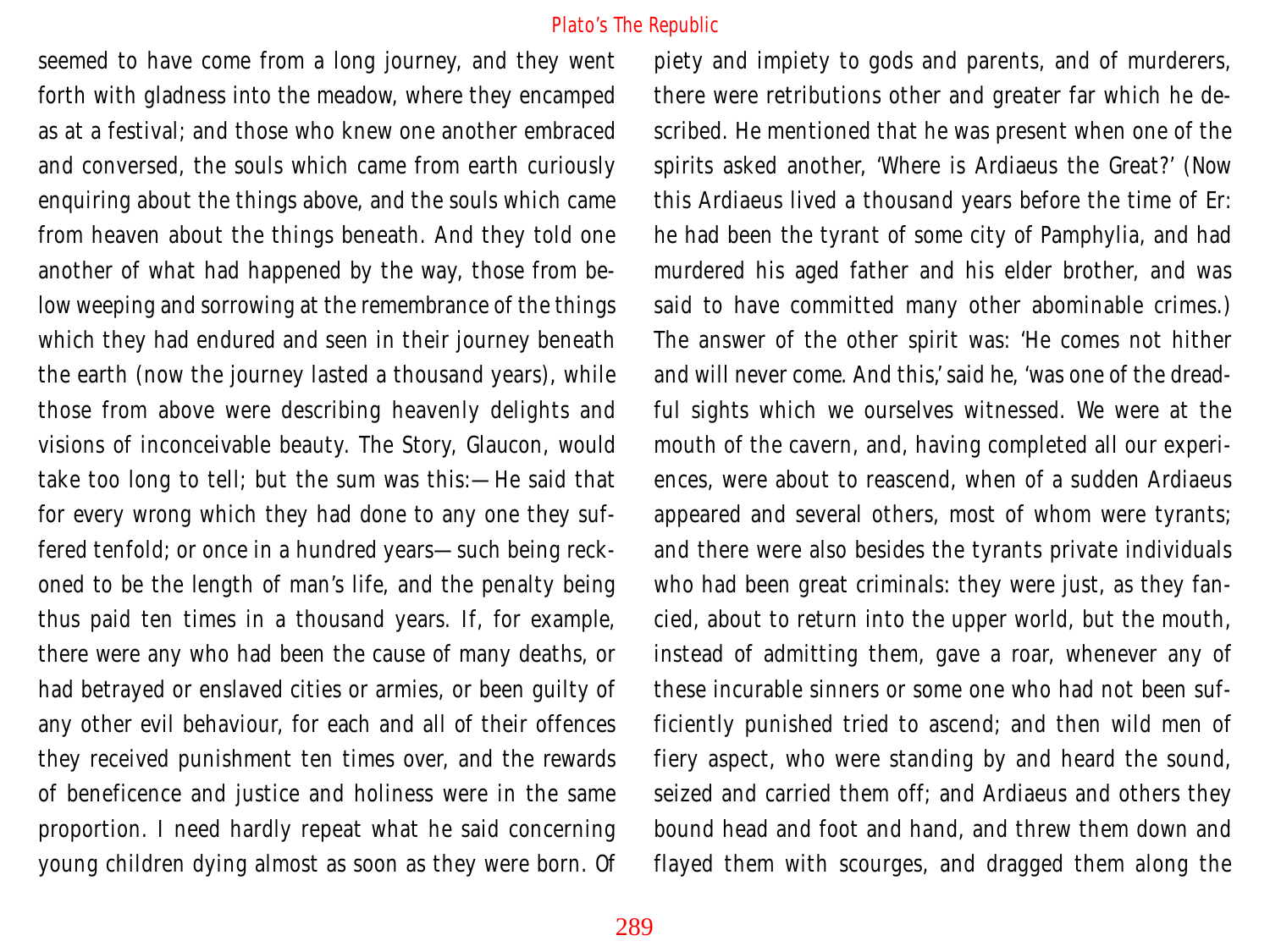road at the side, carding them on thorns like wool, and declaring to the passers- by what were their crimes, and that they were being taken away to be cast into hell.' And of all the many terrors which they had endured, he said that there was none like the terror which each of them felt at that moment, lest they should hear the voice; and when there was silence, one by one they ascended with exceeding joy. These, said Er, were the penalties and retributions, and there were blessings as great.

Now when the spirits which were in the meadow had tarried seven days, on the eighth they were obliged to proceed on their journey, and, on the fourth day after, he said that they came to a place where they could see from above a line of light, straight as a column, extending right through the whole heaven and through the earth, in colour resembling the rainbow, only brighter and purer; another day's journey brought them to the place, and there, in the midst of the light, they saw the ends of the chains of heaven let down from above: for this light is the belt of heaven, and holds together the circle of the universe, like the undergirders of a trireme. From these ends is extended the spindle of Necessity, on which all the revolutions turn. The shaft and hook of this spindle are made of steel, and the whorl is made partly of steel and also partly of other materials. Now

the whorl is in form like the whorl used on earth; and the description of it implied that there is one large hollow whorl which is quite scooped out, and into this is fitted another lesser one, and another, and another, and four others, making eight in all, like vessels which fit into one another; the whorls show their edges on the upper side, and on their lower side all together form one continuous whorl. This is pierced by the spindle, which is driven home through the center of the eighth. The first and outermost whorl has the rim broadest, and the seven inner whorls are narrower, in the following proportions—the sixth is next to the first in size, the fourth next to the sixth; then comes the eighth; the seventh is fifth, the fifth is sixth, the third is seventh, last and eighth comes the second. The largest (of fixed stars) is spangled, and the seventh (or sun) is brightest; the eighth (or moon) coloured by the reflected light of the seventh; the second and fifth (Saturn and Mercury) are in colour like one another, and yellower than the preceding; the third (Venus) has the whitest light; the fourth (Mars) is reddish; the sixth (Jupiter) is in whiteness second. Now the whole spindle has the same motion; but, as the whole revolves in one direction, the seven inner circles move slowly in the other, and of these the swiftest is the eighth; next in swiftness are the seventh, sixth, and fifth, which move to-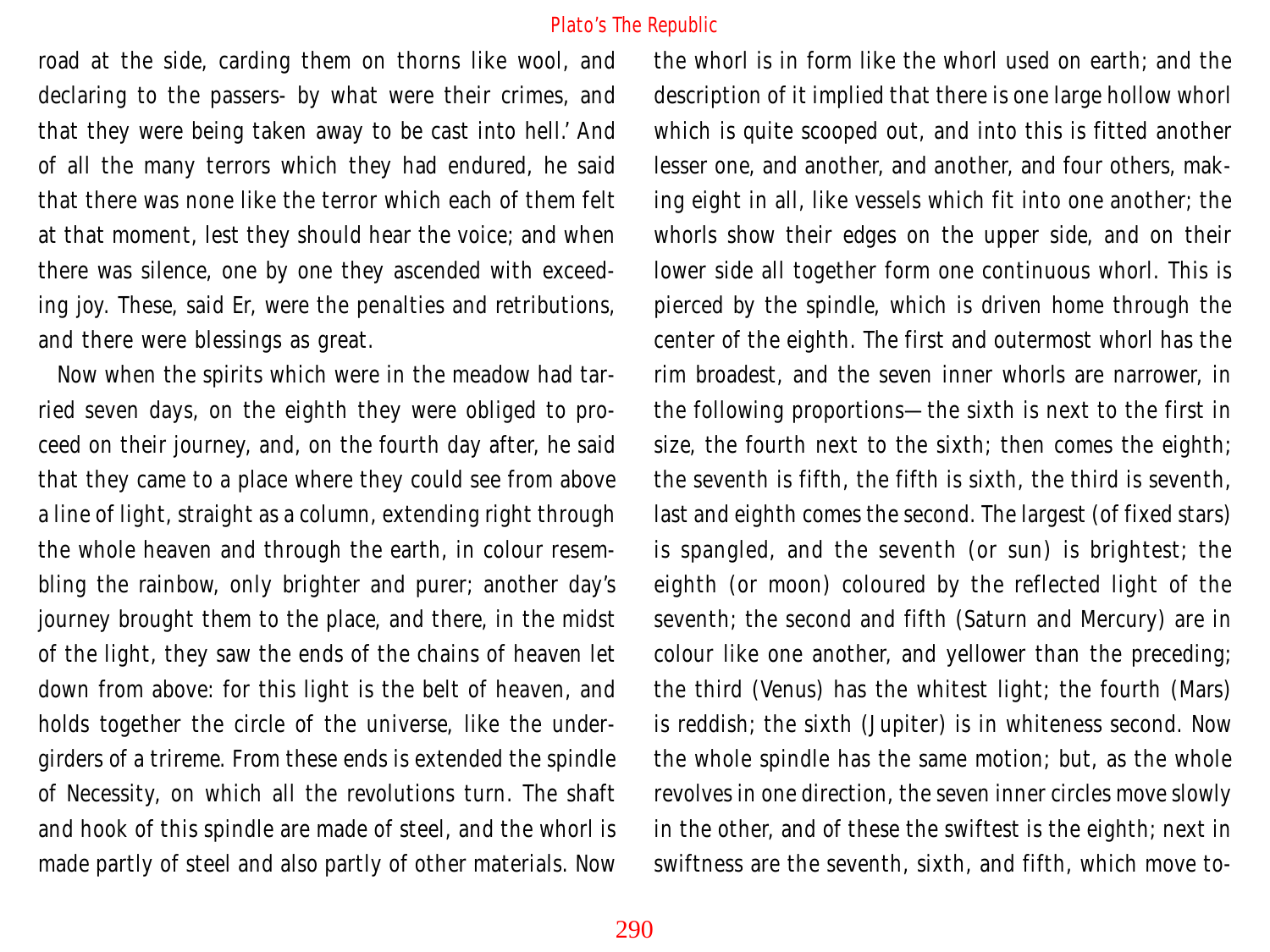gether; third in swiftness appeared to move according to the law of this reversed motion the fourth; the third appeared fourth and the second fifth. The spindle turns on the knees of Necessity; and on the upper surface of each circle is a siren, who goes round with them, hymning a single tone or note. The eight together form one harmony; and round about, at equal intervals, there is another band, three in number, each sitting upon her throne: these are the Fates, daughters of Necessity, who are clothed in white robes and have chaplets upon their heads, Lachesis and Clotho and Atropos, who accompany with their voices the harmony of the sirens—Lachesis singing of the past, Clotho of the present, Atropos of the future; Clotho from time to time assisting with a touch of her right hand the revolution of the outer circle of the whorl or spindle, and Atropos with her left hand touching and guiding the inner ones, and Lachesis laying hold of either in turn, first with one hand and then with the other.

When Er and the spirits arrived, their duty was to go at once to Lachesis; but first of all there came a prophet who arranged them in order; then he took from the knees of Lachesis lots and samples of lives, and having mounted a high pulpit, spoke as follows: 'Hear the word of Lachesis, the daughter of Necessity. Mortal souls, behold a new cycle

of life and mortality. Your genius will not be allotted to you, but you choose your genius; and let him who draws the first lot have the first choice, and the life which he chooses shall be his destiny. Virtue is free, and as a man honours or dishonours her he will have more or less of her; the responsibility is with the chooser—God is justified.' When the Interpreter had thus spoken he scattered lots indifferently among them all, and each of them took up the lot which fell near him, all but Er himself (he was not allowed), and each as he took his lot perceived the number which he had obtained. Then the Interpreter placed on the ground before them the samples of lives; and there were many more lives than the souls present, and they were of all sorts. There were lives of every animal and of man in every condition. And there were tyrannies among them, some lasting out the tyrant's life, others which broke off in the middle and came to an end in poverty and exile and beggary; and there were lives of famous men, some who were famous for their form and beauty as well as for their strength and success in games, or, again, for their birth and the qualities of their ancestors; and some who were the reverse of famous for the opposite qualities. And of women likewise; there was not, however, any definite character them, because the soul, when choosing a new life, must of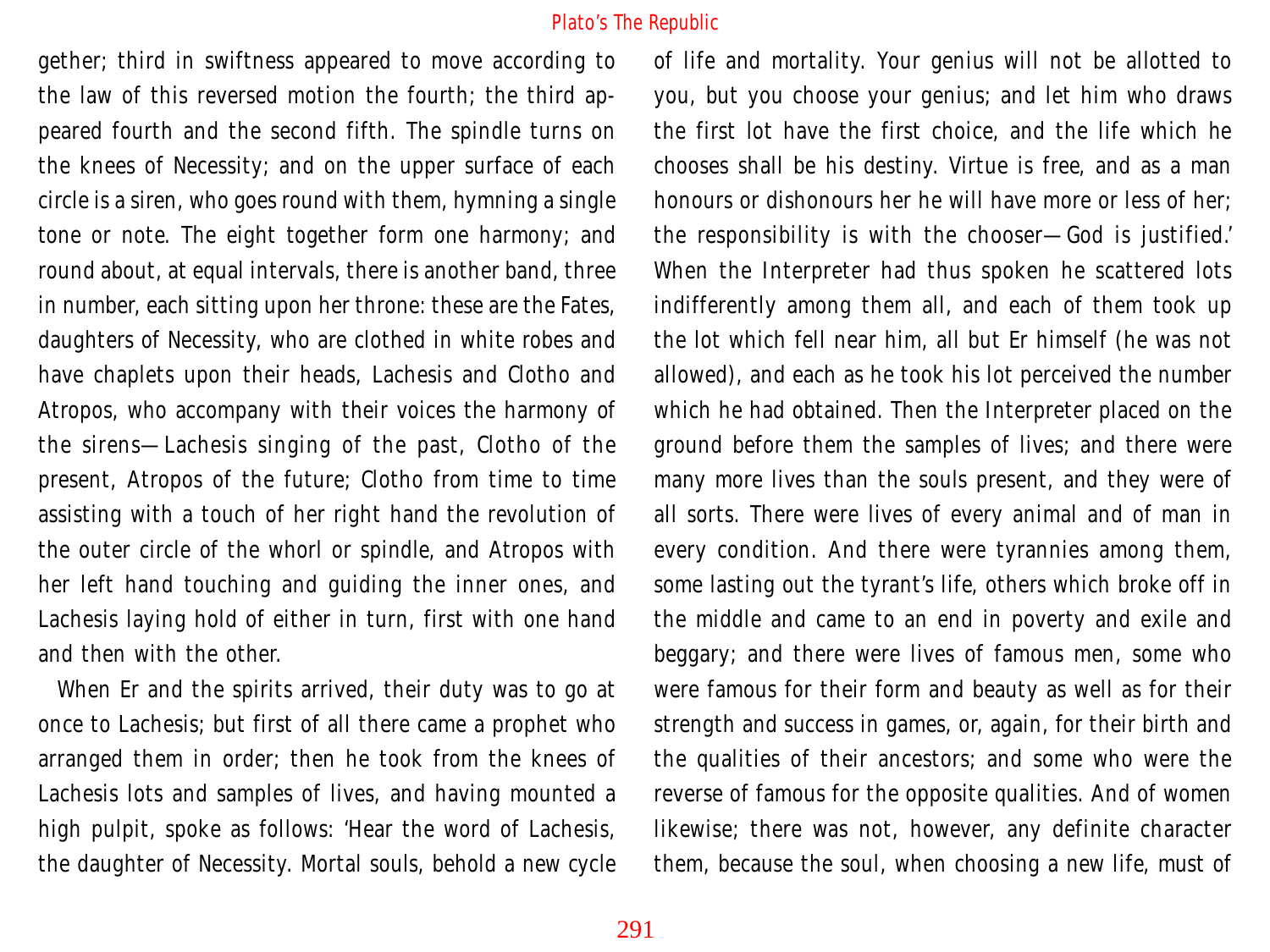necessity become different. But there was every other quality, and the all mingled with one another, and also with elements of wealth and poverty, and disease and health; and there were mean states also. And here, my dear Glaucon, is the supreme peril of our human state; and therefore the utmost care should be taken. Let each one of us leave every other kind of knowledge and seek and follow one thing only, if peradventure he may be able to learn and may find some one who will make him able to learn and discern between good and evil, and so to choose always and everywhere the better life as he has opportunity. He should consider the bearing of all these things which have been mentioned severally and collectively upon virtue; he should know what the effect of beauty is when combined with poverty or wealth in a particular soul, and what are the good and evil consequences of noble and humble birth, of private and public station, of strength and weakness, of cleverness and dullness, and of all the soul, and the operation of them when conjoined; he will then look at the nature of the soul, and from the consideration of all these qualities he will be able to determine which is the better and which is the worse; and so he will choose, giving the name of evil to the life which will make his soul more unjust, and good to the life which will make his soul more just; all else he will disregard. For we have seen and know that this is the best choice

both in life and after death. A man must take with him into the world below an adamantine faith in truth and right, that there too he may be undazzled by the desire of wealth or the other allurements of evil, lest, coming upon tyrannies and similar villainies, he do irremediable wrongs to others and suffer yet worse himself; but let him know how to choose the mean and avoid the extremes on either side, as far as possible, not only in this life but in all that which is to come. For this is the way of happiness.

And according to the report of the messenger from the other world this was what the prophet said at the time: 'Even for the last comer, if he chooses wisely and will live diligently, there is appointed a happy and not undesirable existence. Let not him who chooses first be careless, and let not the last despair.' And when he had spoken, he who had the first choice came forward and in a moment chose the greatest tyranny; his mind having been darkened by folly and sensuality, he had not thought out the whole matter before he chose, and did not at first sight perceive that he was fated, among other evils, to devour his own children. But when he had time to reflect, and saw what was in the lot, he began to beat his breast and lament over his choice, forgetting the proclamation of the prophet; for, instead of throwing the blame of his misfortune on him-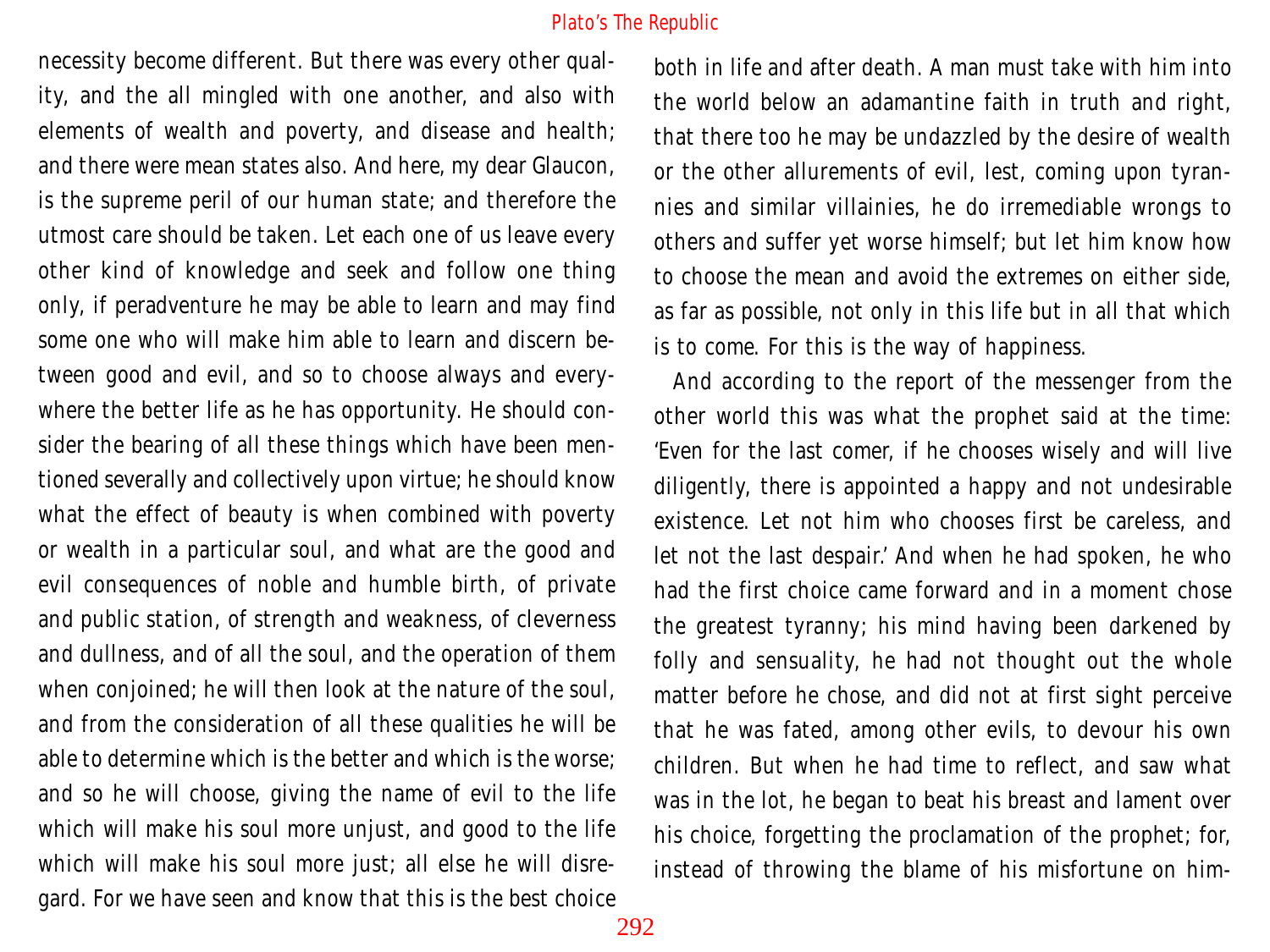self, he accused chance and the gods, and everything rather than himself. Now he was one of those who came from heaven, and in a former life had dwelt in a well-ordered State, but his virtue was a matter of habit only, and he had no philosophy. And it was true of others who were similarly overtaken, that the greater number of them came from heaven and therefore they had never been schooled by trial, whereas the pilgrims who came from earth, having themselves suffered and seen others suffer, were not in a hurry to choose. And owing to this inexperience of theirs, and also because the lot was a chance, many of the souls exchanged a good destiny for an evil or an evil for a good. For if a man had always on his arrival in this world dedicated himself from the first to sound philosophy, and had been moderately fortunate in the number of the lot, he might, as the messenger reported, be happy here, and also his journey to another life and return to this, instead of being rough and underground, would be smooth and heavenly. Most curious, he said, was the spectacle—sad and laughable and strange; for the choice of the souls was in most cases based on their experience of a previous life. There he saw the soul which had once been Orpheus choosing the life of a swan out of enmity to the race of women, hating to be born of a woman because they had been his murderers; he beheld also the soul of Thamyras choosing the life

of a nightingale; birds, on the other hand, like the swan and other musicians, wanting to be men. The soul which obtained the twentieth lot chose the life of a lion, and this was the soul of Ajax the son of Telamon, who would not be a man, remembering the injustice which was done him the judgment about the arms. The next was Agamemnon, who took the life of an eagle, because, like Ajax, he hated human nature by reason of his sufferings. About the middle came the lot of Atalanta; she, seeing the great fame of an athlete, was unable to resist the temptation: and after her there followed the soul of Epeus the son of Panopeus passing into the nature of a woman cunning in the arts; and far away among the last who chose, the soul of the jester Thersites was putting on the form of a monkey. There came also the soul of Odysseus having yet to make a choice, and his lot happened to be the last of them all. Now the recollection of former tolls had disenchanted him of ambition, and he went about for a considerable time in search of the life of a private man who had no cares; he had some difficulty in finding this, which was lying about and had been neglected by everybody else; and when he saw it, he said that he would have done the had his lot been first instead of last, and that he was delighted to have it. And not only did men pass into animals, but I must also mention that there were animals tame and wild who changed into one